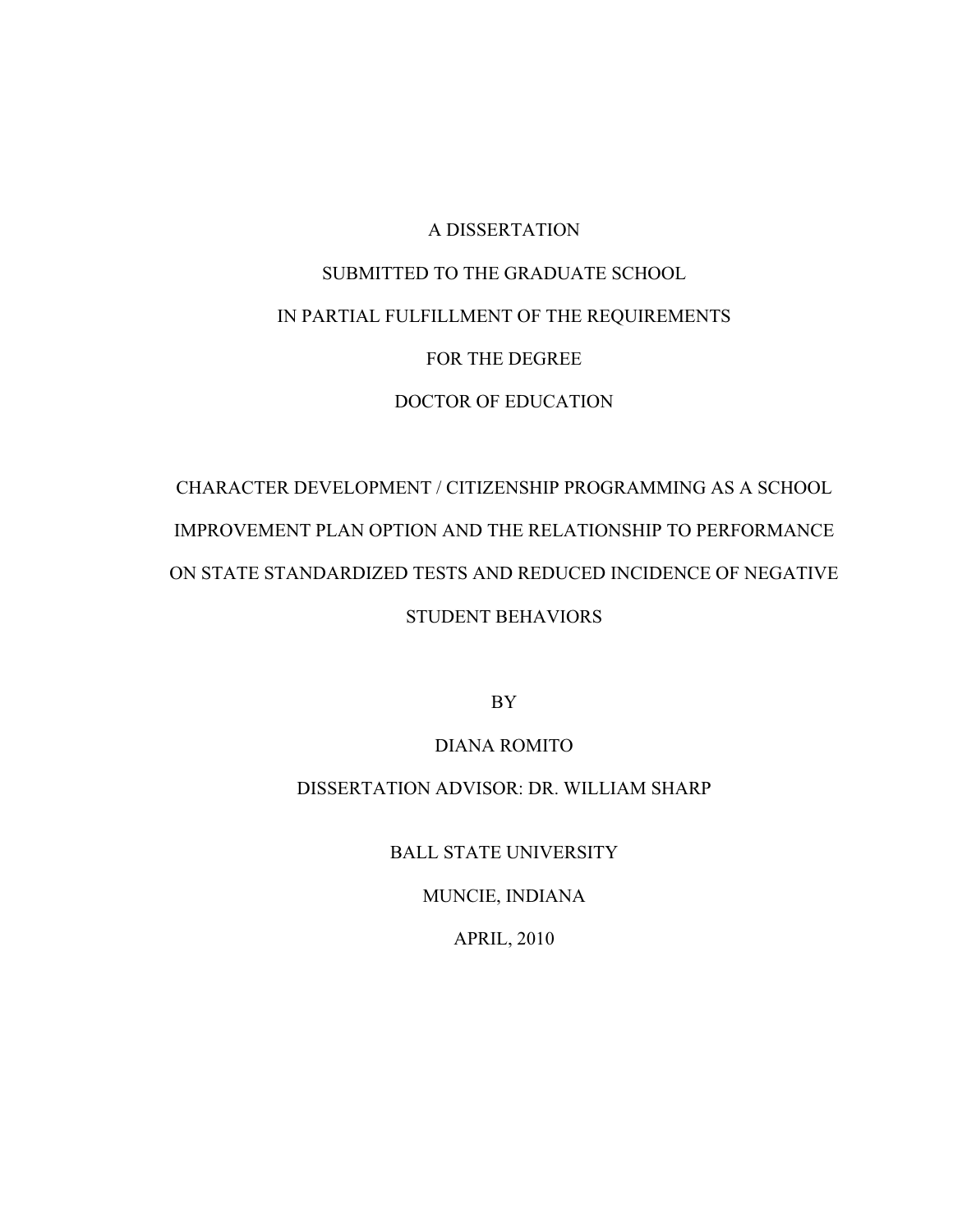## ABSTRACT

The primary purpose of this study was to find existence of a relationship between the implementation of a Character Development / Citizenship program when used as part of the Indiana School Improvement Plan requirements and increased academic achievement as measured by several generally accepted data points provided from ISTEP+ tests. More specifically, the ISTEP+ scores of third grade test takers enrolled at those schools which were identified by the Indiana Department of Education website as having committed to a Character Development / Citizenship program in part to fulfill their School Improvement Plan requirements were compared to those of all other  $3<sup>rd</sup>$ grade ISTEP+ participants in the state. In order to find evidence of academic growth, for the following year,  $4<sup>th</sup>$  graders of experimental group schools were again compared to all other Indiana  $4<sup>th</sup>$  graders who registered an ISTEP+ score. In order to make comparisons and conclusions, the data labeled Median Scale Score, Total Percent Passing and Cut Scores were used.

In addition to strictly academic data retrieved from the Indiana Department of Education databases, building level administrators of those participating Character Development / Citizenship program schools were asked to complete a survey addressing incidence of negative student behavior for the year of program implementation as compared to previous years. Further questions were posed in order to assess the building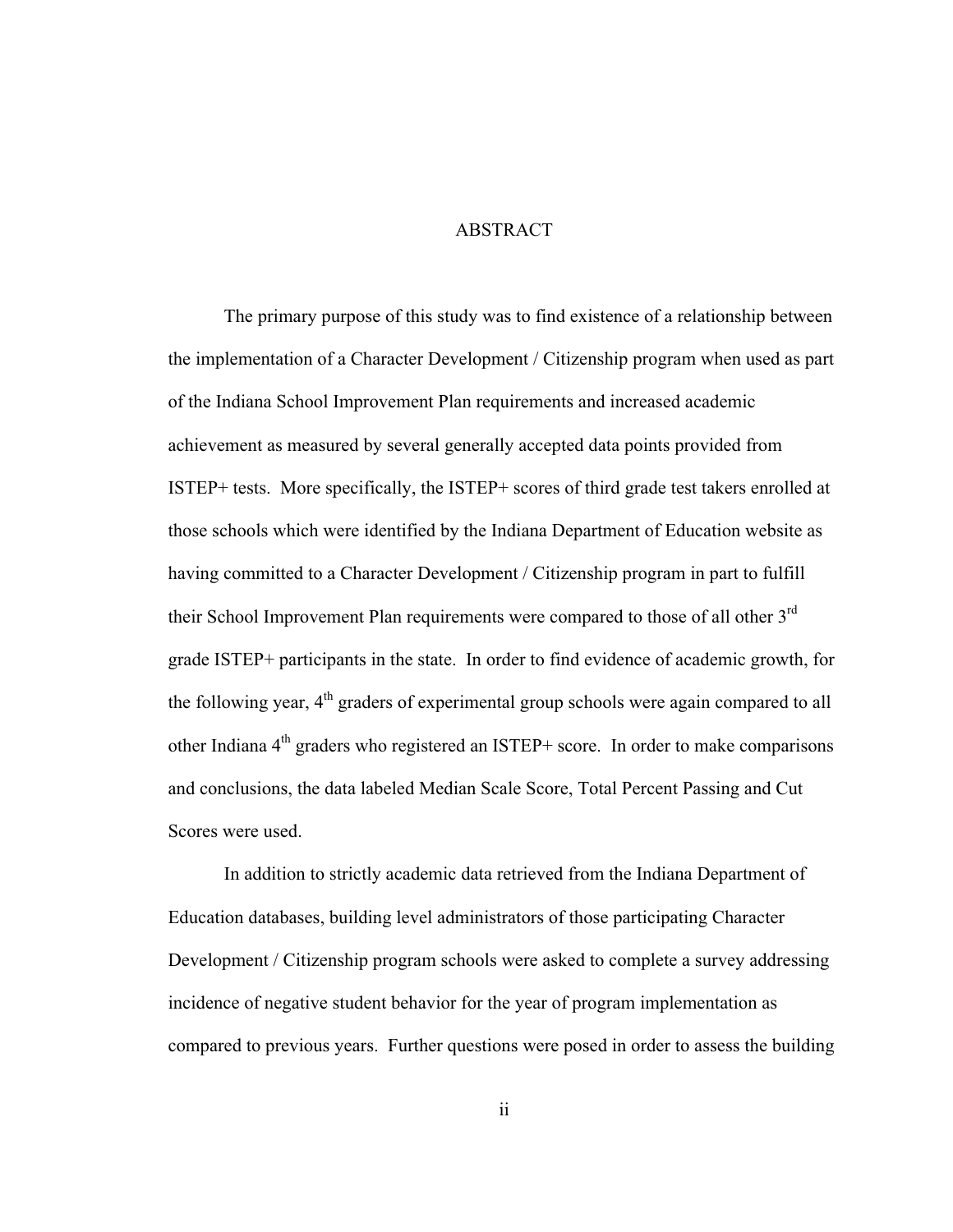level administrator's expectations and realizations in regard to improvements shown after the implementation of the programming. Levels of program rigor and fidelity were addressed by asking administrators to indicate the length, frequency and duration of the programs they chose to implement.

While the academic improvement data were mixed in result and generally inconclusive, many individual data points showed improvement in academic achievement for the given comparison category. In addition, building level administrators reported improvements in Academics / Test Scores and Behavior / Discipline after the implementation of a Character Development / Citizenship program at their school. Limitations are discussed and recommendations for further study are included.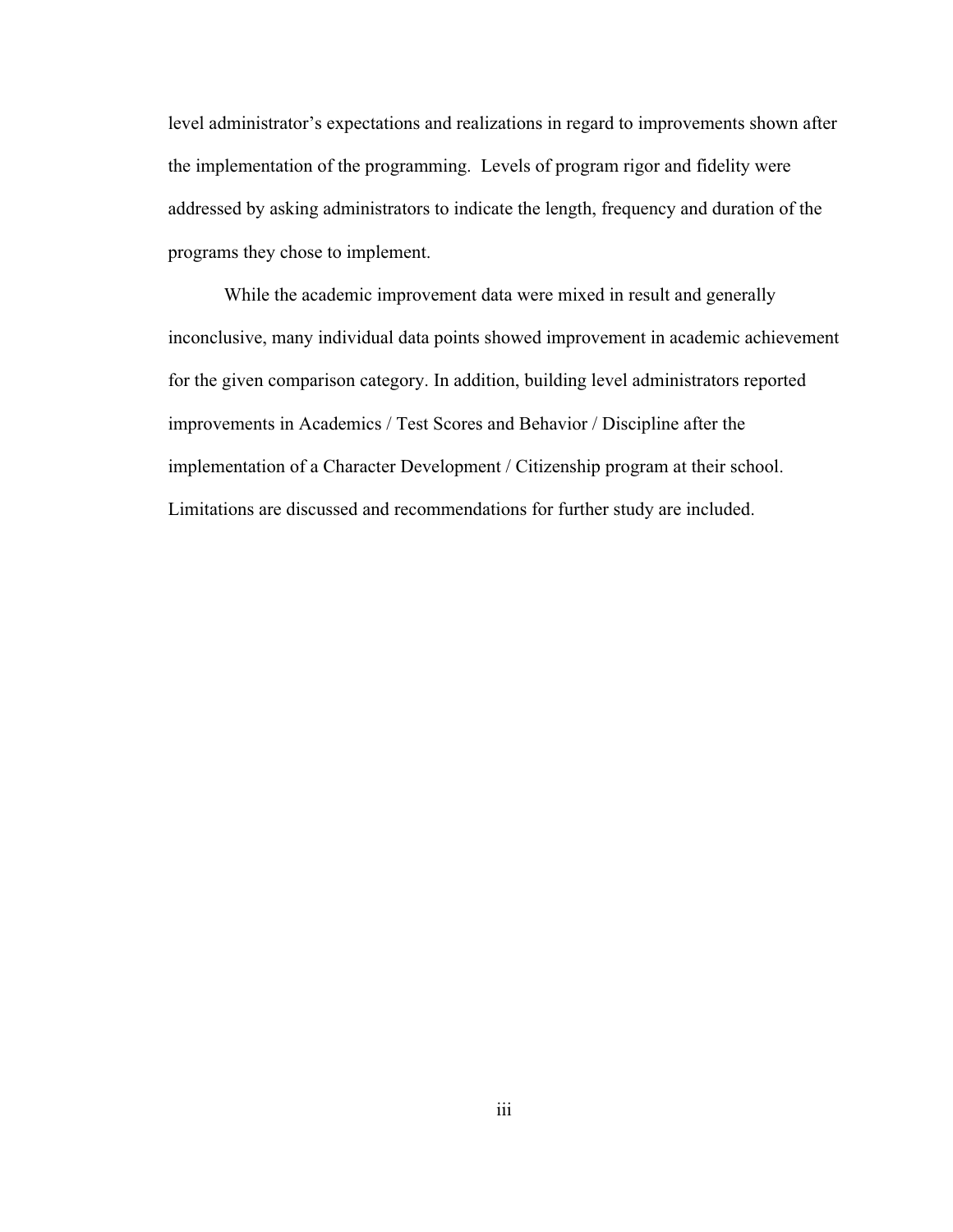# SIGNATURE PAGE

## A DISSERTATION

# SUBMITTED TO THE GRADUATE SCHOOL

# IN PARTIAL FULFILLMENT OF THE REQUIREMENTS

# FOR THE DEGREE

# DOCTOR OF EDUCATION

BY

# DIANA ROMITO

Approved By:

| Committee Chair              | Date |
|------------------------------|------|
| <b>Committee Member</b>      | Date |
| <b>Committee Member</b>      | Date |
| <b>Committee Member</b>      | Date |
| Dean of the Graduate School  | Date |
| <b>Ball State University</b> |      |
| Muncie, Indiana              |      |

April 2010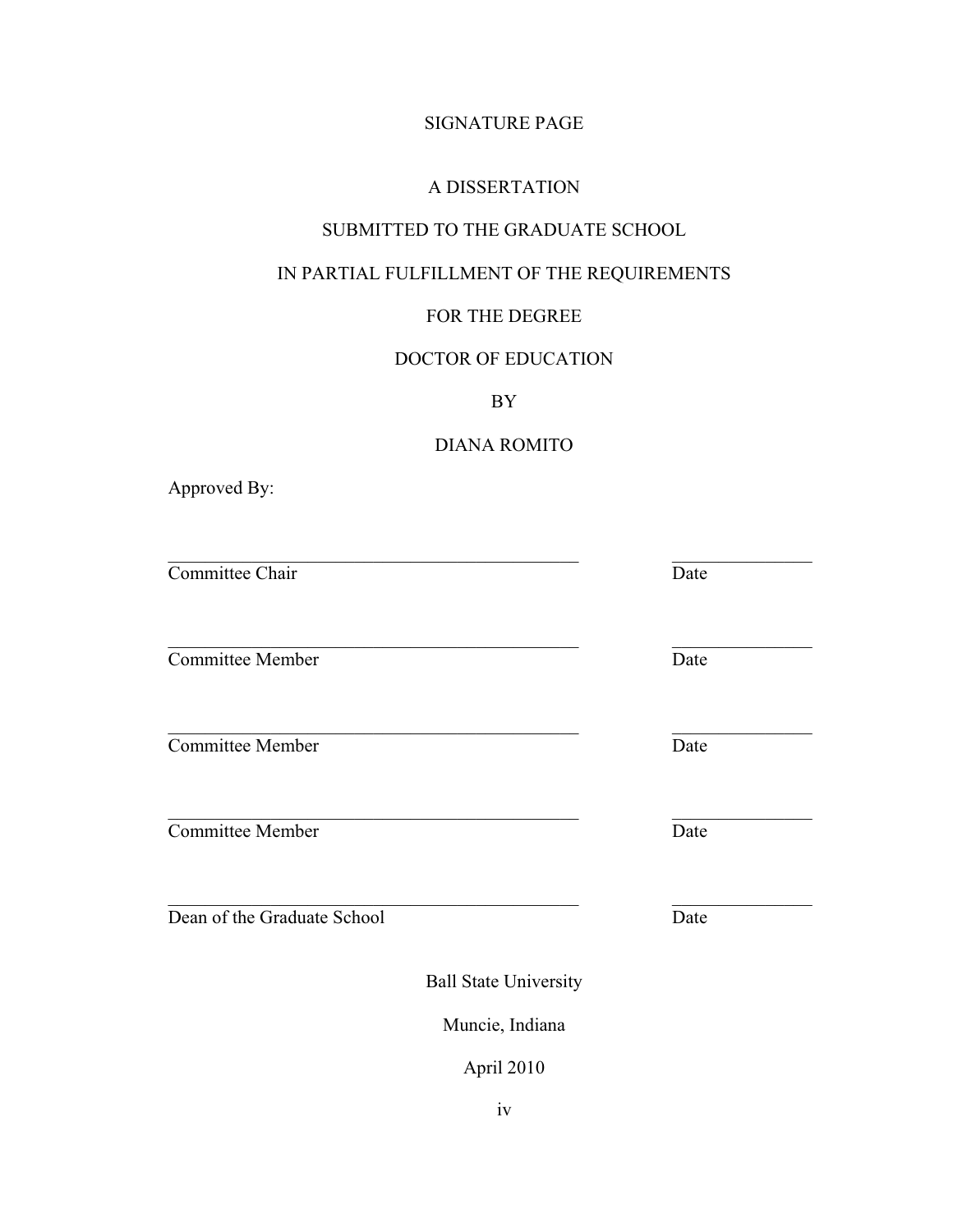## ACKNOWLEDGEMENTS

I wish to acknowledge, as contributors to my success, the entire Department of Educational Leadership at Ball State University. Special gratitude goes to Dr. William Sharp and Dr. Lee Harman for their continuous support and genuine caring about my success as a student and well-being as a person. Others instrumental in my formation as an inquisitive learner include those in the Educational Studies Department and the Department of English. So many people through my nearly 13 years of attendance made my life easier and more fulfilling. Ball State as an institution has helped to foster my love of learning and confidence in myself as a student and teacher.

"For in the end, the welfare and the very existence of our society does not so much depend on the IQ's of its inhabitants, as on their character" - Wynne

"Character is higher than intellect" – Ralph Waldo Emerson

"Within the character of the citizen, lies the welfare of the nation." - Cicero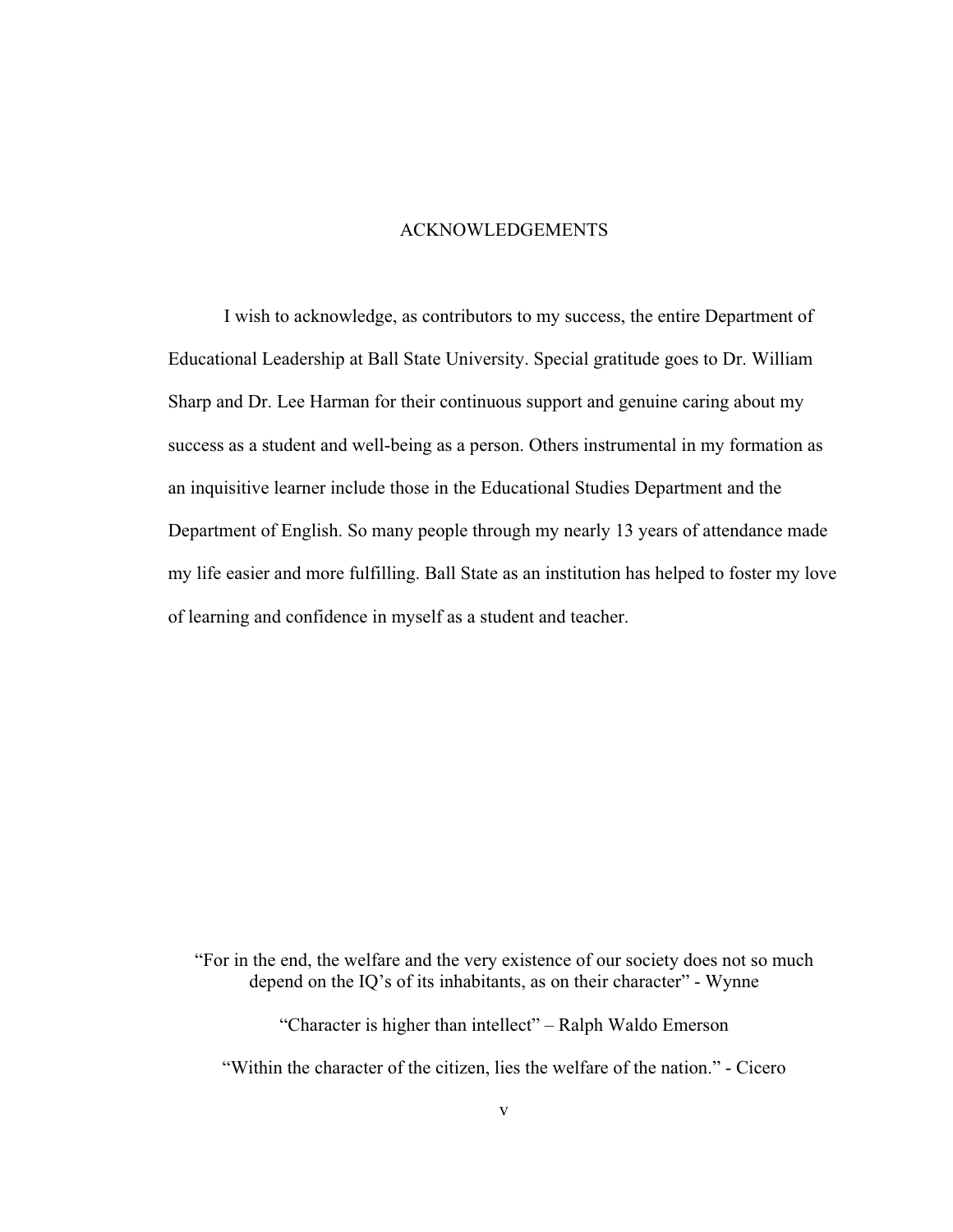## DEDICATION

 To Kenny, the love of my life. Thank you for believing in me and standing by my side. Your love and support are all that I need to get through whatever life brings our way.

 To Beth, my best friend and other half. Thank you for knowing who I could be before I even knew who I was.

Without you two, I might be alive but I wouldn't be living.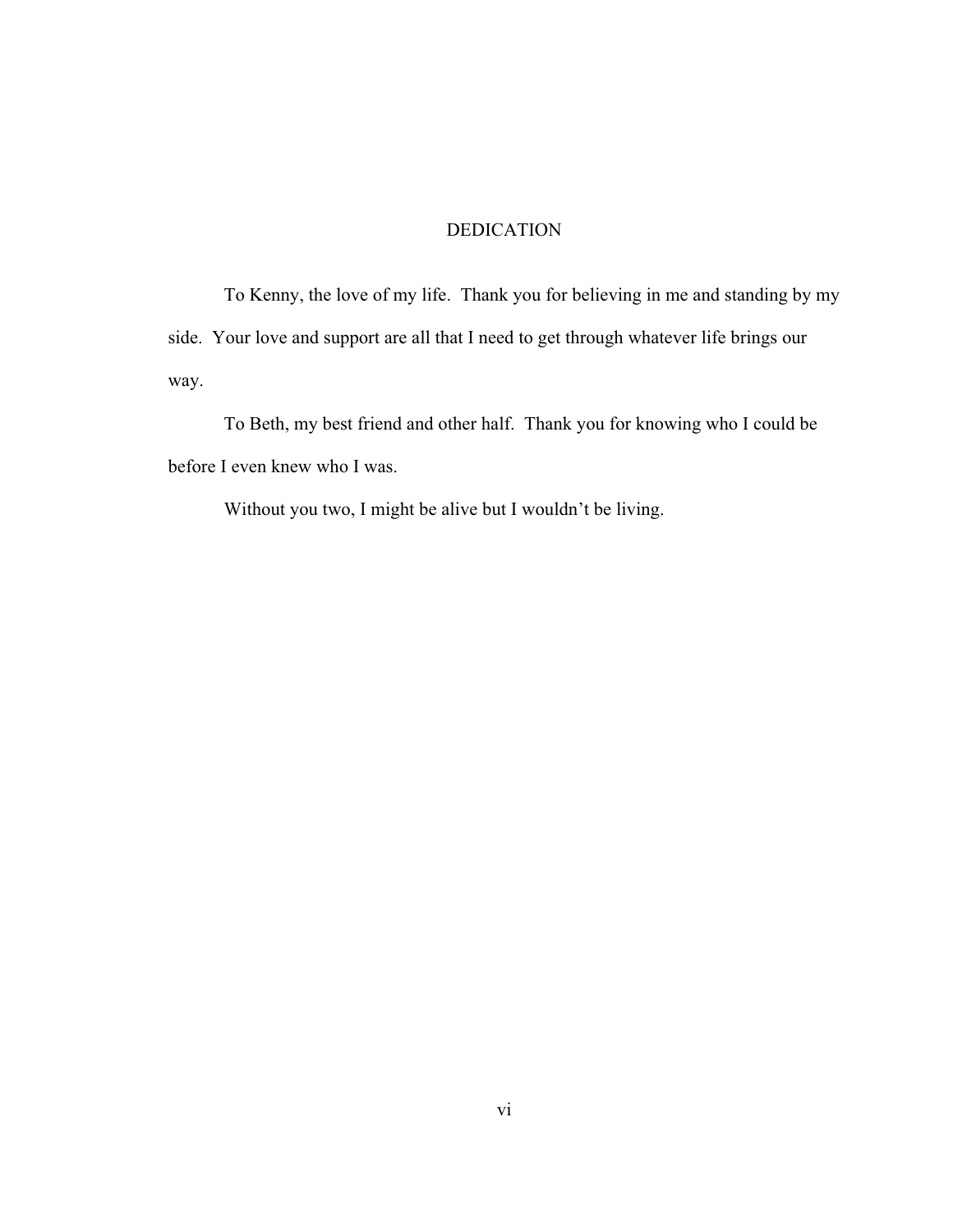# TABLE OF CONTENTS

| <b>TITLE PAGE</b>                                                      |                 |
|------------------------------------------------------------------------|-----------------|
| <b>ABSTRACT</b>                                                        | $\overline{11}$ |
| <b>SIGNATURE PAGE</b>                                                  | iv              |
| <b>ACKNOWLEDGEMENTS</b>                                                | V               |
| <b>DEDICATION</b>                                                      | V1              |
| <b>TABLE OF CONTENTS</b>                                               | Vİİ.            |
| <b>LIST OF APPENDICES</b>                                              | $ix =$          |
| <b>LIST OF TABLES</b>                                                  | $\mathbf X$     |
| <b>CHAPTER 1 INTRODUCTION</b>                                          | $\mathbf{1}$    |
| <b>Statement of the Problem</b>                                        | $\mathfrak{Z}$  |
| Purpose of the Study                                                   | 5               |
| Significance of the Study                                              | $\overline{7}$  |
| <b>Research Questions</b>                                              | 9               |
| Hypotheses                                                             | 10              |
| Delimitations                                                          | 13              |
| Definitions                                                            | 14              |
| Summary                                                                | 17              |
| CHAPTER 2 REVIEW OF THE LITERATURE                                     | 18              |
| Introduction                                                           | 18              |
| What is Character Education?                                           | 19              |
| What Does Effective Character Education Look Like?                     | 24              |
| What Should Character Education Aim to Accomplish?                     | 28              |
| A History and Political Perspective of Character Education             | 29              |
| <b>Curricular Trends in Character Education</b>                        | 34              |
| Why (explicitly) Teach Character Education? And Why is Character       |                 |
| Education the Job of the School?                                       | 40              |
| What Benefits Come from the Explicit Teaching of Character Education?  | 46              |
| Research – Behavioral Benefits from the Explicit Teaching of Character |                 |
| Education                                                              | 48              |
| Research – Academic Benefits form the Explicit Teaching of Character   |                 |
| Education                                                              | 53              |
| Federal and State Directives in Character Education                    | 57              |
| The School Improvement Plan                                            | 58              |
| Summary                                                                | 60              |
| CHAPTER 3 RESEARCH METHODOLOGY                                         | 61              |
| Introduction                                                           | 61              |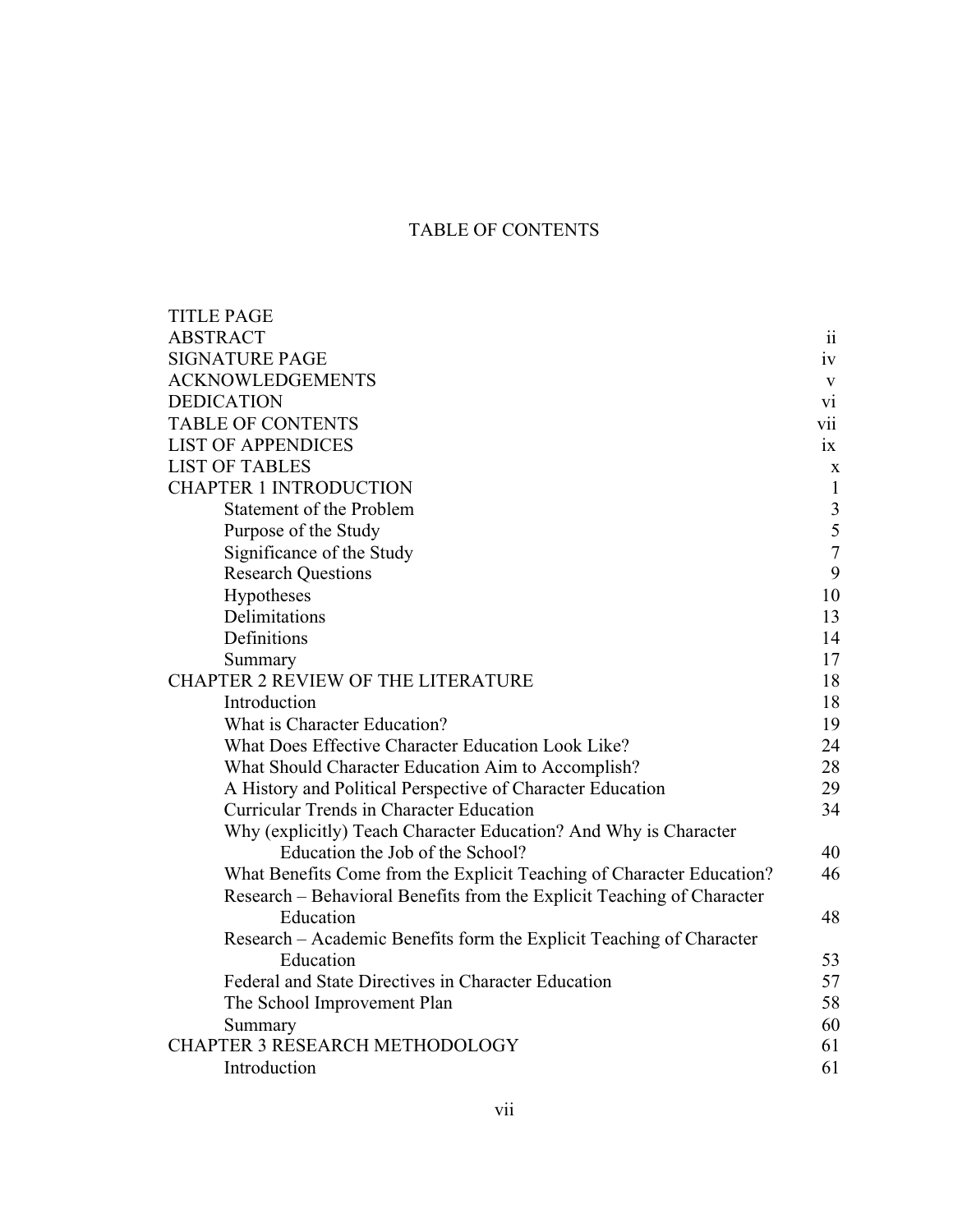| Research Design                                                | 66  |
|----------------------------------------------------------------|-----|
| Instrument                                                     | 69  |
| Validity and Reliability                                       | 70  |
| Population                                                     | 71  |
| Data Collection                                                | 74  |
| Data Analysis                                                  | 75  |
| Limitations of the Study                                       | 75  |
| Summary                                                        | 76  |
| <b>CHAPTER 4 RESULTS</b>                                       | 78  |
| <b>Research Questions and Hypotheses</b>                       | 78  |
| Description of the Character Development / Citizenship Schools |     |
| and their Comparison to State Averages                         | 82  |
| <b>Research Findings</b>                                       | 88  |
| Hypothesis 1 and Null Hypothesis 1                             | 88  |
| Hypothesis 2 and Null Hypothesis 2                             | 91  |
| Hypothesis 3 and Null Hypothesis 3                             | 94  |
| Hypothesis 4 and Null Hypothesis 4                             | 97  |
| Hypothesis 5 and Null Hypothesis 5                             | 102 |
| <b>Research Question 1</b>                                     | 104 |
| <b>Research Question 2</b>                                     | 116 |
| <b>Research Question 3</b>                                     | 116 |
| <b>Research Question 4</b>                                     | 118 |
| Summary                                                        | 123 |
| <b>CHAPTER 5 DISCUSSION AND SUMMARY</b>                        | 124 |
| <b>Statement of the Problem</b>                                | 124 |
| Review of Methodology                                          | 125 |
| Summary of Findings and Discussion                             | 126 |
| Conclusions                                                    | 135 |
| Recommendations for Future Study                               | 139 |
| Summary                                                        | 141 |
| <b>REFERENCES</b>                                              | 143 |
| <b>APPENDIX</b>                                                | 154 |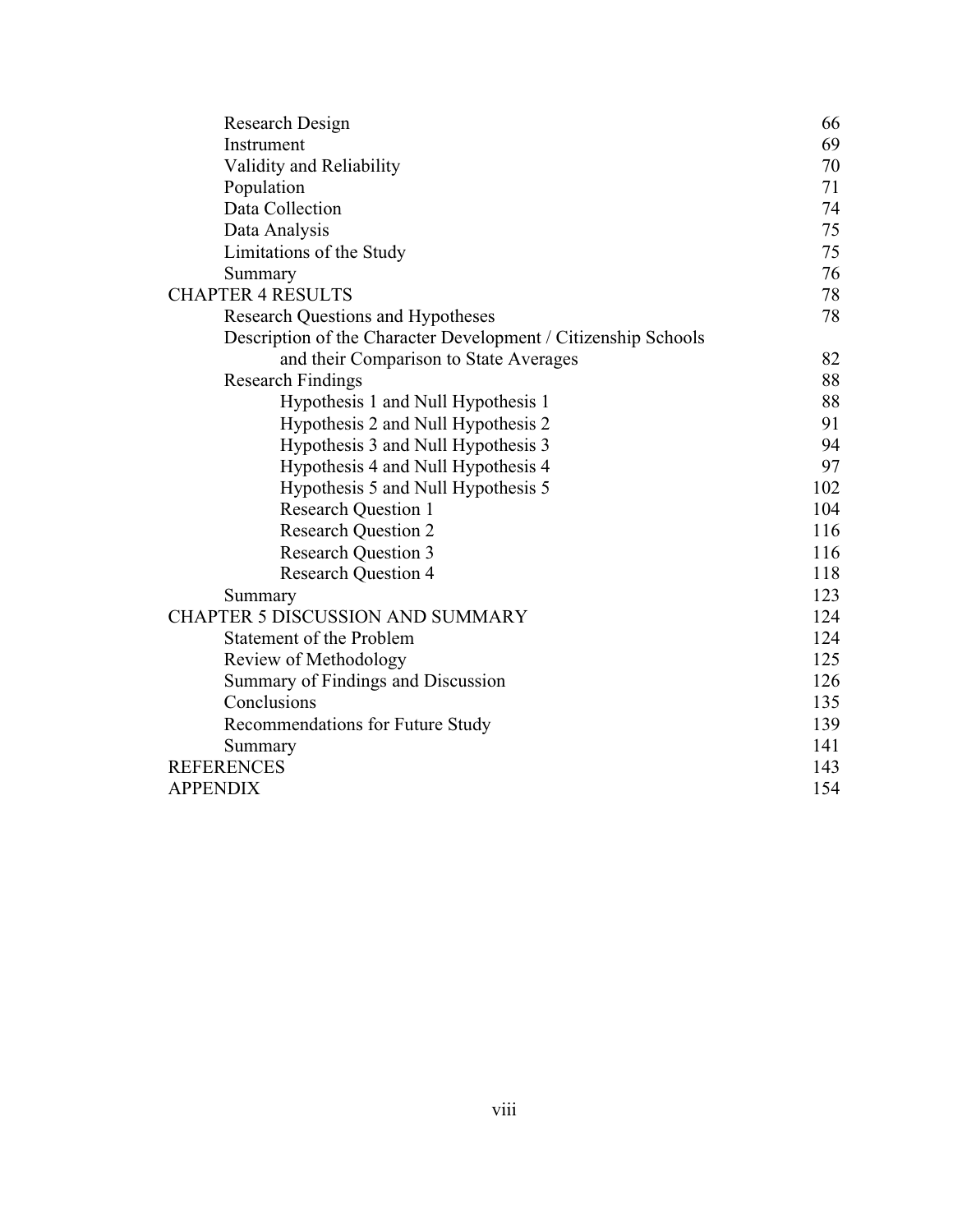# LIST OF APPENDICES

| Appendix A                                                       |     |
|------------------------------------------------------------------|-----|
| <b>Ball State Institutional Review Board Approval</b>            | 154 |
| Appendix B                                                       |     |
| <b>Introductory Letter for Survey Participants</b>               | 156 |
| Appendix C                                                       |     |
| <b>Building Level Administrator Survey</b>                       | 159 |
| Appendix D                                                       |     |
| School Improvement Plan Effort Category Page and List of Schools |     |
| Identified by the Indiana Department of Education as Using a     |     |
| Character Development / Citizenship Program as part of their     |     |
| School Improvement Plan                                          | 162 |
| Appendix E                                                       |     |
| Select Parts of a School Improvement Plan which includes         |     |
| Implementation of a Character Development / Citizenship Program  | 167 |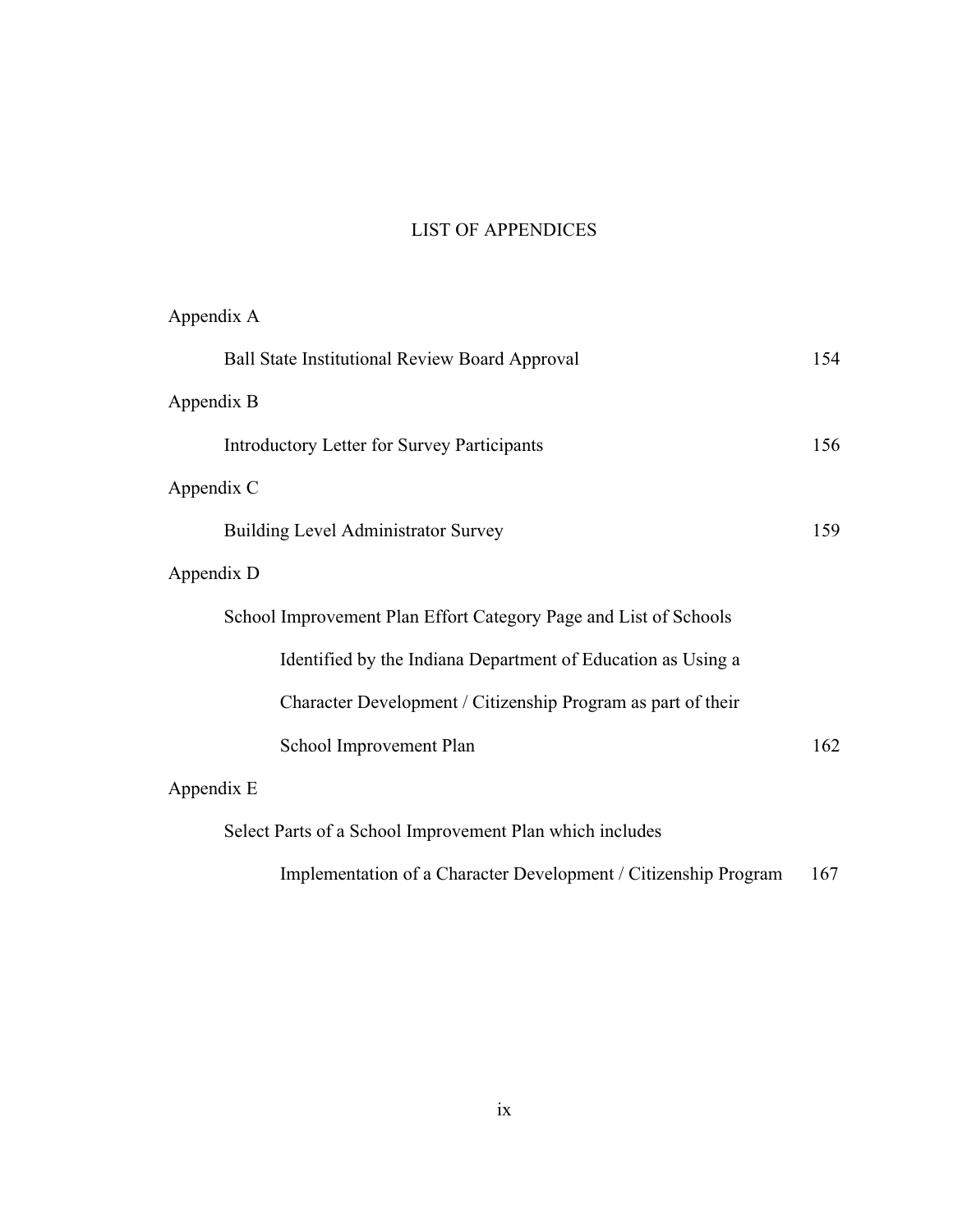# LIST OF TABLES

| Table 1 |                                                                                  |    |
|---------|----------------------------------------------------------------------------------|----|
|         | <b>Attendance Rates</b>                                                          | 85 |
| Table 2 |                                                                                  |    |
|         | Ethnicity                                                                        | 86 |
| Table 3 |                                                                                  |    |
|         | Free / Reduced Lunch                                                             | 87 |
| Table 4 |                                                                                  |    |
|         | 3 <sup>rd</sup> Grade CDC Schools Average LA and MA Median Scale Scores Compared |    |
|         | to State Average LA and MA Median Scale Scores                                   | 88 |
| Table 5 |                                                                                  |    |
|         | 4 <sup>th</sup> Grade CDC Schools Average LA and MA Median Scale Scores Compared |    |
|         | to State Average LA and MA Median Scale Scores                                   | 91 |
| Table 6 |                                                                                  |    |
|         | Gain/loss in CDC School Average LA and MA Median Scale Scores                    |    |
|         | Relative to State Average LA and MA Median Scale Scores from                     |    |
|         | 3 <sup>rd</sup> Grade to 4 <sup>th</sup> Grade                                   | 93 |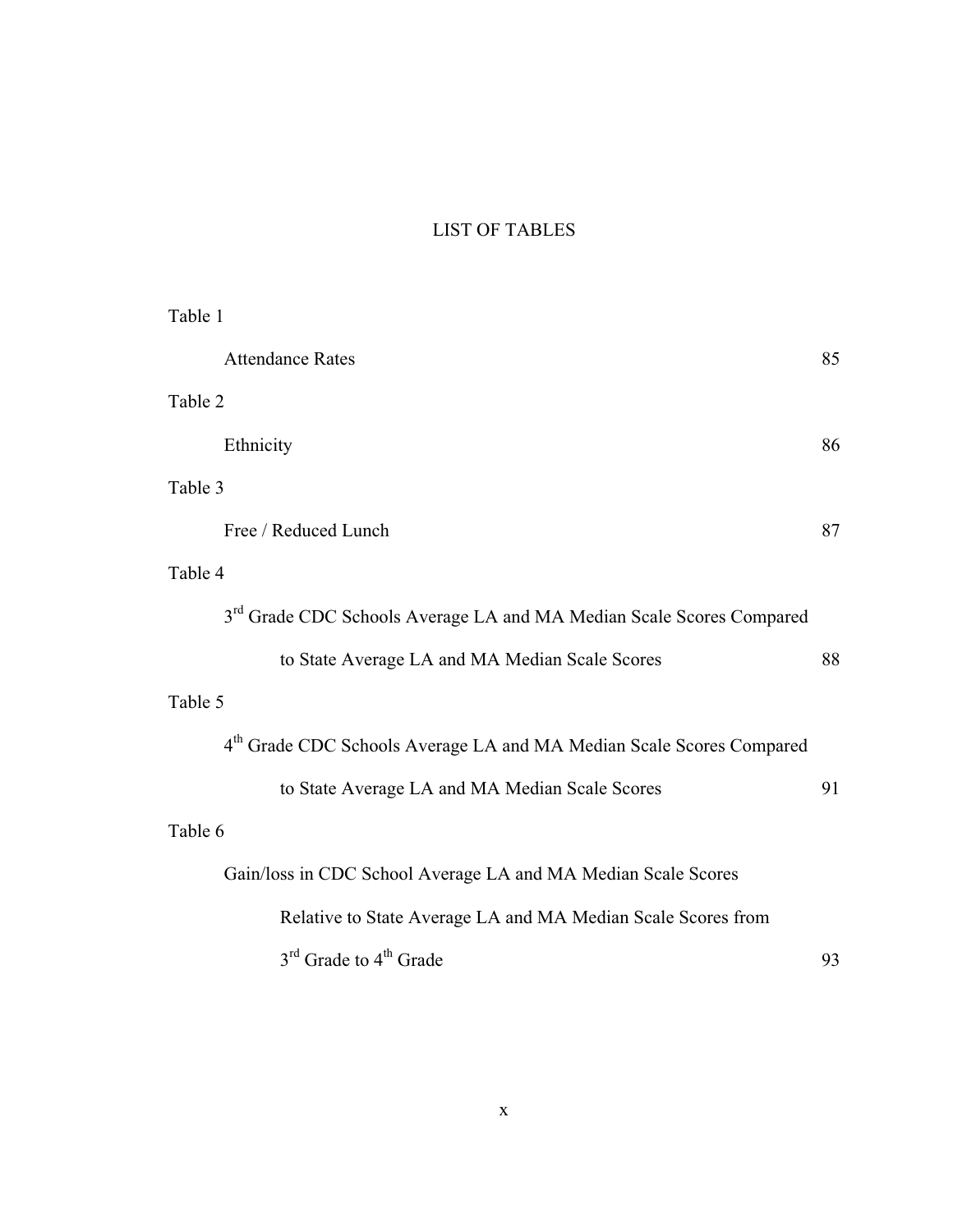# Table 7

| 3 <sup>rd</sup> Grade CDC Schools Average LA, MA and BOTH Total Percent |     |
|-------------------------------------------------------------------------|-----|
| Passing Compared to State Average LA, MA and BOTH Total                 |     |
| <b>Percent Passing</b>                                                  | 94  |
| Table 8                                                                 |     |
| 4th Grade CDC Schools Average LA, MA and BOTH Total Percent             |     |
| Passing Compared to State Average LA, MA and BOTH Total                 |     |
| <b>Percent Passing</b>                                                  | 97  |
| Table 9                                                                 |     |
| Gain/loss in CDC Schools Average LA, MA and BOTH Total Percent          |     |
| Passing Relative to State Average LA, MA, and BOTH Total Percent        |     |
| Passing from 3 <sup>rd</sup> Grade to 4 <sup>th</sup> Grade             | 100 |
| Table 10                                                                |     |
| Survey Question 2: Decline in Negative Student Behavior for Year        |     |
| of Program Implementation                                               | 102 |
| Table 11                                                                |     |
| CDC Schools MSS LA Relative to Cut Score 3rd Grade                      | 104 |
| Table 12                                                                |     |
| CDC Schools MSS LA Relative to Cut Score 4 <sup>th</sup> Grade          | 105 |
| Table 13                                                                |     |
| Gain/loss of CDC Schools MSS LA Relative to State Cut Score from        |     |
| 3 <sup>rd</sup> Grade to 4 <sup>th</sup> Grade                          | 106 |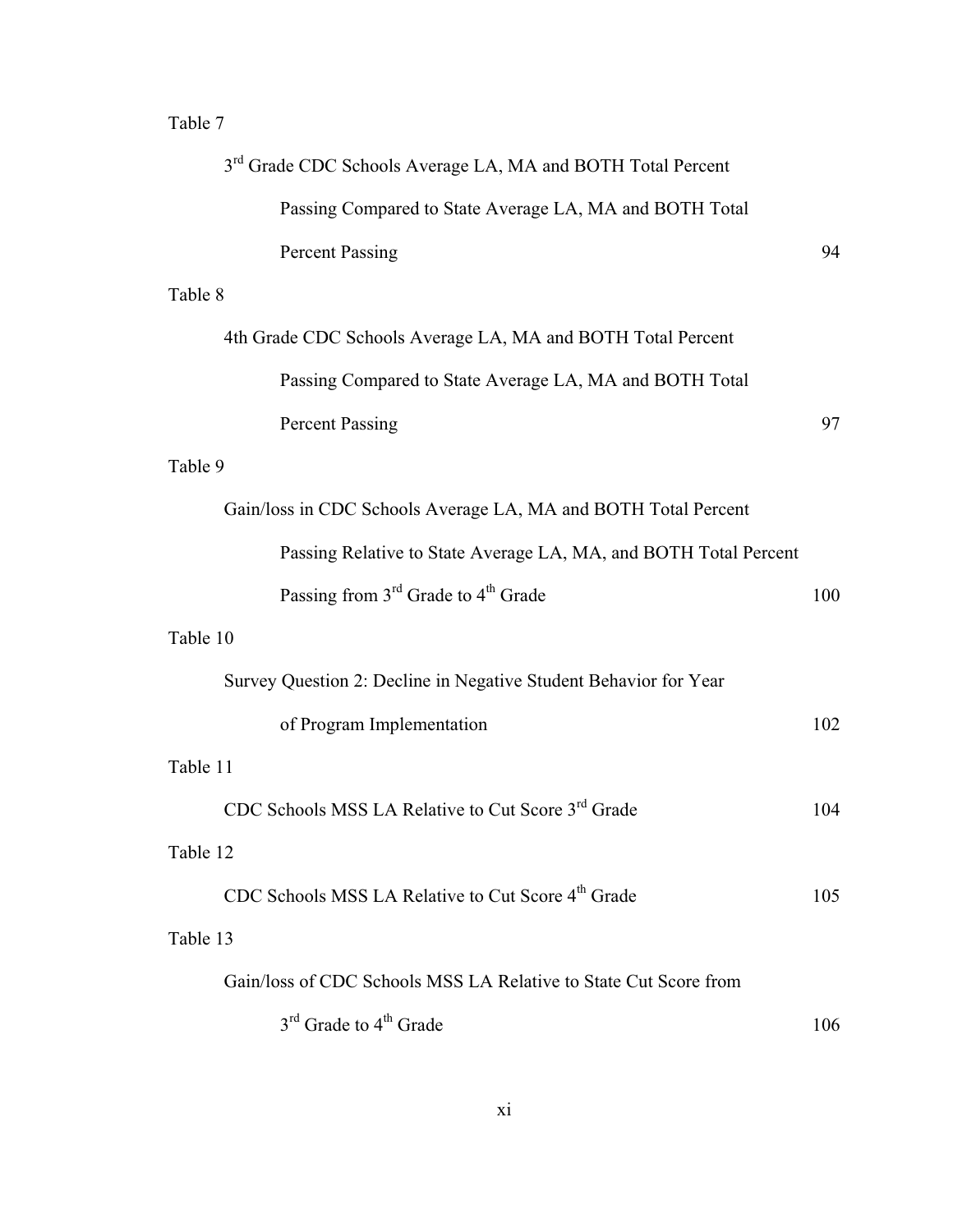# Table 14

| CDC Schools MSS MA Relative to Cut Score 3 <sup>rd</sup> Grade   | 107 |
|------------------------------------------------------------------|-----|
| Table 15                                                         |     |
| CDC Schools MSS MA Relative to Cut Score 4 <sup>th</sup> Grade   | 108 |
| Table 16                                                         |     |
| Gain/loss of CDC Schools MSS MA Relative to State Cut Score from |     |
| $3rd$ Grade to $4th$ Grade                                       | 109 |
| Table 17                                                         |     |
| CDC Schools TPP LA Change from Grade 3, Implementation Year,     |     |
| to Grade 4, One Year after Implementation                        | 110 |
| Table 18                                                         |     |
| CDC Schools TPP MA change from Grade 3, Implementation Year,     |     |
| to Grade 4, One Year after Implementation                        | 112 |
| Table 19                                                         |     |
| CDC Schools TPP BOTH change from Grade 3, Implementation Year,   |     |
| to Grade 4, One Year after Implementation                        | 114 |
| Table 20                                                         |     |
| Survey Question 3: Expectations for Improvement of               |     |
| Building Level Administrators for Program Implementation         | 116 |
| Table 21                                                         |     |
| Survey Question 4: Realization of Improvement since Program      |     |
| Implementation                                                   | 117 |
|                                                                  |     |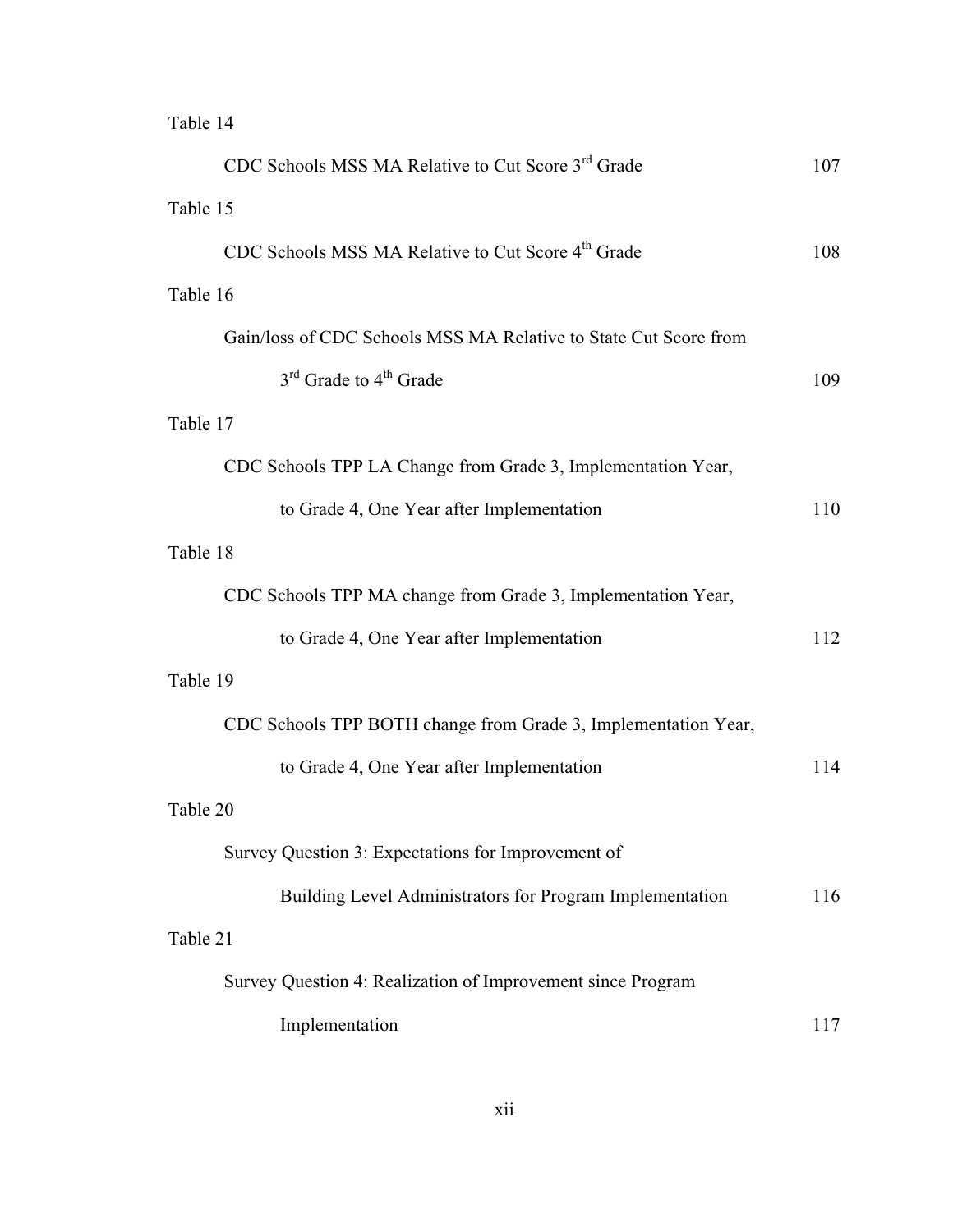# Table 22

| Survey Question 6: Optional Implementation of the Character        |     |
|--------------------------------------------------------------------|-----|
| Development / Citizenship Program                                  | 118 |
| Table 23                                                           |     |
| Survey Question 7: Frequency of Character Development /            |     |
| Citizenship Curricula Usage = Sessions per Week                    | 119 |
| Table 24                                                           |     |
| Survey Question 8: Duration of Character Development / Citizenship |     |
| Curricula Usage = Minutes per Session                              | 120 |
| Table 25                                                           |     |
| Survey Question 9: Length of Character Development / Citizenship   |     |
| Curricula Usage = Portion of School Year                           | 121 |
| Table 26                                                           |     |
| Survey Question 10: Range of Grade Levels Expected to Participate  |     |
| in Character Development / Citizenship Programming                 | 122 |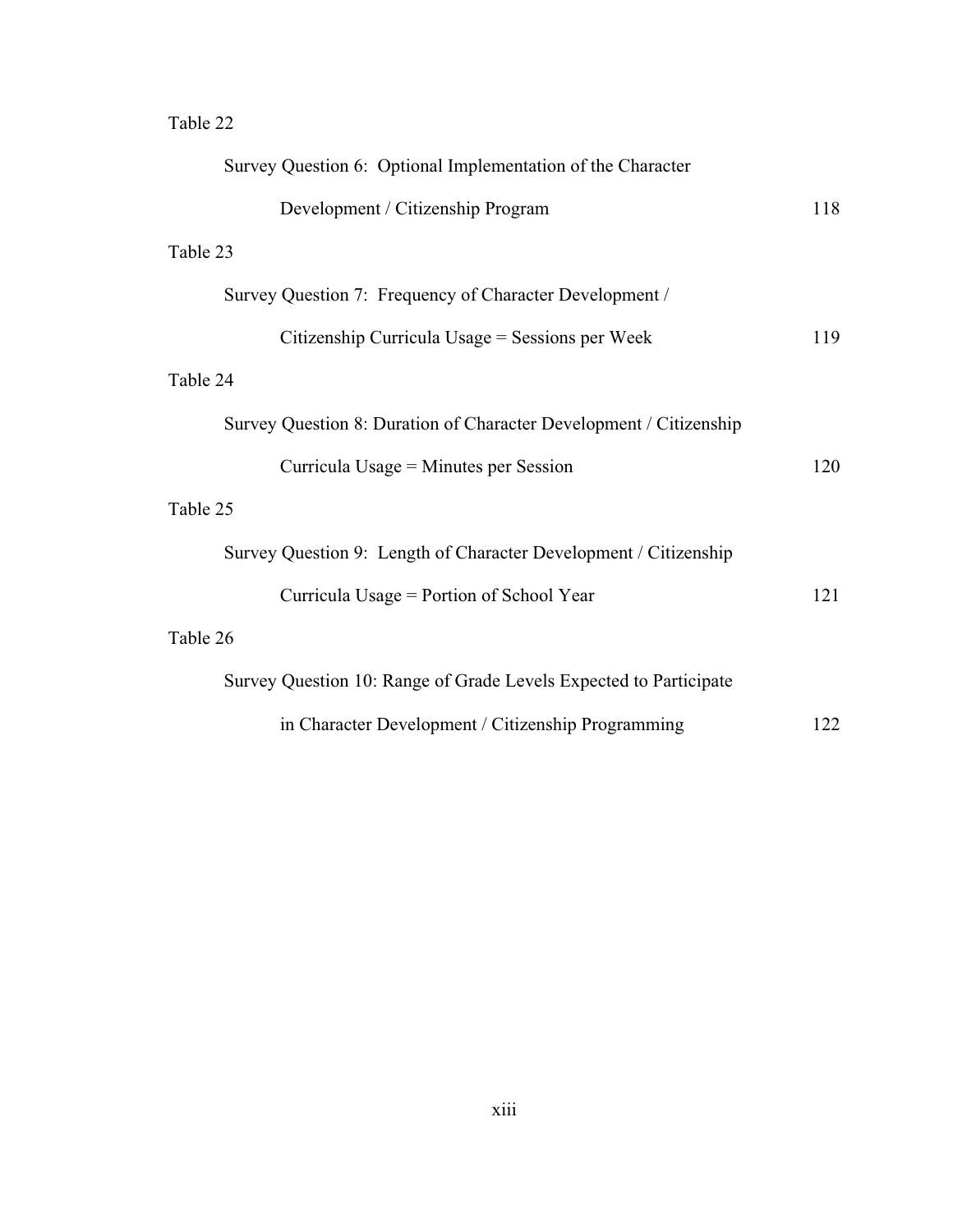# CHAPTER 1

### INTRODUCTION

## Introduction

 Educating for character and citizenship was one of the original goals of American public education. A successful educational system "ensures continuity of our democracy from one generation to the next" (Brewer, 2007, Significance of the Problem, ¶ 5). As quoted by President Theodore Roosevelt, "To educate a man in mind and not in morals is to educate a menace to society" (Rusnak, 1998, p. 9). Few would dispute the belief that children need to be taught not only right from wrong but also decision making skills and to understand the impact that their actions have on those around them and on the world. Character education is needed because "a strong, functioning civil society demands high moral and ethical values and behaviors" (Schaeffer, 1998a, ¶ 4). Lockwood (Nisivoccia, 1998, p. 9) has documented "a disturbing rise in poor behavior among our youth" which he believes proves the "need for schools to focus on producing ethical behavior in children." Educating children in the cognitive as well as behavioral aspects of positive character and citizenship can be accomplished in the public schools setting as various subject areas and settings lend themselves to opportunities for good decision making. Character education must be understood as a pervasive, multifaceted, institutional endeavor (Berkowitz & Fekula, 1999) and the schools have the far reaching presence in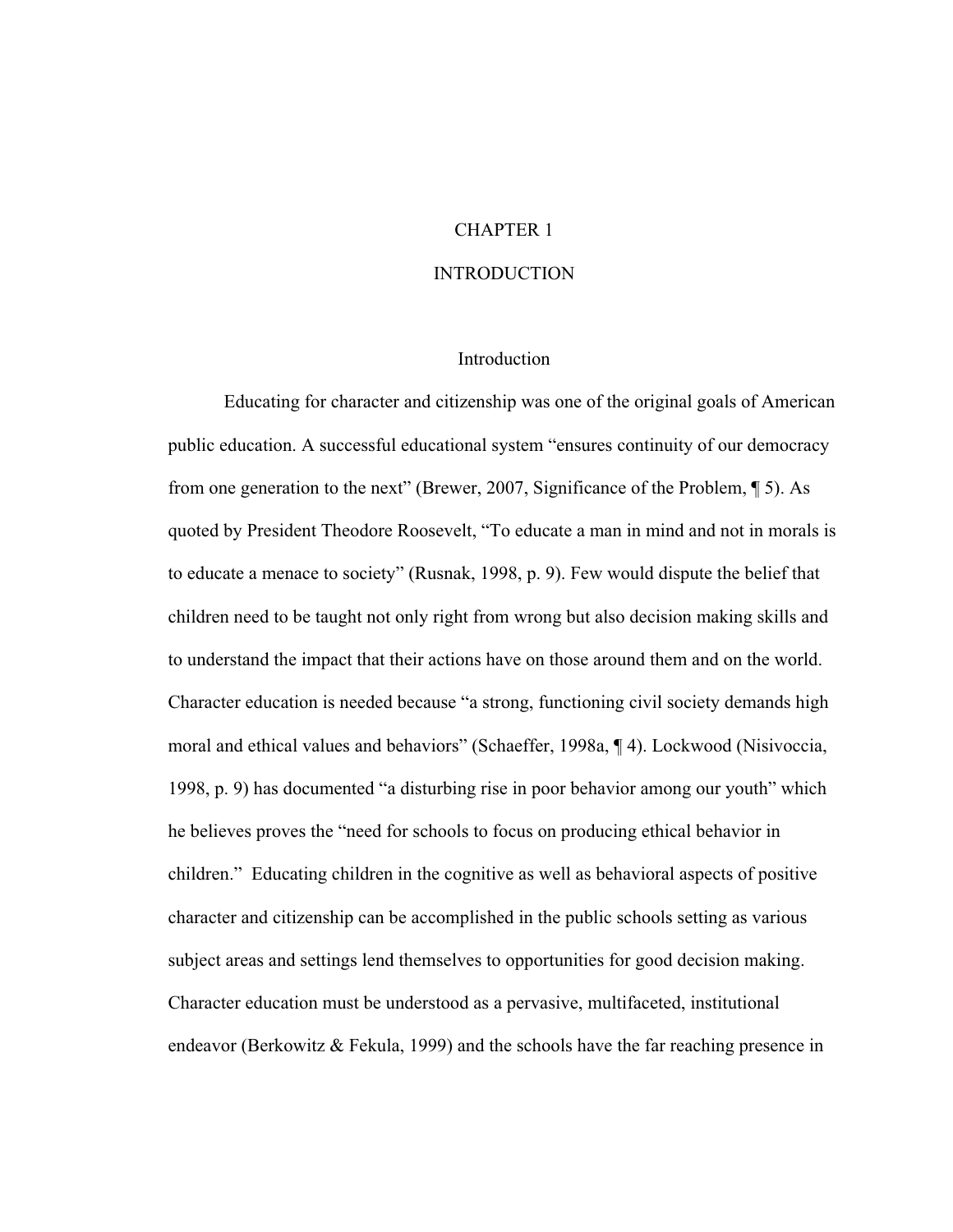the community to make this task approachable. The school, as a microcosm of society, gives children the opportunity to examine their role in the larger context as well as examine the potential consequences of their actions. While schools are perhaps the ideal setting for learning values and societal norms and "there is a growing trend towards linking the solutions to …social problems to the teaching of moral and social values in our public schools" (Murray, 2009, Introduction, ¶ 1), modern schools are primarily tasked with continually improving academic achievement. In addition to the focus on purely academic achievement, schools tend to steer clear of the topics of values or character education and focus more on the values of achievement and efficiency (Valde, 1999). In the late  $20<sup>th</sup>$  century, schools moved away from character education and citizenship education as "American society grew more complex and diverse" (Haynes & Berkowitz, 2007, Change is Coming, ¶ 1). When contemplating the implementation of a character education program, many schools are wary as they do not want to impose one set of values or traits over another or be seen as promoting a particular cultural perspective. Former Secretary of Education Rod Paige (2003) stated in an address at the Character Education Partnership  $10<sup>th</sup>$  Anniversary Dinner that we "must help students to understand universal values like respect, tolerance, responsibility, honesty, self-restraint, family commitment, civic duty, fairness and compassion." He continued by saying, "These are not values of a particular religion. They are the values shared by all people of character, who are committed to freedom and justice." According to Valde (1999), "schools cannot be neutral places: they must either accept their responsibility for promoting genuine community, moral consciousness, and spirit- or, even if unwittingly,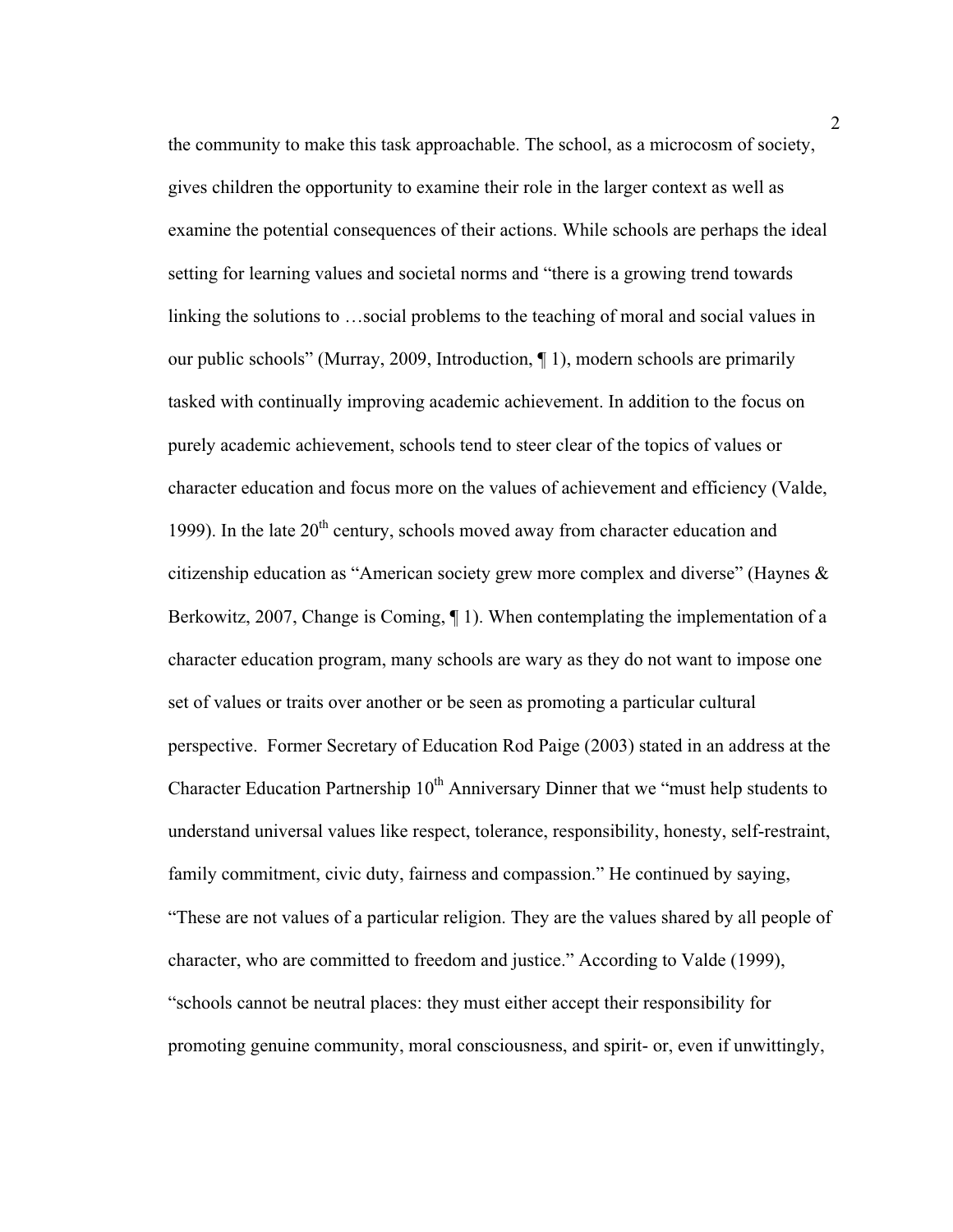share responsibility for our society's moral decay" (Introduction, ¶ 1). In layman's terms, if the schools don't stand for something, in the form of character or values education, they (and the students) will fall for anything. Without a concerted effort to find balance between academics and character development and to integrate character education into the standardized test oriented curriculum, character content may continue to be neglected in an attempt to devote more time and effort toward the seemingly more academic skills.

## Statement of the Problem

The youth of American society is lacking in character, civility, and citizenship. The need for character education programs is expressed through statistics regarding school violence, truancy and dropout rates (Was, Woltz & Drew, 2006). Proponents of character education "claim the need to offset the growing trend of youth violence and the increasing number of dysfunctional families with a focus on the building of character within the students" (Raymond, 2001, Statement of the Problem, 13). The national education report *A Nation at Risk* addressed the need for character education in the public schools in response to "a substantial long term decline in the conduct of young Americans along with declining academic performance in school" (Murphy, 1998, p. 14). Coupled with these school based indicators, "were statistics that showed the effect that the breakdown of the traditional family and the lack of traditional socialization had had on school performance" (Murphy, 1998, p. 14). Schools attempt to manage the pervasiveness of these negative behaviors while simultaneously "motivating students to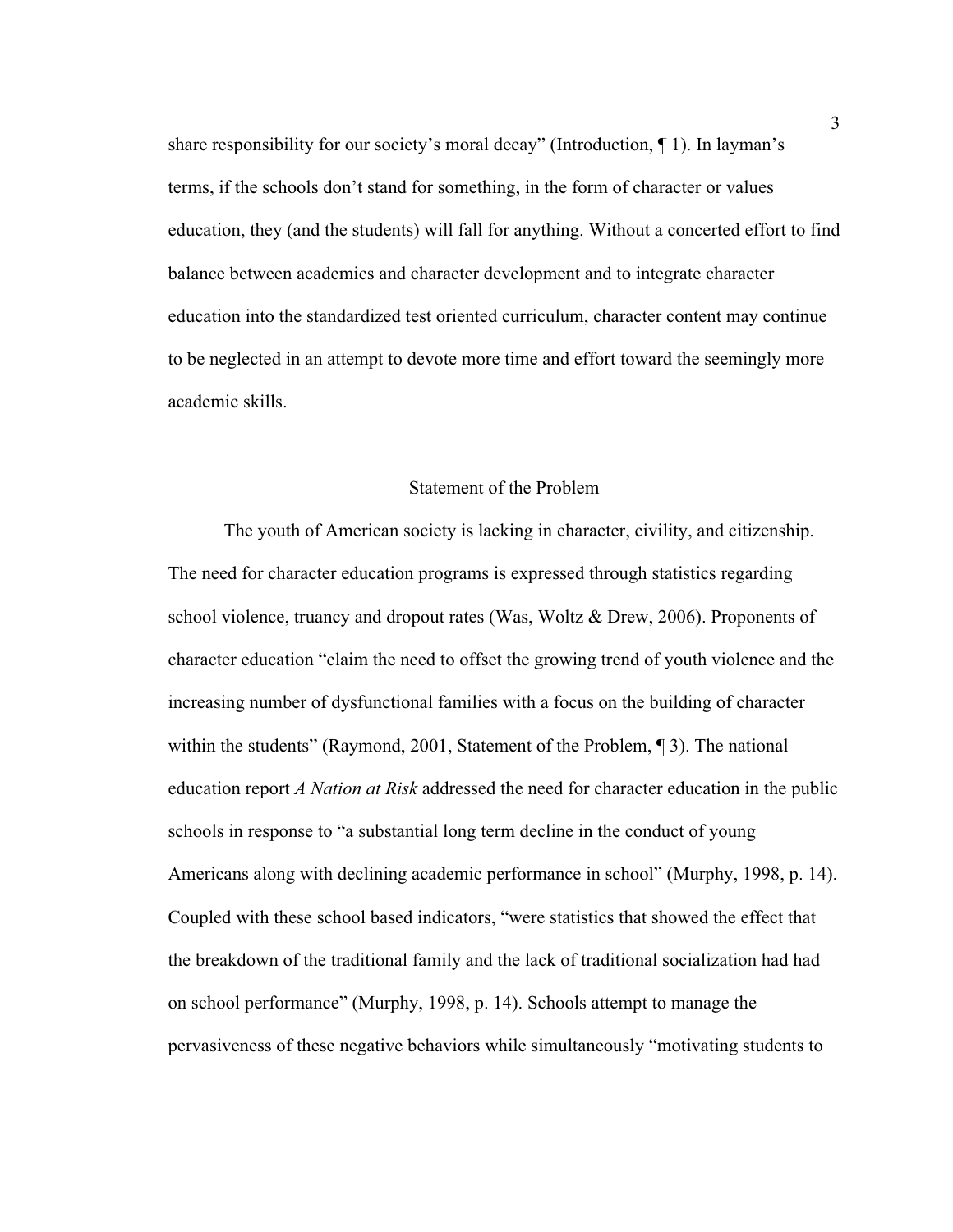excel and advance to their fullest academic and social potential" (Gooding, 2004, Context of the Problem, ¶ 1). Because character education "implies adult authority and the transfer of values held by adults to students" (Titus, 1994), the public schools, as stable and all inclusive institutions, are often looked upon to instill necessary character skills in the general American public. In  $21<sup>st</sup>$  century American society, we are experiencing a pendulum shift of focusing on rights before responsibilities. According to Sommers (2002), "too often, we teach students to question principles before they even vaguely understand them" (p. 25). American public schools do not devote substantial time or resources to implementing character education programs (Creasy, 2008). "Despite the clear national interest in character education, many schools are leery of engaging in supplementary initiatives that, although worthy, might detract from what they see as their primary focus: increasing academic achievement" (Benninga, Berkowitz, Kuehn & Smith, 2006, p. 448). Because of the current climate of high stakes testing, schools are "skewing their curricula toward the narrow content of tests, in some cases actually dropping entire subject areas that are not being tested that year" (Berkowitz & Bier, 2004, p. 78). While schools are left with the responsibility of graduating civilized students with appropriate social and personal skills, they are also charged with continually improving their academic performance in the form of ever increasing scores on state standardized tests. Because the content of the Character Development / Citizenship curriculum is not included on these state standardized tests, "educators rationally respond by transferring resources to math and reading instruction (and drill)" from many other programs including character development and citizenship education (Creasy, 2008; Rothstein,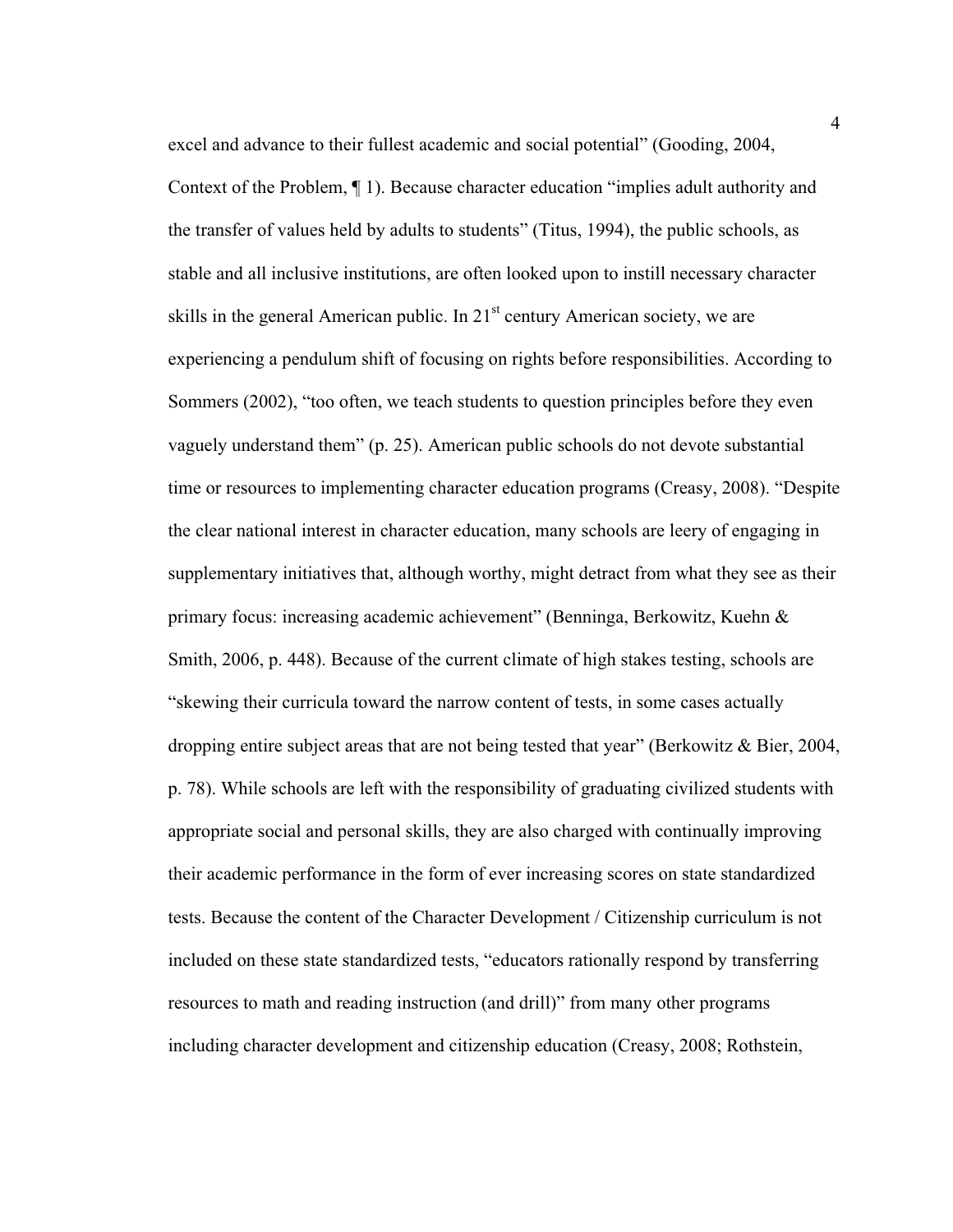2009, p. 36). Schools and communities are often faced with choosing between educating children for positive character traits and citizenship and teaching them to pass standardized tests. With failure to show growth on standardized tests potentially resulting in schools being marked as "failing" and subsequently subjected to massive terminations and reorganizations, it is evident why schools choose to spend their time on the academic skills and material, leaving character development curriculum by the wayside.

#### Purpose of the Study

This study was intended to measure several objectives. The first objective was to find a relationship between the implementation and practice of a Character Development / Citizenship program and state standardized test scores. The finding of a positive relationship between the implementation of a Character Development / Citizenship program and higher state standardized test scores as well as higher rates of total percent passing on state standardized tests for those children involved versus those not involved will provide additional evidence that character education programs do not hurt and in fact, show probability to enhance academic achievement as measured on state standardized tests.

The second objective was to determine if incidence of negative behavioral issues, specifically office referrals, suspensions and expulsions, were lessened and if so by what percentage after the implementation of a Character Development / Citizenship program. The finding of a diminished percentage of negative student behaviors will provide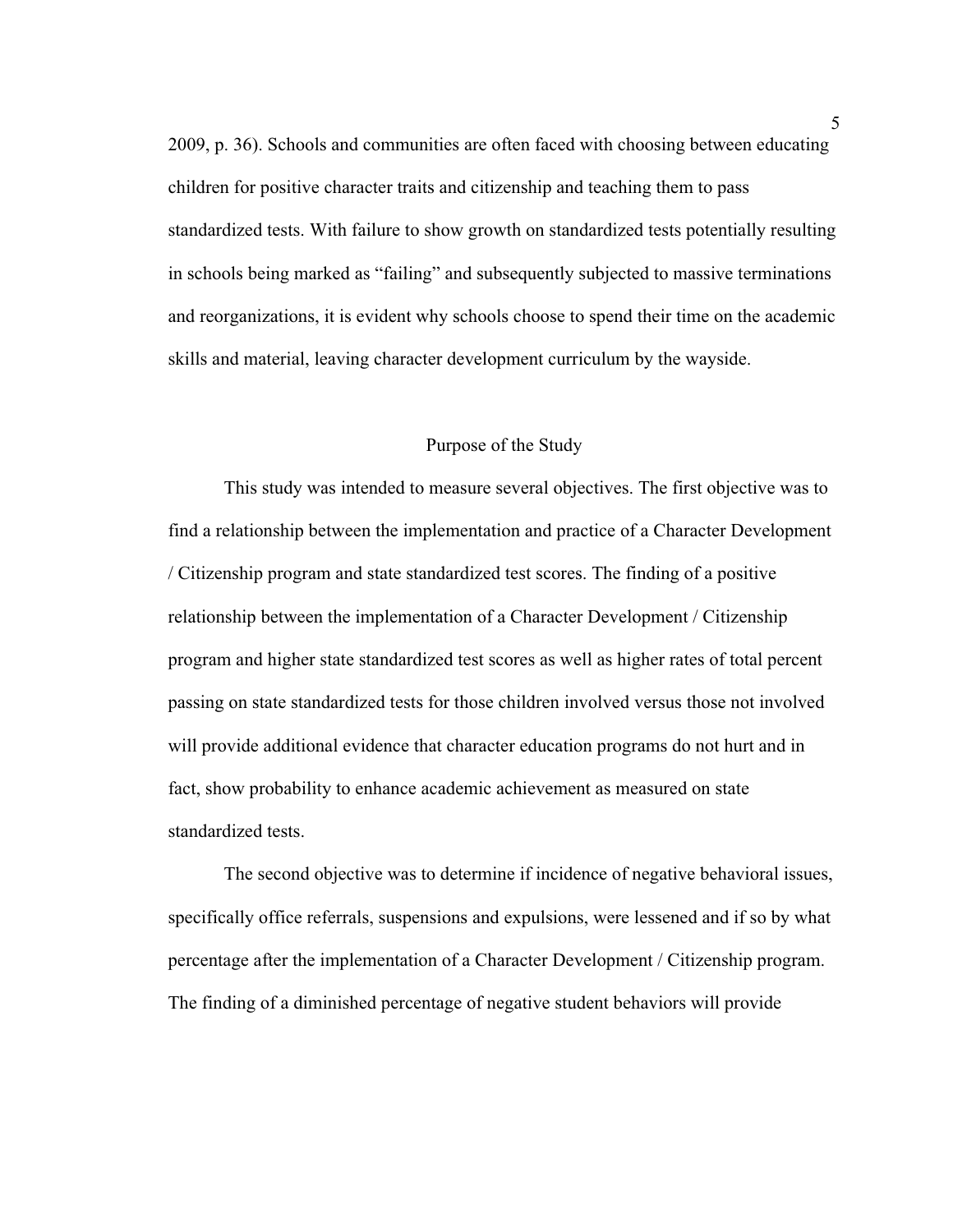additional evidence that Character Development / Citizenship programs positively affect the behavior of the student body in schools using such programs.

The third objective of the study was to discover a statement from building level administrators as to the expectations for and benefits derived from the implementation of a Character Development / Citizenship program for their student body. The finding of academic and / or behavioral improvements from the implementation of a Character Development / Citizenship will provide evidence that, for those schools who wish to use Character Education as a means toward academic and behavioral improvements from their student body, benefits can be expected. The finding of benefits largely meeting expectations for the implementation of a Character Development / Citizenship program will provide evidence that for those administrators with realistic expectations to be derived from the implementation of a Character Development / Citizenship program, benefits will likely be realized.

The final objective was to determine the degree and manner of implementation used by those building level administrators who chose to implement character education programs as part of their state required School Improvement Plan. The finding of high levels of fidelity and rigor of implementation along with a positive correlation of program implementation and academic improvement and program implementation and reduced incidence of negative student behaviors will provide evidence that Character Development / Citizenship programs, when implemented with high levels of fidelity and rigor, positively benefit the academic progress and behavior of the student body in schools using such programs.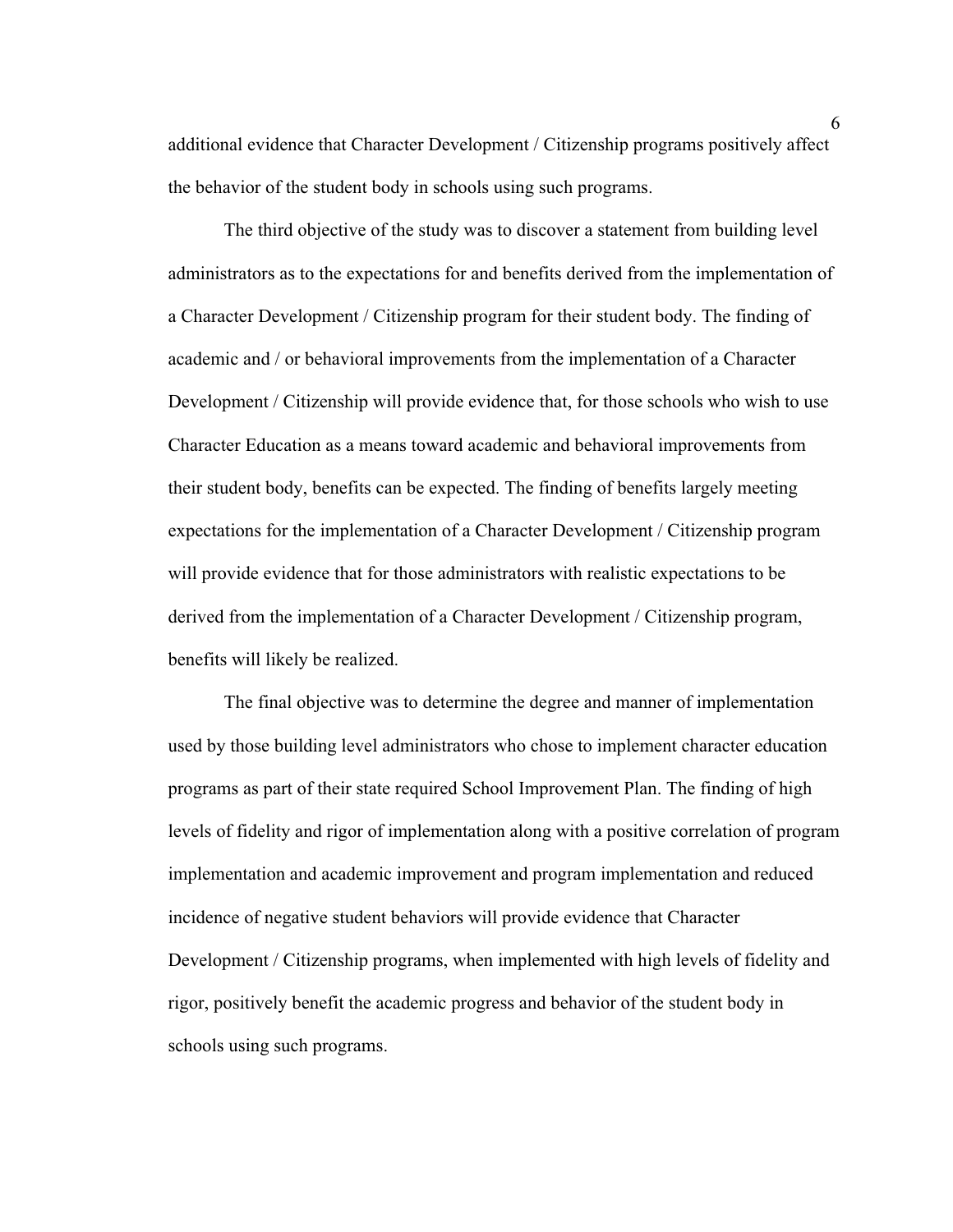#### Significance of the Study

The significance of this study was to provide additional evidence that the implementation of a Character Development / Citizenship program does exist along side higher state standardized test scores and higher rates of score increases for those participants. This study varies from similar studies in that the unique variable was the use of a Character Development / Citizenship program by public schools as an Improvement Focus Area on their state required School Improvement Plan. There are a limited number of options for programming that a school may chose for their Focus Areas in the School Improvement Plan. While it is legislative code in Indiana that schools provide moral and citizenship instruction, the fidelity and rigor of those programs are not regulated. By choosing schools which chose to use the programming as part of a plan toward improved academic achievement, as is the requirement of the programs committed to in the School Improvement Plan, one could extrapolate that these schools were regulating and monitoring the not only the fidelity and rigor of the program implementation but the results and gains realized by implementing the programming. Next to a truly experimental study issuing a prescription for the fidelity and rigor of a curricular program, the researcher believes that this level of state required program commitment is best in determining the correlation between the implementation of a program and academic achievement and improvement. In addition to evidence of academic gains, this study was to provide evidence, if it existed, that for those Character Development / Citizenship programs applied with appropriate fidelity and rigor, student behavior will improve and the realistic expectations of building level administrators will be met. There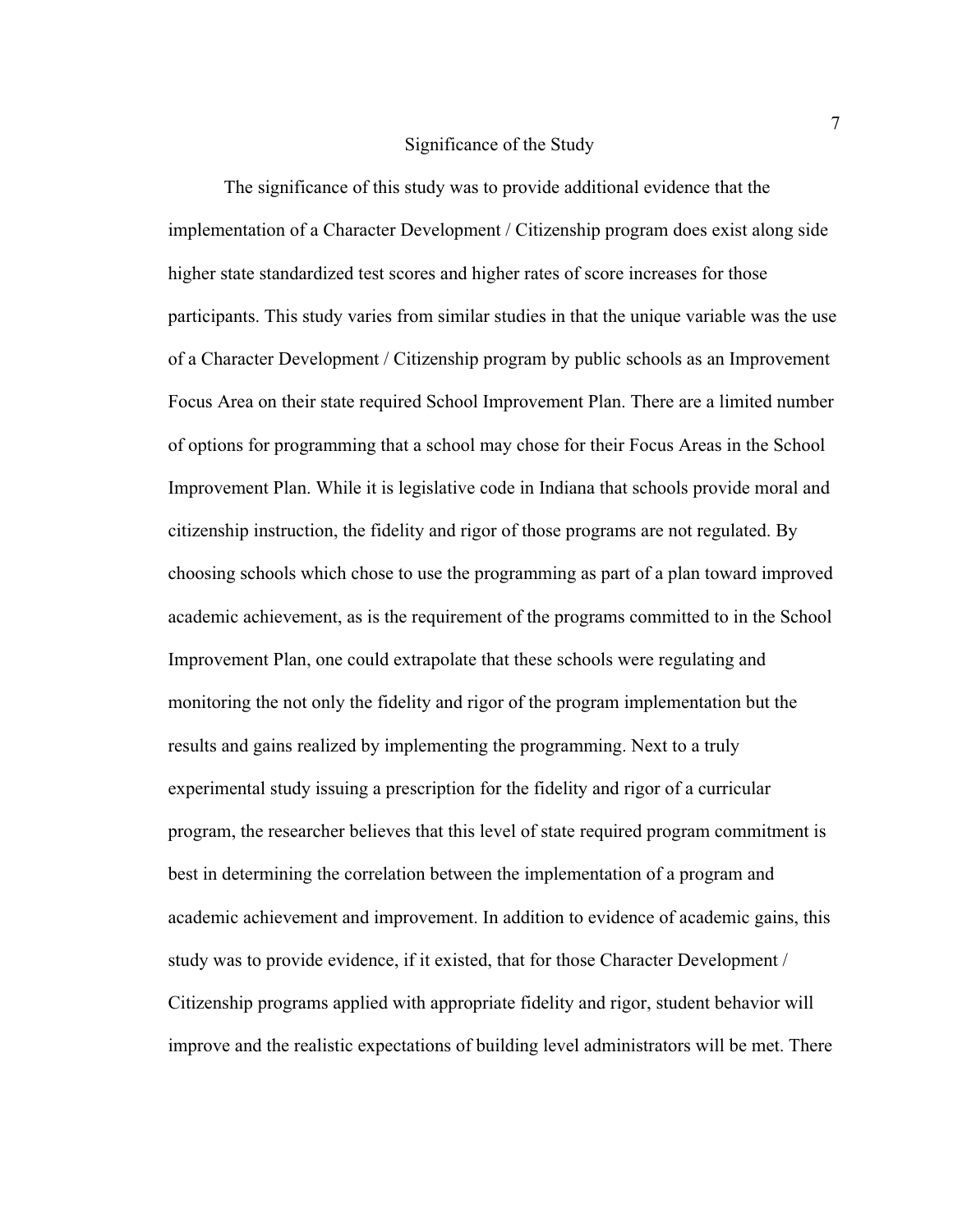are many studies which show that Character Development / Citizenship programs positively correlate to improved student behavior. By including that aspect in this study, the researcher can independently tie together the multiple potential benefits of Character Development / Citizenship programming in one population. With many schools choosing to spend the majority of the school day devoted to standardized test preparation, careful choices have to be made about the curriculum and content offered with any remaining time. If character education programs were shown to be compatible with efforts to improve achievement, more schools may take on the added curriculum (Benninga, Berkowitz, Kuehn & Smith, 2006). While schools are often willing to use any program which is proven to bring improvement to academic achievement and student behavior, they may choose not to participate in or endorse any kind of Character Development / Citizenship program unless research shows a positive correlation between the implementation of the program and increased academic achievement as well as reduced incidence of negative student behaviors. The more scientific evidence provided which supports the position that character education programs positively correlate to increased academic achievement and reduced incidence of negative student behaviors as evidenced by state standardized test scores and administrator reporting, the more schools may be willing to allocate resources to providing this important curriculum.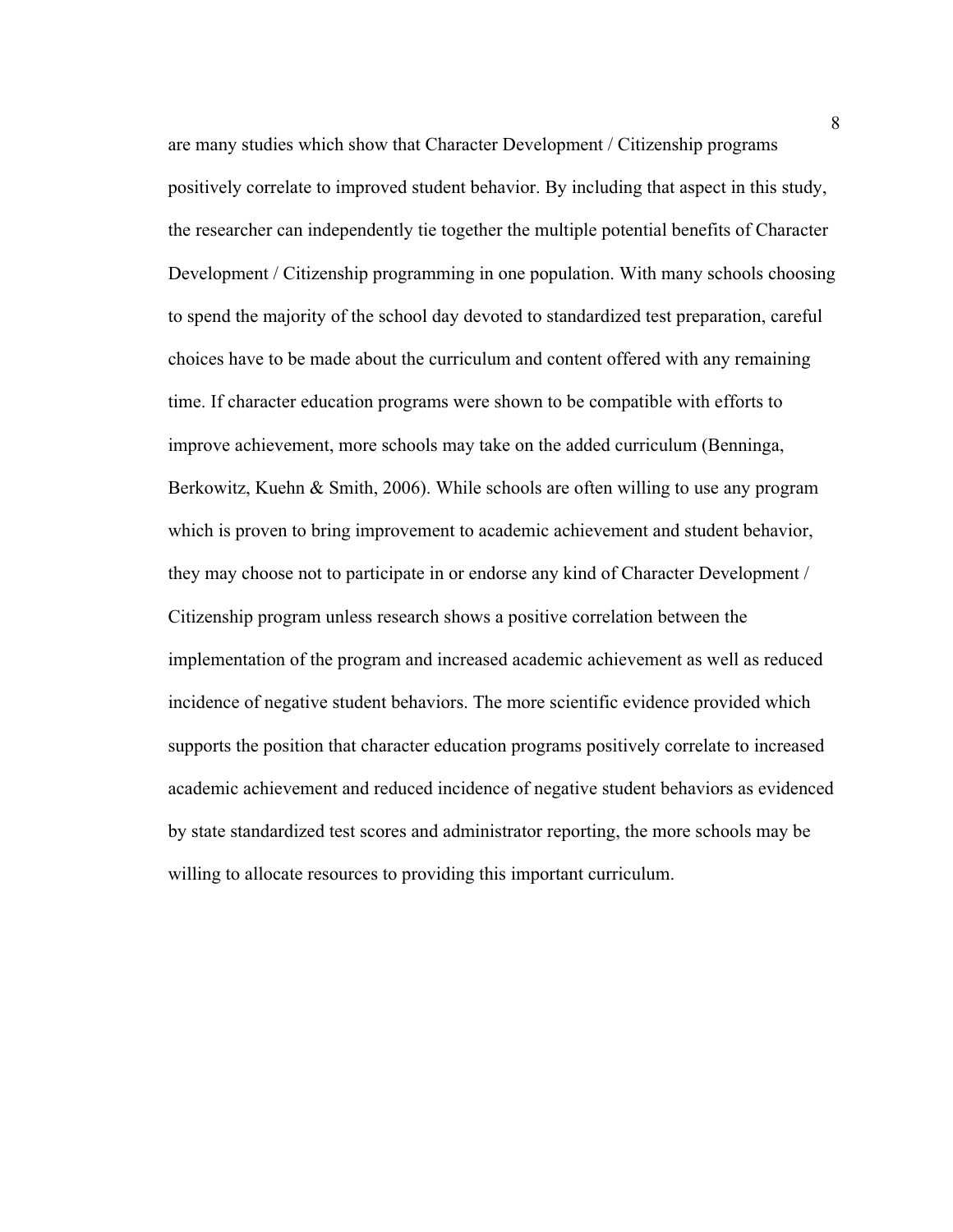#### Research Questions

The following research questions were addressed in this study:

Does the implementation of a Character Development / Citizenship program relate to higher levels of academic achievement as determined by ISTEP+ data for those schools which designate Character Development / Citizenship as an Improvement Focus Area on their state required School Improvement Plan?

Does the implementation of a Character Development / Citizenship program relate to reduced incidence of negative student behaviors as reported by building level administrators?

What academic and behavioral expectations do building level administrators have regarding the implementation of a Character Development / Citizenship program and the effect such a program will have on the student body?

With what level of fidelity and rigor do building level administrators implement Character Development / Citizenship programs upon declaring such programs as a Focus Area intended to improve academic achievement as a part of their Indiana School Improvement Plan?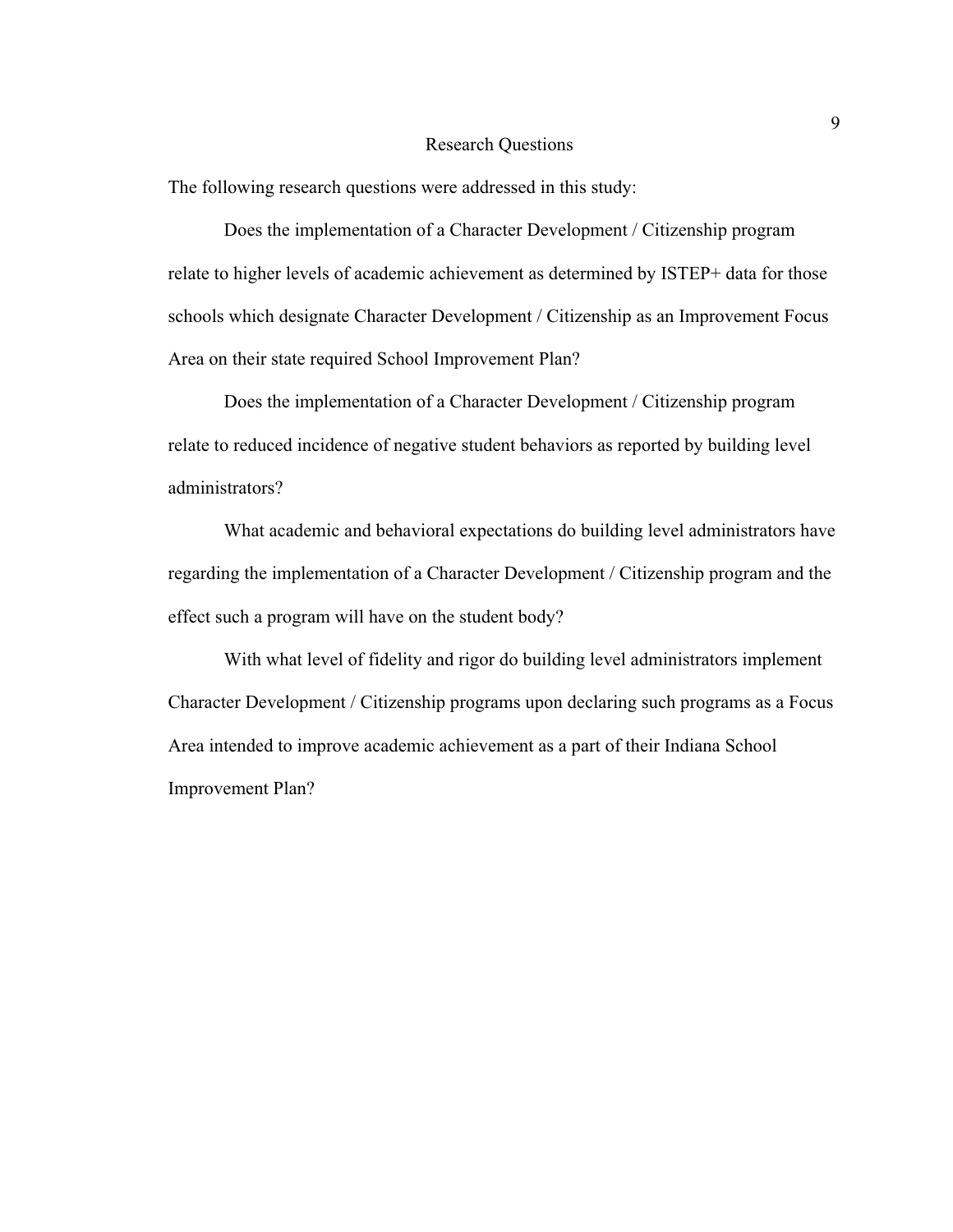#### Hypotheses

#### Hypothesis 1:

Schools which designate "Character Development / Citizenship" as an Improvement Focus Area on their state required School Improvement Plan will show scores at or below state average on the ISTEP+ as determined by the Median Scale Score on the English / Language Arts and Math sections of the ISTEP+ tests for third grade students for the year of the Character Development / Citizenship program implementation.

### Null Hypothesis 1:

Schools which designate "Character Development / Citizenship" as an Improvement Focus Area on their state required School Improvement Plan will not show scores at or below state average on the ISTEP+ as determined by the Median Scale Score on the English / Language Arts and Math sections of the ISTEP+ tests for third grade students for the year of the Character Development / Citizenship program implementation.

#### Hypothesis 2:

Schools which designate "Character Development / Citizenship" as an Improvement Focus Area on their state required School Improvement Plan will show scores above state average on the ISTEP+ as determined by the Median Scale Score on the English / Language Arts and Math sections of the ISTEP+ tests for fourth grade students for the year following the Character Development / Citizenship program implementation.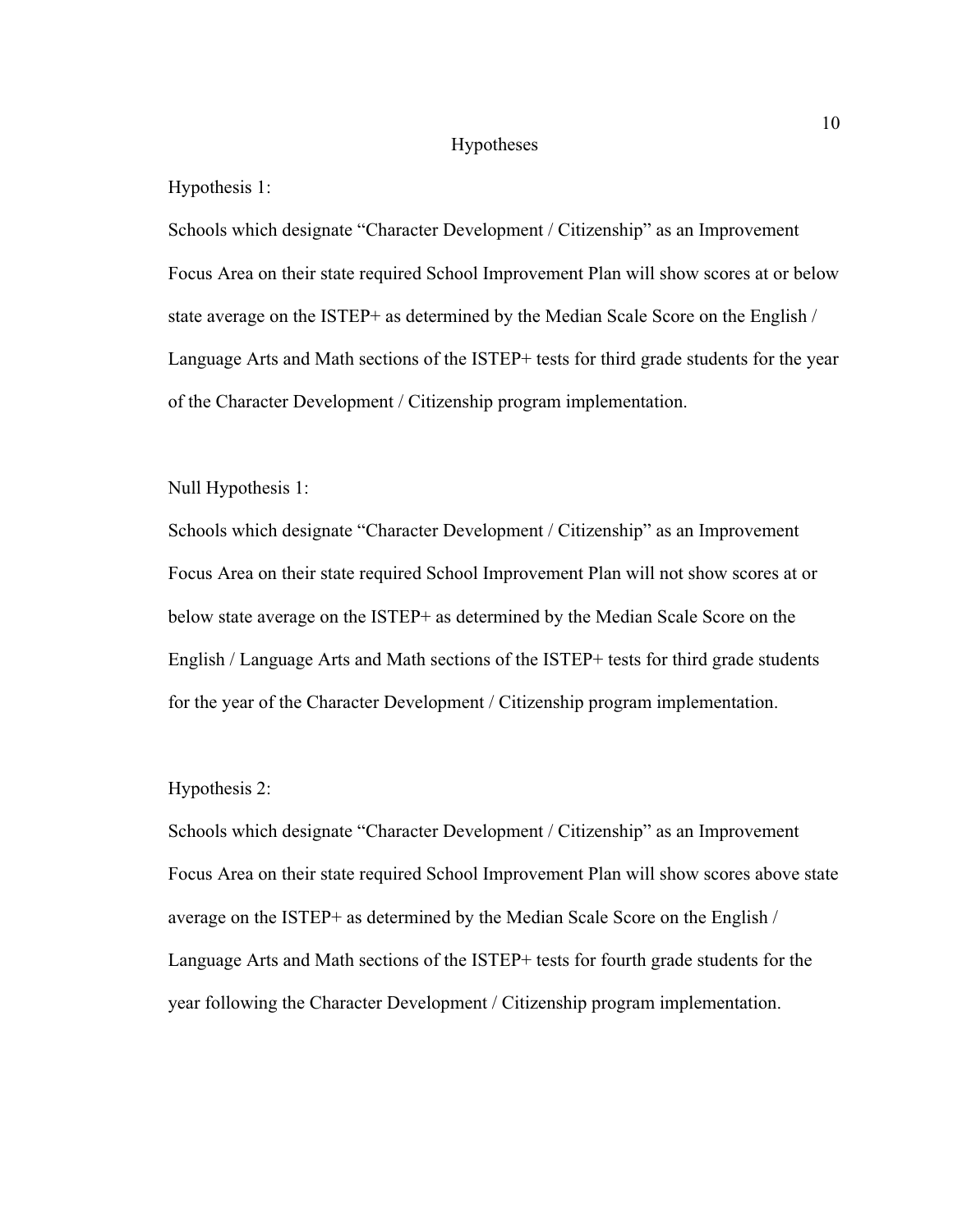Null Hypothesis 2:

Schools which designate "Character Development / Citizenship" as an Improvement Focus Area on their state required School Improvement Plan will not show scores above state average on the ISTEP+ as determined by the Median Scale Score on the English / Language Arts and Math sections of the ISTEP+ tests for fourth grade students for the year following the Character Development / Citizenship program implementation.

## Hypothesis 3:

Schools which designate "Character Development / Citizenship" as an Improvement Focus Area on their state required School Improvement Plan will show rates at or below the state average on the ISTEP+ as determined by the Total Percent Passing for the English /Language Arts and Math sections of the ISTEP+ tests for third grade students for the year of program implementation.

Null Hypothesis 3:

Schools which designate "Character Development / Citizenship" as an Improvement Focus Area on their state required School Improvement Plan will not show rates at or below the state average on the ISTEP+ as determined by the Total Percent Passing for the English /Language Arts and Math sections of the ISTEP+ tests for third grade students for the year of program implementation.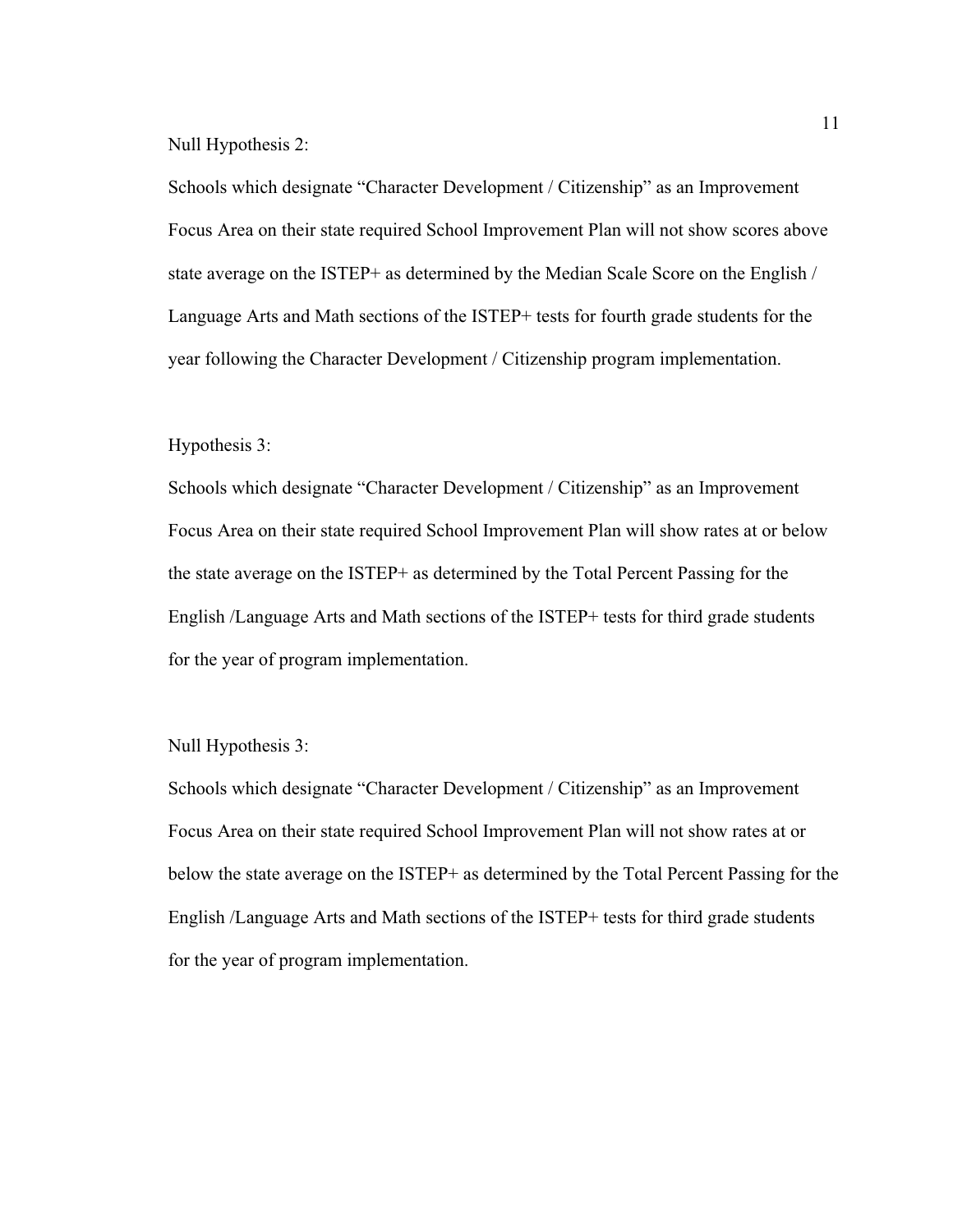#### Hypothesis 4:

Schools which designate "Character Development / Citizenship" as an Improvement Focus Area on their state required School Improvement Plan will show rates above the state average on the ISTEP+ as determined by the Total Percent Passing for the English /Language Arts and Math sections of the ISTEP+ tests for fourth grade students for the year after program implementation.

## Null Hypothesis 4:

Schools which designate "Character Development / Citizenship" as an Improvement Focus Area on their state required School Improvement Plan will not show rates above the state average on the ISTEP+ as determined by the Total Percent Passing for the English /Language Arts and Math sections of the ISTEP+ tests for fourth grade students for the year after program implementation.

## Hypothesis 5:

Schools which designate "Character Development / Citizenship" as an Improvement Focus Area on their state required School Improvement Plan will report reduced incidence of negative student behavioral issues when compared to previous years as reported by the building level administrator for the year of the Character Development / Citizenship program implementation.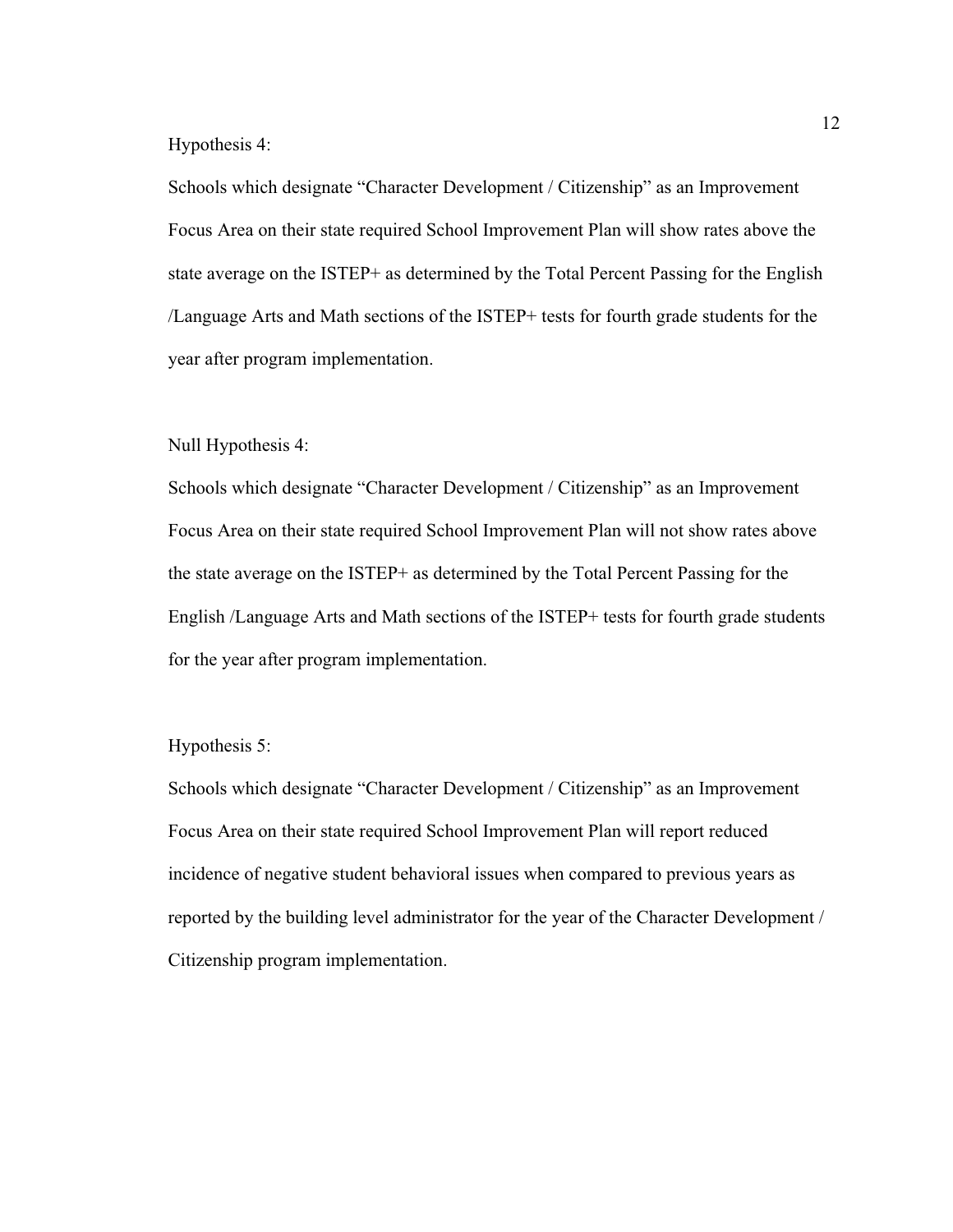Null Hypothesis 5:

Schools which designate "Character Development / Citizenship" as an Improvement Focus Area on their state required School Improvement Plan will not report reduced incidence of negative student behavioral issues when compared to previous years as reported by the building level administrator for the year of the Character Development / Citizenship program implementation.

## Delimitations

 The researcher has chosen to work with several specific restrictions in this study. The schools chosen for comparison to state averages were chosen based on their self reporting of implementing a Character Development / Citizenship program for the purpose of increasing student achievement as is one of the required goals of the Indiana School Improvement Plan. Only public schools and public school test data were used for the population groups. Test data available through the Indiana Department of Education were used in order to ensure consistency of reporting. The choice to compare statistics based on ISTEP+ scores for English / Language Arts and Math tests does allow for consistent comparisons on highly reliable and valid tests as determined by the Indiana State Department of Education. However, using only those test data does not allow for determining a level of improvement on other academic measures such as school-based assessments, Terra-Nova, NWEA, or DIBELS. The data queried for comparison were pulled only based on year of reporting and subsequent school year and did not consider changes in population / student migration or building boundaries for individual districts.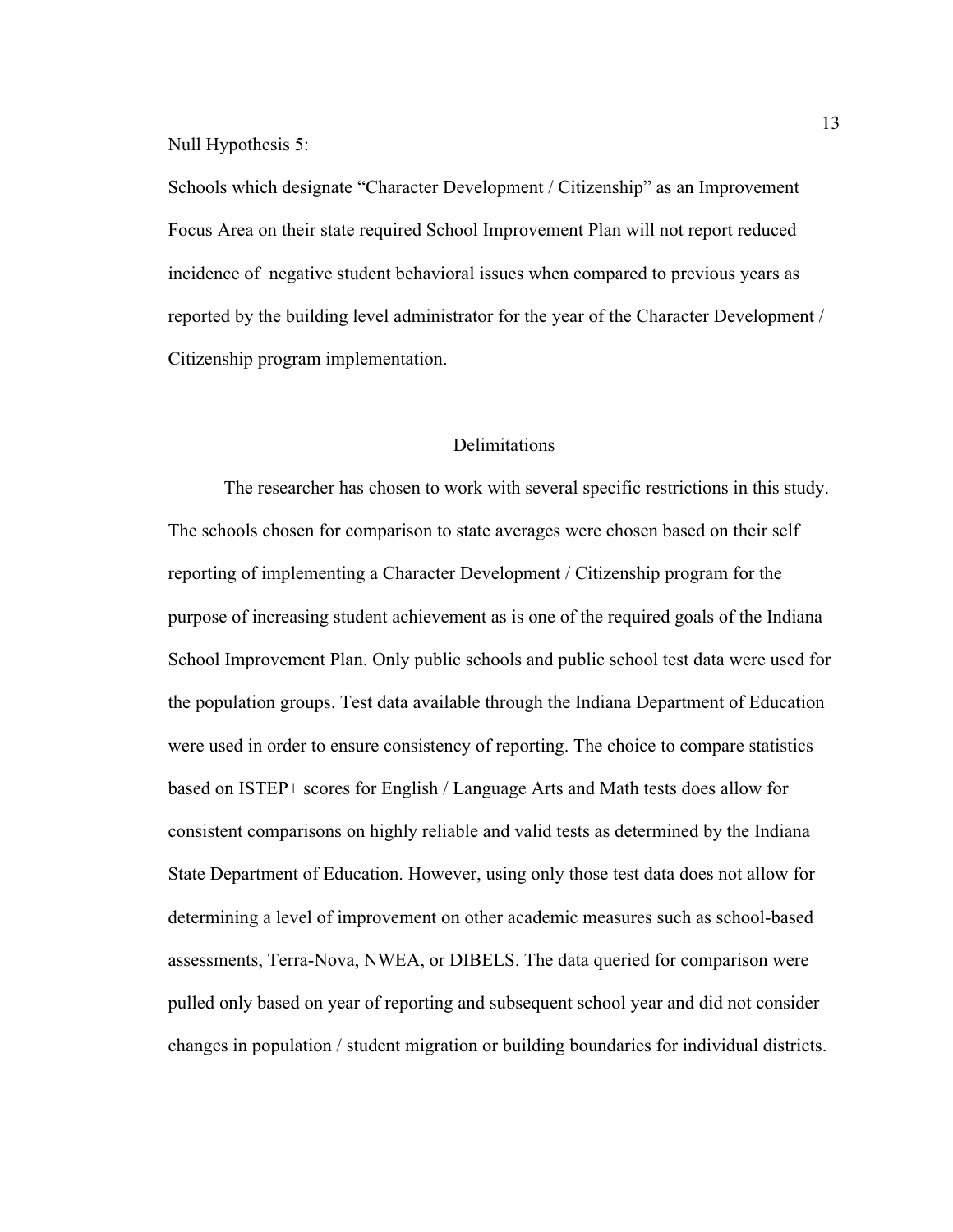Specific student's scores were not used, rather the grade level group's scores as a whole were used; consequently exact cohorts were not developed.

Only test data for grades three and four were used and only elementary level administrators were surveyed for this study. Elementary school ISTEP+ test data was queried from elementary schools only as beyond elementary school, attendance at various feeder schools could skew results when looking at the potential for student participation in Character Development / Citizenship programming at those various feeder schools. By only querying elementary schools, the amount of exposure to a Character Development / Citizenship program implemented for purposes of improvement as per the Indiana School Improvement Plan model could more likely be controlled. Administrators were asked to report the levels of negative student behaviors, program expectations, and levels of fidelity and rigor in a survey format. This data and information may not be corroborated by independent sources and both the question and response are subject to participant interpretation.

## Definitions

**Blue Ribbon School** – schools that have won the National Award for Excellence; schools which represent the best in American education; also known as the "U.S. Department of Education's Elementary Education Recognition Program" with the purpose being to "identify and give public recognition to outstanding pubic and private elementary schools across the United States." These schools are recognized for "doing an exceptional job with all of their students in developing a solid foundation of basic skills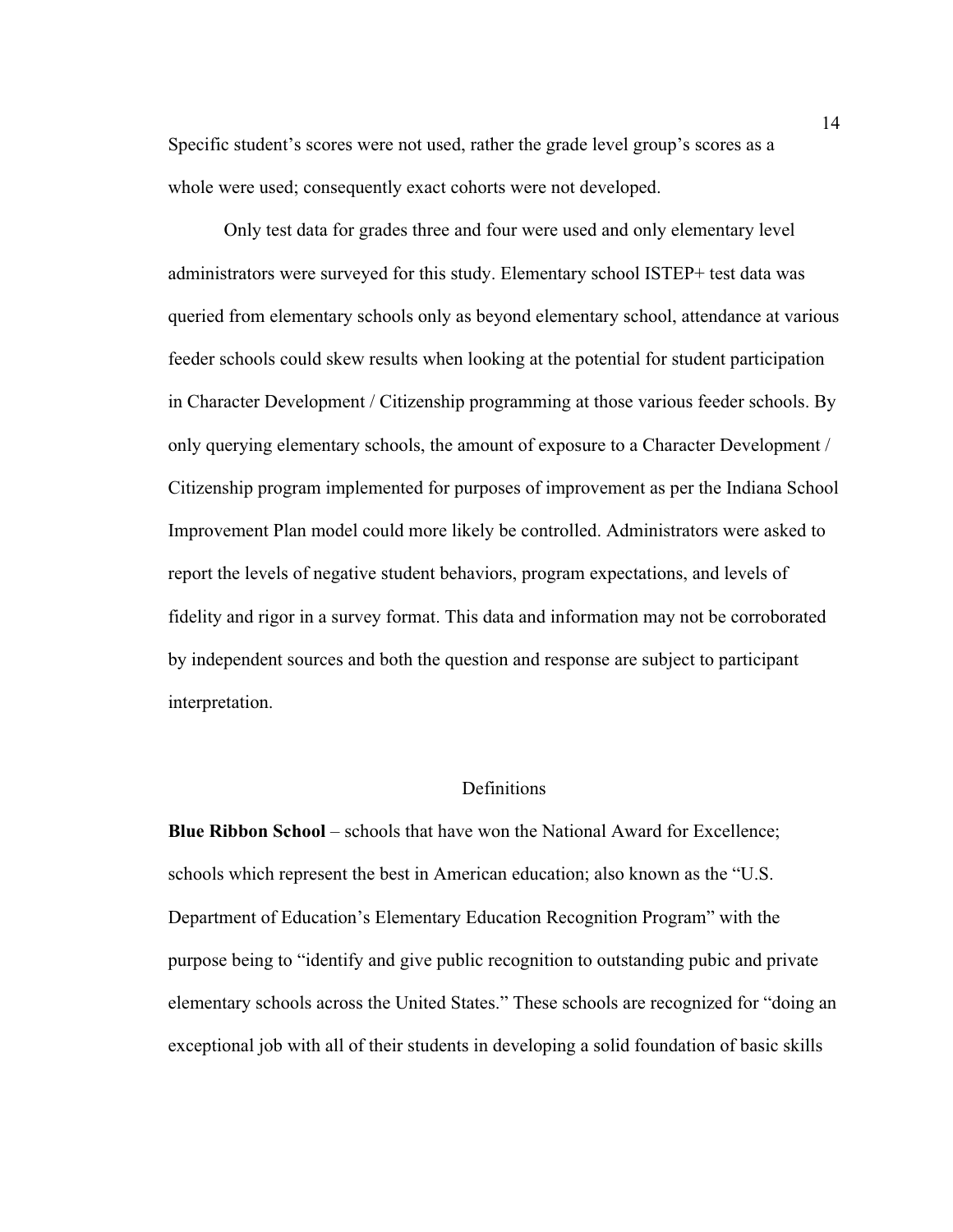and knowledge of subject matter and fostering the development of character, moral values, and ethical judgment." (Murphy, 1998, p. 203)

**Character Education** - activities and experiences organized by a provider for the purpose of fostering positive character development and the associated core ethical values (also described as moral values, virtues, character traits, or principles) (http://ies.ed.gov/ncee/wwc/)

**ESL** – those learners considered to be learning English as a Second Language

**Fidelity -** the quality or state of being faithful; accuracy in details (http://www.merriamwebster.com)

**ISTEP+** - Indiana Statewide Testing for Educational Progress Plus - The Indiana statewide standardized assessment tool. The test includes Math and English / Language Arts sections for all students in grades three through eight and science and social studies sections for select grade levels. (www.doe.state.in.us)

**NWEA** – Northwest Evaluation Association – the MAP test: Measures of Academic Progress (MAP) are state-aligned computerized adaptive tests that accurately reflect the instructional level of each student and measure growth over time

(http://www.nwea.org/assessments/)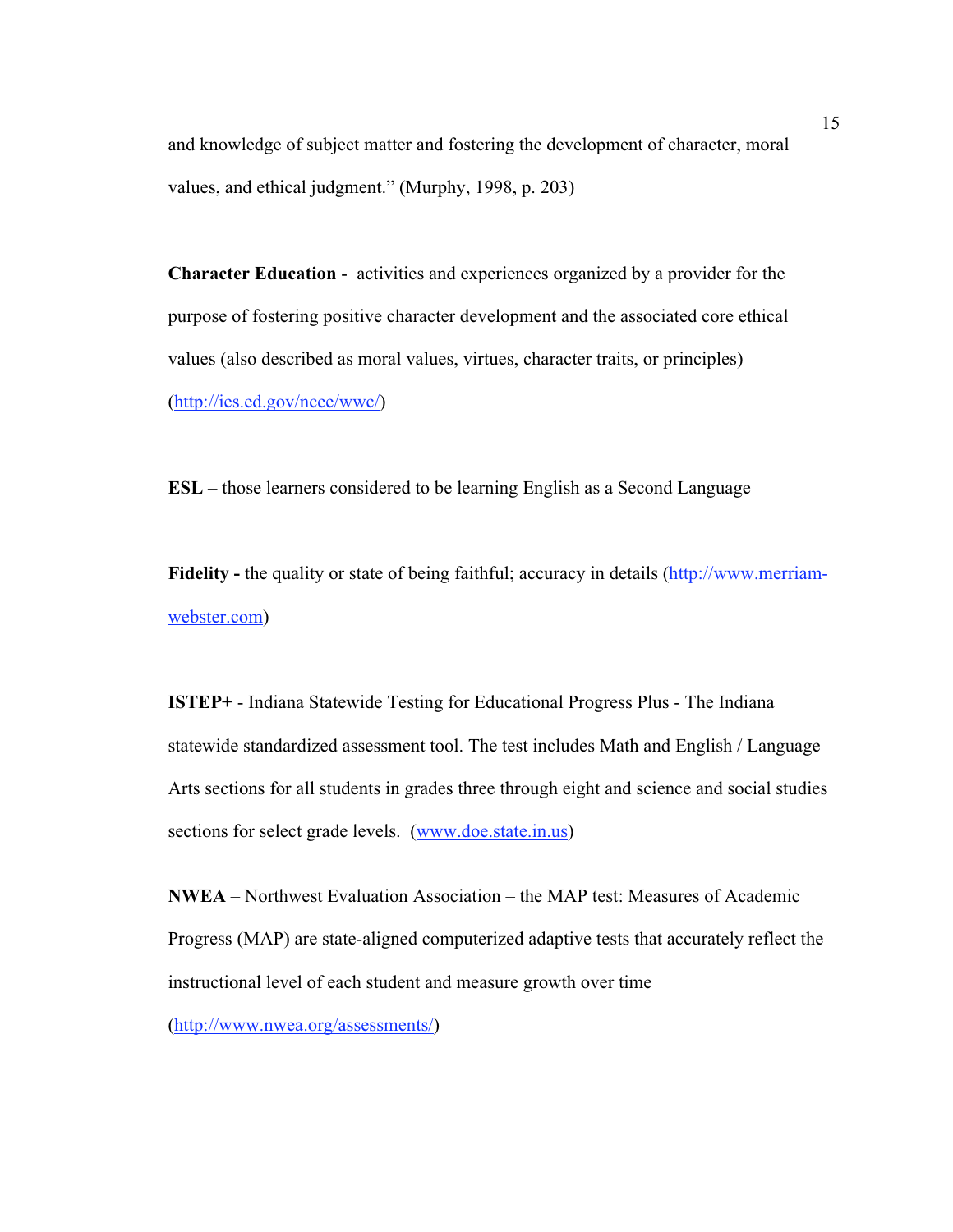**DIBELS** – Dynamic Indicators of Basic Early Literacy Skills - are a set of procedures and measures for assessing the acquisition of early literacy skills from kindergarten through sixth grade. (https://dibels.uoregon.edu/dibelsinfo.php)

**Median Scale Score** – Student achievement levels relative to the Indiana Academic Standards are reported by ISTEP+ as scale scores. These three-digit, equal interval scores are expressed on unique scales by subject (English/language arts and mathematics). ISTEP+ scale scores typically range from about 300 to 850. The median scale score is the average of these scale scores for a given group. (www.doe.state.in.us)

**Rigor** – quality of being unyielding or inflexible; strict precision (http://www.merriamwebster.com)

**School Improvement Plan** - School improvement planning is a process by which members of the school community conduct a thorough evaluation of their school's educational programming during the accreditation year and develop a written school improvement plan that establishes the starting point for ongoing evaluation efforts; provides a road map for school improvement; and unifies independently organized school improvement efforts from various areas of the total school program into a single, focused process. (www.doe.state.in.us)

**Standardized Test** - A test administered in accordance with explicit directions for uniform administration.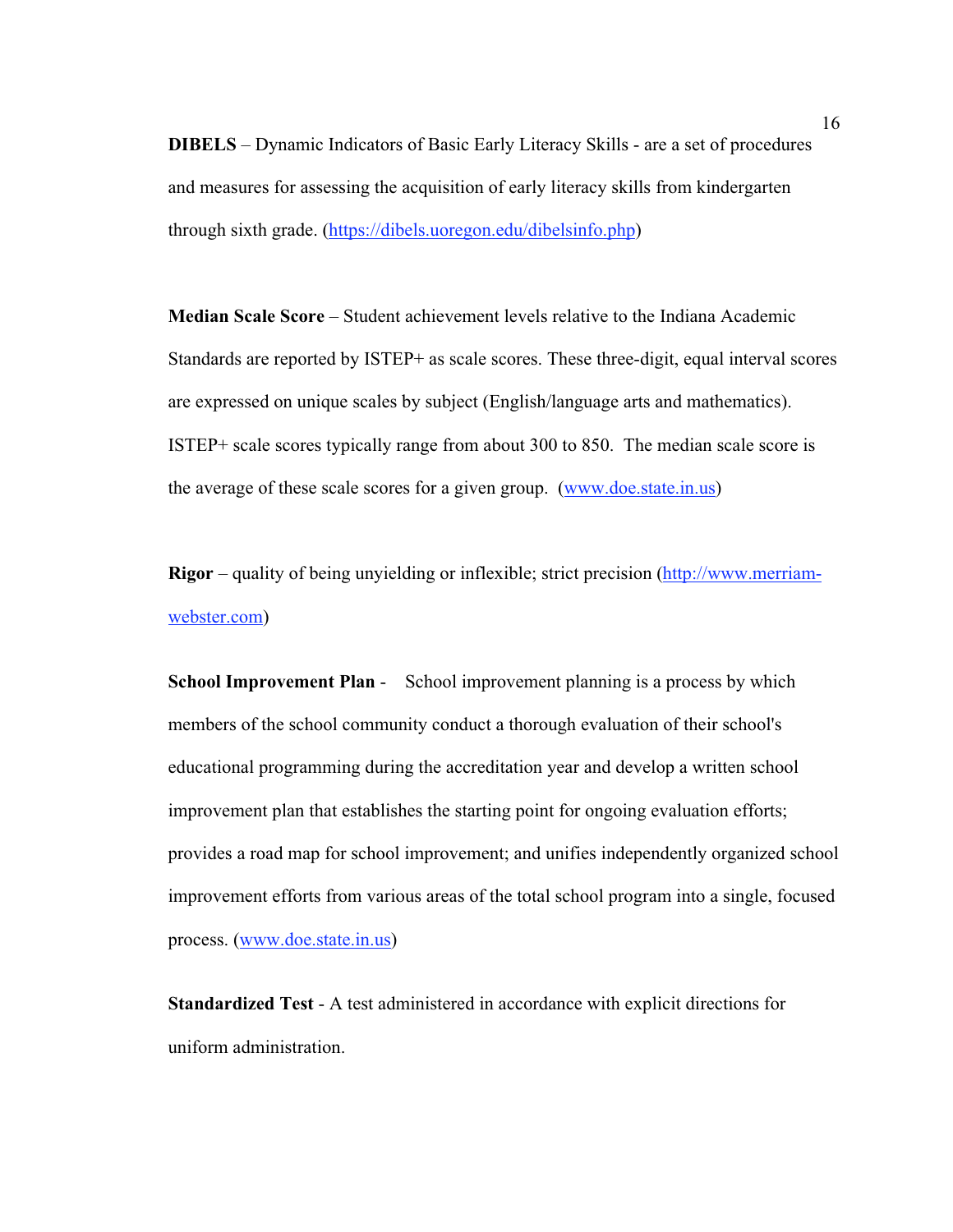**Total Percent Pass** – the total percentage of those students whose ISTEP+ score earned them the rating of "Pass" or "Pass Plus." (www.doe.state.in.us)

## Summary

 While few would debate the importance of educating children for positive values, character traits and aspects of citizenship, there are still too few schools earnestly taking on the responsibility. Because schools must deliberately choose the content of their curriculum and use thoroughly researched programs, character education programs may not be chosen for implementation if they do not show substantial benefits to the overall academic achievement. Public schools are the ideal setting for teaching children about positive character traits and those with a vested interest in seeing an increase in character education curriculum should continue to initiate research on the effectiveness of such programs so that our nation may return to an expectation of civilized, respectful, and personally responsible citizens.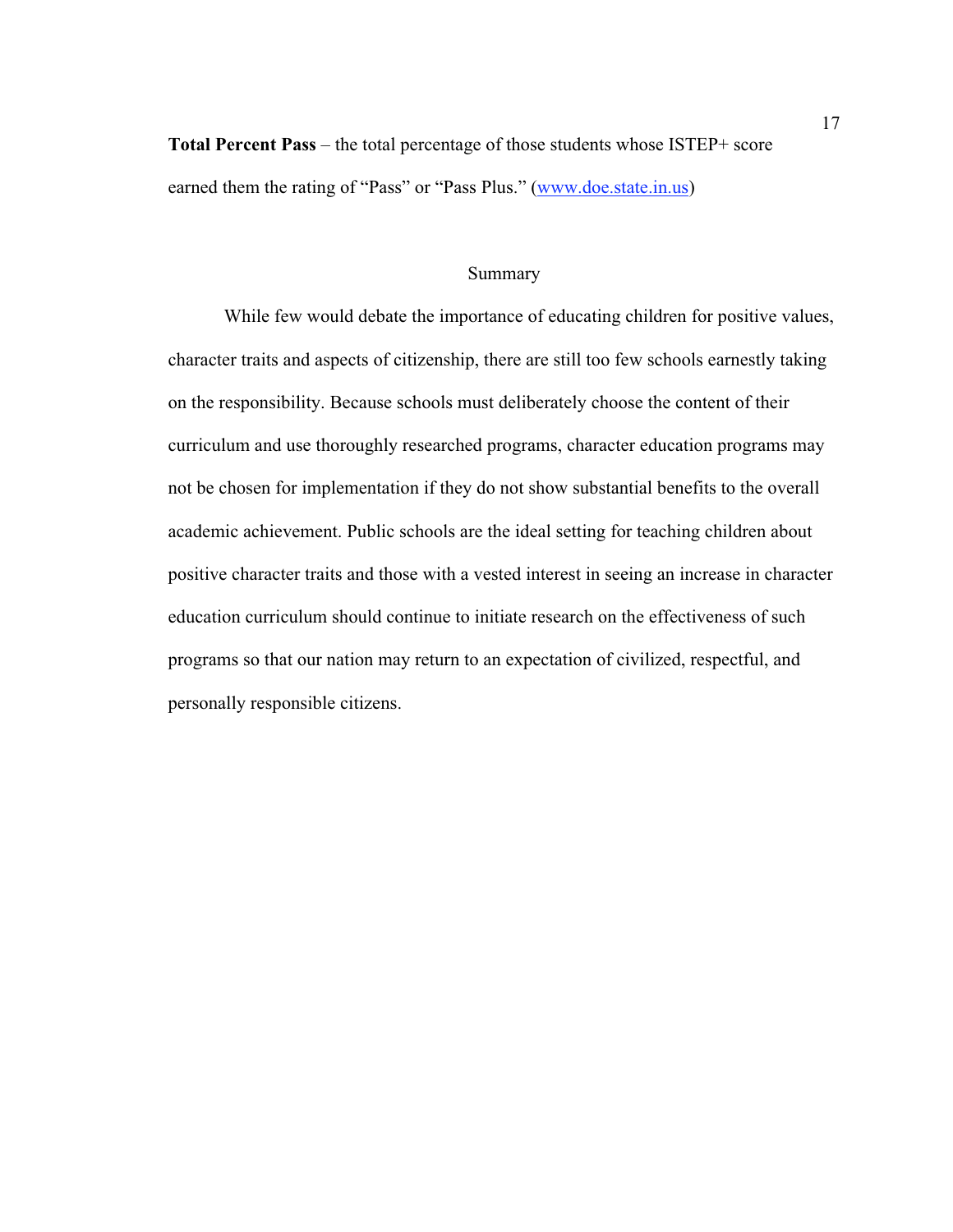## CHAPTER 2

### LITERATURE REVIEW

## Introduction

Character education is experiencing resurgence in implementation and popularity in the American public schools and "has become the fastest growing school reform movement in the United States" (Prestwich, 2004, p. 140; Williams, 2000). There was a time in history when educating for positive character traits and democratic citizenship was the primary focus of the public education system. Because societal demands changed, the public schools were forced to change along with them and character education, at several separate times in American history, was largely dropped as a curricular focus. Public educators now are dealing with unprecedented demands on them and on their time with the children in their care. Performance on standardized tests is a primary focus of education in response to the federal Elementary and Secondary Education Act of 2001, commonly known as "No Child Left Behind." With that standards-based movement and its emphasis on test scores as the "primary means of accountability", the curriculum has narrowed to focus on those content areas which are measured on standardized exams, leaving character education in the pile of seemingly non-urgent topic areas (Howard, Berkowitz & Schaeffer, 2004, p. 189). Schools are required to continually improve on a multitude of performance indicators in order to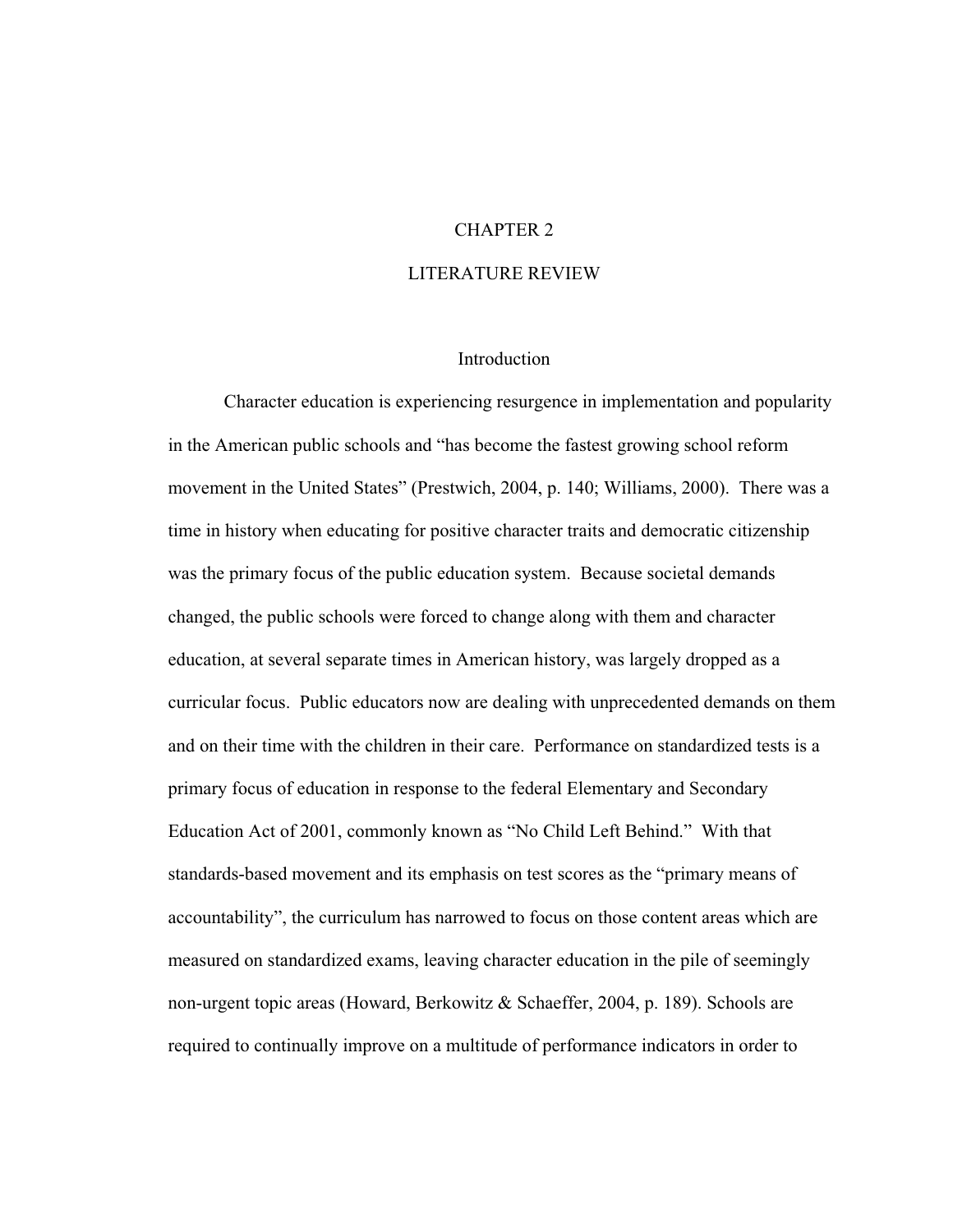obtain funds and retain local control of their function. Simultaneously, the public is calling for schools to respond to the recent increase in youth violence and apathy by instilling values and character into America's youth. When forced to make choices with time and other resources, "academic success – in the shallow sense of grades and SAT scores – has been emphasized at the cost of virtue" (Lockwood, 1997, p. 13).

## What is Character Education?

In order to present the aspects, merits, benefits, drawbacks, and relevant research on the topic of character education, one must first understand exactly what is being discussed. Within the definition of character education is where part of the problem of discussing the topic lies. Because there any so many varying definitions of character education in addition to character itself, the discussion can easily digress into exactly what is being discussed. In addition to the exact definition of character being frequently debated, the topic of character education can be difficult to define due to the hundreds, perhaps thousands, of ways that educators interpret the subject area and the various topics being discussed all under the encompassing term character education. According to the Character Education Partnership (Otten, 2000), "character education is an umbrella term used to describe many aspects of teaching and learning for personal development" (Definitions and Approaches, ¶ 1). Labels included under this umbrella may include "moral reasoning / cognitive development"; "social and emotional learning"; "moral education / virtue"; "life skills education"; "caring community"; 'health education"; "violence prevention"; "conflict resolution / peer mediation"; "ethic / moral philosophy"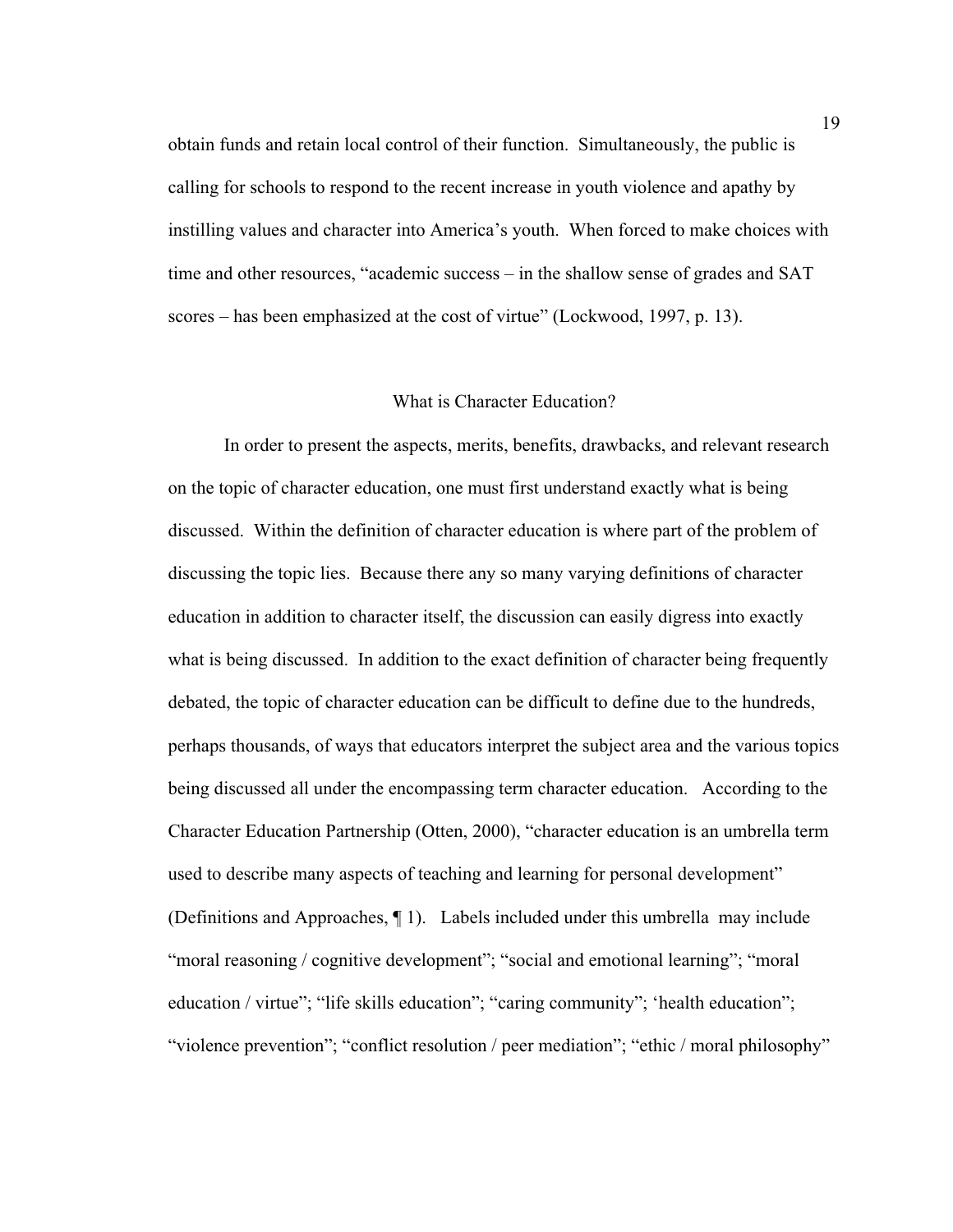(Otten, 2000, Definitions and Approaches, ¶ 1). Character education has often been regarded as "synonymous with, compatible with, and/or a subset of citizenship education" (Howard, Berkowitz & Schaeffer, 2004, p. 190). Because of these various descriptors of character education programs, some schools include their efforts in these various topic areas when asked if they provide character education programs while others choose not to include themselves in the category of character educators because they do focus specifically on citizenship or life skills education (Berkowitz & Beir, 2004). Character education programs can range from "a limited set of stand alone and homegrown lessons to fully integrated, comprehensive school-reform models" (Berkowitz & Bier, 2004, p. 74). Consequently, conducting research on the effectiveness of character education becomes murky given that what one school reports as their effort to implement a character education program may look vastly different from another school reporting the same efforts. While these differences exist and are well documented, those researching character education have come to a professional agreement as to what qualifies as a character education program when seeking the evidence of an existing program for research purposes. This agreement is based on a school's effort to provide education based on one of the many following components.

Character education in a general sense, according to Marvin Berkowitz, is "the long term process of helping young people develop good character" (Sanchez, 2004, Defining the Issue,  $\P$  2). Lickona defines character education as "the intentional proactive effort to develop good character" (Leming, 2005, p. 385). In another setting, Thomas Lickona provided this definition for character education: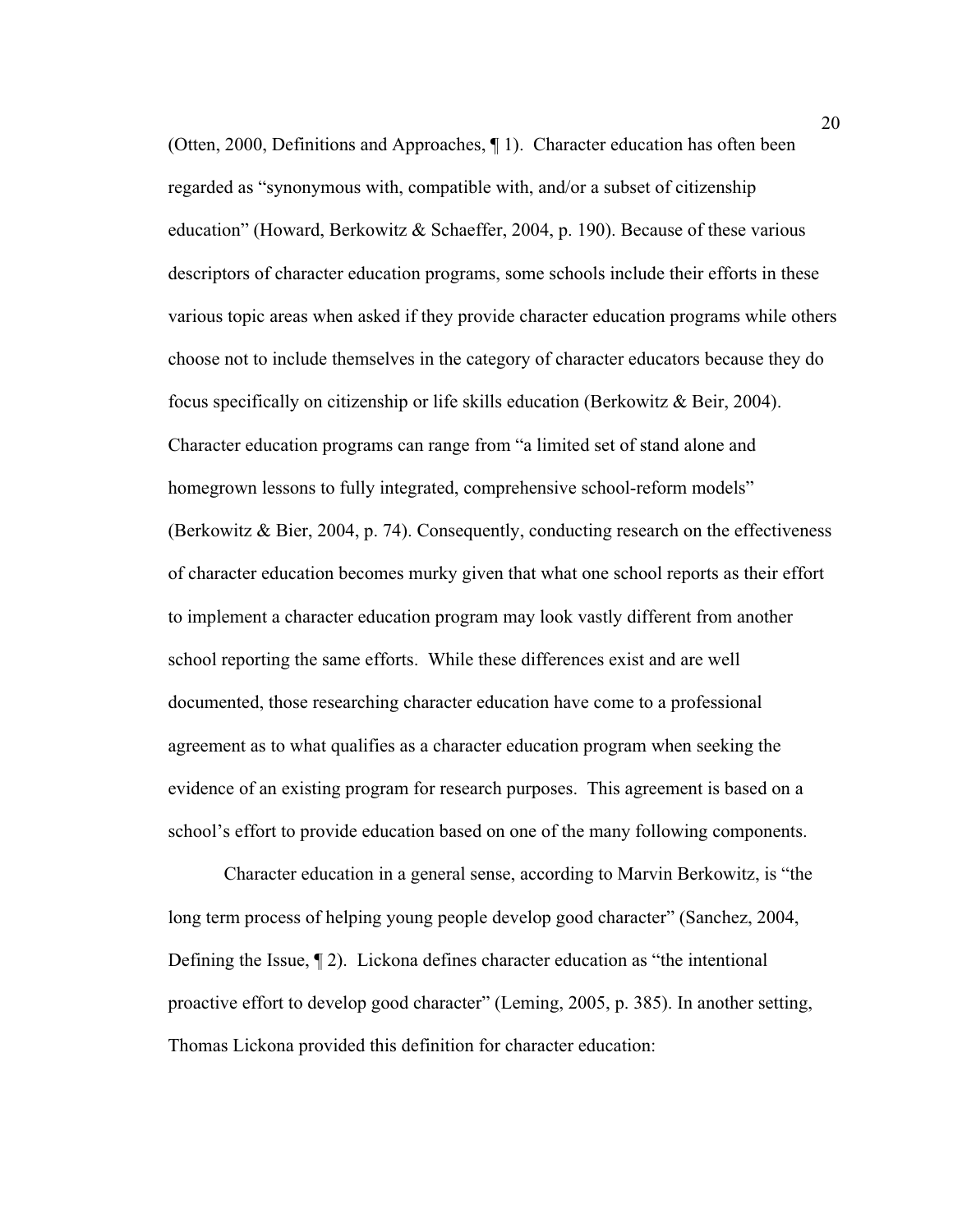the deliberate, proactive effort to develop good character in kids – or, more simply, to teach children right from wrong. It assumes that right and wrong do exist, that there are objective moral standards that transcend individual choice – standards like respect, responsibility, honesty, and fairness – and that we should teach these directly to young people (Neill, 2007, What is Character Education?, ¶ 1).

Character education does find itself encompassing many different subsets in name. Some character education programs focus on traits referred to as values. Walburg and Wynne differentiated character and values by saying values involve dispositions and character refers to "observable actions that reflect values" (Sanchez, 2004, Defining the Issue, ¶ 1). Lickona melded these two concepts by saying that "character …(is) a matter of values in action" (Sanchez, 2004, Defining the Issue, ¶ 1).

By Anne Lockwood (1997), the definition is "…any school initiated program, designed in cooperation with other community institutions, to shape directly and systematically the behavior of young people by influencing explicitly the nonrelativistic values believed directly to bring about that behavior" (p. 5-6). Per Prestwich (2004), character education is "the deliberate effort to cultivate virtue" (p. 140).

The variations of character education lead to the trouble of presenting a unified definition of such a program. Programs range from those presenting a finite set of practicable skills to those which focus on theoretical, abstract, or overarching concepts which are meant to transcend specific situations (Lockwood, 1997). Some programs focus on school wide climate and culture while others rehearse character attributes.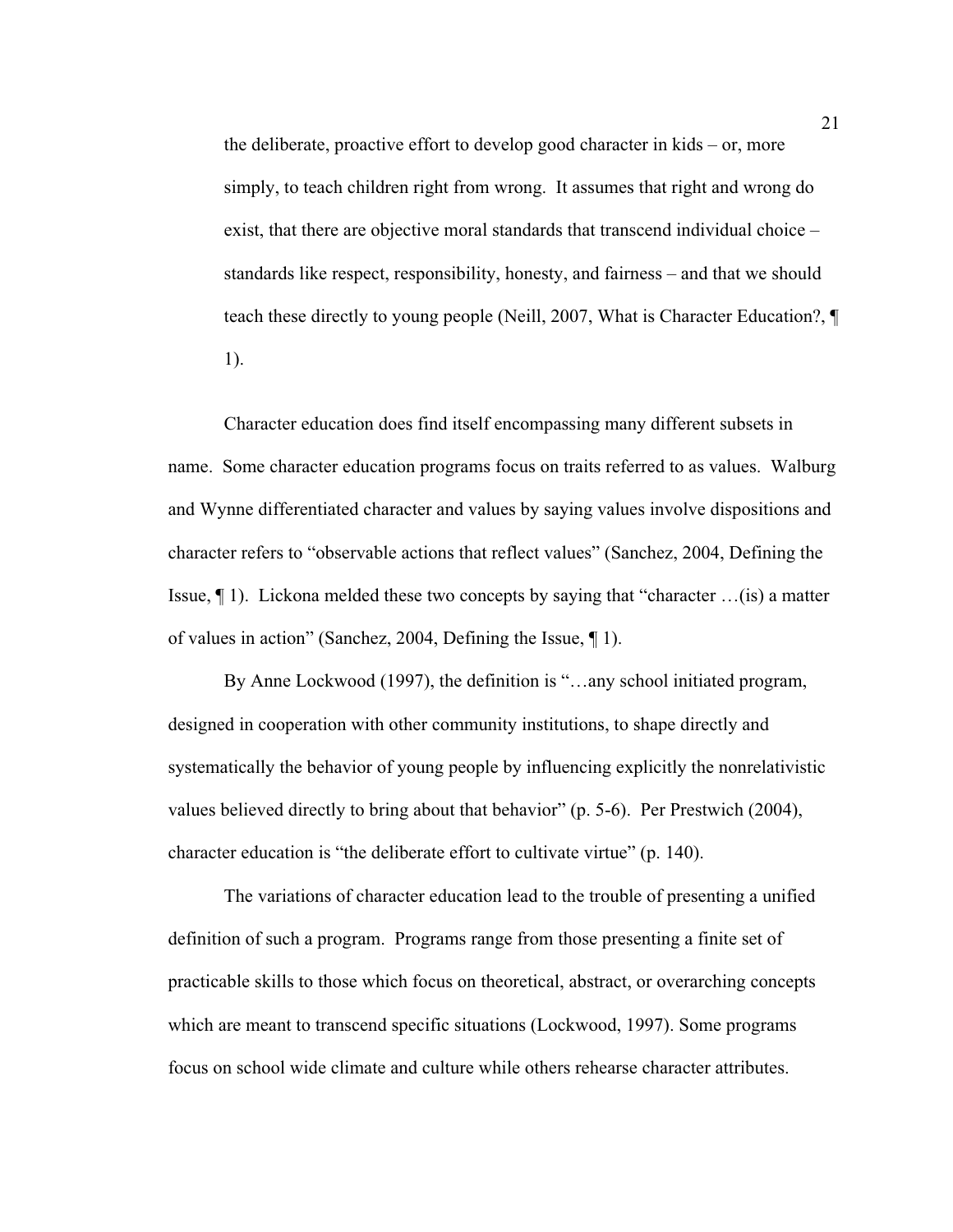Within these examples, the lists of skills, attributes, and concepts can vary greatly from programs presenting a few general ideas to those programs which present a minute concept for every week of the standard 36 week school year (Lockwood, 1997). Character education is also described as the "intentional, proactive effort by schools, districts, and states to instill in their students important core values such as caring, honesty, fairness, responsibility and respect for self and others" (Haynes & Thomas, 2001, p. 151). According to Timothy Gooding (2004), character education is "a calculated approach that reinforces the social skills and patterns of behavior needed to promote the development of citizens who contribute positively to the society in which they live" (Context of the Problem, ¶ 1). Although some definitions of character education deal purely with the personal values and social skills of development, character education is "often the umbrella term that describes concerted efforts to teach a number of qualities such as civic virtues, respect and responsibility, social and emotional learning, empathy and caring tolerance for diversity and service to the community" (Schwartz, Beatty & Dachnowicz, 2006, p. 26). Yet another broad definition of character education is "any school based K-12 initiatives either intended to promote the development of some aspect of student character or for which some aspect of student character was measured as a relevant outcome variable" (Schwartz, Beatty & Dachnowicz, 2006, p. 29). Skaggs and Bodenhorn (2006) endorse the following definition of character education: "any deliberate approach by which school personnel, often in conjunction with parents and community members…help children and youth become caring, principled, and responsible" (p. 84).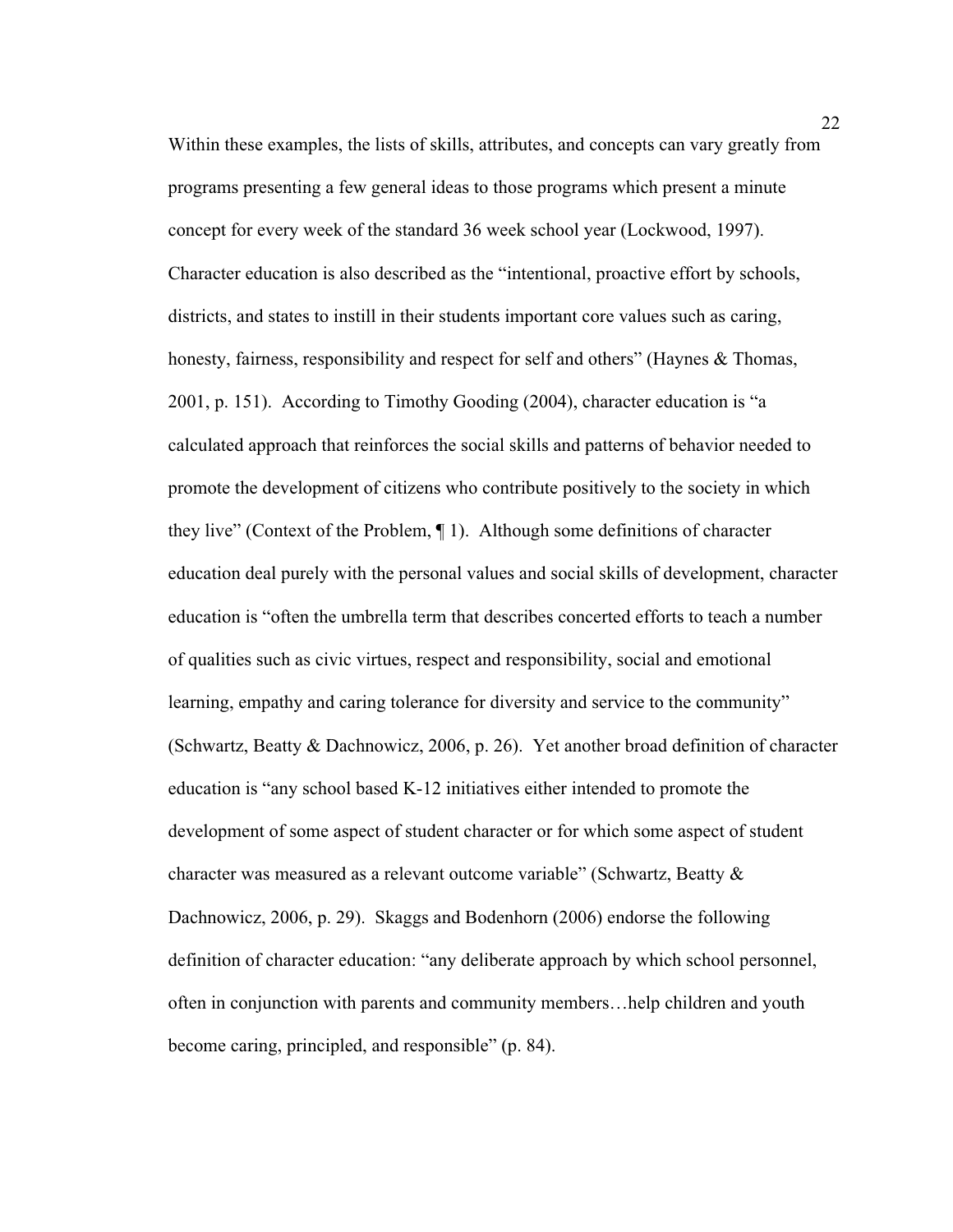Aristotle defined good character as the life of right conduct. A life of good character is also one of virtue and Aristotle joined these two concepts in professing that there are two aspects to both of these concepts: self-oriented virtues or right conduct in relation to one's self, and other-oriented virtues or right conduct in relation to other persons (Lickona, 2001). With this viewpoint, character education should focus on internal traits and external traits. In a definition which focuses more on the citizenship aspect of many popular character education programs, Sommers (2002) states that "effective character education is based on core ethical values which form the foundation of democratic society – in particular, respect, responsibility, trustworthiness, caring, justice, fairness, civic virtue, and citizenship" (p. 37). In Baltimore, MD, schools promote "21 consensual ethical values which include internal and external values… values that are viewed as consistent with the U.S. Constitution and as beneficial to both the individual and society" (Lickona, 2001, p. 240). Lickona (Berkowitz & Bier, 2009, p. 1) provides another, more socially conscious definition in stating that "character education is the deliberate effort to develop good character based on core virtues that are good for the individual and good for society."

While this is a diverse list of the definition of character education by some significant contributors to the field, it is in no way exhaustive. The Indiana Clearinghouse for Citizenship and Character Education provides seven different definitions just on its "definitions" webpage. With a clearinghouse providing this many definitions, it remains clear why professionals in every level of education still vary on their definition of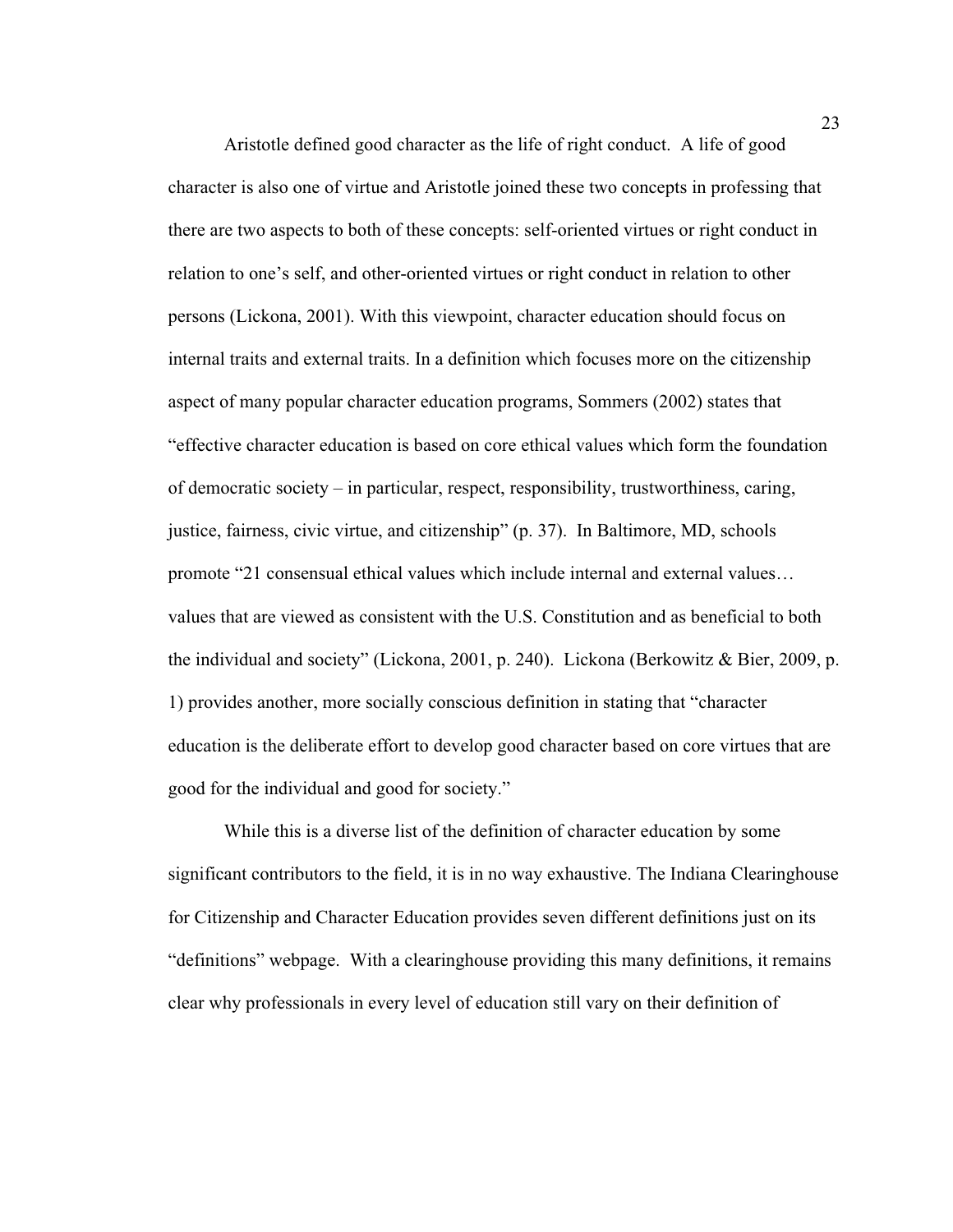"character education." Regardless of the definition used or the exact nature of the program being implemented, there is consensus on how to make any program effective.

## What Does Effective Character Education Look Like?

The most critical part of effective character education is that it "connects intellect to character" and addresses the "disparity between thinking and doing" (Coles, 1995, P. 68). Along this line, Williams (2000) finds the definition of effective character education as a program which emphasizes "knowing the good, loving the good, and doing the good"; thereby encompassing the "cognitive, affective, and behavioral domains" (Key Concepts in Character Education,  $\P$  1). Howard, Berkowitz & Schaffer (2004) list the interrelated parts as "moral knowing, moral feeling, and moral behavior" (p. 190). Lockwood (1993) endorses this definition by citing the explanation by Lickona that "you want young people to understand moral values, to heartily endorse these values, and to take action based on them" (p. 73). "Moral education that is merely intellectual misses the crucial emotional side of character, which serves as the bridge between judgment and action" (Lickona, 1993, p. 9). Davidson (Davidson & Lickona, 2007; Davidson, Lickona, & Khmelkov, 2007, p. 31) discussed two parts of character, leading to the need to have two aspects to character education. He divides character into "performance character and moral character." Performance character is relative to internal characteristics of strength whereas moral character is relational and with respect to external matters. Benninga, Berkowitz, Kuehn & Smith (2006) define character education "in terms of relationship virtues – respect, fairness, civility, tolerance; self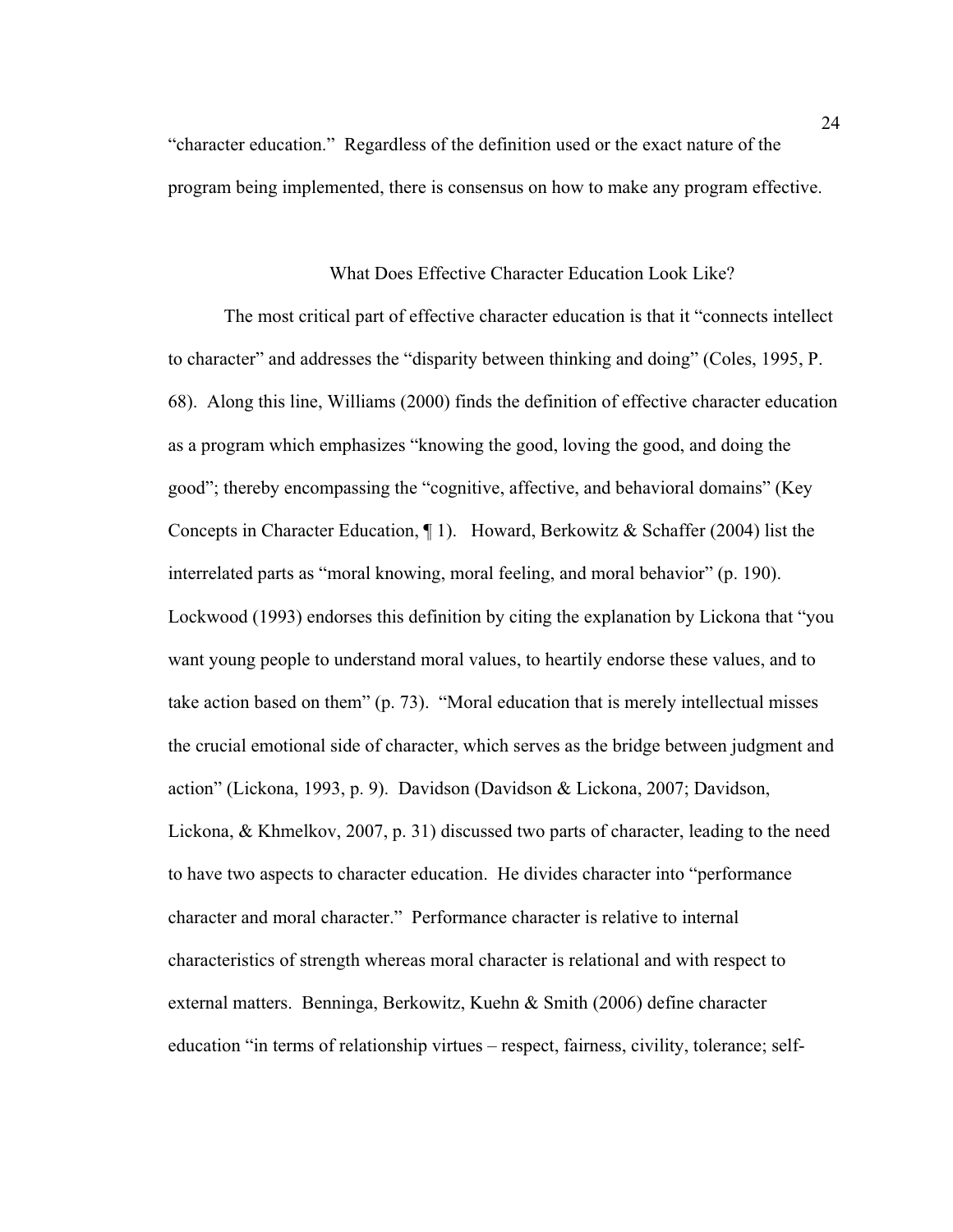oriented virtues – fortitude, self-discipline, effort, perseverance; or a combination of the two" (p. 449). Further, according to Leming, effective programs should include interesting, engaging activities for kids that focus on the desired behaviors (Lockwood, 1997). Leming also promotes the notion that effective programs should use clear, developmentally appropriate language, meaningful examples, and include the thoughts of stakeholders and their demands of appropriately behaving children. These effective programs, according to Leming, also include positive reinforcements and rewards for the opportunity to practice good behavior (Lockwood, 1997).

In an overarching, general way, character education should "be intentional and comprehensive" (Berkowitz, 2002, p. 45). Haynes and Thomas (2001) also add that it must be intentional. According to Berkowitz and Beir (2004), programs must be implemented faithfully. The implementers, generally teachers, need to be fully trained in the method of implementation. Program contents must be fully and accurately delivered and implemented with fidelity. Schaeffer (1999) believes the program must "focus on values throughout the school curricula and culture" (p. 4). Programs deemed most effective "represent comprehensive, often schoolwide or districtwide, multifaceted approaches" (Berkowitz & Beir, 2004, p. 76). Such programs are "multi-component models that include classroom management, curricular, social skills training, parent involvement, and/or school-reform elements" (Berkowitz & Bier, 2004, p. 76). Regardless of what the curriculum looks like, it is important that the school community reach consensus on the values to be taught in order to create ownership and to obtain buyin for the program. This consensus must be reached by all stakeholders in the community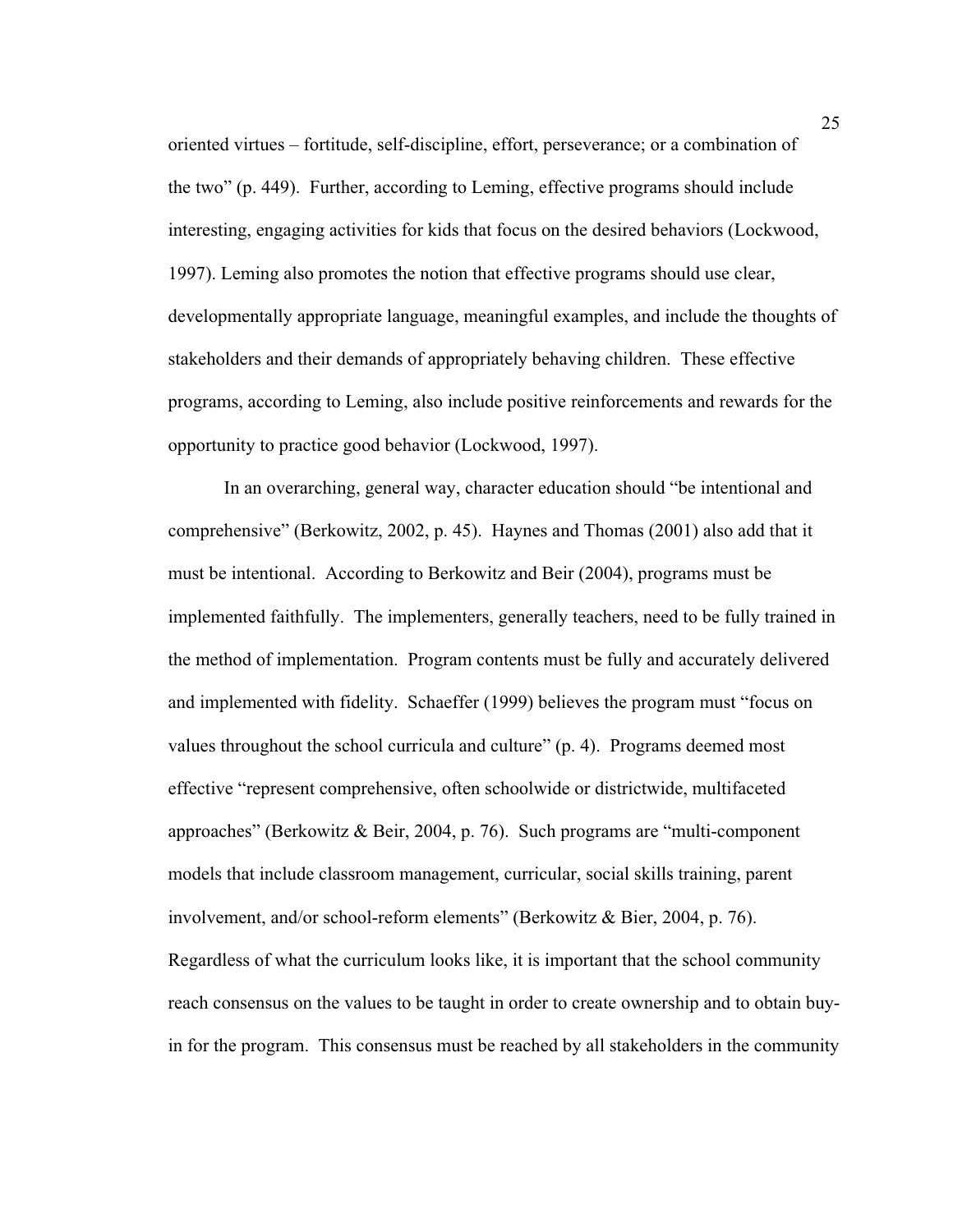(Haynes & Thomas, 2001). Brooks and Kahn (1993) reference a pilot character education program in the Los Angeles Unified School district as having collected from other programs, the eleven key elements for effective programs. Those elements include direct instruction, language based curriculum, positive language, content and process – processing being the teaching of application of the content, visual reinforcement, school climate approach – expanding beyond the classroom to all facets of school life, teacherfriendly materials, teacher flexibility and creativity, student participation, parental involvement and then some, and evaluation. These elements show that programs can vary in their exact contents but that successful programs encompass these similar traits.

Regardless of the name on the package or the exact verbiage used, character education programs must be "intentional, proactive and comprehensive…promoting the core values in all phases of school life" (Lickona, Schaps & Lewis, 1997, p. 29). In science, sometimes determining what something is begins by determining what it is not. Haynes and Berkowitz (2007) propose that character education is "far more than slogans or quick fix lessons about a work of the week" (How it Works, ¶ 1) instead, it must become "integral to the daily actions of everyone in the school community" (Haynes & Thomas, 2001). The Boston University Character Education Manifesto (1996) states, "Character education is not a single course, a quick fix program, or a slogan posted on a wall; it is an integral part of school life" (p. 4). While character education curriculum must be purposeful and encompassing, "effective character education is not an add-on, but instead uses 'teachable moments' in every classroom" (Haynes & Berkowitz, 2007, How it Works, ¶ 4). Thomas (1991) proposes that "character education should focus on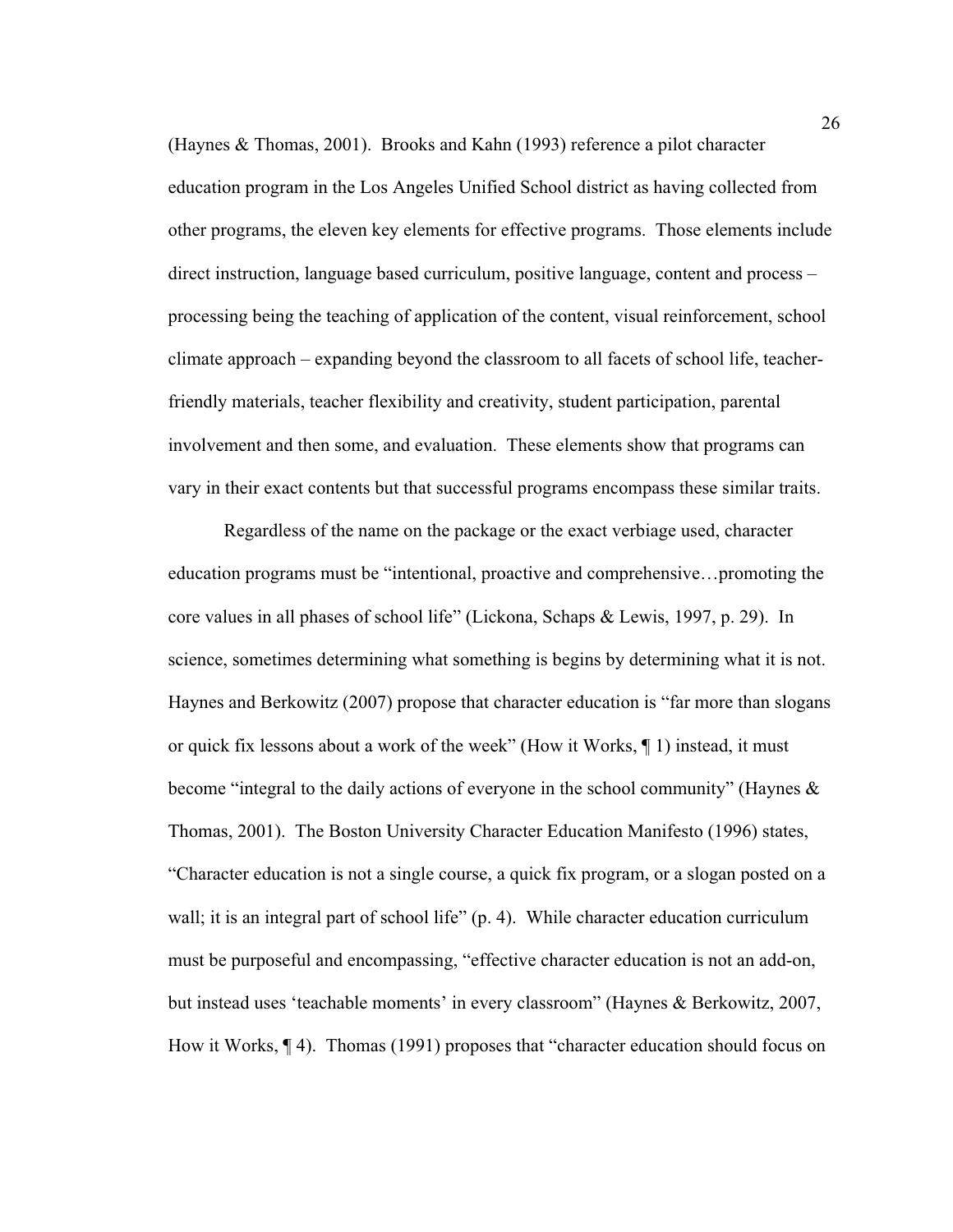real-life, day-to-day situations" and prepare children "for later in life when reason will influence their conduct" by providing them with "habit-oriented moral instruction and practice" (The Current Paradigm, ¶ 4,5). Nisivoccia (1998) cites Streshly and Schaps's data gathering efforts which indicated that "a character education program that is broadly conceived and carefully carried out can have positive effects on students' attitudes, social skills and behavior" (p. 14). In the summary of the large research project entitled *What Works in Character Education* conducted by Berkowitz and Bier (2009), the conclusions were as follows in reference to effective practice: the chosen program must be effectively designed and implemented, an effective program rarely looks the same in two separate instances, it has far reaching implications and long term benefits, and it must be done well / with fidelity. In addition, effective programs use effective strategies for implementation including professional development, peer interaction, direct teaching, skill training, have an explicit agenda, involve the family and community, provide modeling and mentors, integrate into the academic curriculum and use a multi-strategy approach (Berkowitz  $\&$  Bier, 2009). While this may seem like a rather large task list, it is in line with the necessary elements of any successful program or initiative. Character Education, like any educational program, must be implemented fully, faithfully, with fidelity, have clear goals and methods, and be developmentally appropriate for the children being asked to participate in it in order to maximize the program potential.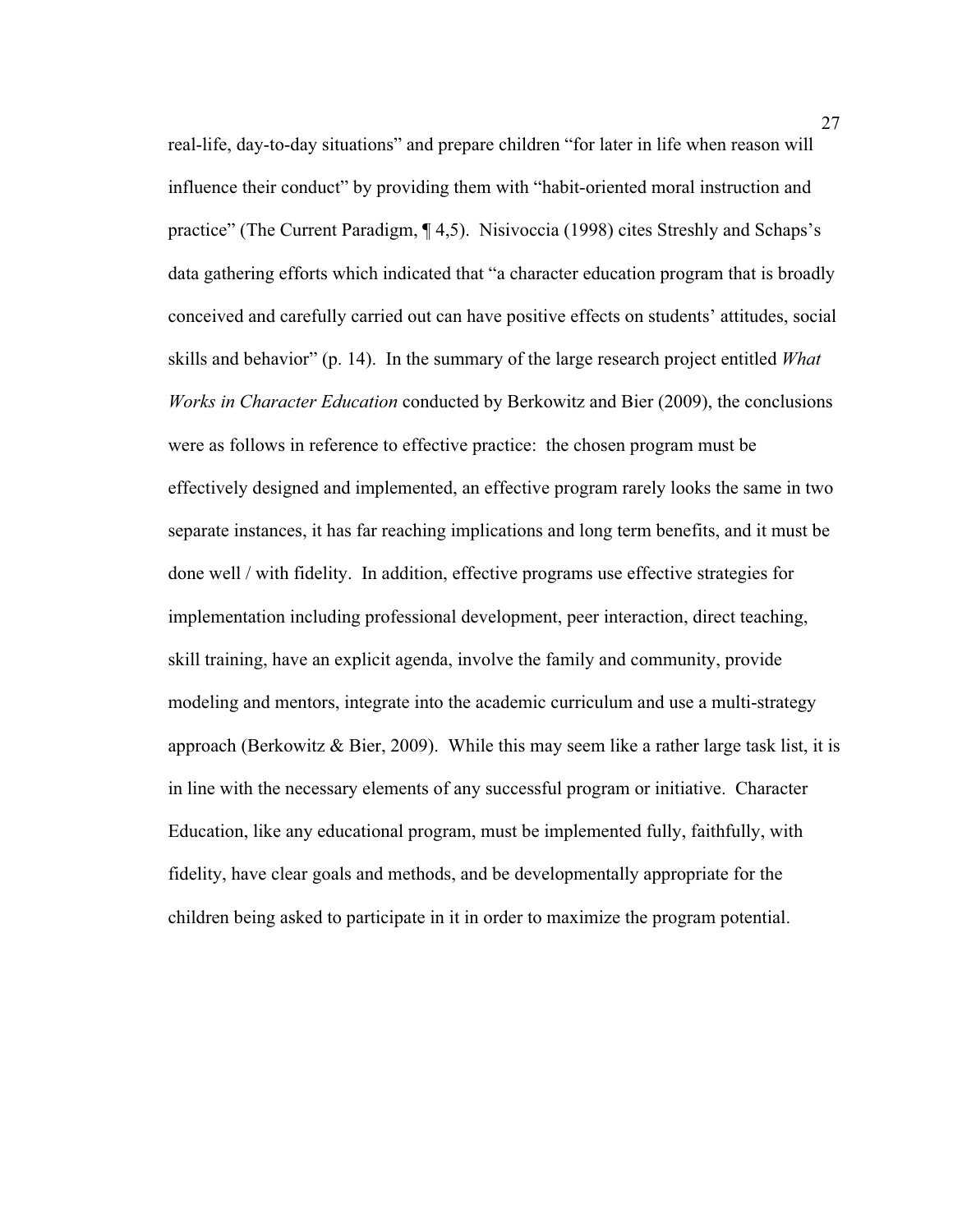What Should Character Education Aim to Accomplish?

According to Schwartz, Beatty, and Dachnowicz (2006), "all character education programs share the following goals: increasing students' awareness of moral and ethical questions, affecting students' attitudes regarding such questions, (and) affecting students' actions" (p. 27). The goal of an effective program according to Schaeffer (1999) is to "surround students in an environment that exhibits, teaches and encourages practice in the values our society needs so our children are not only told about the values but also internalize them and make decisions and act in accordance with them" (p. 4). The goal according to the Association for Supervision and Curriculum Development (Berkowitz & Bier, 2009, p. 1) is to "raise children to become morally responsible, self-disciplined citizens." Haynes and Thomas (2001) propose that the goal of character education is to "develop students socially, ethically, and academically by infusing character development into every aspect of the school culture and curriculum" (p. 153). Former Secretary of Education Lauro F. Cavazos (2002) believes that "values education should help students find their place in the world and should build their self-confidence" (p. 696). Schaeffer (1998a) also believes that character education means "helping young people not only understand what is right (or preferable) but to want to take the right course and in fact, act upon it" (¶ 9). Character education curriculum should "help students commit themselves to a set of positive values and act on them consistently" (Burrett & Rusnak, 1993, p. 17).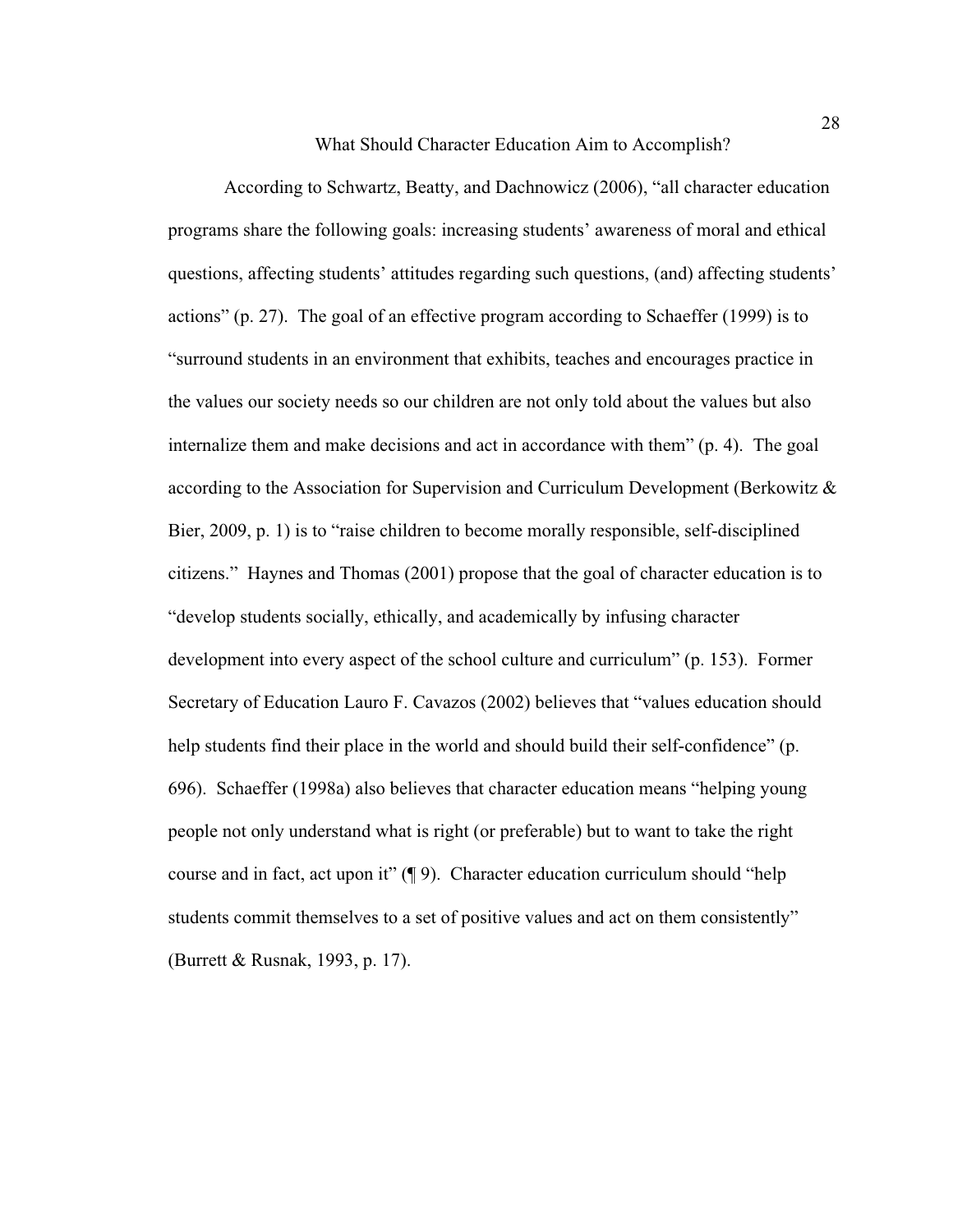A History and Political Perspective of Character Education

 For most of history, in all societies and parts of the world, education has primarily been about character and moral development and secondarily about academic knowledge (Williams, 2000). Plato and Aristotle proposed that the training of "good and virtuous citizens" was the role of education (Education Week, 2004, ¶ 2). Socrates stated "the mission of education is to help people become both smart and good" (Ryan & Bohlin, 1999, p. 19). John Locke, the  $17<sup>th</sup>$  century philosopher, believed "(academic) learning was secondary to virtue" (Education Week, 2004, 12). Character education has a long and varied history in American education even before American schools were formally developed (Prestwich, 2004). The original laws of the United States, as they were at that time colonies, declared that schools were to be established for the distinct goal of transmitting moral values, making it the oldest mission of the schools (Laud, 1997; Schaeffer, 1999). Huffman (2006) cites Lickona in stating "schools were founded to make kids good, then to make them smart" (p. 59). Character development and education were the manner in which the founding fathers intended to further the democratic concepts of independence, responsibility, and self-reliance. This education helped to establish the citizenship and work ethic needed in the "newly industrialized society" (Rusnak, 1998, p. 17, Sanchez, 2004). The states, upon developing their individual educational systems, recognized that "moral and social development was essential to a child's education and required deliberate action"; a theory that became known as character education (Schaeffer, 1998c, p. 30). Thomas Jefferson spoke of the need for our public education system to "infuse virtue into the masses" (Leming, 2005, p.383). The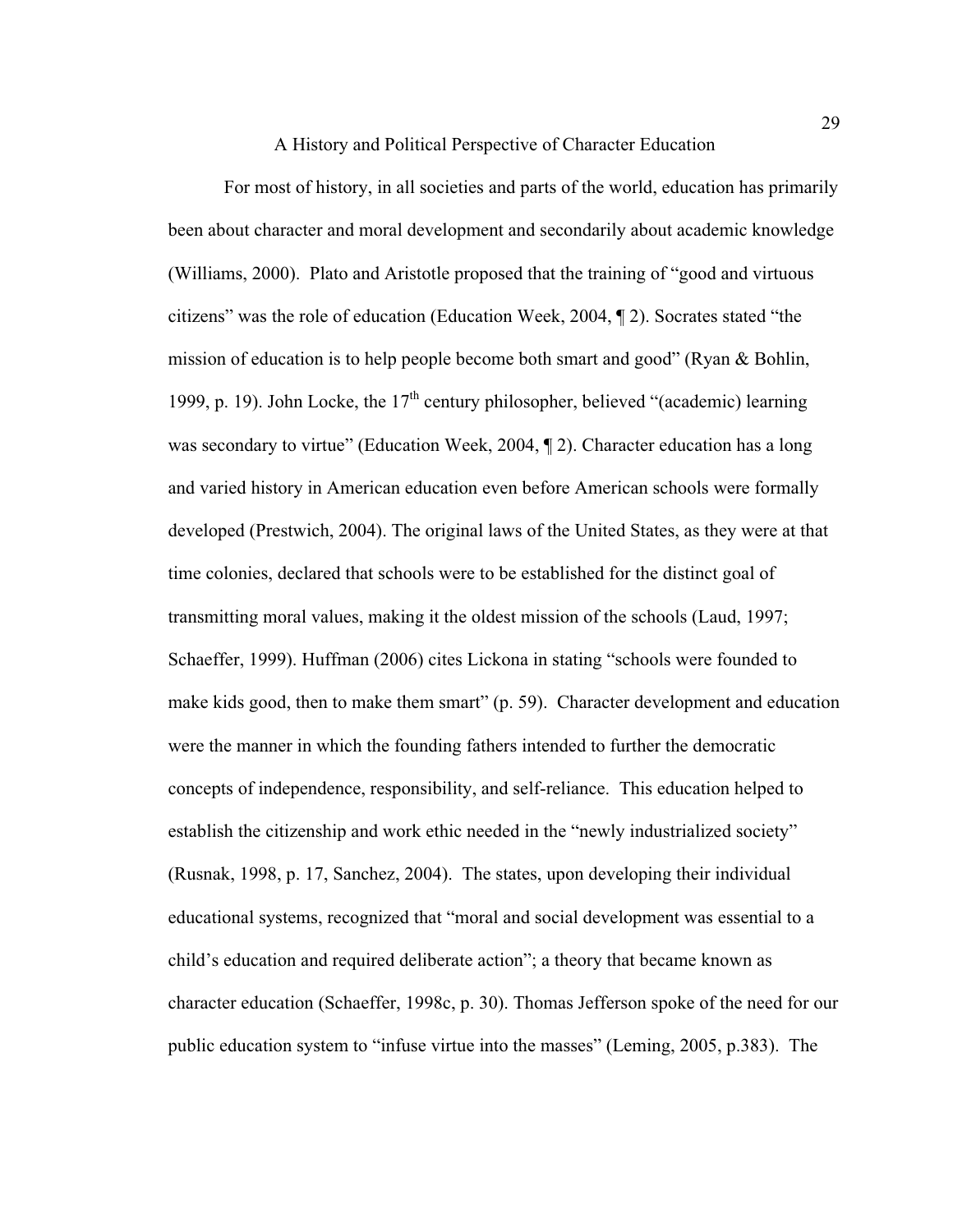leading men of this time, George Washington, Benjamin Franklin and Noah Webster saw character education as a means to "unify an increasingly ethnically and socially diverse population" and to produce men whose "manners, morals, and habits are perfectly homogeneous with those of the country" (Leming, 2005, p.383). These men saw character building in the schools as a way to unify a nation of newly joined citizenry and give them a common creed. The  $18<sup>th</sup>$  century began to bring about various schools of thought regarding character education. Methods ranged from more traditional approaches of teaching values to a relativistic approach focused less on right and wrong and more on teaching students to think critically about decisions and ethical dilemmas. This relativistic approach is the basis for more modern methods of character education (Was, Woltz & Drew, 2006).

John Dewey, the influential early  $20<sup>th</sup>$  century American educator and philosopher, "saw moral education as central to the school's mission" (Huitt, 2004, Character Education in the United States, ¶ 1). It was also at this time that the National Education Association publically approved the sentiment that "the building of character is the real aim of the schools and the ultimate reason for the expenditure of millions for their maintenance" (Leming, 2005, p.383). During this time, with a renewed social commitment to character education, there was a distinct shift in some of the verbiage used to describe the educational venture. Words such as "values" and "morals" were left out of discussions in favor of "character", a more generalized term meant to define appropriate social behavior rather than proposing a "right" or "pious" manner of behaving (Leming, 2005). Conversely at this time in the early part of the 20<sup>th</sup> century,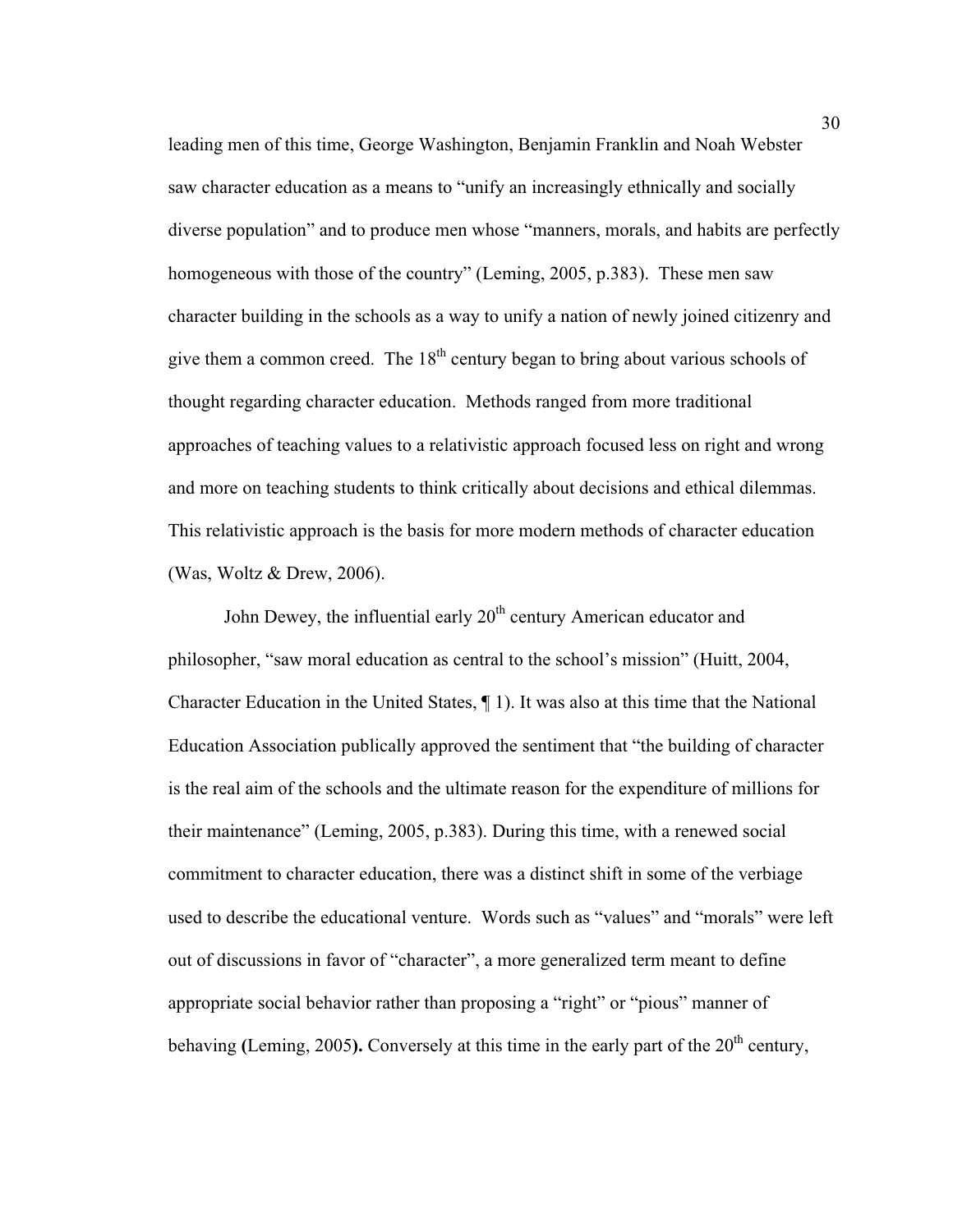"logical positivism" arrived in the United States which began to bring about the discussion of the difference between facts and values, the latter of which was determined to be expression of feeling, not objective truth. Consequently, in some circles, morality became an issue of value judgment and not a subject for public schools (Lickona, 1993, p 6).

Prior to World War II, character education remained the central focus of public education (Sanchez, 2004). Following World War II, America embraced Dr. Spock and the immerging method of values education became one of allowing children to choose their values path instead of one of direct instruction. In addition, after the Second World War, immigration was greatly decreased which reduced the perceived need to indoctrinate new Americans on the values and ways of America (Elkind, 1998). This reduction in the teaching of character education also may have resulted from a landmark study conducted by the Teacher's College at Columbia University which led many educators to "conclude that formal character education programs were ineffective" (Titus, 1994). Any lingering character education curriculum was generally relegated to Social Studies departments and transformed into Citizenship and patriotism content, which was deemed appropriate given the political climate of the time and the impending Cold War (Leming, 2005). In the middle of the  $20<sup>th</sup>$  century, the United States was embroiled in new political phenomena such as the "red scare" abroad and racial tensions domestically which again, put such non-concrete learning objectives as character education on the back burner (Lerner, 2006). Also at this time, the newly popular role of television began showing what the ideal family looked like and how people with good moral character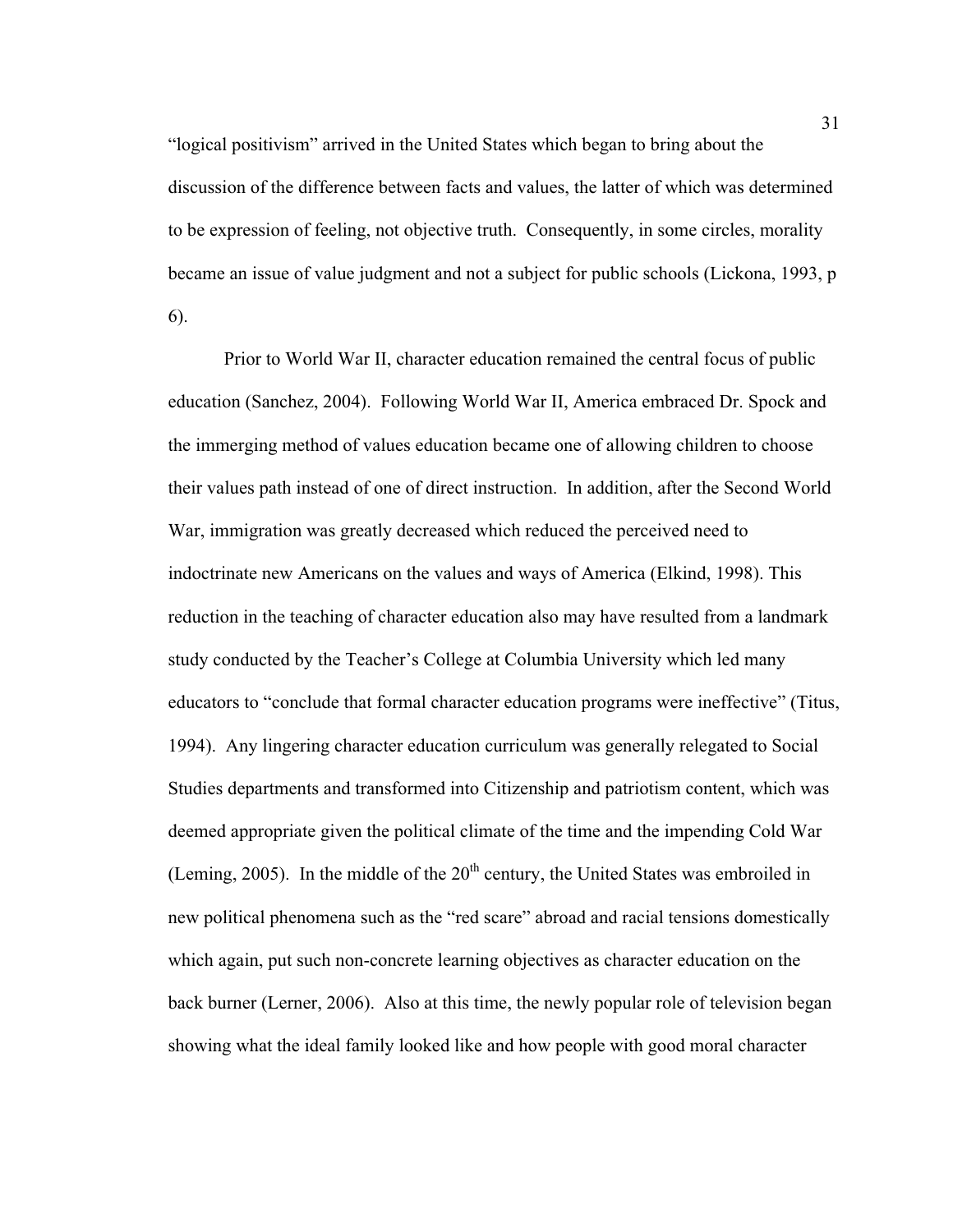behaved and interacted within society (Burrett & Rusnak, 1993). When the intellectual competition with other nations became the primary focus of American education in the 1950s, character education was dropped in favor of more rigorous concentration in math and the sciences (Sanchez, 2004; Starr, 1999). The decline of character education programs at this time was also attributed to the reported fear that "teaching morality would be equated to the teaching of religion" (Skaggs & Bodenhorn, 2006, p. 84).

In the 1960s, autonomy and individual rights began to take precedence over responsibility which "delegitimized moral authority" and weakened social commitment (Lickona, 1993, p. 6). The backlash against what could be seen as indoctrinated character education at this time could also have been attributed to the recent Vietnam conflict which sent many young Americans into a revolt against anything which they perceived to be a controlling, totalitarian regime (Burrett & Rusnak, 1993; Lerner, 2006). The mix of scientific orientation with the rejection of an indoctrinated moral code led to the insurgence of "ethical relativism" which dominated the 1960s era of free thought and the upheaval against the oppressive government (Goble & Brooks, 1983, p. 18). Following the events known as the "Cultural Revolution" of the late 1960s, the American public again called for character education to be reinserted into the education system as America was newly concerned with the "well being of youth" (Leming, 2005, p.385). As American society continued to diversify in the latter  $20<sup>th</sup>$  century, the society became more pluralistic and a question of whose values should be taught was again ignited along with the continuance of the debate that values education brings to the distinction between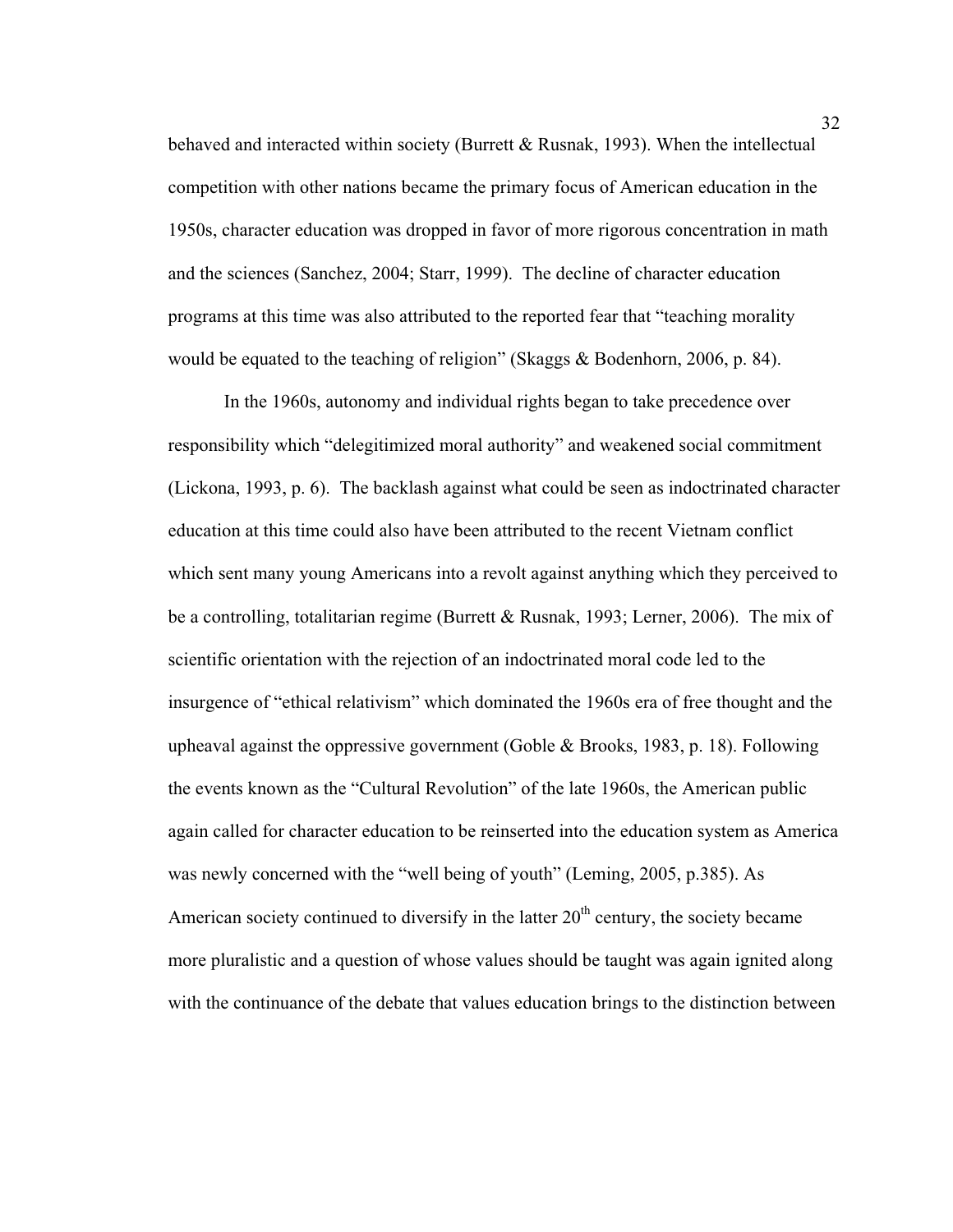church and state (Lickona, 1993). The fear of litigation over those separations turned many educators away from direct values education (Sanchez, 2004).

Another shift in theory began when the United States Supreme Court stated in their 1986 decision on *Bethel School District No 403 v Frasier, 478 U.S. 683*, that "teachers have the responsibility to inculcate the shared values of a civilized social order" (Lasley & Biddle, 1996, p. 158). The Reagan era of the 1980s brought about the more conservative views toward American society and another pendulum swing in American minds regarding the direction of the youth (Leming, 2005). The landmark education report *A Nation at Risk*, published in 1983, noted that the American concern for education also involves the "intellectual, moral and spiritual strengths of our people, which knit together the very fabric of our society," once again highlighting the fact that character education intends to support the American mission of democracy and citizenship (Murphy, 1998, p. 14). In 1987, the National School Boards Association proposed, to the United States Department of Education, a project to enhance character education development in the schools (Huitt, 2004). From the mid 1980s to the mid 1990s, the conversation slowly moved from should values and virtues be taught to which values and how (Murphy, 1998). The pervasiveness of many social ills has "led many educators and political leaders to once again look to the schools to educate not only the minds but also the consciences of children" (Starr, 1999, An Historic Imperative, ¶ 3). The social situation in the 1990s lead to a character education movement "fueled by a sense of crisis regarding the character of our young people" (Prestwich, 2004, p. 142). Since the early 1990s, the federal government has shown their endorsement of character education by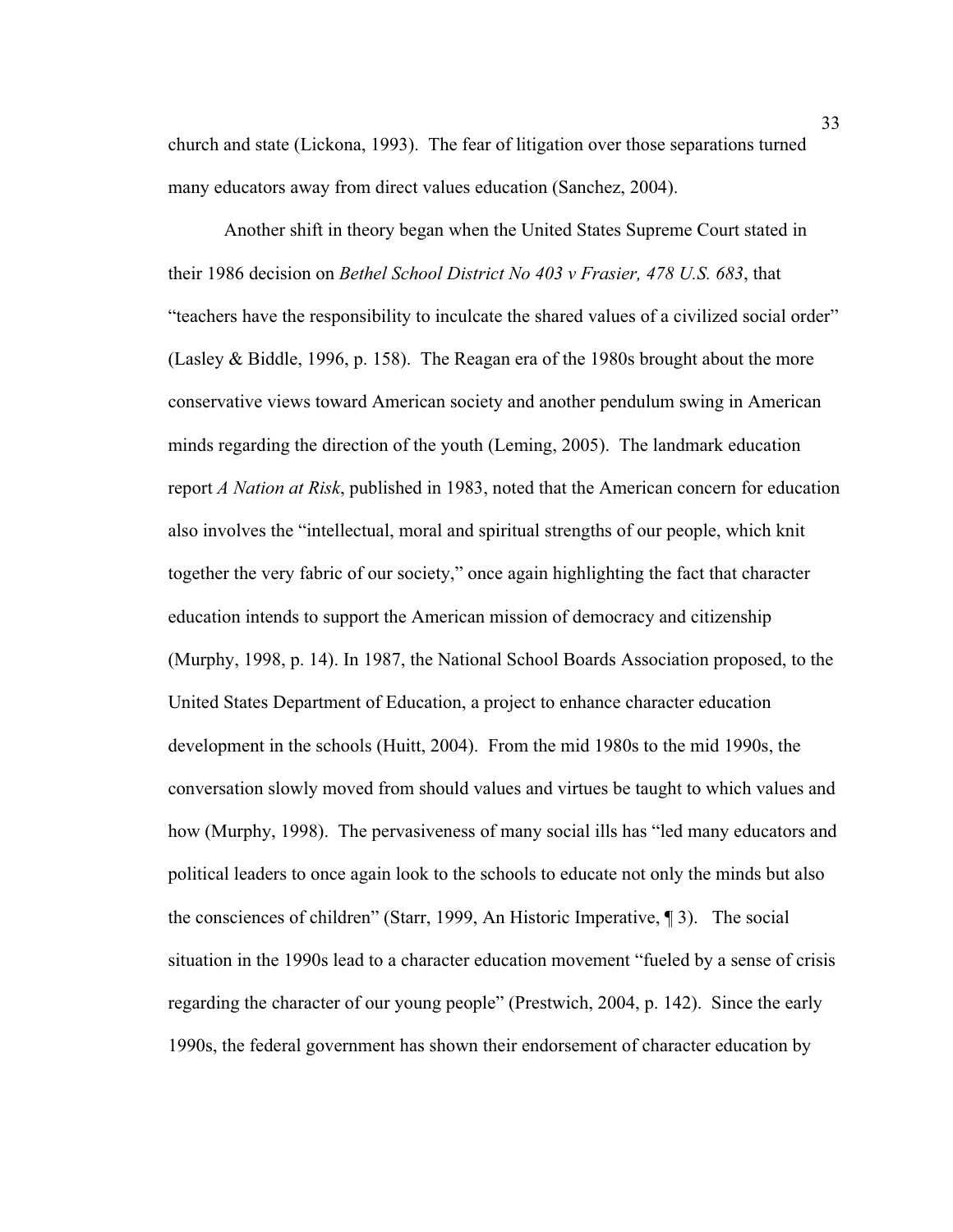way of making grants available to states wishing to pursue character education programs in their schools (Education Week, 2004). As is evidenced by the education laws in almost all states, it is apparent that the original mission of education included teaching children to be good citizens both ethically and academically making character education much more than a recent fad but in fact the original primary function of public education (Schaeffer, 1998a). This federal and state support can be attributed in part to a response to the American labor force which requires workers who are dependable, honest, and can work with others (Lickona, 1997; Prestwich, 2004). President Clinton in his 1996 State of the Union Address called for American schools to "teach character education, to teach good values and good citizenship" (Boston University, 1996, p. 3, Lockwood, 1997, p. 3). Even President Bush engaged in the public discussion by stating, as quoted by then Secretary of Education, Rod Paige, "Our children must learn to make a living, but even more, they must learn how to live" (Paige, 2003). Since more schools systems are on board regarding the need for character education, the debate is turning from Should we or shouldn't we? to How do we best transmit values to our students? (Leming, 2005).

## Curricular Trends in Character Education

 Regardless of the specific attempts at a character education curriculum, all adults with whom children come in contact in the school setting are models and teach character education, whether intentionally or not (Haynes & Thomas, 2001). Modeling and example are two widely accepted forms of teaching and adults who come in contact with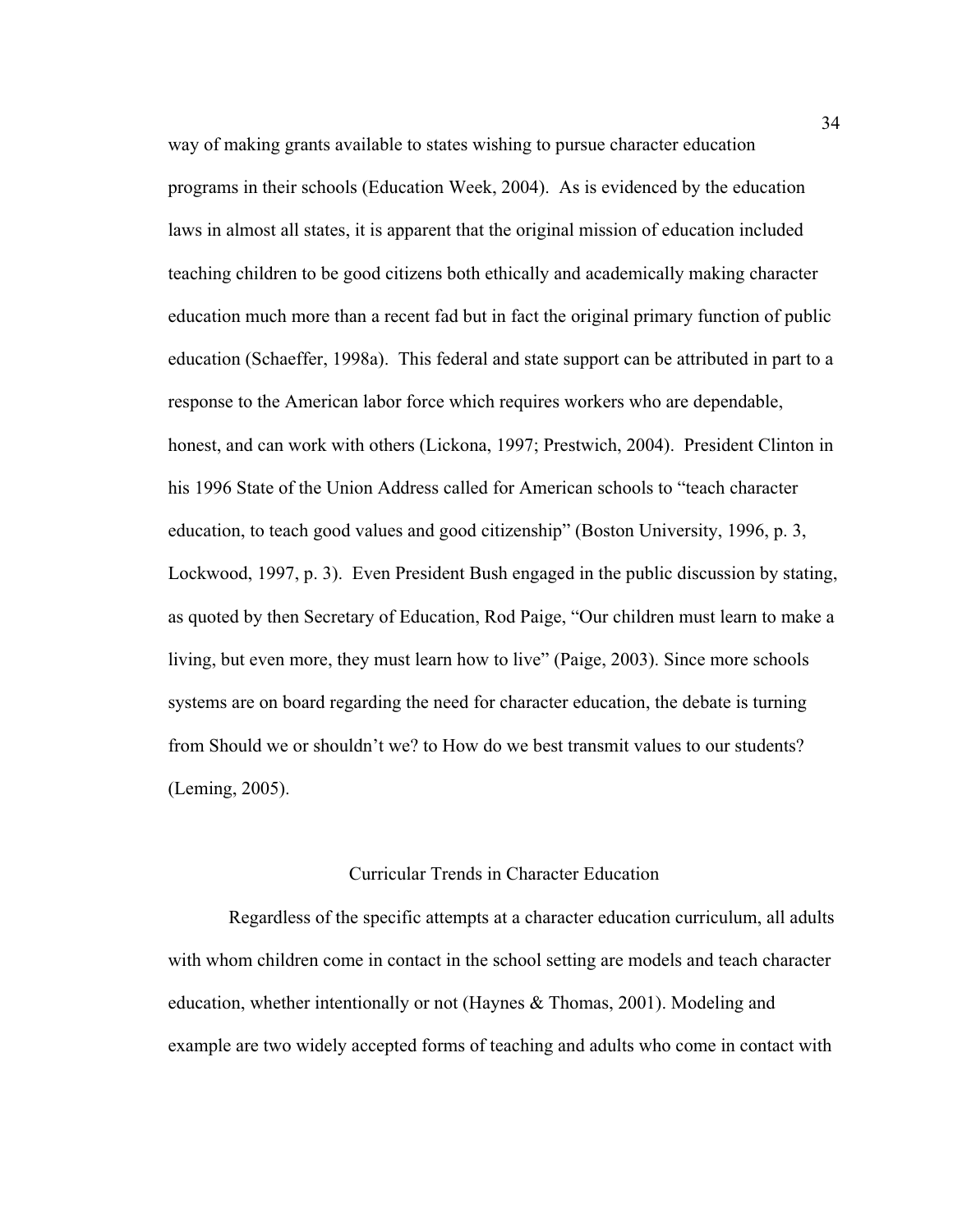children in an educational setting have the opportunity to consistently practice these proven techniques with great effect (Starnes, 2006; Williams, 2000). Berkowitz (2002) found when examining the "Science of Character Education" and what works insisted that "first, it is clear that the primary influence on a child's character development is how people treat the child" and "second, we know that children learn, and their development is influenced by, what they observe" (p. 58-59). When asked to reference where character education fits in to the curriculum, Ryan and Bohlin are quoted by Benninga, Berkowitz, Kuehn and Smith (2003) as saying, "the simple answer is everywhere" (p. 20). Many extracurricular and co-curricular activities provide opportunities for students to make values choices and encourage students to practice good values (Titus, 1994). "Since education seeks to help students develop as persons, character education is part and parcel of the whole enterprise" (Benninga, Berkowitz, Kuehn, & Smith, 2003, p. 20). Because the purpose of character education is to educate the whole child in life strategies and to integrate life lessons into the curriculum, it is clear that "character education is good education" (Berkowitz & Bier, 2004, p. 82).

There are several methods for teaching character education, each with their own attributes and none required to be mutually exclusive in order to be effective. Direct instruction, also known as 'curricular' or 'formal', uses separate lessons planned for and delivered by the teacher and "incorporate(s) the lessons into a formal curriculum." This method is recommended by Peterson and Skiba "to ensure the students fully understand the statement" (Prestwich, 2004, p. 144). Indirect instruction, also referred to as the 'instructional' model or the 'informal', focuses on modeling and tends to take those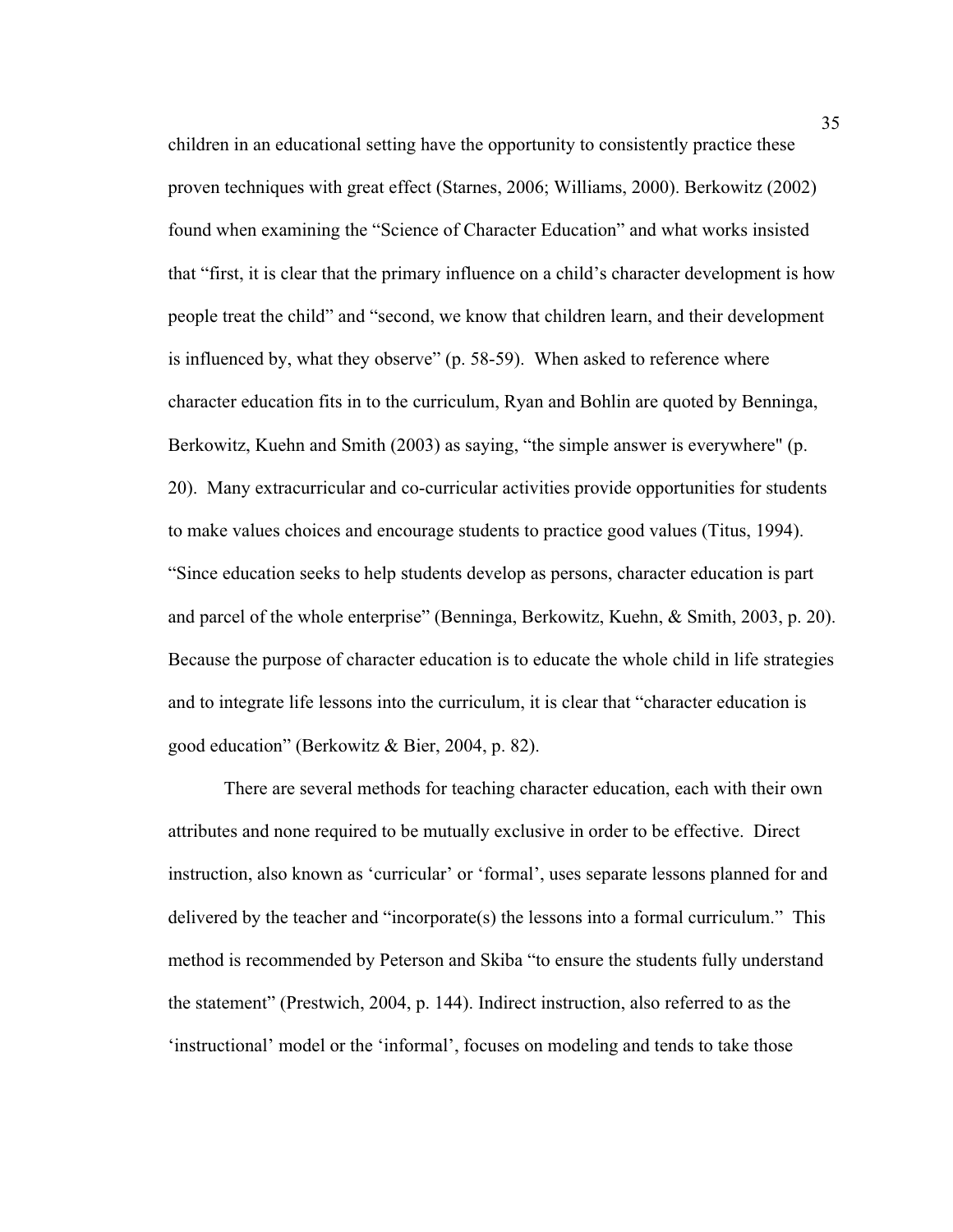'teachable moments' which are based on student experience and work from them. In these scenarios, students are tasked with finding the problem, the moral lesson and to solve the problem independently (Leming, 2005; Nicholson, 2002; Was, Woltz & Drew, 2006). Per Nicholson (2002), "most research on direct instruction finds that this approach is most likely to produce long-term changes in student behavior when it is combined with adult modeling of proper behavior, changes in school climate, community collaborations, and opportunities that allow for personal implementation and reflection" (Direct Instruction, ¶ 4). These debates centered on the appropriateness or perceived benefits of one approach versus the other are in line with other pedagogical models in debating whether teacher centered or child centered methods are best for learning. As with any curricular initiative, the goals and expected outcomes must be clear in order to properly institute a successful program (Berkowitz & Fekula, 1999). Typically, the justification for selecting one approach over another is "less than scientific", typically "based on convenience, external advocacy, limited knowledge, intuition and so on" (Berkowitz, 2002, p. 47).

Integrated Character Education is one popular curricular model for character development. This model emphasizes the affective dimension of learning and decision making, linking the cognitive with the affective to bridge the gap between knowing and doing (Burrett & Rusnak, 1993). Lickona emphasizes that "character education which is strictly intellectual misses the crucial emotional side of character which acts as a bridge between judgment and action" (Titus, 1994). James Leming, a noted character education researcher, contends that the programs that show the most promise are those which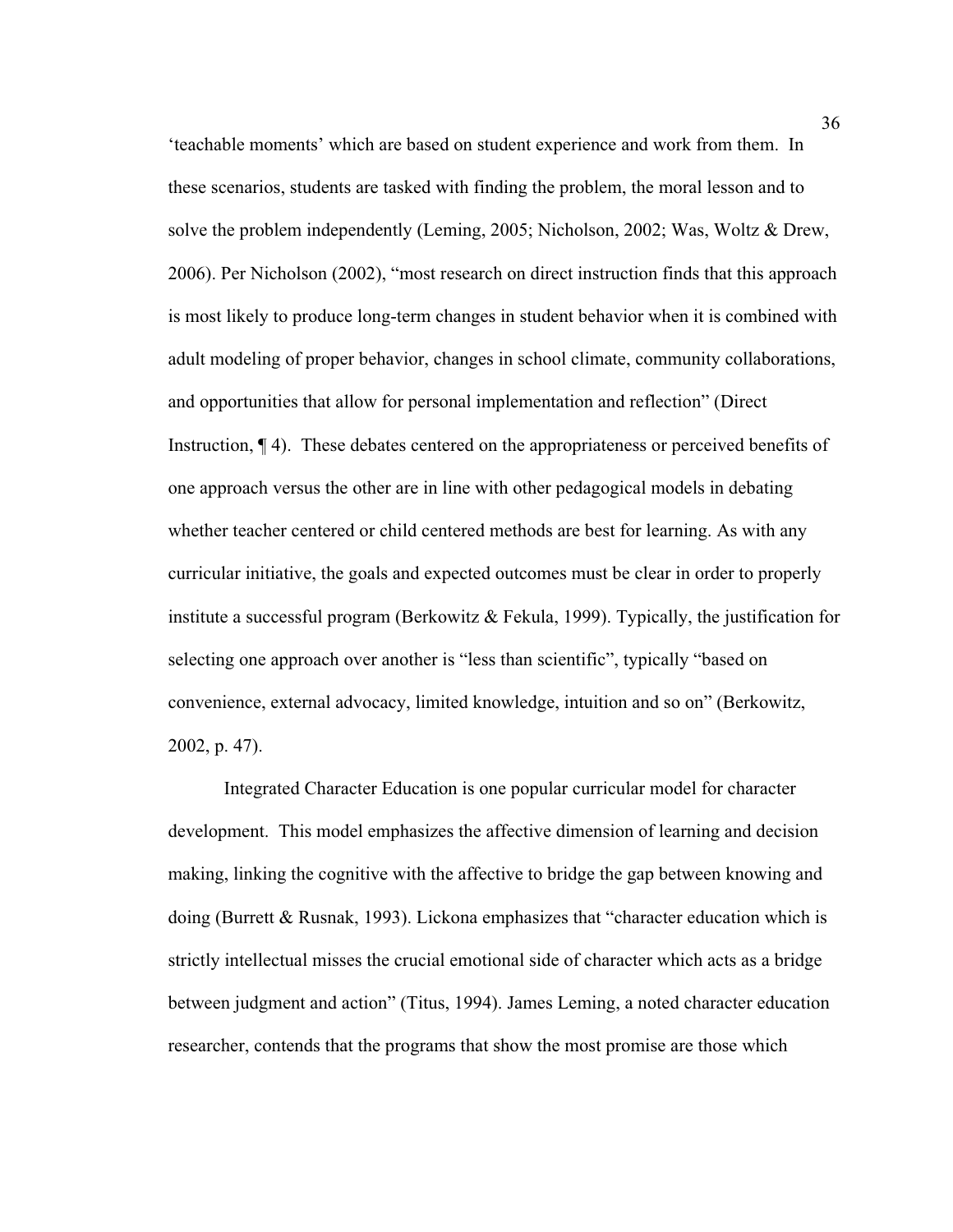"combine developmental insights into how children learn with research finding about how children are socialized" (Lockwood, 1997, p. 25). Many Blue Ribbon Schools incorporate character education into their curriculum in highly effective ways. Character education qualities are incorporated into social studies, English, and guidance programs. Some focus on a virtue-of-the-week / month and include family participation in their objectives. Staff may incorporate role playing and the use of literature to teach values. One elementary school even uses puppets to broach topics of ethical judgment and manners. Of these Blue Ribbon Schools, 40% stated that they promoted character development through a specific curricular program of units in the curriculum. Approximately 11% of the Blue Ribbon Schools responded to a survey about their curriculum by stating that they use a commercially developed character education program. In addition to the curricular materials, many Blue Ribbon Schools stated that their school libraries contained materials which teachers used to promote positive character development. This literature can be used in a variety of settings and content areas and is a popular method of integrating character education into the curriculum (Murphy, 1998; Prestwich, 2004). Character education content can be integrated into "everyday curriculum in just about every subject" including math and physical education and often in connection with service learning, "constructive activities outside of the traditional classroom context" (Berkowitz, 2002; Creasy, 2008, ¶ 11; Nicholson, 2002, Active Engagement, ¶ 1). However, according to the Elaine Otten (2000) writing for the Social Studies Development Center at Indiana University, character education programs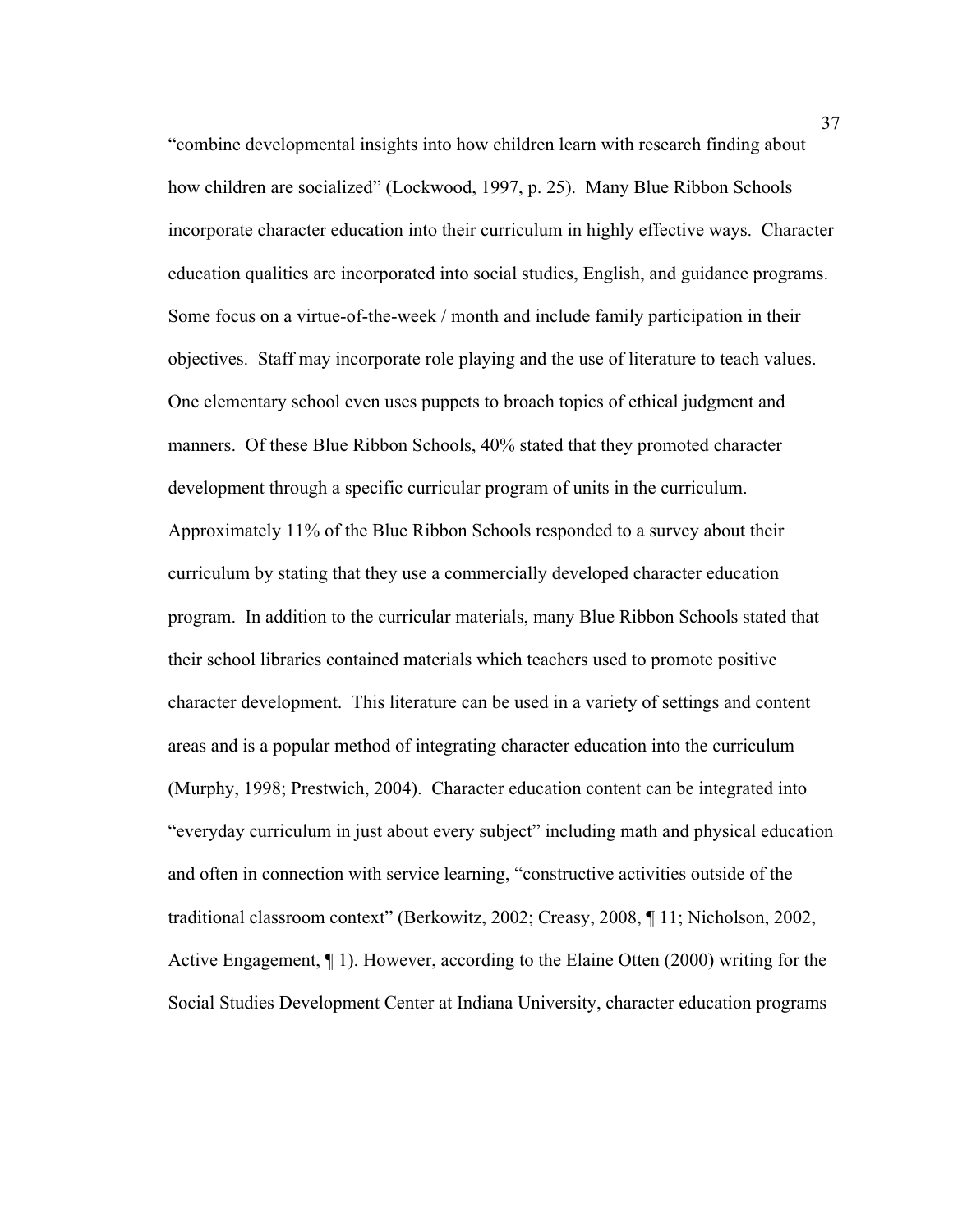are most often brought in to the consciousness of students through literature and the "study of heroes and heroins" (Definitions and Approaches, ¶ 7).

Bigler (2008) discusses the "many different ways to implement [a] character education program" but cites "a comprehensive / holistic approach to implementing the program has shown to be most effective because it uses all aspects of schooling for character development" (p. 45). Character education programs which are effective include "meaningful and challenging academic curriculum that respects all learners and helps them succeed" (Lickona, Schaps & Lewis, 1997, p. 30). While the specifics of character education curriculum may be debated at length, there is little dispute that character education programs are needed and must work in tandem with academic curriculum in order to be effective (Benninga, Berkowitz, Kuehn & Smith, 2006).

"Academic competence and character development are not mutually exclusive but complementary" (Huitt, 2004, Character Education in the United States, ¶ 5). Anderson (2000, p.140) proposed that character education must be "entwined in all curriculums," not a separate curriculum (Haynes & Thomas, 2001). Prestwich (2004) also advocates, by method of citing others, "infusing the entire school and curriculum with character education" (p. 144). In her article entitled, "How to Integrate Character Education into the Curriculum," Jane Gilness (2003) "came to the conclusion that character education cannot be isolated, codified, and packaged into tidy little instructional units in a how-to manual" (p. 343). Character education must be an all encompassing effort throughout the school building. "From the classroom to the playground, from the cafeteria to the faculty room, the formation of good character must be the central concern" (Boston University,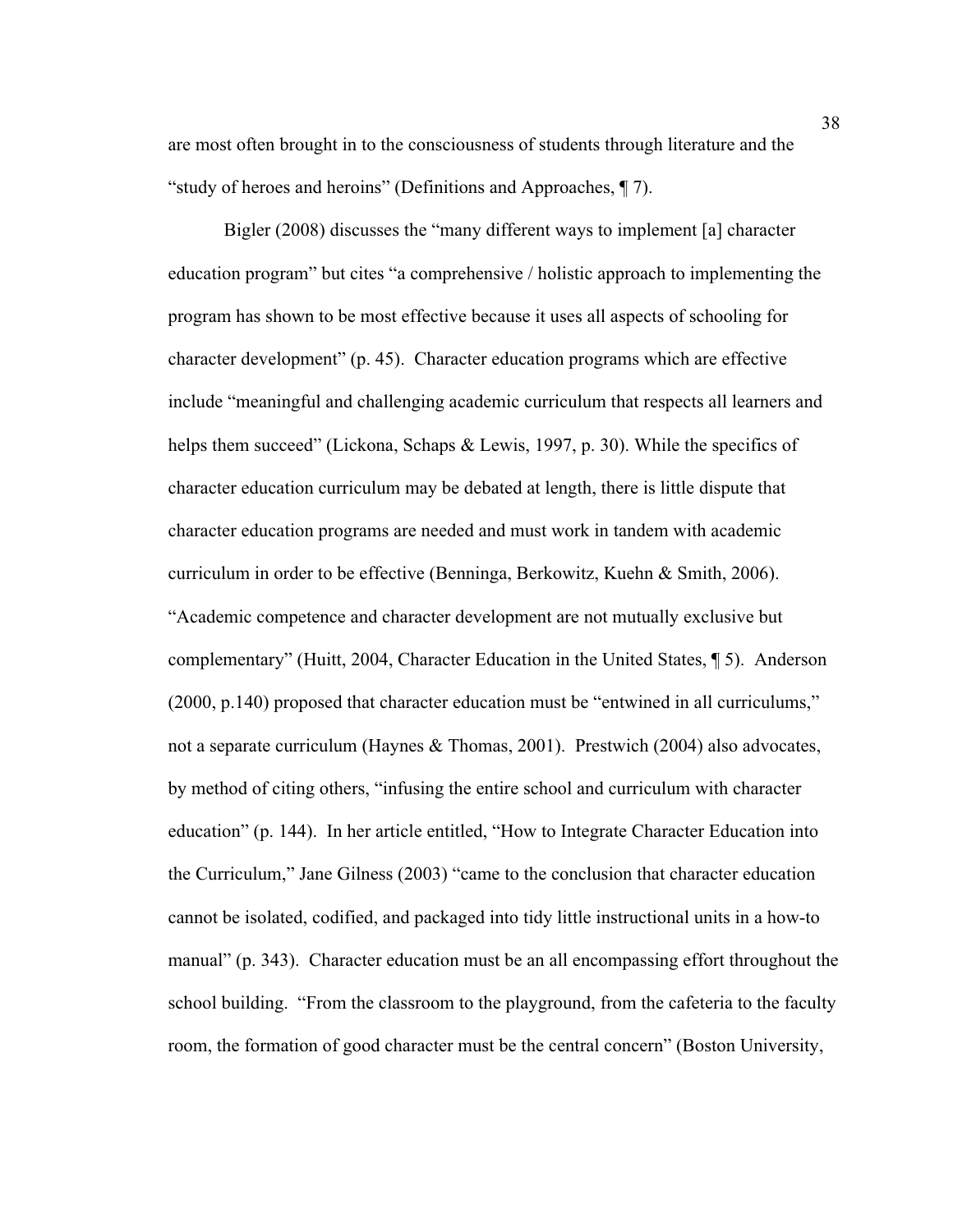1996, p. 4). The chosen program will "require an all-encompassing approach that focuses on the moral impact of the school community" (Sanchez, 2004, What to Do, ¶ 1).

In a classroom where character education is to take place, there must first be "a positive classroom climate replete with a strong sense of community and proper relations among members" (Gilness, 2003, p. 343). "Research indicates that learning environment, often referred to as part of the invisible curriculum, can have a positive effect on student pro-social values" (Titus, 1994). Berkowitz (2002) proposes that "the degree to which children perceive their schools as caring communities is directly related to the effectiveness of those schools in promoting student character development" (p. 57). When looking for schools which exemplify effective character education, Schaeffer (1998c) found that these schools "immerse themselves in character education" (p. 31). These effective schools would ideally "focus on behavior rather than traits" (Prestwich, 2004, p. 145). They do not employ small, "'add-on' program(s)" which are "extricable from the daily life of the school" (Schaeffer, 1998b, Obligation, ¶ 6) instead they enrich their academic curricula with discussions of values, help students internalize core values and integrate community service in to the school day. Anderson (2000) echoed that sentiment by saying, "character education is not a quick-fix program, it is a part of school life" (p. 139). Add on programs tend to give teachers the feeling that they are required to fit in another program, thereby making more work when in fact, if properly designed, character education should be an approach to teaching what is already required which when effective, makes the overall job of teaching easier (Haynes  $\&$  Thomas, 2001). Effective character education does not mean utilizing the "quick, add-on program, but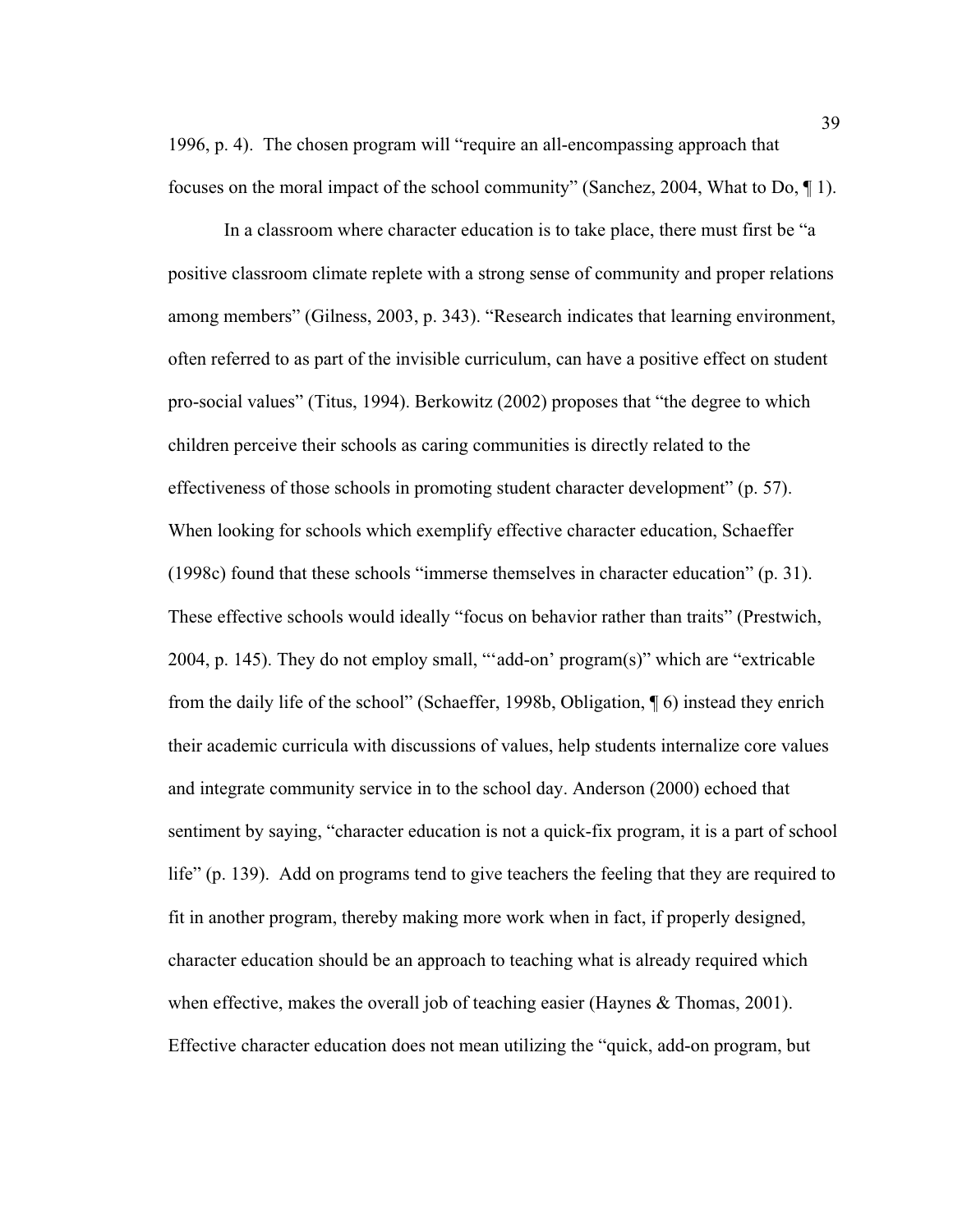instead integrating character development into all aspects of the school – its curriculum, extracurricular activities, management, governance and interpersonal relationships among adults and students" (Schaeffer, 1998a, ¶ 10). Schaeffer (1998a) refers to several administrators of schools noted for their award winning character development programs in stating that they have "integrated character education into everything they do" and that "some have made direct connections between character education and their states' new academic standards" (¶ 18, 20). Former Secretary of Education Rod Paige (2003) proposed that "comprehensive and quality character education is critical. Character education cannot be covered in ten minutes a day. It must be at the heart of the entire education program. Character can't be taught in a course, it is a way of living."

## Why (explicitly) Teach Character Education? and Why is Character Education the Job of the School?

The list of reasons why character education should be taught and why it should be the responsibility of the public schools is comprehensive and compelling. Schaeffer (1999) believes that character education "can provide our nation's youth with the information and skills they need to mature into ethical and virtuous people" (p. 1). Lickona believes "character education is necessary in order for us to be fully human. The qualities and strengths of good character define the hallmarks of human maturity and development" (Sanchez, 2004, The Challenge, ¶ 1). Lasley and Biddle (1996) quote, regarding the need to explicitly teach values, "value neutrality is more dangerous than value advocacy" (p. 159). Ryan and Bohlin (1999) propose that "a citizenry without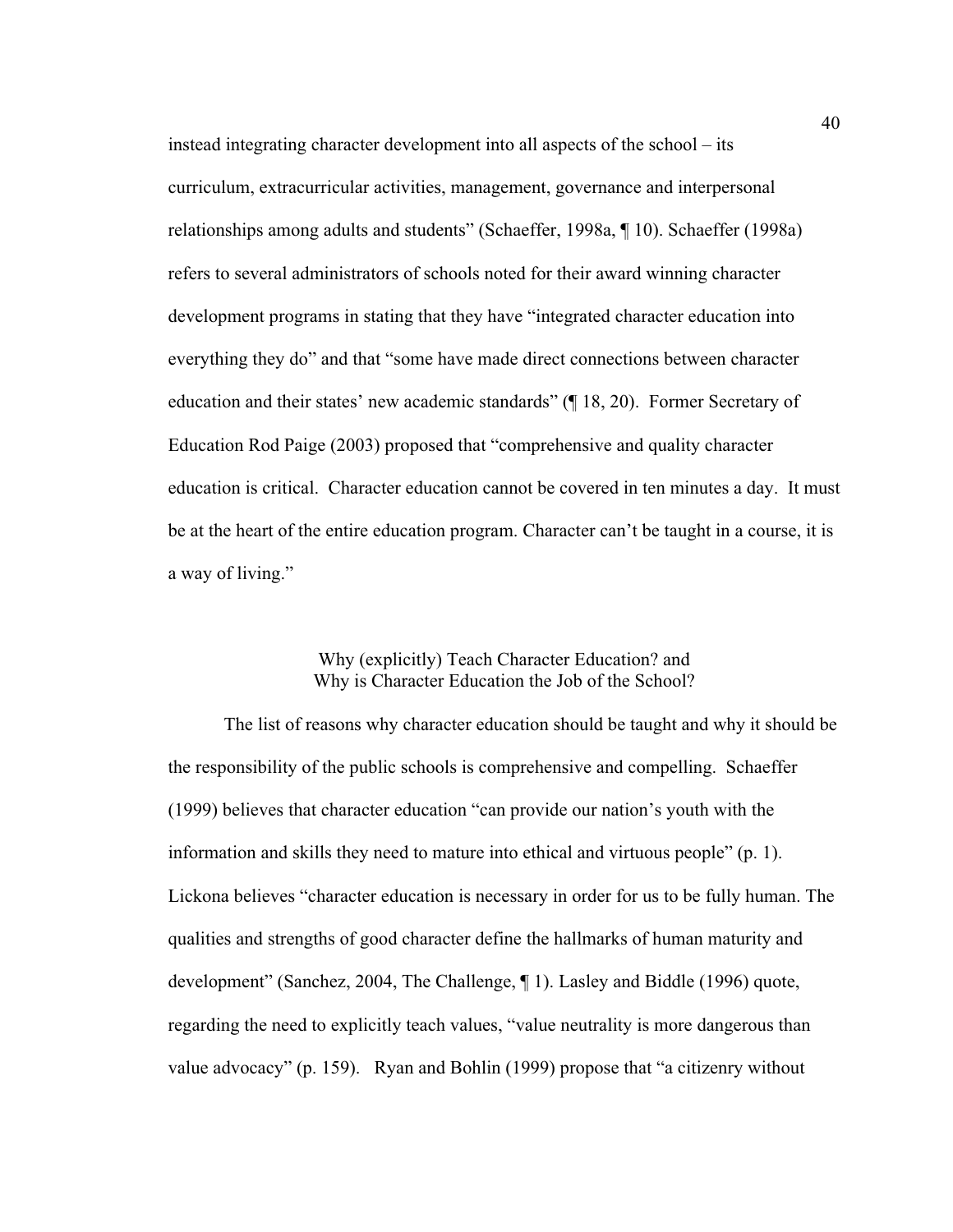character leads to two inevitable alternatives: social chaos or a policeman at every corner" (p. 18). "Yet, the real value of character education is far broader. It is not to protect against violence but to protect the fabric of our society" (Schaeffer, 1998a, Help for Troubled Students, ¶ 3). The Boston University Center for Advancement of Ethics and Character (1996) professes that "true character education is the hinge upon which academic excellence, personal achievement, and true citizenship depends" (p. 3). Howard, Berkowitz, and Schaeffer (2004) point to a well-functioning democracy and enlightened citizenry as the need for character education in public education. Schwartz, Beatty, and Dachnowicz (2006) believe that "because a democratic society depends on a citizenry that shares such values as justice, fairness, responsibility, and caring, many believe that it is the obligation of schools, both public and private, to teach such values" (p. 27). Values education provides perspective, "largely by putting the individual into a community context" (Cavazos, 2002, p. 696). The Elementary and Secondary Education Act of 2001, commonly known as No Child Left Behind, calls for schools to "contribute not only to students' academic performance but also to their character" (Benninga, Berkowitz, Kuehn & Smith, 2006, p. 448). Haynes and Berkowitz (2007) believe that "we need citizens who have the strength of character to uphold democratic freedom in the face of unprecedented challenges at home and abroad" (Change is Coming, ¶ 3).

The school, as a social institution, is charged with "developing children who will support and strengthen dominant civic and moral values" (Nisivoccia, 1998, p. 15). With the decline in the influence of the family structure, the promotion of material gains by the media, and the lack of virtuous role models available within the government and big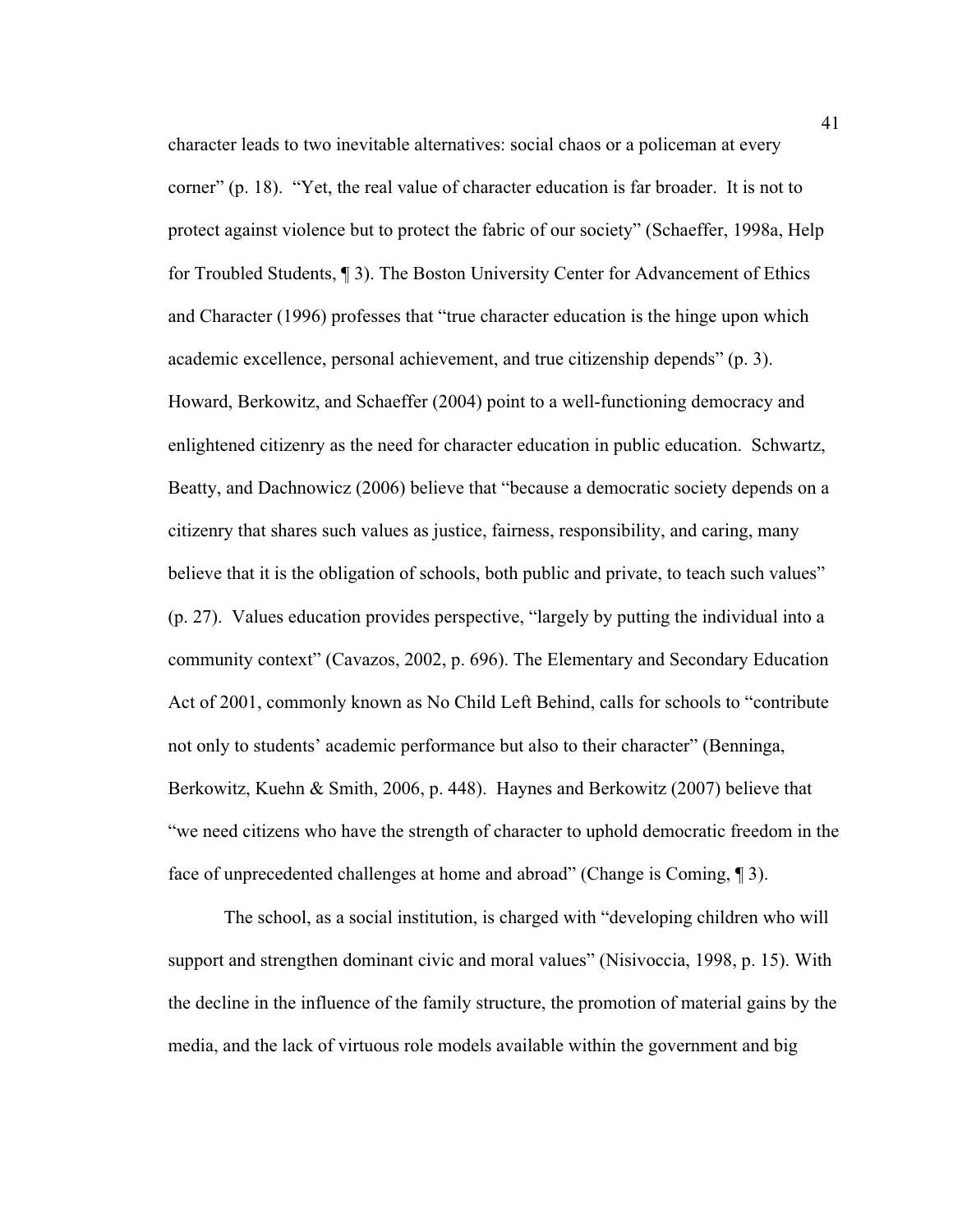business, the schools are compelled to take on the task of educating Americans for positive character traits (Cottom, 1996; Sanchez, 2004,). As indicated by the 2005 study by Lickona and Davison and the 2005 study by Berkowitz and Bier, character education is "the road map to building a more caring school culture, a safer, more nurturing environment, and a more responsible and responsive student body, all of which lay the foundation for improved academic performance" (Schwartz, Beatty & Dachnowicz, 2006, p. 30). The school is also a natural community "filled with human relationships" and thus an appropriate place to learn values (Lickona, 1997, p. 25). To be effective, "[character education] must take place in the context of a lived experience" (Elkind, 1998, p. 9). Assuming that character development does not "occur within a vacuum," the school should take advantage of the opportunity for "explicit instruction about right and wrong" within the many settings occurring naturally within the school environment (Huffman, 2006, p. 58). With the amount of time and years that children in America spend in the school setting, it would be implausible to think that their character and moral values would not be affected by their experiences. In the "900 hours per year" that American children spend in schools, there are so many issues that arise related to the school experience and with connections to the greater society, schools should not ignore these issues but use these safe opportunities to explicitly instruct children on dealing with these real life situations (Schaeffer, 1998b, Obligation, ¶ 1). Children shape their sense of community and purpose and their sense of connection or alienation based on their experiences in school (Valde, 1999). Given that this is true, schools would be remiss to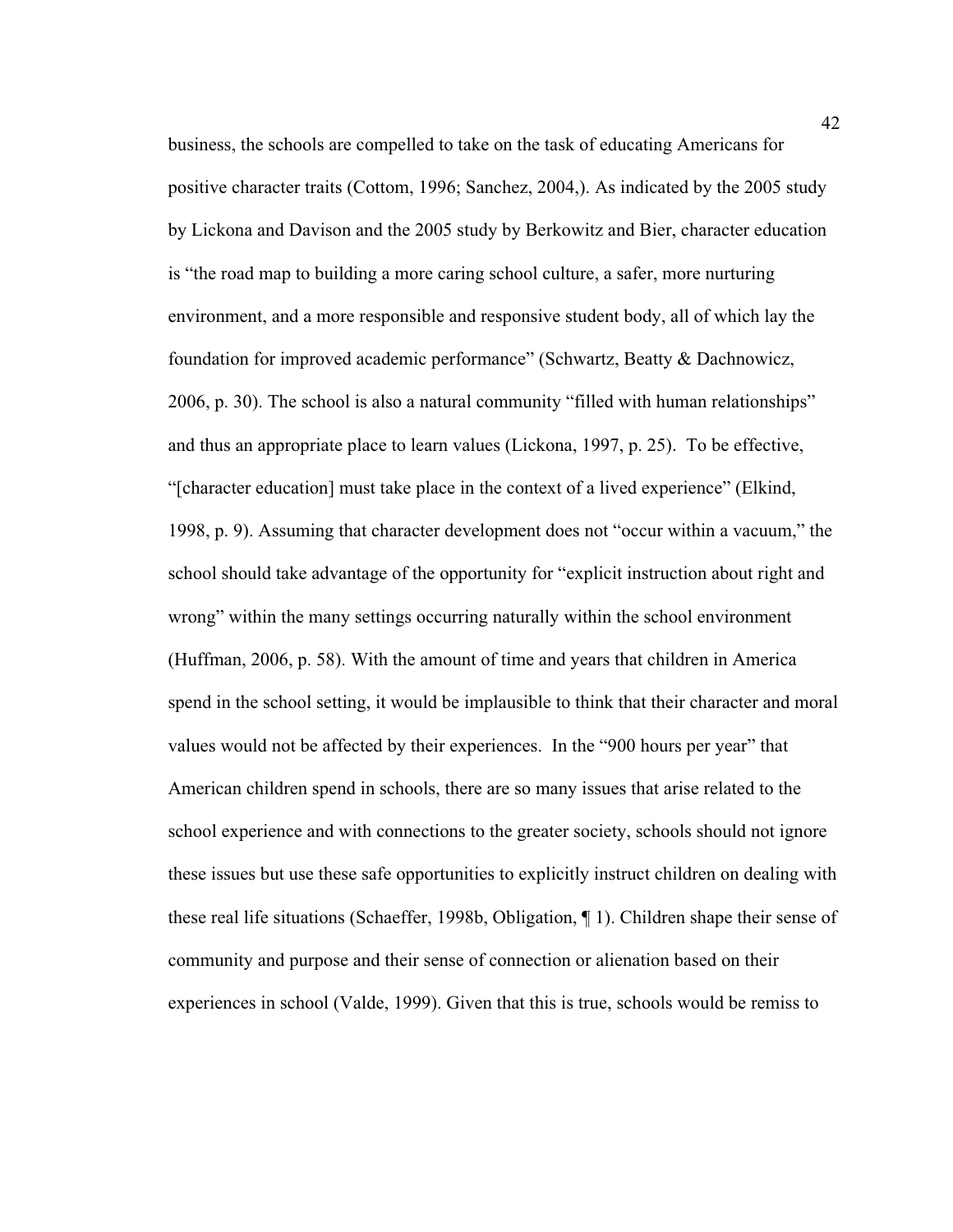not address this curriculum, be it intentional or hidden, with well researched and purposeful content material.

When debating whether public schools are the place for values education, Lasley and Biddle (1996) promote this thought, "when society's values are shaped and revised by the fashion of the marketplace, education's influence must grow outward from a core of integrity and confidence firmly rooted in humane goals that are currently lacking in most other institutions" (p. 160). Gooding (2004) goes so far as to say that "educational institutions are derelict when they fail to stress the importance of students increasing their abilities to get along and to be responsible, courteous, honest, and compassionate in every aspect of their lives" (Introduction, ¶ 2). As schools are a reflection of and must function as an extension of the greater society, a 1989 Gallup poll found that "79 percent of Americans favored traditional character education in the public schools" (Greenawalt, 1996, p. 7). Greenawalt (1996) also cites a 1990 meeting of business leaders as being concerned about the "crisis of character" that America's youth were facing and a 1993 survey by research organization Public Agenda found that 71 percent of Americans "believe it is more important for the schools to teach values than to teach academic subjects" (p. 7). Ryan and Bohlin (1999) reference similar surveys and conclude that "the voice of the people, added to the support provided by the wisdom of the past and our laws, should provide educators with the confidence and public trust they need to energetically engage in character education" (p. 22). Murphy (1998) quotes the Aspen Declaration, the founding document of what was to become the Character Counts Coalition, as stating, "People do not automatically develop good moral character,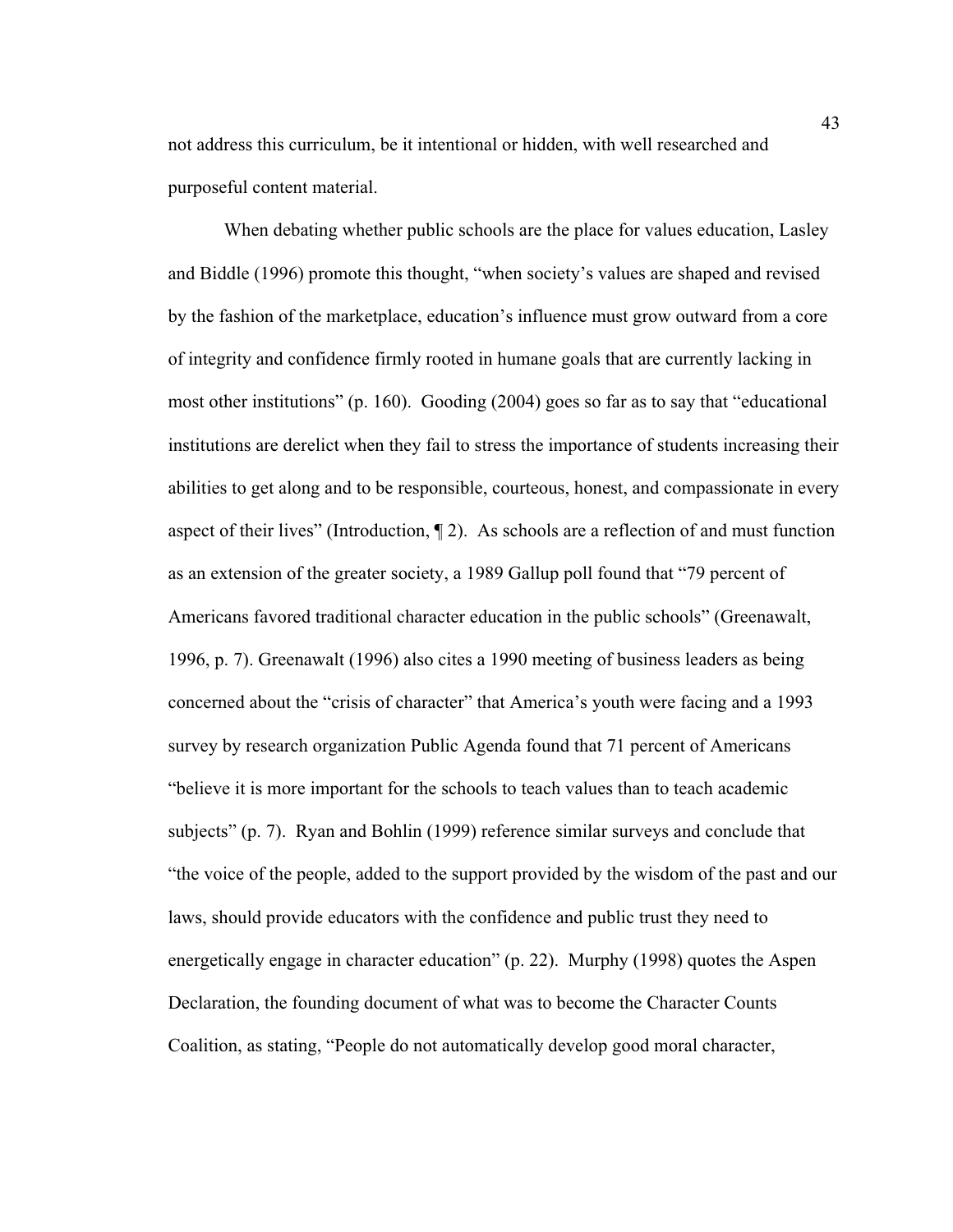therefore, conscientious efforts must be made to help young people develop the values and abilities necessary for moral decision making and conduct" (p. 22). Lickona states that "good character is not formed automatically, it is developed over time through a sustained process of teaching, example, learning, and practice" (Haynes & Thomas, 2001, p. 151). "Unless schools become more purposeful in the transmission of values," state Lasley and Biddle (1996, p. 162), "…students will fill the vacuum with self-defined, selfreferential values." To abstain from purposefully teaching character "is merely to abdicate control to chance or other influences" (Berkowitz & Fekula, 1999, p. 18; Cottom, 1996). James Leming, contemporary character education proponent, believes, as is cited by Lockwood (1997), that children need not be in a state of moral crisis in order for character education to be appropriate and necessary. His perspective is that it is "inconceivable that any generation would raise its children without transmitting to them certain sorts of shared values" and that this teaching is a "natural part of development" (p. 26).

Schools transmit values through content and curriculum as well as through routines, assumptions, policies and programs (Thomas, 1991). According to Lasley and Biddle (1996), "whether teachers admit it or not, they are significant value transmitters within the classroom context" (p. 158). Elkind (1998) states, "teachers – who are competent, caring, and sensitive to children's needs – are the best purveyors of moral values" (p. 9). It is also assumed that teachers do not have the choice as to whether to teach values or not, for their every action is a teaching of values, intentional or not; so the decision must be made as to how and when the intentional teaching will occur (Lasley  $\&$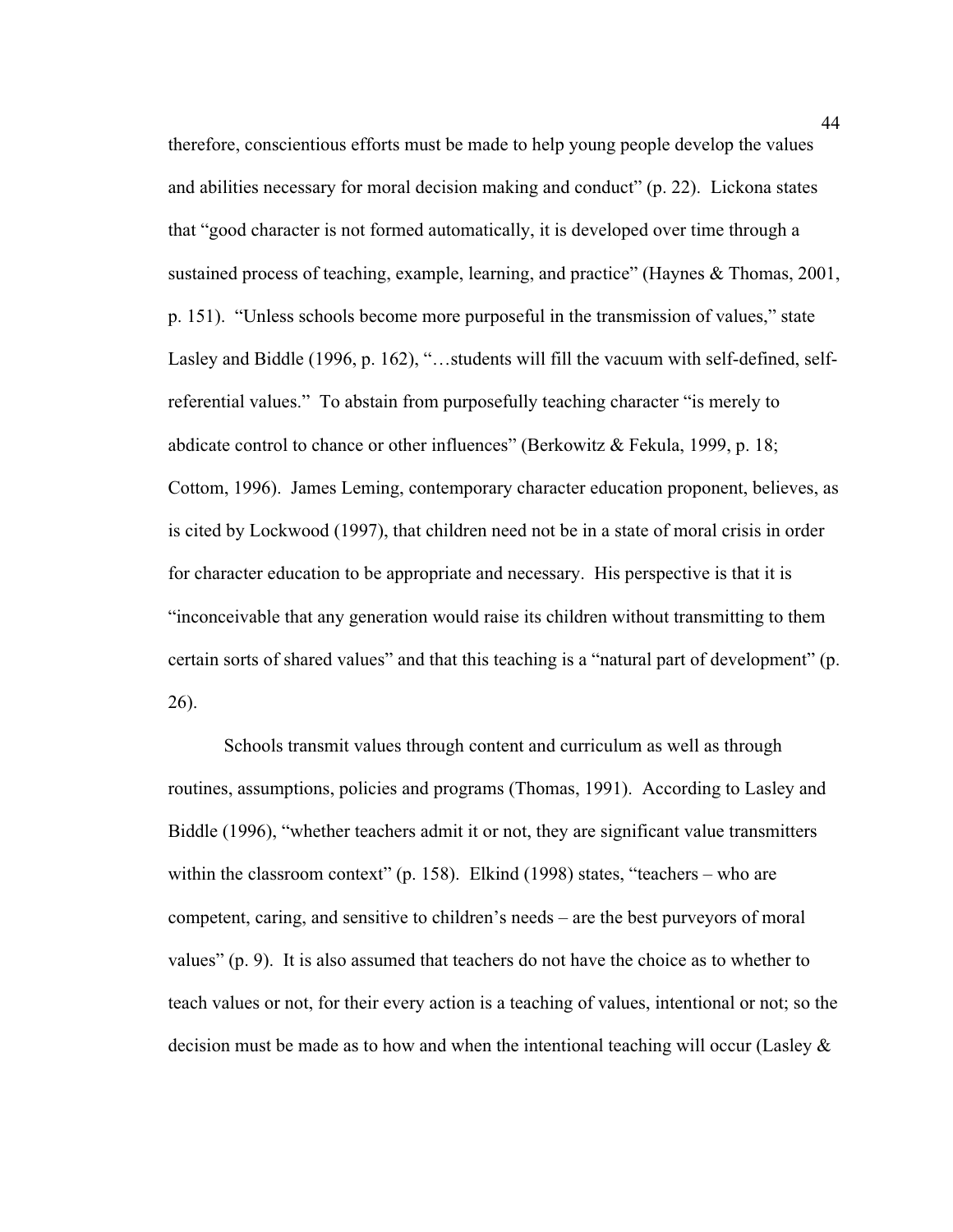Biddle, 1996). The Character Education Partnership professes that "there is no such thing as value-neutral schools or value-free education. Schools teach values every day, by design or default. When schools do not teach values, they are teaching that values are not important" (Prestwich, 2004; Starr, 1999, Is That Our Job, ¶ 4). Brewer (2007) cites character education advocates in saying that "teachers teach values in school, willingly or unwillingly, through the delivery of the curriculum, conflict resolution, discipline, and conversation" (Significance of the Problem,  $\P$ 1). No aspect of schooling is values free – from the curricula, pedagogy, climate, structures, and policies – all aspects of schooling promote a set of values which are impressed upon the children attending (Titus, 1994; Williams, 2000). Given that these aspects of schooling inevitably convey a message, schools may as well take the opportunity to make intentional choices regarding these educational facets to ensure that the message being conveyed is positive. Schools expect children to be able to "play nicely" with each other, make good choices regarding the use of their time, and to try hard at their school work. Educators have little right to expect these behaviors without explicitly teaching children how to proceed in this way (Ryan & Bohlin, 1999). With that, schools should recognize the opportunity to positively impact a child's perceptions and decision making skills in relation to their experiences (Ryan & Bohlin, 1999). The question is then not whether to do character education but instead how consciously, with what foci, and with what methods (Howard, Berkowitz, & Schaeffer, 2004; Lickona, 1997).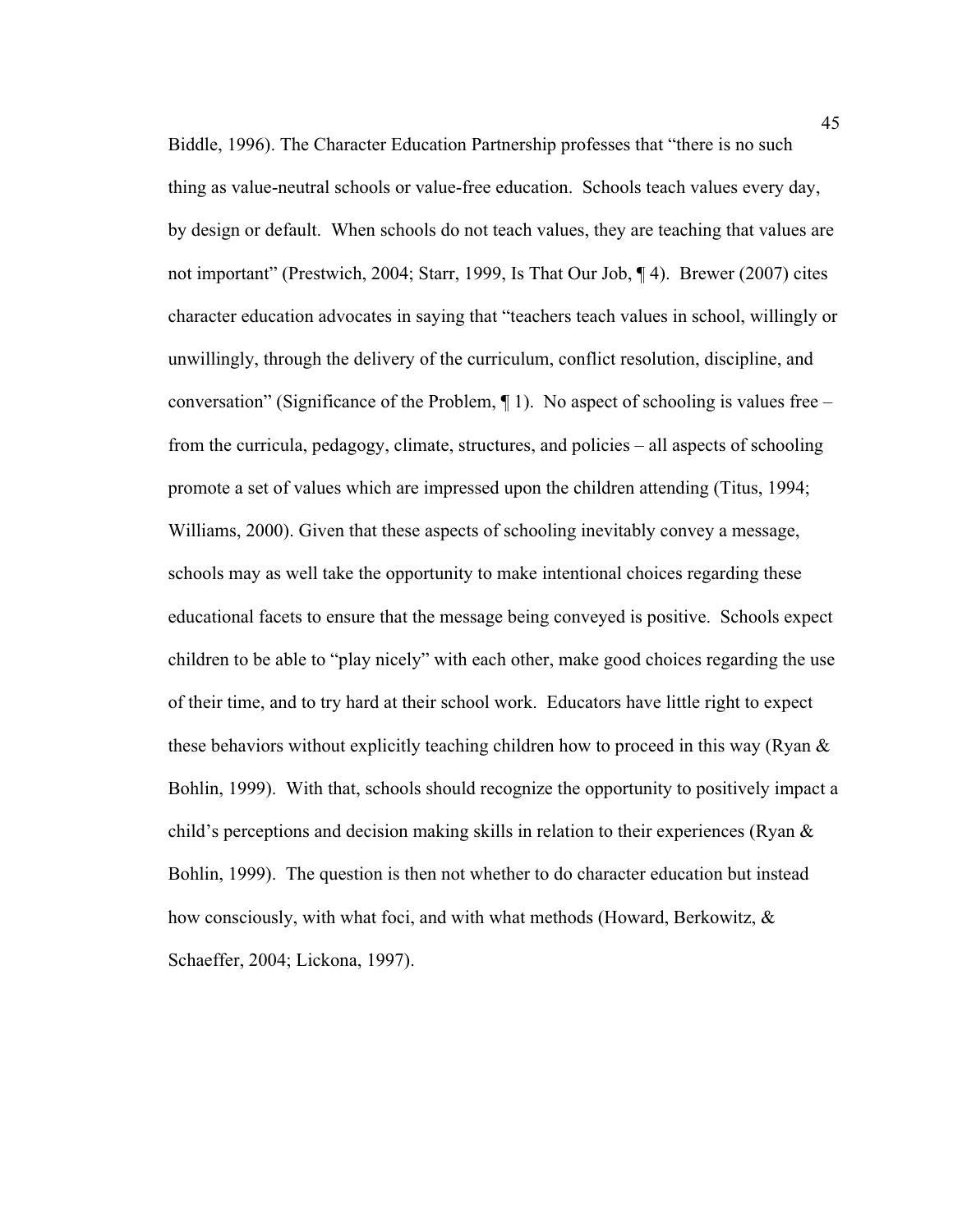What Benefits Come from the Explicit Teaching of Character Education?

Character education does more than educate children for positive character traits and actions directly. Effective character education programs can change the climate of a school by affecting the attitudes and behaviors of the students. When properly executed, character education programs "positively influence school climate, thereby enhancing learning and academic performance" (Sherblom, Marshall & Sherblom, 2006, p. 19). According to Lickona, "schools are better places when they are civil and caring communities that promulgate, teach, celebrate and enforce the values on which good character is based" and "such an environment [is] far more conducive to teaching and learning" (Sanchez, 2004, The Challenge, ¶ 1). Goble and Brooks (1983) promote the following snowball scenario in defense of character education:

Students benefit by acquiring positive attitudes and habits that enhance their selfesteem and make their lives happier and more productive. Teacher's work becomes easier and more satisfying when they achieve greater classroom discipline. Parents are pleased when their children learn to be more courteous, considerate and productive. School administrators welcome the improvements in discipline, attendance, scholarship, and student and teacher morale. (p. 111)

Character education programs which improve students' "interpersonal capacities" … "all foster an ability to get along with others and to be a responsible member of a group, whether a family, a classroom, or a school" (Sherblom, Marshall & Sherblom, 2006, p. 22). "Research into the effectiveness of values clarification and moral reasoning curricula indicates that both programs have some effect on student thinking" (Titus,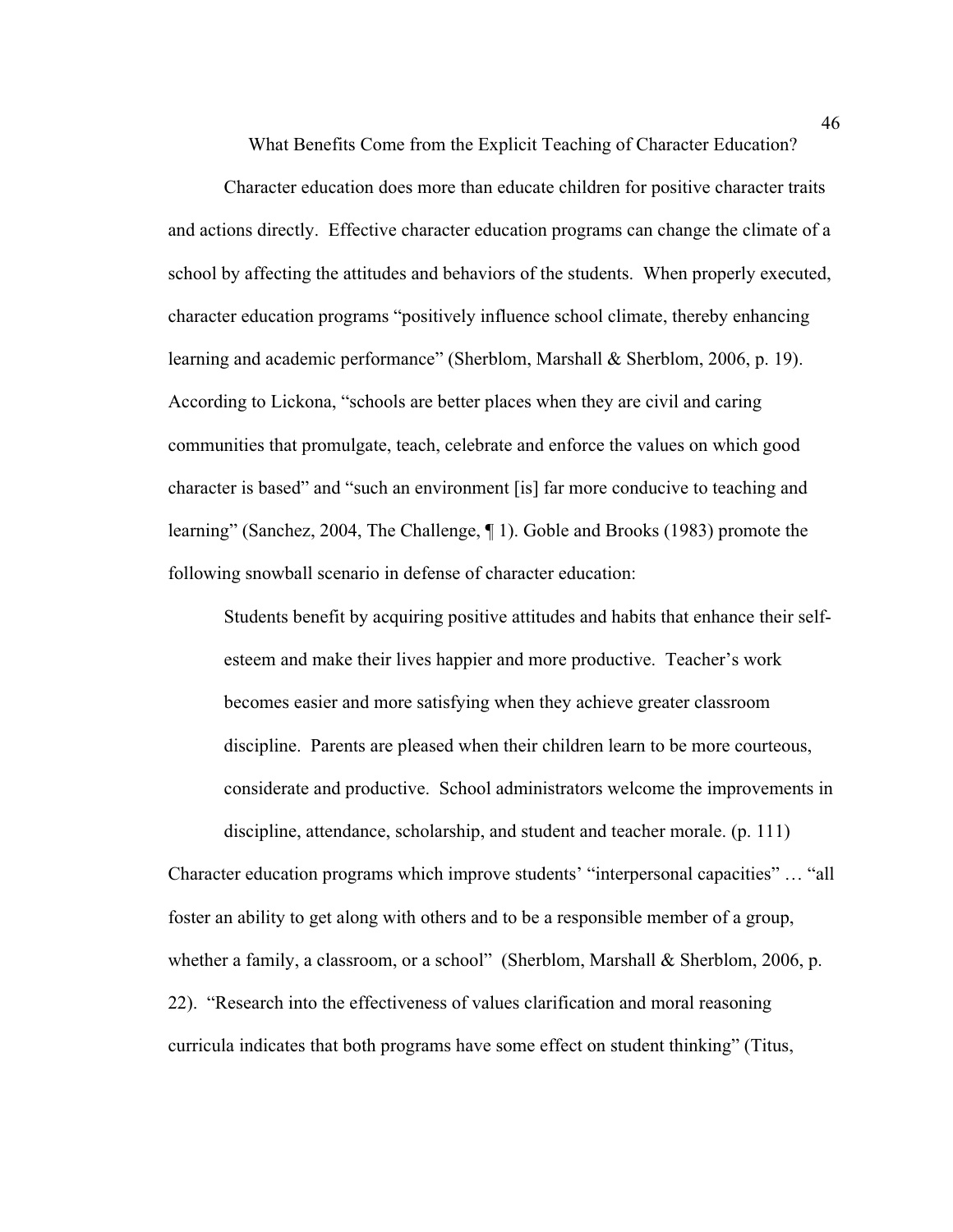1994). Nisivoccia (1998) discussed that "comprehensive character education encourages students to think for themselves, test their assumptions, question others, and remain in dialogue" (p. 10). These activities develop the skills necessary for "autonomous and critical moral reasoning" (Nisivoccia, 1998, p. 10). Raymond (2001) cites the evidence that "students with good character …typically give academics a good try" (What is Known, ¶ 1). With the goal of every school-based endeavor being centered around academic achievement, simply moving students to try harder at academics is a step in the right direction toward improvement. Effective character education programs can cause changes in behavior and climate. Those changes will in turn affect academics. "Educators and parents hope that in schools with more positive and less disruptive behavior, students will achieve at a higher level" (Skaggs & Bodenhorn, 2006, p. 108). According to Thomas (1991), "improving the conduct of American youth through character-building programs will help to reverse the rise of a variety of social problems…as well as improve students' achievement test scores" (The Current Paradigm, ¶ 7). Character education in schools makes sense because schools are "more conducive to teaching and learning when they are civil and caring human communities that …hold students and staff accountable to the values on which good character is based" (Lickona, 1996, p. 93). Haynes and Berkowitz (2007) reference their research when they propose that "done well, character development enhances academic performance" (¶ 6).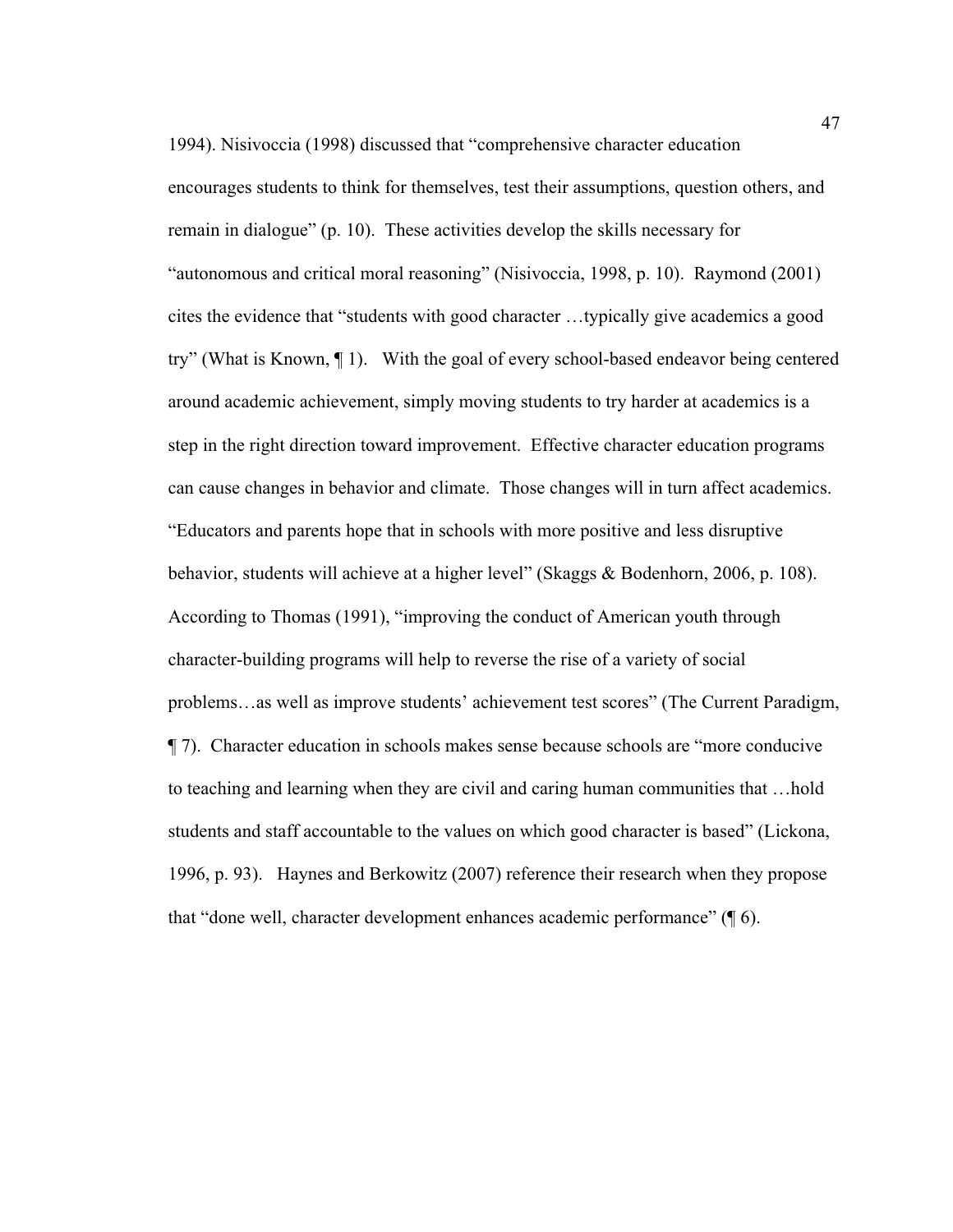Research – Behavioral Benefits from the Explicit Teaching of Character Education

Thomas Lickona, after extensive research on the California Child Development Project, reported that statistically significant differences occurred in the following areas for children in the experimental group of the study: classroom behavior, playground behavior, social problem-solving skills and commitment to democratic values. In addition, Lickona reported that "these gains have been achieved without any sacrifice in academic achievement" (Rusnak, 1998, p. 15). The development of positive social skills and relationships is linked to the reduction of negative behaviors, such as drug use, membership in gangs, juvenile delinquency and high school dropout which is in turn linked to increased student achievement (Brewer, 2007). Pro-social behavior and engagement along with academic engagement, and the degree of interest in learning, all of which can be positively affected by character education, is strongly correlated with academic achievement (Brewer, 2007). In the chapter entitled "Benefits of Character Education," Goble and Brooks (1983) cite the following specific benefits of using the Character Education Curriculum as cited by school personnel. Various administrators attribute improved classroom discipline, reduction in theft, vandalism and violence, improved attendance, and improved student attitudes to the Character Education Curriculum. Also attributed to the Character Education Curriculum is evidence of student's increased verbal skills, improved teacher morale, and increased community support toward public schools (Goble & Brooks, 1983). As is noted by Goble and Brooks (1983), "several educational studies have identified a positive correlation between discipline and academic performance" (p. 121). "Lack of discipline in American schools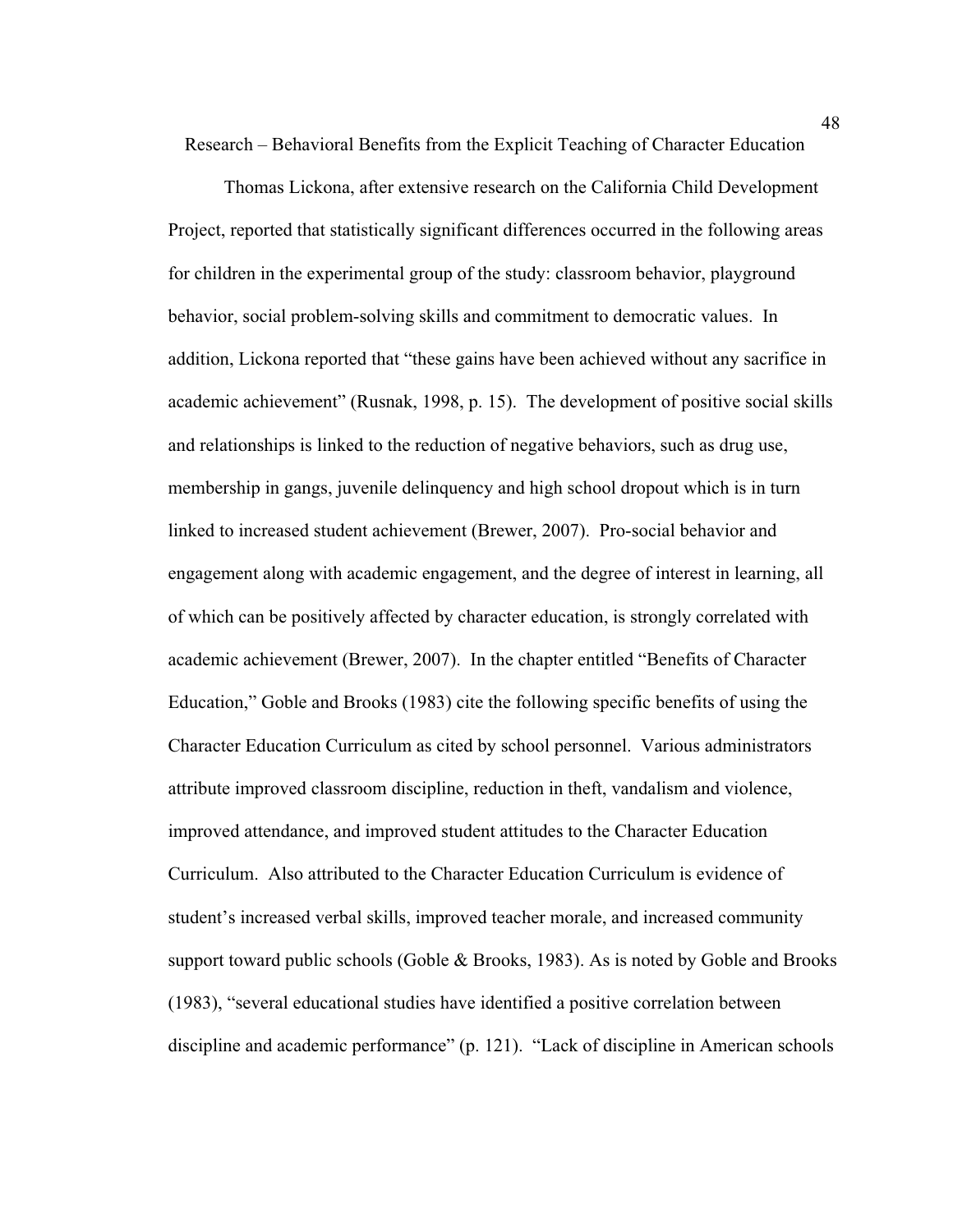leads to violence, vandalism, thefts, drugs, alcohol, and reduced academic achievement, and also deprives those students who want to study of a peaceful environment in which to do so" (Goble & Brooks, 1983, p 122). A study by James S. Coleman, cited by Goble and Brooks (1983), states that "schools with…less absenteeism and an orderly environment have higher achievement" (p. 122).

In a longitudinal study of the Weber County, UT character education program, "teachers in the program classrooms reported a statistically significant two-and-one-halftimes reduction in problem behavior in students" (Leming, 1993, p. 68). In research based on the character education program Positive Action, the U.S. Department of Education's What Works Clearinghouse found an improvement index of  $+14$  percentile points in academics, which included retentions and absenteeism in the category, and +19 percentile point improvement index in behavior (United States Department of Education, 2009). In the Character Education Projects Schools of Excellence, incidents of vandalism, fighting, shoplifting, suspension, expulsion and drop out area all reduced (Haynes  $\&$ Thomas, 2001; Schaeffer, 1999). The California Student Assistance Programs identified Positive Action as a program "effective for meeting their goals of reduced behavioral and disciplinary violations while improving attendance and academic performance" (Allred, 2008, p. 27). In a study of students exposed to the Positive Action program, students reports of increased feelings were as follows: 56% increase in feeling safe at school, 50% increase of meaningful participation, and 36% increase in school connectedness (Allred, 2008). Overall, research on the effects of children being exposed to the Positive Action character development program show a 90% drop in discipline referrals, 85% reduction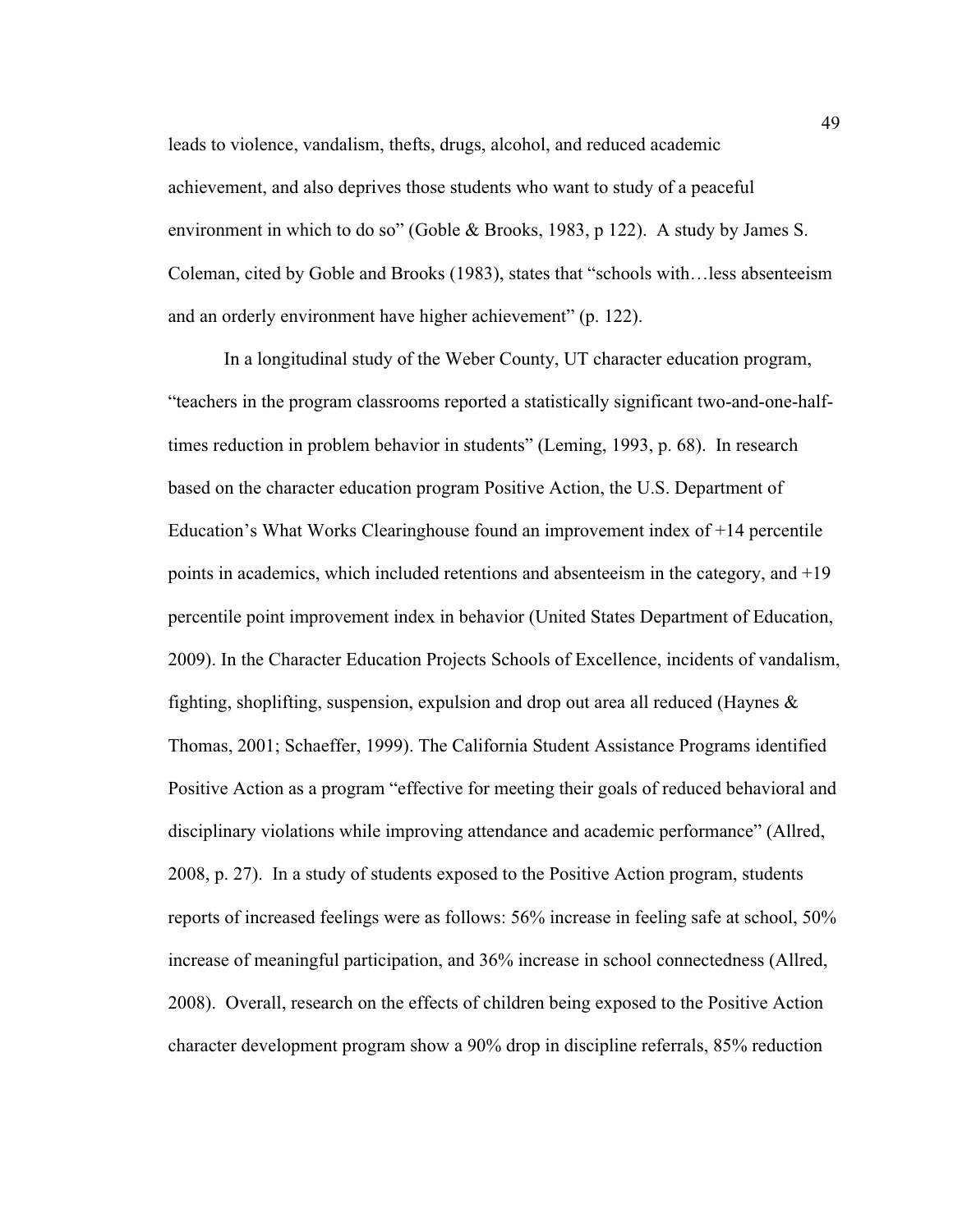in violence / bullying, 37% reduction in drop out rates, 45% reduction in absenteeism, 80% drop in suspensions, and 13% drop in truancy (Allred, 2008). Sherblom, Marshall, and Sherblom (2006) cite a growing body of evidence that suggests "that a positive school climate may enhance student academic performance in significant ways" (p. 21). Studies conducted by Lickona and Davidson in 2005 and Berkowitz and Bier also in 2005 fit together to advocate for character education. The Lickona and Davidson study investigated character education initiatives which received recognition for excellence while the Berkowitz and Bier study examined other research studies in order to provide empirical evidence of what works in character education. Together, the studies provide evidence that "effective character education not only improves school climate and student behavior but can also lead to academic improvement" (Schwartz, Beatty & Dachnowicz, 2006, p. 26).

 "Programs that improve students interpersonal capacities …all foster an ability to get along with others and to be a responsible member of a group, whether a family, a classroom, or a school" (Sherblom, Marshall & Sherblom, 2006, p. 22). Marshall, Pritchard, and Gunderson as cited by Sherblom, Marshall, and Sherblom (2006), support the (positive) link between the environment and learning and the converse link between climate and behavior problems. Bigler (2008) cites Berkowitz and Bier's research among others which finds "(properly implemented) character education frequently…reduces risk behaviors, increases desirable behaviors, and improves social-emotional and pro-social competencies" in addition to "resulting in fewer discipline referrals" (p. 8). A community school in the Cherry Creek district in Colorado noticed the following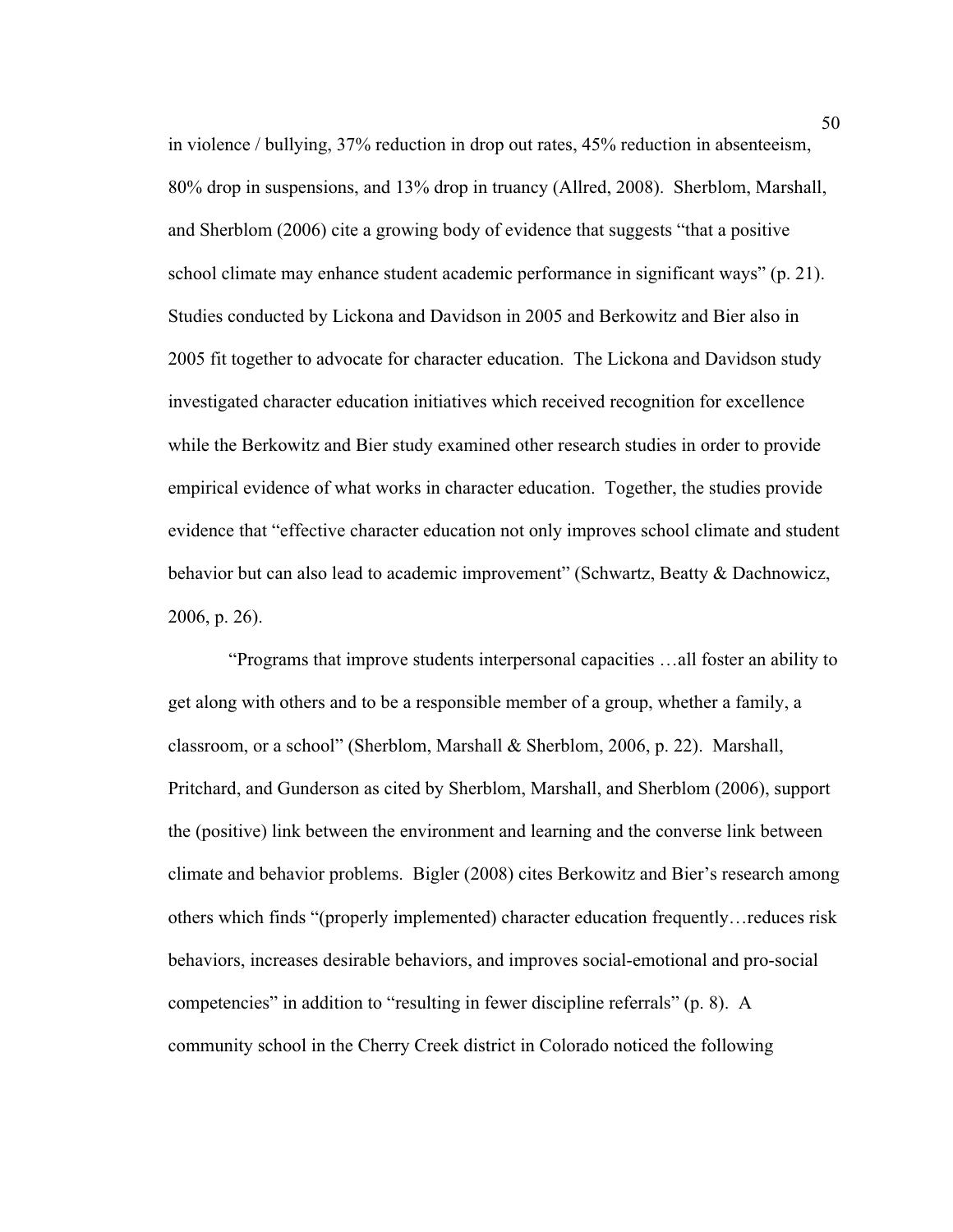statistics after creating and implementing a strategy to curb aggressive student behavior: 50% decrease in verbal and physical harassment maintained over a four year period and a 30% decrease in behavioral reports (Lundstrom, 1999). In another proposal by Berkowitz and Bier (2004, p.75; Was, Woltz & Drew, 2006), they state that demonstrated effects of character education include "academic motivation and aspirations, academic achievement, pro-social behavior, bonding to school, pro-social and democratic values, conflict resolution skills, moral reasoning maturity, responsibility, respect, self-efficacy, self-control, self-esteem, social skills, and trust in and respect for teachers." Garry Raymond (2001) cites several noted researchers in his statement that there are "several references which indicate that the infusion of character education into a schools' curriculum will result in a decreased number of discipline referrals, improved student behavior in general and an increase in the daily attendance rate" (What is Known,  $\P 2$ ).

At a middle school in rural / suburban Arnold, MO, administrators cite the implementation of a home grown character education program as contributing to the rise in academic performance, 70% decline in disciplinary referrals, reduction in student failure rate, and improved attendance (Haynes & Berkowitz, 2007). A school in Dayton, OH, developed their own values program in response to unflattering statistics and behavior and reported a "slow but steady transformation" manifesting in a dramatic reduction in discipline problems and a decline in absenteeism (Rusnak, 1998, p. 16). Research conducted over 15 years by Victor Battistich of the University of Missouri – St. Louis concludes that "comprehensive, high-quality character education can prevent a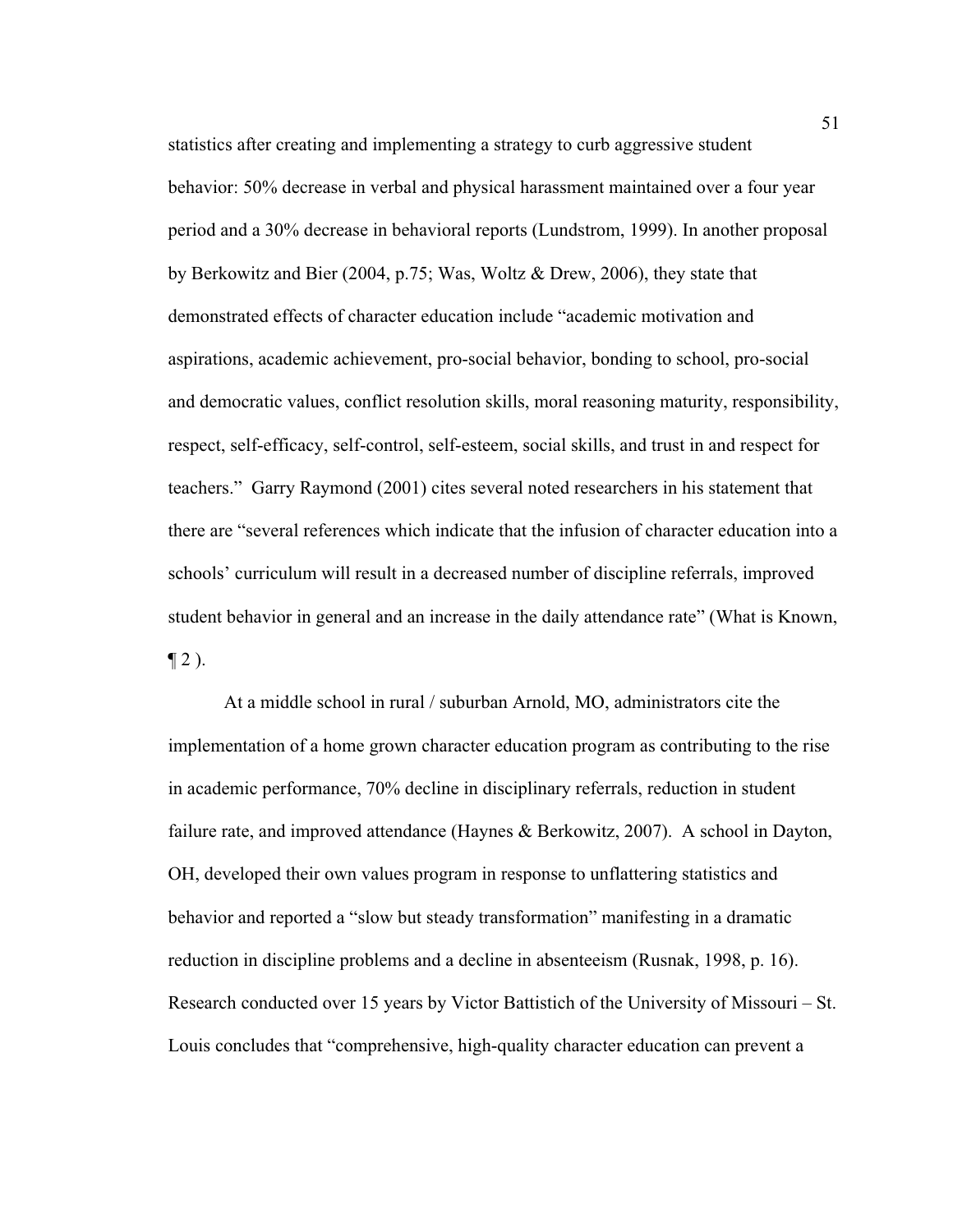wide range of problems, including aggressive and antisocial behaviors, drug use, precocious sexual activity, criminal activities academic underachievement and school failure" (Haynes & Berkowitz, 2007, A 'New' School, ¶ 7). Berkowitz and Bier (2004) have found effective character education can "reduce absenteeism, discipline referrals, pregnancy, school failure, suspensions, school anxiety and substance use" (p. 75). Thomas (1991) asserts that "character education has a direct and positive relationship to high standards of academic responsibility" (The Current Paradigm, ¶ 7). Howard, Berkowitz, and Schaeffer (2004) quote research findings in reference to the Child Development Project that this program "has been shown to promote pro-social behavior, reduce risky behaviors, stimulate academic motivation, create a positive school community, result in higher grades and foster democratic values" (p. 205). "Schools with character education produce students with better behavior, better academic performance and better morale. They have less tardiness, less truancy, and fewer discipline problems" (Toronto Star, 2002, p. A23). According to the Elaine Otten with the Social Studies Development Center at Indiana University (2000), "many schools with successful character education programs have observed fewer disciplinary referrals for misbehavior, improved school attendance, fewer student drop outs, and higher performance scores on standardized tests" (Divergent Points of View, ¶ 2). This group also proposes that when schools are "welcoming, supportive places for students, students are more likely to attend and stay on task…and student achievement is likely to improve" (Divergent Points of View, ¶ 2). The significance of improving student behavior may not immediately seem to be academically linked but the lineage is clear. When children disrupt class less often,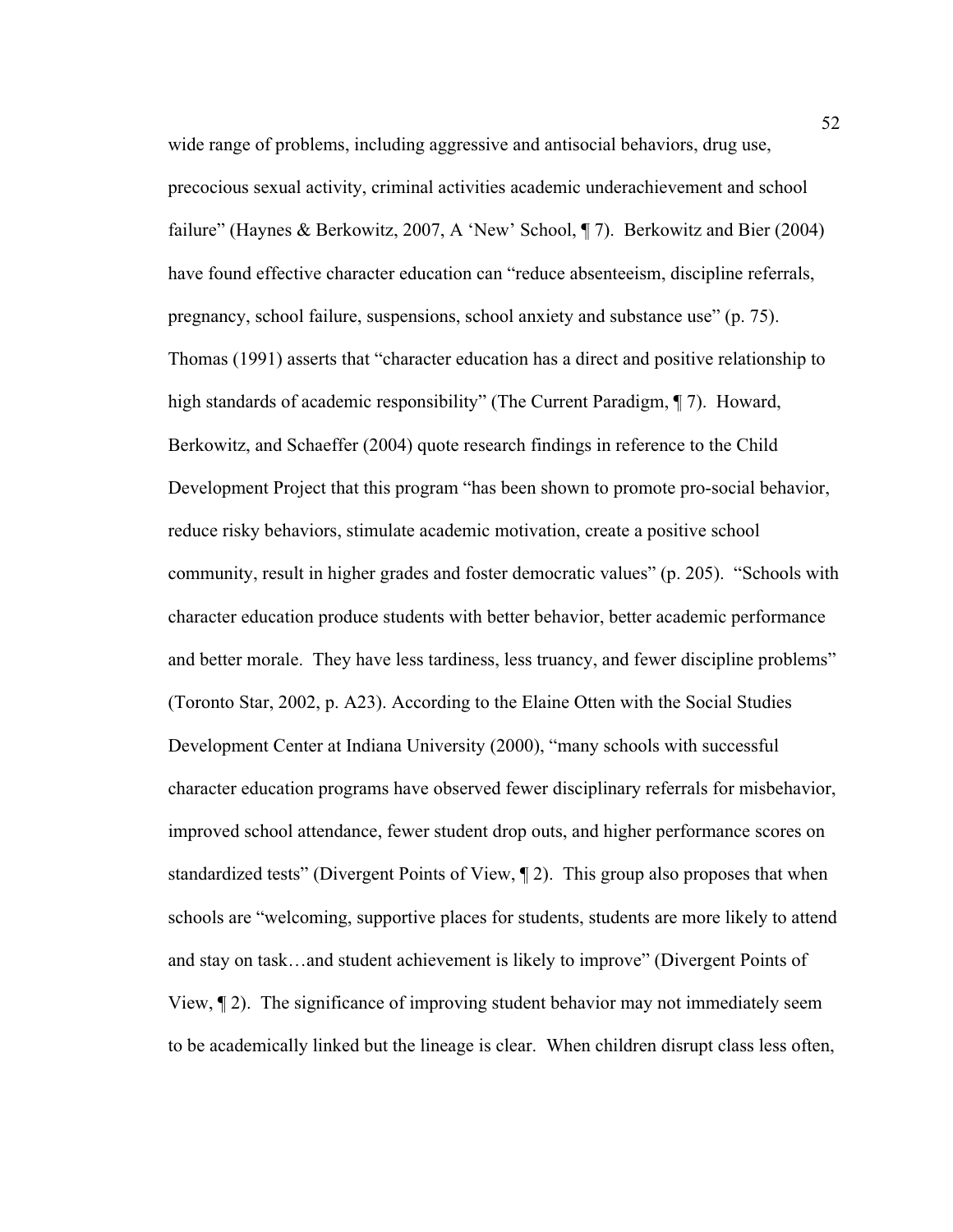are suspended less, absent less, and have fewer troubles with the law, they are in school. It is indisputable that children will learn more from school when they are in school. In addition, when there are fewer disruptive students and teaching can commence as planned, those students without regular disciplinary problems can more easily learn and are more apt to stay in school (Seidman, 2005). When teachers need not stop class to deal with disruptions and other students are not influenced by negative behaviors, the learning environment improves for all leading to improved academic achievement.

Research – Academic Benefits from the Explicit Teaching of Character Education

 Because character education programs have typically been seen as "a practice and not a science" and often need to "fight for space in the curriculum," the need for research based programs is necessary to substantiate the placement of a program into the schedule and, like all other educational programs, prove that the program is "doing more good than harm" (Berkowitz & Bier, 2004, p. 72; Lockwood, 1997, p. 30). Brewer, in his 2007 dissertation entitled *Effect of the Great Expectations Character Education Approach on Elementary Student Achievement*, referenced the assertion by Fleming, Haggerty, Catalano, Harachi, Mazza, and Gruman in their publication *Do Social and Behavioral Characteristics Targeted by Preventative Interventions Predict Standardized Test Scores and Grades?* that "positive social skills and emotions are linked to student achievement in the classroom and increased standardized test scores" (Significance of the Problem, ¶ 3). In research conducted on the Character Education Curriculum as referenced by Goble and Brooks (1983), school administrators referenced improved scholarship as a specific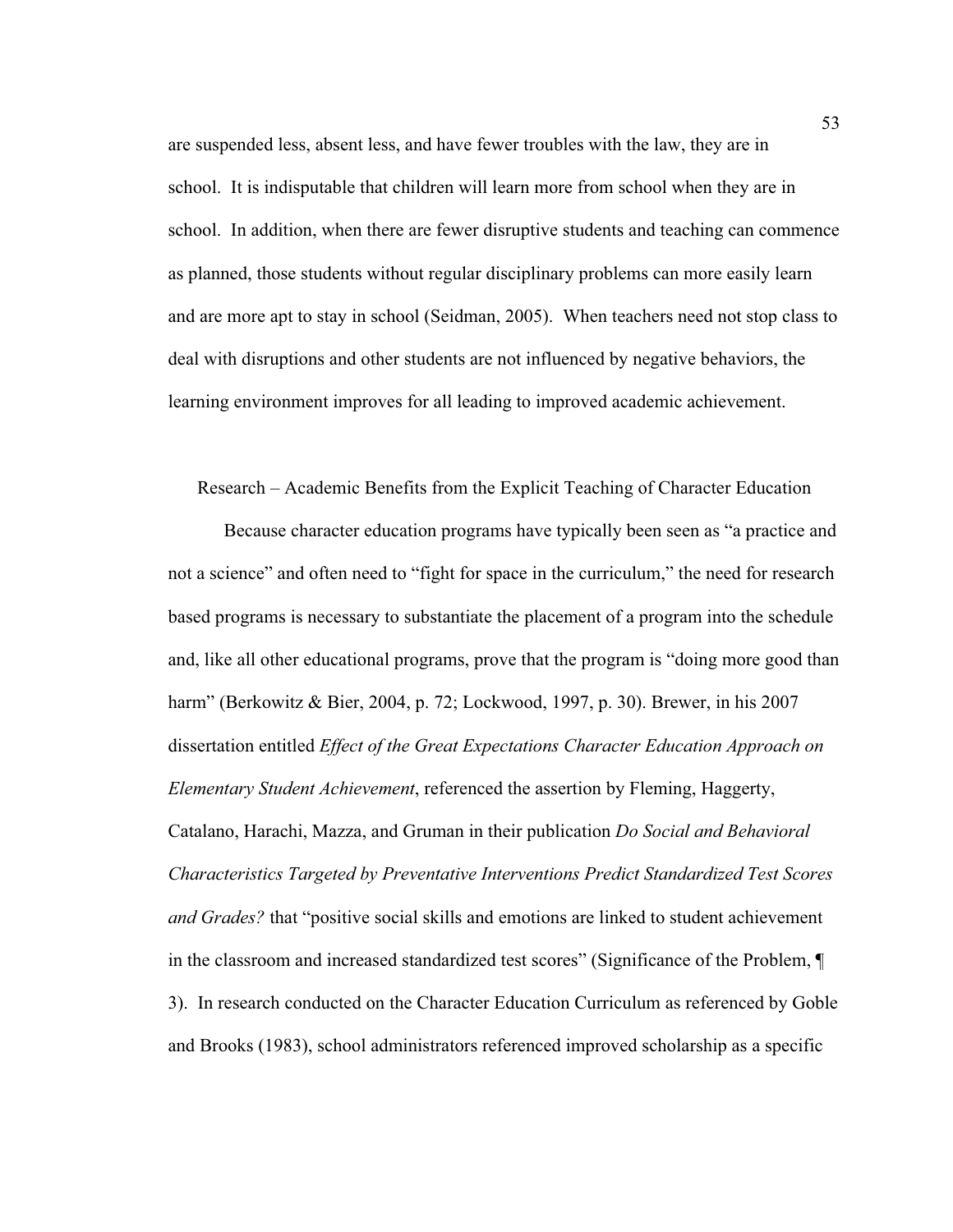benefit attributed to the use of the program. Viadero, in her 2007 article, cites a "growing body of research in the field that suggests that character education programs, some of which are embedded in social studies or English classes, can boost students' academic skills as well as their social development" (p. 20). In an effort to substantiate the use of resources toward content which some do not believe enhances academic performance, Benninga, Berkowitz, Kuehn and Smith (2006) reference the following: "At a time when resources are scarce…our research suggests that school goals and activities associated with good character education programs are also associated with academic achievement" (p. 452). Studies cited by Carol Gerber Allred (2008) report that while all students exposed to the Positive Action program show improvement in behavior and academics, the low performing students improve more, closing the achievement gap. Sherblom, Marshall and Sherblom (2006) cite "one of the most promising recent developments regarding improving school based standardized test scores is the accumulating evidence that characteristics associated with character education can play a productive role in improving academic scores" (p. 19-20).

As is referenced by Stephen N. Elliott, Professor of Educational Psychology at the University of Wisconsin – Madison, studies suggest that "as you facilitate social development, you are concurrently, for many kids, advancing their academic function." Elliott cites a specific Italian study which proposed "children's positive social skills to be powerful predictors of academic achievement" and that "social skills that are part of character education programs may be 'academic enablers'" (Education Week, 2004, ¶ 12). Berkowitz and Bier (2004) have reported on a multitude of studies all indicating that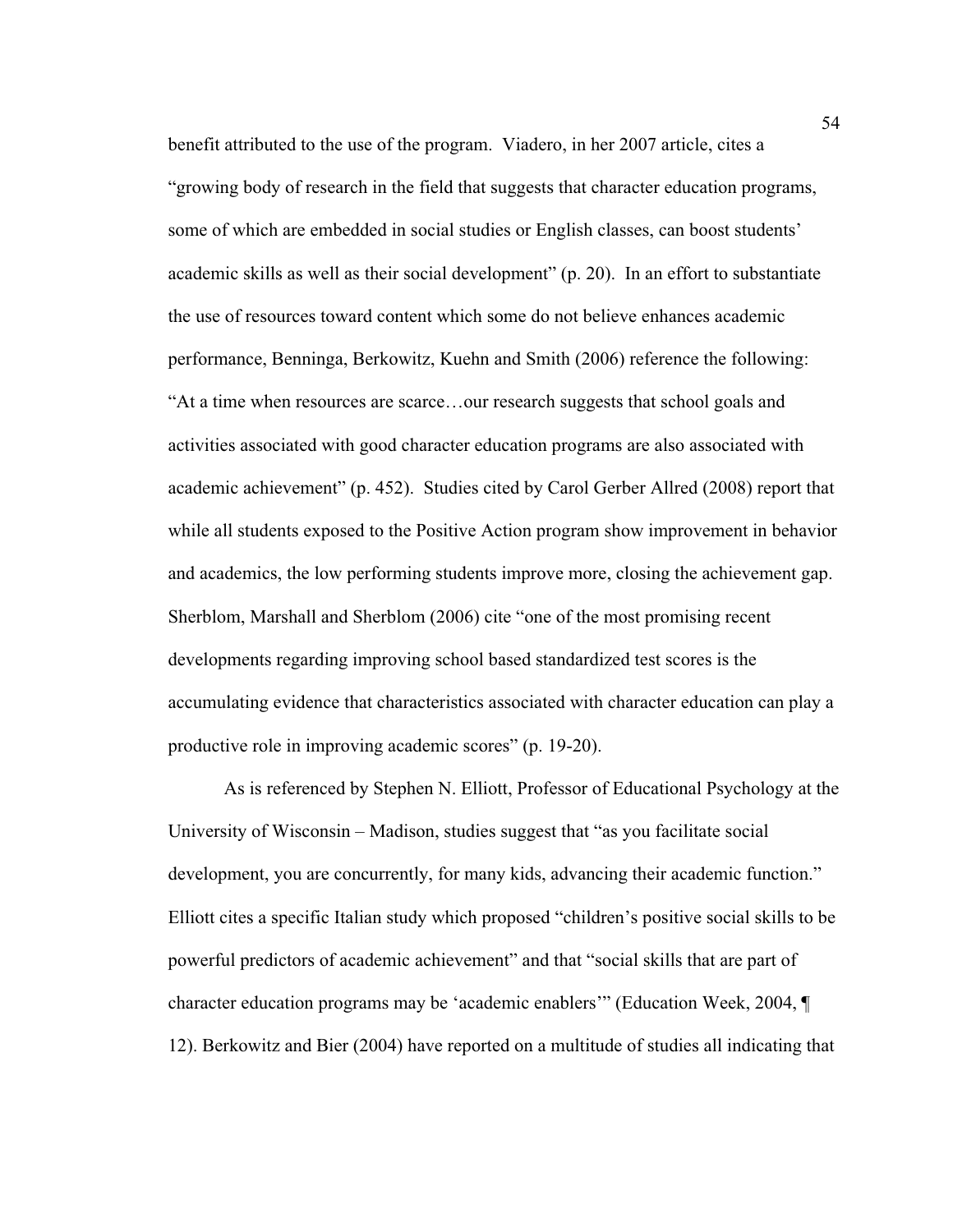"quality character education results in academic gains for students" (p.78) and are cited by Bigler (2008) in stating that character education programs work in that they "frequently improve academic performance" (p. 45). Benninga, Berkowitz, Kuehn and Smith (2006) point to a "growing body of research [which] supports the notion that high quality character education can promote …and enhance…academic achievement" (p. 449). In one particular study conducted by Benninga, Berkowitz, Kuehn and Smith (2006), they summarized their findings by stating that "good quality character education was positively associated with academic achievement, both across academic domains and over time" (p. 450). Bristol University researchers "claim that teaching character education helps pupils to develop as learners and may also improve their academic achievement" (Creasy, 2008, ¶ 5). Research conducted on the effectiveness of the programs Peaceful Schools Project and the Responsive Classroom found that "students in implementing schools had significantly greater gains in standardized academic test scores than did students in comparison schools" (Benninga, Berkowitz, Kuehn & Smith, 2003, p. 21). The Child Development Project found positive follow up data when they studied the course grades and achievement test scores of middle school students who attended CDP elementary schools and found those scores to be higher for the exposed group then for comparison students. Corroborating results have come from similar longitudinal studies based on the Seattle Social Development Project. (Benninga, Berkowitz, Kuehn & Smith, 2003, 2006; Haynes & Thomas, 2001).

Although the Peaceful Schools Project has for its purpose to reduce disruptive behaviors, an evaluation "revealed significant gains for the implementing elementary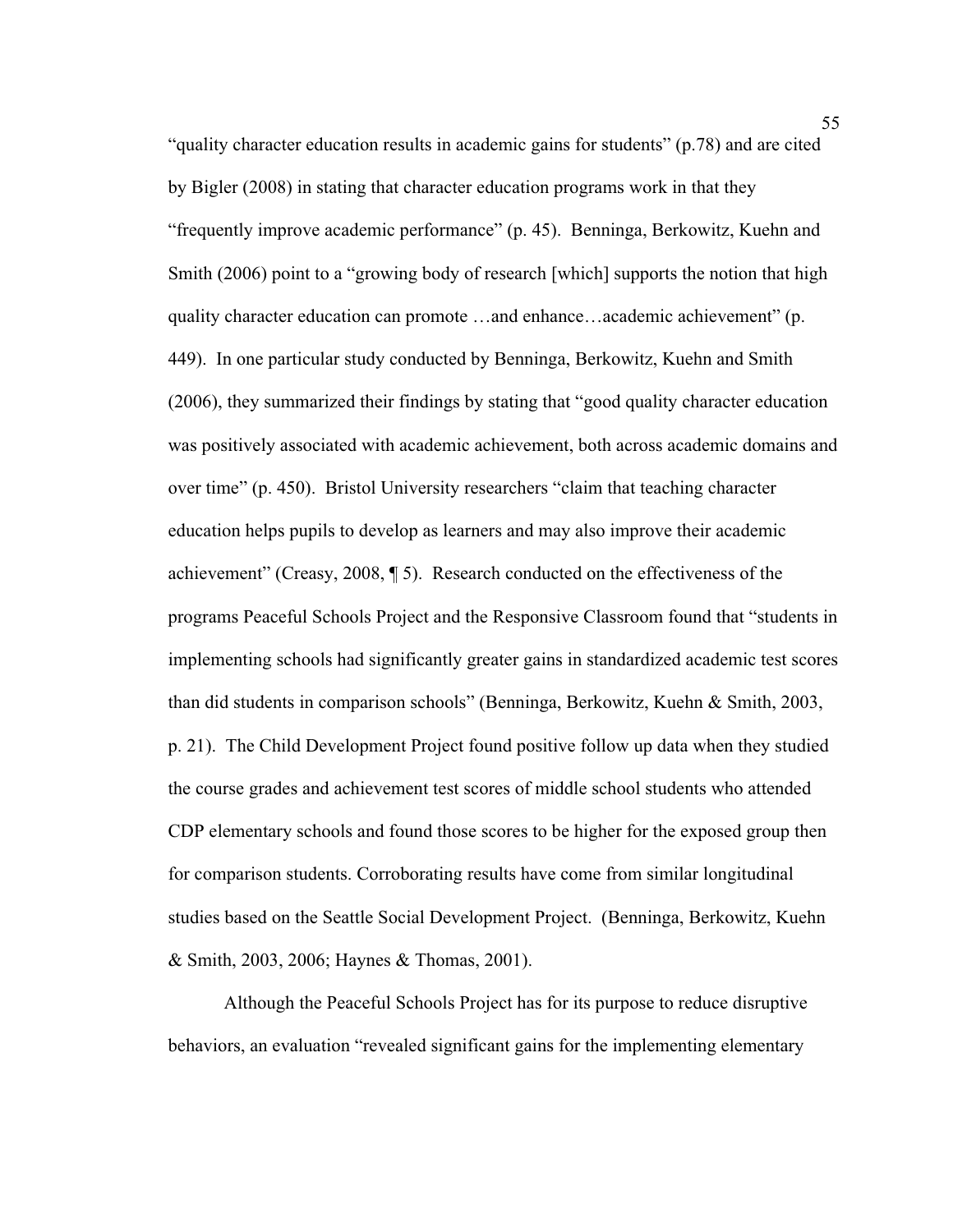school on the Metropolitan Achievement Test compared with non-implementing elementary school" (Benninga, Berkowitz, Kuehn & Smith, 2003, p. 20). Schools designated as Schools of Excellence by the Character Education Partnership are showing substantial gains in standardized test scores and an increased number of students making the honor roll since character education was implemented (Schaeffer, 1999). Additional data compiled by the Character Education Partnership tells of nationwide examples of academic and behavioral improvements along with reductions in negative behaviors (Schwartz, Beatty & Dachnowicz, 2006). Research on the Responsive Classroom curriculum found in a series of studies that students who attended implementing schools had "significantly greater gains in standardized academic test scores than did students in comparison schools" (Benninga, Berkowitz, Kuehn & Smith, 2003, p. 20-21). A character initiative in South Carolina, supported by the Department of Education's Partnerships in Character Education Pilot Projects produced improvement in student attitudes, behaviors, and academic performance (Haynes & Thomas, 2001; Nicholson, 2002). Benninga, Berkowitz, Kuehn and Smith (2003) found that schools "addressing the character education of their students in a serious, well planned manner tended to also have higher academic achievement scores" (p. 31). In a 2006 study conducted by Kariuki and Williams entitled *The Relationship between Character Traits and Academic performance of AFJROTC High School Students*, the researchers found that there was a "significant correlation" "between character traits and academic performance" (p. 22). The implication of this study being that if character traits positively correlate to academic performance, then educators should make every effort to educate children for those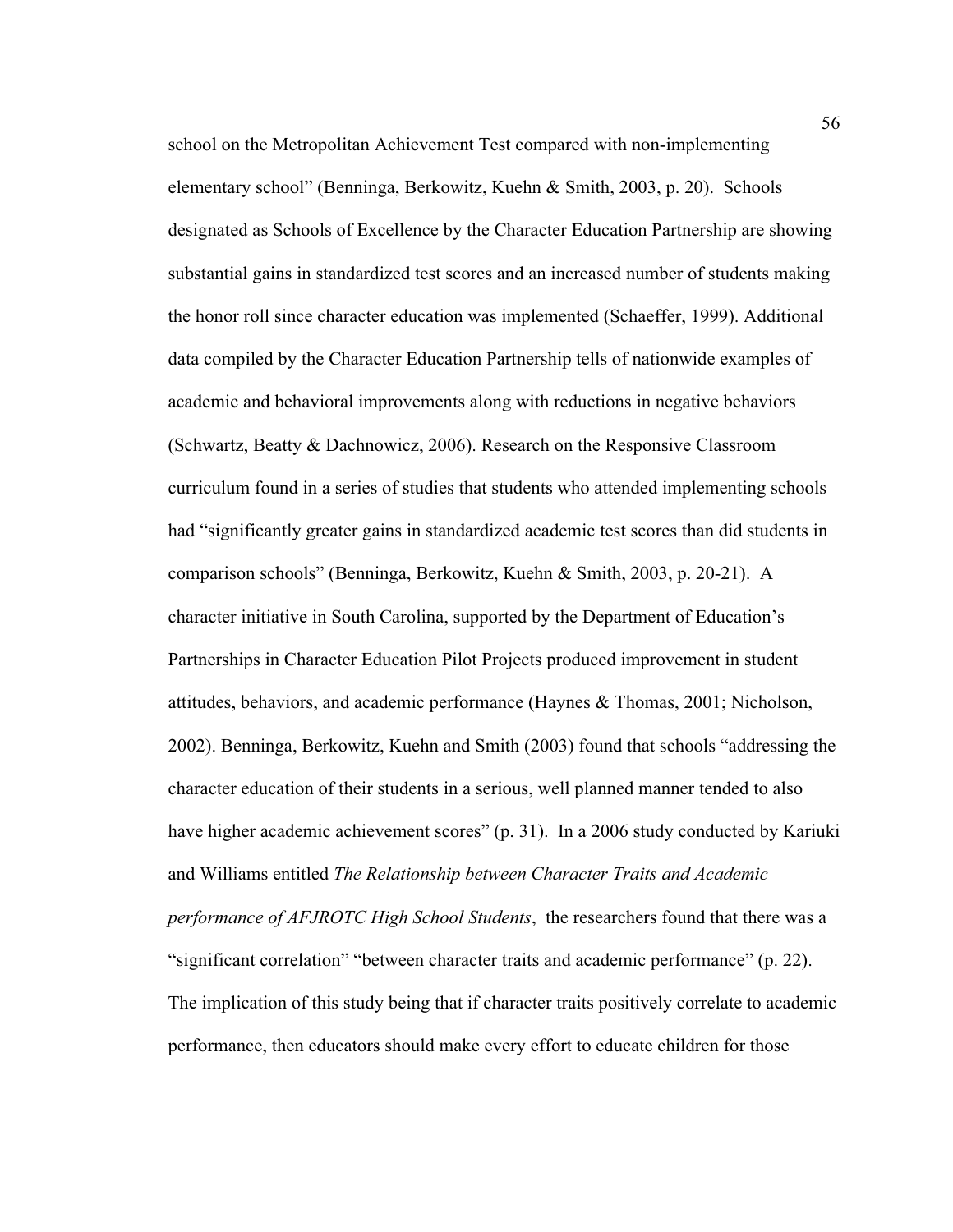positive character traits. Although research on the effectiveness of character education programs is difficult due to the various ways in which schools assign and interpret behavioral infractions (Skaggs & Bodenhorn, 2006) and as mentioned in an earlier section, how they interpret their character education initiatives, academic improvement is quantifiable even with other variables included and those reports should not be discounted even when strictly correlational in nature.

## Federal and State Directives in Character Education

The reauthorization of the Elementary and Secondary Education Act of 2001,

commonly referred to as No Child Left Behind, calls for schools to "contribute not only

to students' academic performance but also to their character" (Benninga, Berkowitz,

Kuehn & Smith, 2006, p. 448). With this federal directive, many states took the initiative

to shore up their own educational requirements in regards to Character Development /

Citizenship. The State of Indiana makes her directives known in the form of Legislative

code. The applicable code is entitled IC 20-30-5-5, Morals Instruction, and IC 20-30-5-6,

Good Citizenship Instruction.

IC 20-30-5-5

Morals Instruction

(a) Each public school teacher and nonpublic school teacher who is employed to instruct in the regular course of grades 1 through 12 shall present the teacher's instruction with special emphasis on:

- (1) honesty;
- (2) morality;
- (3) courtesy;
- (4) obedience to law;

(5) respect for the national flag and the Constitution of the State of Indiana and the Constitution of the United States;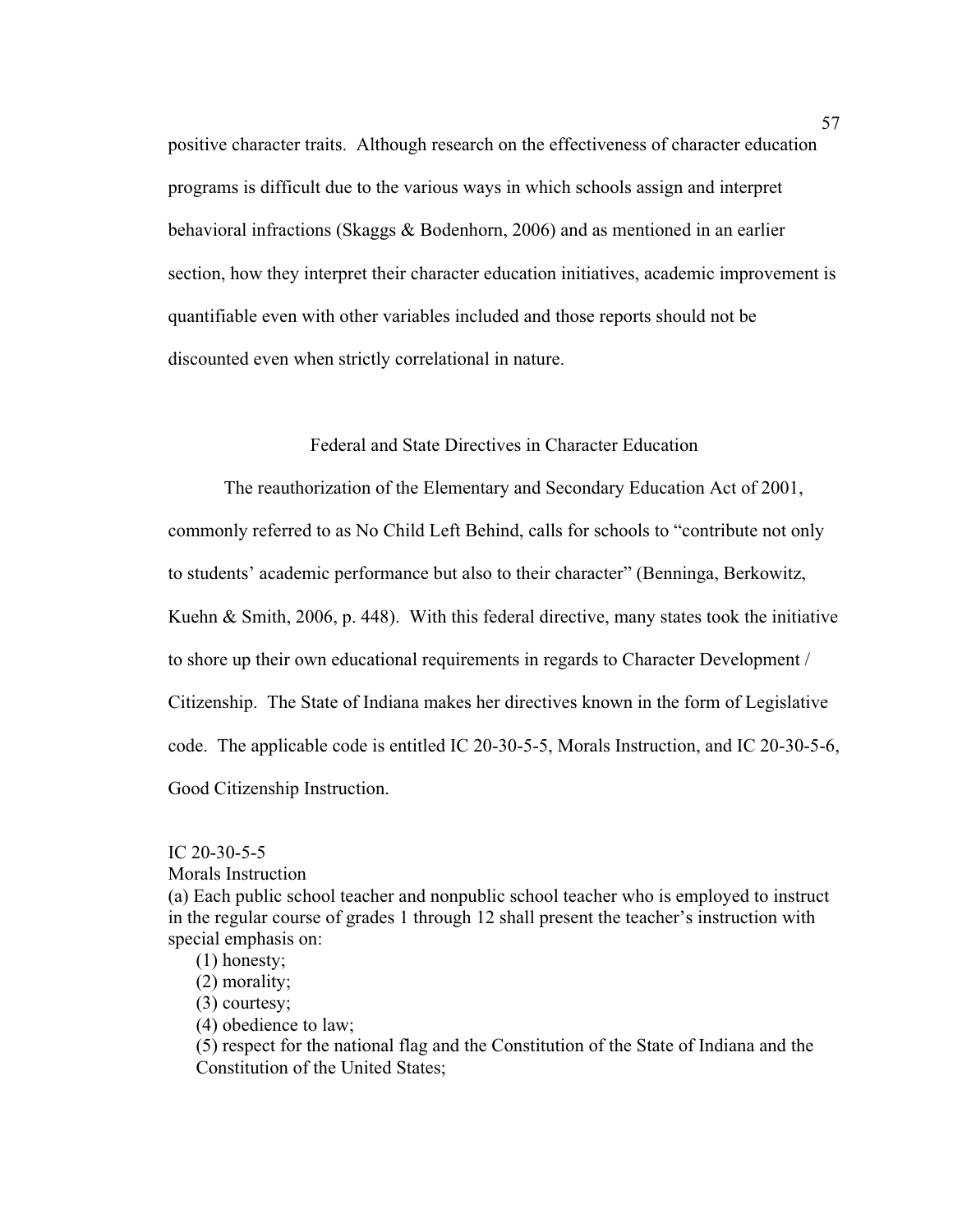(6) respect for parents and the home;

(7) the dignity and necessity of honest labor; and

(8) other lessons of a steadying influence that tend to promote and develop an upright and desirable citizenry.

(b)The state superintendent shall prepare outlines or materials for the instruction described in subsection (a) and incorporate the instruction in the regular course of grades 1 through 12.

IC 20-30-5-6

Good Citizenship Instruction

- (a) This section applies only to public school.
- (b) As used in this section, "good citizenship instruction" means integrating instruction into the current curriculum that stresses the nature and importance of the following:
	- (1) Being honest and truthful.
	- (2) Respecting authority.
	- (3) Respecting the property of others.
	- (4) Always doing the student's personal best.
	- (5) Not stealing.
	- (6) Possessing the skills (including methods of conflict resolution) necessary to live peaceably in society and not resorting to violence to settle disputes.
	- (7) Taking personal responsibility for obligations to family and community.
	- (8) Taking personal responsibility for earning a livelihood.
	- (9) Treating others the way the student would want to be treated.
	- (10) Respecting the national flag, the Constitution of the United States and the Constitution of the State of Indiana.
	- (11) Respecting the student's parents and home.
	- (12) Respecting the student's self.
	- (13) Respecting the rights of others to have their own views and religious beliefs
- (c) The department shall:
	- (1) Identify; and
	- (2) Make available;

models of conflict resolution instruction to school corporations. The instruction may consist of a teacher education program that applies the techniques to the students in the classroom to assist school corporations in complying with this section.

*As added by P.L.1-2005, SEC.14. Amended by P.L.246-2005, SEC.170.* 

The School Improvement Plan

The School Improvement Plan, is a document required by Indiana code for those

schools wishing to maintain accreditation within the State School system. Provided via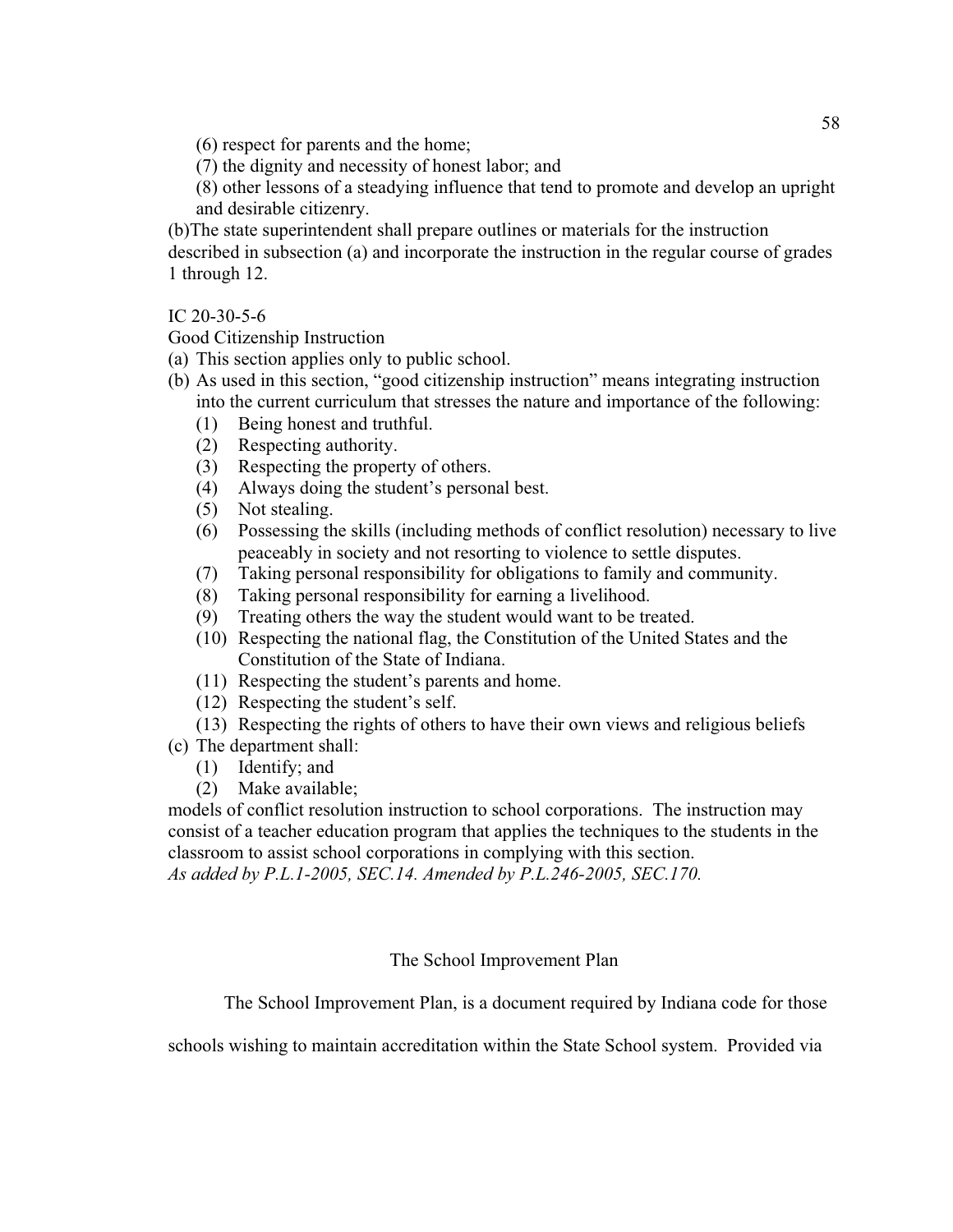Indiana Code are the required members of the School Improvement Plan committee,

the requirements of the plan, and the components of the plan. Also provided via Indiana

Code are the General Requirements of the Strategic and Continuous School Improvement

and Achievement Plan:

IC 20-31-5-4

Requirements of plan

Sec. 4.

- (a) A plan must:
	- (1) state objectives for a three (3) year period; and
	- (2) be annually reviewed and revised to accomplish the achievement objectives of the school.
- (b) A plan must establish objectives for the school to achieve. These achievement objectives must be consistent with academic standards and include improvement in at least the following areas:
	- (1) attendance rate.
	- (2) The percentage of students meeting academic standards under the ISTEP program (IC 20-31-3 and IC 20-32-5).
	- (3) For a secondary school, graduation rate.
- (c) A plan must address the learning needs of all students, including programs and services for exceptional learners.
- (d) A plan must specify how and to what extent the school expects to make continuous improvement in all areas of the education system where results are measured by setting benchmarks for progress on an individual school basis.
- (e) A plan must note specific areas where improvement is needed immediately.
- *As added by P.L.1-2005, SEC.15*

Although there are Federal recommendations for the implementation of character

education programs which, in Indiana, are accompanied by state legislative code, it is still

ultimately the decision on the individual school building and school district how

purposefully and with how much fidelity they wish to pursue character education

curriculum for their students. By choosing to list "Character Development / Citizenship"

as one of three focus areas intended to affect academic improvement on their state

required School Improvement Plan, the schools chosen for this study were assumed to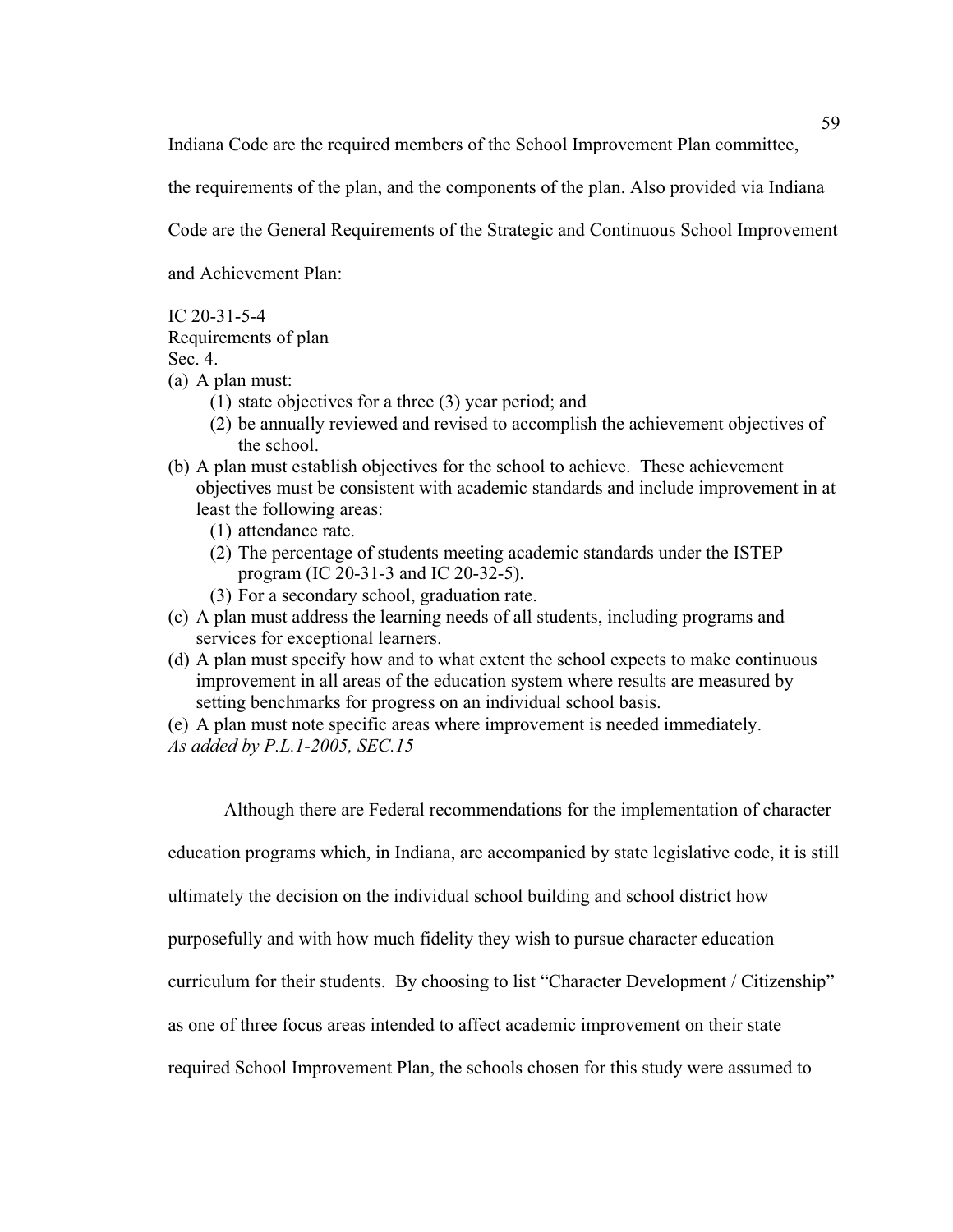have decided to implement their chosen character education program with a purposeful level of fidelity and rigor as they committed to be it being used as a one of a select few optional vehicles to reach the ultimate goal of improved academic achievement.

#### Summary

Character education has a long, rich history in public education. The exact methodology and curricular design varies from school to school, but it remains clear that public schools are the most appropriate place for the necessary character education that most citizens and educators agree is needed in order to propel forward and socially conscious and morally centered people. Although the verbiage has shifted and the purpose has varied, character education has been a consistent educational program with many years of documented benefits. Research indicates benefits of character education in behavioral and academic domains while not showing a detriment to either. Federal and state directives for character education indicate that our government finds this curriculum important and provides for implementation. Although it is up to individual schools and districts how and to what extent they endorse character education as part of their curriculum, it is clear that the curriculum is expected, necessary and beneficial.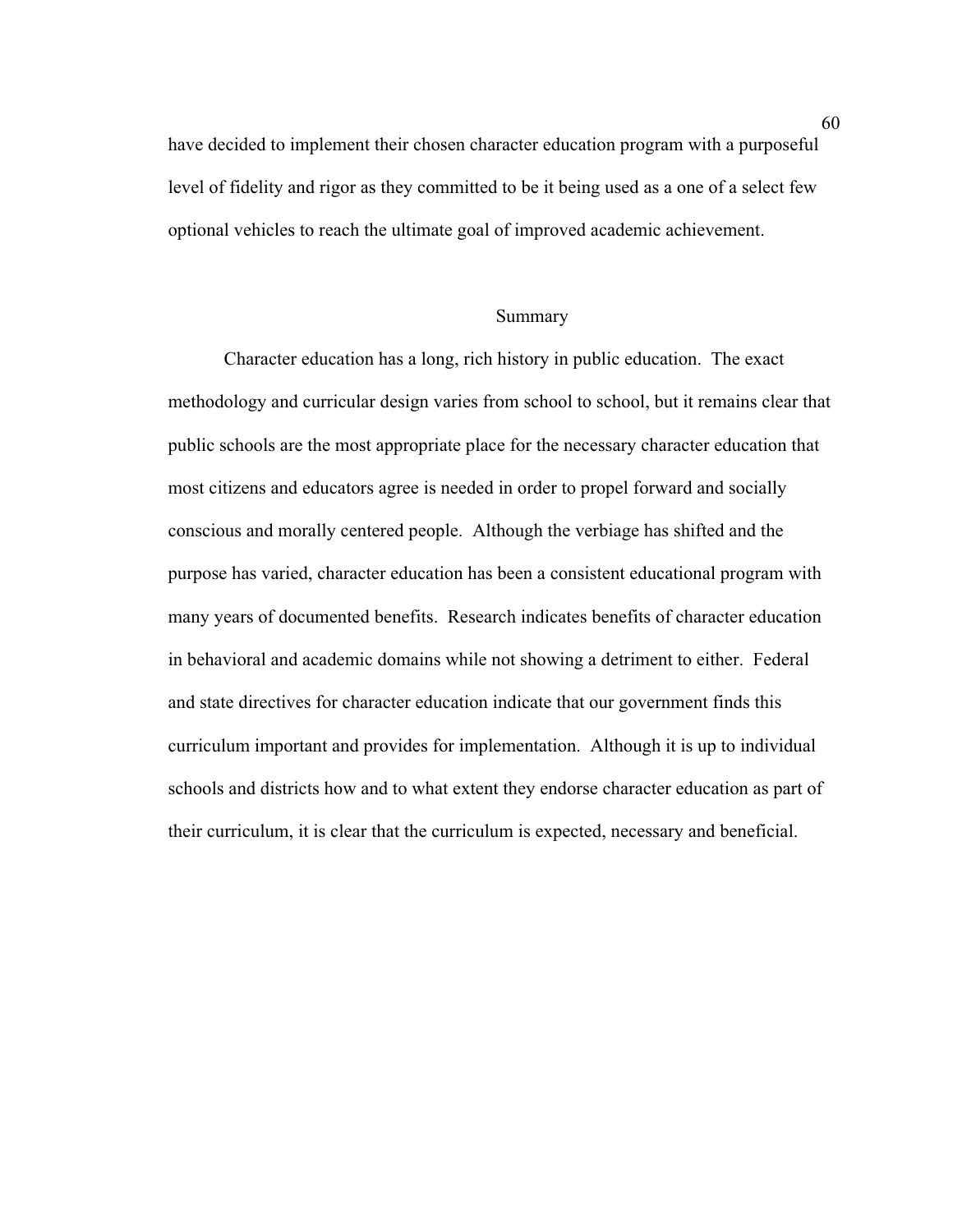#### CHAPTER 3

#### **METHODOLOGY**

#### Introduction

There were several interrelated purposes to this study. One purpose of this study was to investigate the relationship between the existence of a Character Development / Citizenship program and state standardized test score improvement. Data comparison was based on those schools choosing to utilize a Character Development / Citizenship program for the purpose of improving their academic achievement, as is the requirement of the School Improvement Plan, and applicable years of ISTEP+ test scores.

A second purpose was to attempt to determine if the existence of a Character Development / Citizenship program had a positive effect on the behavior of the participating student body. Building level administrators were asked to report on their experiences regarding this data point. An additional objective to the study included determining the initial expectations and the perceived benefits from the implementation of a Character Development / Citizenship program as determined by those building level administrators responsible for the implementation. A final purpose of this study involved determining the level of fidelity and rigor, as reported by the building level administrator, with which Character Development / Citizenship programs were implemented upon being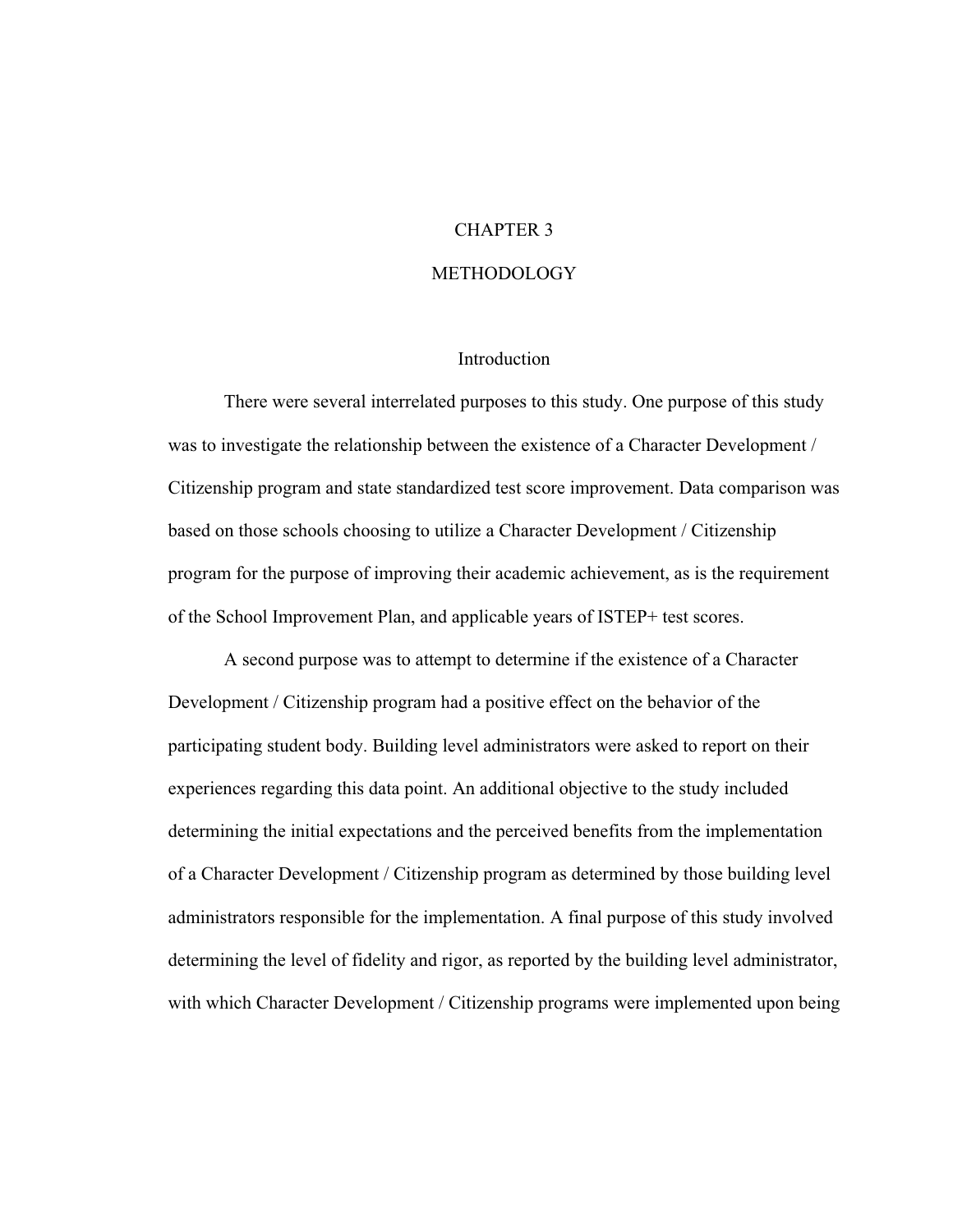chosen as a Focus Area designated for purposes of improving student achievement as is required by the Indiana School Improvement Plan.

Schools for data retrieval and comparison, those in the experimental group, were chosen based on their self reporting that they had chosen Character Development / Citizenship as a Focus Area in their required School Improvement Plan.

The overarching research questions were as follows:

Does the implementation of a Character Development / Citizenship program relate to higher levels of academic achievement as determined by ISTEP+ data for those schools which designate Character Development / Citizenship as an Improvement Focus Area on their state required School Improvement Plan?

Does the implementation of a Character Development / Citizenship program relate to reduced incidence of negative student behavioral issues as reported by building level administrators?

What academic and behavioral expectations do building level administrators have regarding the implementation of a Character Development / Citizenship program and the effect such a program will have on the student body?

With what level of fidelity and rigor do building level administrators implement Character Development / Citizenship programs upon declaring such programs as a Focus area intended to improve academic achievement as a part of their Indiana School Improvement Plan?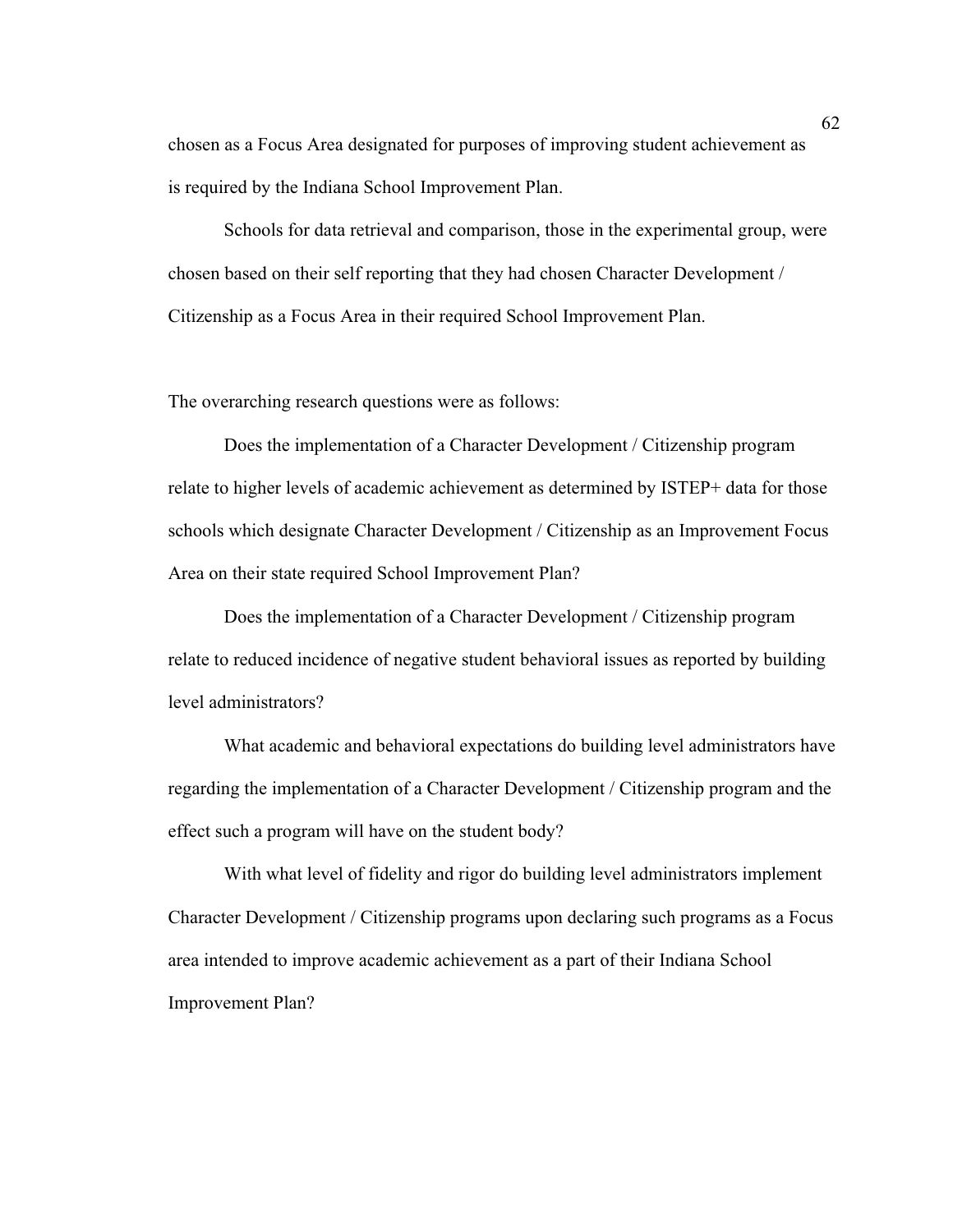The Hypotheses for the study were as follows:

#### Hypothesis 1:

Schools which designate "Character Development / Citizenship" as an Improvement Focus Area on their state required School Improvement Plan will show scores at or below state average on the ISTEP+ as determined by the Median Scale Score on the English / Language Arts and Math sections of the ISTEP+ tests for third grade students for the year of the Character Development / Citizenship program implementation.

#### Null Hypothesis 1:

Schools which designate "Character Development / Citizenship" as an Improvement Focus Area on their state required School Improvement Plan will not show scores at or below state average on the ISTEP+ as determined by the Median Scale Score on the English / Language Arts and Math sections of the ISTEP+ tests for third grade students for the year of the Character Development / Citizenship program implementation.

#### Hypothesis 2:

Schools which designate "Character Development / Citizenship" as an Improvement Focus Area on their state required School Improvement Plan will show scores above state average on the ISTEP+ as determined by the Median Scale Score on the English / Language Arts and Math sections of the ISTEP+ tests for fourth grade students for the year following the Character Development / Citizenship program implementation.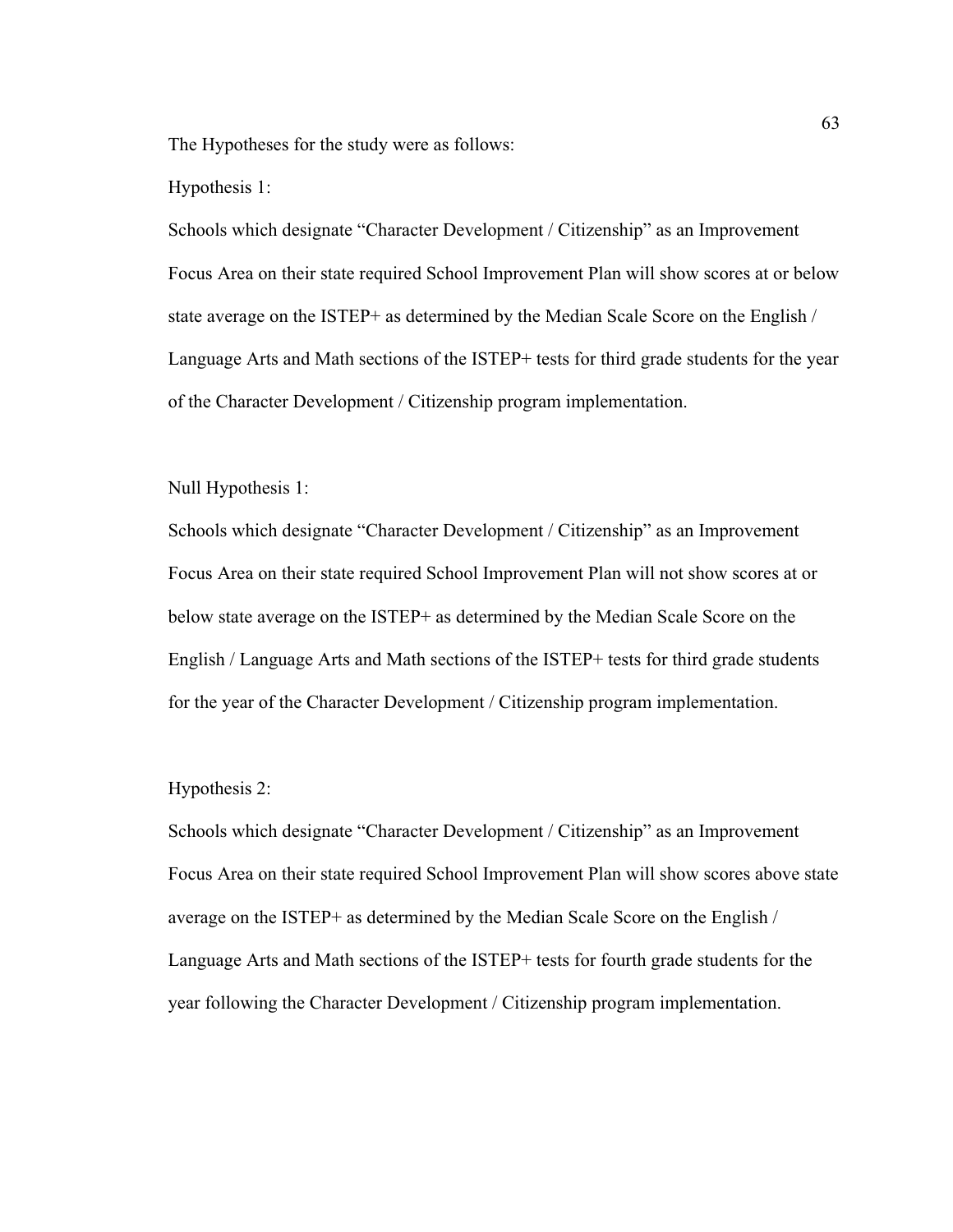Null Hypothesis 2:

Schools which designate "Character Development / Citizenship" as an Improvement Focus Area on their state required School Improvement Plan will not show scores above state average on the ISTEP+ as determined by the Median Scale Score on the English / Language Arts and Math sections of the ISTEP+ tests for fourth grade students for the year following the Character Development / Citizenship program implementation.

#### Hypothesis 3:

Schools which designate "Character Development / Citizenship" as an Improvement Focus Area on their state required School Improvement Plan will show rates at or below the state average on the ISTEP+ as determined by the Total Percent Passing for the English /Language Arts and Math sections of the ISTEP+ tests for third grade students for the year of program implementation.

Null Hypothesis 3:

Schools which designate "Character Development / Citizenship" as an Improvement Focus Area on their state required School Improvement Plan will not show rates at or below the state average on the ISTEP+ as determined by the Total Percent Passing for the English /Language Arts and Math sections of the ISTEP+ tests for third grade students for the year of program implementation.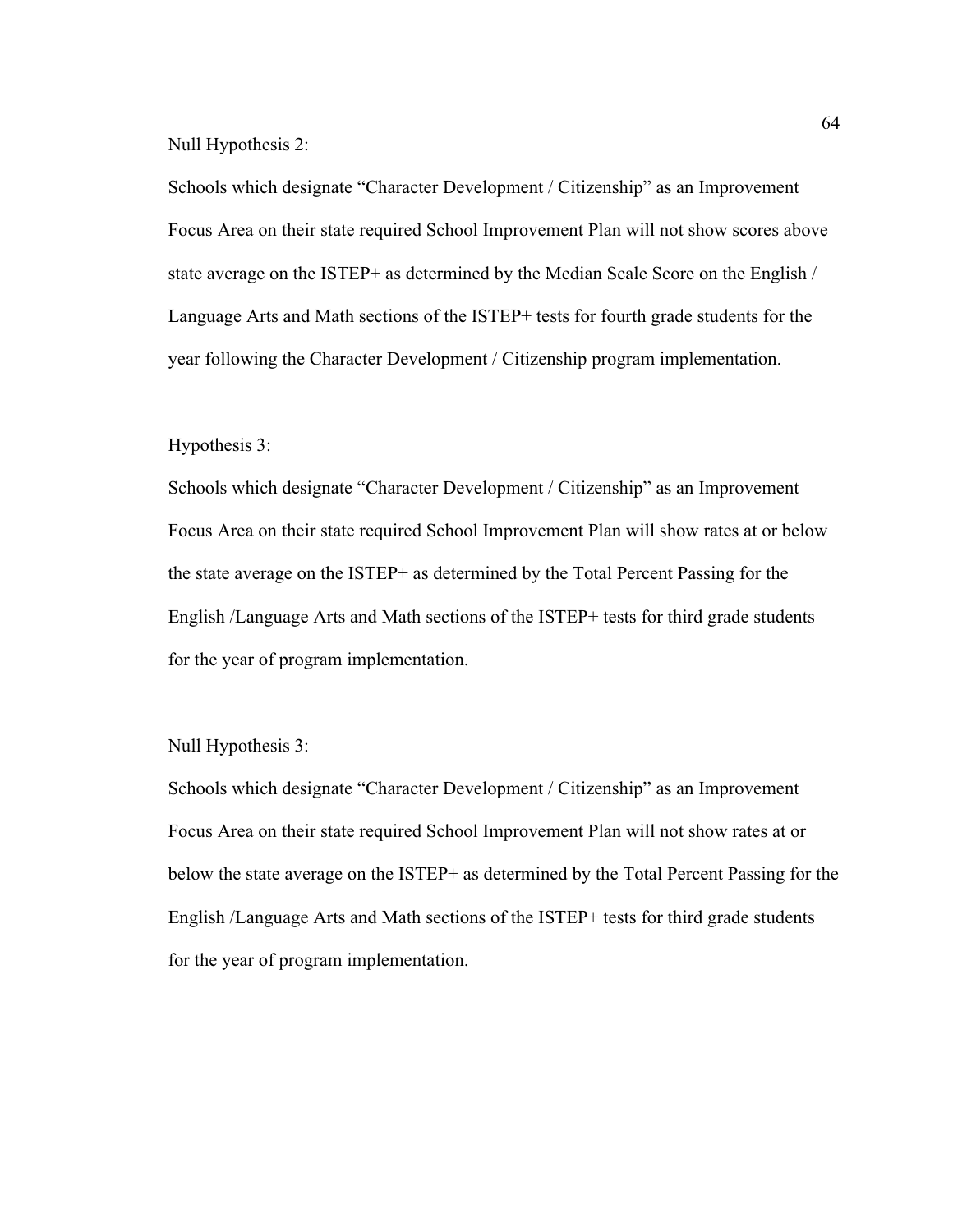#### Hypothesis 4:

Schools which designate "Character Development / Citizenship" as an Improvement Focus Area on their state required School Improvement Plan will show rates above the state average on the ISTEP+ as determined by the Total Percent Passing for the English /Language Arts and Math sections of the ISTEP+ tests for fourth grade students for the year after program implementation.

#### Null Hypothesis 4:

Schools which designate "Character Development / Citizenship" as an Improvement Focus Area on their state required School Improvement Plan will not show rates above the state average on the ISTEP+ as determined by the Total Percent Passing for the English /Language Arts and Math sections of the ISTEP+ tests for fourth grade students for the year after program implementation.

#### Hypothesis 5:

Schools which designate "Character Development / Citizenship" as an Improvement Focus Area on their state required School Improvement Plan will report reduced incidence of negative student behavioral issues when compared to previous years as reported by the building level administrator for the year of the Character Development / Citizenship program implementation.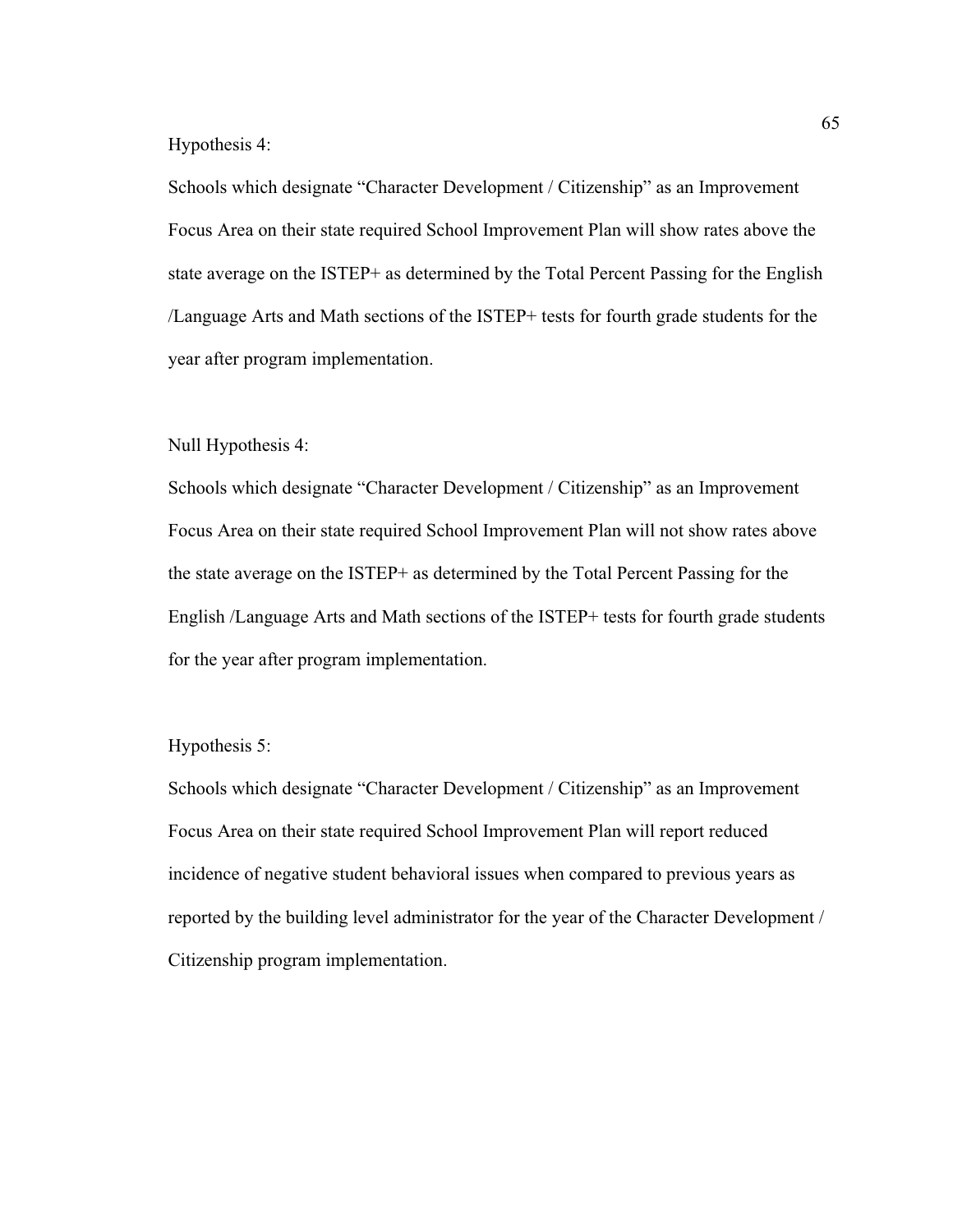Null Hypothesis 5:

Schools which designate "Character Development / Citizenship" as an Improvement Focus Area on their state required School Improvement Plan will not report reduced incidence of negative student behavioral issues when compared to previous years as reported by the building level administrator for the year of the Character Development / Citizenship program implementation.

#### Research Design

 The research design addressing the first research question and hypotheses one, two, three and four of this study was a quantitative, ex post facto use of ISTEP+ data, specifically Median Scale Score, Total Percent Passing and State Established Cut Score. The research design addressing the remaining three research questions and hypothesis five was also ex-post facto but of a qualitative nature. To address the questions of incidence of negative student behaviors, comparison of expectations with results, and levels of fidelity and rigor, administrators were asked open ended and multiple option questions for data retrieval.

 Data were complied ex post facto because the research questions centered around finding whether programs and increased scores did relate. Only historic data were appropriate because the dependent variable must have already occurred in order to determine these potential relationships.

Scores to be evaluated for proof of improvement were chosen for the school year of and immediately following the stated implementation year of a Character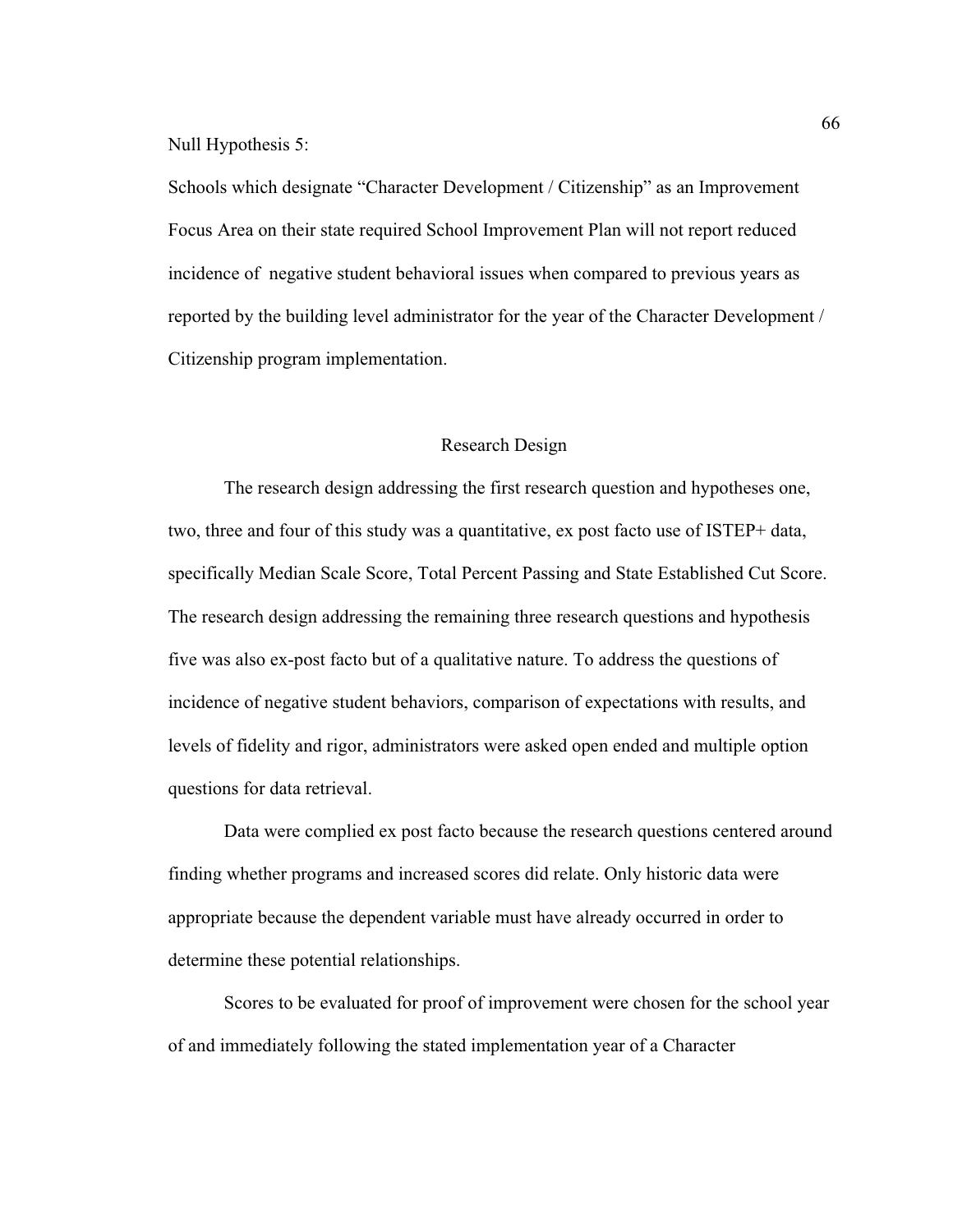Development / Citizenship program. Programs chosen as part of the yearly School Improvement Plan are to be declared in June and implemented beginning in August of that same year. This data retrieval design infers that the students would have one year of exposure to the Character Development / Citizenship program before the next episode of state standardized testing. At the time that the data were produced, ISTEP+ testing occurred in September of each school year.

 Anecdotal and subjective data supplied by building level administrators were also requested after the events in order for the administrator to reflect on expectations, compile results and report on the actual, not intended levels of fidelity and rigor.

Due to the large number of variables that can and do affect the outcomes of standardized tests, there was no attempt to identify a causal relationship between the implementation of a Character Development / Citizenship program and academic improvement as related by the ISTEP+ data. If the implementation of the Character Development / Citizenship program were the only variable applied to the students during the year of testing and the year prior to testing, then a causal relationship could be determined. However, because schools simultaneously use a variety of interventions, both academic and non-academic in any given school year, and many other life events can affect a student's performance on a standardized test, an attempt to prove causality was not performed.

In order to measure the potential affect of the implementation of the Character Development / Citizenship program on test performance, data was taken in the following manner. For the year in which a school administrator reported that they implemented a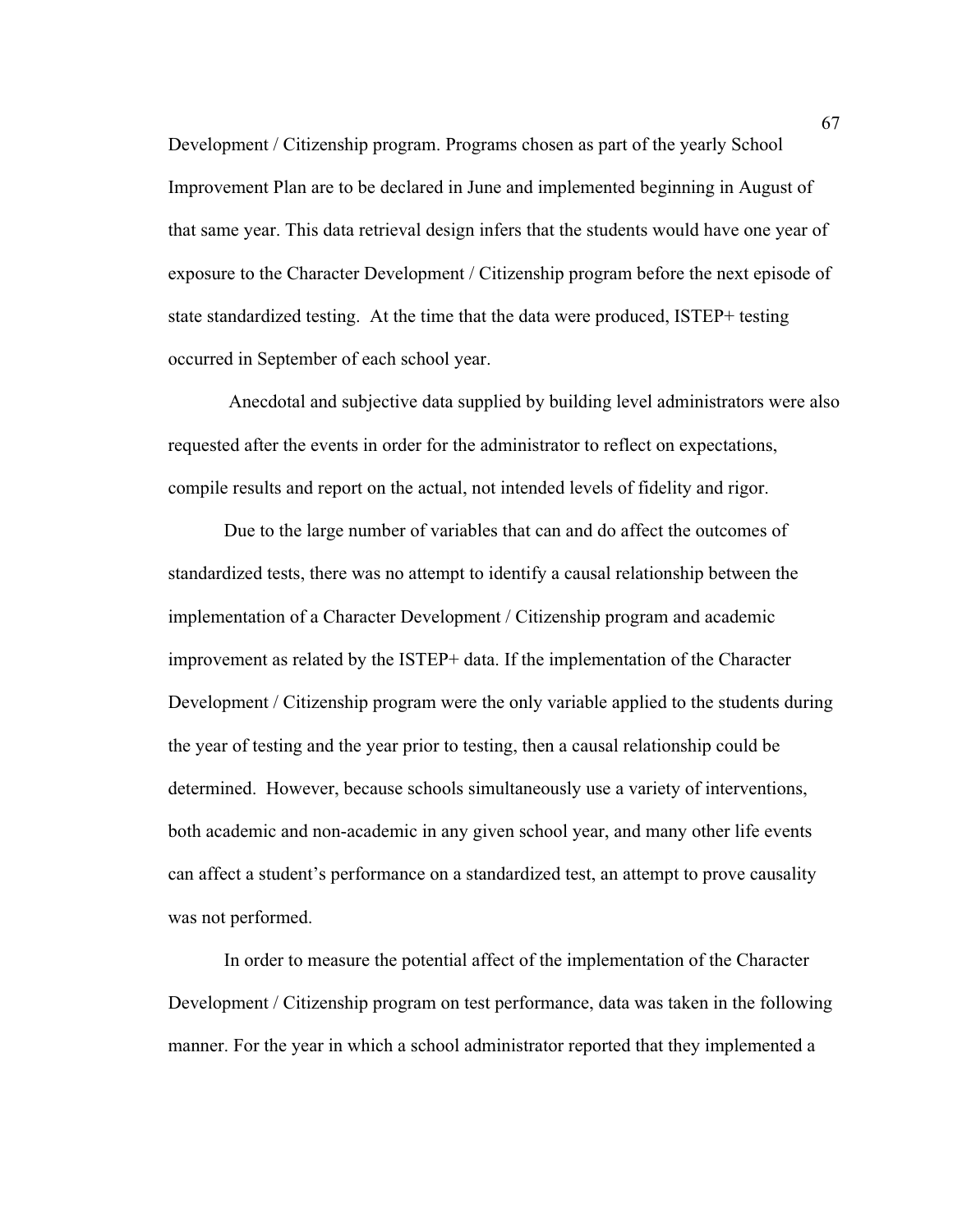Character Development / Citizenship program, data from  $3<sup>rd</sup>$  grade test takers was compiled in the areas of Median Scale Score for English / Language Arts and separately for Math as well as Total Percent Passing for English / Language Arts, Math and the Total Percent Passing for both areas combined. For the year following the implementation of the Character Development / Citizenship program, data from  $4<sup>th</sup>$  grade test takers was compiled in the same score reporting areas. The cohort data were taken in order to most accurately compare scores from year to year. In addition to comparing scores of those schools implementing a Character Development / Citizenship program to the averages of other schools in the state, the CDC schools Median Scale Scores were also compared to the state established cut score for each test. All of these data are usual data housed and presented by the Indiana Department of Education and used to discuss performance on the ISTEP+ test.

 Only test data from the state standardized ISTEP+ test were utilized as all accredited schools in Indiana are required to take the same test at the same time during the school year. The administration of this test is extremely formatted and scoring of the test is uniform statewide.

 Using School Improvement Plan data was deemed appropriate because all accredited schools in Indiana must submit a yearly Plan. The Plan is due in June of each year to be implemented for the immediately upcoming school year. Schools have a limited selection of Focus Areas to choose from, thirty-five in total, all of which must be implmented in an effort to improve academic performance. These programming options are largely academic in nature, mainly focusing on specific subject areas, instructional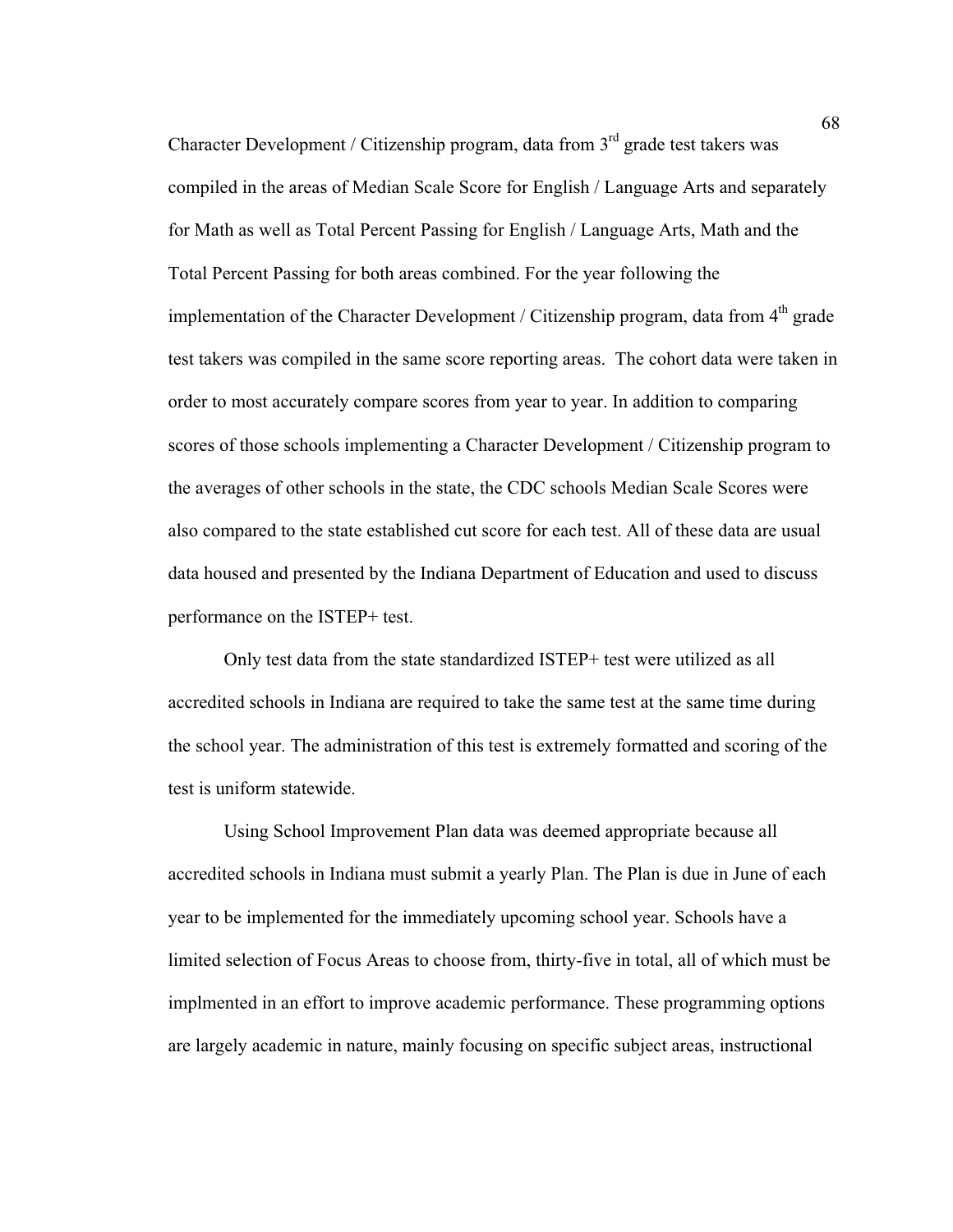practice and content, professional development, assessment, and parental involvement. With these plan restrictions, by choosing schools which had determined that they would focus on Character Development / Citizenship as a means to academic improvement, one could extrapolate that the schools would choose appropriate programs and implement such programs with fidelity and rigor.

#### Instrument

 The instrument used in this study was a 10 item survey with results collected via an Internet software service. The prompt to participate in the study survey was sent as an electronic link via email to principals of identified schools. The body of the email contained the cover letter which contained information identifying the overarching research questions, the information regarding the subject's rights as study participants, and a statement describing how the data would be used. The survey consisted of open ended and multiple option questions all relating to the overarching research questions for the study. The survey also requested the first year of program implementation for the Character Development / Citizenship program at the individual schools. The response to this question was the basis for the data retrieval and calculations regarding ISTEP+ data.

 The schools to be included in the study were determined by data housed by the Indiana Department of Education. The identity of those schools which chose to include Character Development / Citizenship as a focus area in their School Improvement Plans was provided by the Indiana Department of Education but the years in which these schools intended to utilize these programs was unavailable, thus presenting the need for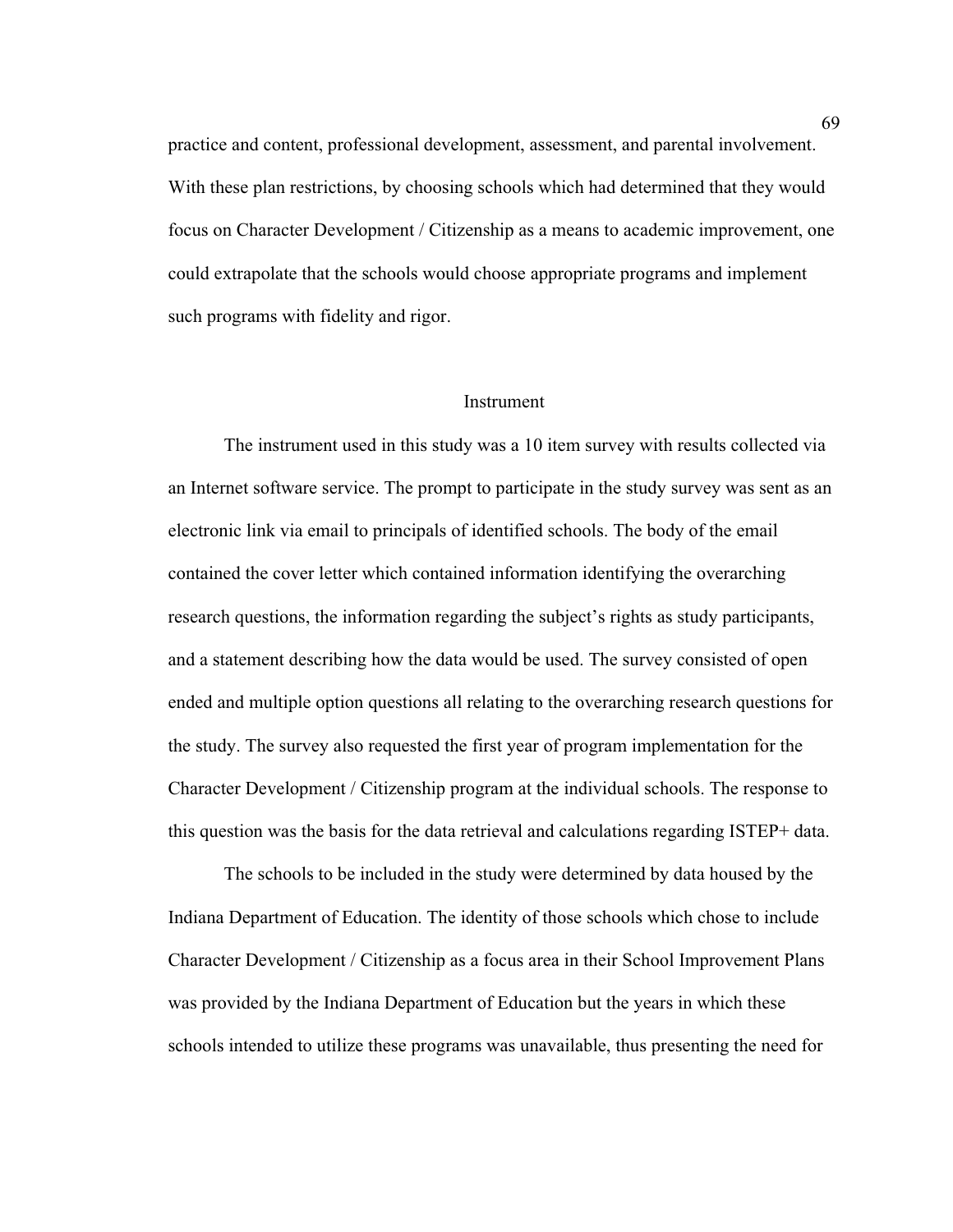the year of implementation confirmation question posed to all survey participants. The ISTEP+ score data were retrieved by using the Indiana Department of Education website database. Scores for all grade levels, all subgroups, and all test sections for all years that the test has been utilized are housed by the Indiana Department of Education website database and are considered public information. As individual student's scores were not a data point for this study, individual student names were not used; only grade level groups as a whole from schools which identified themselves, via their School Improvement Plans, as utilizing Character Development / Citizenship programs in an effort to positively affect academic achievement.

#### Validity and Reliability

 The researcher interprets this study as generally being both valid and reliable although there are potential threats to both. The internal validity may be subject to threat because the researcher does not know the identity of all of the programs used by those schools committing to Character Development / Citizenship as a method of improving academic performance. The researcher also is relying on the subjective judgment of building level administrators to report on the level of rigor and fidelity regarding the implementation of the programs. In addition, the researcher did not ask the building level administrators to reveal whether they were the administrator at the time of program implementation. The lack of control of these variables does minimally affect the internal validity. The external validity of the study may also be subject to threat because the variety of potential variables may cause the results to not be extended to larger groups.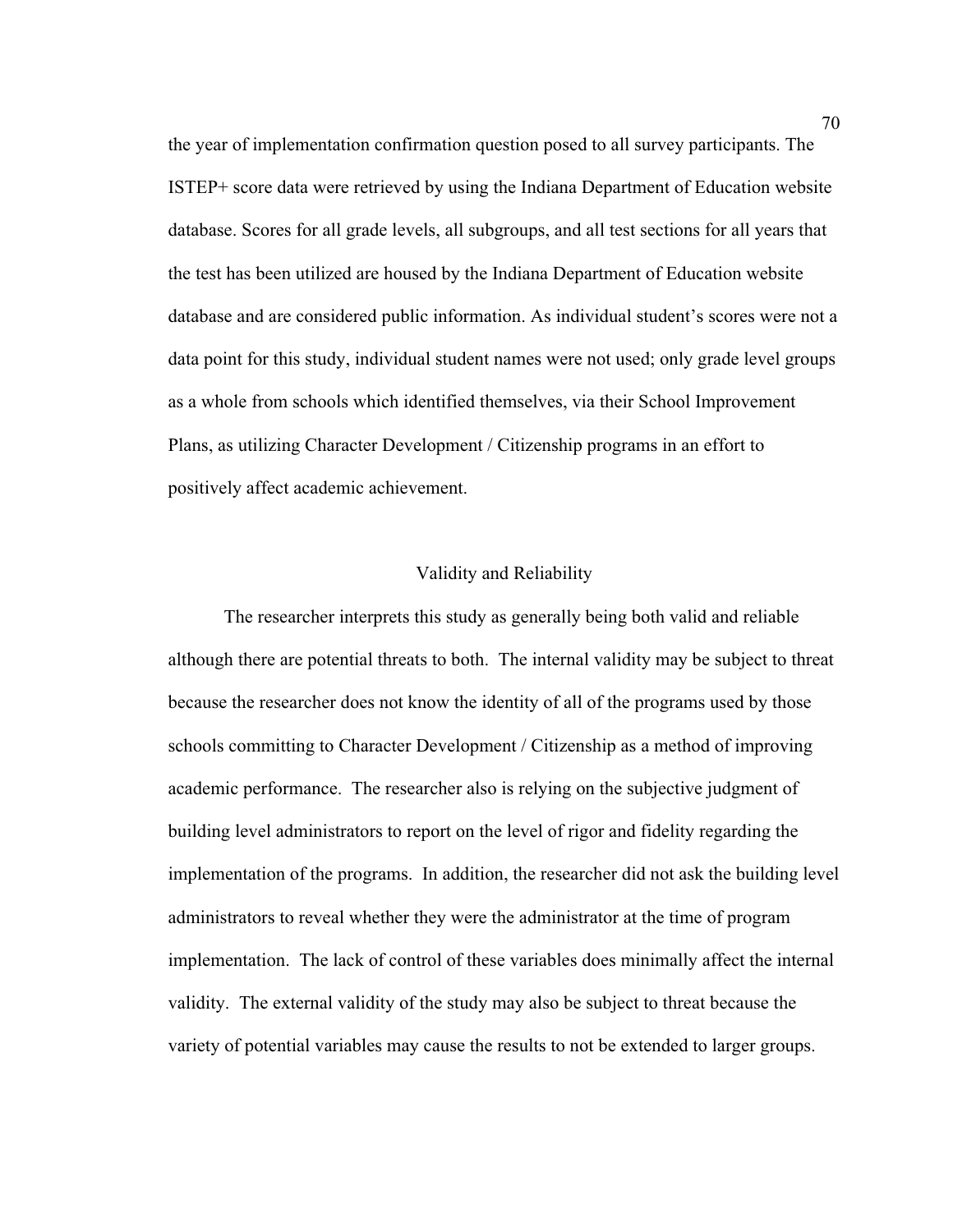The implementation of a Character Development / Citizenship program is but one of many potentially intervening variables which may affect performance on standardized tests. The statistical validity is sound because the researcher measured what she intended to measure. Four of the hypotheses intended to find relationships between the implementation of Character Development / Citizenship programs and standardized test achievement. The fifth hypothesis stated that there was a reduced incidence of negative behavioral issues for the implementation year of the program. This study was also deemed reliable because the statistical computations, if repeated, will produce the same results. Ex post facto studies produce reliable results because the experimentation has already occurred and the data, if collected in the same manner, cannot be further manipulated.

#### Population

 The schools chosen for this study were selected due to their self reporting of implementing a Character Development / Citizenship program for the purpose of academic improvement through their School Improvement Plan. This study did not employ a sample population. All schools determined to be using a Character Development / Citizenship program were solicited for their contribution to this study. Those schools using a Character Development / Citizenship program are the experimental group. The control group consists of all remaining schools supplying test data as determined by the Indiana Department of Education database. The state averages were used for control group data. Those state averages were arrived upon by removing the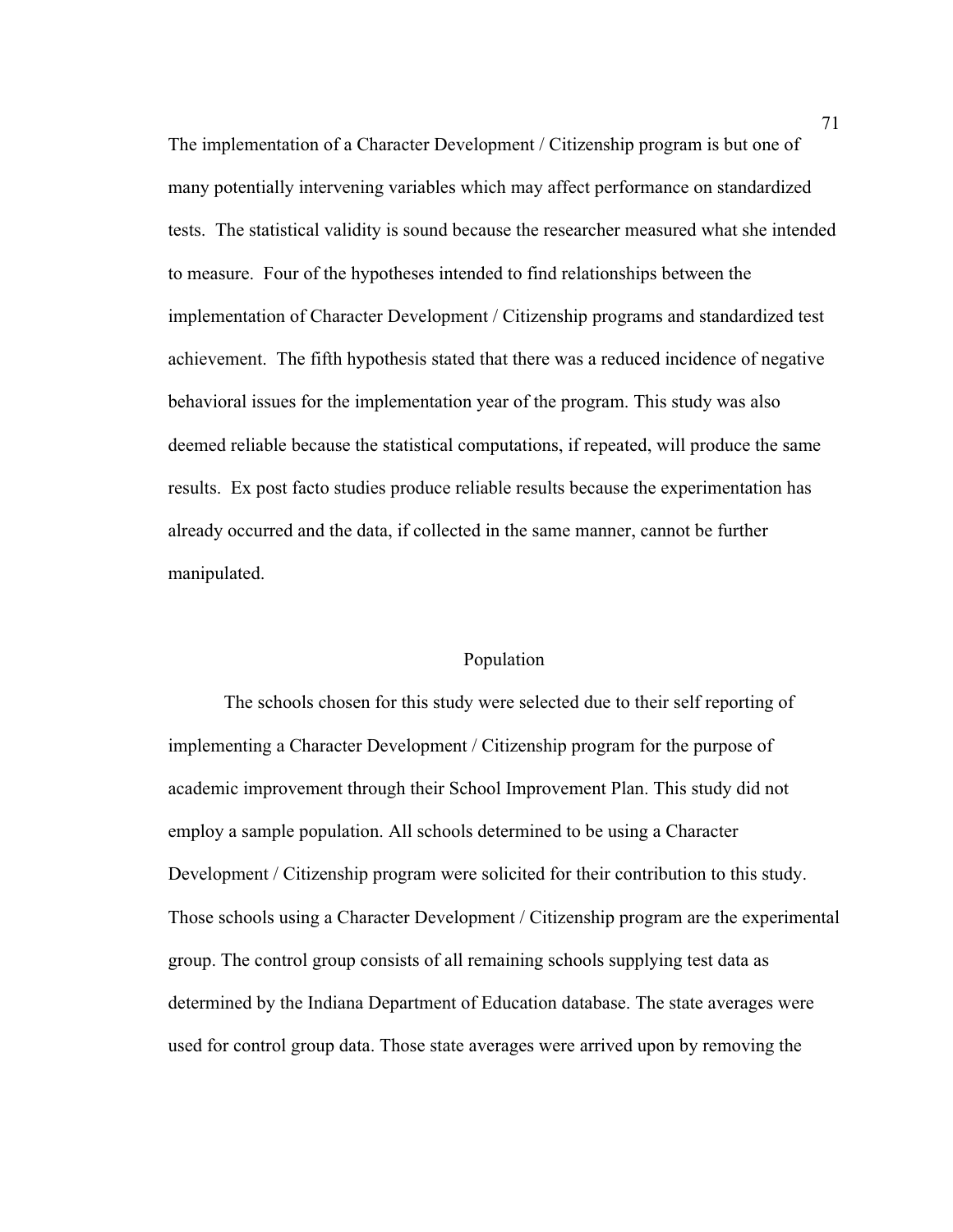Character Development / Citizenship identified schools from the state data list. The years of data used by this study were 2003 - 2008. The year of the submitted School Improvement Plan, which included the Character Development / Citizenship programming, was correlated to the ISTEP+ data for that year and for the following school year. This method was chosen in order that the intended Focus Area of the School Improvement Plan, in this case Character Development / Citizenship, was theoretically utilized for an entire school year between those testing episodes which provided the data for hypotheses one, two, three, and four. The ISTEP+ test data were then compared to the next grade level of student test scores for the next year at that same school thus establishing a cohort of students involved in the Character Development / Citizenship programming and supplying the data for ISTEP+ results. For the behavioral data, the year of program implementation was chosen as the year to be reflected on by administrators to attempt to gauge a more immediate impact of the program on student behavior.

The ISTEP+ scores utilized were for the entire student body for the grade level populations which were tested. Data subgroups were not considered which means that the population of the student scores included all racial / ethnic groups, both genders, all students labeled as ESL, all students who receive free or reduced priced lunch, and all special education students. The choice to not use disaggregated data was made as these subgroups can in some instances be so small that a few changes in members of the subgroup could greatly skew the group's results. By using the entire population, the data were less likely to be affected by slight changes in individual subgroups. In addition, theoretically, a Character Development / Citizenship program would be administered to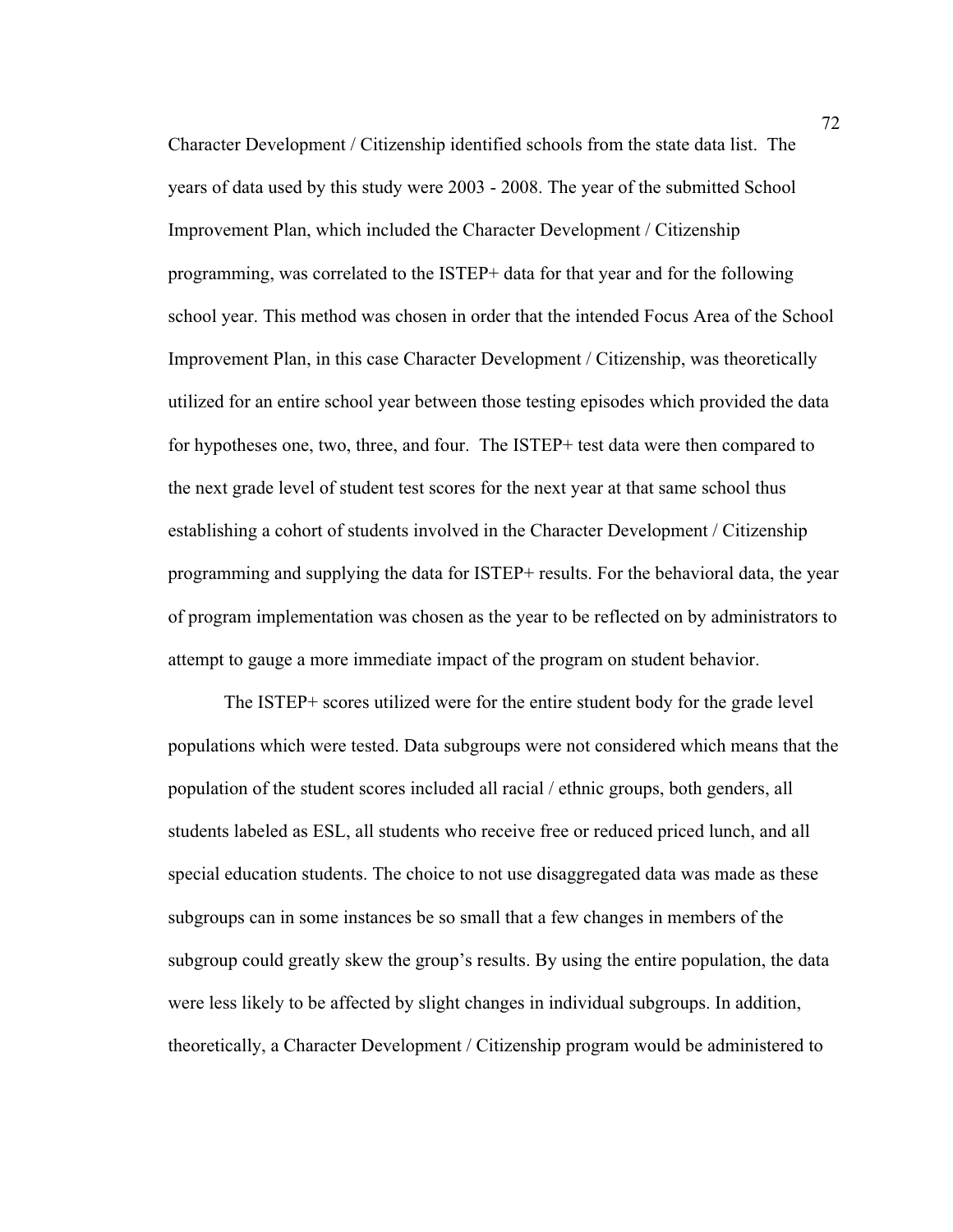the entire student body, not singling out any particular subgroup as being unable or unwilling to participate in such programming. The test subject categories utilized for investigation included the Math and English / Language Arts sections of the ISTEP+ test only. The Science and Social Studies portions of the test were not included as not all grade levels are subjected to tests in those categories making trending data inappropriate to use for this study. Third and fourth grade student's scores were used for several reasons. Primarily, nearly all elementary schools which identified themselves to the Indiana Department of Education as using a Character Development / Citizenship program as part of their School Improvement Plan housed third and fourth grade students making the cohort sample design possible. In addition, not all elementary schools which identified themselves to the Indiana Department of Education housed grades including more than grades three and four. With that, as the upper elementary grades begin to break off in to separate upper elementary or intermediate campuses, their feeder schools vary and increase thereby not assuring one that all children in the prior grade level were participants in a Character Development / Citizenship program. For this reason also, middle and high schools which identified themselves as utilizing a Character Development / Citizenship program for purposes of improving their academic achievement were not chosen for the study. Only scores from the categories "Total Percent Pass" and "Median Scale Score" were used. Total Percent Pass includes all students who registered a score which was categorized as "Pass" or "Pass Plus." That category of score was used to determine the percentage of students who passed the ISTEP+ test and could be compared to the same category from other years. The Median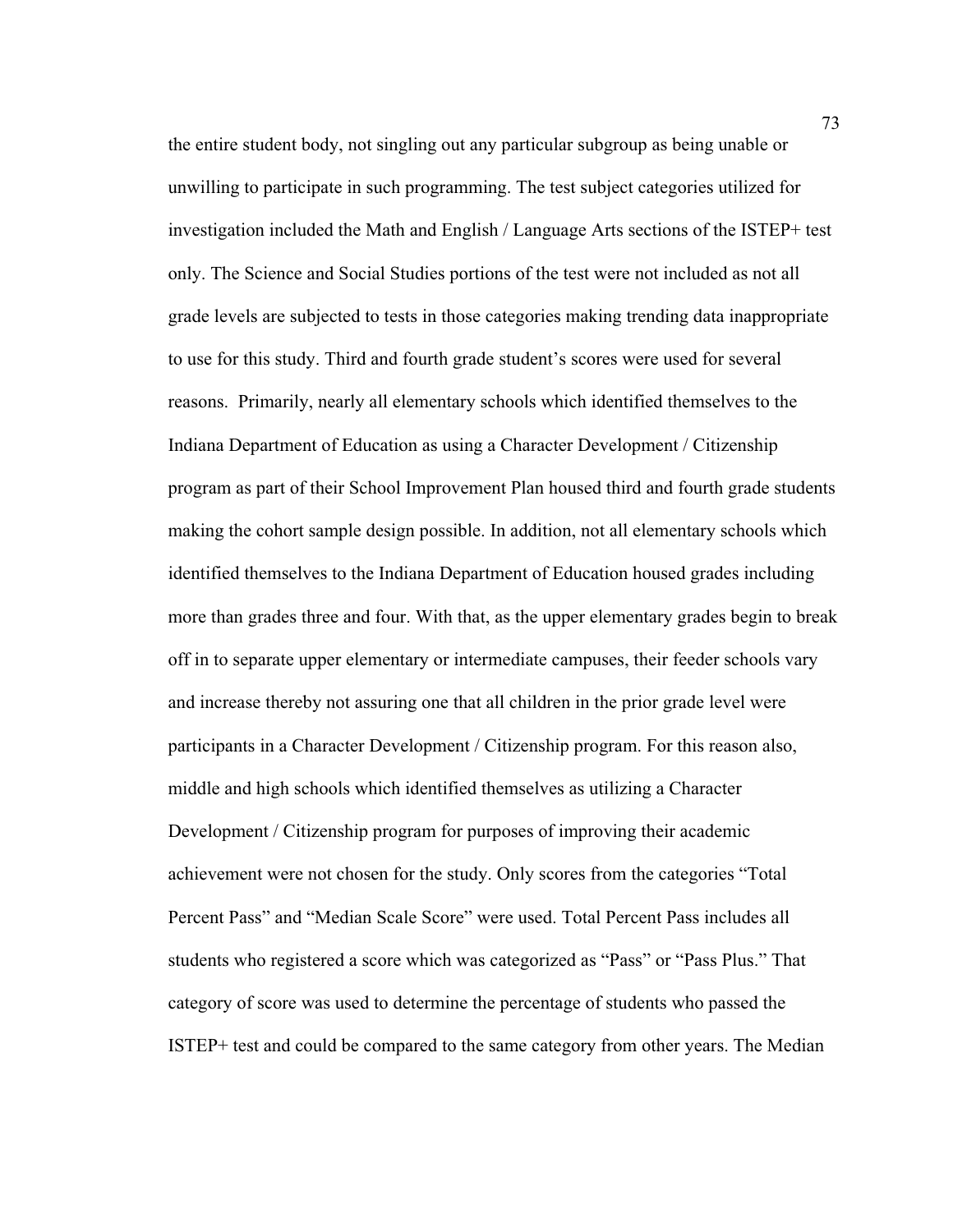Scale Score category of data were used to determine the average score of the participating school's test takers in comparison to the average score of all remaining school's test takers in the state for the same year and grade level.

#### Data Collection

 The ISTEP+ data were collected from the Indiana Department of Education website, www.doe.state.in.us. The data list, including the chosen population of schools, those schools which voluntarily chose "Character Development / Citizenship" as a Focus Area on their School Improvement Plan, was retrieved from the Office of School Accreditation and Awards, a division of the Indiana Department of Education. The primary identifying information was the name of the schools chosen for the study due to their self reporting of intended program implementation.

All identified school administrators were provided with a survey in order to compile data. The survey asked what year the school initially chose to utilize a Character Development / Citizenship program as a means to improve student achievement as reported via the School Improvement Plan. This initial year was the basis for comparing all ISTEP+ score data. The survey additionally asked building level administrators to rate the level of negative student behavior incidence for the year of program implementation and compare that level to prior year's incidence levels. Further, administrators were asked to choose from several options regarding their expectations for the implementation of a Character Development / Citizenship program and how the program performed in relation to their expectations. Finally, administrators were asked to report their level of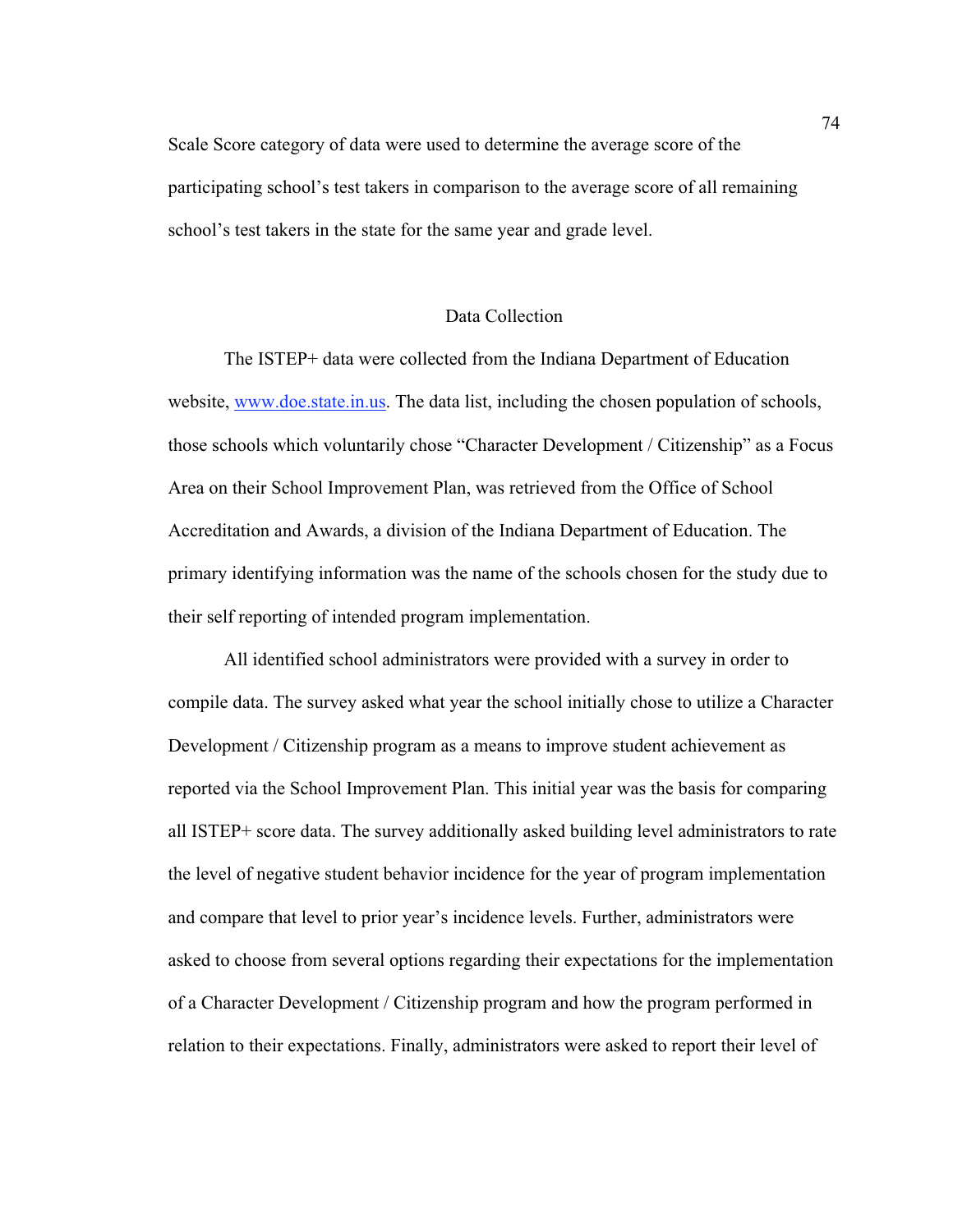actual fidelity and rigor regarding the implementation of the program and the type or name of the program used to fulfill their commitment to a Character Development / Citizenship program for purposes of improved student achievement.

#### Data Analysis

 ISTEP+ scores were compiled using the mean of all control and experimental groups schools scores. The mean of the Median Scale Score was used to determine the average of the control and experimental groups Median Scale Scores. The mean was also used to calculate and compare the experimental and control groups Total Percent Passing rates. Data was investigated and conclusions were drawn strictly based on presentation and comparisons. Improvement on the ISTEP+ test is discussed plainly in points and percentages in published data. While further statistical analysis can be run on ISTEP+ scores, generally, advanced statistical analyses are not utilized to discuss scores and performance. Data regarding student behavior, administrator expectations, and levels of fidelity and rigor were compiled, analyzed and grouped by the researcher. All quantitative responses were accounted for in the reporting and discussion of the findings.

#### Limitations of the Study

Several limitations were realized as part of the study. Schools were not randomly selected. Schools were chosen based on their self reporting of their intent to implement a Character Development / Citizenship program in an effort to improve their academic performance as a part of their required School Improvement Plan. Cohort groups were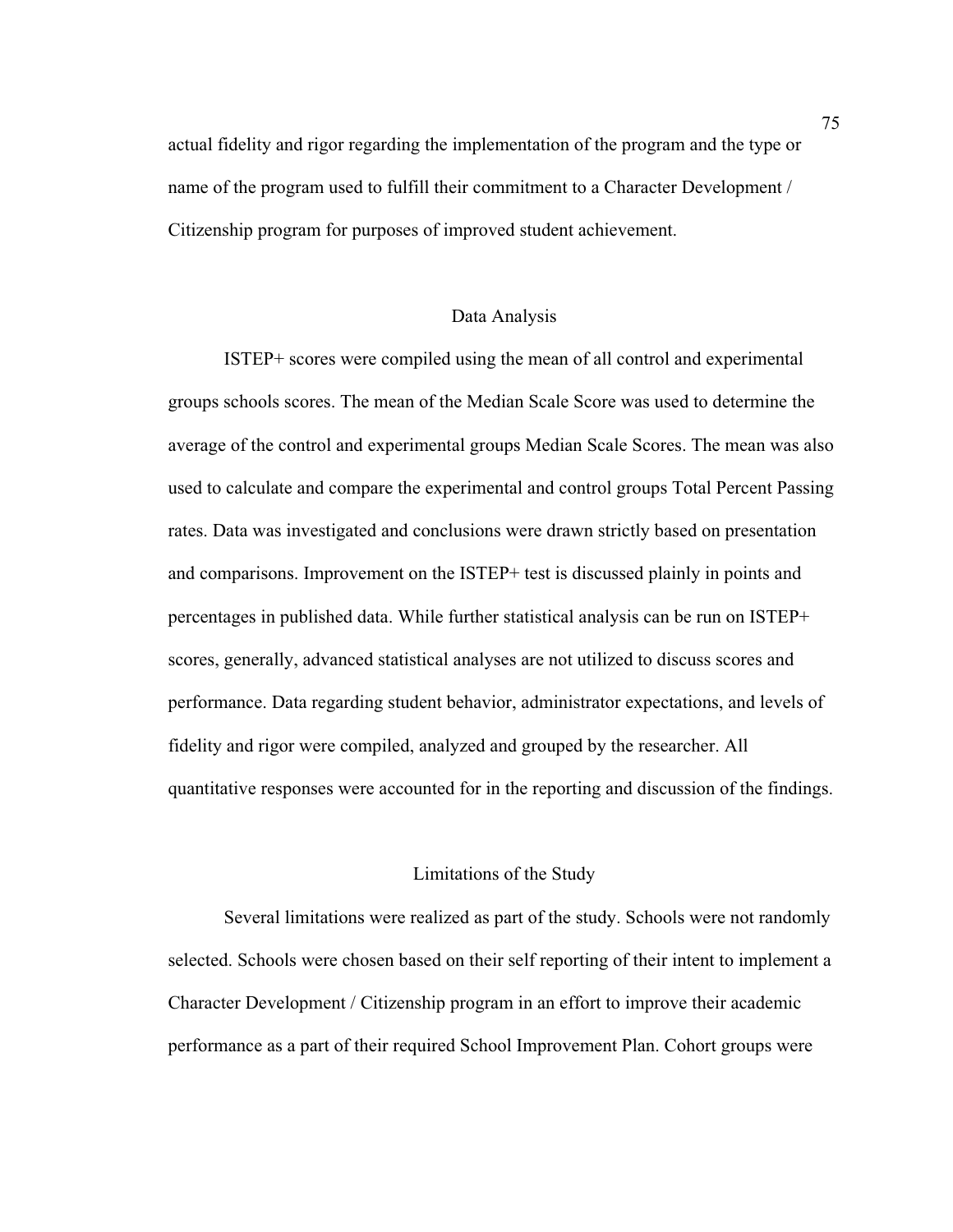not exact in their participants. Because school's averages and percents were used as listed in the Indiana Department of Education database, rather than those of individual students, the makeup of the cohorts could not be verified. Given that the state average for inter-district mobility for the years 2003-2008 averaged 3.72% (www.doe.state.in.us), the researcher is confident that the mobility of any given school in the control group is negligible. Administrators were asked to gauge and report their own interpretations regarding student behavior, program expectations, and level of fidelity and rigor. Because of this subjective interpretation to the questions and for the responses, the study provides for quantitative limitations in these areas but does provide for more in-depth qualitative responses than would be realized by using a strictly quantitative design.

#### Summary

 In order to find the relationship between the implementation of a Character Development / Citizenship program and improved academic achievement as measured by scores gleaned from the ISTEP+ test, historical, quantitative data were used. In order to find data concerning the incidence of negative student behavior, administrator expectations and levels of rigor and fidelity in relation to the implementation of a Character Development / Citizenship program, historical, qualitative data were used. Schools self reported their intention to implement the Character Development / Citizenship programming via their School Improvement Plan. The need for reflective data provided the impetus for the ex post facto research design. Although several limitations exist in this study, the researcher is confident that the methodology was sound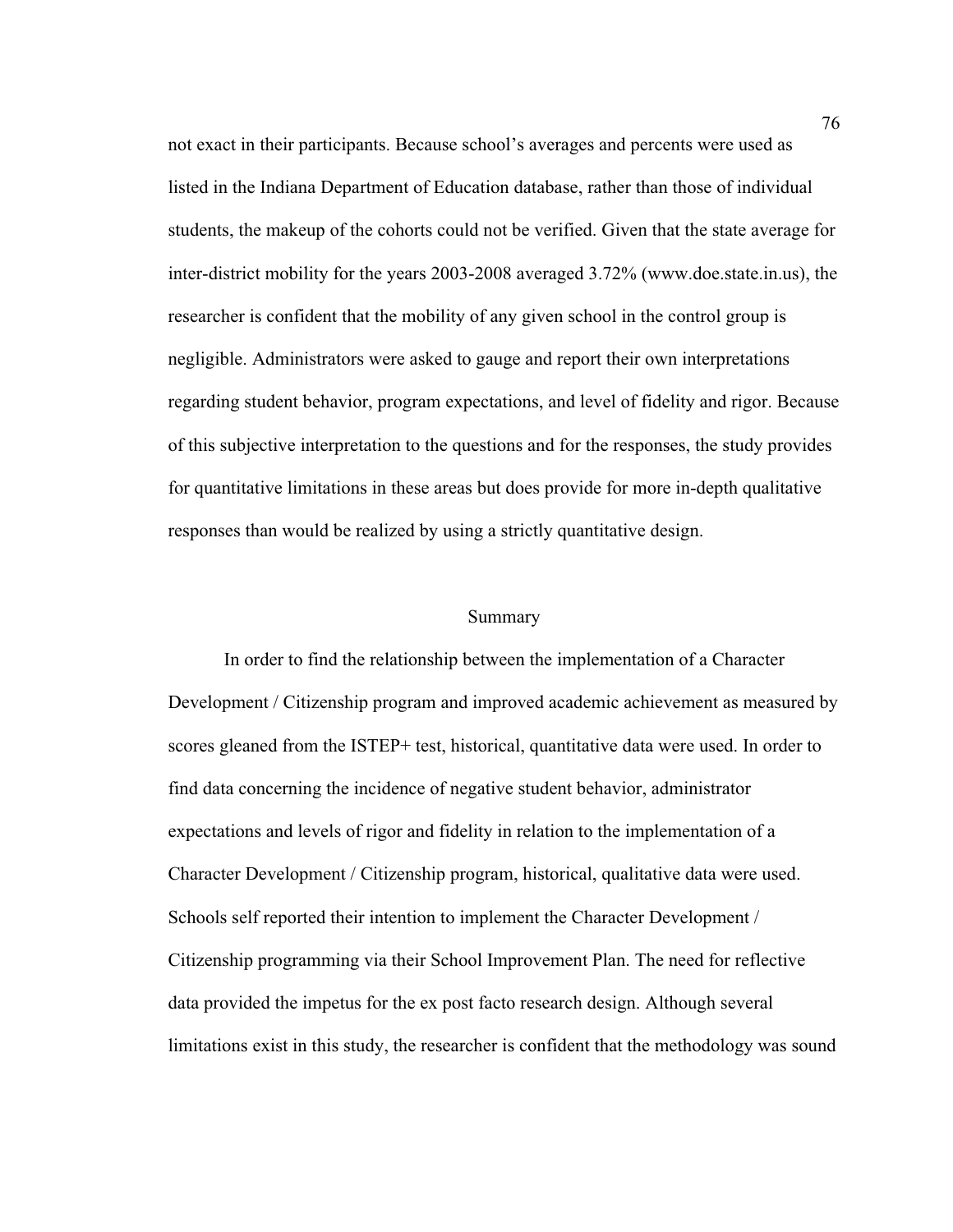making the study a meaningful contribution to the literature on Character Development / Citizenship programming.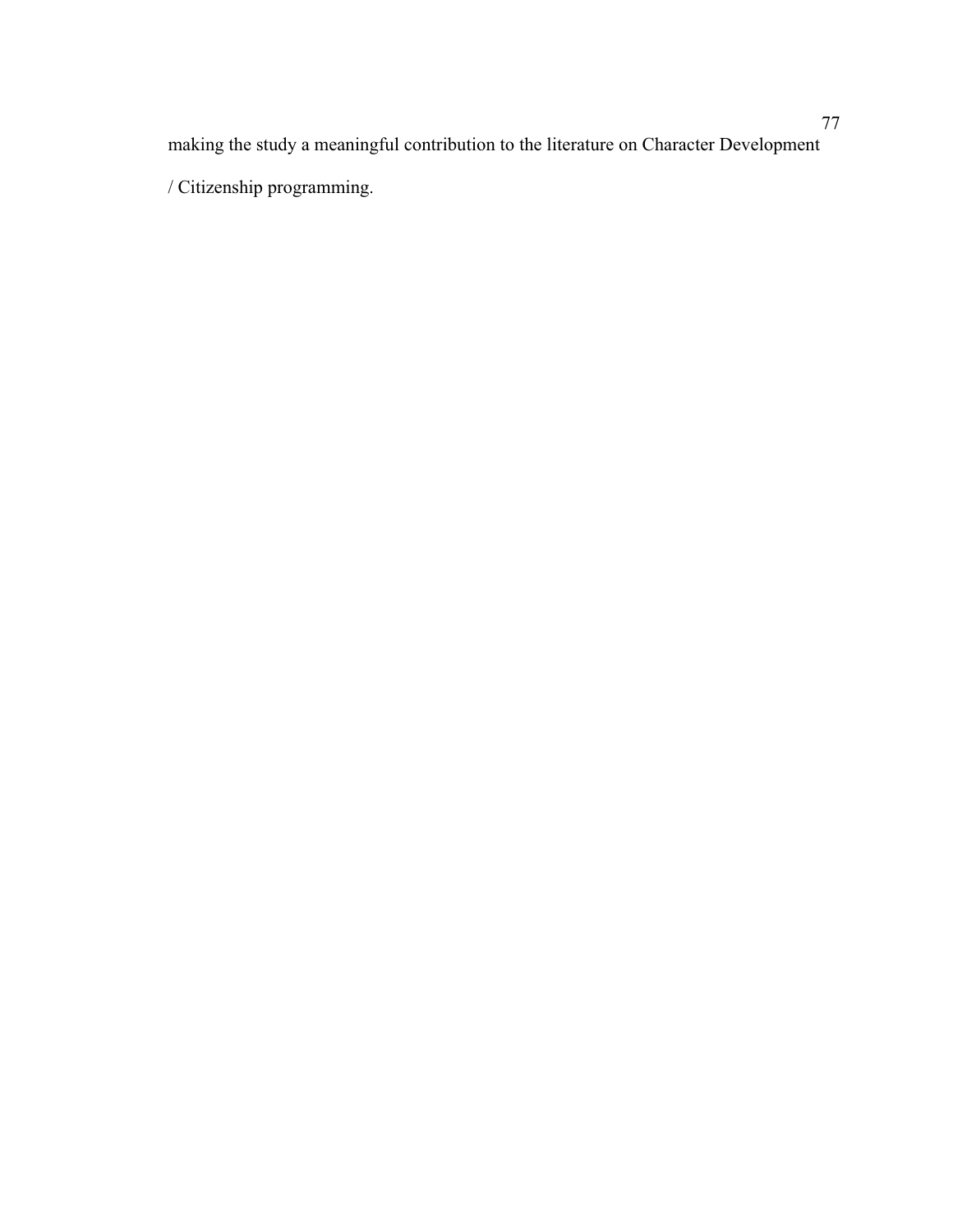#### CHAPTER 4

#### PRESENTATION OF DATA

#### Research Questions and Hypothesis

The following Research Questions guided this study:

Does the implementation of a Character Development / Citizenship program relate to higher levels of academic achievement as determined by ISTEP+ data for those schools which designate Character Development / Citizenship as an Improvement Focus Area on their state required School Improvement Plan?

Does the implementation of a Character Development / Citizenship program relate to reduced incidence of negative student behavioral issues as reported by building level administrators?

What academic and behavioral expectations do building level administrators have regarding the implementation of a Character Development / Citizenship program and the effect such a program will have on the student body?

With what level of fidelity and rigor do building level administrators implement Character Development / Citizenship programs upon declaring such programs as a Focus area intended to improve academic achievement as a part of their Indiana School Improvement Plan?

In addition, the following Hypotheses and Null Hypotheses guided this study: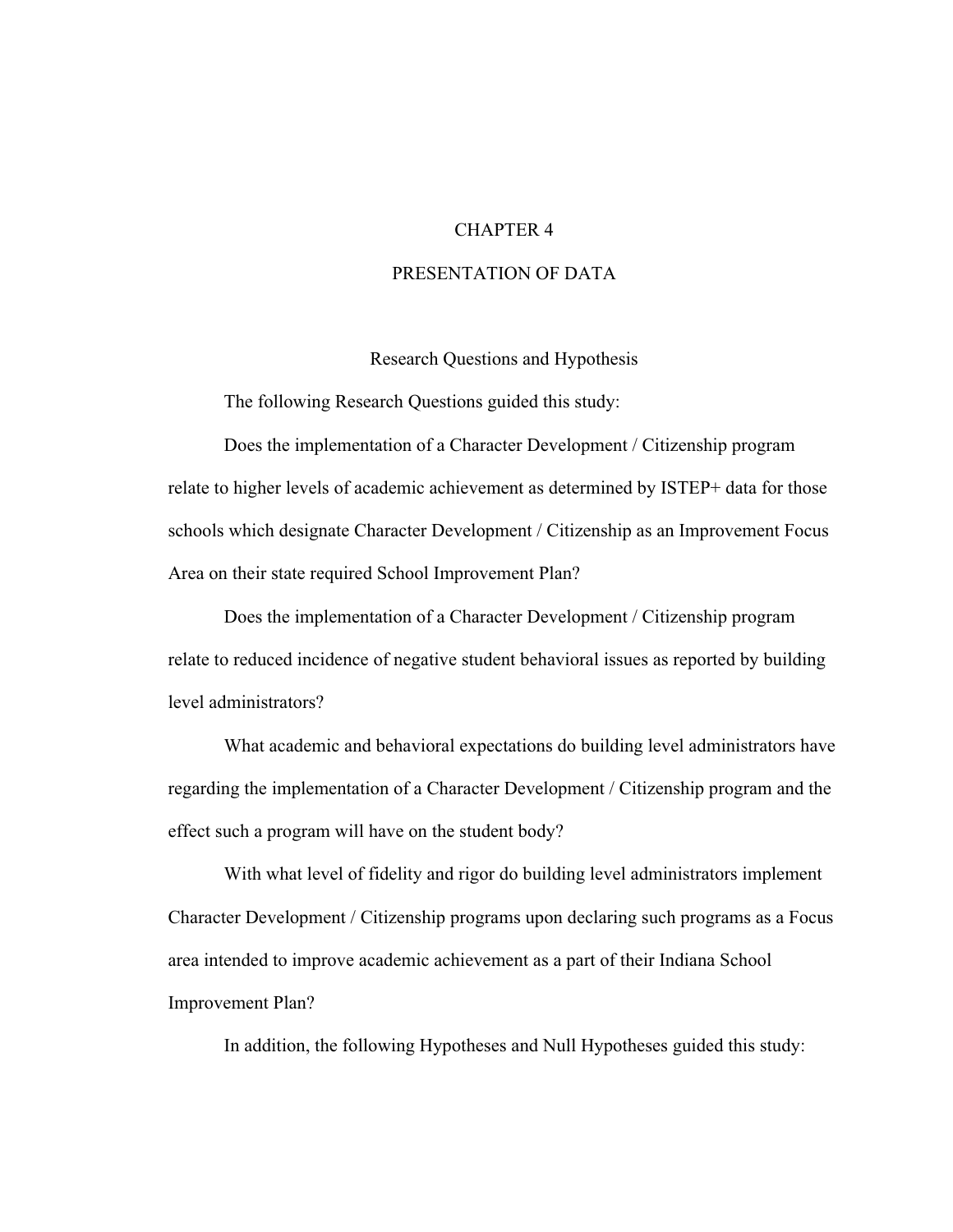Hypothesis 1:

Schools which designate "Character Development / Citizenship" as an Improvement Focus Area on their state required School Improvement Plan will show scores at or below state average on the ISTEP+ as determined by the Median Scale Score on the English / Language Arts and Math sections of the ISTEP+ tests for third grade students for the year of the Character Development / Citizenship program implementation.

#### Null Hypothesis 1:

Schools which designate "Character Development / Citizenship" as an Improvement Focus Area on their state required School Improvement Plan will not show scores at or below state average on the ISTEP+ as determined by the Median Scale Score on the English / Language Arts and Math sections of the ISTEP+ tests for third grade students for the year of the Character Development / Citizenship program implementation.

#### Hypothesis 2:

Schools which designate "Character Development / Citizenship" as an Improvement Focus Area on their state required School Improvement Plan will show scores above state average on the ISTEP+ as determined by the Median Scale Score on the English / Language Arts and Math sections of the ISTEP+ tests for fourth grade students for the year following the Character Development / Citizenship program implementation.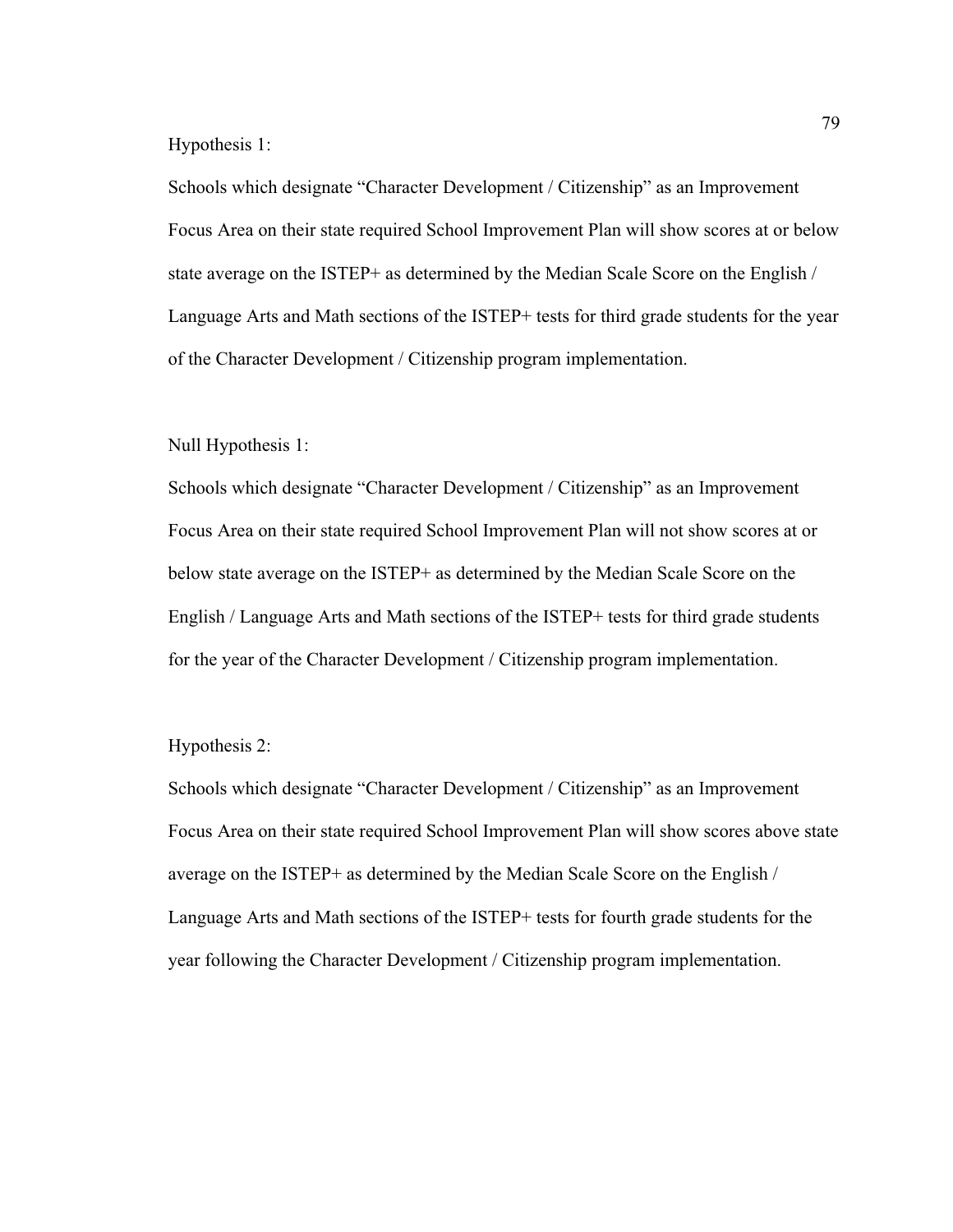Null Hypothesis 2:

Schools which designate "Character Development / Citizenship" as an Improvement Focus Area on their state required School Improvement Plan will not show scores above state average on the ISTEP+ as determined by the Median Scale Score on the English / Language Arts and Math sections of the ISTEP+ tests for fourth grade students for the year following the Character Development / Citizenship program implementation.

#### Hypothesis 3:

Schools which designate "Character Development / Citizenship" as an Improvement Focus Area on their state required School Improvement Plan will show rates at or below the state average on the ISTEP+ as determined by the Total Percent Passing for the English /Language Arts and Math sections of the ISTEP+ tests for third grade students for the year of program implementation.

Null Hypothesis 3:

Schools which designate "Character Development / Citizenship" as an Improvement Focus Area on their state required School Improvement Plan will not show rates at or below the state average on the ISTEP+ as determined by the Total Percent Passing for the English /Language Arts and Math sections of the ISTEP+ tests for third grade students for the year of program implementation.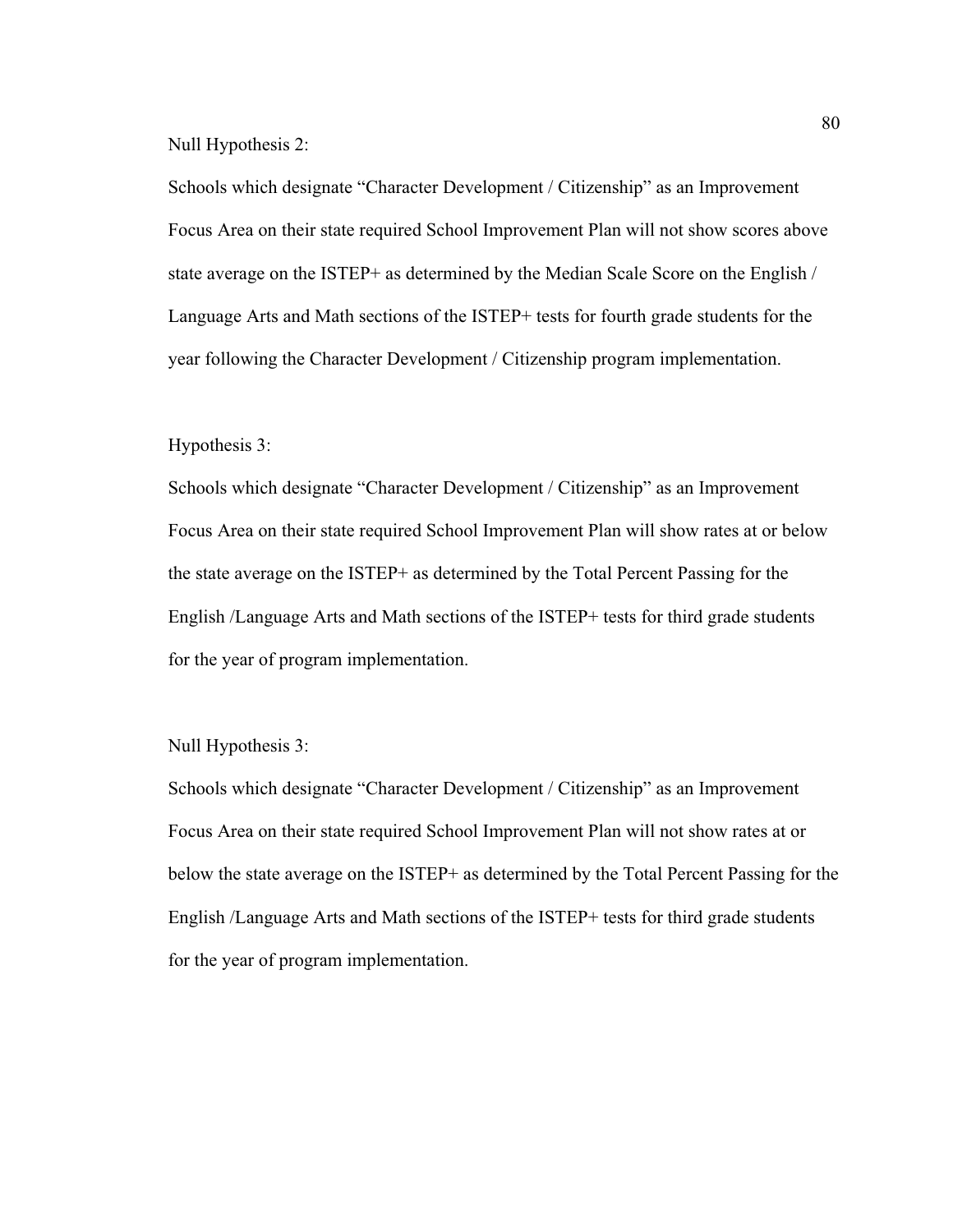#### Hypothesis 4:

Schools which designate "Character Development / Citizenship" as an Improvement Focus Area on their state required School Improvement Plan will show rates above the state average on the ISTEP+ as determined by the Total Percent Passing for the English /Language Arts and Math sections of the ISTEP+ tests for fourth grade students for the year after program implementation.

#### Null Hypothesis 4:

Schools which designate "Character Development / Citizenship" as an Improvement Focus Area on their state required School Improvement Plan will not show rates above the state average on the ISTEP+ as determined by the Total Percent Passing for the English /Language Arts and Math sections of the ISTEP+ tests for fourth grade students for the year after program implementation.

#### Hypothesis 5:

Schools which designate "Character Development / Citizenship" as an Improvement Focus Area on their state required School Improvement Plan will report reduced incidence of negative student behavioral issues when compared to previous years as reported by the building level administrator for the year of the Character Development / Citizenship program implementation.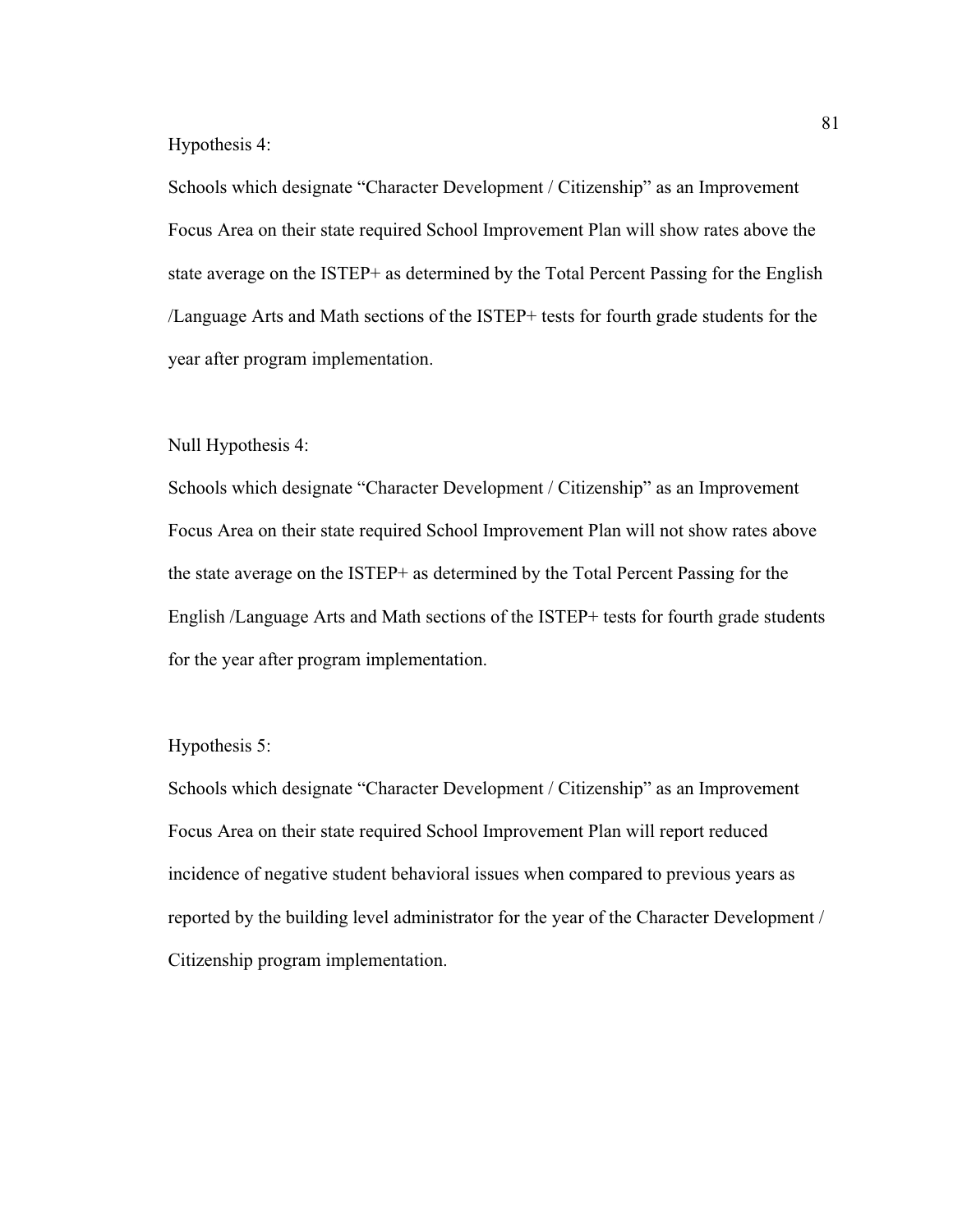Null Hypothesis 5:

Schools which designate "Character Development / Citizenship" as an Improvement Focus Area on their state required School Improvement Plan will not report reduced incidence of negative student behavioral issues when compared to previous years as reported by the building level administrator for the year of the Character Development / Citizenship program implementation.

# Description of the Character Development / Citizenship Schools and their Comparison to State Averages

 The total number of Character Development / Citizenship Schools, also known as the experimental group schools, chosen for this study was 50 schools. The schools chosen included grades three and four and identified themselves, per the Indiana Department of Education Website, as having chosen "Character Development / Citizenship" as an Improvement Focus Area on their state required School Improvement Plan. A total of 19 building level administrators responded to the survey request. Some of the data received could not be used for this study. The reasons are listed below:

- $\Box$  Of the responding schools, eight provided a program implementation year which made ISTEP+ score comparisons impossible including the years of 2000, 2002, and 2008.
- $\Box$  Comparisons for implementation years 2000 and 2002 were not possible as in the years 2001 and 2003, fourth grade students in Indiana were not subjected to the ISTEP+ test making growth comparisons impossible.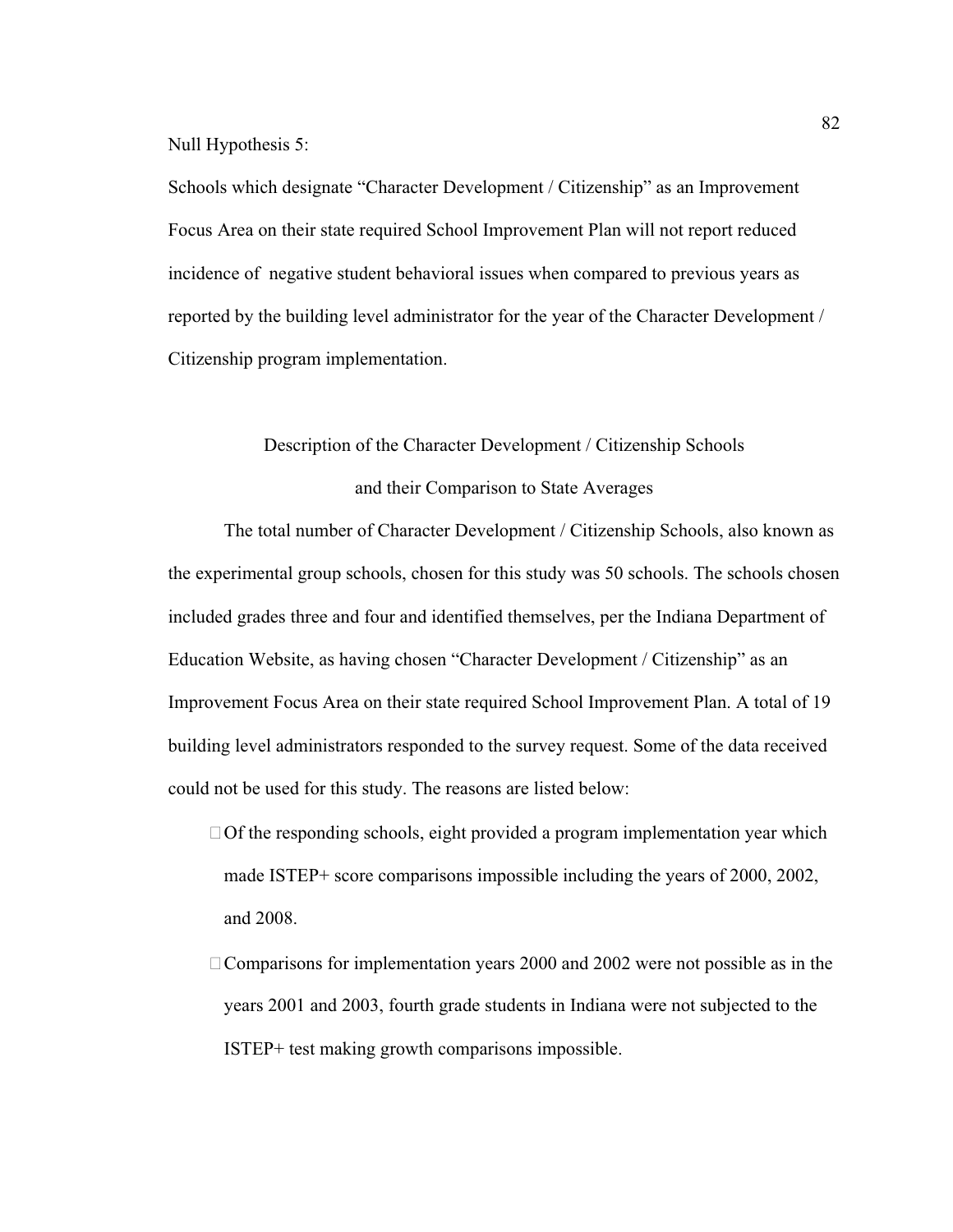Data for test years 2008 and 2009 could not be used as in the 2008-2009 school year, the ISTEP+ was administered in the fall and spring and in the 2009-2010 schools year, the test became exclusively a spring event. With all other test administrations occurring in the fall of the school year, using spring test results would have skewed the data when looking at the relationship between a Character Development / Citizenship program and ISTEP+ scores which were implemented and administered regularly in the fall of the given school year prior to 2009.

The researcher did not expect results stating that the Character Development / Citizenship program implementation began outside of the years 2003-2007 as the information from the Indiana Department of Education identifying particular schools having chosen to implement a Character Development / Citizenship program as a Focus Area on their individual School Improvement Plans was dated 2006 by the Indiana Department of Education. Although the Indiana Department of Education webpage listed a date of 2006, the year of program implementation was not provided by the State thus providing the need for the survey question clarifying the start date of the programming. With that date, the researcher expected program implementation dates to fall within the range of useable scores from 2003-2008.

Of the eleven schools responding with useable data, three, 27%, are categorized as being located in the Urban Fringe of a Mid-Sized City, which according to the Indiana Department of Education means they are within the Metropolitan Statistical Area (MSA) of a mid-sized city (less than 250,000) and defined as urban by the Census Bureau. By the same standards, three, 27%, are categorized as Urban Fringe of a Large City meaning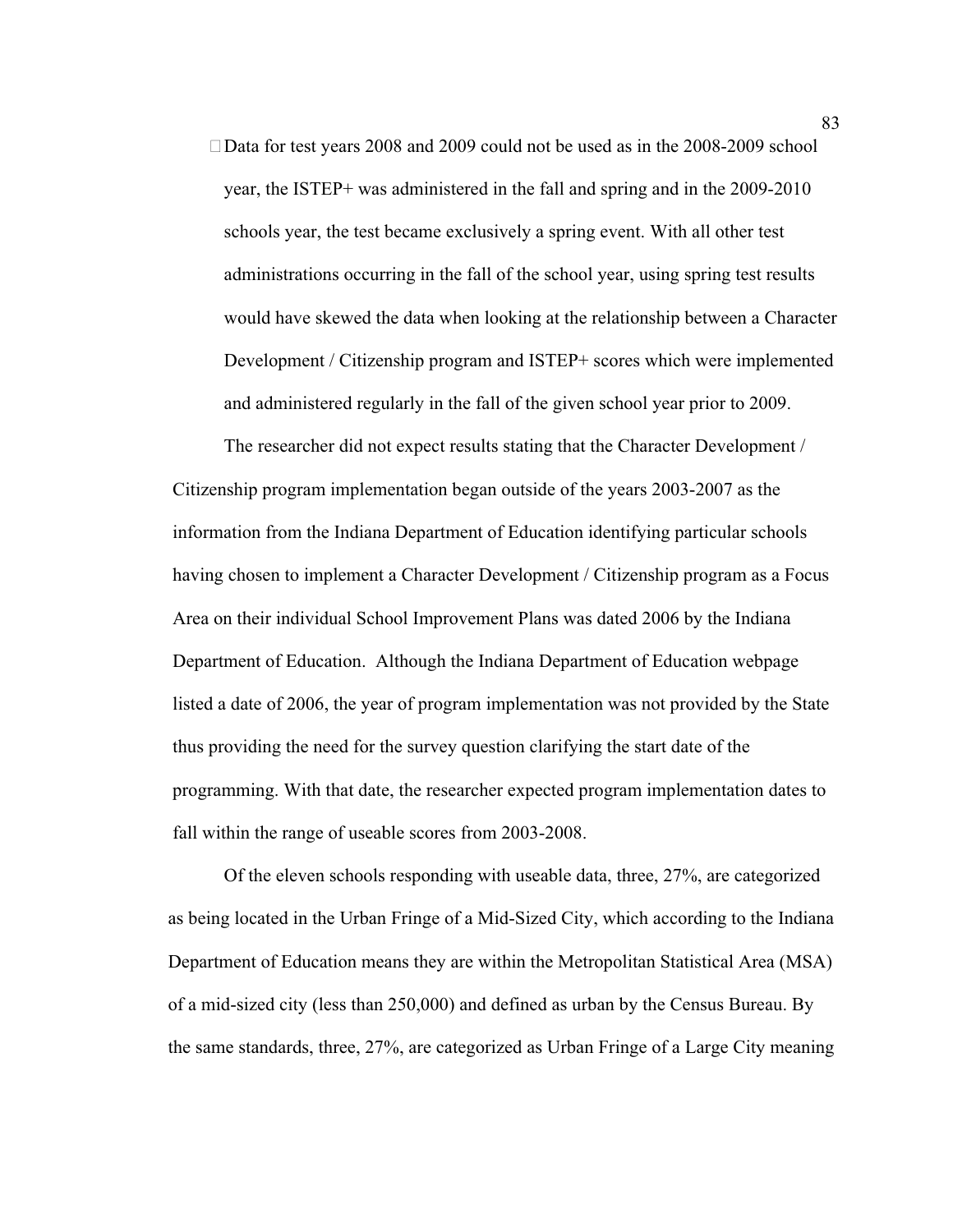they are within the MSA of a large city (greater than 250,000). Three more, 27%, are categorized as Rural, inside MSA meaning a place within an MSA defined as rural while one, 9%, is Rural, outside MSA which places them in a place not within an MSA defined as rural. One school, 9%, was categorized as being located within a Mid-sized City which has a population of less than 250,000. State representation for geographic locale of schools categorized as Elementary includes 8% Urban Fringe of a Mid-Sized City, 19% Urban Fringe of a Large City, 21% Rural, inside MSA, 16% Rural, outside MSA, and 16% Mid-sized City. The three remaining categories which make up the state geographic profiles were not represented by the responding CD/C schools and consist of 10% Large City, 1% Large Town, and 9% Small Town.

Other demographic information for the responding schools is as follows: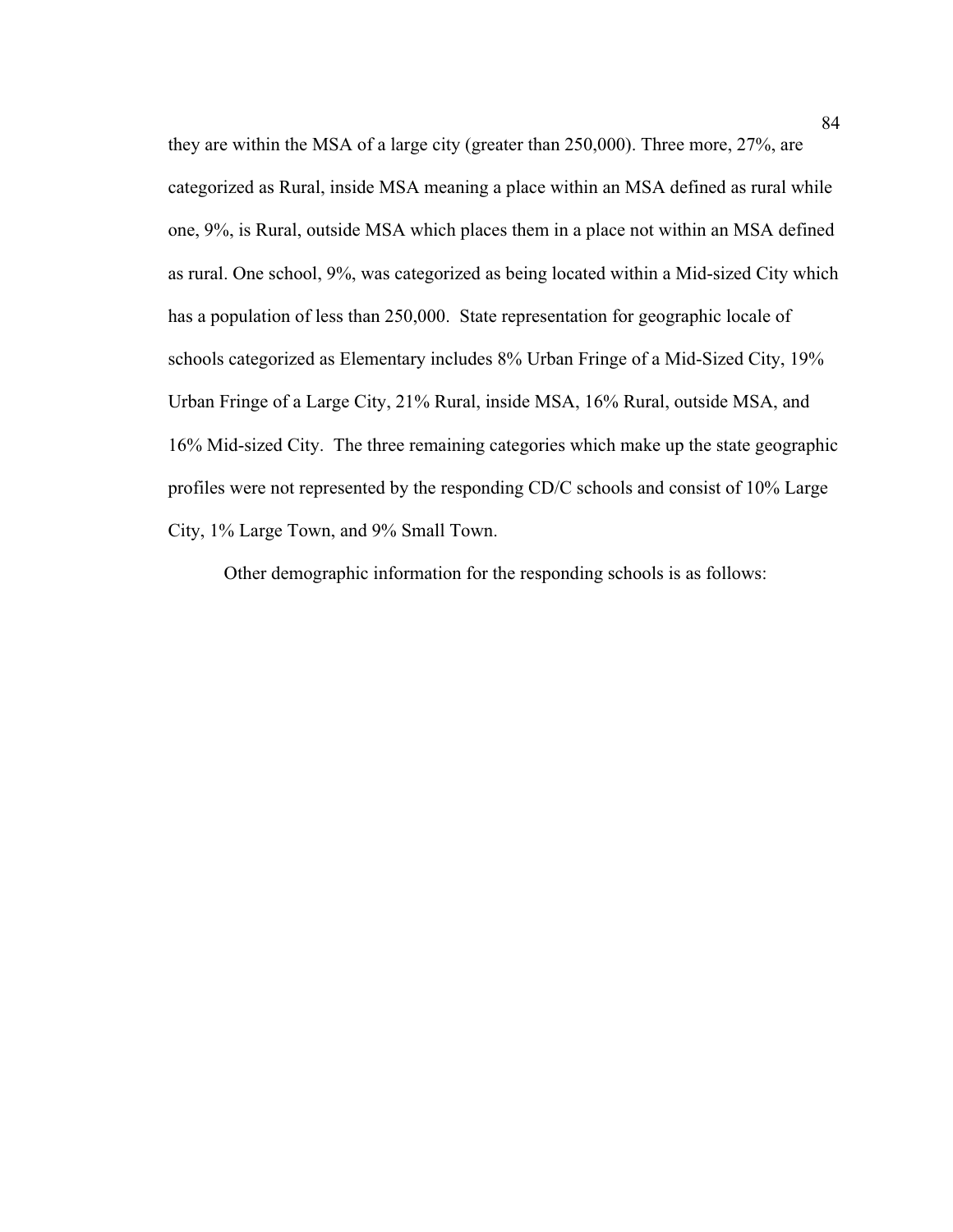### TABLE 1

#### *Attendance Rates*

| Responding Schools $(N=11)$ | <u>Range</u> | <b>State Average</b> |
|-----------------------------|--------------|----------------------|
| $96.0\%$                    | 94.0-97.3%   | 95.9%                |

For the year of program implementation, the responding schools reported an average attendance rate of 96.0% with a range of 94.0% to 97.3% as compared to the state attendance average for those same years of 95.9%. All percentages included in this chapter are rounded to the nearest applicable decimal point when discussing demographic or specific measures of ISTEP+ test data and to the nearest whole integer when discussing survey responses or other specific measures of ISTEP+ data.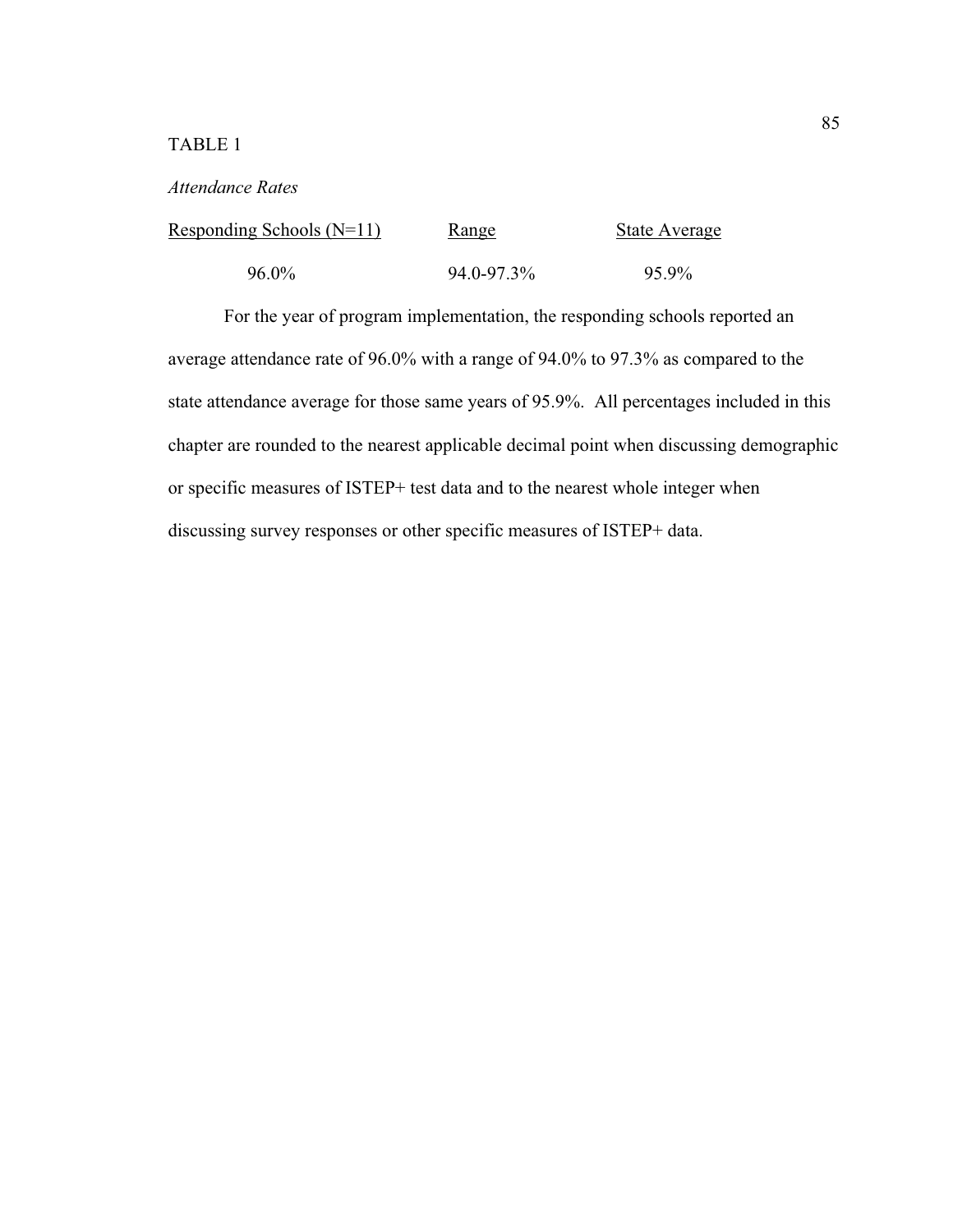### TABLE 2

### *Ethnicity*

| Responding Schools $(N=11)$ | Range           | <b>State Average</b> |
|-----------------------------|-----------------|----------------------|
| 70.8% White                 | $12.0 - 98.0\%$ | 78.6%                |

The responding schools averaged 70.8% of attendees categorized as white with a range of 12.0% to 98.0% white while the state averaged 78.6% white attendees during the implementation years.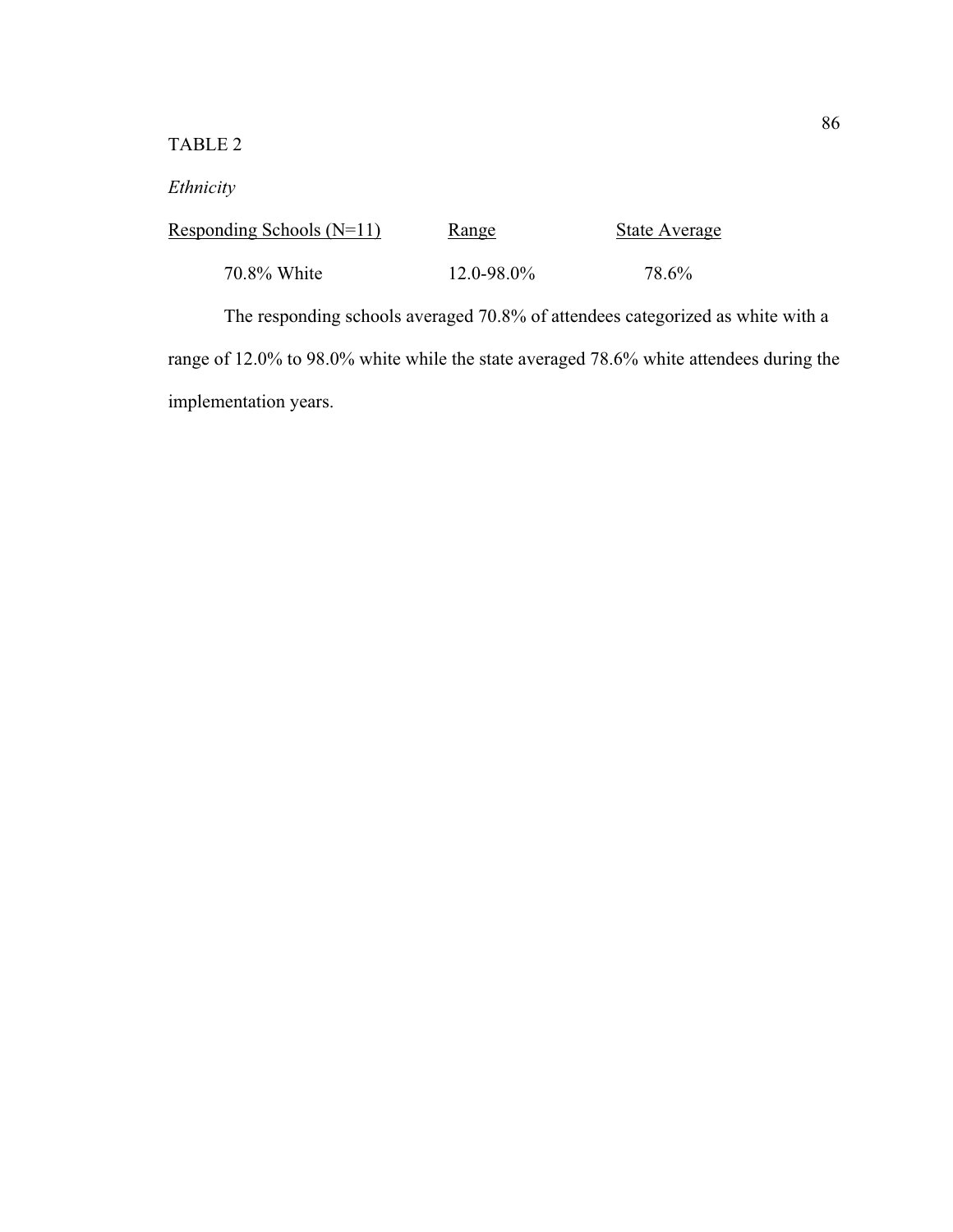#### TABLE 3

#### *Free / Reduced Lunch*

| Responding Schools $(N=11)$ | Range           | <b>State Average</b> |
|-----------------------------|-----------------|----------------------|
| 35.5% F & R                 | $12.0 - 80.0\%$ | $36.0\%$             |

 The responding schools averaged 35.5% students eligible for free or reduced lunch prices with a range of 12.0% to 80.0% while the state averaged 36.0% of all students eligible for free of reduced lunch prices during the implementation years.

 These data show that while as a group, the schools implementing Character Development / Citizenship programming had demographics very near those of the state average, some of the implementing schools were dealing with far higher percentages of minority students and those eligible for free or reduced lunch prices. Those two categories are used to disaggregate data for purposes of determining school wide achievement on the ISTEP+ test.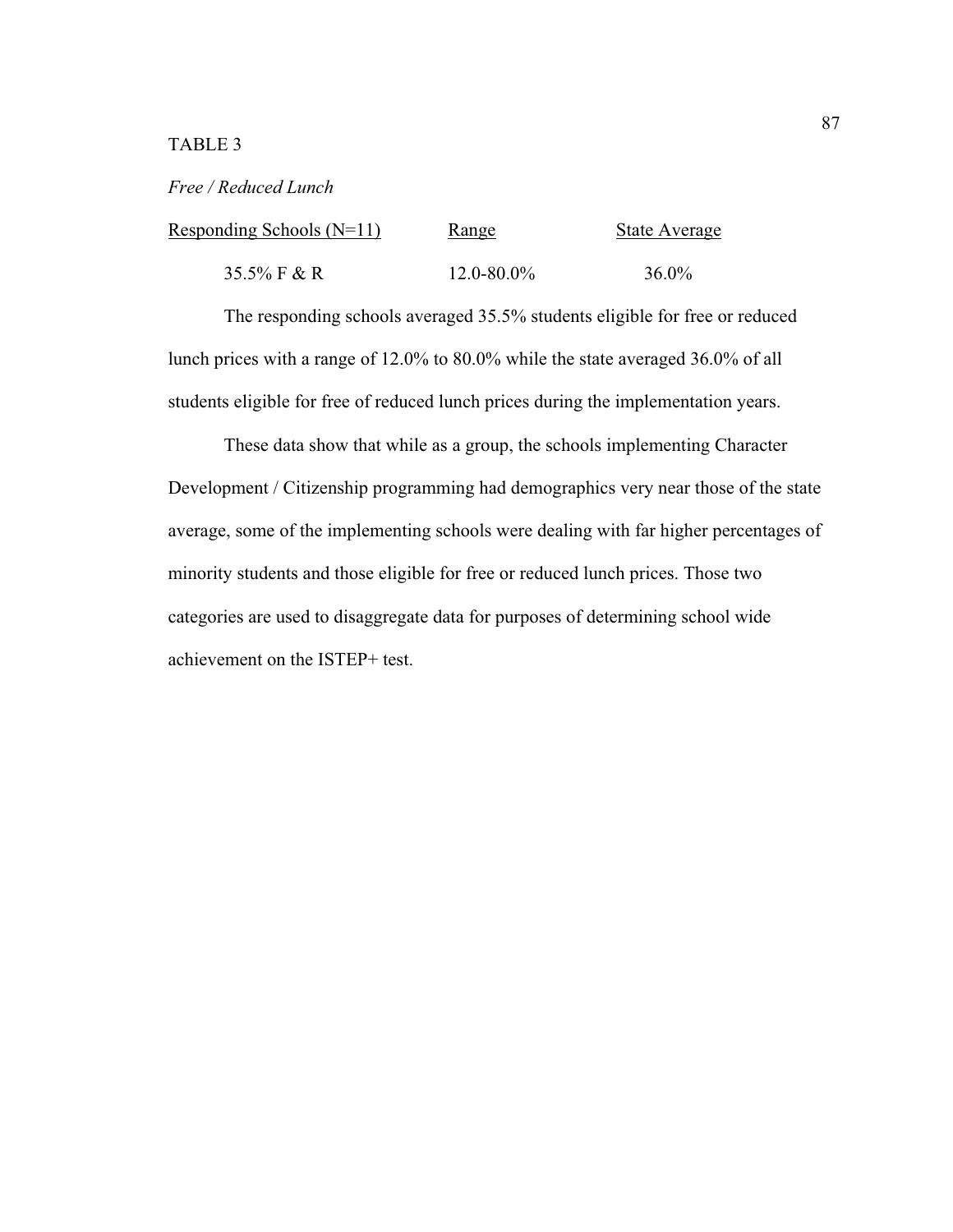#### Research Findings

Hypothesis 1 and Null Hypothesis 1:

TABLE 4

*3 rd Grade CDC Schools Average LA and MA Median Scale Scores Compared to*

*State Average LA and MA Median Scale Scores (N=11)* 

# **Implementation Year 2003 / Test Data Year 2003**

| $3rd$ grade CDC<br>schools ave LA MSS                 | $3rd$ grade state<br>ave LA MSS | Over/under<br>state average |
|-------------------------------------------------------|---------------------------------|-----------------------------|
| 452.86                                                | 438.76                          | $+14.10$                    |
| $3rd$ grade CDC<br>schools ave MA MSS                 | $3rd$ grade state<br>ave MA MSS | Over/under<br>state average |
| 431.12                                                | 424.07                          | $+7.05$                     |
| <b>Implementation Year 2004 / Test Data Year 2004</b> |                                 |                             |
| $3rd$ grade CDC                                       | $3rd$ grade state               | Over/under                  |

| $3$ grade CDC      | 3 grade state     | Over/under    |
|--------------------|-------------------|---------------|
| schools ave LA MSS | ave LA MSS        | state average |
| 423.00             | 440.31            | $-17.31$      |
| $3rd$ grade CDC    | $3rd$ grade state | Over/under    |
| schools ave MA MSS | ave MA MSS        | state average |
| 414.00             | 426.03            | $-12.03$      |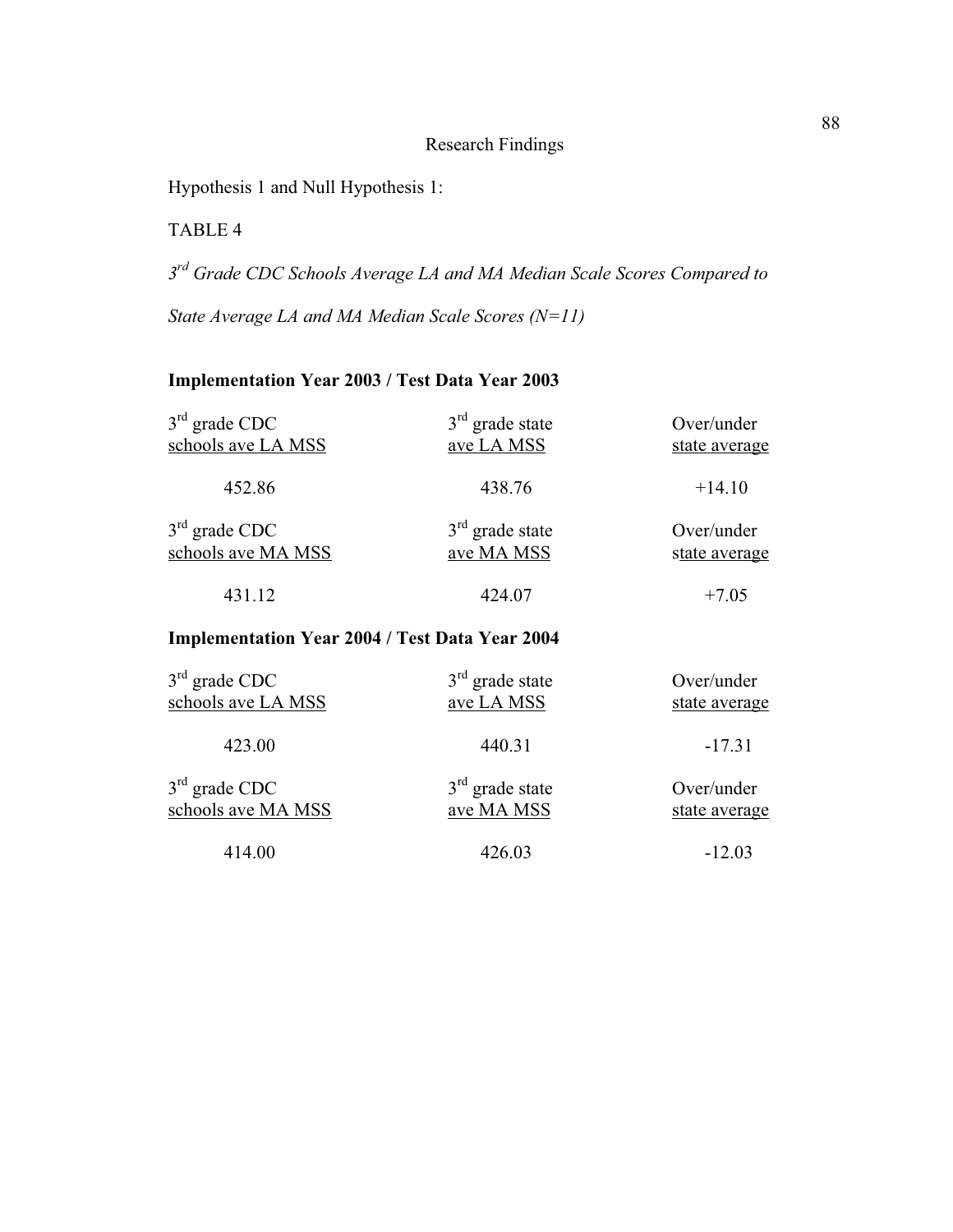### TABLE 4 (continued)

*3 rd Grade CDC Schools Average LA and MA Median Scale Scores Compared to*

*State Average LA and MA Median Scale Scores (N=11)* 

### **Implementation Year 2005 / Test Data Year 2005**

| $3rd$ grade CDC                                       | $3rd$ grade state               | Over/under                  |
|-------------------------------------------------------|---------------------------------|-----------------------------|
| schools ave LA MSS                                    | ave LA MSS                      | state average               |
| 436.83                                                | 439.25                          | $-2.42$                     |
| $3rd$ grade CDC<br>schools ave MA MSS                 | $3rd$ grade state<br>ave MA MSS | Over/under<br>state average |
| 421.96                                                | 425.72                          | $-3.76$                     |
| <b>Implementation Year 2007 / Test Data year 2007</b> |                                 |                             |
| $3rd$ grade CDC<br>schools ave LA MSS                 | $3rd$ grade state<br>ave LA MSS | Over/under<br>state average |
| 412.85                                                | 439.87                          | $-27.02$                    |
| $3rd$ grade CDC<br>schools ave MA MSS                 | $3rd$ grade state<br>ave MS MSS | Over/under<br>state average |
| 388.25                                                | 421.46                          | $-33.21$                    |

### **Average all Implementation Years**

| $3rd$ grade CDC    | $3rd$ grade state | Over/under    |
|--------------------|-------------------|---------------|
| schools ave LA MSS | ave LA MSS        | state average |
| 431.38             | 439.54            | $-8.16$       |
| $3rd$ grade CDC    | $3rd$ grade state | Over/under    |
| schools ave MA MSS | ave MA MSS        | state average |
| 413.83             | 424.32            | $-10.49$      |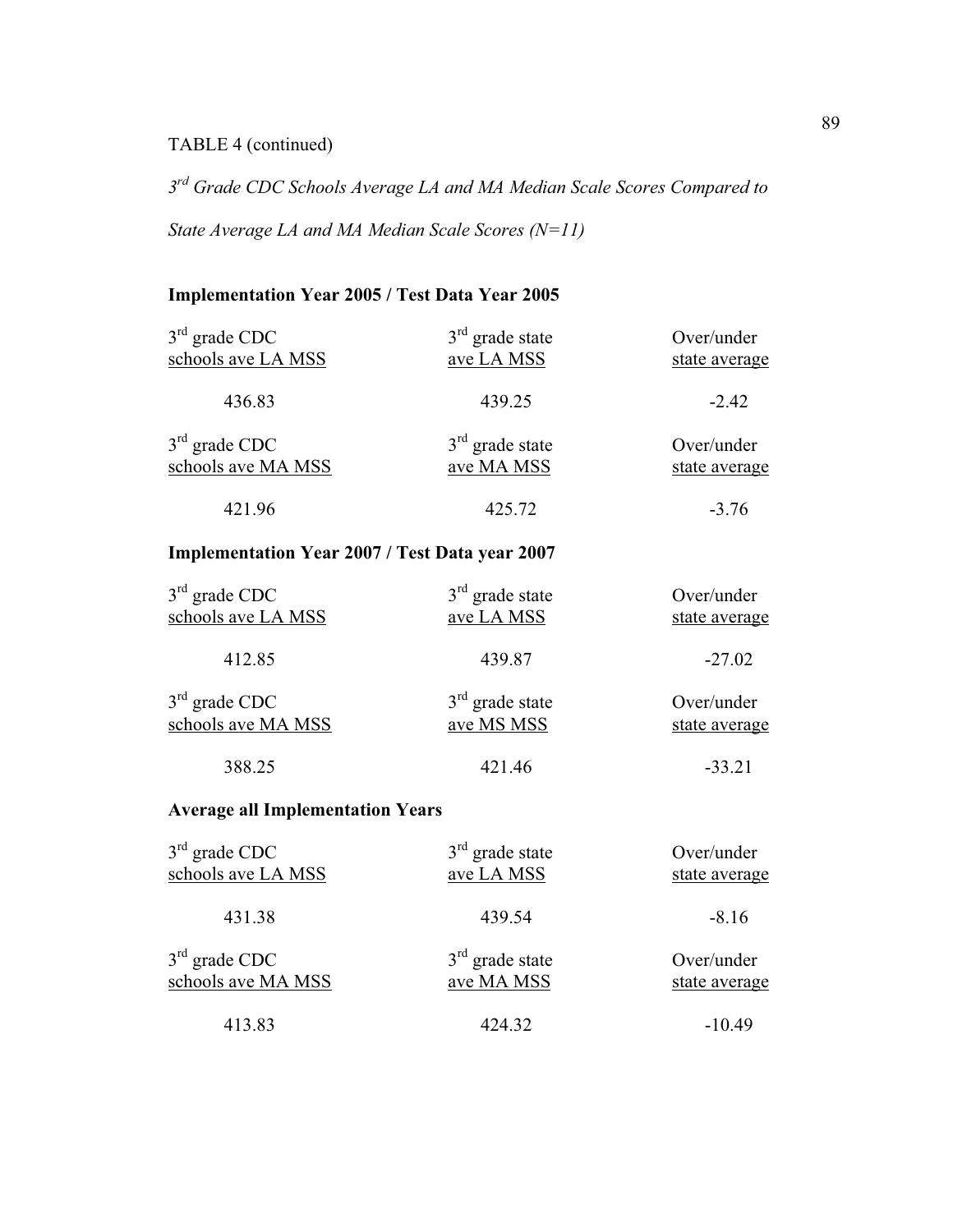Table 4 shows that with the exception of Implementation year 2003, the Character Development / Citizenship schools did show ISTEP+ Median Scale Scores below those of the state average by an amount of 8.16 points below in Language Arts and 10.49 points below in Math for the year in which the Character Development / Citizenship program was implemented.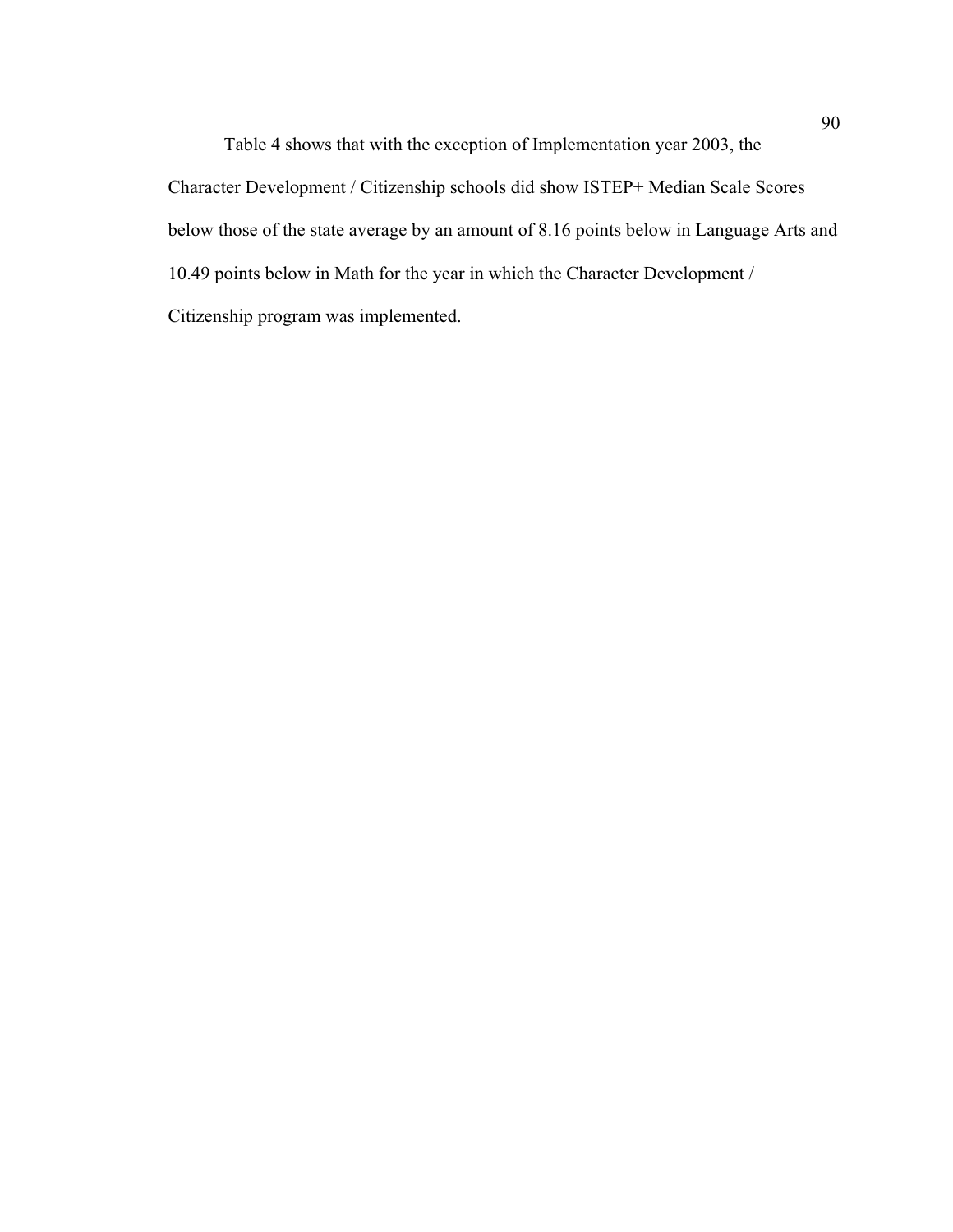Hypothesis 2 and Null Hypothesis 2:

TABLE 5

*4 th Grade CDC Schools Average LA and MA Median Scale Scores Compared to State Average LA and MA Median Scale Scores (N=11)* 

### **Implementation Year 2003 / Test Data Year 2004**

| $4th$ grade CDC<br>schools ave LA MSS | $4th$ grade state<br>ave LA MSS | Over/under<br>state average |
|---------------------------------------|---------------------------------|-----------------------------|
| 477.54                                | 460.60                          | $+16.94$                    |
| $4th$ grade CDC<br>schools ave MS MSS | $4th$ grade state<br>ave MA MSS | Over/under<br>state average |
| 464.14                                | 446.91                          | $+17.23$                    |
|                                       |                                 |                             |

### **Implementation Year 2004 / Test Data Year 2005**

| $4th$ grade CDC    | $4th$ grade state | Over/under    |
|--------------------|-------------------|---------------|
| schools ave LA MSS | ave LA MSS        | state average |
| 442.00             | 461.50            | $-19.50$      |
| $4th$ grade CDC    | $4th$ grade state | Over/under    |
| schools ave MS MSS | ave MA MSS        | state average |
| 445.70             | 451.02            | $-5.32$       |

### **Implementation Year 2005 / Test Data Year 2006**

| $4th$ grade CDC    | $4th$ grade state | Over/under    |  |
|--------------------|-------------------|---------------|--|
| schools ave LA MSS | ave LA MSS        | state average |  |
| 457.50             | 462.71            | $-5.21$       |  |
| $4th$ grade CDC    | $4th$ grade state | Over/under    |  |
| schools ave MS MSS | ave MA MSS        | state average |  |
| 440.50             | 450.61            | $-10.11$      |  |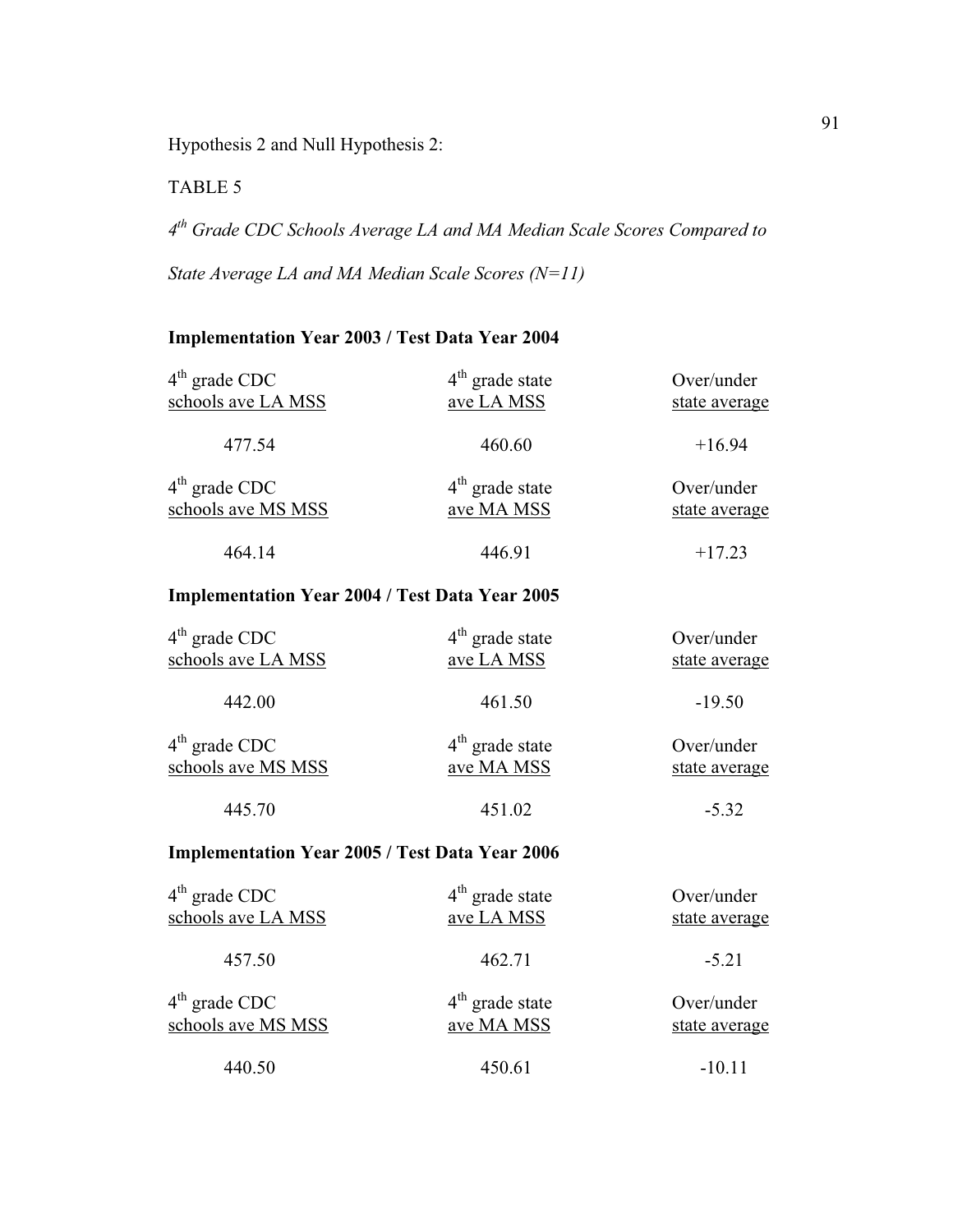### TABLE 5 (continued)

*4 th Grade CDC Schools Average LA and MA Median Scale Scores Compared to*

*State Average LA and MA Median Scale Scores (N=11)* 

### **Implementation Year 2007 / Test Data Year 2008**

| $4th$ grade CDC                         | $4th$ grade state     | Over/under    |
|-----------------------------------------|-----------------------|---------------|
| schools ave LA MSS                      | ave LA MSS            | state average |
| 434.05                                  | 460.66                | $-26.61$      |
| $4th$ grade CDC                         | $4th$ grade state     | Over/under    |
| schools ave MA MSS                      | ave MA MSS            | state average |
| 421.65                                  | 448.41                | $-26.76$      |
| <b>Average all Implementation Years</b> |                       |               |
| $4th$ grade CDC                         | $4th$ grade state     | Over/under    |
| schools ave $I \triangle MSS$           | $_{QVA}$ J $_{A}$ MSS | state average |

| $\pm$ grauc CDC    | $\pm$ grauc state | OVU/UNUL      |
|--------------------|-------------------|---------------|
| schools ave LA MSS | ave LA MSS        | state average |
| 452.77             | 461.36            | $-8.59$       |
| $4th$ grade CDC    | $4th$ grade state | Over/under    |
| schools ave MA MSS | ave MA MSS        | state average |
| 442.99             | 449.23            | $-6.24$       |

 Table 5 shows that with the exception of Implementation Year 2003 / Test data Year 2004, the Character Development / Citizenship schools continued to show ISTEP+ Median Scale Scores below those of the state average by 8.59 points below in Language Arts and 6.24 points below in Math for the year following program implementation.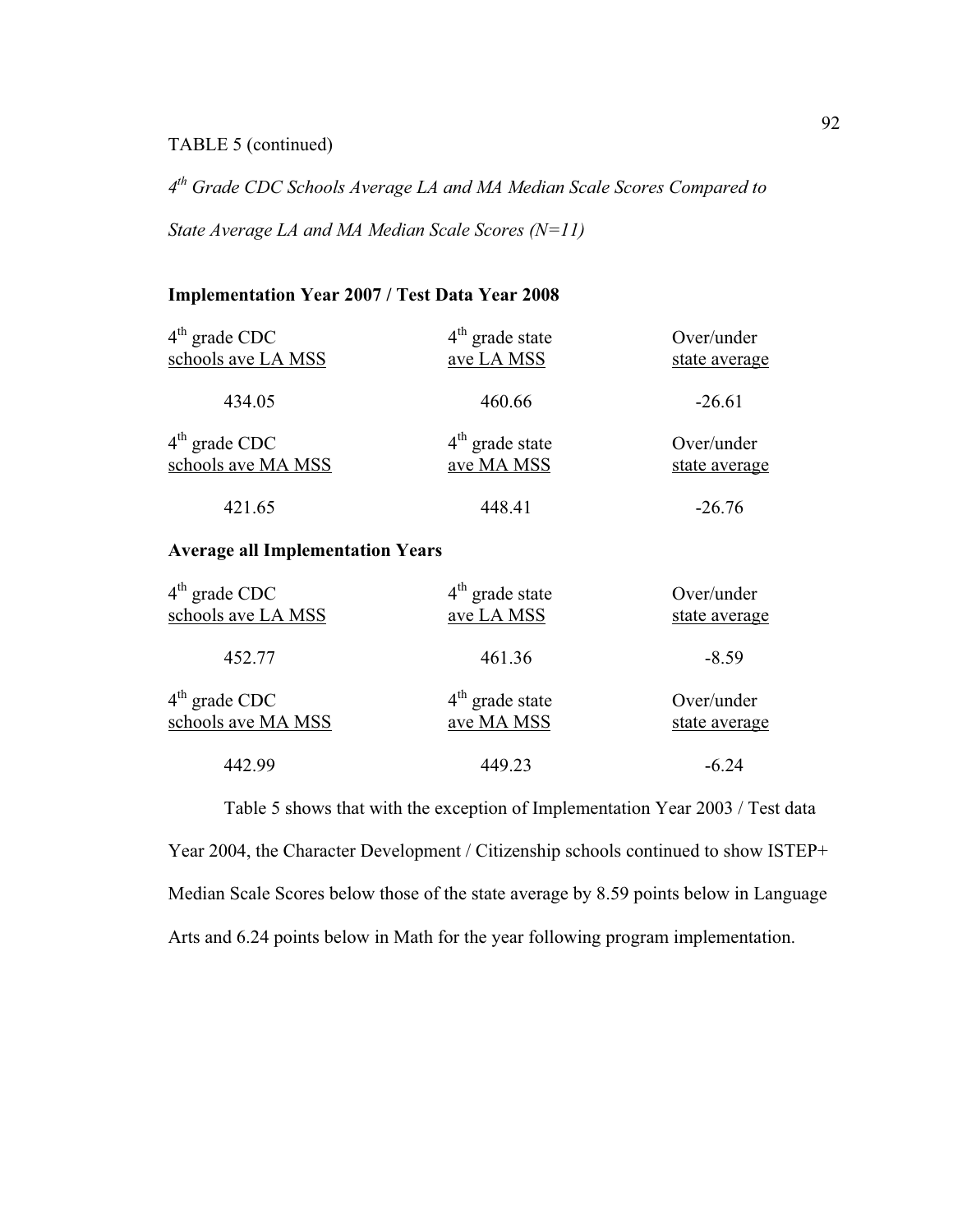Summary of Hypotheses 1 and 2 and Null Hypotheses 1 and 2; Tables 4 and 5:

#### TABLE 6

*Gain/loss in CDC Schools Average LA and MA Median Scale Scores Relative to State Average LA and MA Median Scale Scores from 3rd Grade to 4th Grade (N=11)* 

| CDC schools over/under                 | CDC schools over/under                 | Gain/loss    |
|----------------------------------------|----------------------------------------|--------------|
| state ave LA MSS 3 <sup>rd</sup> grade | state ave LA MSS 4 <sup>th</sup> grade | on state ave |
| $-8.16$                                | $-8.59$                                | Loss .43     |
| CDC schools over/under                 | CDC schools over/under                 | Gain/loss    |
| state ave MA MSS 3 <sup>rd</sup> grade | state ave MA MSS 4 <sup>th</sup> grade | on state ave |
| $-10.49$                               | -6.24                                  | Gain $4.25$  |

 Table 6 shows that Character Development / Citizenship schools scored 8.16 points below state average in Language Arts and 10.49 points below state average in Math for the year of program implementation. For the year following program implementation, Character Development / Citizenship schools scored 8.59 points below state average in Language Arts and 6.24 below state average in Math. These data calculate to showing that Character Development / Citizenship schools fell further behind state average in Language Arts from implementation year to the following year by .43 points while gaining on state average in Math by 4.25 points for the same time period.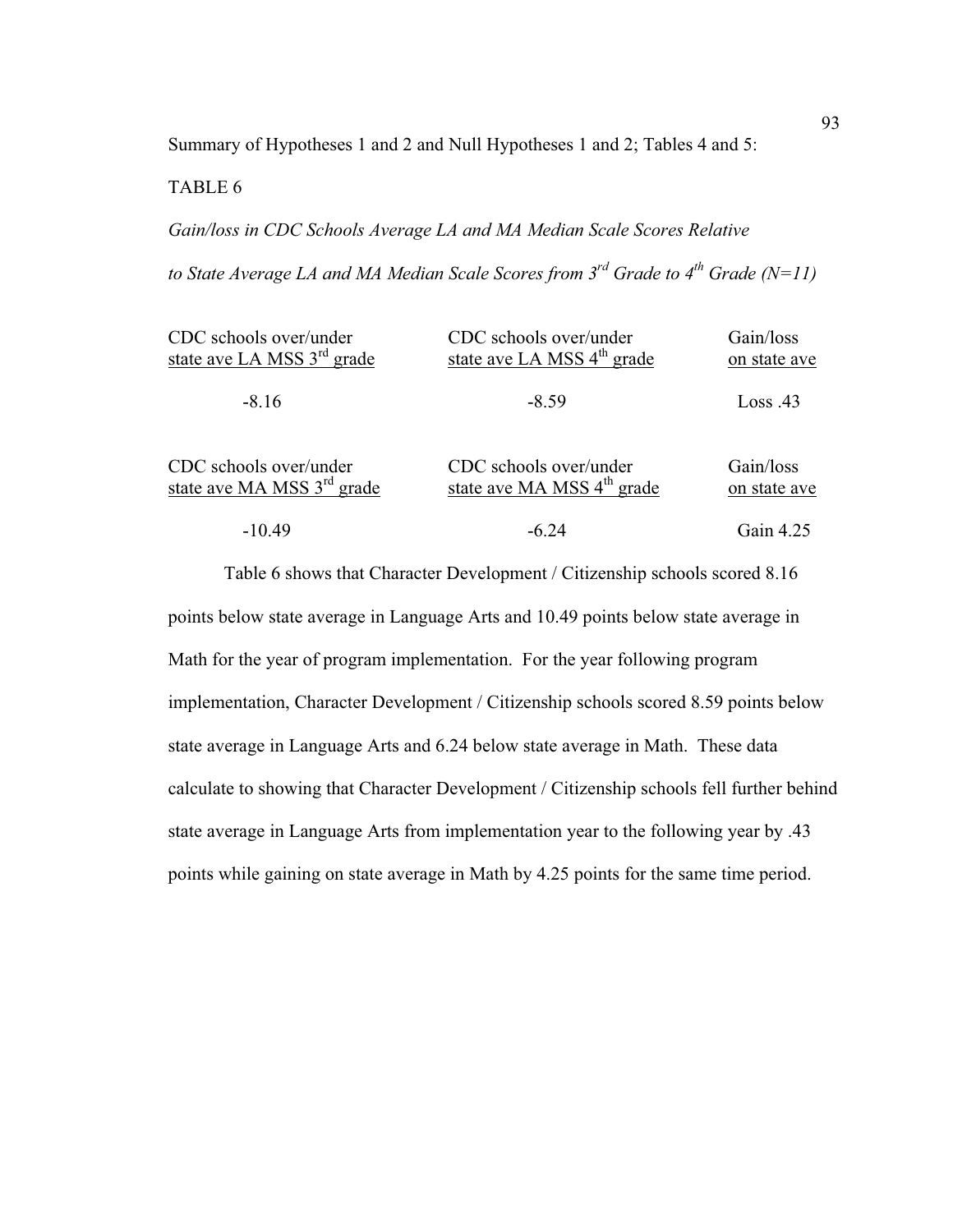Hypothesis 3 and Null Hypothesis 3:

TABLE 7

*3 rd Grade CDC Schools Average LA, MA and BOTH Total Percent Passing*

*Compared to State Average LA, MA and BOTH Total Percent Passing (N=11)* 

### **Implementation Year 2003 / Test Data Year 2003**

| $3rd$ grade CDC                                       | $3rd$ grade state | Over/under    |
|-------------------------------------------------------|-------------------|---------------|
| schools ave LA TPP                                    | ave LA TPP        | state average |
| 79                                                    | 73                | $+6$          |
| $3rd$ grade CDC                                       | $3rd$ grade state | Over/under    |
| schools ave MA TPP                                    | ave MA TPP        | state average |
| 73                                                    | 71                | $+2$          |
| $3rd$ grade CDC                                       | $3rd$ grade state | Over/under    |
| schools ave TPP BOTH                                  | ave TPP BOTH      | state average |
| 66                                                    | 62                | $+4$          |
| <b>Implementation Year 2004 / Test Data Year 2004</b> |                   |               |
| $3rd$ grade CDC                                       | $3rd$ grade state | Over/under    |
| schools ave LA TPP                                    | ave LA TPP        | state average |
| 61                                                    | 75                | $-14$         |
| $3rd$ grade CDC                                       | $3rd$ grade state | Over/under    |
| schools ave MA TPP                                    | ave MA TPP        | state average |
| 67                                                    | 72                | $-5$          |
| $3rd$ grade CDC                                       | $3rd$ grade state | Over/under    |
| schools ave TPP BOTH                                  | ave TPP BOTH      | state average |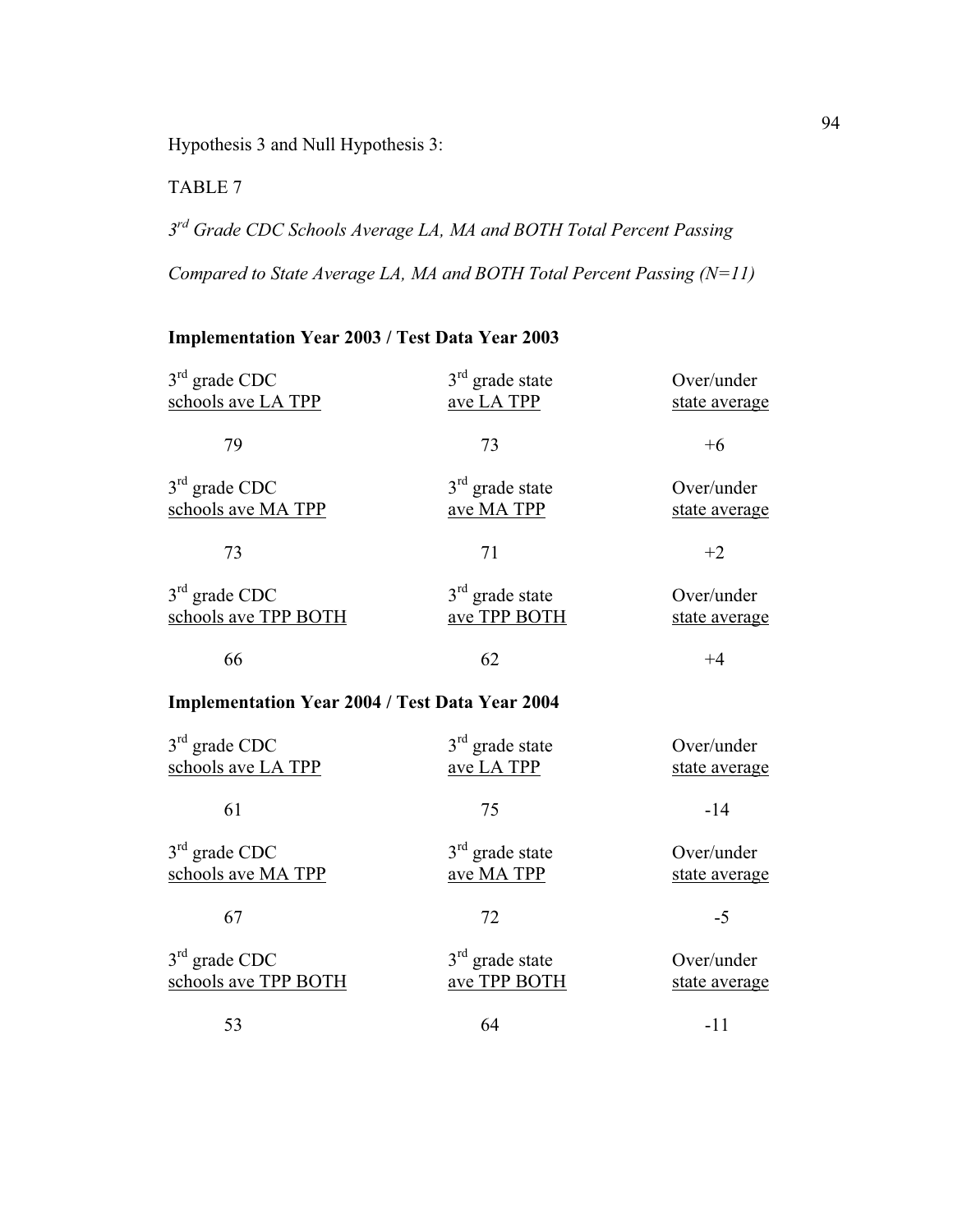### TABLE 7 (continued)

*3 rd Grade CDC Schools Average LA, MA and BOTH Total Percent Passing*

*Compared to State Average LA, MA and BOTH Total Percent Passing (N=11)* 

# **Implementation Year 2005 / Test Data Year 2005**

| $3rd$ grade CDC<br>schools ave LA TPP                 | $3rd$ grade state<br>ave LA TPP   | Over/under<br>state average |
|-------------------------------------------------------|-----------------------------------|-----------------------------|
| 70                                                    | 74                                | $-4$                        |
| $3rd$ grade CDC<br>schools ave MA TPP                 | $3rd$ grade state<br>ave MA TPP   | Over/under<br>state average |
| 67                                                    | 72                                | $-5$                        |
| $3rd$ grade CDC<br>schools ave TPP BOTH               | $3rd$ grade state<br>ave TPP BOTH | Over/under<br>state average |
| 60                                                    | 64                                | -4                          |
| <b>Implementation Year 2007 / Test Data Year 2007</b> |                                   |                             |
| $3rd$ grade CDC<br>schools ave LA TPP                 | $3rd$ grade state<br>ave LA TPP   | Over/under<br>state average |
| 60                                                    | 75                                | $-15$                       |
| $3rd$ grade CDC<br>schools ave MA TPP                 | $3rd$ grade state<br>ave MA TPP   | Over/under<br>state average |
| 47                                                    | 69                                | $-22$                       |
| $3rd$ grade CDC<br>schools ave TPP BOTH               | $3rd$ grade state<br>ave TPP BOTH | Over/under<br>state average |
| 43                                                    | 62                                | $-19$                       |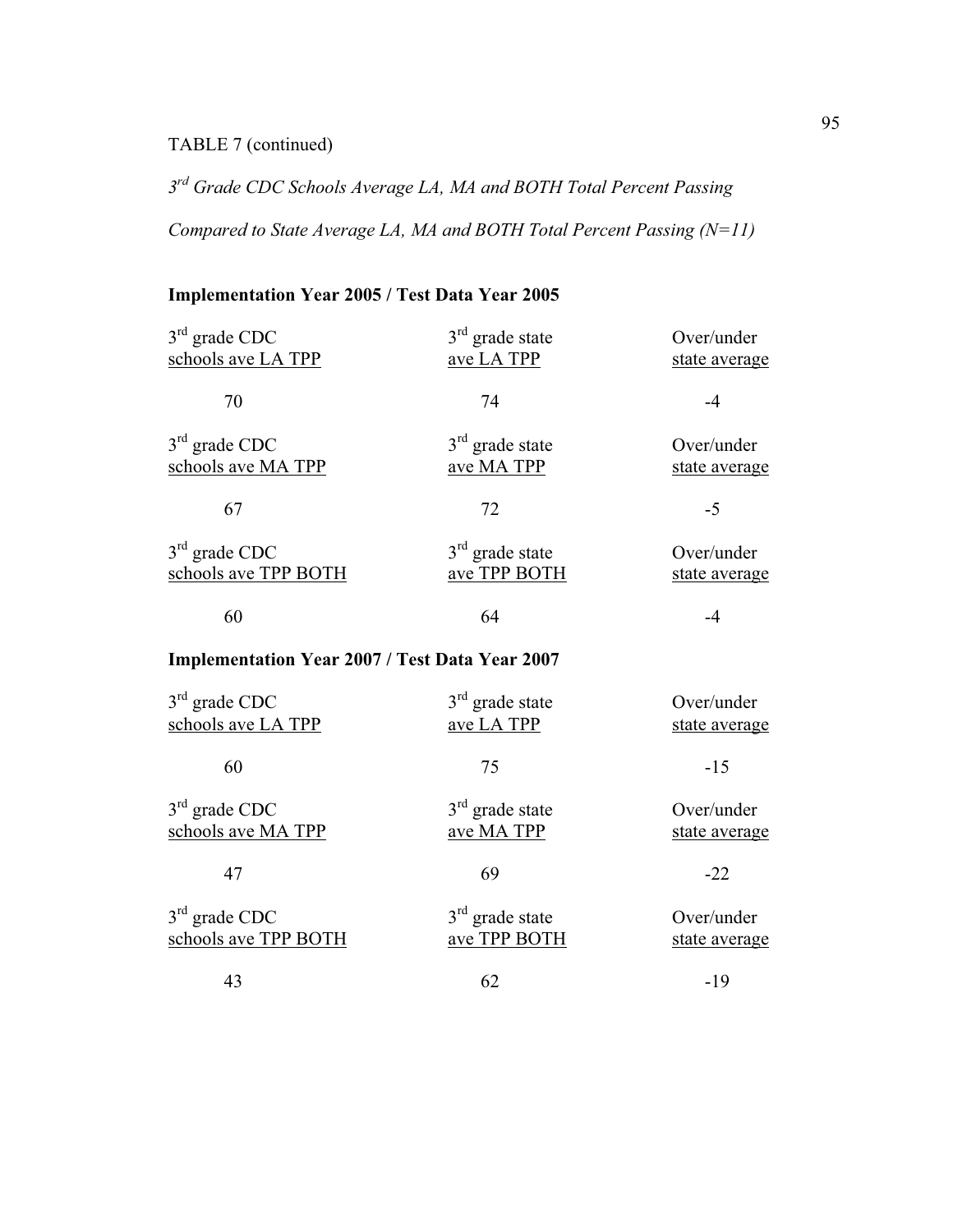#### TABLE 7 (continued)

*3 rd Grade CDC Schools Average LA, MA and BOTH Total Percent Passing*

*Compared to State Average LA, MA and BOTH Total Percent Passing (N=11)* 

## **Average all Implementation Years**

| $3rd$ grade CDC      | $3rd$ grade state | Over/under    |
|----------------------|-------------------|---------------|
| schools ave LA TPP   | ave LA TPP        | state average |
| 67.50                | 74.25             | $-6.75$       |
| $3rd$ grade CDC      | $3rd$ grade state | Over/under    |
| schools ave MA TPP   | ave MA TPP        | state average |
| 63.50                | 71.00             | $-7.50$       |
| $3rd$ grade CDC      | $3rd$ grade state | Over/under    |
| schools ave TPP BOTH | ave TPP BOTH      | state average |
| 55.50                | 63.00             | $-7.50$       |

 Table 7 shows that with the exception of Implementation Year 2003, the Character Development / Citizenship schools showed percentages below those of the state average for ISTEP+ Total Percent Passing with the average amounts of 6.75 percentage points below for Language Arts, 7.50 percentage points below in Math and 7.50 percentage points below for students passing both Language Arts and Math.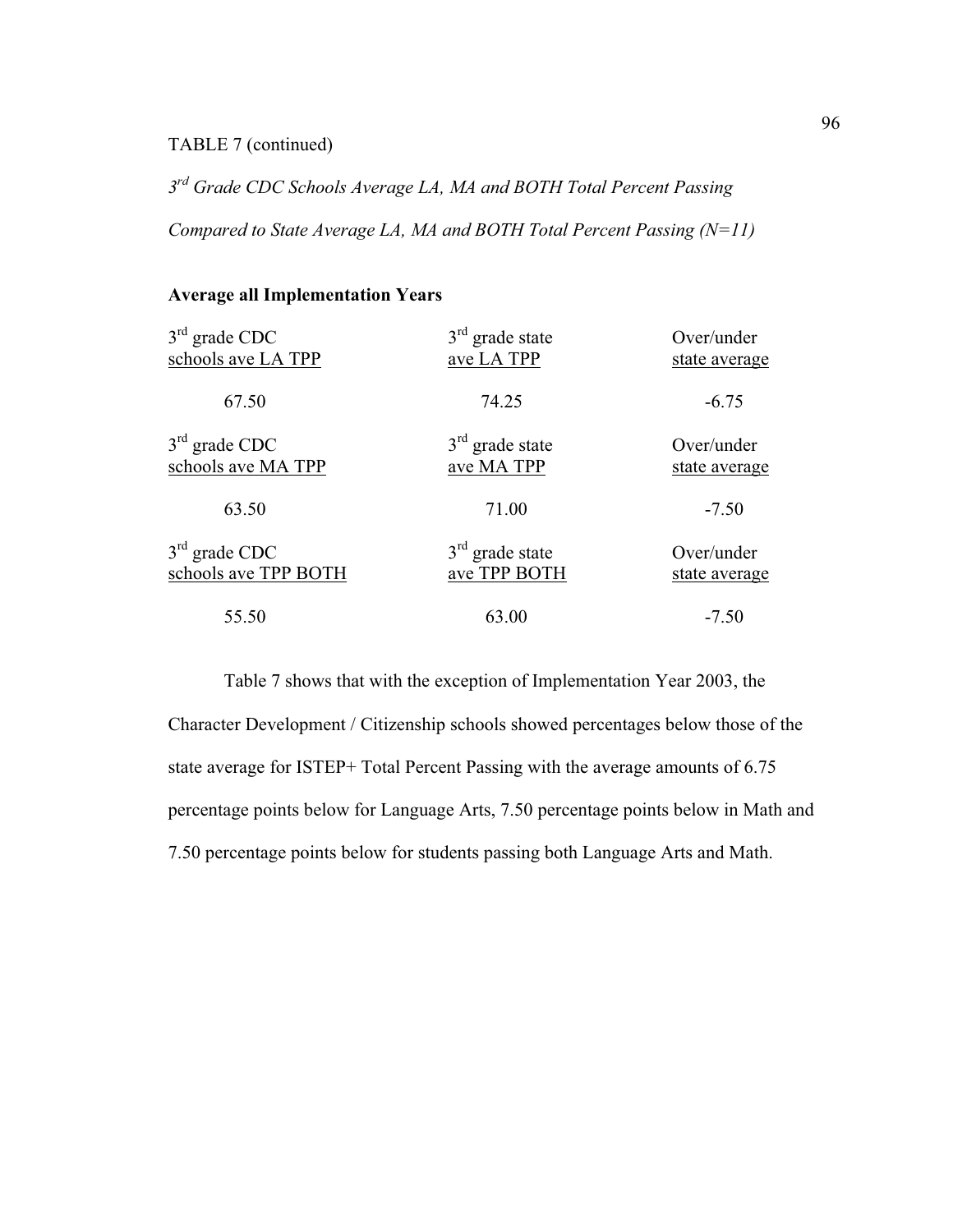Hypothesis 4 and Null Hypothesis 4:

TABLE 8

*4th Grade CDC Schools Average LA, MA and BOTH Total Percent Passing*

*Compared to State Average LA, MA and BOTH Total Percent Passing (N=11)* 

# **Implementation Year 2003 / Test Data Year 2004**

| 4th grade CDC<br>schools ave LA TPP                   | 4th grade state<br>ave LA TPP   | Over/under<br>state average   |
|-------------------------------------------------------|---------------------------------|-------------------------------|
| 83                                                    | 72                              | $+11$                         |
| 4th grade CDC<br>schools ave MA TPP                   | 4th grade state<br>ave MA TPP   | Over/under<br>state average   |
| 73                                                    | 72                              | $+1$                          |
| 4th grade CDC<br>schools ave TPP BOTH                 | 4th grade state<br>ave TPP BOTH | Over/under<br>state average   |
| 68                                                    | 63                              | $+5$                          |
| <b>Implementation Year 2004 / Test Data Year 2005</b> |                                 |                               |
| 4th grade CDC<br>schools ave LA TPP                   | 4th grade state<br>ave LA TPP   | Over / under<br>state average |
| 69                                                    | 72                              | $-3$                          |
| 4th grade CDC<br>schools ave MA TPP                   | 4th grade state<br>ave MA TPP   | Over/under<br>state average   |
| 68                                                    | 74                              | $-6$                          |
| 4th grade CDC<br>schools ave TPP BOTH                 | 4th grade state<br>ave TPP BOTH | Over/under<br>state average   |
| 56                                                    | 65                              | $-9$                          |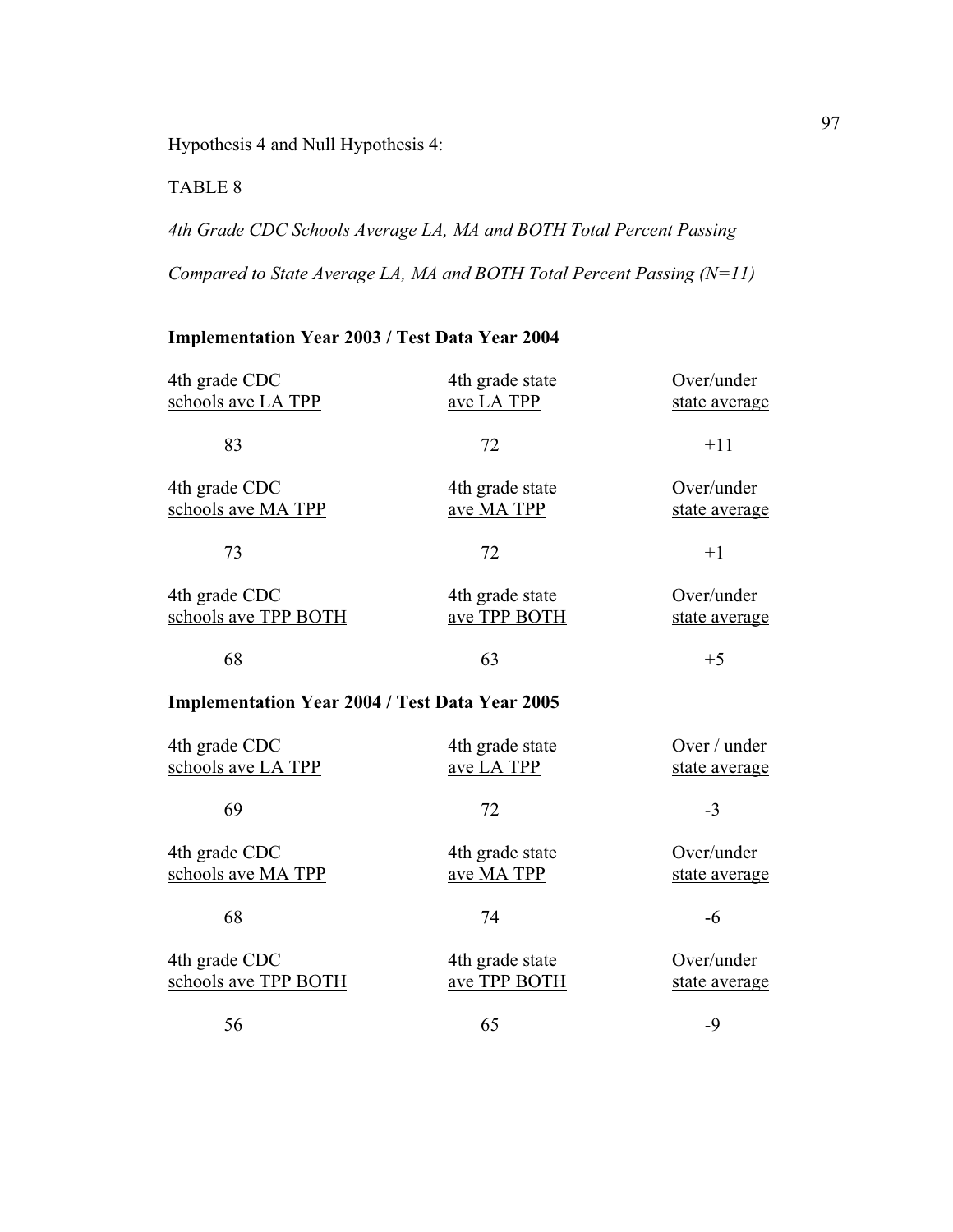# TABLE 8 (continued)

*4th Grade CDC Schools Average LA, MA and BOTH Total Percent Passing*

*Compared to State Average LA, MA and BOTH Total Percent Passing (N=11)* 

# **Implementation Year 2005 / Test Data Year 2006**

| 4th grade CDC<br>schools ave LA TPP                   | 4th grade state<br>ave LA TPP   | Over/under<br>state average |
|-------------------------------------------------------|---------------------------------|-----------------------------|
| 68                                                    | 73                              | $-5$                        |
| 4th grade CDC<br>schools ave MA TPP                   | 4th grade state<br>ave MA TPP   | Over/under<br>state average |
| 62                                                    | 73                              | $-11$                       |
| 4th grade CDC<br>schools ave TPP BOTH                 | 4th grade state<br>ave TPP BOTH | Over/under<br>state average |
| 57                                                    | 65                              | $-8$                        |
| <b>Implementation Year 2007 / Test Data Year 2008</b> |                                 |                             |
| 4th grade CDC<br>schools ave LA TPP                   | 4th grade state<br>ave LA TPP   | Over/under<br>state average |
| 53                                                    | 72                              | $-19$                       |
| 4th grade CDC<br>schools ave MA TPP                   | 4th grade state<br>ave MA TPP   | Over/under<br>state average |
| 52                                                    | 72                              | $-20$                       |
| 4th grade CDC<br>schools ave TPP BOTH                 | 4th grade state<br>ave TPP BOTH | Over/under<br>state average |
| 40                                                    | 63                              | $-23$                       |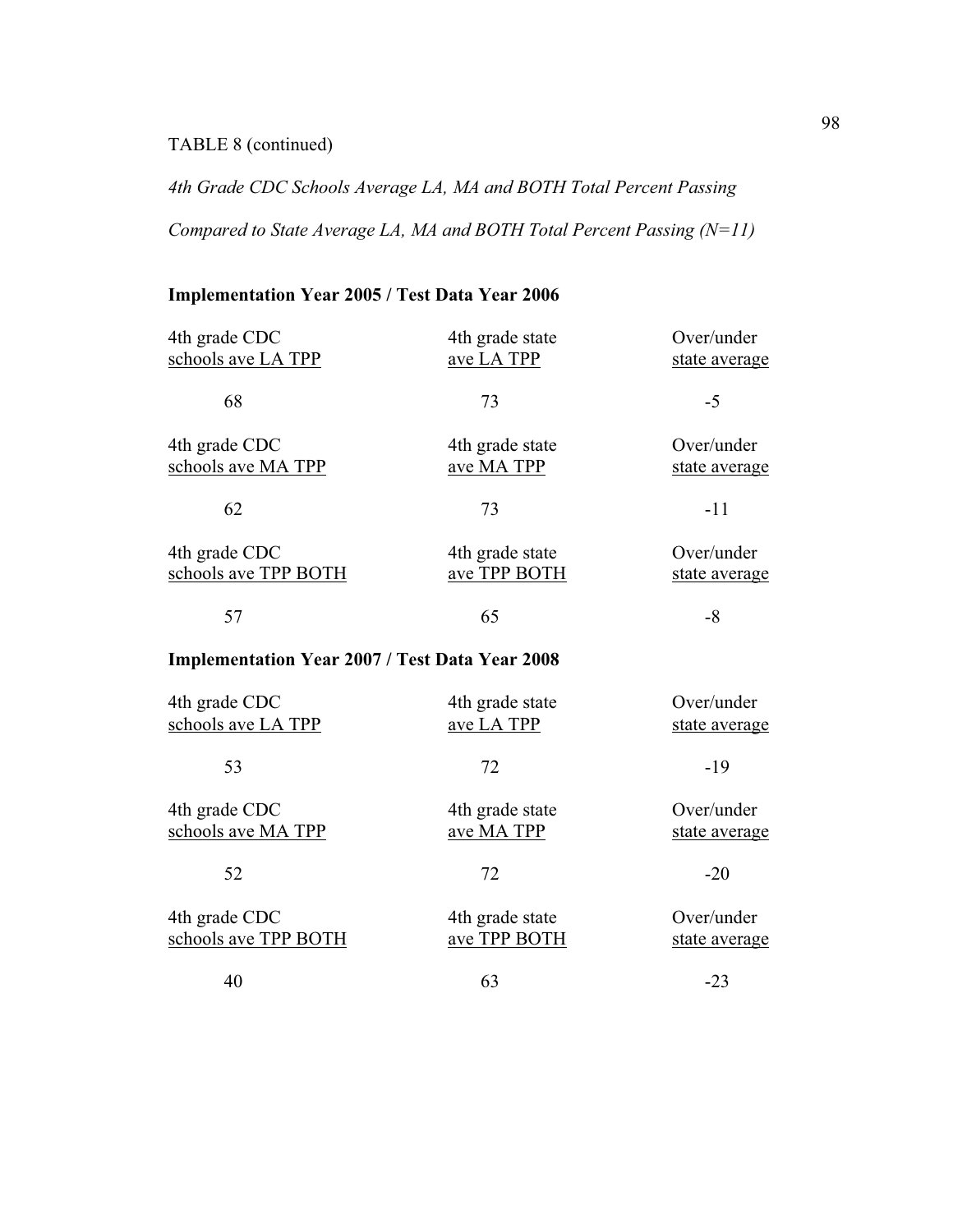#### TABLE 8 (continued)

*4th Grade CDC Schools Average LA, MA and BOTH Total Percent Passing*

*Compared to State Average LA, MA and BOTH Total Percent Passing (N=11)* 

#### **Average all Implementation Years**

| 4th grade CDC        | 4th grade state | Over/under    |
|----------------------|-----------------|---------------|
| schools ave LA TPP   | ave LA TPP      | state average |
| 68.25                | 72.25           | $-4.00$       |
| 4th grade CDC        | 4th grade state | Over/under    |
| schools ave MA TPP   | ave MA TPP      | state average |
| 63.75                | 72.75           | $-9.00$       |
| 4th grade CDC        | 4th grade state | Over/under    |
| schools ave TPP BOTH | ave TPP BOTH    | state average |
| 55.25                | 64.00           | $-8.75$       |

 Table 8 shows that with the exception of Implementation Year 2003 / Test year 2004, the Character Development / Citizenship schools continued to perform below the state average in the category of Total Percent Passing in the ISTEP+ categories of Language Arts, Math and both Language Arts and Math. The Character Development / Citizenship Schools were below the state average of Total Percent Passing by 4.00 percentage points in Language Arts, 9.00 percentage points in Math and 8.75 percentage points in passing both Language Arts and Math.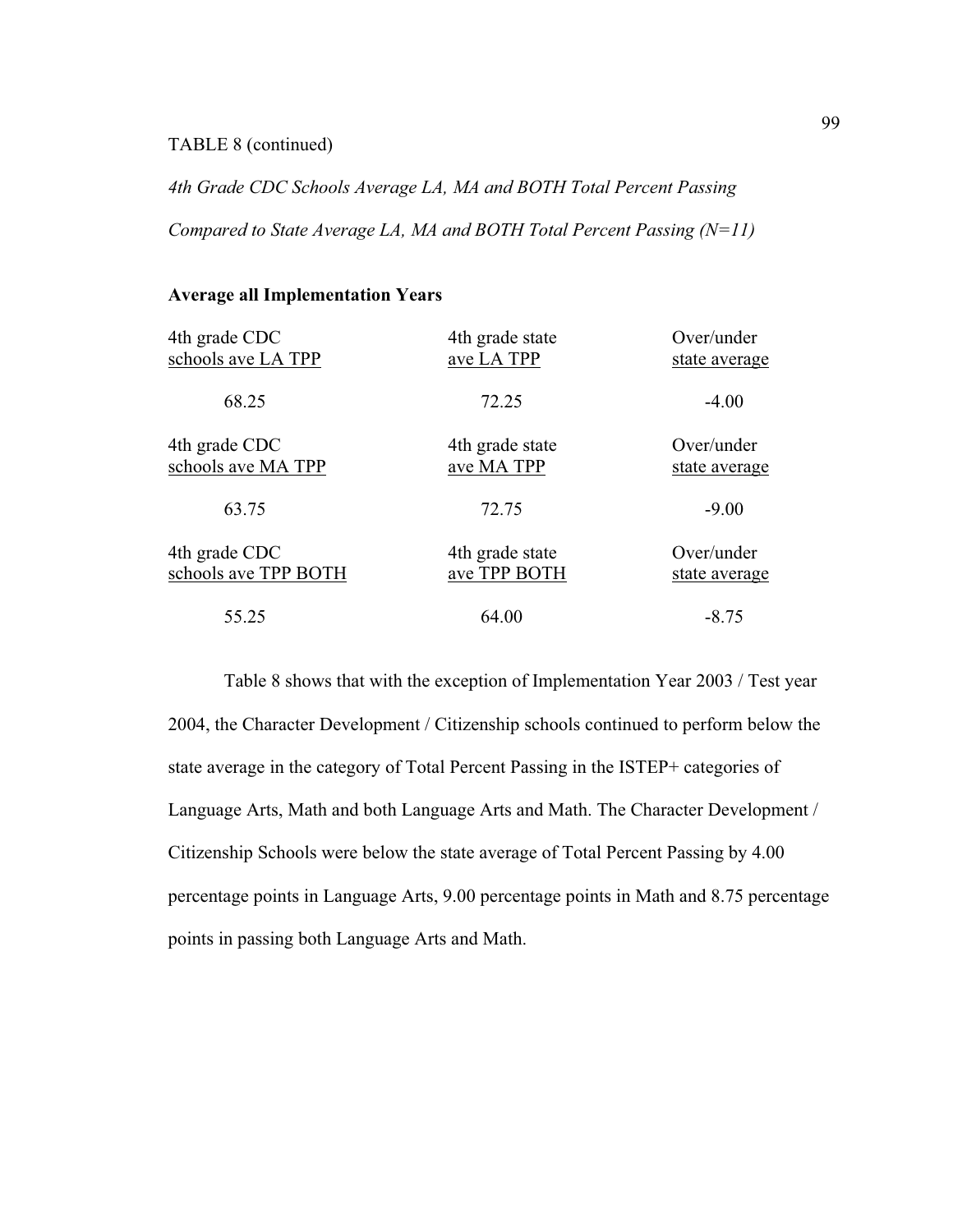Summary of Hypotheses 3 and 4 and Null Hypotheses 3 and 4; Tables 7 and 8:

TABLE 9

*Gain/loss in CDC Schools Average LA, MA, and BOTH Total Percent Passing Relative to State Average LA, MA, and BOTH Total Percent Passing from 3rd Grade to 4 th Grade (N=11)* 

| CDC schools over/under                   | CDC schools over/under                   | Gain/loss    |
|------------------------------------------|------------------------------------------|--------------|
| state ave LA TPP 3 <sup>rd</sup> grade   | state ave LA TPP 4 <sup>th</sup> grade   | on state ave |
| $-6.75$                                  | $-4.00$                                  | Gain 2.75    |
| CDC schools over/under                   | CDC schools over/under                   | Gain/loss    |
| state ave MA TPP 3 <sup>rd</sup> grade   | state ave MA TPP 4 <sup>th</sup> grade   | on state ave |
| $-7.50$                                  | $-9.00$                                  | Loss 1.50    |
| CDC schools over/under                   | CDC schools over/under                   | Gain/loss    |
| state ave TPP BOTH 3 <sup>rd</sup> grade | state ave TPP BOTH 4 <sup>th</sup> grade | on state ave |
| $-7.50$                                  | $-8.75$                                  | Loss 1.25    |

 Table 9 shows that Character Development / Citizenship schools scored 6.75 points below state average for Total Percent Passing in Language Arts, 7.50 points below state average for Total Percent Passing for Math and 7.50 points below state average for Total Percent Passing Both for the year of program implementation. For the year following program implementation, Character Development / Citizenship schools scored 4.00 points below state average for Total Percent Passing in Language Arts, 9.00 points below state average for Total Percent Passing for Math and 8.75 points below state average for Total Percent Passing Both. These data calculate to show Character Development / Citizenship schools gaining on the state average from implementation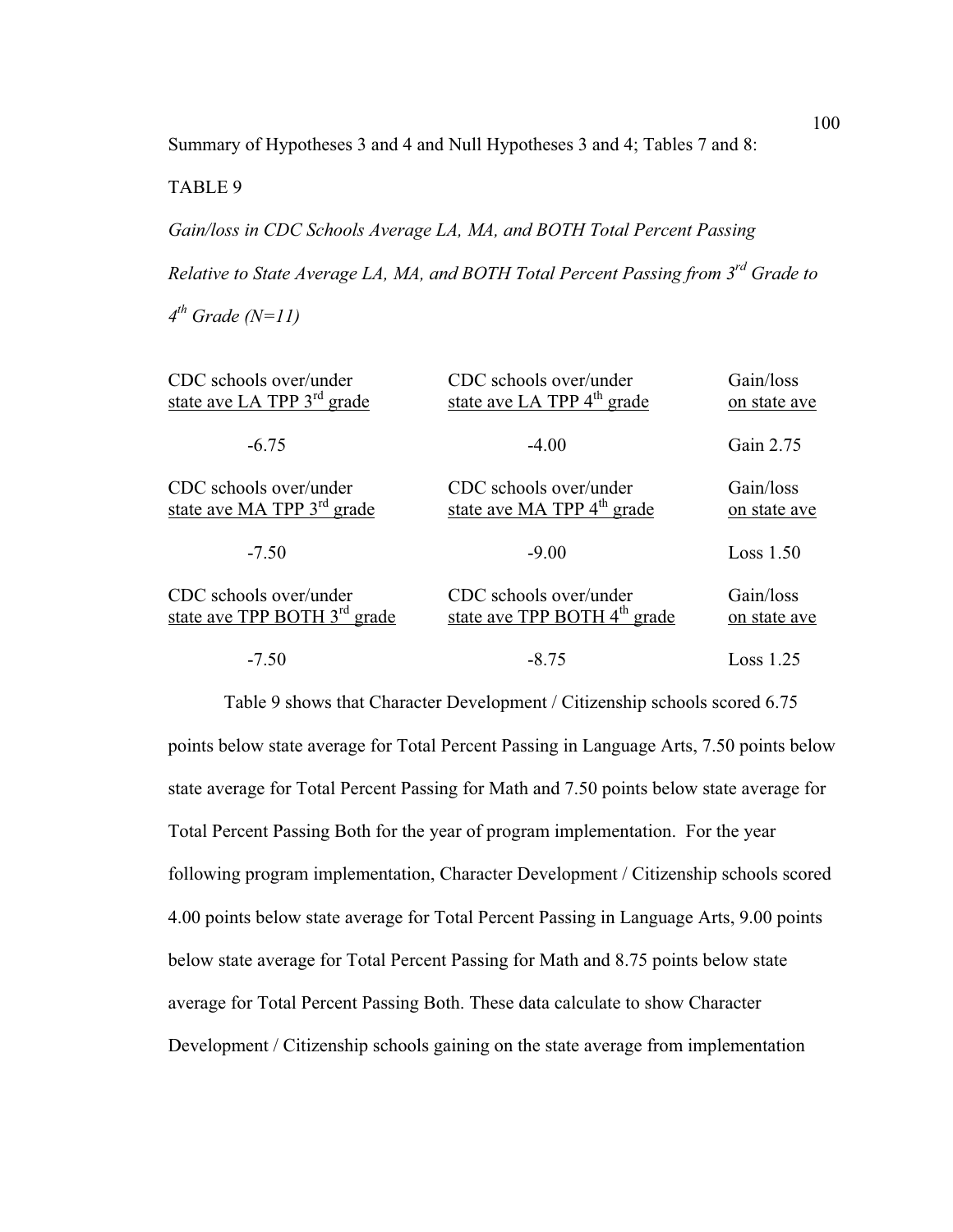year to the following year in Language Arts Total Percent Passing by 2.75 points while falling further behind state average in Math Total Percent Passing by 1.50 point and in the Total Percent Passing Both category by 1.25 points.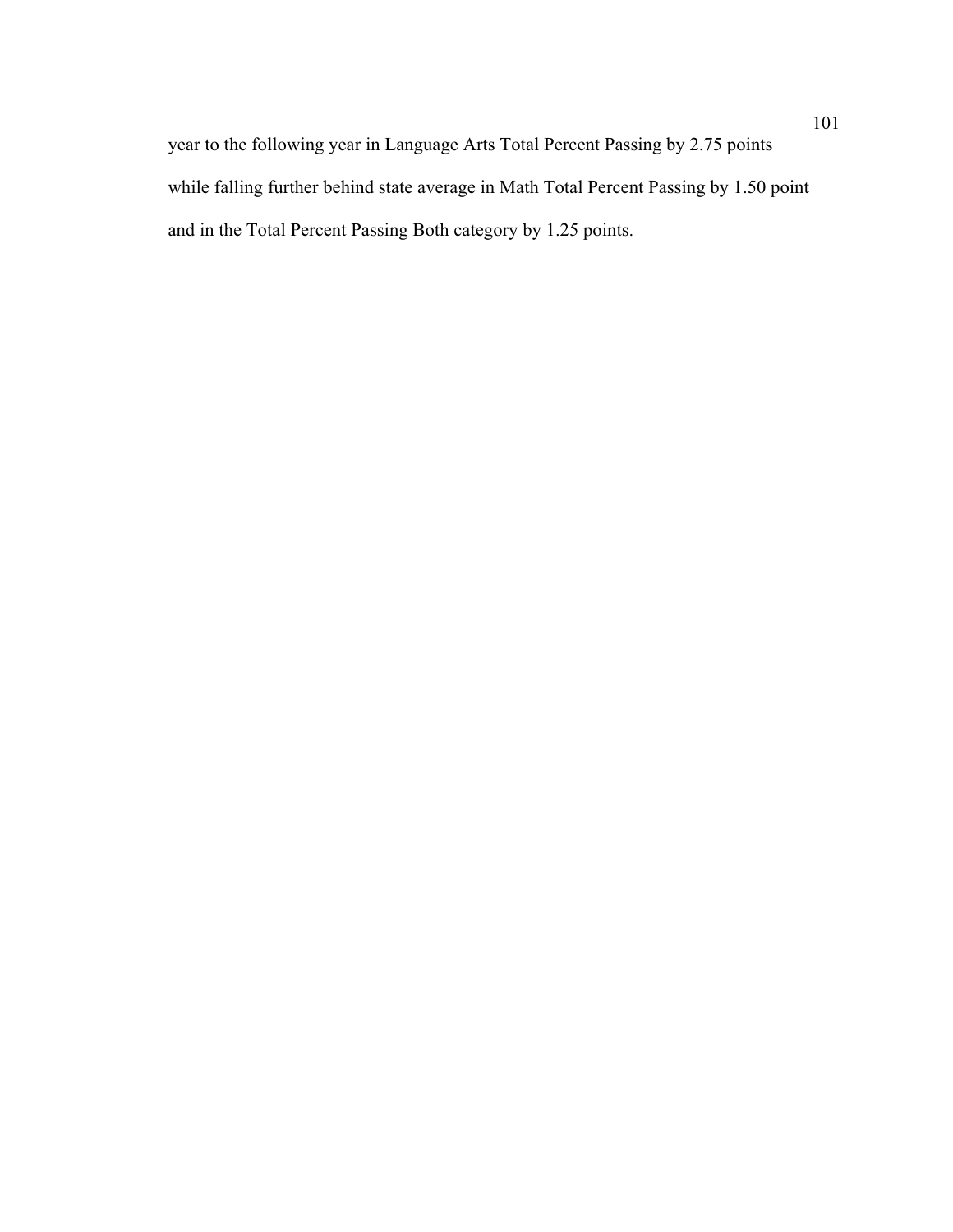Hypothesis 5 and Null Hypothesis 5 and Research Question 2:

TABLE 10

*Survey Question 2: Decline in Negative Student Behavior for Year of Program*

*Implementation (N=11)* 

|             | Average percent  |
|-------------|------------------|
|             | of decline       |
|             |                  |
| $10 - 50\%$ | 23%              |
|             | Range of decline |

# *Individual School Responses to Survey Question 2:*

| School                    | <b>Realized Decline</b> | Percentage of Decline |
|---------------------------|-------------------------|-----------------------|
| $\mathbf{A}$              | $\rm No$                |                       |
| $\bf{B}$                  | Yes                     | 25%                   |
| $\mathcal{C}$             | Yes                     | No Percentage Given   |
| D                         | Yes                     | 15%                   |
| ${\bf E}$                 | Unsure                  |                       |
| $\boldsymbol{\mathrm{F}}$ | Yes                     | 15%                   |
| G                         | Yes                     | No Percentage Given   |
| H                         | Yes                     | 50%                   |
| $\mathbf I$               | Yes                     | 10%                   |
| $\bf J$                   | Yes                     | No Percentage Given   |
| $\rm K$                   | Yes                     | No Percentage Given   |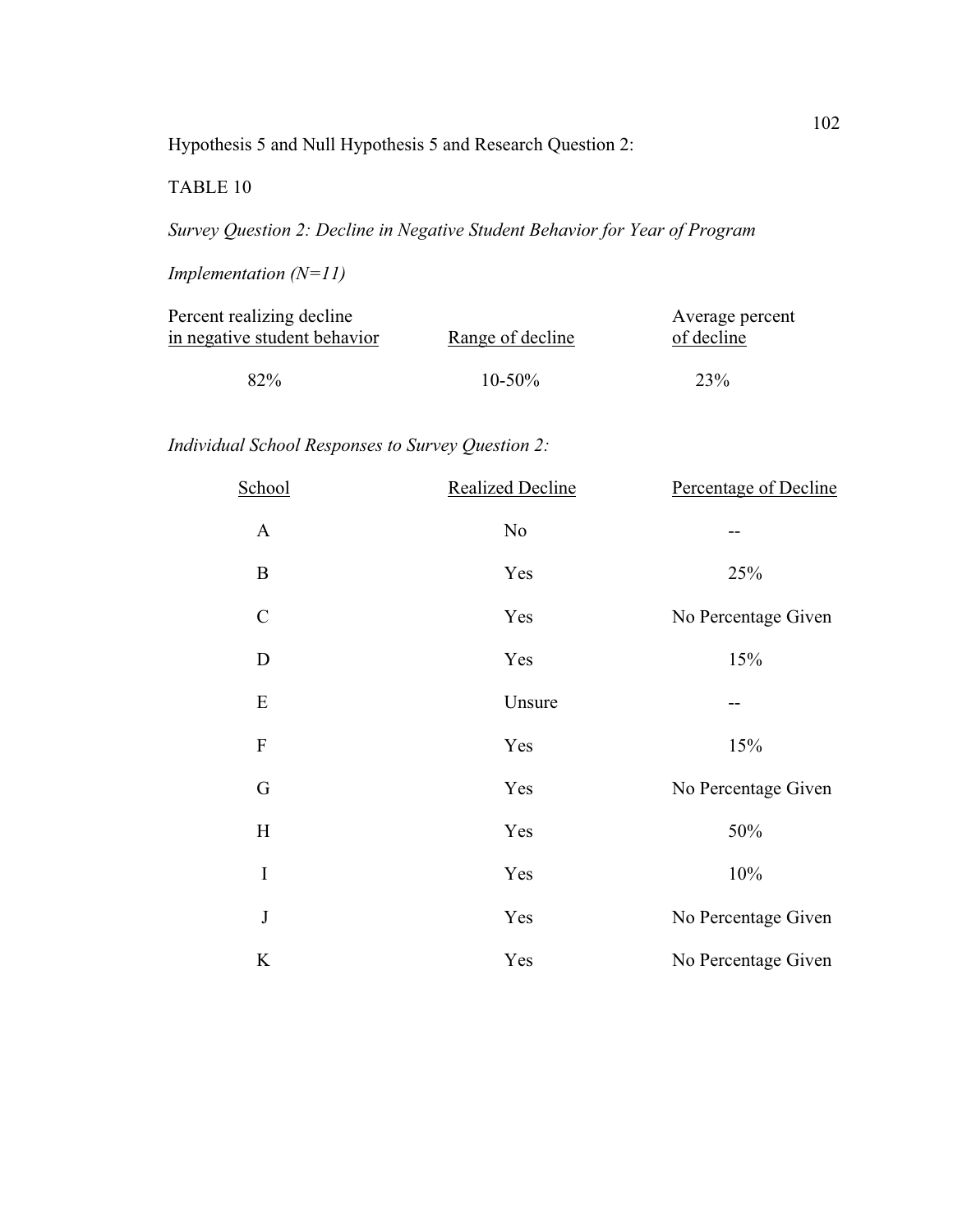Of responding building level administrators, 82% did see a decline in negative student behaviors, listed as office referrals, suspensions, and/or expulsions, with an average of 23% decline. The actual percentages of decline in negative student behaviors ranged from 10-50%.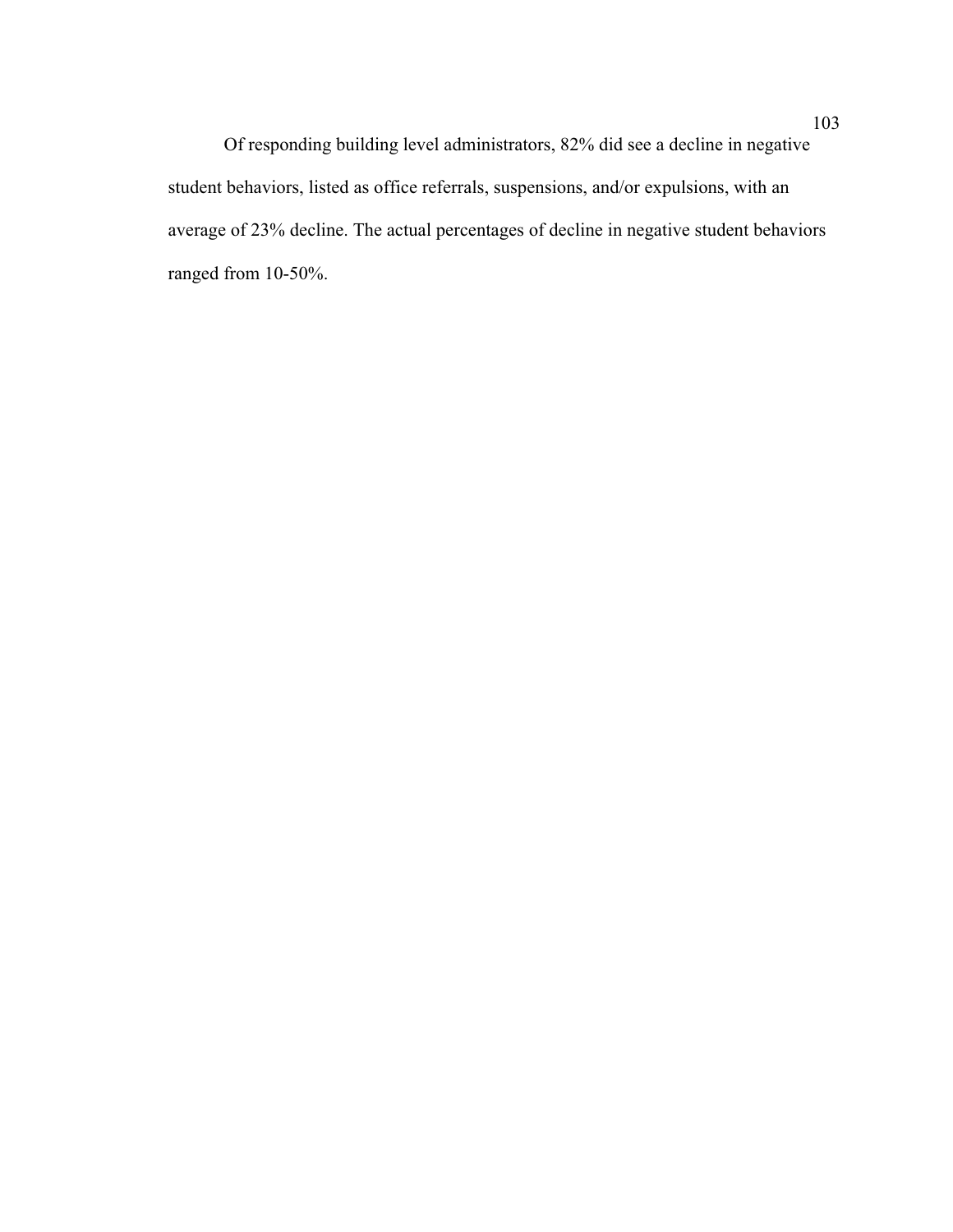#### Research Question 1:

## TABLE 11

*CDC Schools MSS LA Relative to Cut Score 3rd Grade (N=11)* 

| CDC school/test yr | Gr3 MSS LA | Cut score(pass) | Over/under       |
|--------------------|------------|-----------------|------------------|
| A 03               | 473.3      | 404             | $+69.3$          |
| <b>B</b> 03        | 458.0      | 404             | $+54.0$          |
| C <sub>03</sub>    | 443.3      | 404             | $+39.3$          |
| D 03               | 436.0      | 404             | $+32.0$          |
| $E$ 03             | 453.7      | 404             | $+49.7$          |
| F 04               | 423.0      | 404             | $+19.0$          |
| G 05               | 481.0      | 404             | $+77.0$          |
| H 05               | 424.0      | 404             | $+20.0$          |
| I 05               | 405.5      | 404             | $+1.5$           |
| J 07               | 422.0      | 404             | $+18.0$          |
| K 07               | 403.7      | 404             | $\underline{.0}$ |
|                    |            |                 |                  |

Average  $= +34.5$ 

 Table 11 shows that those schools choosing to use a Character Development / Citizenship program as part of their School Improvement Plan averaged Language Arts Median Scale Scores of 34.5 points above the state established passing cut score for the year of program implementation. The Character Development / Citizenship schools LA Median Scale Scores ranged from .03 points below the cut score to 69.3 points above.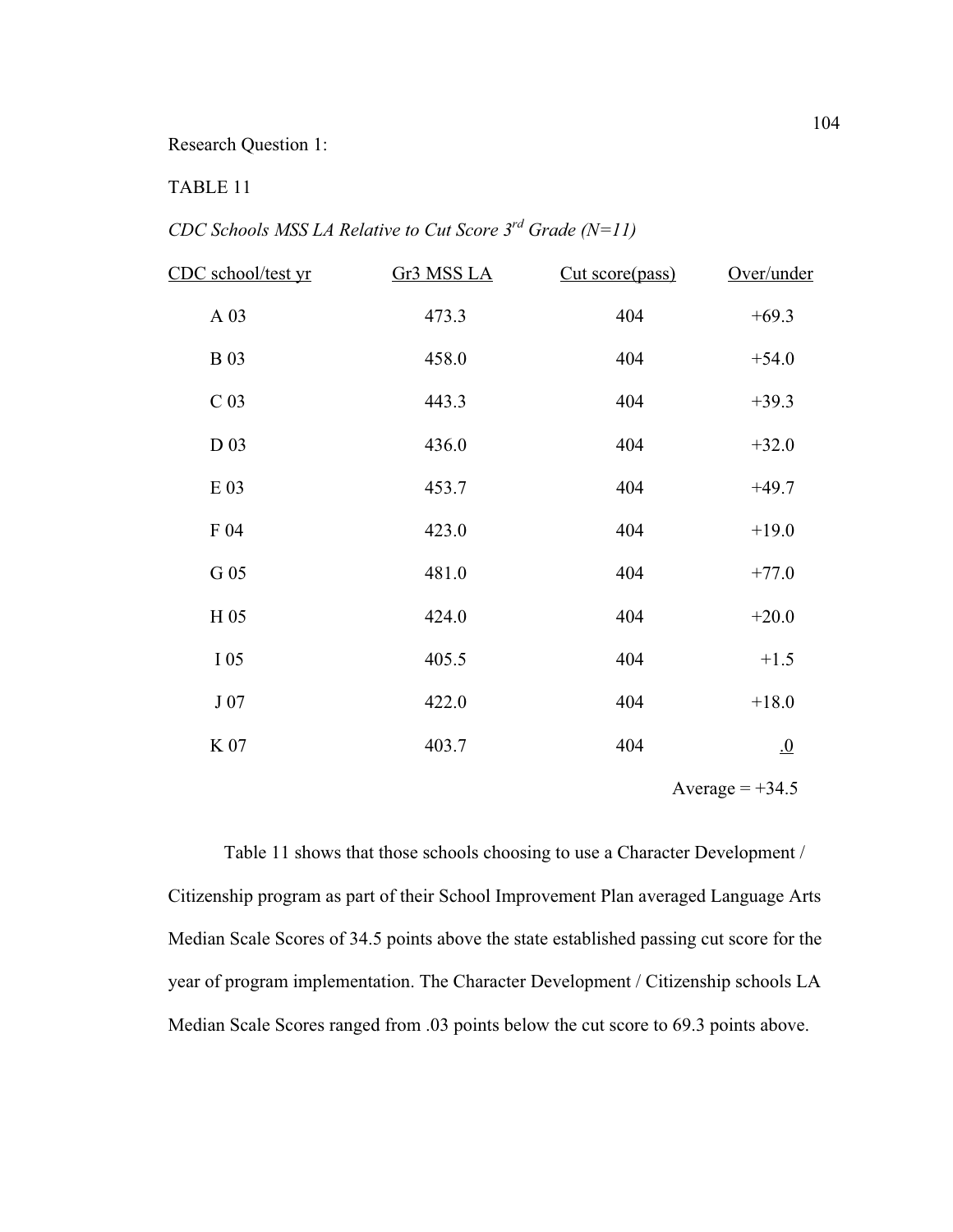## TABLE 12

| CDC Schools MSS LA Relative to Cut Score $4^{th}$ Grade (N=11) |  |  |  |
|----------------------------------------------------------------|--|--|--|
|----------------------------------------------------------------|--|--|--|

| CDC school/test yr | Gr4 MSS LA | Cut score(pass) | Over/under |
|--------------------|------------|-----------------|------------|
| A 04               | 494.0      | 429             | $+65.0$    |
| <b>B</b> 04        | 486.0      | 429             | $+57.0$    |
| C <sub>04</sub>    | 466.0      | 429             | $+37.0$    |
| D 04               | 463.0      | 429             | $+34.0$    |
| E 04               | 478.7      | 429             | $+49.7$    |
| F 05               | 442.0      | 429             | $+13.0$    |
| G 06               | 495.5      | 429             | $+66.5$    |
| H 06               | 446.0      | 429             | $+17.0$    |
| I 06               | 431.0      | 429             | $+2.0$     |
| J08                | 441.8      | 429             | $+12.8$    |
| $\rm K$ 08         | 426.3      | 429             | $-2.7$     |

Average  $= +31.9$ 

 Table 12 shows that those schools choosing a Character Development / Citizenship program as part of their School Improvement Plan registered Language Arts Median Scale Scores on average of 31.9 points over the state established passing cut score for the testing year following program implementation. The Character Development / Citizenship schools LA Median Scale Scores ranged from 2.7 points below the cut score to 65 points above.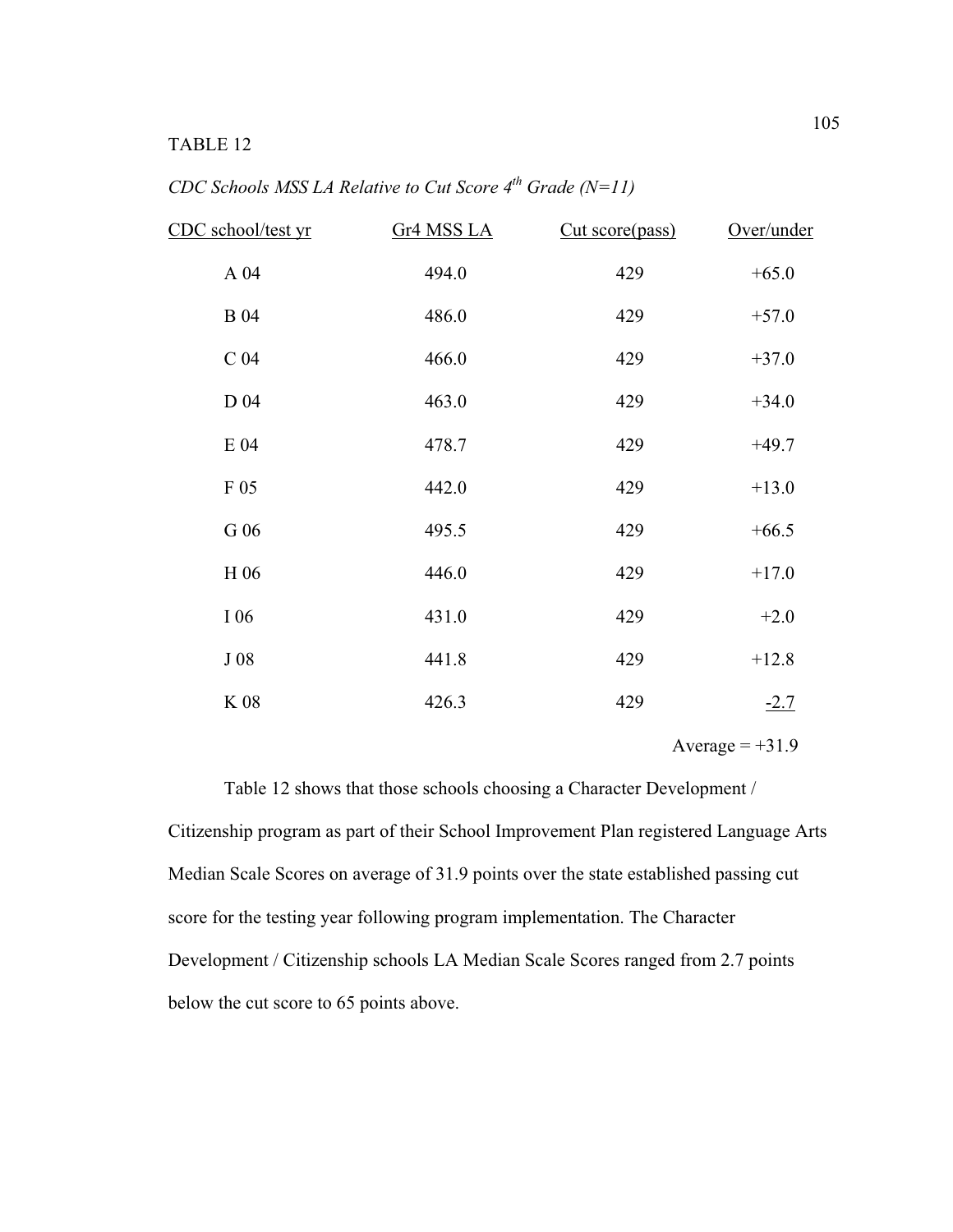*Gain/loss of CDC Schools MSS LA Relative to State Cut Score from 3rd Grade to*

*4 th Grade (N=11)* 

| Average over LA          | Average over LA       | Gain/loss on |
|--------------------------|-----------------------|--------------|
| cut score $3^{rd}$ grade | cut score $4th$ grade | LA cut score |
| $+34.5$                  | $+319$                | Loss 2.60    |

 Table 13 shows that Character Development / Citizenship schools averaged Median Scale Scores for Language Arts 34.5 points above the cut score for 3<sup>rd</sup> grade and 31.9 points above the cut score for  $4<sup>th</sup>$  grade. This computes to a loss of distance over the cut score by 2.60 points from implementation year to the following year.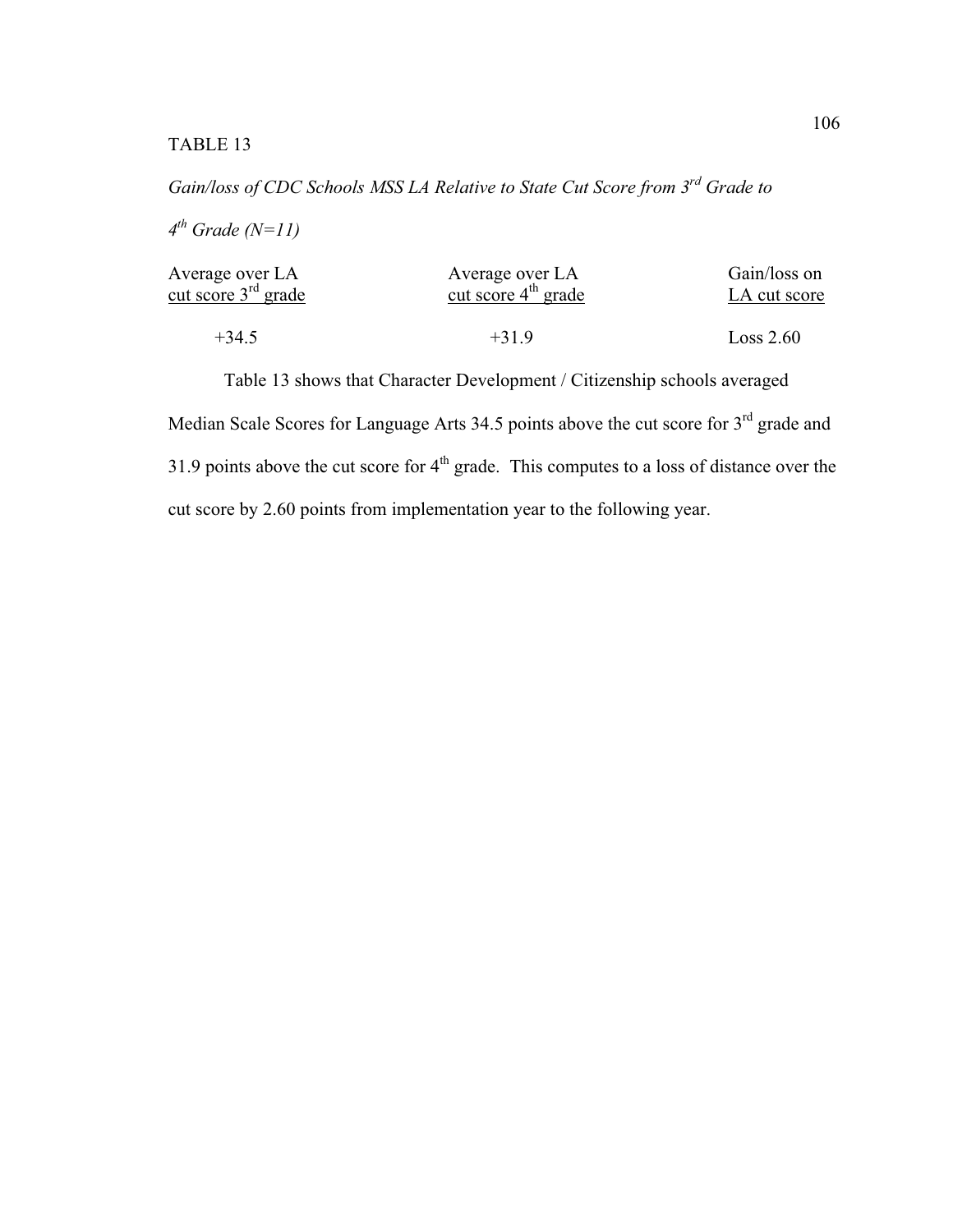### TABLE 14

| CDC school/test yr | Gr3 MSS MA | Cut score(pass) | Over/under |
|--------------------|------------|-----------------|------------|
| A 03               | 449.3      | 393             | $+56.3$    |
| <b>B</b> 03        | 433.0      | 393             | $+40.0$    |
| C <sub>03</sub>    | 424.8      | 393             | $+31.8$    |
| D 03               | 424.5      | 393             | $+31.5$    |
| E 03               | 424.0      | 393             | $+31.0$    |
| F 04               | 414.0      | 393             | $+21.0$    |
| G 05               | 468.3      | 393             | $+75.3$    |
| H 05               | 402.3      | 393             | $+9.3$     |
| I 05               | 395.3      | 393             | $+2.3$     |
| J 07               | 394.5      | 393             | $+1.5$     |
| K 07               | 382.0      | 393             | $-11.0$    |
|                    |            |                 |            |

*CDC Schools MSS MA Relative to Cut Score 3rd Grade (N=11)* 

Average  $= +26.2$ 

 Table 14 shows the Math Median Scale Scores for those schools implementing a Character Development / Citizenship program as averaging 26.2 points above the state established passing cut score. The Character Development / Citizenship schools scores ranged from averaging 11 points below the passing cut score to 75.3 points above the passing cut score.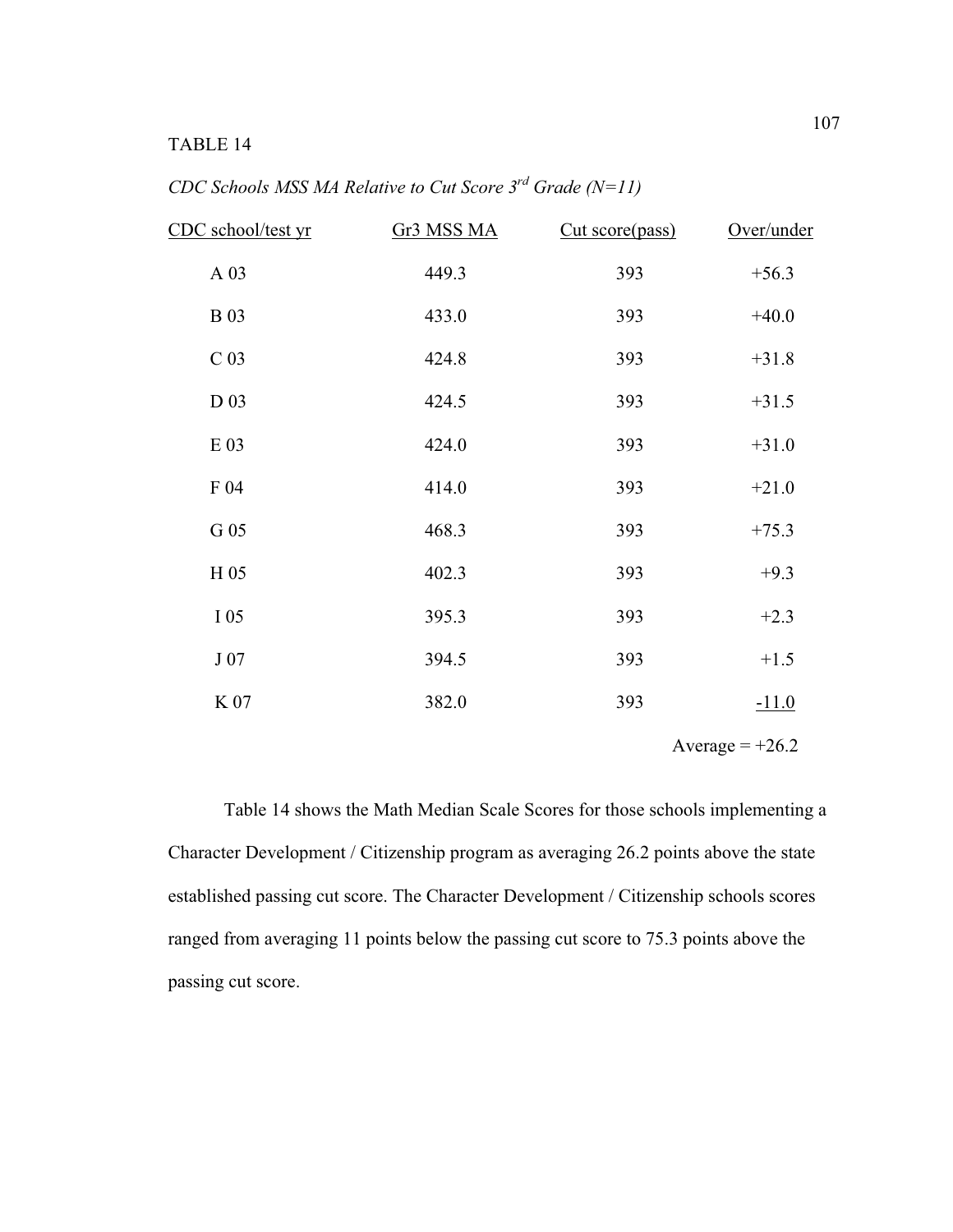## TABLE 15

| CDC Schools MSS MA Relative to Cut Score $4^{th}$ Grade (N=11) |
|----------------------------------------------------------------|
|----------------------------------------------------------------|

| CDC school/test yr | Gr <sub>4</sub> MSS MA | Cut score(pass) | Over/under |
|--------------------|------------------------|-----------------|------------|
| A 04               | 472.0                  | 415             | $+57.0$    |
| <b>B</b> 04        | 455.7                  | 415             | $+40.7$    |
| C <sub>04</sub>    | 450.0                  | 415             | $+35.0$    |
| D 04               | 468.0                  | 415             | $+53.0$    |
| E 04               | 475.0                  | 415             | $+60.0$    |
| F 05               | 445.7                  | 415             | $+30.7$    |
| G 06               | 488.0                  | 415             | $+73.0$    |
| H 06               | 434.5                  | 415             | $+19.5$    |
| I 06               | 399.0                  | 415             | $-16.0$    |
| J08                | 432.3                  | 415             | $+17.3$    |
| $\rm K$ 08         | 411.0                  | 415             | $-4.0$     |

Average  $= +33.2$ 

 Table 15 shows that schools with a Character Development / Citizenship program in place as part of their School Improvement Plan bested the state established passing cut score by an average of 33.2 points for the testing year following implementation. The range of Median Scale Scores in relation to cut scores for Character Development / Citizenship schools was from 16 points below passing cut score to 73 points over passing cut score.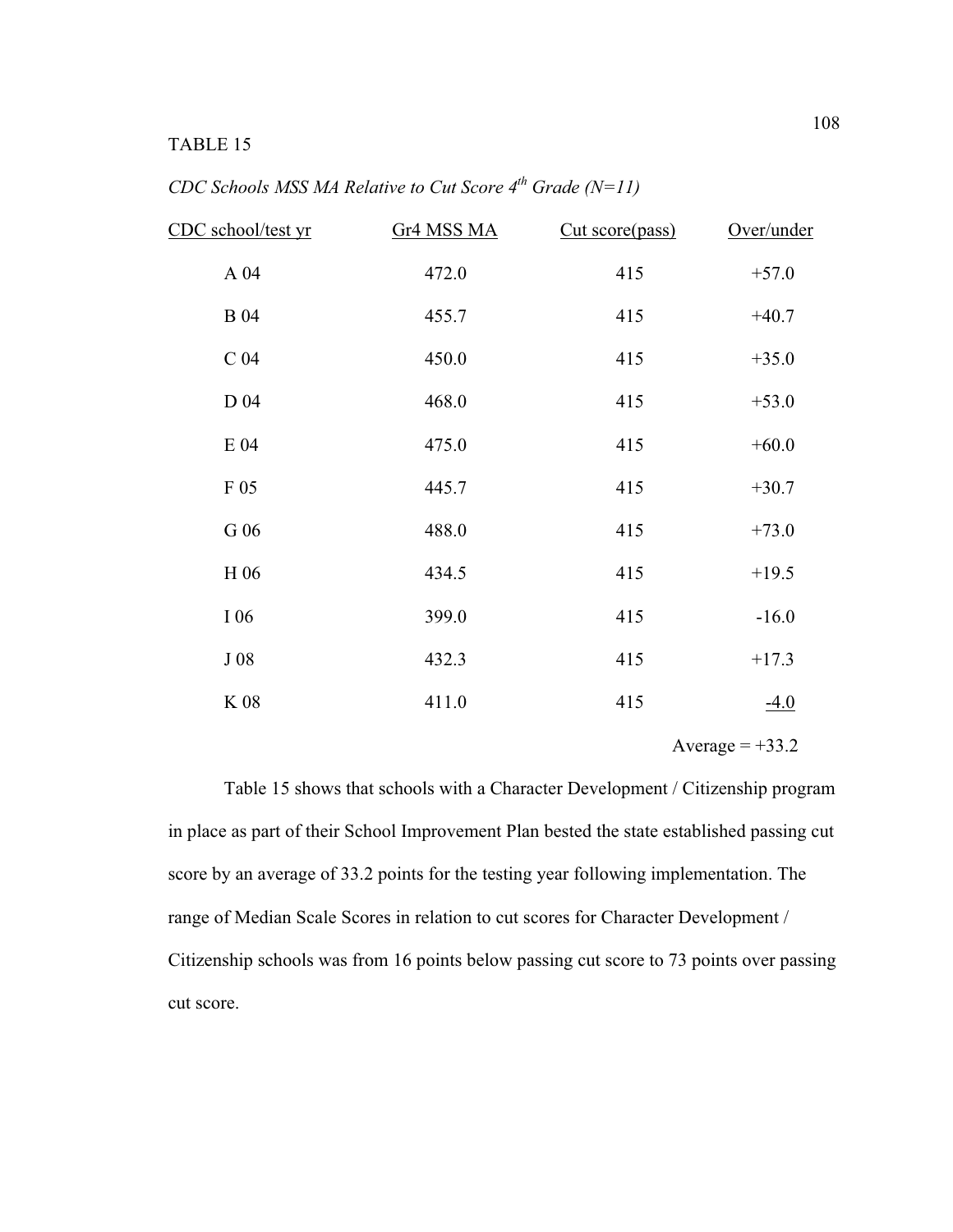*Gain/loss of CDC Schools MSS MA Relative to State Cut Score from 3rd Grade to*

*4 th Grade (N=11)* 

| Average over MA          | Average over MA       | Gain/loss on |
|--------------------------|-----------------------|--------------|
| cut score $3^{rd}$ grade | cut score $4th$ grade | MA cut score |
|                          |                       |              |
| $+26.2$                  | $+33.2$               | Gain 7.00    |

Table 16 shows that Character Development / Citizenship schools averaged Median Scale Scores for Math 26.2 points above the cut score for  $3<sup>rd</sup>$  grade and 33.2 points above the cut score for  $4<sup>th</sup>$  grade. This computes to a gain over the cut score by 7.00 points from implementation year to the following year.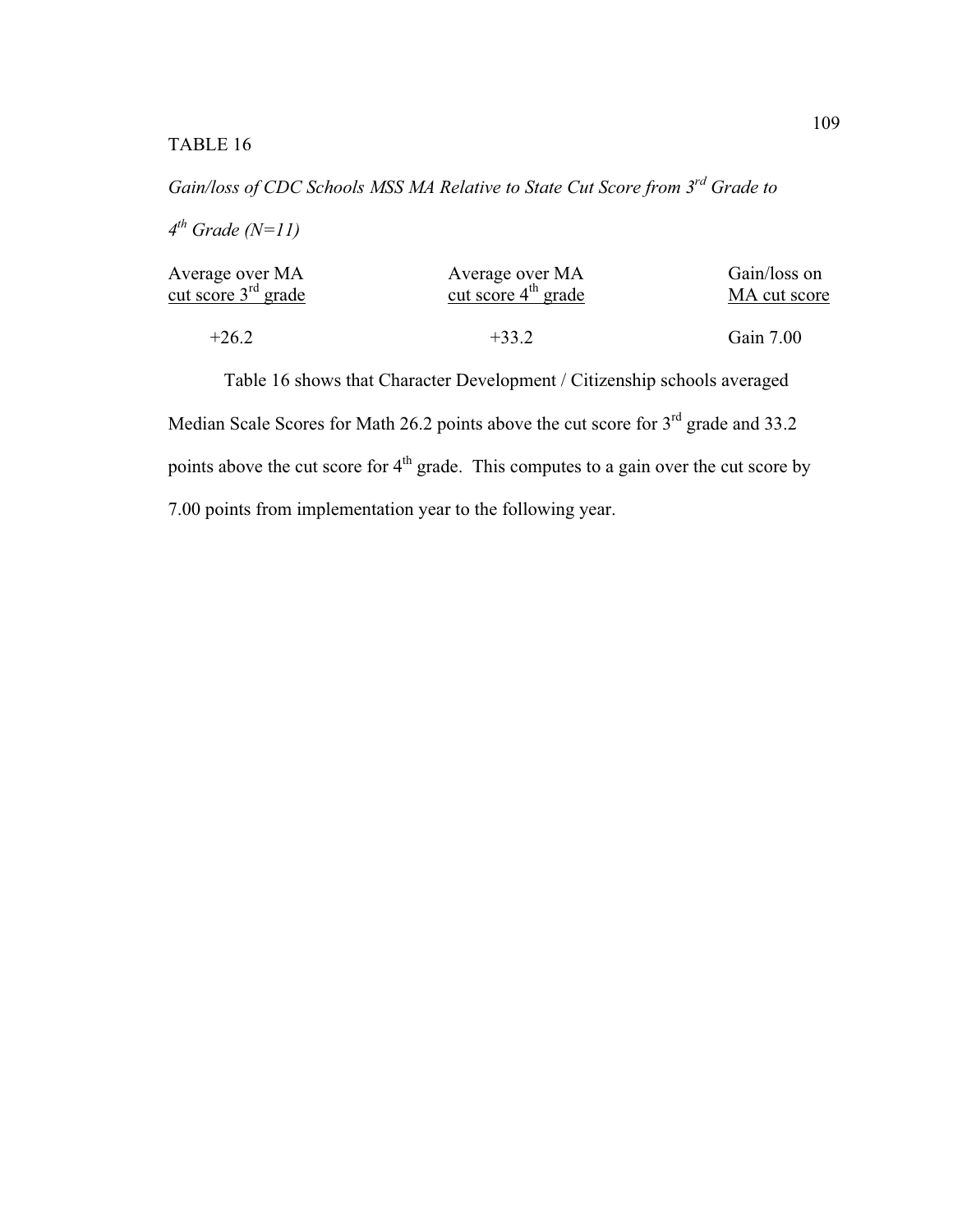# *CDC Schools TPP LA Change from Grade 3, Implementation Year, to Grade 4, One Year after Implementation (N=11)*

| CDC school   | Grade 3 TPP LA | Grade 4 TPP LA | Change  |
|--------------|----------------|----------------|---------|
| $\mathbf A$  | 88             | 93             | $+5$    |
| $\, {\bf B}$ | 82             | 88             | $+6$    |
| $\mathbf C$  | $77 \,$        | $70\,$         | $-7$    |
| ${\bf D}$    | 63             | $72\,$         | $+9$    |
| ${\bf E}$    | 87             | 94             | $+7$    |
| ${\bf F}$    | 61             | 69             | $\bf+8$ |
| ${\bf G}$    | 93             | 84             | $-9$    |
| $\rm H$      | 64             | 65             | $+1$    |
| $\rm I$      | 53             | 54             | $+1$    |
| $\bf J$      | $71\,$         | 65             | $-6$    |
| $\bf K$      | 49             | 42             | $-7$    |

Average  $= +.72$ 

 Table 17 shows the change in percentage of children achieving a Pass or Pass Plus on the ISTEP+ Language Arts test from the year of program implementation to the year immediately following implementation. The total percent of children passing the test increased by .72 on average with the range of 9% fewer children passing to 9% more children passing. Seven of 11 reporting Character Development / Citizenship schools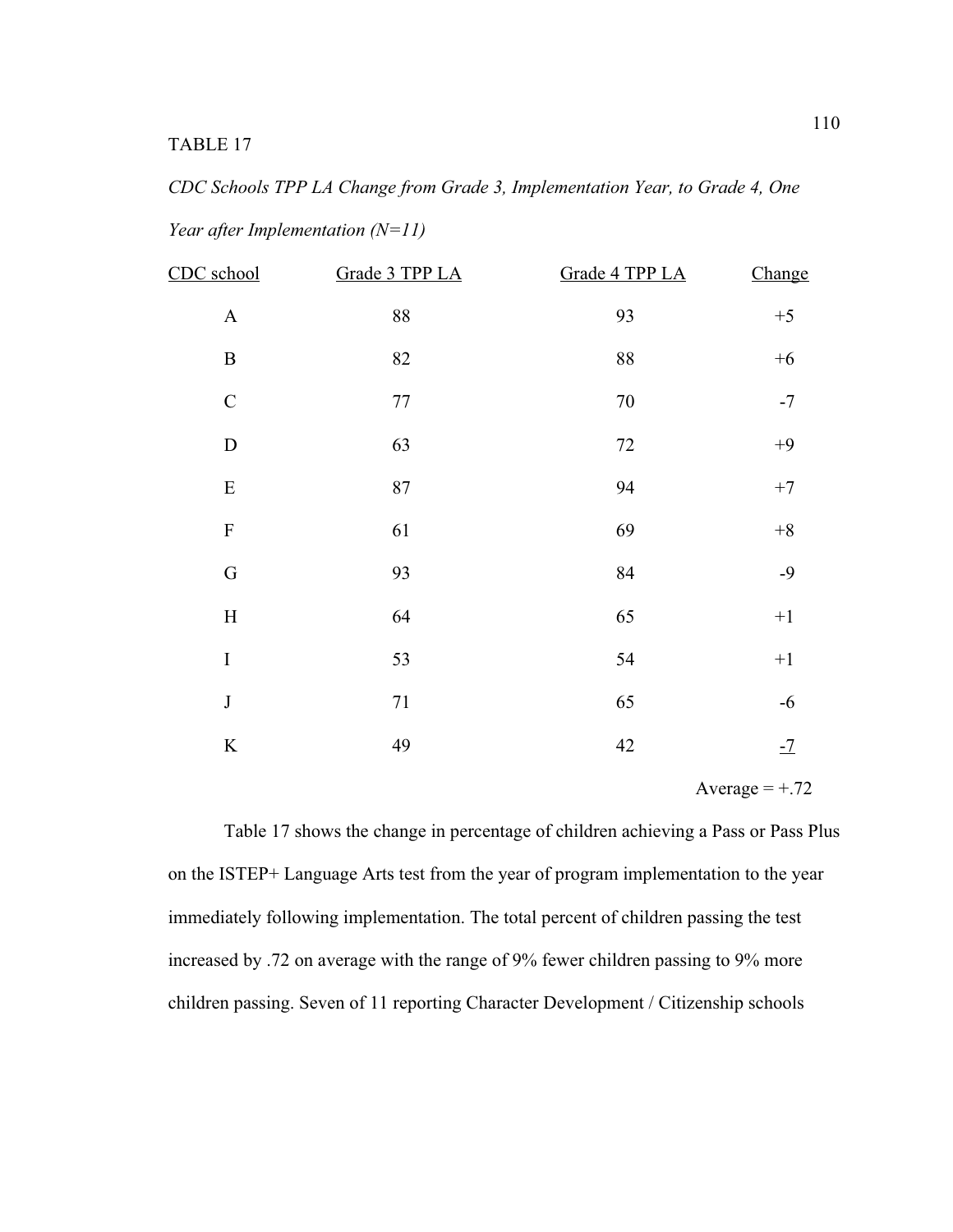realized in increase in the percentage of children passing the Language Arts ISTEP+ test from implementation year to the following year.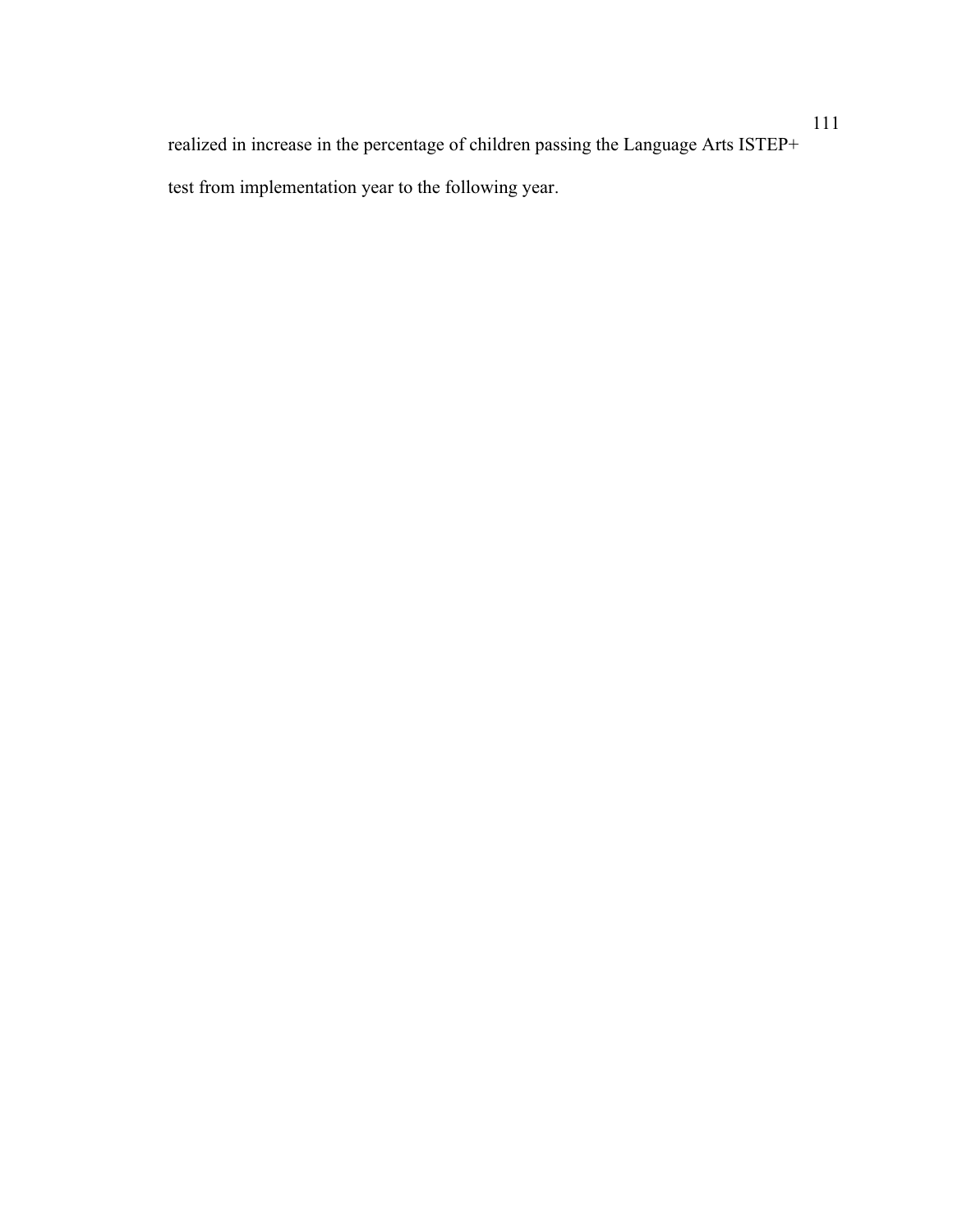*CDC Schools TPP MA change from Grade 3, Implementation Year, to Grade 4, One Year after Implementation (N=11)* 

| CDC school                | Grade 3 TPP MA | Grade 4 TPP MA | Change           |
|---------------------------|----------------|----------------|------------------|
| $\boldsymbol{\rm{A}}$     | 79             | 88             | $+11$            |
| $\, {\bf B}$              | 87             | 87             | $\boldsymbol{0}$ |
| $\mathbf C$               | $70\,$         | 66             | $-4$             |
| ${\bf D}$                 | 65             | 84             | $+19$            |
| ${\bf E}$                 | 64             | 42             | $-18$            |
| $\mathbf F$               | 67             | 68             | $+1$             |
| G                         | 92             | 83             | $-9$             |
| $\boldsymbol{\mathrm{H}}$ | 58             | 64             | $+6$             |
| $\bf I$                   | 52             | 39             | $-13$            |
| $\mathbf{J}$              | 51             | 59             | $\bf+8$          |
| $\rm K$                   | 43             | 46             | $\frac{-3}{2}$   |

Average  $= -.18$ 

Table 18 shows the change in percentage of children achieving a Pass or Pass Plus on the ISTEP+ Math test from the year of program implementation to the year immediately following implementation. The total percent of children passing the test decreased by .18 on average with the range of 18% fewer children passing to 19% more children passing. Five of 11 reporting Character Development / Citizenship schools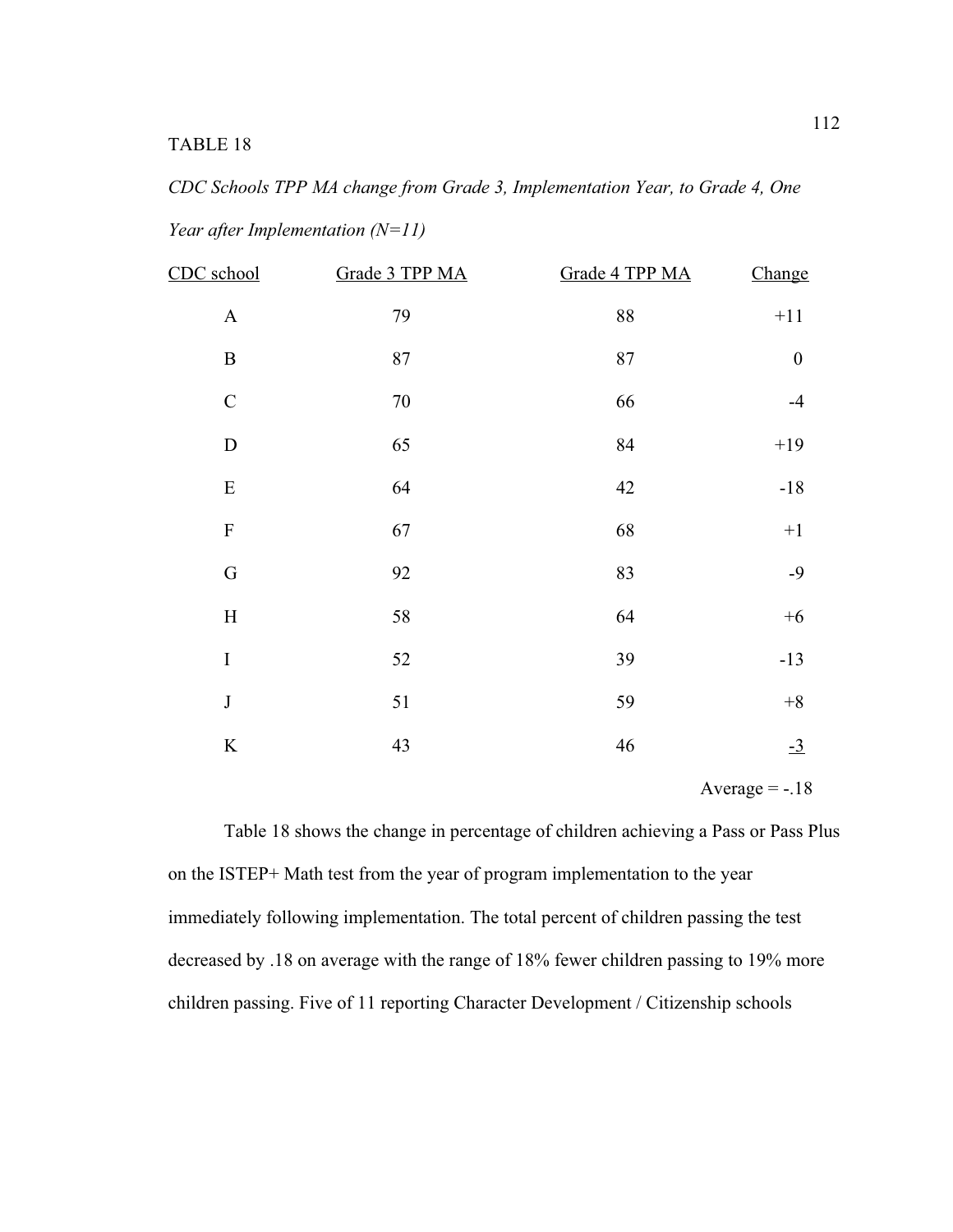realized in increase in the percentage of children passing the Math ISTEP+ test from implementation year to the following year.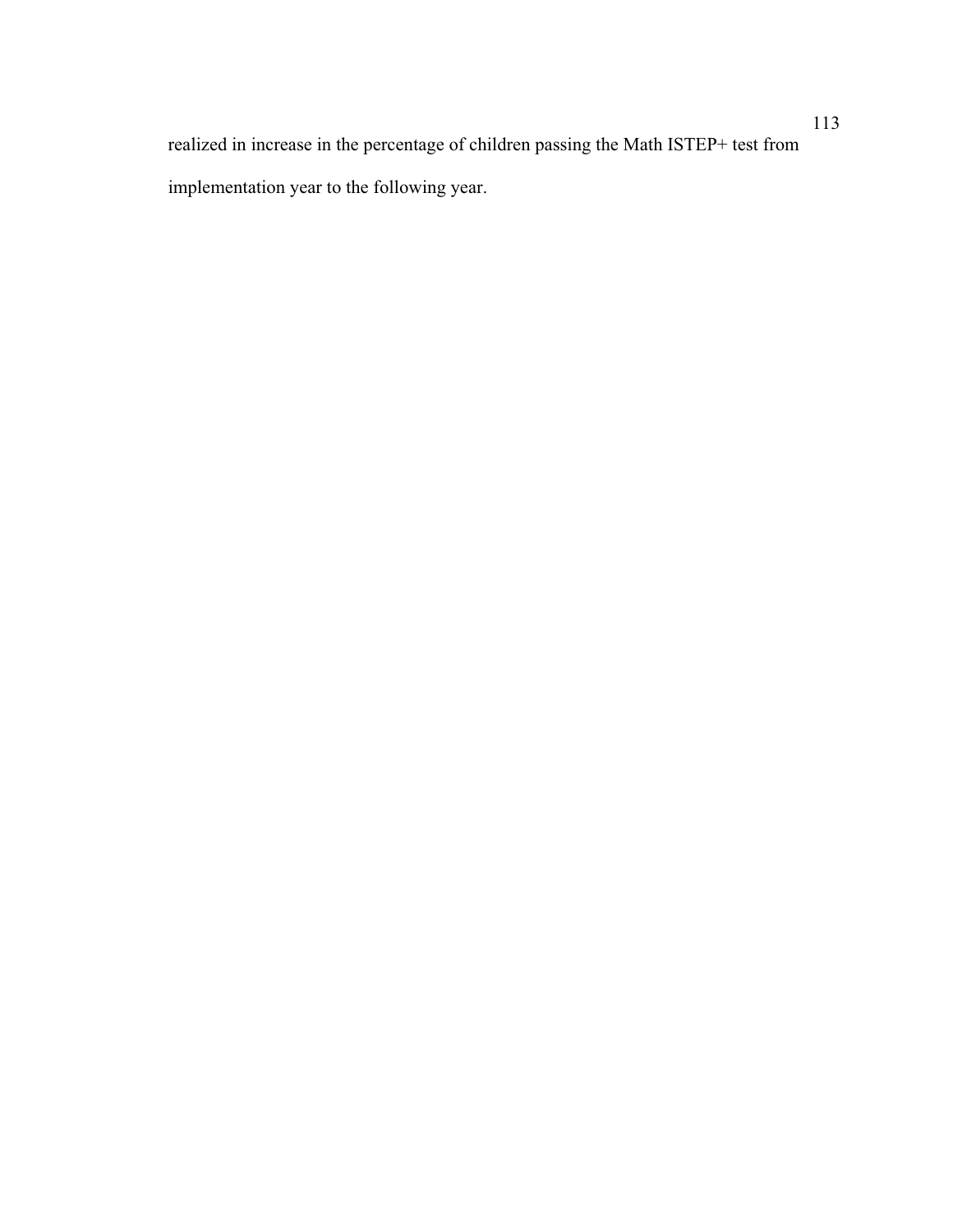*CDC Schools TPP BOTH change from Grade 3, Implementation Year, to Grade 4, One Year after Implementation (N=11)* 

| CDC school   | Grade 3 TPP both | Grade 4 TPP both | Change |
|--------------|------------------|------------------|--------|
| $\mathbf A$  | $77 \,$          | 86               | $+9$   |
| $\, {\bf B}$ | 75               | 83               | $+8$   |
| $\mathsf C$  | 65               | 61               | $-4$   |
| ${\bf D}$    | 51               | 70               | $+19$  |
| ${\bf E}$    | 60               | 61               | $+1$   |
| $\mathbf F$  | 53               | 56               | $+3$   |
| $\mathbf G$  | 89               | 78               | $-11$  |
| $\mathbf H$  | 50               | 55               | $+5$   |
| $\rm I$      | 42               | 37               | $-5$   |
| $\bf J$      | 46               | 51               | $+5$   |
| $\rm K$      | 40               | 28               | $-12$  |

Average  $= +1.63$ 

Table 19 shows the change in percentage of children achieving a Pass or Pass Plus on the ISTEP+ Language Arts and Math tests from the year of program implementation to the year immediately following implementation. The total percent of children passing the both tests increased by 1.63 on average with the range of 12% fewer children passing to 19% more children passing. Seven of 11 reporting Character Development /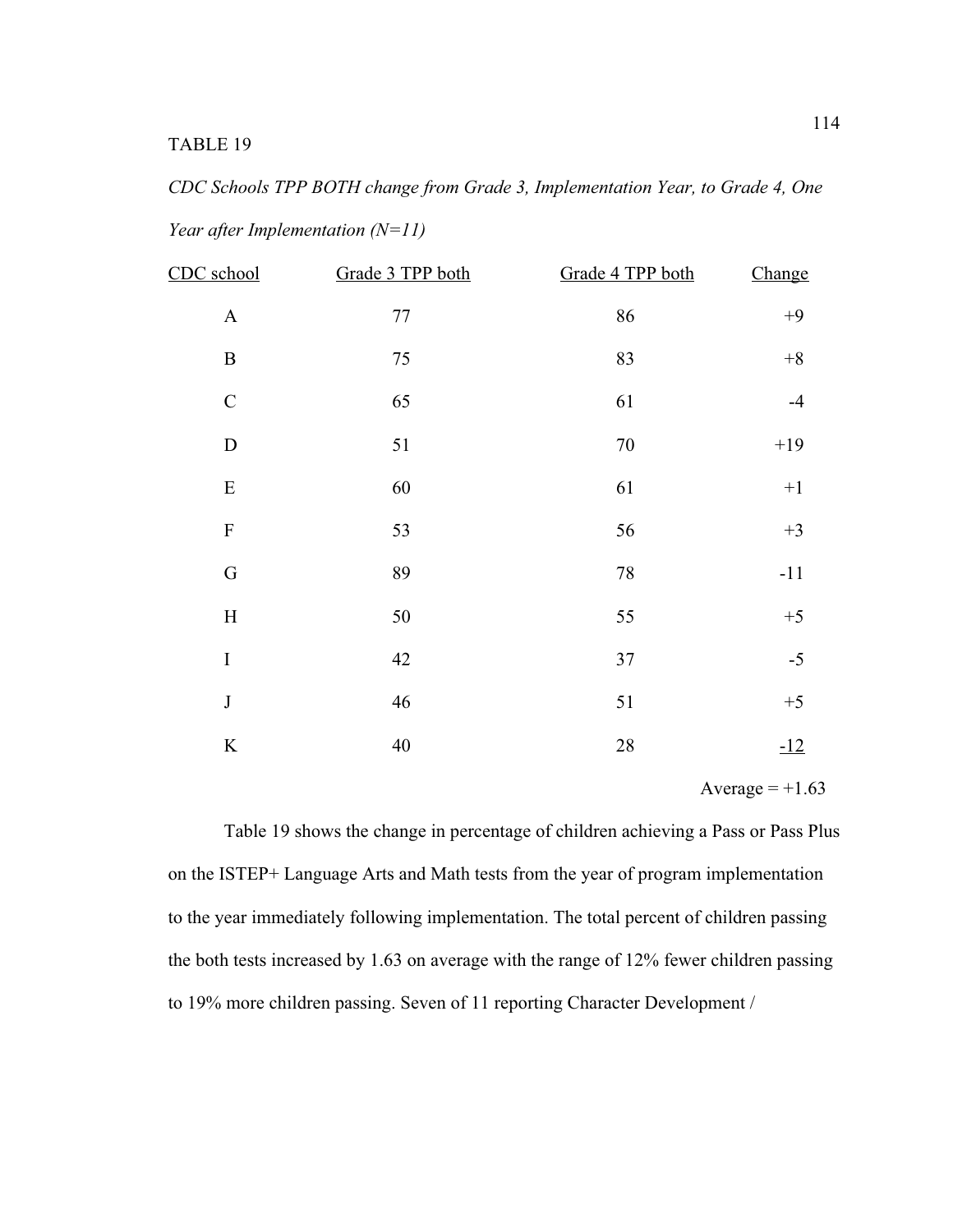Citizenship schools realized an increase in the percentage of children passing both the Language Arts and Math ISTEP+ test from implementation year to the following year.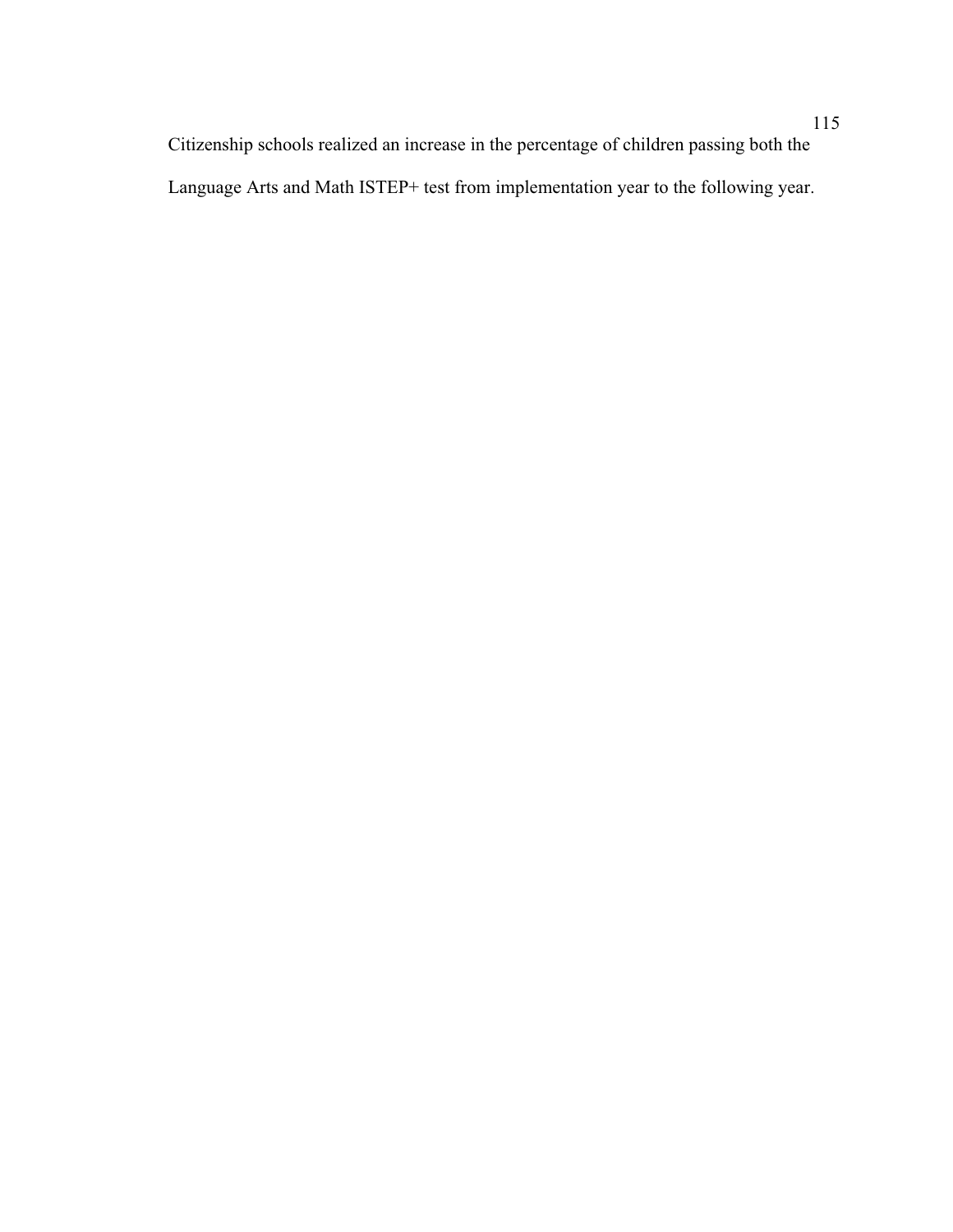Research Question 2:

Results are found with Hypothesis 5 and Null Hypothesis 5. Refer to page 102, Table 10. Research Question 3:

TABLE 20

*Survey Question 3: Expectations for Improvement of Building Level Administrators for Program Implementation (N=11)*

| Academics / test scores | Behavior / discipline | Neither | Both |
|-------------------------|-----------------------|---------|------|
| $0\%$                   | 36%                   | $9\%$   | .55% |

 The responding building level administrators reported expectations regarding the implementation of their chosen Character Development / Citizenship program. None of the responding administrators reported expecting only Academic / Test Score improvement while 36% expected an improvement in Behavior / Discipline, and 55% expected an improvement in both categories. Only 9% of respondents reported expecting neither of the options areas to show improvement upon the implementation of a Character Development / Citizenship program.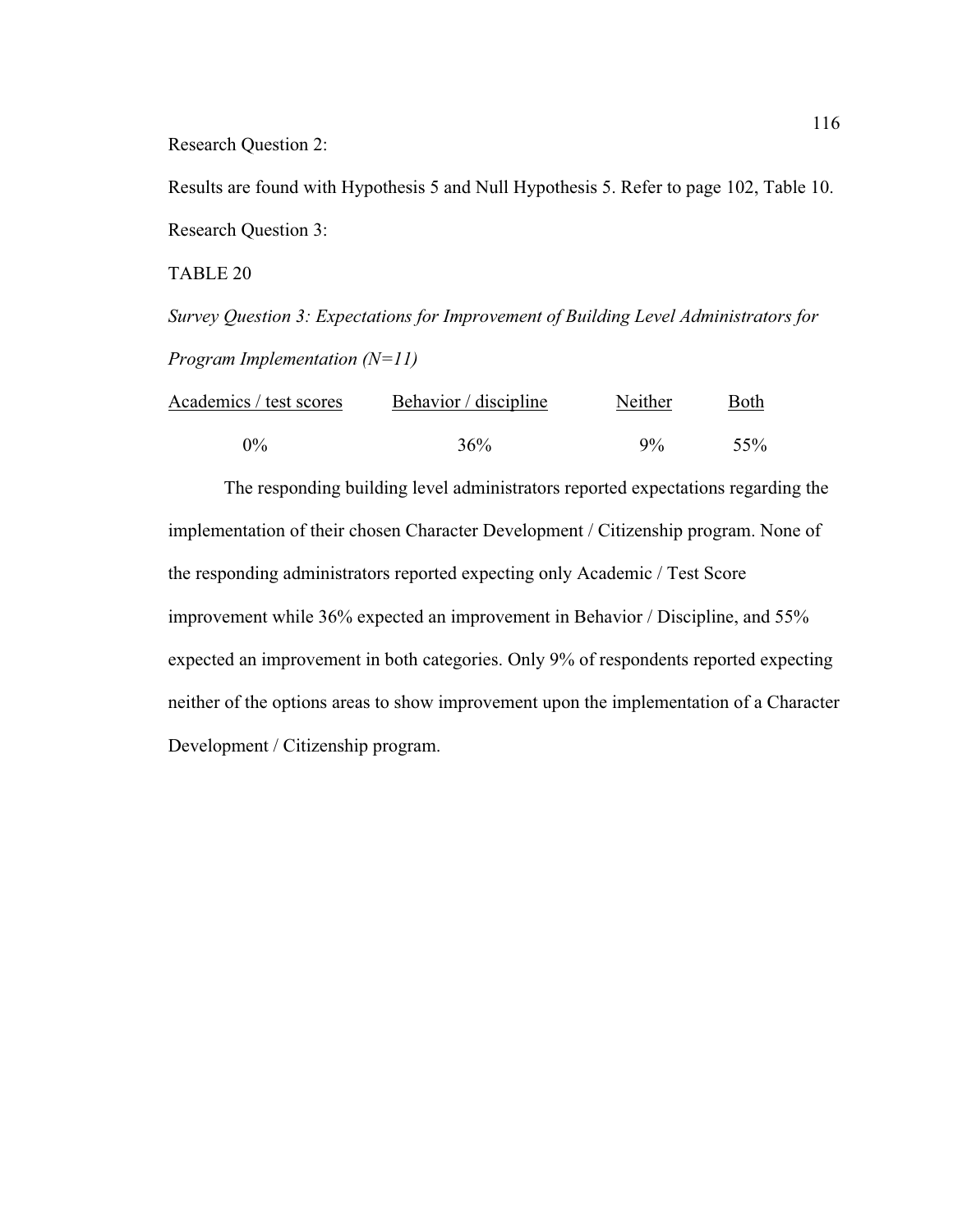*Survey Question 4: Realization of Improvement since Program Implementation (N=11)*  Academics / test scores Behavior / discipline Other Both

| $0\%$ | 45%          | 45%<br>$9\%$ |  |
|-------|--------------|--------------|--|
|       | $\mathbf{1}$ |              |  |

 While building level administrators had specific expectations for improvement areas upon the implementation of a program, the results of the actual improvement were slightly different than expectations. Actual improvement from the implementation of a program showed that 45% of building level administrators realized an improvement in Behavior / Discipline while an equal 45% show an improvement in both areas of Behavior / Discipline and Academics / Test Scores. Only 9% realized an improvement in another area which was reported as "building climate."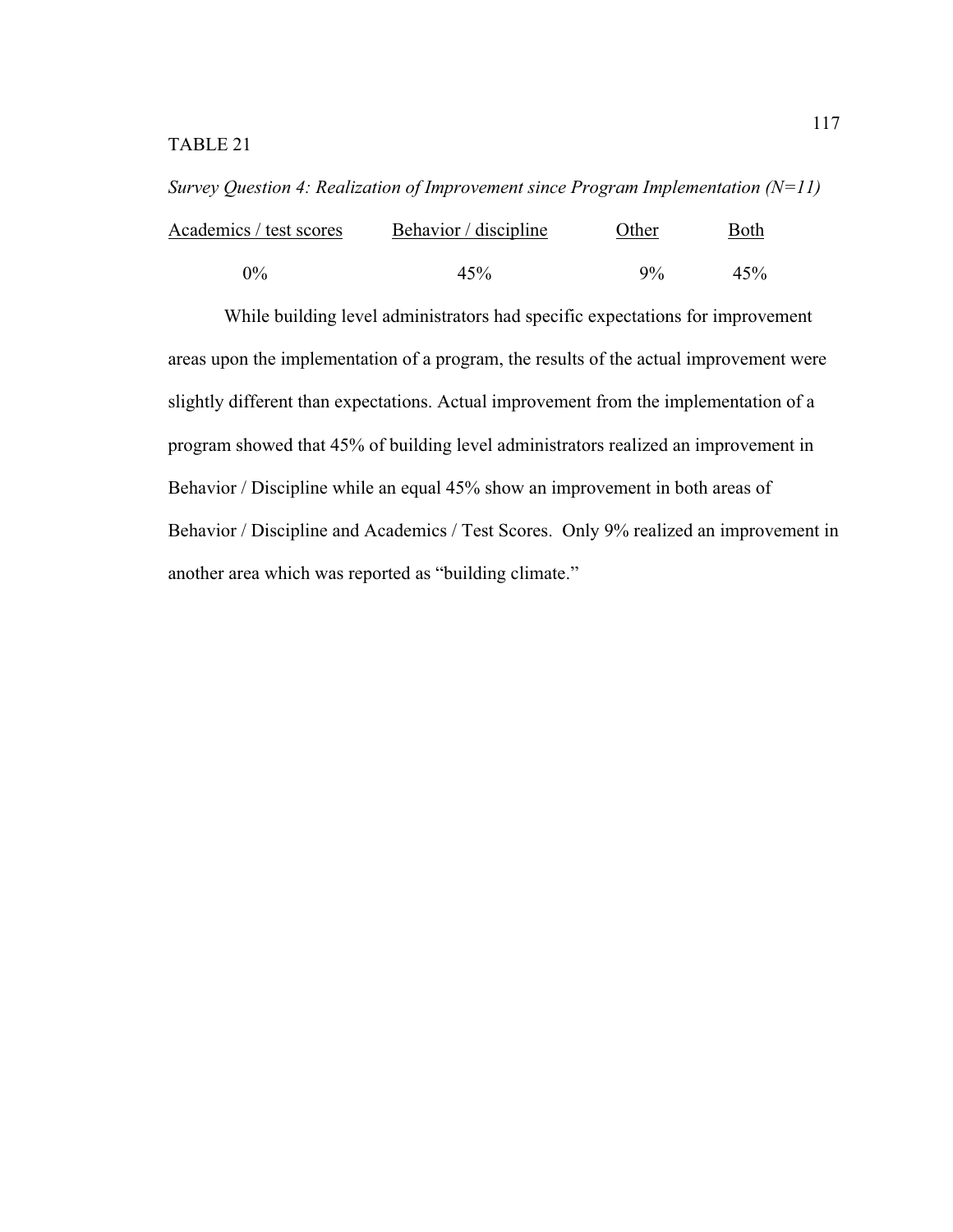Research Question 4:

TABLE 22

*Survey Question 6: Optional Implementation of the Character Development / Citizenship Program (N=11)* 

Program implementation optional Program implementation Not optional  $9\%$  91%

For responding building level administrators, 91% considered the Character

Development / Citizenship curriculum used at their school to be mandatory for teachers.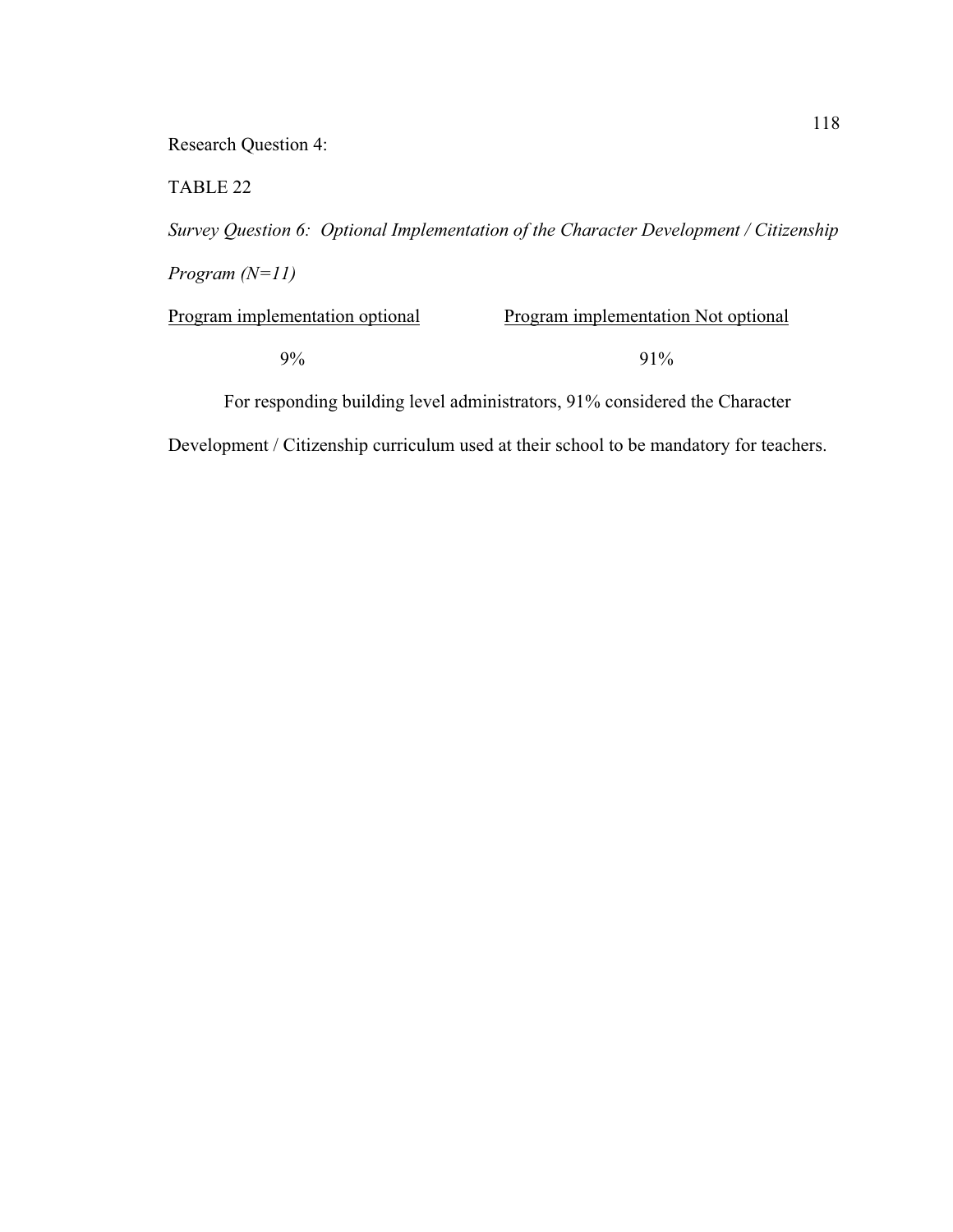*Survey Question 7: Frequency of Character Development / Citizenship Curricula Usage = Sessions per Week (N=11)* 

| $1-2$ times / wk | $3-4$ times / wk | 5 times / wk = daily |
|------------------|------------------|----------------------|
| 82%              | $0\%$            | $18\%$               |

 For responding building level administrators, 82% of schools utilized the Character Development / Citizenship programming 1-2 times per week and 18% utilized the programming daily.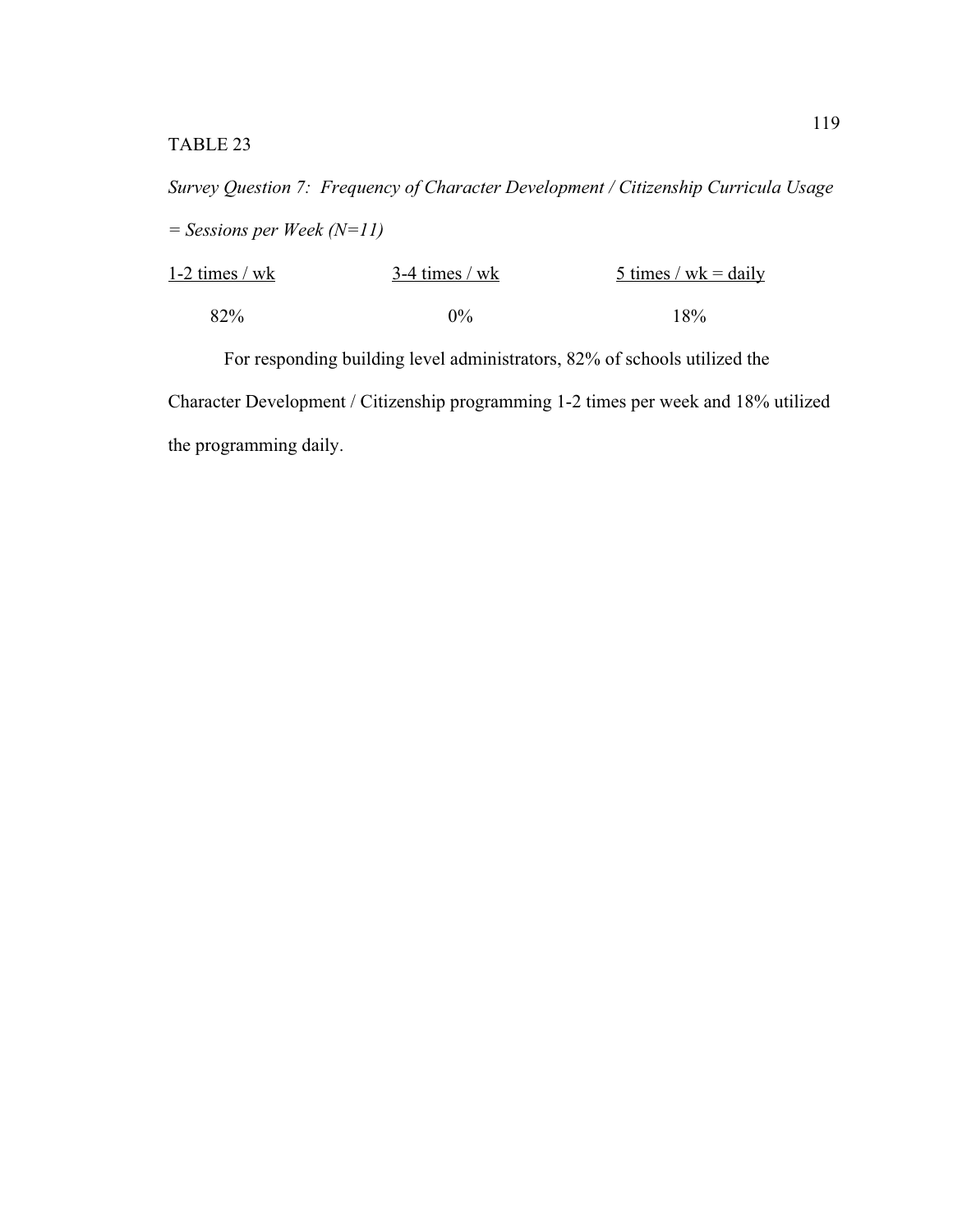# TABLE 24

*Survey Question 8: Duration of Character Development / Citizenship Curricula Usage = Minutes per Session (N=11)* 

| $<$ 15 Min | $15-30$ Min | $31-45$ Min | $>46$ Min |
|------------|-------------|-------------|-----------|
| 45%        | 55%         | $0\%$       | $0\%$     |

 For responding building level administrators, 45% reported utilizing Character Development / Citizenship curriculum for less than 15 minutes per session while 55% reported program sessions ranging from 15 to 30 minutes in duration.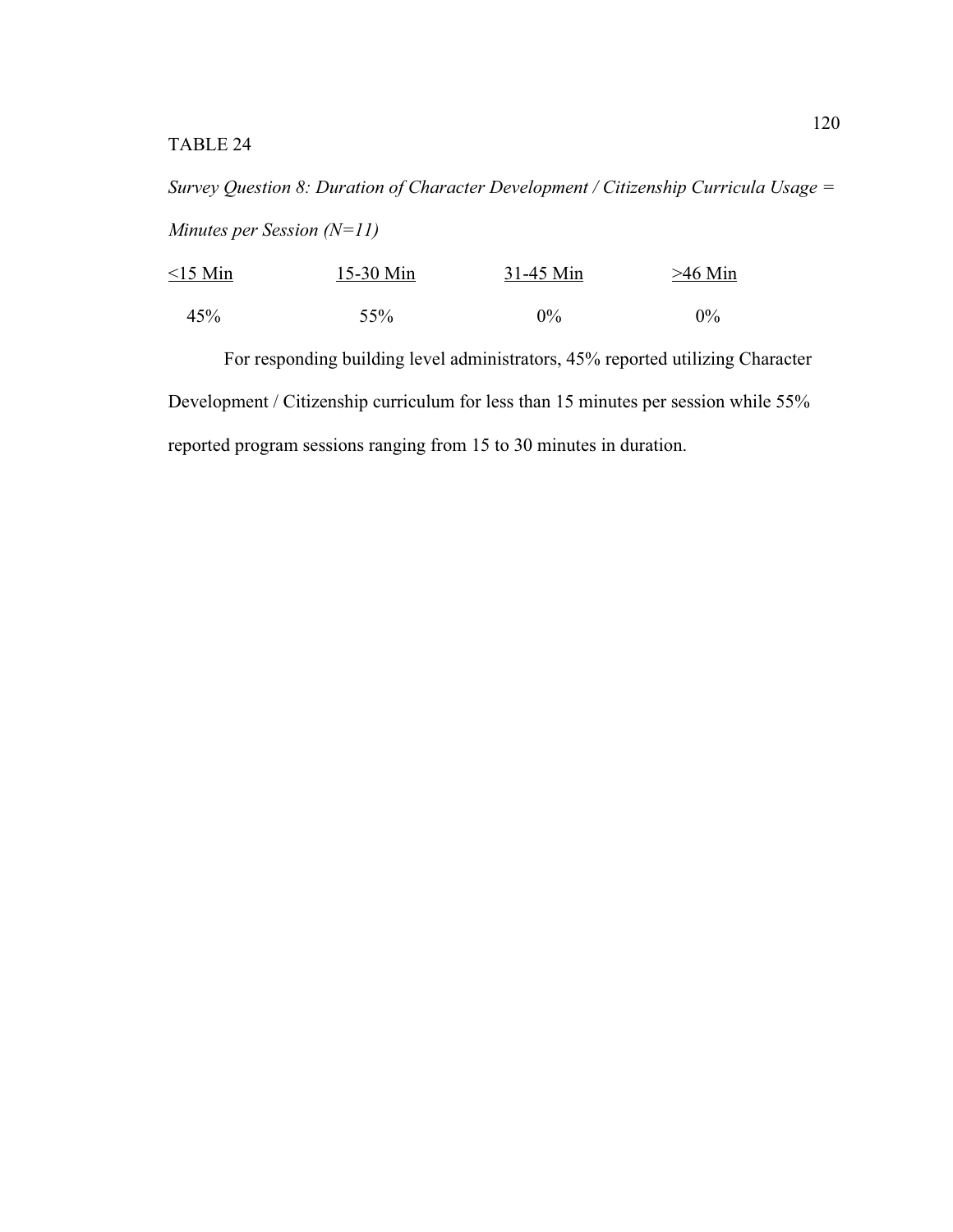*Survey Question 9: Length of Character Development / Citizenship Curricula Usage = Portion of School Year (N=11)* 

| One grading period | One semester | <u>All year</u> |
|--------------------|--------------|-----------------|
| $0\%$              | $0\%$        | $100\%$         |

 For responding building level administrators, 100% reported that the chosen Character Development / Citizenship curriculum was to be utilized for the entire school year.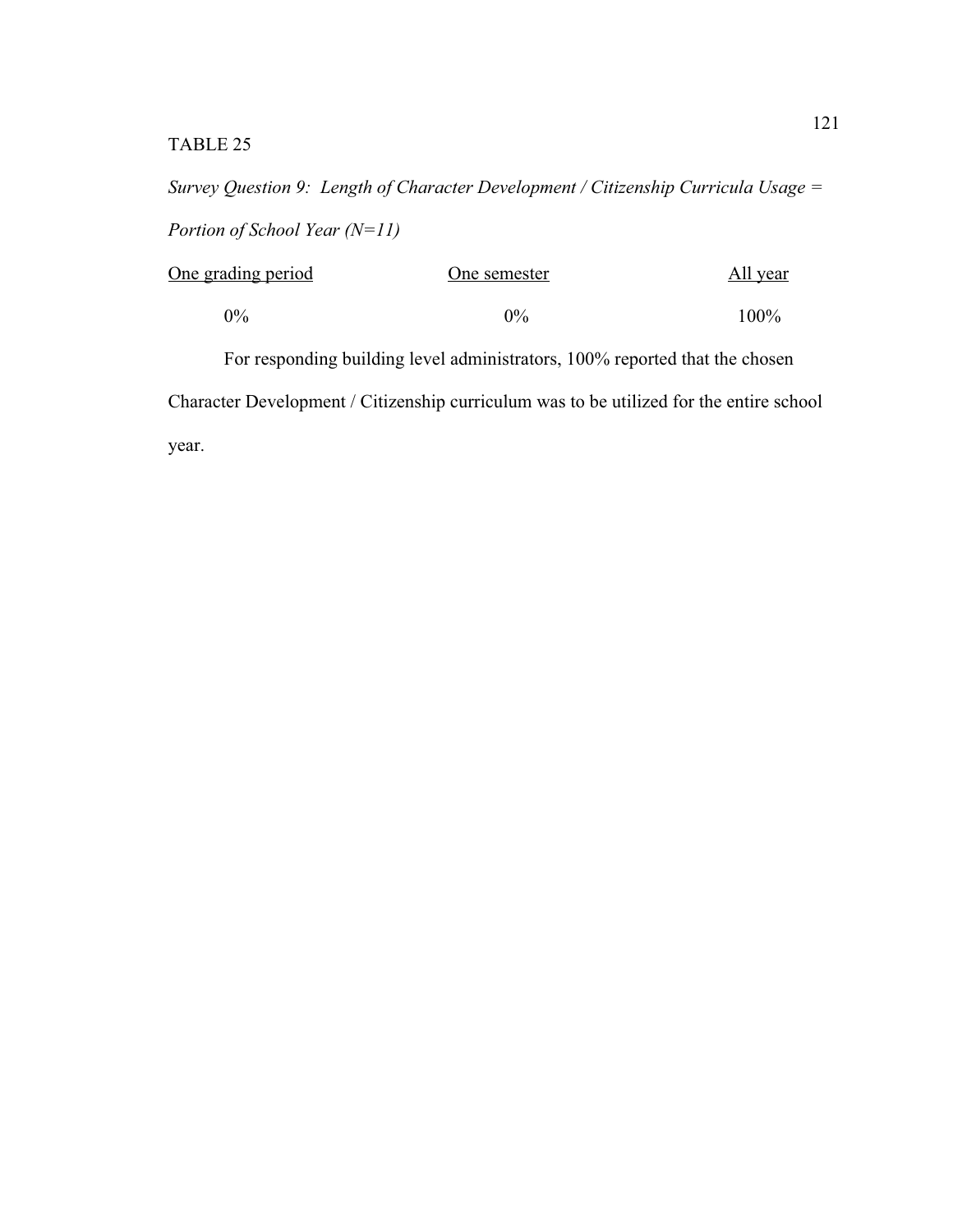# TABLE 26

*Survey Question 10: Range of Grade Levels Expected to Participate in Character Development / Citizenship Programming (N=11)* 

| All grades expected to participate | Not all grades expected to participate |
|------------------------------------|----------------------------------------|
| $100\%$                            | $0\%$                                  |

For responding building level administrators, no grade levels were to be excluded

from participating in the Character Development / Citizenship curriculum.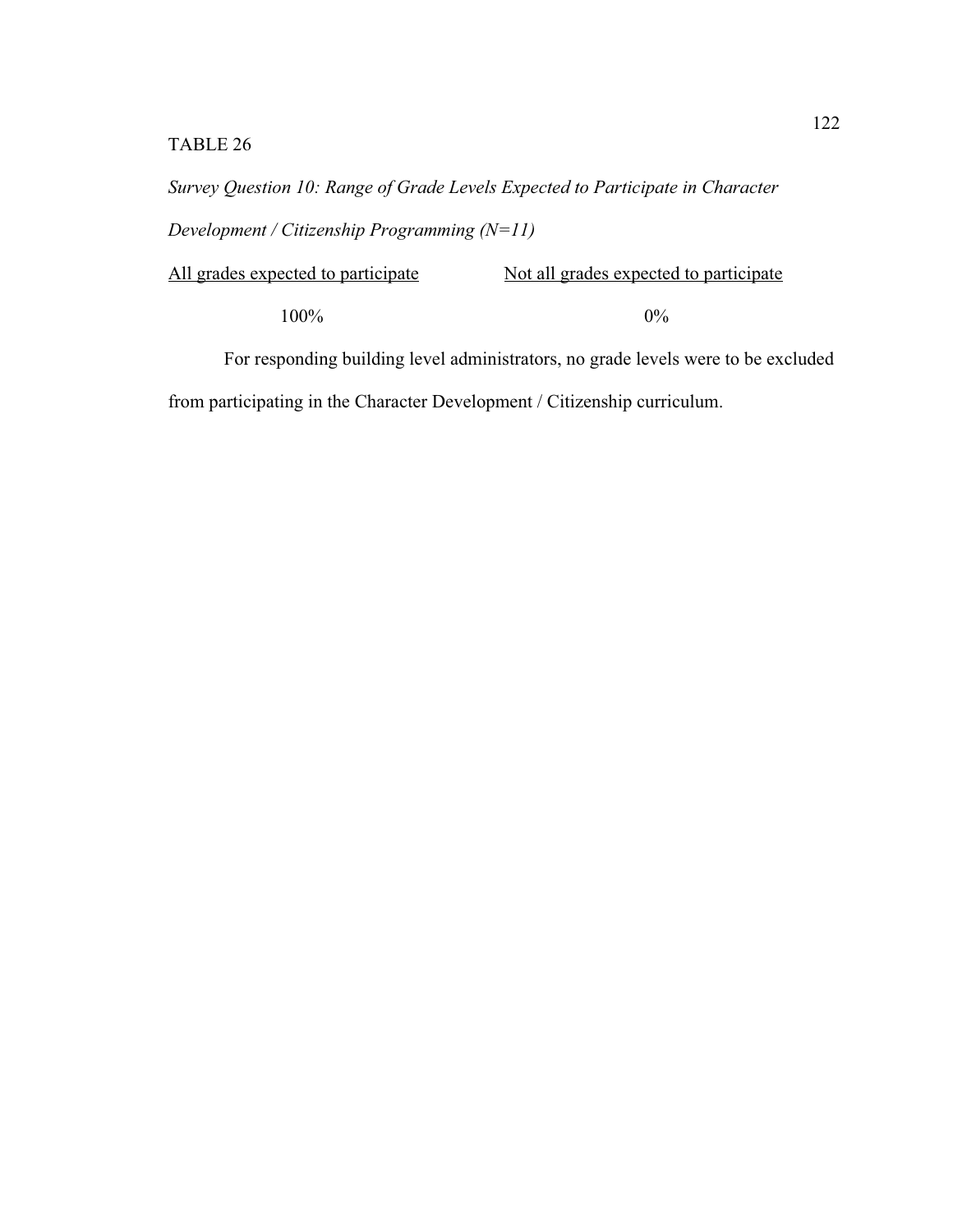#### Summary

 The data provided in this chapter were compiled from survey responses provided by building level administrators and from the Indiana Department of Education databases. Fifty building level administrators were asked to participate in the study based upon their identification by the Indiana Department of Education as having committed to a Character Development / Citizenship program as a Focus Area on their Indiana School Improvement Plan with the intent of improving the academic achievement of their students. For those building level administrators who provided Character Development / Citizenship program implementation years which corresponded with useable ISTEP+ data, the Median Scale Scores and percentages of students who passed the ISTEP+ test as recorded in the statistic Total Percent Passing were recorded and compared to state averages in order to find a relationship between the implementation of a Character Development / Citizenship program and increased achievement as shown by the ISTEP+. Median Scale Scores were also compared to the state established cut score in order to utilize a stationary data point for comparison. Along with achievement data, the survey was crafted to find existence of change in negative student behaviors, an approximate level of implementation and administrator expectations and realizations which went along with program placement.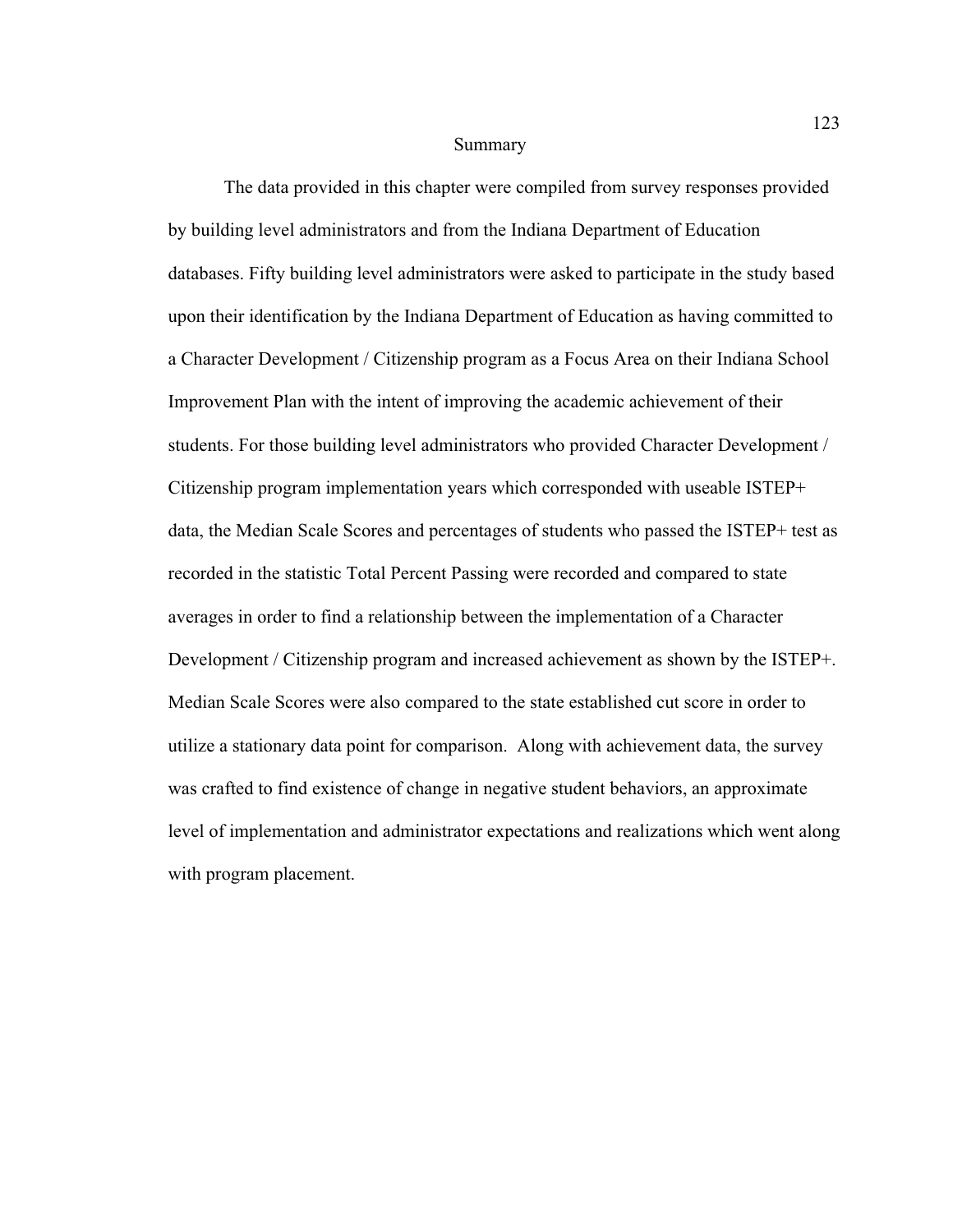## CHAPTER 5

#### DISCUSSION AND SUMMARY

#### Statement of the Problem

 American society is quickly losing its common dedication to civil behavior, character, and personal values. Many statistics provide evidence that the youth of America increasingly experience difficulty making appropriate decisions regarding their conduct and behavior as is evident in the number of acts of school violence, truancy, and incidence of high school drop out (Was, Woltz & Drew, 2006). While public schools may appear to be the obvious place for the American society to influence its youngest generation to understand and act with character, the pressure on schools is increasingly academically oriented leaving little time for non-standardized-test related topics such as Character Development and Citizenship. With a multitude of studies, the benefits of Character Development / Citizenship programming have shown to reach from behavioral to academic to social for a wide range of schools and students. With evidence supporting the potential for academic gains realized by implementing Character Development / Citizenship programming and the need for a continually improving personally conscious society, the implementation of Character Development / Citizenship programming in public schools should be pervasive.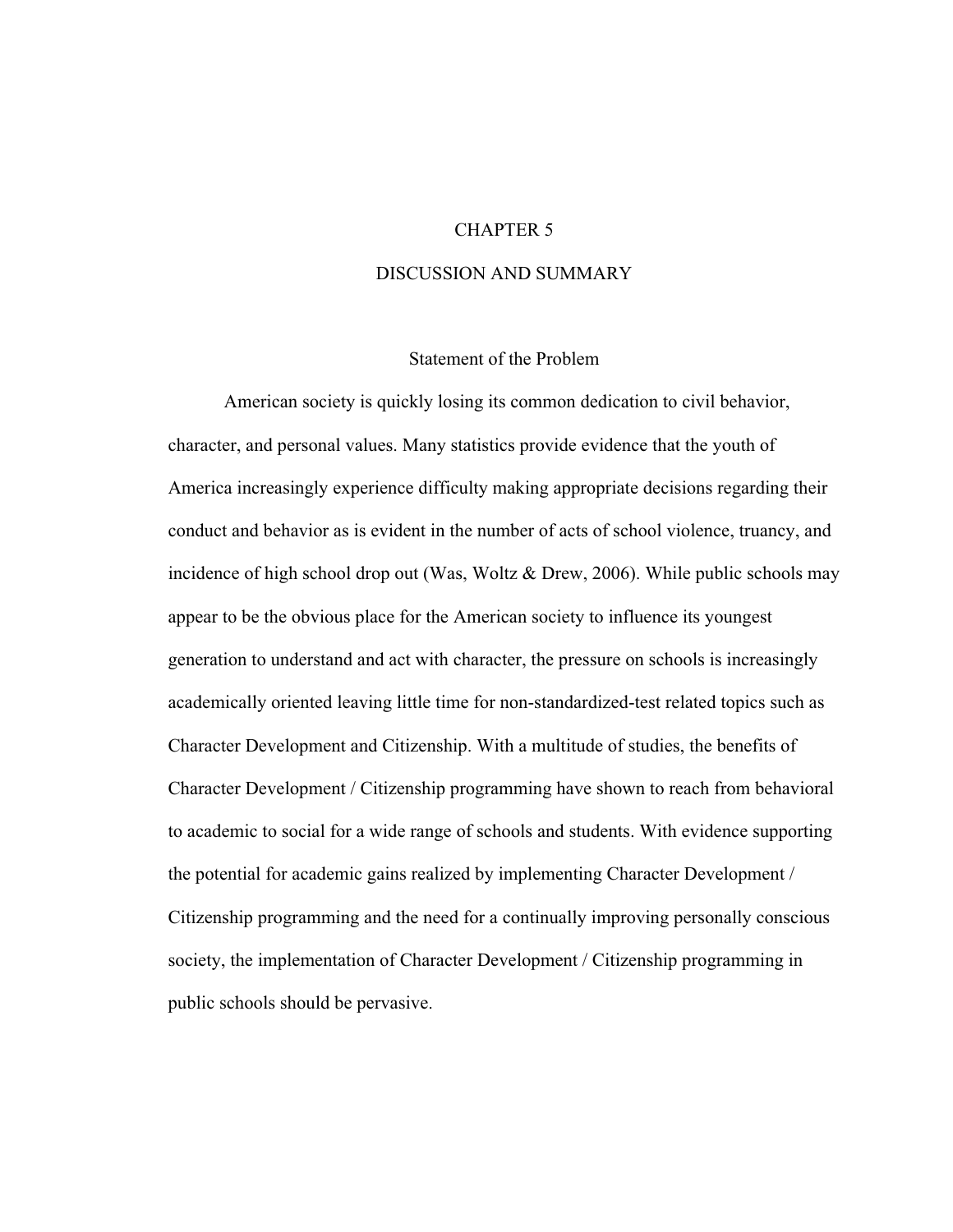#### Review of Methodology

In order to show the relationship between the use of a Character Development / Citizenship program and improved academic achievement, this study investigated the ISTEP+ scores for those Indiana third graders who were exposed to a Character Development / Citizenship program for the year of implementation and as fourth graders for the year immediately following program implementation. Average Median Scale Scores and average rates of Total Percent Passing were compared between those schools committing to a Character Development / Citizenship Plan as part of their School Improvement Plan and all other Indiana schools / third and fourth grade test takers in order to find evidence that the use of the Character Development / Citizenship program positively related to increased academic achievement according to these measures. In addition, Median Scale Scores for those schools committing to the use of a Character Development / Citizenship program were presented relative to the state established cut score for the applicable test subject areas. Building level administrators were asked to provide the year in which they first implemented a Character Development / Citizenship program with the belief that it would positively affect academic achievement, the incidence of negative student behavior for the year of program implementation as compared to previous years, their expectations regarding their chosen program and the level of fidelity and rigor with which their chosen program was implemented. The year of implementation provided by the building level administrators led the researcher to then locate and analyze the specific ISTEP+ test data from the Indiana Department of Education databases made available via the IDOE website.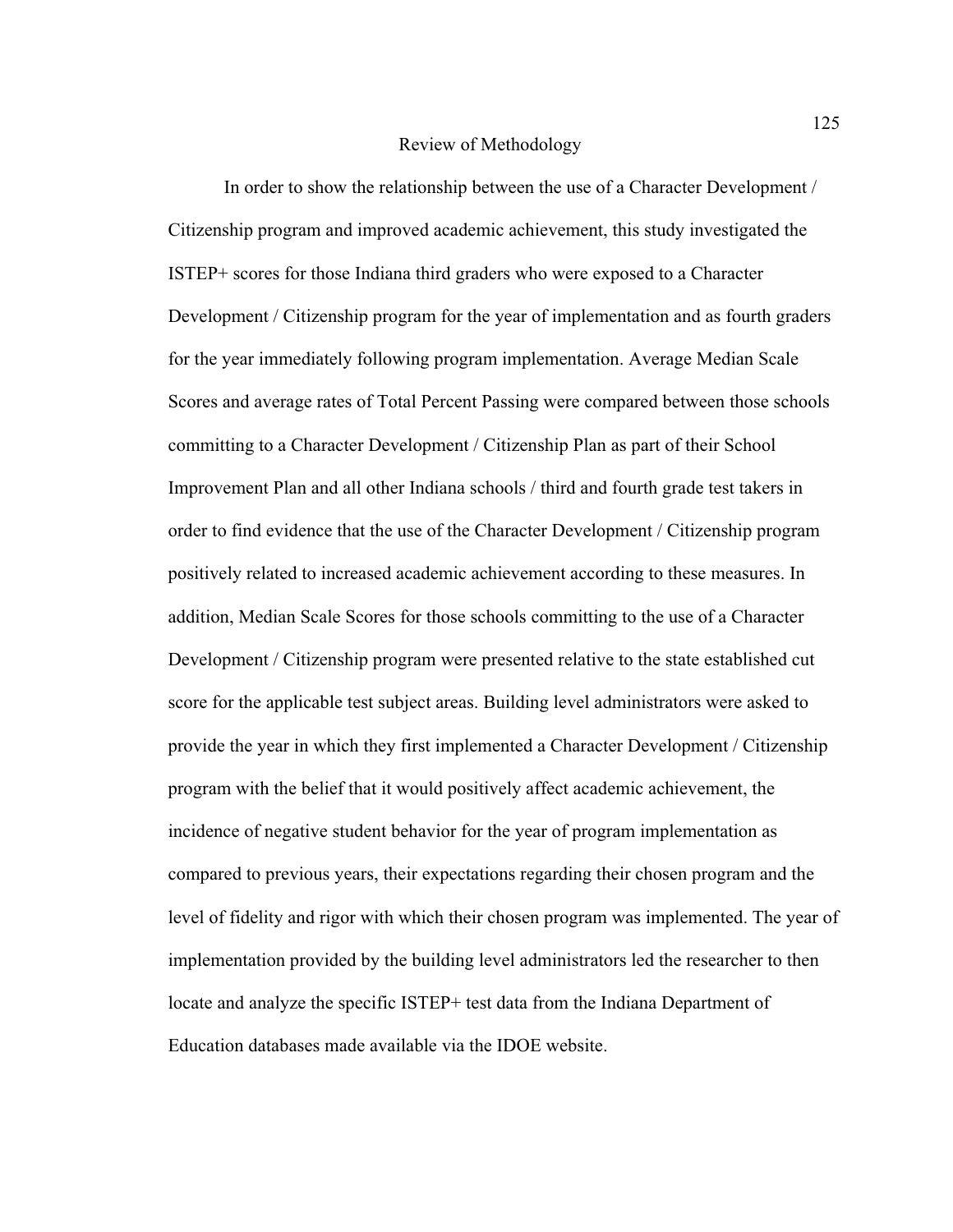#### Summary of Findings and Discussion

The data revealed interesting information which in some instances prove some hypotheses true and others not. Demographic comparison data showed that the responding CD/C schools were very close to state average in regards to attendance, ethnicity and rates of those students eligible for free or reduced lunch prices. Conversely, the geographic location data show that the responding CD/C schools were not representative of the overall state distribution. Although in general, the CD/C schools were very close to state average on these standard demographic comparisons, there were schools which fell well outside of the average range for ethnicity of attending students and those students eligible for free or reduced lunch prices. These statistics, in general, speak to the nature of challenges presented to these schools in regards to standardized test performance and academic achievement. As an example, the following are some 2003 ISTEP+ data: Seventy-four percent of all third graders passed the Language Arts ISTEP+ test while only 61% of those eligible for free or reduced lunch prices passed, and while 78% of all white third graders passed, only 54% of black third graders passed. Additionally, the average Median Scale Score for a third graders in 2003 was 440.7, while those eligible for free or reduced lunch prices averaged a Median Scale Score of 419.5, and black third graders averaged a Median Scale Score of 409.4. Similar data are provided for the Math portion of the ISTEP+ for 2003. These disparities show that some of the schools committing to a Character Development / Citizenship program as a means to improved academic achievement statistically had larger hills to climb in order to reach or exceed state averages and expectations.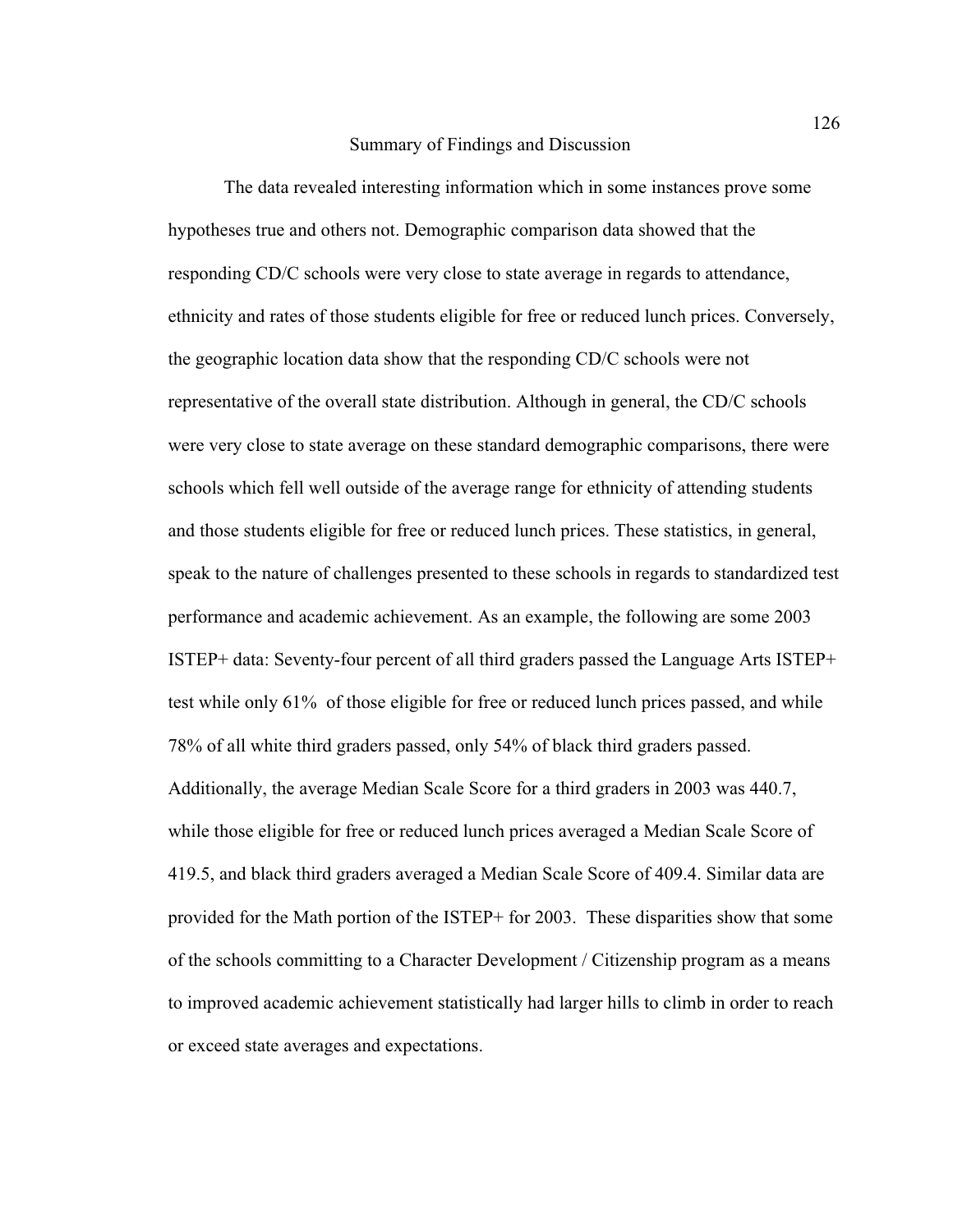Hypothesis one stated that the Character Development / Citizenship schools would show ISTEP+ Median Scale Scores at or below that of the state average Median Scale Score for the same year. This hypothesis was developed to find whether the schools choosing this particular program as part of their School Improvement Plan were average performing schools prior to this programming addition. Table 4 shows that the CD/C schools averaged 8.16 Median Scale Score points below state average Median Scale Score in Language Arts and 10.49 Median Scale Score points below state average Median Scale Scores for Math for the given program implementation year. Hypothesis two stated that after one year of exposure to a Character Development / Citizenship program, the same children whose scores made up the statistics for Hypothesis 1 would average Median Scale Scores above the state average Median Scale Scores. Table 5 shows that the CD/C schools still produced an average of Median Scale Scores below the state average of Median Scale Scores with 8.59 below points in Language Arts and 6.24 points below in Math. Hypothesis two was found to be untrue as evidenced by the two measures presented. Only one measure showed an improvement in Median Scale Scores as compared to the state average Median Scale Score for the year after program implementation. Table 6 shows that the CD/C schools declined by .43 points in Language Arts Median Scale Scores as compared to the state average. However, the CD/C schools gained on the state average in Math Median Scale Score performance by 4.25 points thereby showing improvement and closing the gap between their scores and the state average scores after one year of program implementation.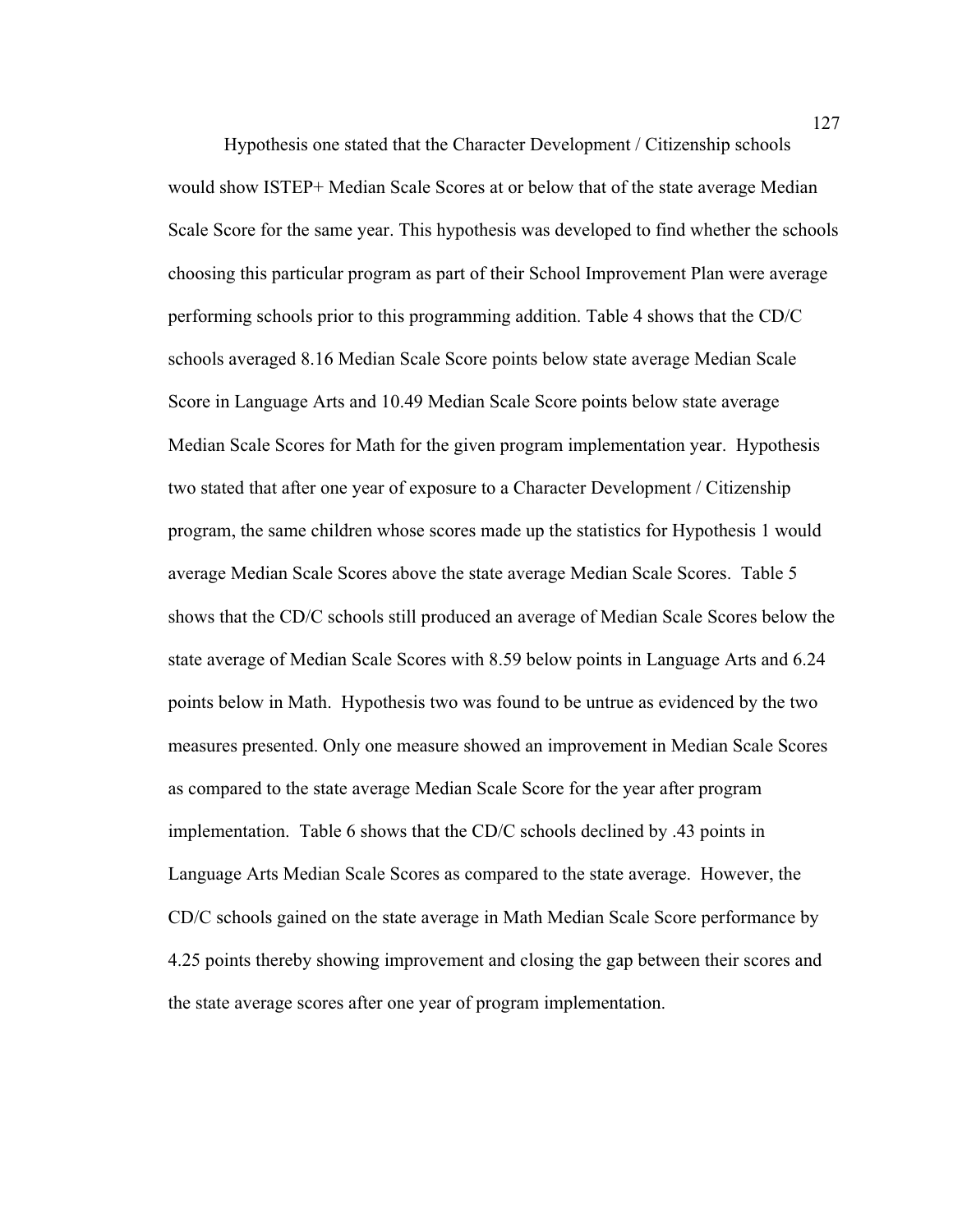Hypotheses three and four were similar in nature to Hypotheses one and two in that Hypothesis three was developed to find whether CD/C schools had a lower than state average percentage of students attaining either Pass or Pass Plus scores in Language Arts, Math and LA / Math combined for the implementation year. Hypothesis four was then developed to find whether the CD/C schools produced total percentages of passing scores above the state average after one year of Character Development / Citizenship programming exposure. Table 7 shows that CD/C Schools Total Percent of students Passing was 6.75 percentage points below state average for Language Arts, 7.50 percentage points below state average for Math and 7.50 percentage points below state average for combined LA / Math for third graders testing the year of program implementation. Table 8 shows the CD/C schools still below state average of Total Percent Passing students with 4.00 percentage points below for Language Arts, 9.00 percentage points below for Math and 8.75 percentage points below for Combined LA / Math for the same students after one year of program exposure. Hypothesis four was found to be untrue overall, as shown in Table 9, in that of the three measures presented, two showed a decline in Total Percent Passing as compared to the state average of Total Percent Passing from implementation year to the following year. However, the CD/C schools did come closer to the state average for Total Percent Passing in the Language Arts category gaining 2.75 percentage points after one year of program implementation.

Hypothesis five and Research Question two were similar in nature and were both addressed by survey question two with results displayed in Table 10. The question asked building level administrators if their schools realized a reduction in the percentage of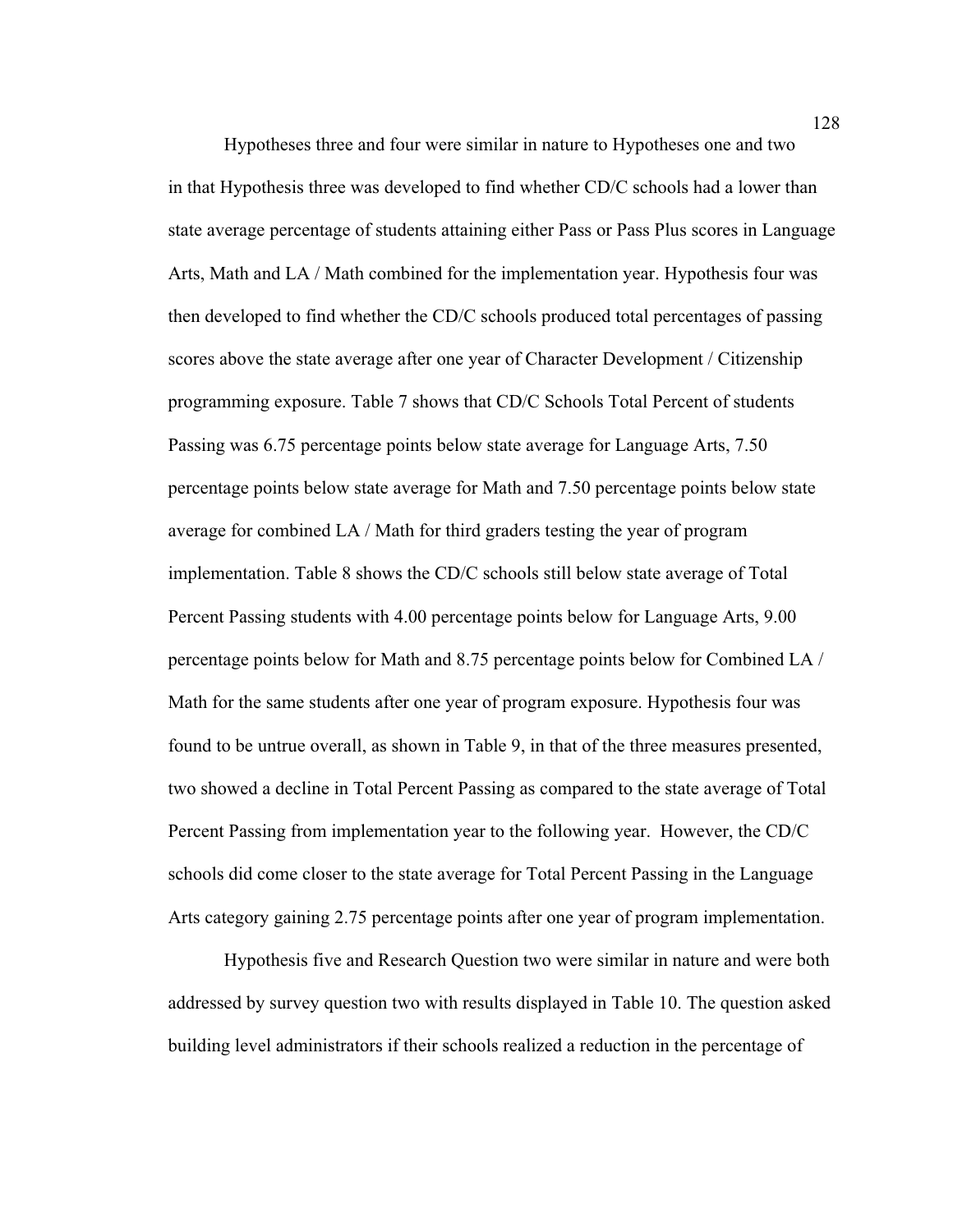negative student behaviors for the year in which the program was first implemented over previous years. Eighty-two percent of building level administrators realized a reduction in negative student behaviors on average of 23% and ranging from 10-50%. This data shows that for this population, hypothesis five was true and that there shows to be a positive relationship between the implementation of a Character Development / Citizenship program and reduced incidence of negative student behaviors. While on first glance, this data may not appear to be relative to the stated objective of improved academic achievement required of a School Improvement Plan, the researcher asserts with support in Chapter 2, that when children are in the classroom and not engaging in disruptive behavior, both those previously disruptive children and all other children in the classroom environment have an increased opportunity to learn. For many schools, this may be the main reason to implement a Character Development / Citizenship program as a means toward increased academic achievement in that when children are not in the office, suspended, or expelled, they can learn more. In addition to the many academic interventions in which schools engage in order to improve achievement, improving the percentage of time in the classroom is another way to approach the issue.

In addition to the specific nature of the hypotheses, Research Question one generally asked if the implementation of a Character Development / Citizenship program related to higher levels of academic achievement as determined by ISTEP+ data. Data available in various tables in Chapter 4 are presented in similar format to the Hypotheses data. Tables 11 and 14 show the relative Median Scale Scores for  $3<sup>rd</sup>$  grade students in the CD/C schools in relation to the state established cut score for each test. Those students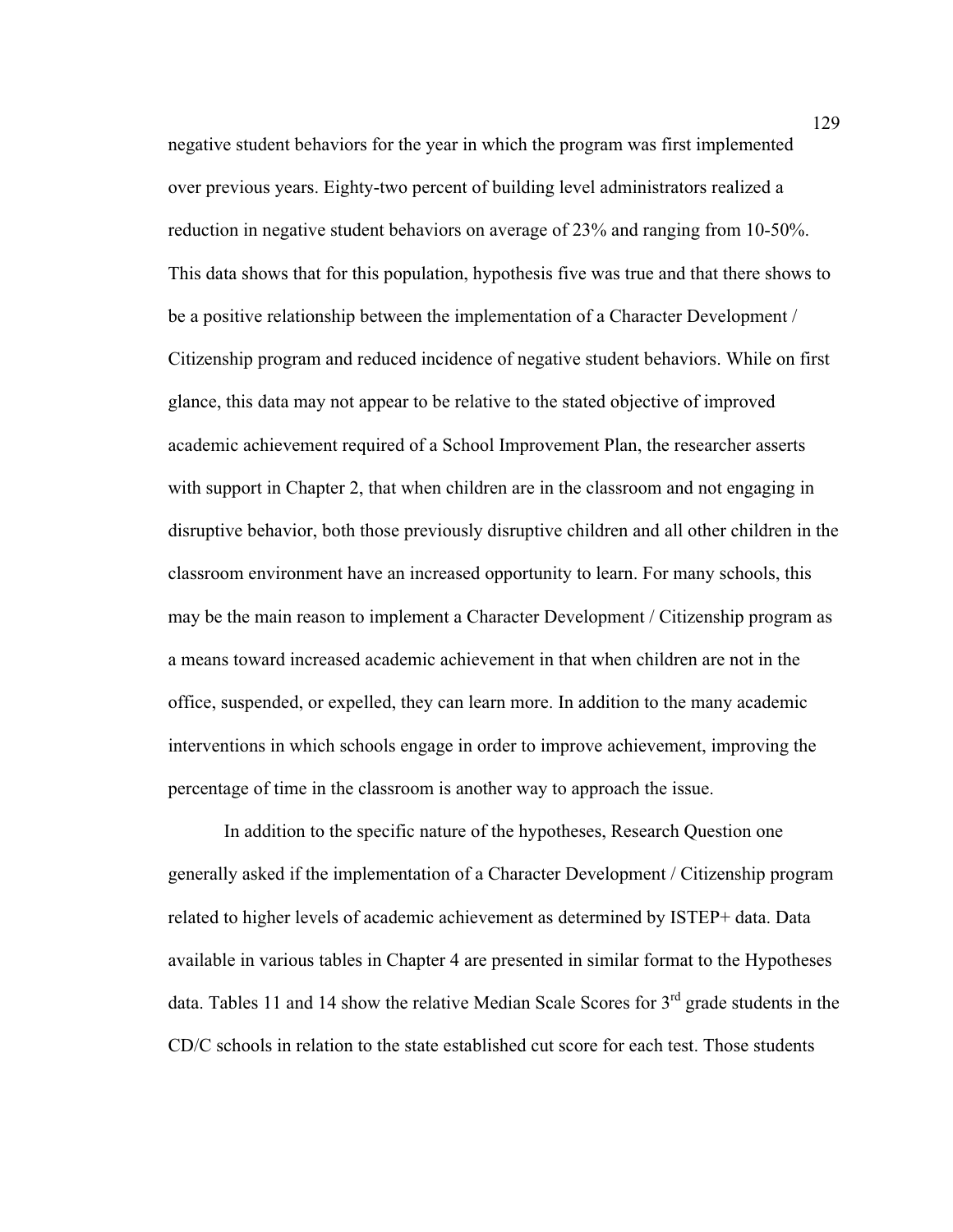achieving a score above the cut score fall into the categories of Pass and Pass Plus for each individual test. Tables 12 and 15 show the relative Median Scale Scores for  $4<sup>th</sup>$ grade students in the CD/C schools in relation to the state established cut score for each test. Tables 11 and 12show that CD/C schools averaged Median Scale Scores of 34.5 points over the state cut score as  $3<sup>rd</sup>$  graders and only 31.9 points over the state cut score as  $4<sup>th</sup>$  graders for the Language Arts portion of the ISTEP+. Table 13 shows that while CD/C schools still averaged Median Scale Scores well above the state established cut score for both Language Arts, they did decline in their distance over the cut score by 2.60 points in the testing year following program implementation. Tables 14 and 15 show similar data in presenting that CD/C schools averaged Median Scale Scores of 26.2 points over the state cut score as  $3<sup>rd</sup>$  graders and 33.2 points over the state cut score as  $4<sup>th</sup>$ graders for the Math portion of the ISTEP+. Table 16 shows that as  $4<sup>th</sup>$  graders the CD/C school students increased their distance over the state established cut score in Math by 7.00 points from their performance in  $3<sup>rd</sup>$  grade. The data presented in these six tables speak to Research Question one and provide mixed results. While showing that the Median Scale Scores of the CD/C schools was, on average, suitable to exceed the state established cut scores for both the Language Arts and Math portions of the ISTEP+, only Math scores showed a gain in achievement from implementation year to the following year as reported by this measure.

The presentation of data in the form of Median Scale Score as compared to state established cut score was chosen because comparing the Median Scale Score of 3<sup>rd</sup> graders to the Median Scale Score of 4<sup>th</sup> graders would not have proven accurate. The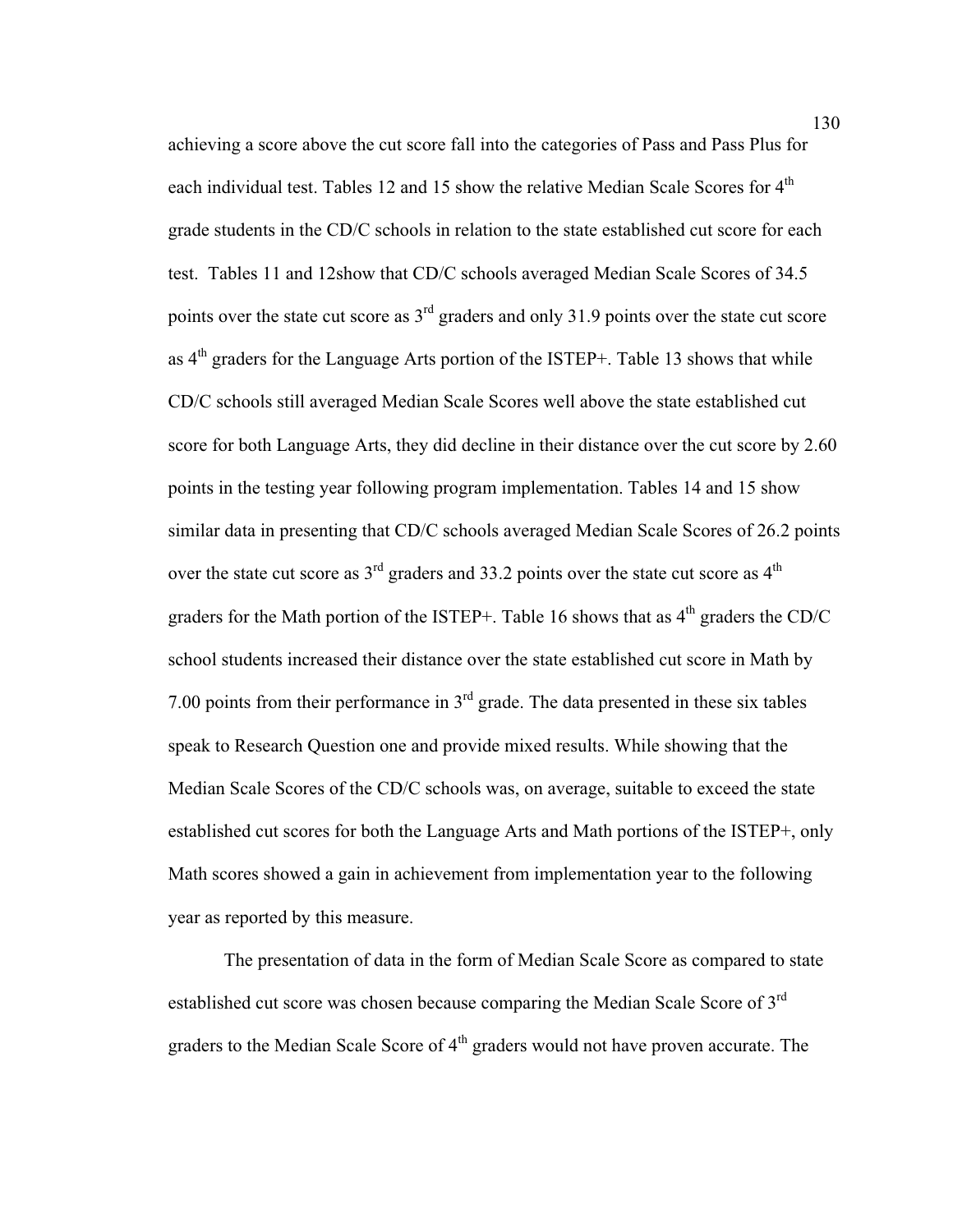Lowest Obtainable Scale Score and Highest Obtainable Scale Score for the  $3<sup>rd</sup>$  and  $4<sup>th</sup>$ grade tests are different. Thus, comparing Median Scale Scores to each other from those years would not have shown the actual differences in scores as the scores varied in overall scale. Comparing the Median Scale Scores to the state established cut score does, however, provide a stable point of reference when discussing growth from year to year in comparison to state determined expectations.

Research Question one was also referenced in Tables 17, 18, and 19. These tables presented the Total Percent Passing of CD/C school students from the year of the Character Development / Citizenship program implementation to the following year. The purpose of the data presentation was to find whether exposure to a Character Development / Citizenship program resulted in higher levels of Total Percent Passing in  $4<sup>th</sup>$  grade CD/C school test takers than in the same students as  $3<sup>rd</sup>$  grade CD/C school test takers. Table 17 showed a .72 point average increase in the percentage of students who passed the Language Arts test from  $3<sup>rd</sup>$  grade to  $4<sup>th</sup>$  grade for CDC Schools. With that, 63% of CD/C schools saw an increase in the percentage of students passing the Language Arts section of the ISTEP+ from  $3<sup>rd</sup>$  grade to  $4<sup>th</sup>$  grade. Table 18 showed a .18 point average decrease in the percentage of students who passed the Math test from  $3<sup>rd</sup>$  grade to 4<sup>th</sup> grade for CD/C schools although 45% of CD/C schools saw a Total Percent Passing increase from  $3<sup>rd</sup>$  to  $4<sup>th</sup>$  grades in Math. Table 19 showed a 1.63 point average increase in the percentage of students who passed both the Language Arts and Math portions of the ISTEP+ for CD/C schools from  $3<sup>rd</sup>$  to  $4<sup>th</sup>$  grade. In this data set, it is shown that 63% of CD/C schools saw a Total Percent Pass increase from  $3<sup>rd</sup>$  to  $4<sup>th</sup>$  grades. As with the other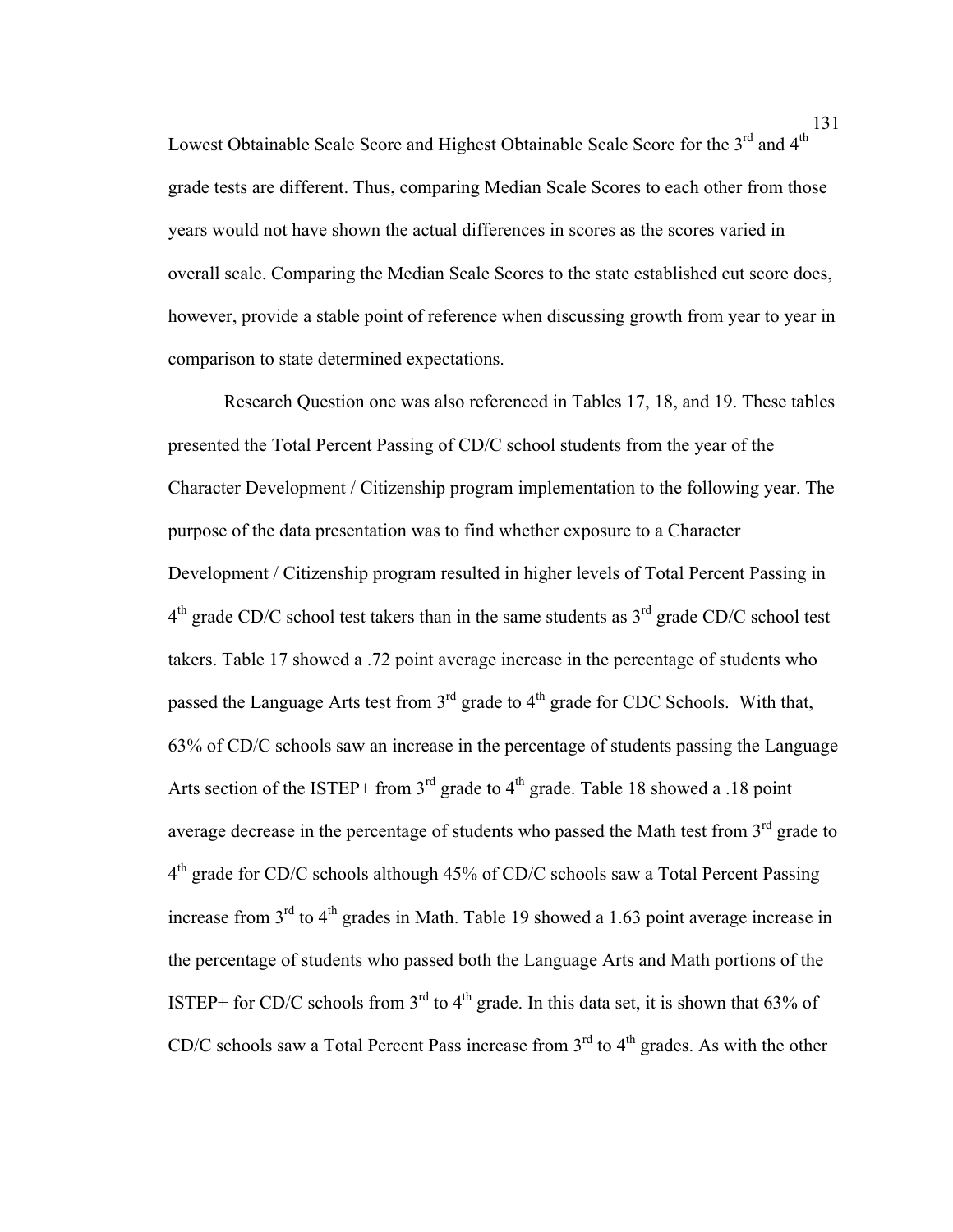data sets, this is a mixed result showing that some Character Development / Citizenship schools realized an increase in academic achievement from the year of implementation to the year following implementation as is evident by this particular measure. While several individual schools did show a decrease in the percentage of students who passed the various portions of the ISTEP+ test, the average of the averages shows an improvement for those schools implementing this intervention.

Research Question three was posed in an attempt to ascertain the expectations and realizations of the building level administrators upon implementing a Character Development / Citizenship program in their schools. Although, as a portion of the School Improvement Plan, the Character Development / Citizenship program is to be utilized as a means toward increased academic achievement, there are two schools of thought regarding the approach when implementing such a seemingly non-academic intervention. Some administrators may implement the program with the linear expectation of improving academics, and some may implement the program with the more holistic expectation that improved behavior and citizenship will lead to such behaviors as increased effort at scholastic endeavors and improved behavior leading to increased seat time. Because of these varying expectations, the study survey asked building level administrators to quantify their expectations and the results of the program implementation. Table 20 displays the survey results showing that none of the building level administrators expected improvement only directly in Academics and Test Scores, while 36% expected improvement in only Behavior and Discipline, and 55% expected improvement in both areas simultaneously. Nine percent had expectations for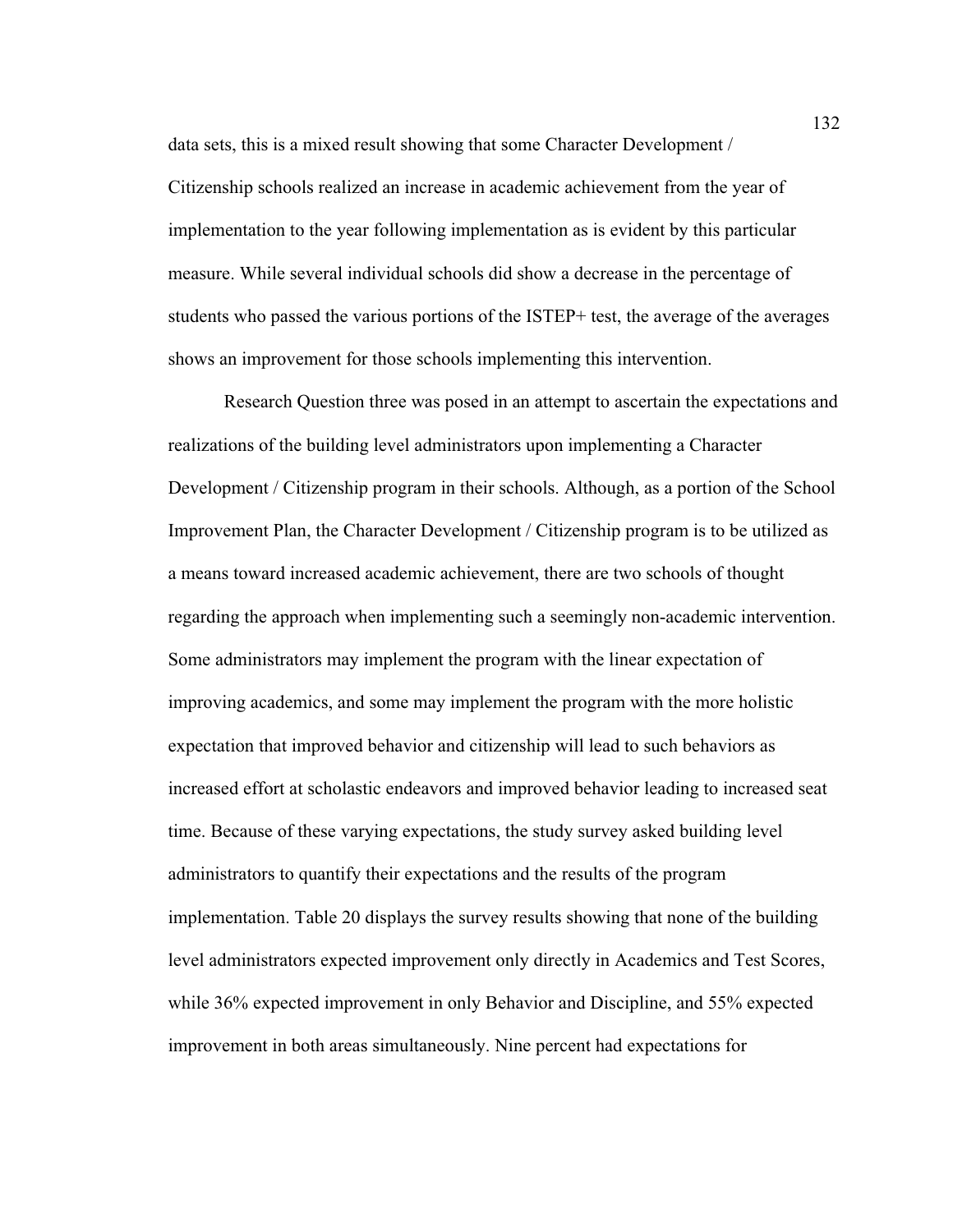improvement that could not fall into either of the provided categories. Table 21 shows that, according to survey responses, none of the building level administrators realized improvement in only Academics and Test Scores, 45% realized improvement in Behavior and Discipline, while 45% realized improvements in both. These survey results show that building level administrators went into program implementation with reasonable expectations which have largely been realized. Although varying by a few percentage points, all building level administrators did report realizing improvement in their areas of expectation from the implementation of the CD/C program and a full 45% realized what they considered to be Academic / Test Score improvement.

Research Question four was posed in an attempt to understand the expectations for usage of building level administrators upon implementing a program with expectation of improved academic achievement as is required by programming included in the School Improvement Plan. In other words, how often and with what intensity do building level administrators implement a program when they expect academic improvement from its usage? Tables 22, 23, 24, 25, and 26 provide data compiled from survey questions 6-10 in order to address this question. The responding building level administrators indicated that for 90% of them, implementation was not optional for teachers and staff, and 100% indicated that all grade levels were expected to participate. These data indicate that no building level administrator believed that any student was too young or too old to benefit from Character Development / Citizenship programming. Although the option of implementation for teachers and staff was present, this question may have been answered as optional for a variety of reasons. All responding building level administrators indicated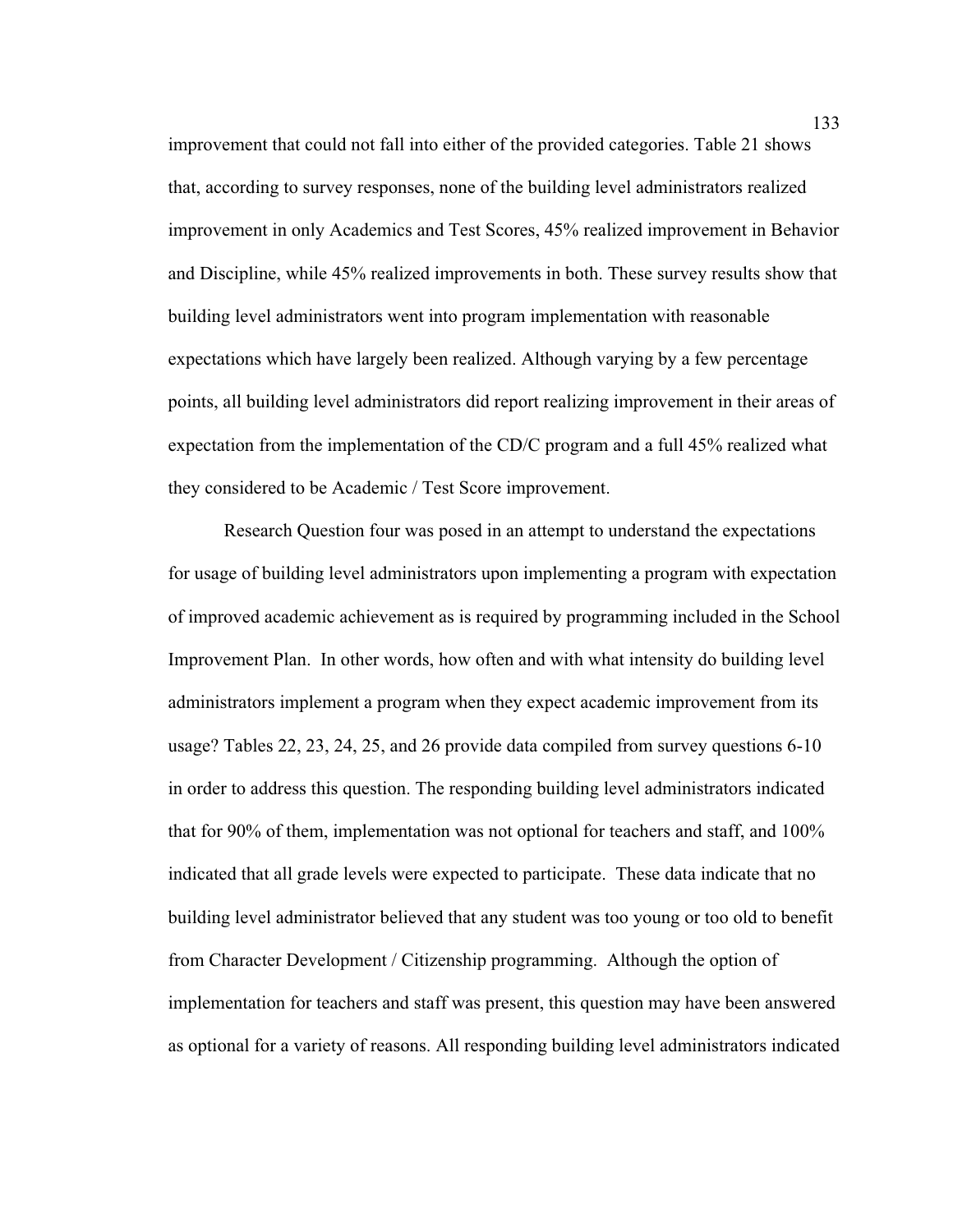that the programming chosen for implementation was to be utilized for the entire school year, and 82% chose programs that could be utilized 1-2 times per week. Eighteen percent chose programs that were to be utilized on a daily basis. The data vary for matching frequency of implementation and realizations of academic achievement. The two schools reporting daily use expectations varied greatly in their relation of Median Scale Score to Cut Score on all measures with one school showing a large gap over the cut score in all four measures and the other showing a very minimal Median Scale Score over cut score differential. In addition, those two schools both showed minimal growth of Total Percent Pass from  $3<sup>rd</sup>$  grade to  $4<sup>th</sup>$  grade; however, one school started with a much higher 3<sup>rd</sup> grade Total Percent Passing than the other. The final question referencing fidelity and rigor of program implementation regarded the expected duration of each Character Development / Citizenship curriculum session. Forty-five percent of responding schools expected lessons to last less than 15 minutes, while 55% implemented lessons with expected durations of 15-30 minutes per session. Interpreted from this data is the belief that none of the implementing building level administrators expected their chosen Character Development / Citizenship programming to dominate the existing curriculum or to become a significant portion of the academic day. Instead, by the frequency and duration expectations reported, one could interpret that the chosen Character Development / Citizenship programming was to supplement the existing academics and to be used in tandem with existing programming. Anything more than a tandem, supplemental program would presumably be required more frequently and for longer durations than the building level administrators reported was their expectation.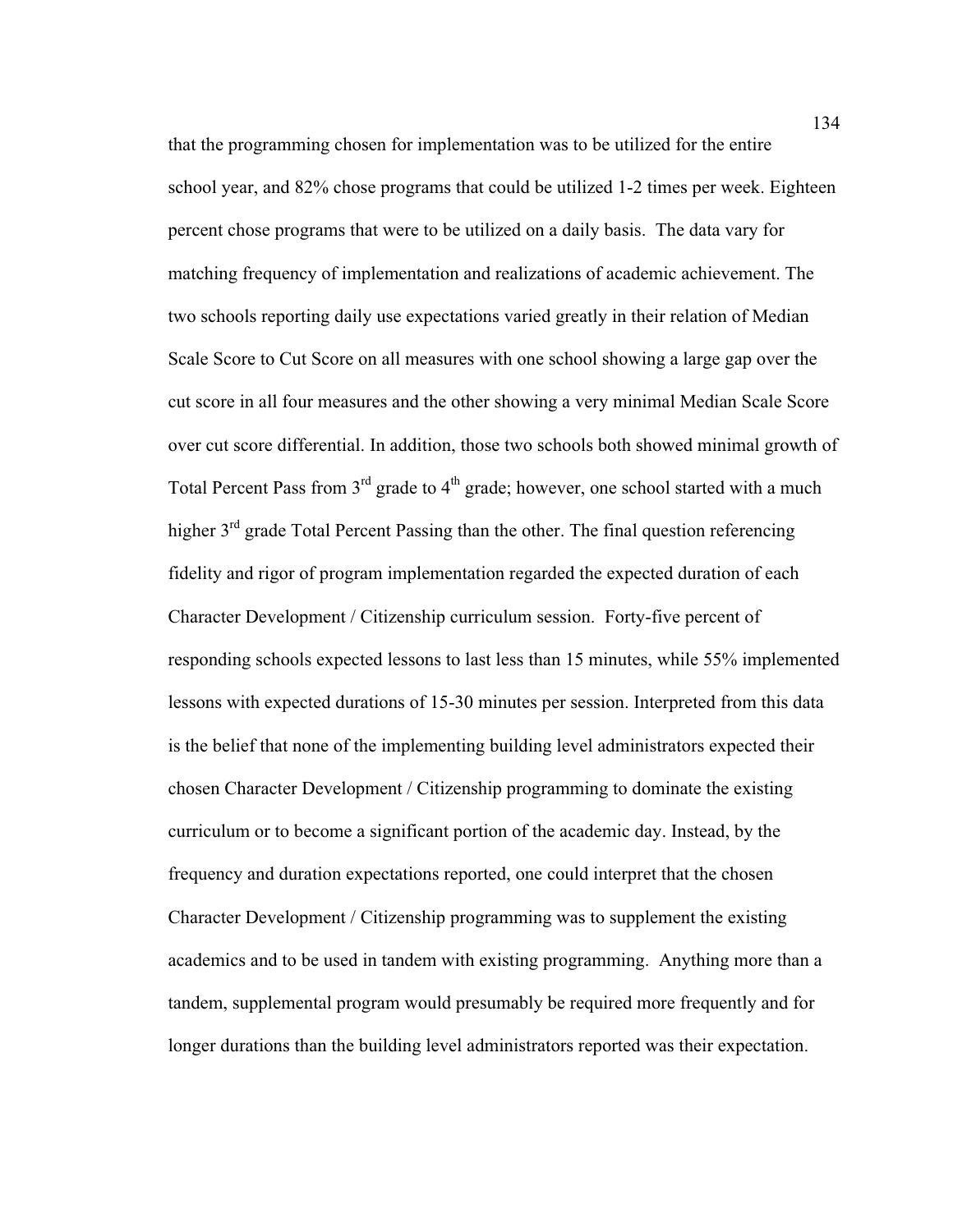Survey question six asked building level administrators to indicate what kind of Character Development / Citizenship program they chose to implement, a commercially developed or locally produced program. The reason for this question was to attempt to discern a difference in academic achievement or student behavior in relation to the kind of programming being utilized. While 72% of responding schools indicated that they chose to utilize a commercially developed Character Development / Citizenship program, there was no indicated difference in academic achievement improvement measures or student behavior between those 72% and the other 28 % who chose to develop a program locally. The only conclusion that the researcher arrived at based on this information is that the use of a program with consistent fidelity and rigor, which was uniformly distributed among those commercial and local programs, was the variable in play, not the origination of the materials.

### Conclusions

The data present several areas for discussion in regards to the potential result of improved academic achievement from the implementation of a Character Development / Citizenship program. There are mixed results when looking at direct linkage between Character Development / Citizenship programming and standard measures of ISTEP+ performance. The majority of individual data points from Tables 11, 12, 14, 15, 17, 18, and 19, 31 of 55 points or 56%, do show an improvement in the cohort of students after one year of exposure to a program. The data points showing improvement range from the miniscule, 0.5 points, to the large, 29 points. These data present evidence of an overall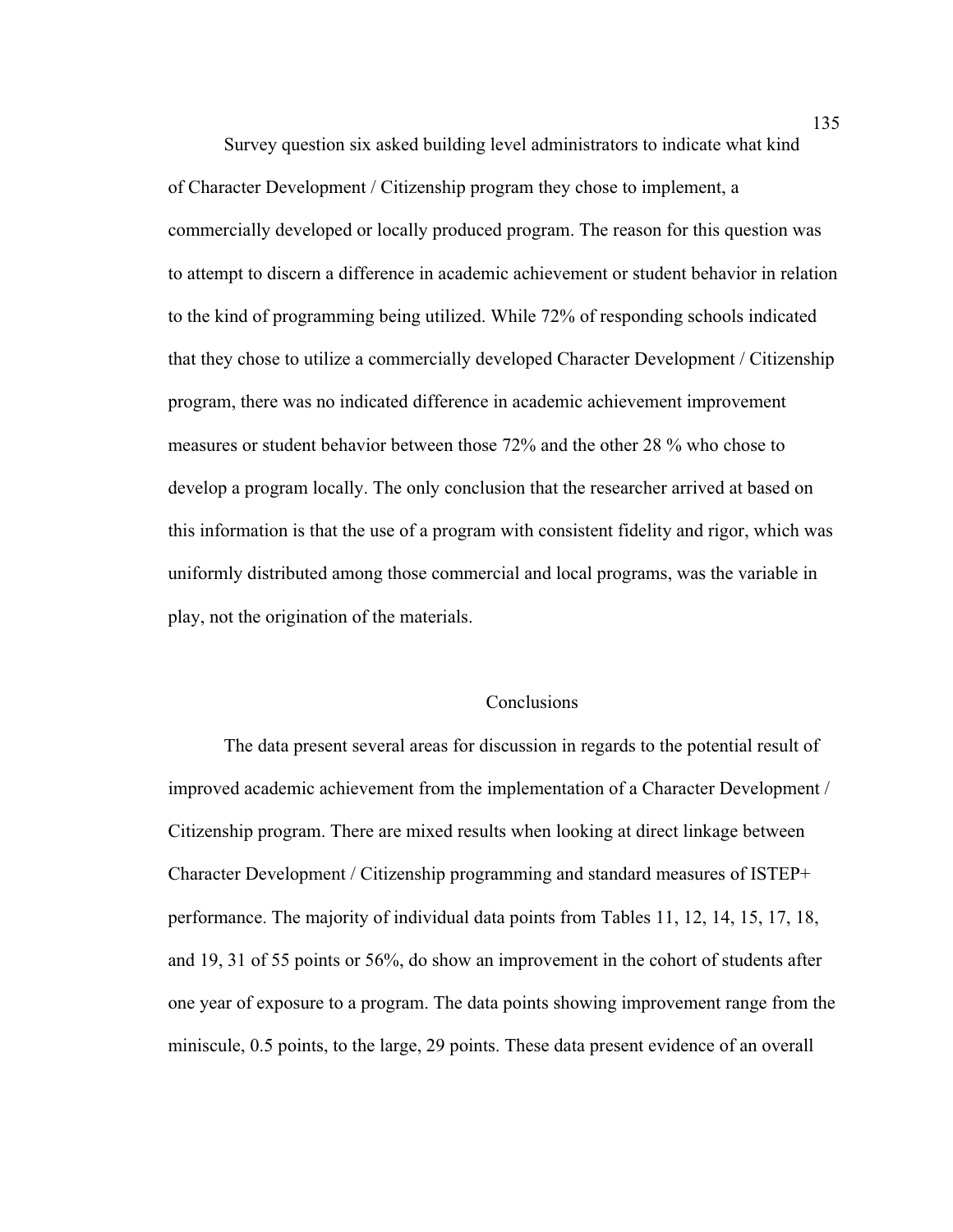positive relationship between the utilization of a Character Development / Citizenship program and improved academic achievement. Along with these data is the information displayed in Tables 1, 2, and 3 which show that the CDC schools have subcategory demographics very similar to state averages in the areas of free / reduced lunch eligible students, race and attendance making the results generalizable to the population in this aspect.

At the same time, the data from Tables 4 and 5, summarized in Table 6 and data from Tables 7 and 8, summarized in Table 9, show that three of these five data points present a lack of relative gain in nearing the state average scores for the categories discussed. These data presents no evidence of an overall positive relationship between the utilization of a Character Development / Citizenship program and improved academic achievement. In addition, Tables 13 and 16 which summarize the data in Tables 11, 12, 14, and 15, show that one data category compares to show improvement and one compares to show a decline. These data provide mixed results and are accompanied by the additional factors of a statistically insignificant number of responses with which to produce generalizable data and geographic labels of the CD/C schools not representative of state categories. These combined factors lead to the finding that the study was overall inconclusive with regard to the assertion that a positive relationship exists between the implementation of a Character Development / Citizenship program and increased academic achievement.

In addition to test data, building level administrators reported improvements in behavior and discipline during the initial program year implementation. As previously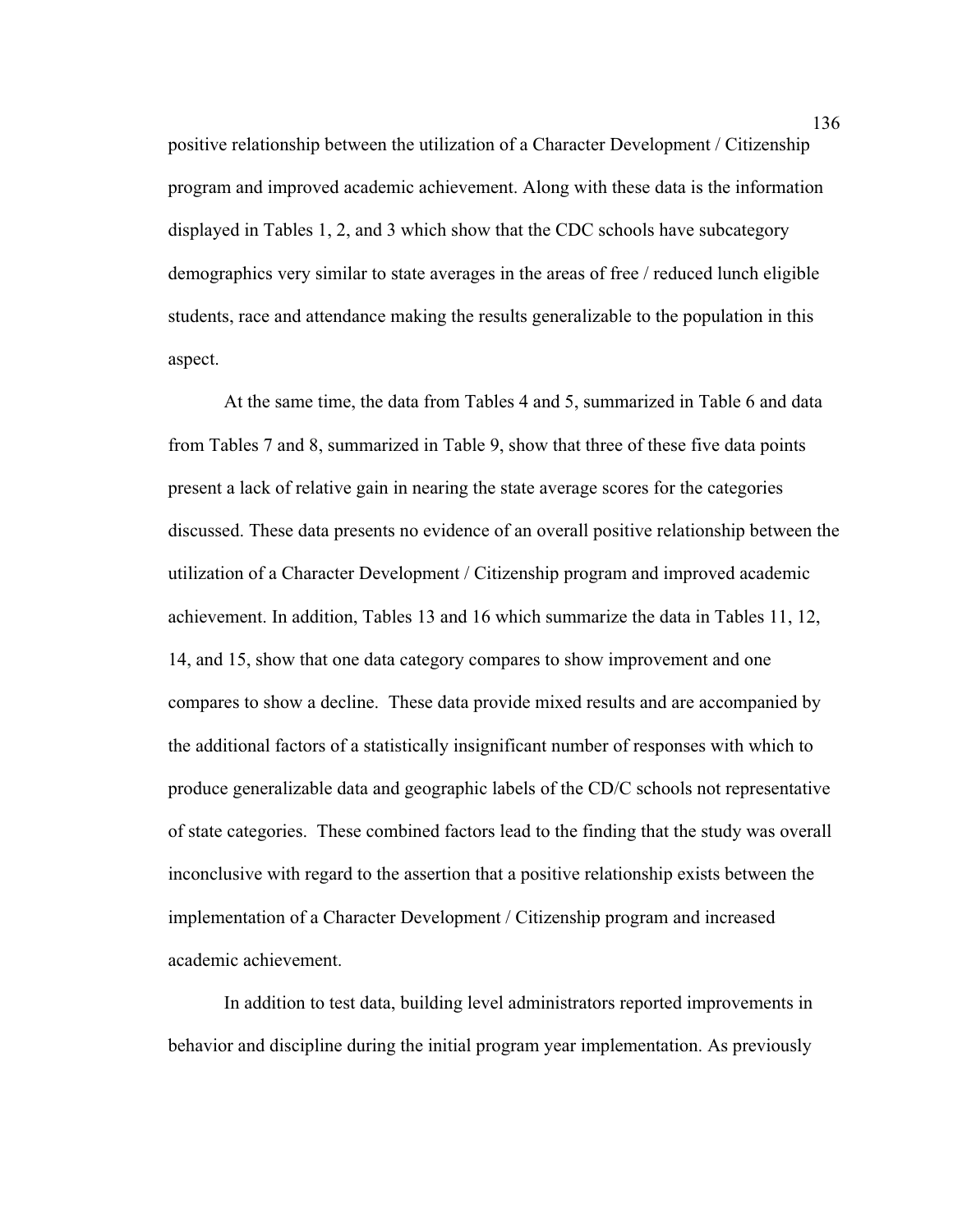discussed, although the School Improvement Plan does not specifically require programming focused on improving behavior and discipline, the less time children spend out of the classroom for disciplinary infractions, the more learning they can participate in. Forty-five percent of building level administrators also did report an improvement in Academics / Test Scores in addition to the behavioral improvements after one year of program exposure. While evidence of this may not directly display in ISTEP+ scores, many schools engage in a multitude of academic assessments including district and building created common assessments, NWEA, DIBELS, Terra Nova, and teacher created assessments. This report by the building level administrators could be in relation to these other achievement indicators.

Although this study does show many points of potential for defending the use of a Character Development / Citizenship program for purposes of increasing academic achievement and improving student behavior, the results are inconclusive and cannot be generalized to any given population. While the participating schools were chosen by the method of searching the Indiana Department of Education database for those schools using a Character Development / Citizenship program as a Focus Area in their School Improvement Plan, there likely were some problems with the reliability of that data. Because the query for self-identified schools presented with a publication date of 2006, the researcher assumed that using ISTEP+ data for third and fourth grade students would be appropriate. This publication date provided by the Indiana Department of Education influenced this decision because School Improvement Plans are submitted to the state every year with a three year plan. With this and the publication date of 2006, the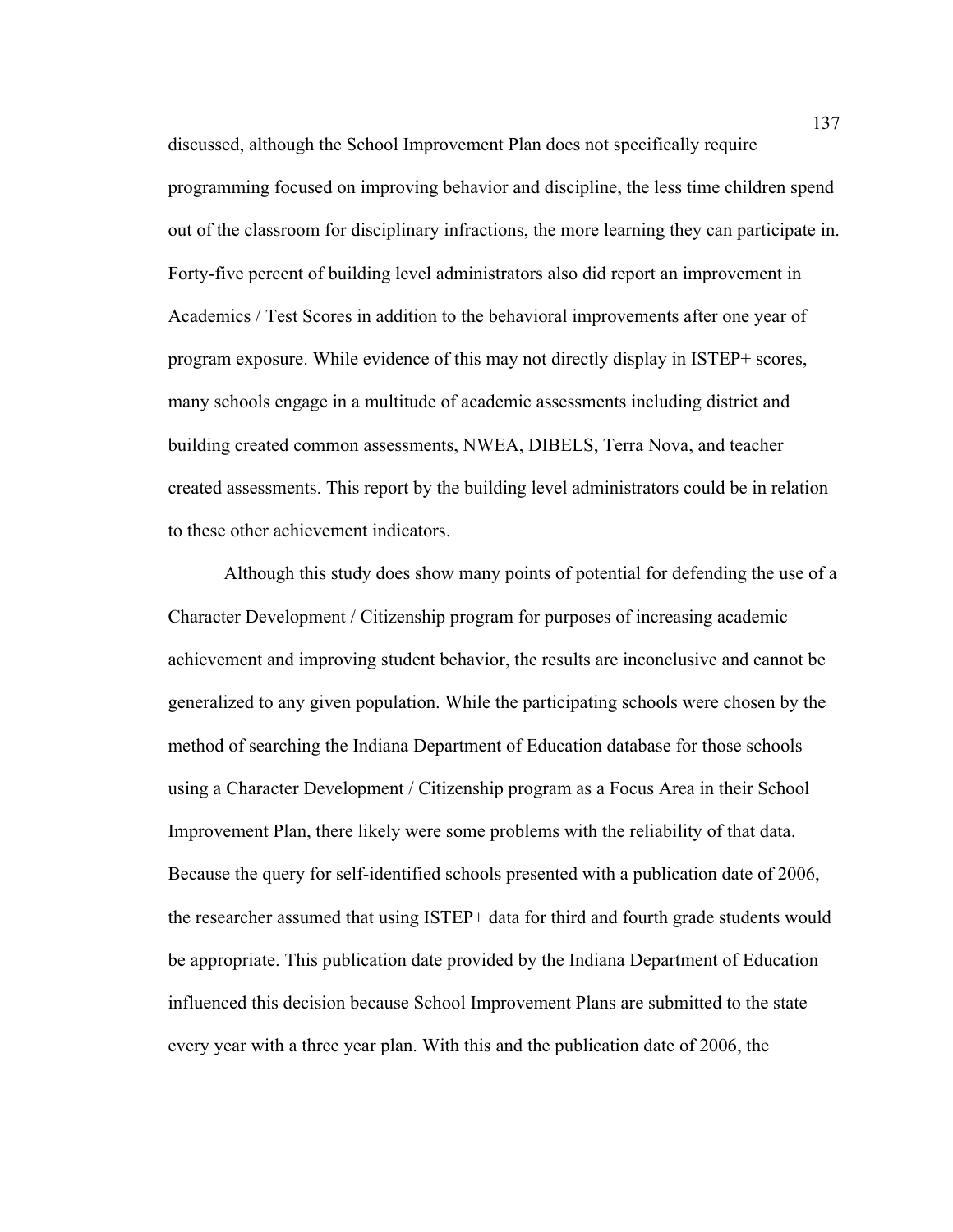researcher reasonably projected that individual schools would report implementation years between 2003 and 2007 which are the years containing useable ISTEP+ data as made available by the Indiana Department of Education. The researcher also did not employ a sample population for this study as the Indiana Department of Education identified only 50 useable schools with the "Elementary" label as falling in to this category. Therefore, the researcher chose to solicit information from all 50 schools for the highest potential response. Solicitations for participation in the study survey via electronic link, provided through individually addressed email requests, were produced on three separate occasions in weekly intervals from January 31, 2010, to February 14, 2010. The final cut off for data retrieval was February 19, 2010. After these three attempts, only 19 building level administrators responded to the study survey request. Of those 19, eight responded with implementation years that fell outside of the presumed implementation years and their data therefore could not be used as participating schools. The year of implementation, which lead to the supply of ISTEP+ data, was the impetus for including all remaining survey responses. Due to the low response rate and low usability of responses, the results of this study do not meet the percentage requirements for generalizable information.

While the results of this study are mixed and generally inconclusive, one could still use various data points in defense of the implementation of a Character Development / Citizenship program as part of a well-rounded package of interventions aimed at improving academic achievement. As with many educational programming initiatives, Character Development / Citizenship program is likely not often implemented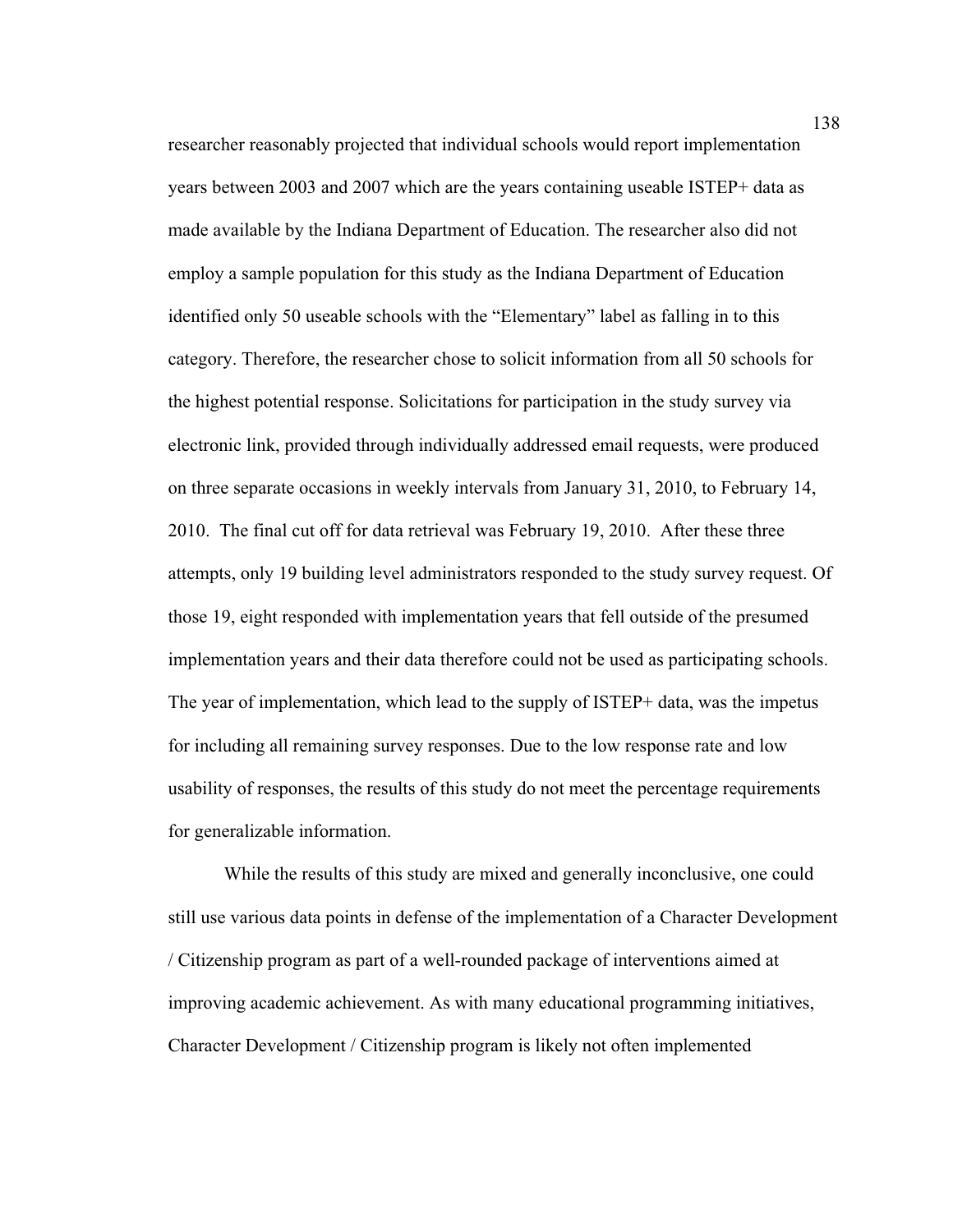independent of other initiatives. Schools use a multitude of interventions, academic, behavior, structural, and financial, simultaneously with varying degrees of fidelity and rigor throughout any given school year. In conjunction with the variety of interventions committed to by any given school as a whole, individual teachers or grade levels may introduce various techniques and programming to their students throughout a school year in attempts to gain insight into their student's learning and in order to make adjustments to schedules, presentation styles, activities, and all of the other variables involved in the teaching and learning process, with the intent of improving academic achievement. In addition to the seemingly endless number of variables within the school structure, students individually are subject to many other factors which can and do affect their academic achievement from one school year to the next and even from one day to the next. Many school aged children deal with personal and educational factors which change frequently enough to cause disruption or difficulty in their learning and test performance. Because of this fluid nature of educational interventions and situations and the inability of researchers to isolate individual variables, rarely will the opportunity for truly experimental research in education be realized.

#### Recommendations for Future Study

 Research into the effectiveness of Character Development / Citizenship programming should continue in order to bring more scientifically based, proven effective programs to the field of education. In order to move past correlative studies, more research of a quasi-experimental nature should be undertaken in order to prove the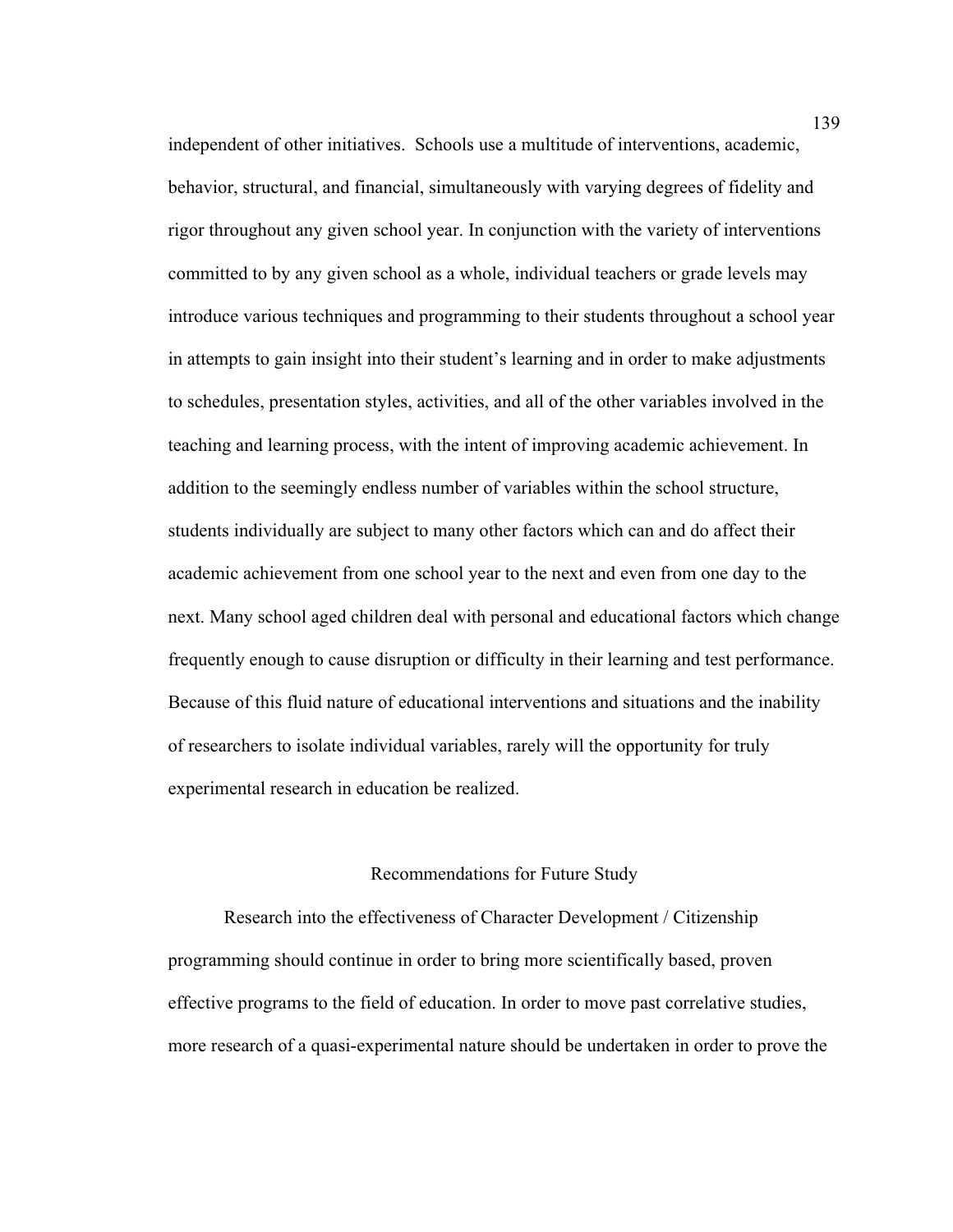widely held belief that students with an increased understanding of and respect for their personal growth and contributions to society will make a better attempt at learning and achieving to their highest ability. Future studies should include multiple program options and implementation configurations in order to find the combination that most often works best for various groups of children. In addition to more quasi-experimental, quantitative study, research should continue in the qualitative domain in order to better understand how Character Development / Citizenship programs impact children and affect their academic efforts. This qualitative design would also allow a researcher to move past the limited response and varied interpretation arena of survey research to a more reliable method of obtaining data via direct observation and questioning.

 In addition to the variations of research available to future researchers, studies should also be conducted on a broader scale than this group therefore producing results which would be more generalizable to the population. The schools used for the population group in this study were identified as being participants in Character Development / Citizenship programming as part of their School Improvement Plan by the Indiana Department of Education. These schools made up the experimental population in order to investigate an assumed level of fidelity and rigor; however, other schools may implement similar plans with similar fidelity and rigor yet not include the program specifically as part of their School Improvement Plan Focus Area efforts. With that, a group of self-reported Character Development / Citizenship program implementers not engaging in the programming for purposes of the School Improvement Plan likely would provide a different population for study purposes. Additional questions of a qualitative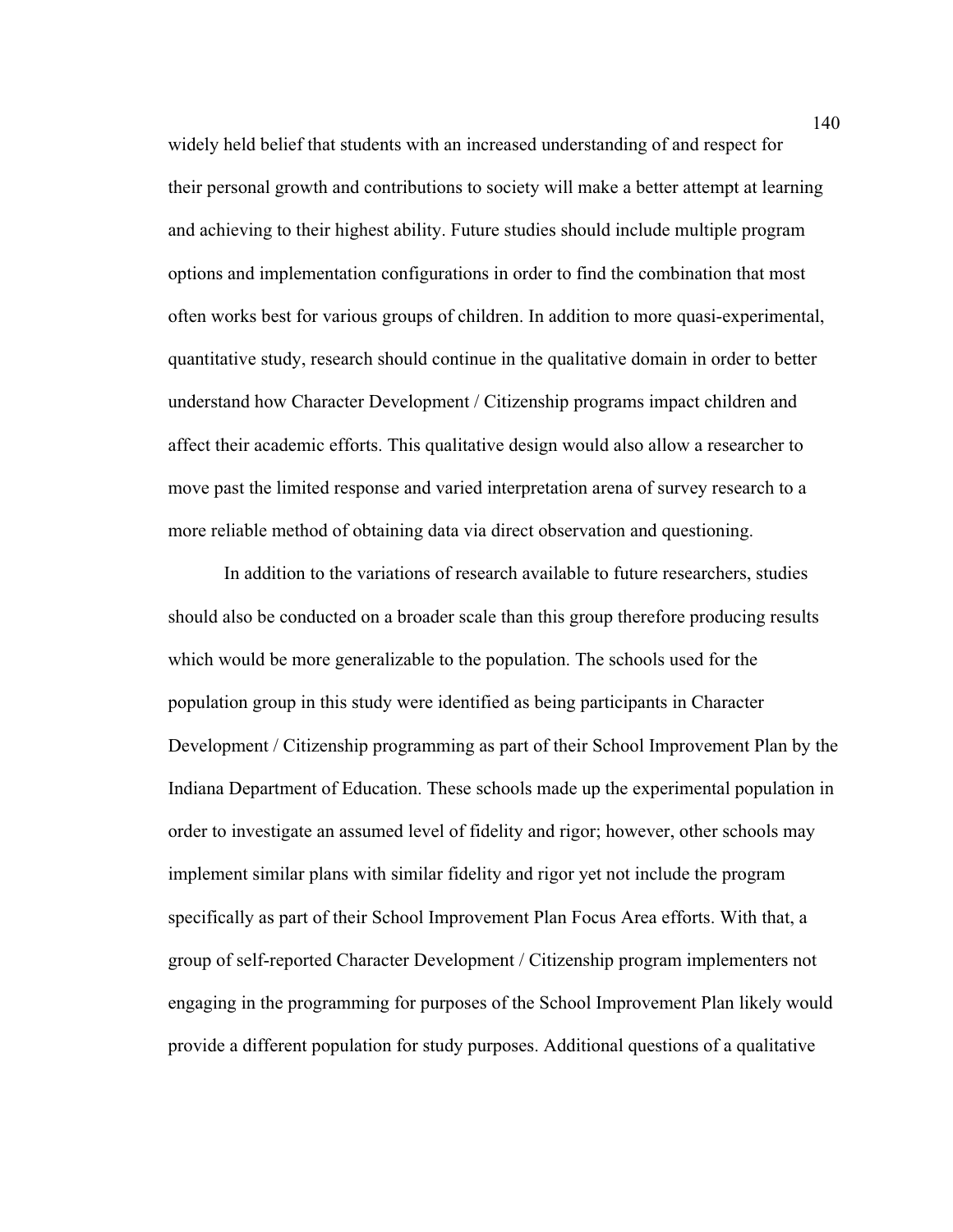nature may also add insight into the decisions by building level administrators to utilize a Character Development / Citizenship program as a means to academic achievement.

 Studies also could be conducted of a longitudinal nature in an attempt to determine the lasting effects of a Character Development / Citizenship program on the personality development of students. Long term studies could include both short and long term exposure groups in an attempt to determine the ideal length of exposure and the ideal age group for program beginning and ending. Building level administrators may also be asked to reflect on their decision to utilize a Character Development / Citizenship program as a means toward academic achievement and whether they would choose such programming again or in lieu of other programs.

#### Summary

The purpose of this study was to determine the relationship between the implementation of a Character Development / Citizenship program and increased achievement as determined by ISTEP+ data when the program was implemented with an assumed level of fidelity and rigor. The results for this portion of the study were determined to be inconclusive. An additional purpose of this study was to determine the level, if any, of reduced incidence of negative student behaviors during the implementation year of the Character Development / Citizenship program. The schools chosen to be members of the experimental population for this study committed to the implementation of their Character Development / Citizenship program as they indicated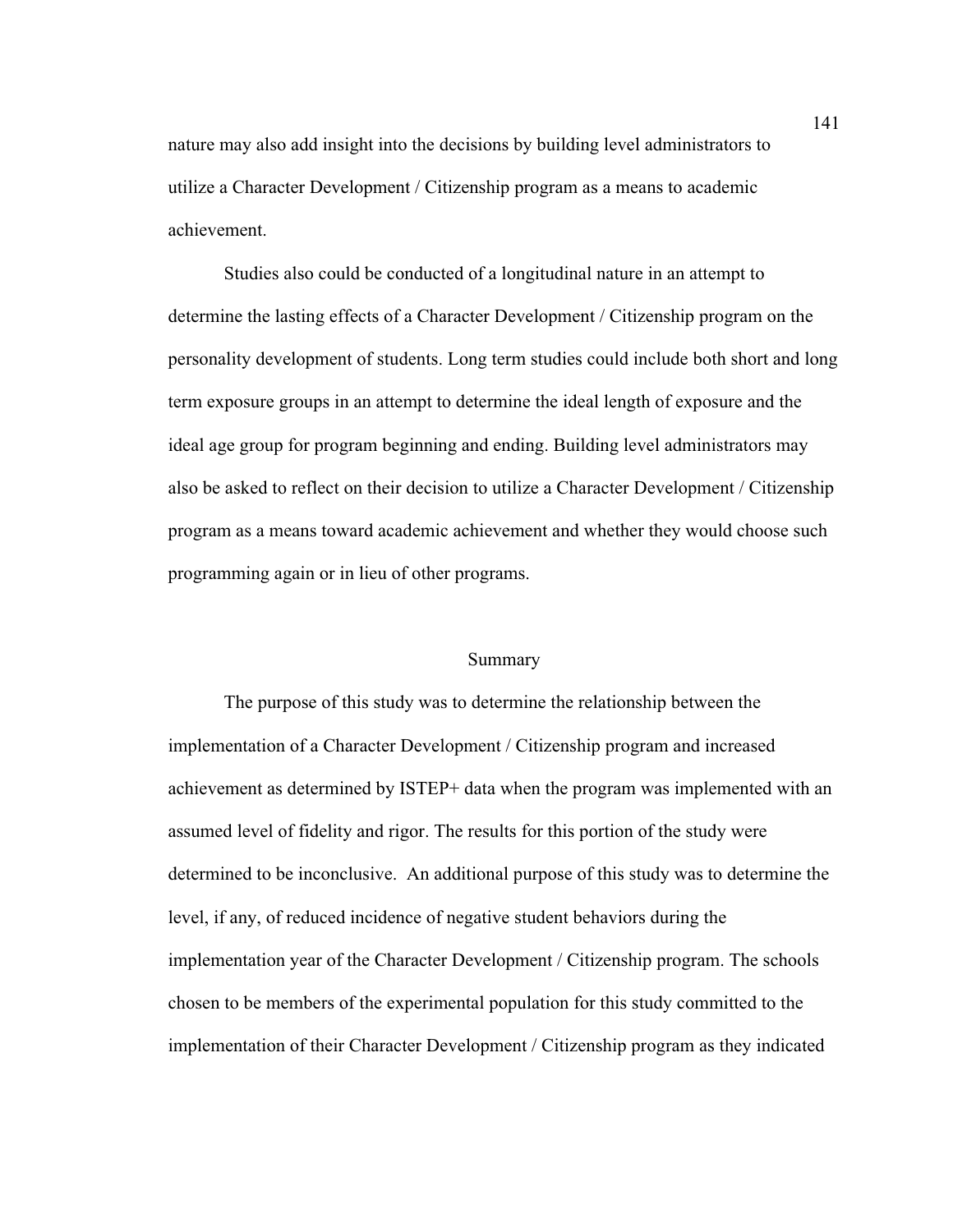their intent by listing their program as a Focus Area in their School Improvement Plan according to the Indiana Department of Education. By committing to program implementation via their School Improvement Plan, the schools indicated that, in part, the use of their plan was to increase academic achievement as is a requirement of programs included in the School Improvement Plan.

 In addition to this study, many other configurations of research can be conducted in order to determine the ideal fidelity and rigor of a Character Development / Citizenship program in addition to determining the ideal program participant. While there remains little doubt as to the need for consistent Character Development / Citizenship programming in the public schools, schools are pressured to implement only researched programs which they intend will lead to increased academic achievement. With that, research must continue as to effective ways to make positive gains in academic development while simultaneously improving school-aged children's levels of personal and social responsibility.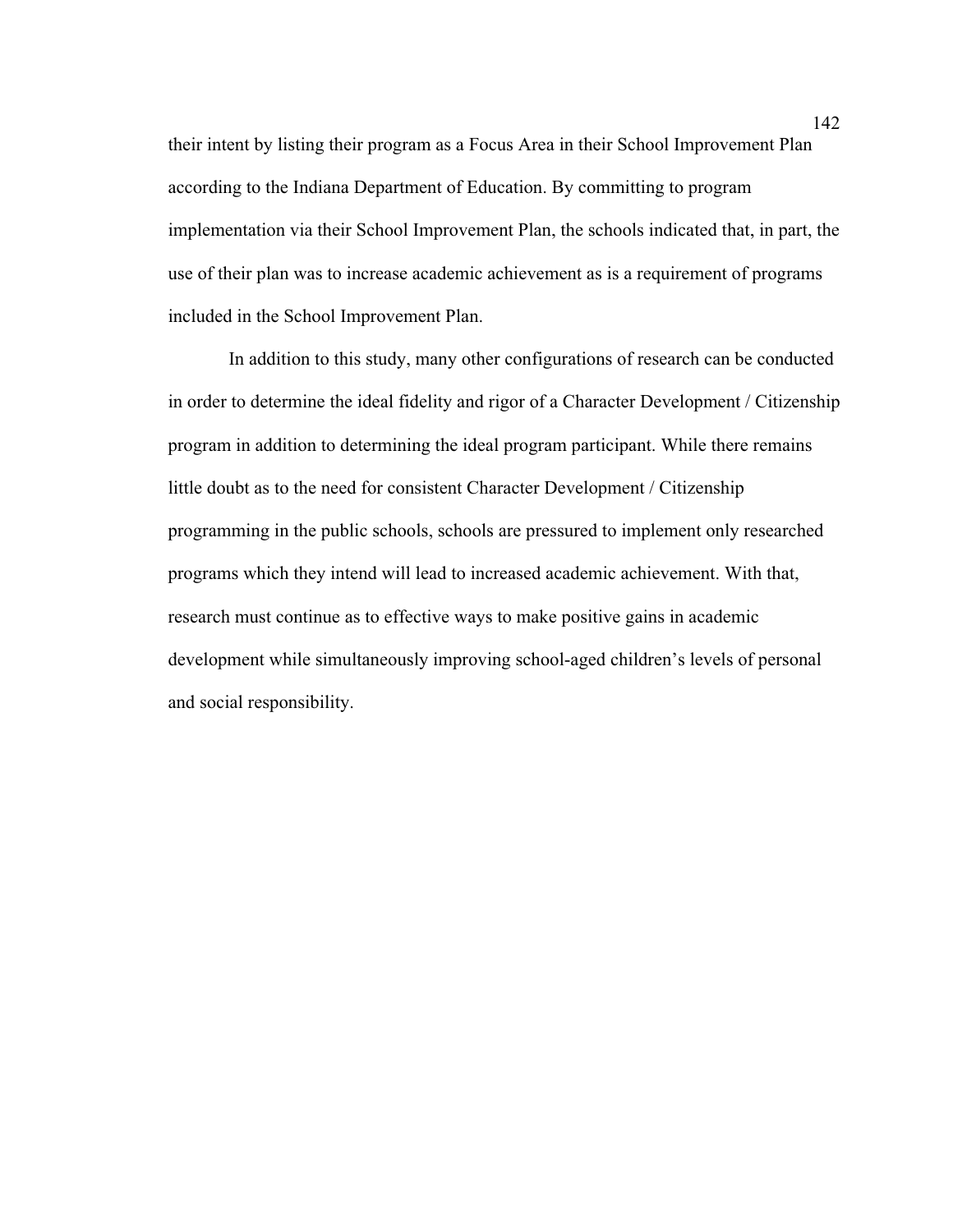#### REFERENCES

- Adams, C. (2007). Lessons on character. *Instructor, 116*(5), 28,30.
- Allred, C. (2008). Improving academics, behavior and character. *Leadership, 38*(2), 26- 29.
- Anderson, D. (2000). Character education: Who is responsible? *Journal of Instructional Psychology, 27*(3), 139-142.
- Armstrong, T. (2007). The curriculum superhighway. *Educational Leadership, 64*(8), 16- 20.
- Berkowitz, M. (2002). The science of character education. In W. Damon (Ed.) *Bringing in a new era in character education* (p43-63), Stanford, CA: Hoover Institution Press.
- Berkowitz, M., & Bier, M. (2004). Research based character education. *The ANNALS of the American Academy of Political and Social Science, 591*(1), 72-85.
- Berkowitz, M. & Bier, M. (2009). What works in character education. Center for Character and Citizenship. Retrieved January 12, 2009 from http://www.characterandcitizenship.org/research.whatworks.htm.
- Berkowitz, M., & Fekula, M. (1999). Educating for character. *About Campus, 4*(5), 17- 22.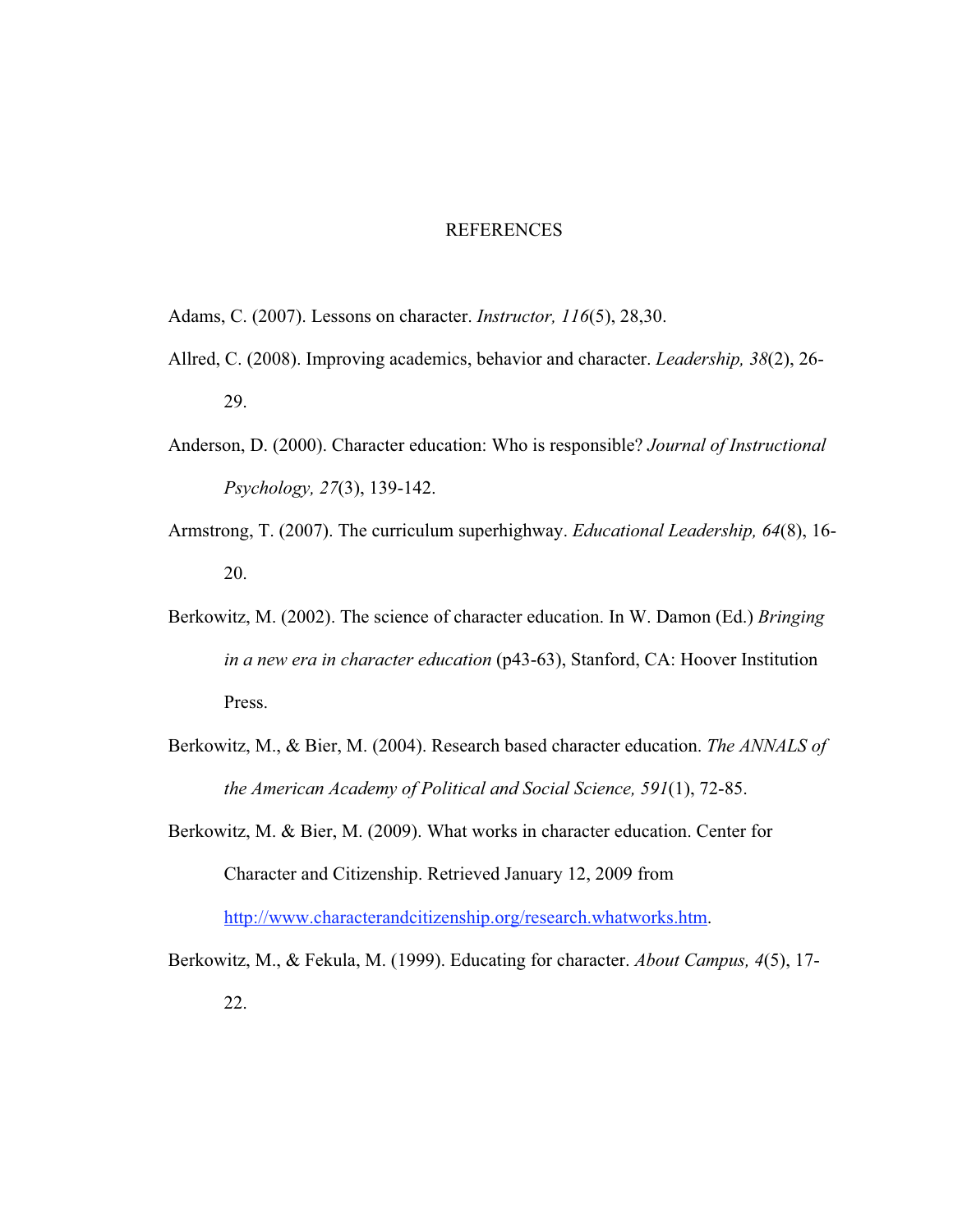- Benninga, J. & Wynne, E. (1998). Keeping in character: A time-tested solution. *Phi Delta Kappan, 79*(6), 439-446.
- Benninga, J., Berkowitz, M., Kuehn, P., & Smith, K. (2003). The relationship of character education implementation and academic achievement in elementary schools. *Journal of Research in Character Education, 1*(1), 19-32.
- Benninga, J., Berkowitz, M., Kuehn, P., & Smith, K. (2006). Character and academics: What good schools do. *Phi Delta Kappan, 87*(6), 448-452.
- Bigler, H. (2008). Character education and the effects on academic achievement and suspension referrals on adolescents. (Doctoral Dissertation, Southwest Minnesota State University).
- Bohlin, K., Farmer, D., & Ryan, K. (2001). *Building character in schools resource guide*. San Francisco: Jossey-Bass.
- Boston University. (1996). *Character education manifesto*. Center for the Advancement of Ethics and Character. (ERIC Document Reproduction Service No. ED407299).
- Brewer, R. (2007). Effect of the great expectations character education approach on elementary student achievement. (Doctoral Dissertation, University of Phoenix).
- Brooks, D., & Kahn, M. (1993). What makes character education programs work? *Educational Leadership, 51*(3), 19-21.
- Burrett, K. & Rusnak, T. (1993). *Integrated character education*. Bloomington, IN: Phi Delta Kappa Educational Foundation.
- Cavazos, L. (2002). Emphasizing performance goals and high-quality education for all students. *Phi Delta Kappan, 83*(9), 690-97.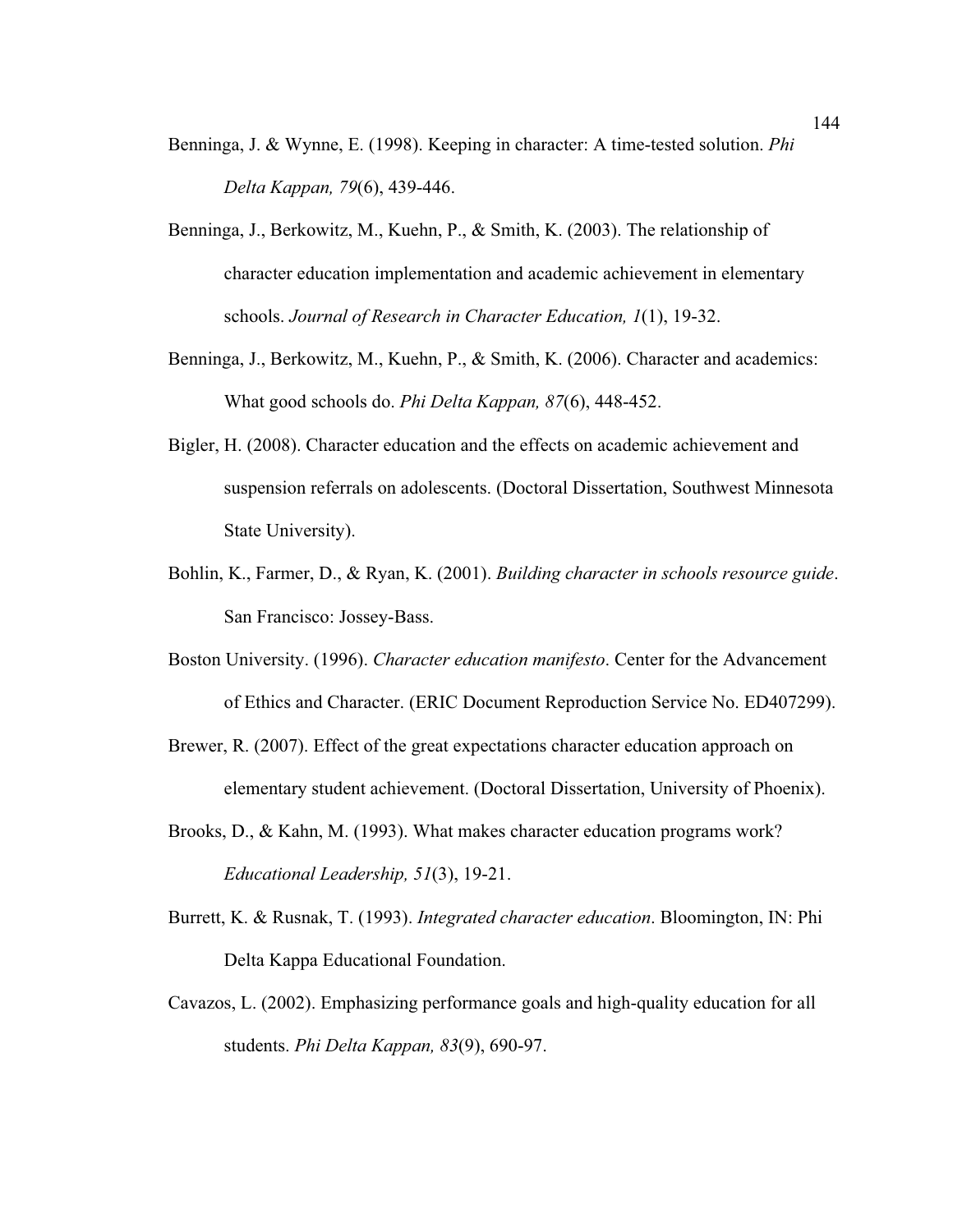- Cohen, L., Manion, L., & Morrison, K. (2007). *Research methods in education*. New York: Routledge.
- Coles, R. (1995). The disparity between intellect and character. *Chronicle of Higher Education, 42*(4), 68.
- Colgan, C. (2003). Making character education work. *American School Board Journal, 190*(11), 34-35.
- Cottom, C. (1996). A bold experiment in teaching values. *Educational Leadership, 53*(8), 54-58.
- Creasy, K. (2008). *Is there a place for character education*? (ERIC Document Reproduction Service No. ED501652)
- Davidson, M., & Lickona, T. (2007). Smart & good. *Independent School, 66*(2), 24-30.
- Davidson, M., Lickona, T., & Khmelkov, V. (2007). Smart and good schools: A paradigm shift for character education. *Education Week, 27*(12), 40-41.
- Damon, W. (Ed.). (2002). *Bringing in a new era in character education*. Stanford, CA: Hoover Institution Press.
- Dobbs, D. (1997). Character education as a key component of school reform. *Social Studies Review, 37*(1), 54-55.
- Education Week. (2004). Character Education. *Education Week*. Retrieved Jan 14, 2009 from http://www.edweek.org/rc/issues/character-education/
- Elkind, D. (1998). Character education: An ineffective Luxury? *Child Care Information Exchange, 124*, 6, 8-9.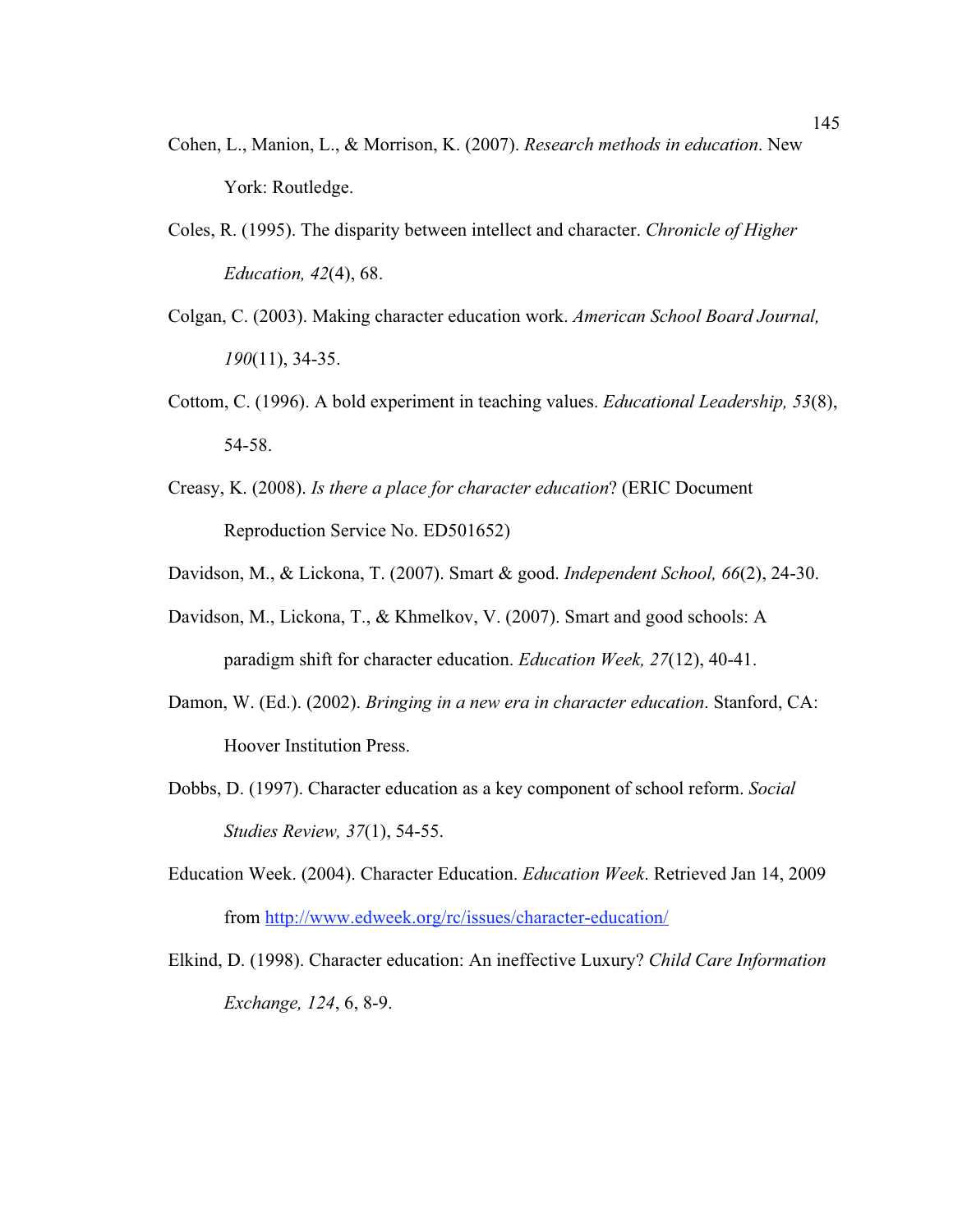- Gay, L., Mills, G., & Airasain P. (2006). *Educational research: Competencies for analysis and applications*. Upper Saddle River, N.J.: Pearson Education Inc.
- Gilness, J. (2003). How to integrate character education into the curriculum. *Phi Delta Kappan, 85*(3), 243-245.
- Greenawalt, C. (1996). Character education in America. *The Commonwealth Foundation for Public Policy Alternatives.* (ERIC Document Reproduction Service No. ED398327).
- Goble, F. & Brooks, B.D. (1983). *The case for character education*. Ottawa, IL: Green Hill Publishers.
- Gooding, T. (2004). Character education: Perceptions of social skills acquisition in two elementary schools. (Doctoral Dissertation, Arizona State University).
- Grigg, P., & Martin, W. (1995). *Moral education: Where have we been? Where are we going?* (ERIC Document Reproduction Service No. ED385396).
- Haynes, C. & Berkowitz, M. (2007, February, 20). What can schools do? *USA Today*, p13a.
- Haynes, C. & Thomas, O. (2001). Finding common ground: A guide to religious liberty in public schools. Nashville, TN: First Amendment Center. Retrieved February 23, 2009 from

http://www.freedomforum.org/templates/document.asp?documentID=3979

Howard, R., Berkowitz, M., & Schaeffer, E. (2004). Politics of character education. *Educational Policy, 18*(1), 188-215.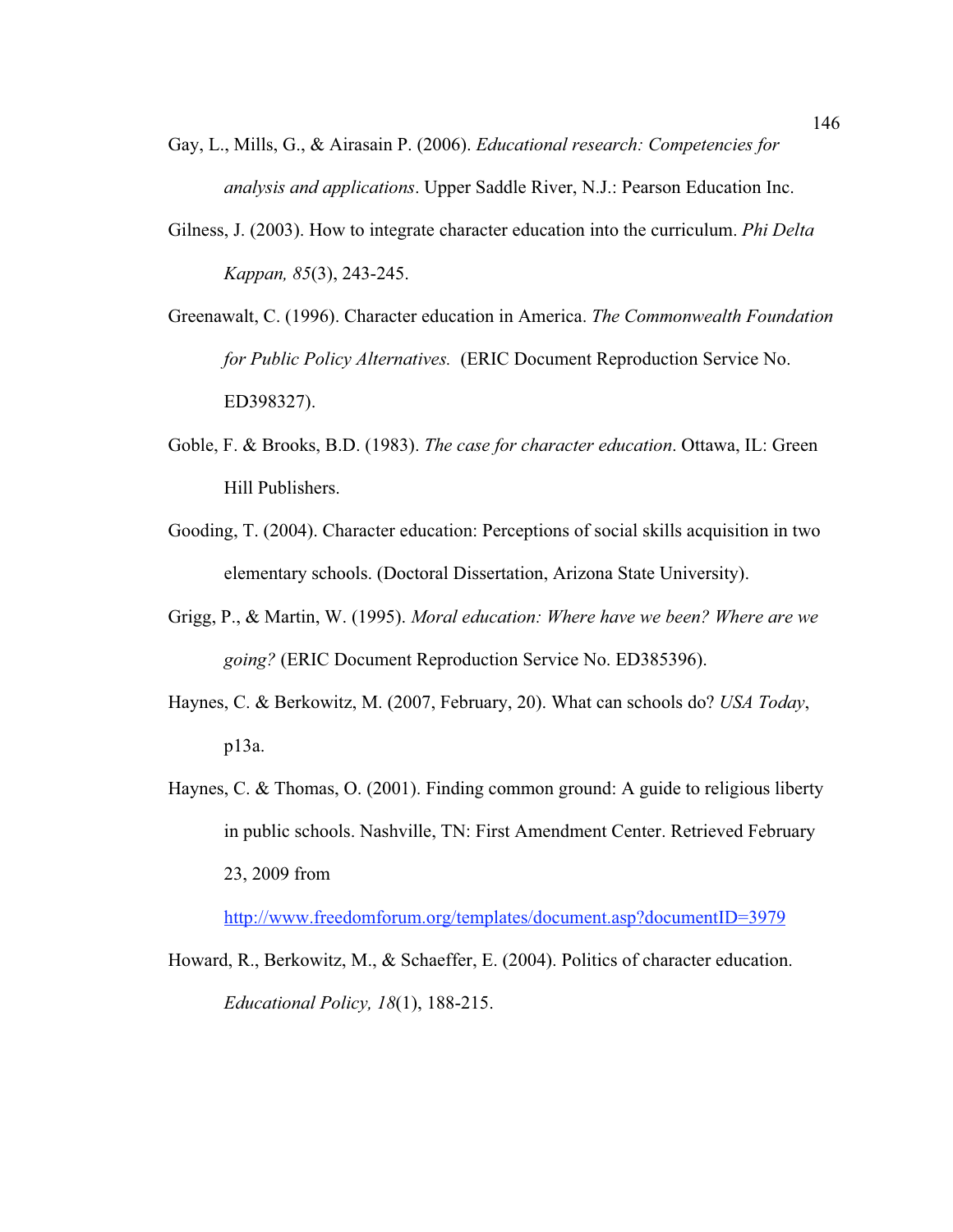- Huffman, H. (1994). *Developing a character education program: One school district's experience.* Alexandria, VA: Association for Supervision and Curriculum Development: Character Education Partnership.
- Huffman, H. (2006). Driving character through policy and practice. *School Administrator, 63*(9), 58-59.
- Hiutt, W. (2004). Moral and character development. *Educational Psychology Interactive*. Valdosta, GA: Valdosta State University. Retrieved Jan 14, 2009 form http://chiron.valdosta.edu/whuitt/col/morchr/morchr.html
- Indiana Clearinghouse for Citizenship and Character Education. (n.d.). Definitions.

Retrieved January 13, 2009 from

http://reading.indiana.edu/chared/definitions.html

- Indiana Department of Education. *Indiana Department of Education*. Retrieved January 26, 2009, from http://www.doe.state.in.us/
- Indiana Legislative Services Agency. (n.d.). Information Maintained by the Office of Code Revision Indiana Legislative Services Agency. Retrieved January 10, 2009 form http://www.in.gove/legislative/ic/code/title20/ar30/ch5.html
- Indiana Legislative Services Agency. (n.d.). Information Maintained by the Office of

Code revision Indiana Legislative Services Agency. Retrieved January 30, 2009

from http://www.in.gov/legislative/ic/2004/title20/ar10.2/ch3.html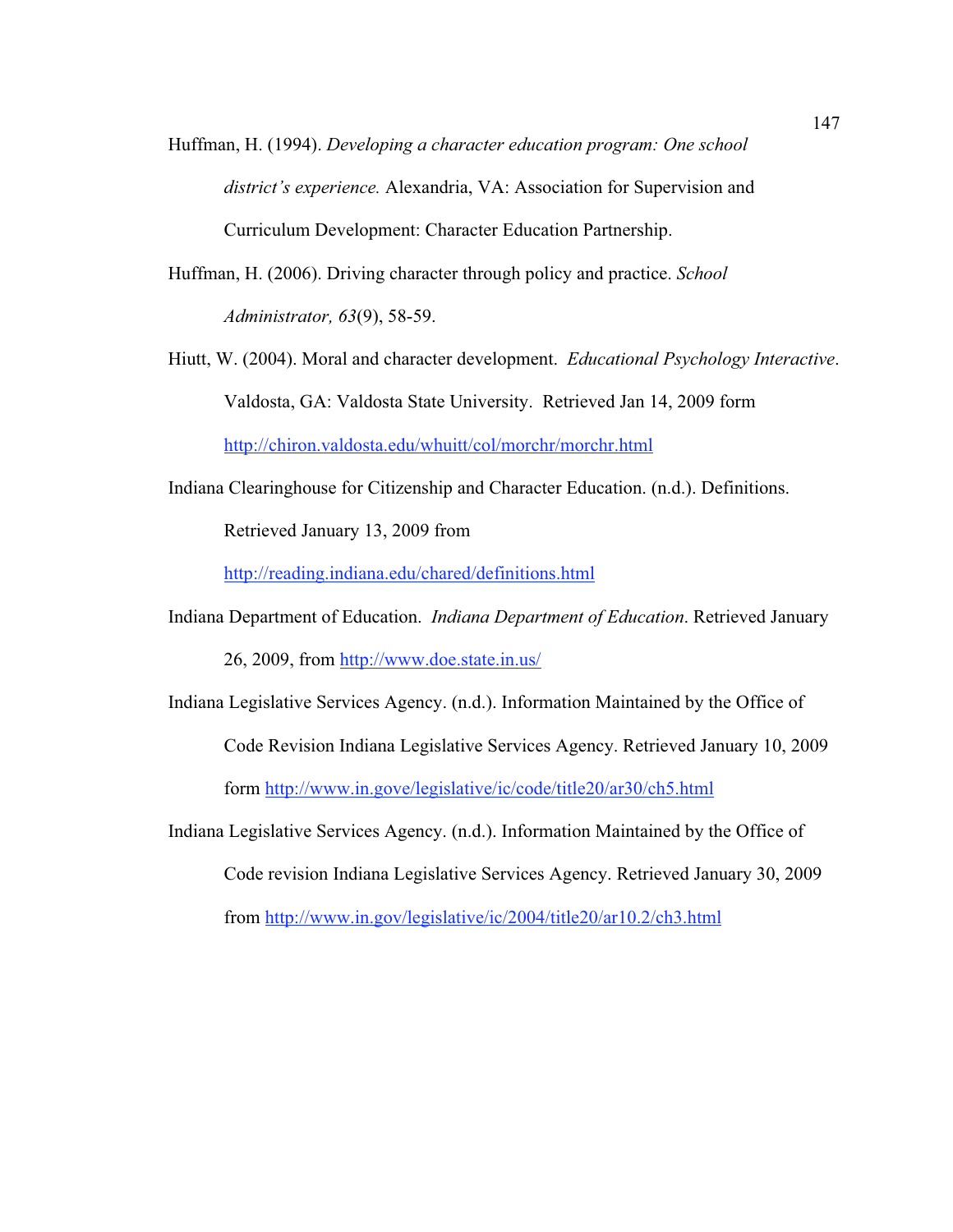- Kariuki, P., & Williams, L. (2006, November). *The relationship between character traits and academic performance of AFJROTC high school students*. Paper presented at the Annual Meeting of the Mid-South Educational Research Association, Birmingham, AL.
- Kessler, R. (2000). *The soul of education: Helping students find connection, compassion, and character at school.* Alexandria, VA: Association for Supervision and Curriculum Development.
- Kirchoff, R. (1997). U.S. Department of Education character education projects. *Social Studies Review, 37*(1), 58-59.
- Laud, L. (1997). Moral education in America: 1600's 1800's. *Journal of Education, 179*(2), 1-10.
- Lasley, T. & Biddle, J. (1996). Teaching students to see beyond themselves. *The Educational Forum, 60*(4), 158-164.
- Lerner, B. (2006). Historical perspectives on character education. *Journal of Education, 187*(3), 129-147.
- Leming, J. (1993). In search of effective character education. *Educational Leadership, 51*(3), 63-71.
- Leming, J. (2005). Character Education. In Daniel Ness & Stephen Farenga (Eds.) *Encyclopedia of Education and Human Development* (pp. 382-386). Armonk, NY: M.E. Sharp.
- Lickona, T. (1993). The return of character education. *Educational Leadership, 51*(3), 6- 11.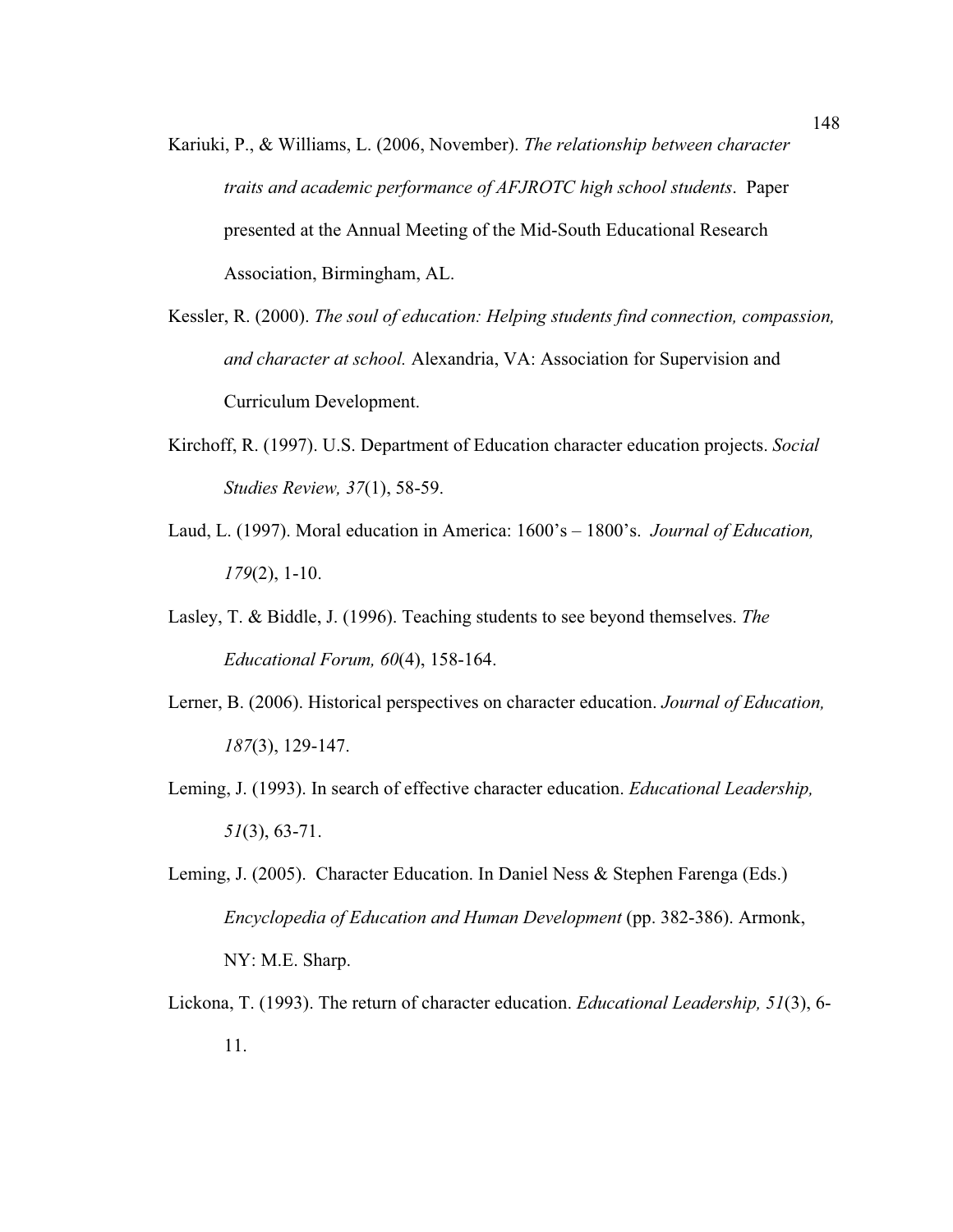Lickona, T. (1996). Eleven principles of effective character education. *Journal of Moral Education, 25*(1), 93-100.

Lickona, T. (1997). The case for character education. *Tikkun, 12*(1), 22-28.

- Lickona, T. (1998). Character education: Seven crucial issues. *Action in Teacher Education, 20*(4), 77-84.
- Lickona, T. (2001). What is good character? And how can we develop it in our children? *Reclaiming Children and Youth, 9*(4), 239-251.
- Lickona, T., Schaps, E., & Lewis, C. (1997). Eleven principles of effective character education. *Social Studies Review, 37*(1), 29-31.
- Lockwood, Alan. (1993). A letter to character educators. *Educational Leadership, 51*(3), 72-75.
- Lockwood, Anne. (1997). *Character education: Controversy and consensus*. Thousand Oaks, CA: Corwin Press.

Lundstrom, M. (1999). Character makes a comeback. *Instructor, 109*(3), 25-28.

- McMillan, J. & Schumacher, S. (2001). *Research in education: A conceptual introduction*. New York: Longman.
- *Models of Research 2: Ex post facto designs, correlational designs*. (n.d.). Retrieved January 29, 2009 from http://www.auburn.edu/cspd/fall04/research/session6.htm
- Murray, M. (n.d). *Moral development and moral education: An overview*. Retrieved January 13, 2009 from University of Illinois at Chicago website: http://tigger.uic.edu/~lnucci/MoralEd/overviewtext.html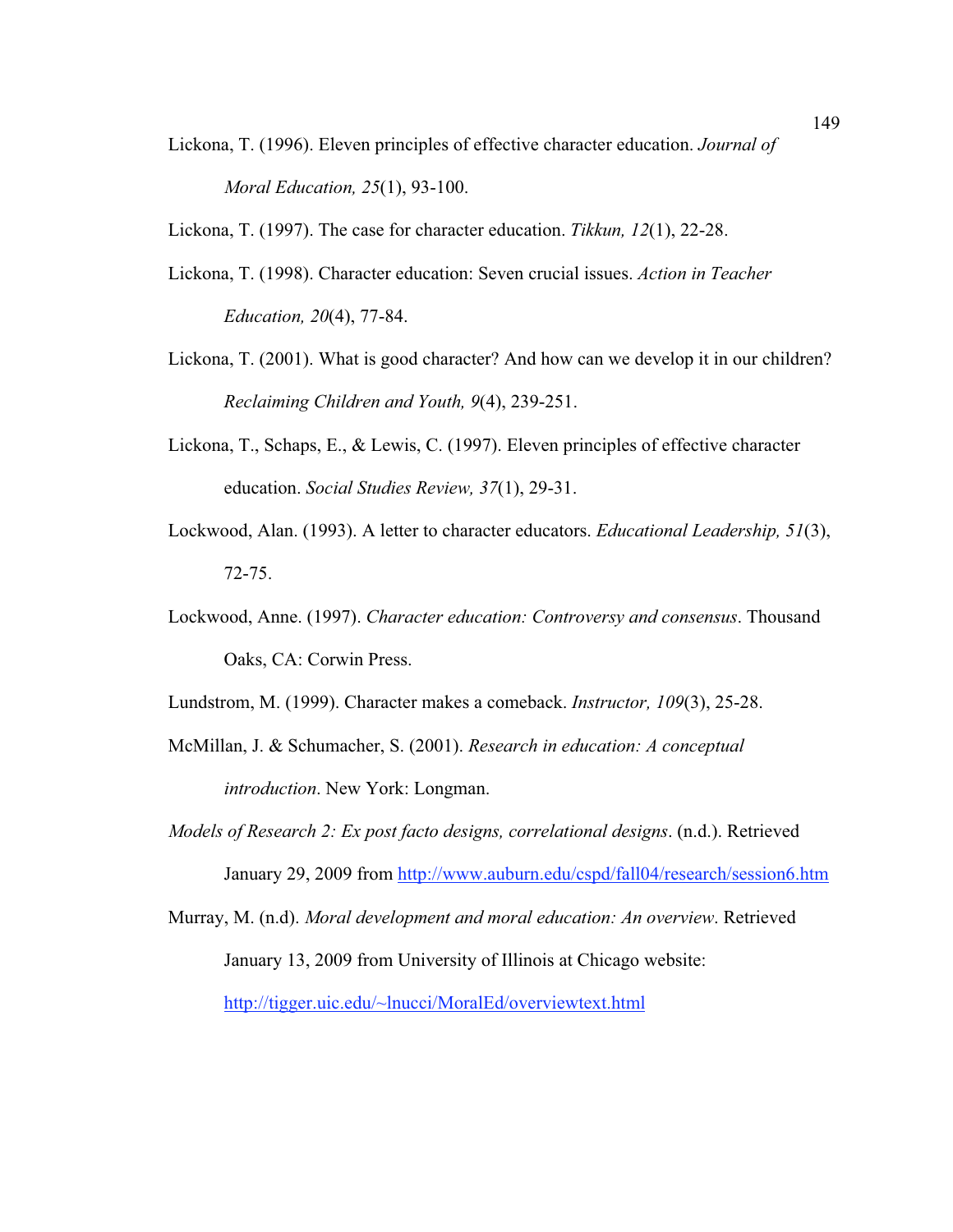- Murphy, M. (1998). *Character education in America's blue ribbon schools: Best practices for meeting the challenge*. Lancaster, PA: Technomic Publishing.
- Nicholson, M. (2002). *The content of our character education: It's a process. Policy briefs: Education Reform. Volume 2, Number 3*. Center for Child and Family Policy, Duke University.
- Neill, J. (2007). A character education primer. Retrieved January 14, 2009 from http://wilderdom.com/Character.html
- Nisivoccia, J. (1998). *Character education should be part of the public education system*. (ERIC Document Reproduction Service No. ED425092).
- Otten, E. (2000). *Character education*. (Report No. EDO-SO-2000-7). Bloomington, IN: ERIC Clearinghouse for Social Studies / Social Science Education. (ERIC Document Reproduction Service No. ED444932)
- Paige, R. (2003). Remarks of Secretary Paige at the Character Education Partnership 10<sup>th</sup> Anniversary Dinner. Retrieved January 23, 2009 from

http://www.ed.gov/print/news/speeches/2003/10/10162003.html

Prestwich, D. (2004). Character education in America's schools. *School Community Journal, 14*(1), 139-150.

*Problems with ex post facto designs*. (n.d.). Retrieved January 29, 2009 from http://www.hup.sjsu.edu/faculty/ewughalter/descriptive%20research.ppt

*Publication Manual of the American Psychological Association* (5<sup>th</sup> ed.). (2001).

Washington, D.C.: American Psychological Association.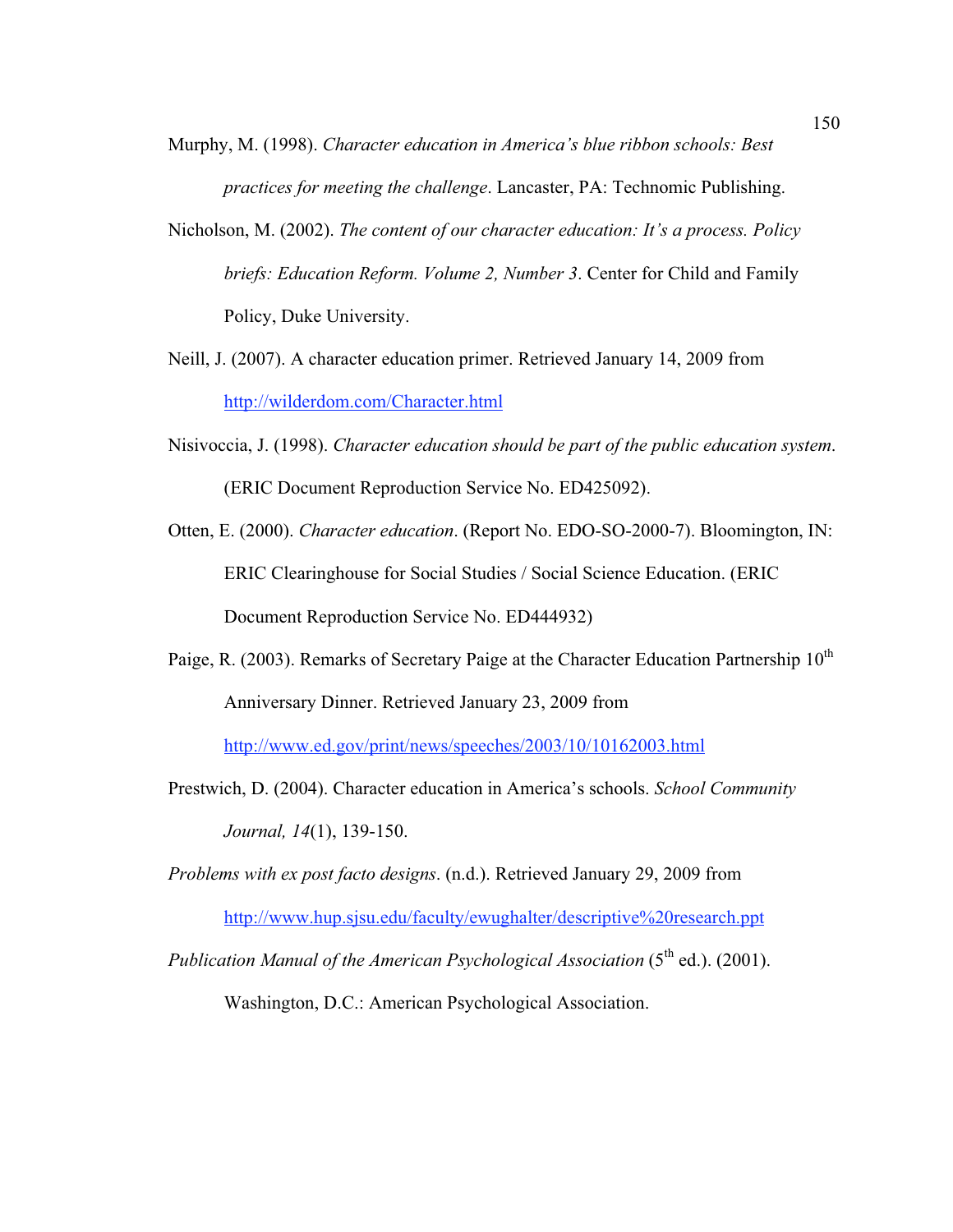Purdue University. *The OWL at Purdue*. Retrieved January 27, 2009, from http://owl.english.purdue.edu/owl/

Raymond, G. (2001). The academic impact of infusing character education into the curriculum. (Doctoral Dissertation, University of Illinois at Chicago).

Rothstein, R. (2009). Getting accountability right. *Education Week, 28*(19), 36 and 26.

- Rusnak, T. (Eds.). (1998). *An integrated approach to character education*. Thousand Oaks, CA: Corwin Press.
- Ryan, K. & Bohlin, K. (1999). *Building character in schools: Practical ways to bring moral instruction to life*. San Francisco: Jossey-Bass.
- Sanchez, T. (2004). Facing the challenge of character education. *International Journal of Social Education, 19*(2), 106-111.
- Schaeffer, E. (1998a). Character crisis in the classroom. *Thrust for Educational Leadership, 28*(1), 14-17.
- Schaeffer, E. (1998b). Character education in the curriculum and beyond. *Education Digest, 63*(7), 15-17.
- Schaeffer, E. (1998c). Character education makes a difference. *Principal, 78*(2), 30-32.
- Schaeffer, E. (1999). It's time for schools to implement character education. *NASSP Bulletin, 83*(609), 1-7.
- Schwartz, M., Beatty, A., & Dachnowicz. (2006). Character education: Frill or foundation*? Principal Leadership, 7*(4), 25-30.
- Seidman, A. (2005). The learning killer: Disruptive student behavior in the classroom. *Reading Improvement, 42*(1), 40.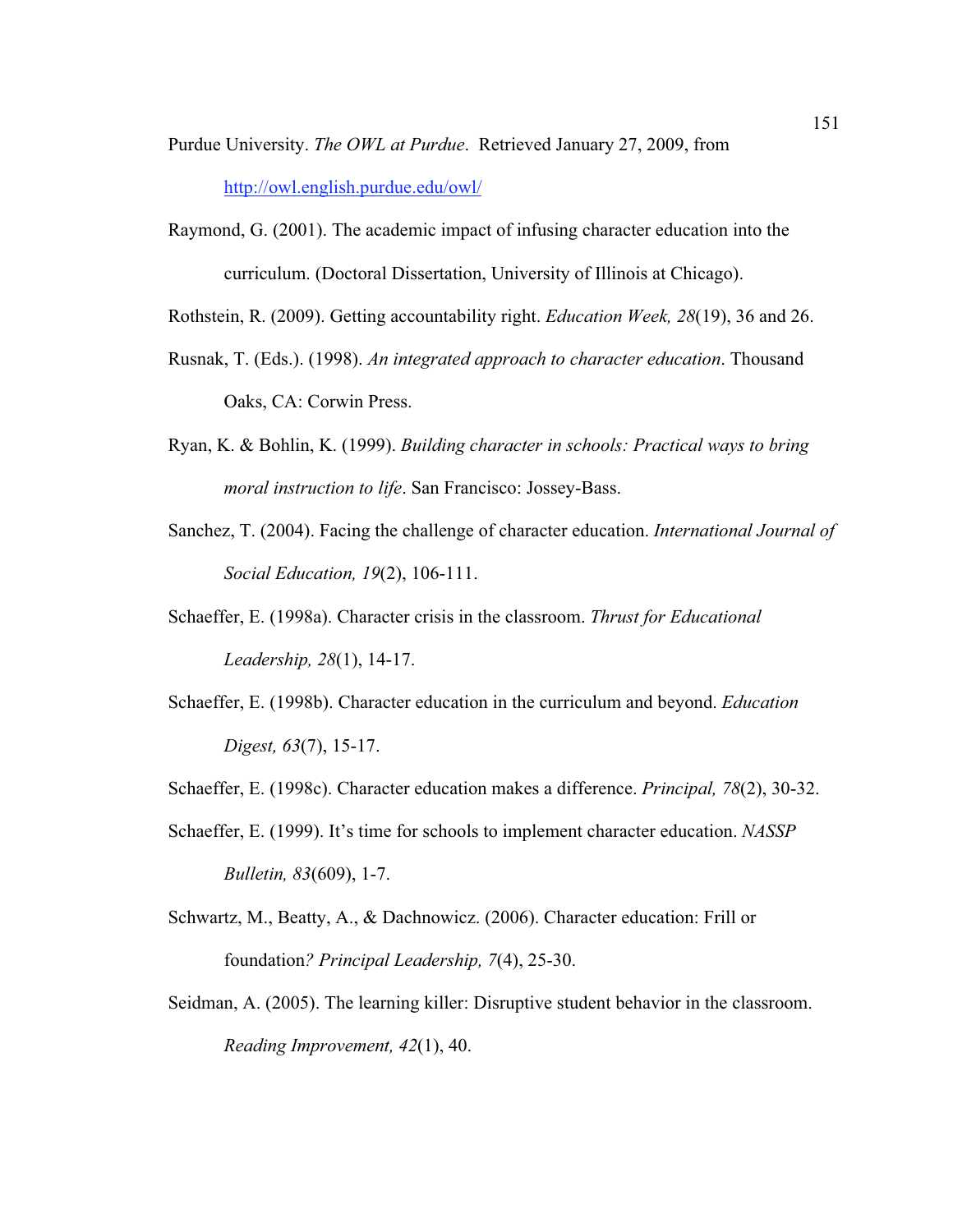- Sherblom, S., Marshall, J., & Sherblom, J. (2006). The relationship between school climate and math and reading achievement. *Journal of Research in Character Education, 1*(1), 19-31.
- Skaggs, G., & Bodenhorn, N. (2006). Relationships between implementing character education, student behavior, and student achievement. *Journal of Advanced Academics. 18*(1), 82-114.
- Sommers, C. (2002). How moral education is finding its way back into America's schools. In W. Damon (Ed.) *Bringing in a new era in character education* (p23- 42), Stanford, CA: Hoover Institution Press.
- Starr, Linda. (1999). Is character education the answer? Retrieved January 13, 2009 from http://www.educationworld.com/a\_admin/admin/admin097.shtml
- Starnes, B. (2006). Don't "dumb down" character education. *Education Digest: Essential Readings Condensed for Quick Review, 72*(1), 39-43.
- Thomas, R. (1991). Assessing character education: Paradigms, problems, and potentials. *Clearing House, 65*(1), 51-55.
- Titus, D. (1994, September). *Values Education in American Secondary Schools*. Paper presented at the Kutztown University Education Conference, Kutztown, PA.

Toronto Star. (2002, May 13). "Character Education" means instilling core values.

- United States Department of Education. *What works clearinghouse*. Retrieved January 26, 2009, from http://ies.ed.gov/ncee/wwc/reports/topic.aspx?tid=12
- United States Department of Education. *NCLB*. Retrieved March 30, 2009, from http://www.ed.gov/nclb/landing.jhtml.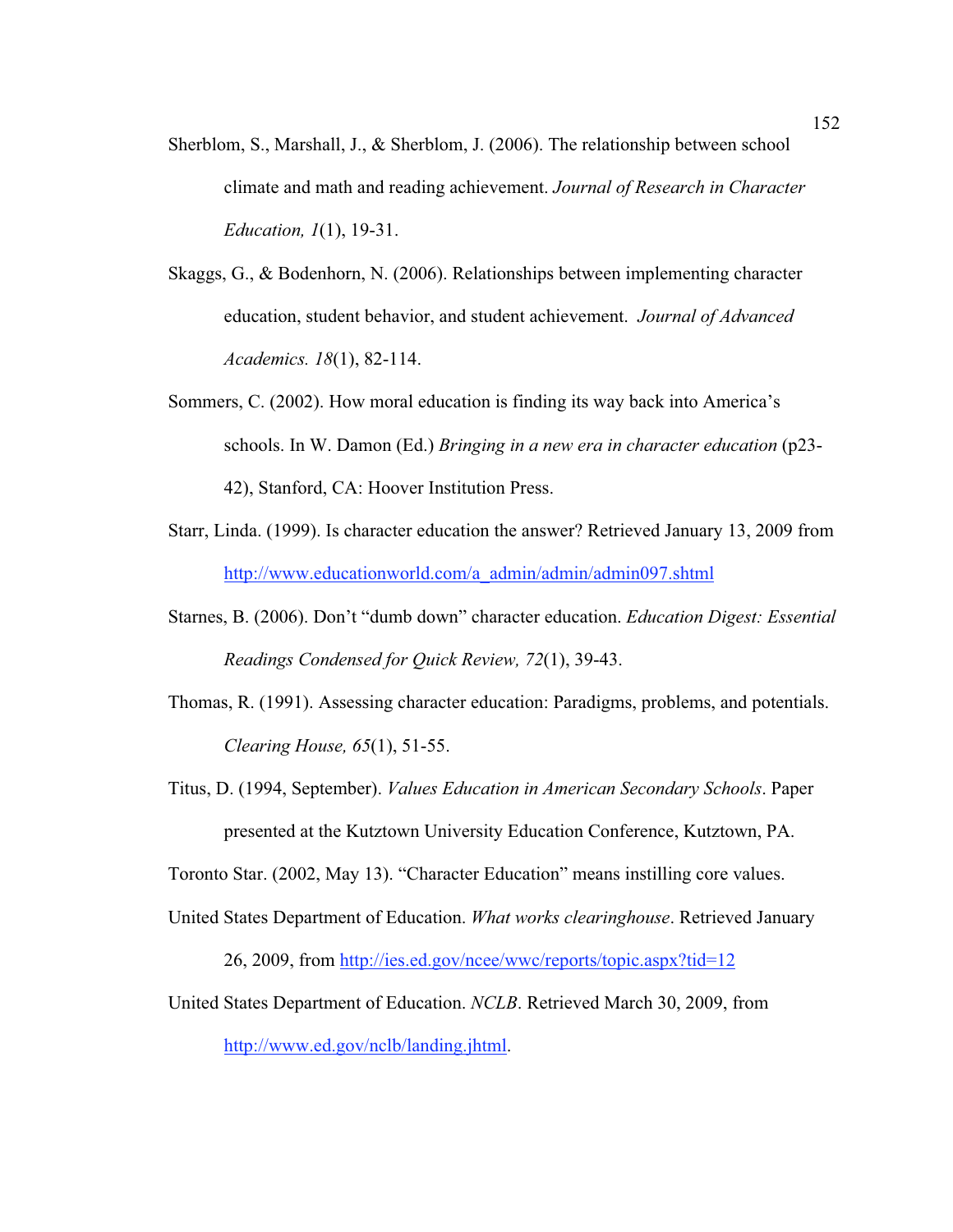- Valde, G. (1999). Schools without souls: Moral community & public school. *Tikkun, 14*(5), 47-51.
- Viadero, D. (2007). Proof of positive effect found for only a few character programs. *Education Week, 26*(42), 20.
- Was, C., Woltz, D., & Drew, C. (2006). Evaluating character education programs and missing the target: A critique of existing research. *Educational Research Review, 1*(2), 148-156.
- What Works Clearinghouse (Ed). (2007). Character education. *What Works Clearinghouse topic report.* (ED497054).
- Williams, M. (2000). Models of character education: Perspectives and developmental issues. *Journal of Humanistic Counseling, Education and Development, 39*(1), 32-40.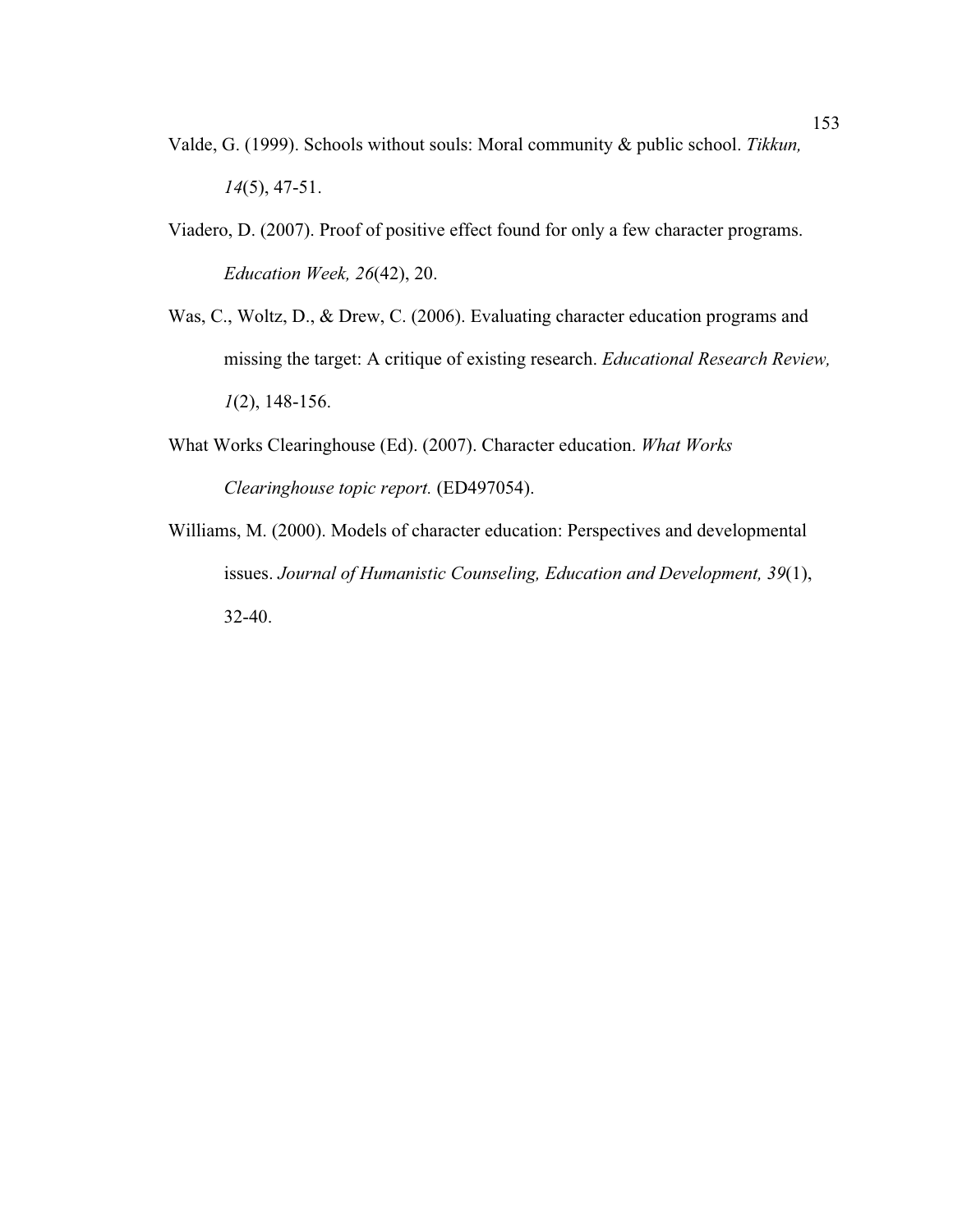APPENDIX A

BALL STATE INSTITUTIONAL REVIEW BOARD APPROVAL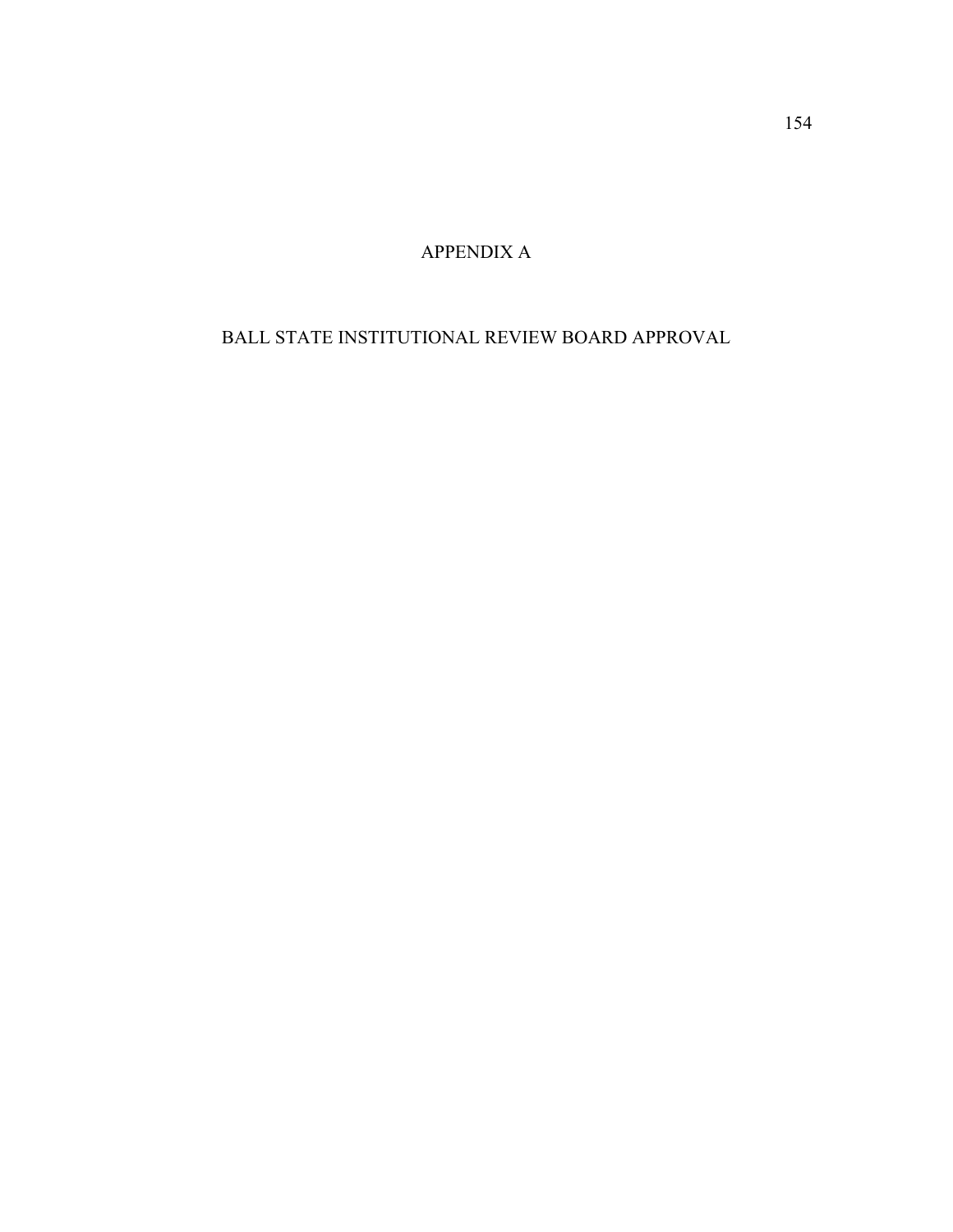

# Institutional Review Board

| DATE:                   | January 27, 2010                                                                                                                                                                                               |
|-------------------------|----------------------------------------------------------------------------------------------------------------------------------------------------------------------------------------------------------------|
| TO:                     | Diana Romito                                                                                                                                                                                                   |
| FROM:                   | <b>Ball State University IRB</b>                                                                                                                                                                               |
| RE:                     | IRB protocol # 147847-3                                                                                                                                                                                        |
| TITLE:                  | CHARACTER DEVELOPMENT / CITZENSHIP PROGRAMMING AS A<br>SCHOOL IMPROVEMENT PLAN OPTION AND THE CORRELATION TO<br>PERFORMANCE ON STATE STANDARDIZED TESTS AND REDUCED<br>INCIDENCE OF NEGATIVE STUDENT BEHAVIORS |
| <b>SUBMISSION TYPE:</b> | <b>Revision</b>                                                                                                                                                                                                |
| <b>ACTION:</b>          | APPROVED                                                                                                                                                                                                       |
| <b>DECISION DATE:</b>   | January 27, 2010                                                                                                                                                                                               |
| <b>EXPIRATION DATE:</b> | January 26, 2011                                                                                                                                                                                               |
| <b>REVIEW TYPE:</b>     | <b>Expedited Review</b>                                                                                                                                                                                        |

The Institutional Review Board has approved your Revision for the above protocol, effective January 27, 2010 through January 26, 2011. All research under this protocol must be conducted in accordance with the approved submission.

As a reminder, it is the responsibility of the P.I. and/or faculty sponsor to inform the IRB in a timely  $manner:$ 

- when the project is completed,
- if the project is to be continued beyond the approved end date,
- if the project is to be modified,
- if the project encounters problems, or
- if the project is discontinued.

Any of the above notifications should be addressed in writing and submitted electronically to the IRB (http://www.bsu.edu/irb). Please reference the IRB protocol number given above in any communication to the IRB regarding this project. Be sure to allow sufficient time for review and approval of requests for modification or continuation. If you have questions, please contact Amy Boos at (765) 285-5034 or akboos@bsu.edu.

155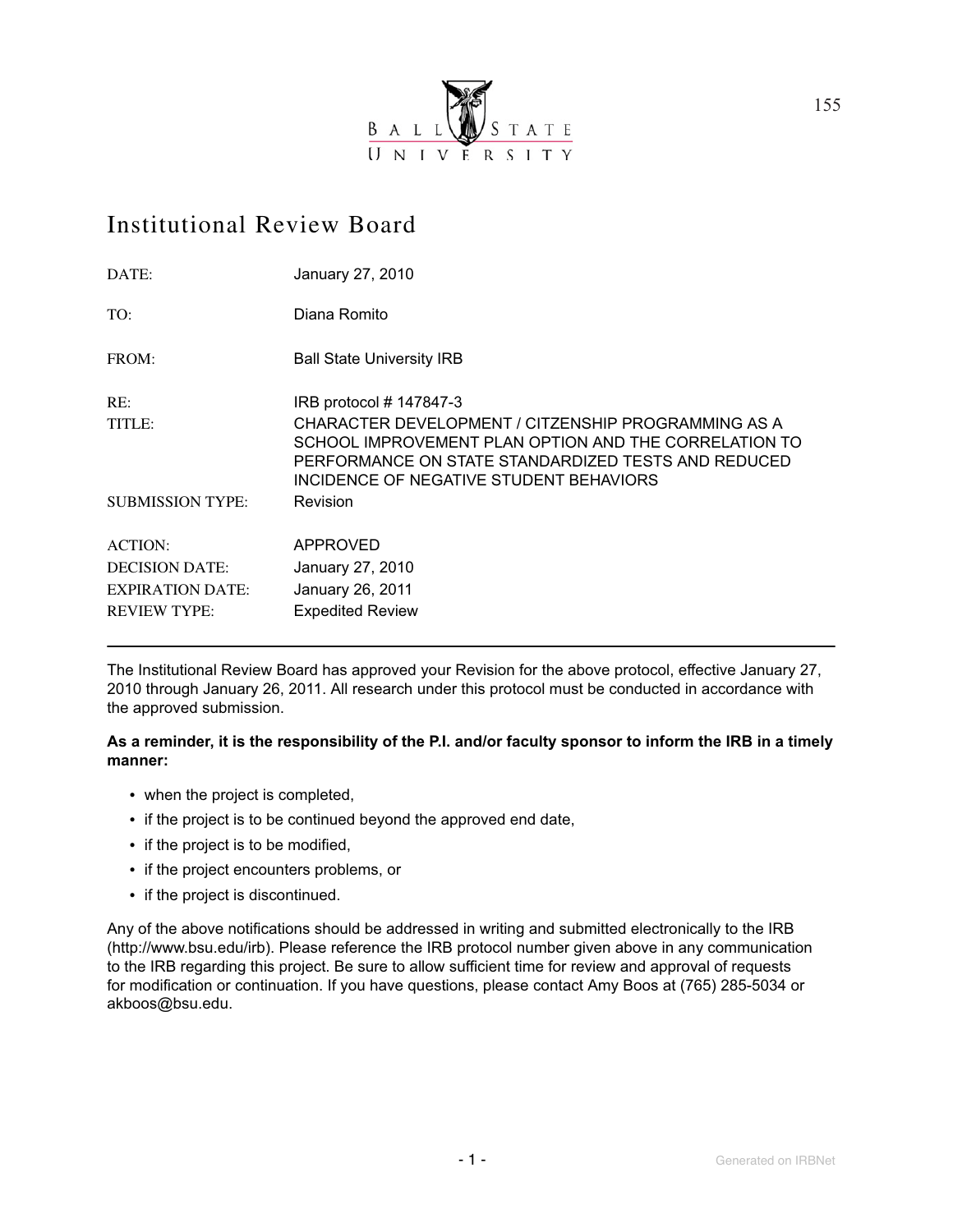APPENDIX B

## INTRODUCTORY LETTER FOR SURVEY PARTICIPANTS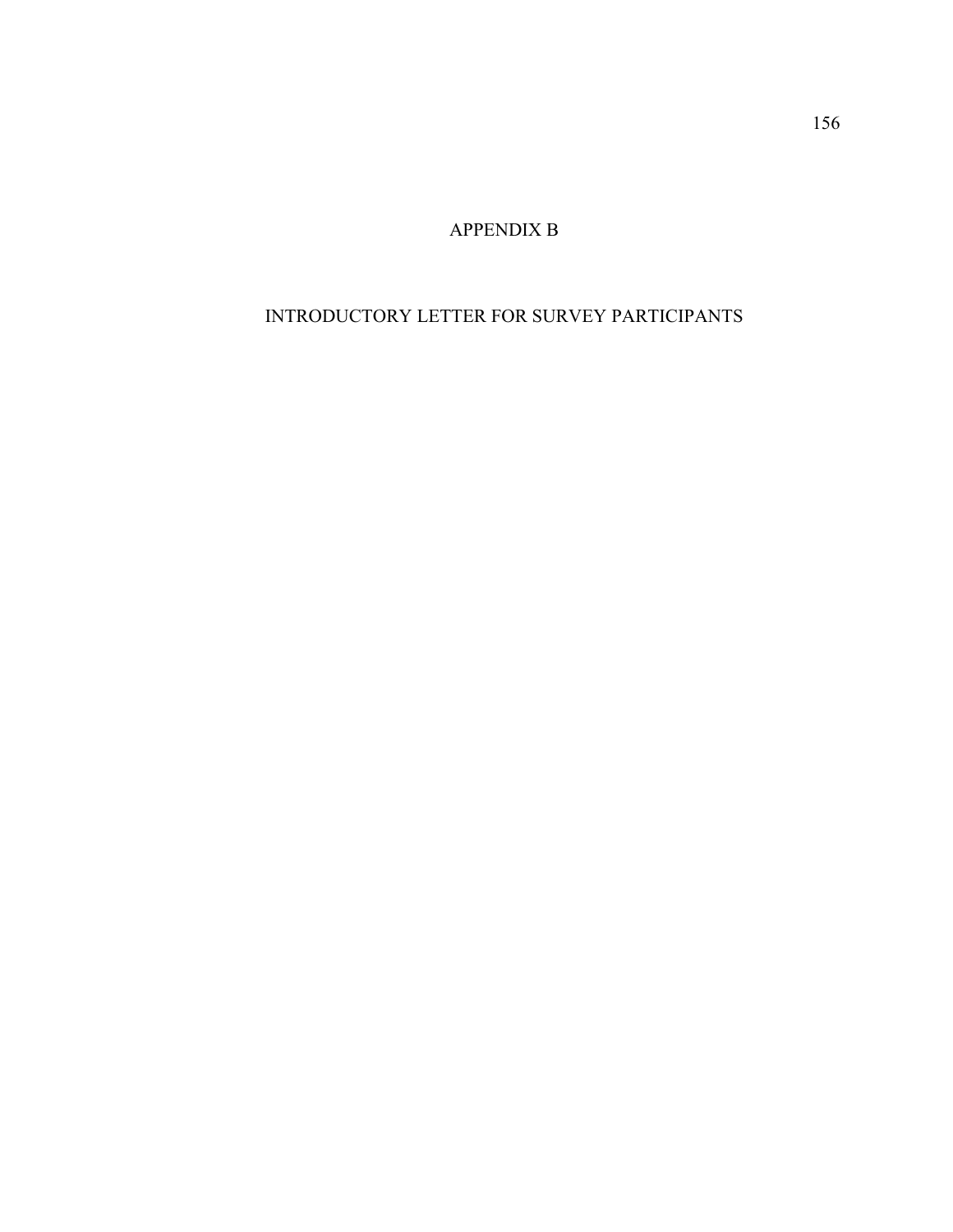Dear (Building Level Administrator),

I am writing to request your participation in a Dissertation research study entitled "Character Development / Citizenship Programming as a School Improvement Plan Option and the Correlation to Performance on State Standardized Tests and Reduced Incidence of Negative Student Behaviors." Your school was chosen to participate in the study because of self-reporting to the Indiana Department of Education your intent to include a Character Development / Citizenship program as an Improvement Focus Area of your Indiana School Improvement Plan. **Participation consists of completing a 10 question survey for which the link can be found below**.

The survey questions are designed to address these general research areas of interest: 1) a correlation between the implementation of a Character Development / Citizenship program and ISTEP+ test scores;

2) a change in student behavior upon implementation and application of a Character Development / Citizenship program;

3) the frequency of the chosen Character Development / Citizenship programs meeting the expectations of the administrator; and

4) the general level of fidelity and rigor with which the Character Development / Citizenship program was implemented.

**Your participation is voluntary and confidential. Your name will not be used in published documents and your comments and data will not be individually linked to your school outside of the researcher's files. Your responses will be linked to your ISTEP+ results only in group data to show general trends in program effects and implementation efforts. Individual school data regarding student behavior, program implementation and administrator expectations will not be individually linked to ISTEP+ data but will be used to form data groups for purposes of drawing conclusions. Your individual school name will be used in a format listing the school as a participating experimental group school as this information is currently available on the Indiana Department of Education website. Your individual school data will not be linked to published information regarding negative student behavior, administrator expectations or program fidelity and rigor levels. All data will be housed as part of the researcher's files and will be provided to any individual providing a written request for the information for a period of two years following the publication of the study. Upon completion of the dissertation research, an email will be sent to you providing a link to the published document.**

**This research involves the potential for minimal risk to the participants as determined by the researcher. Data supplied by you, the building level administrator, will be confidential not anonymous, subsequently; there is risk of exposure linking your response to you as an individual. Individuals providing a written request to obtain research data may be provided such data however, the researcher will protect individual identities from being associated with data. Should**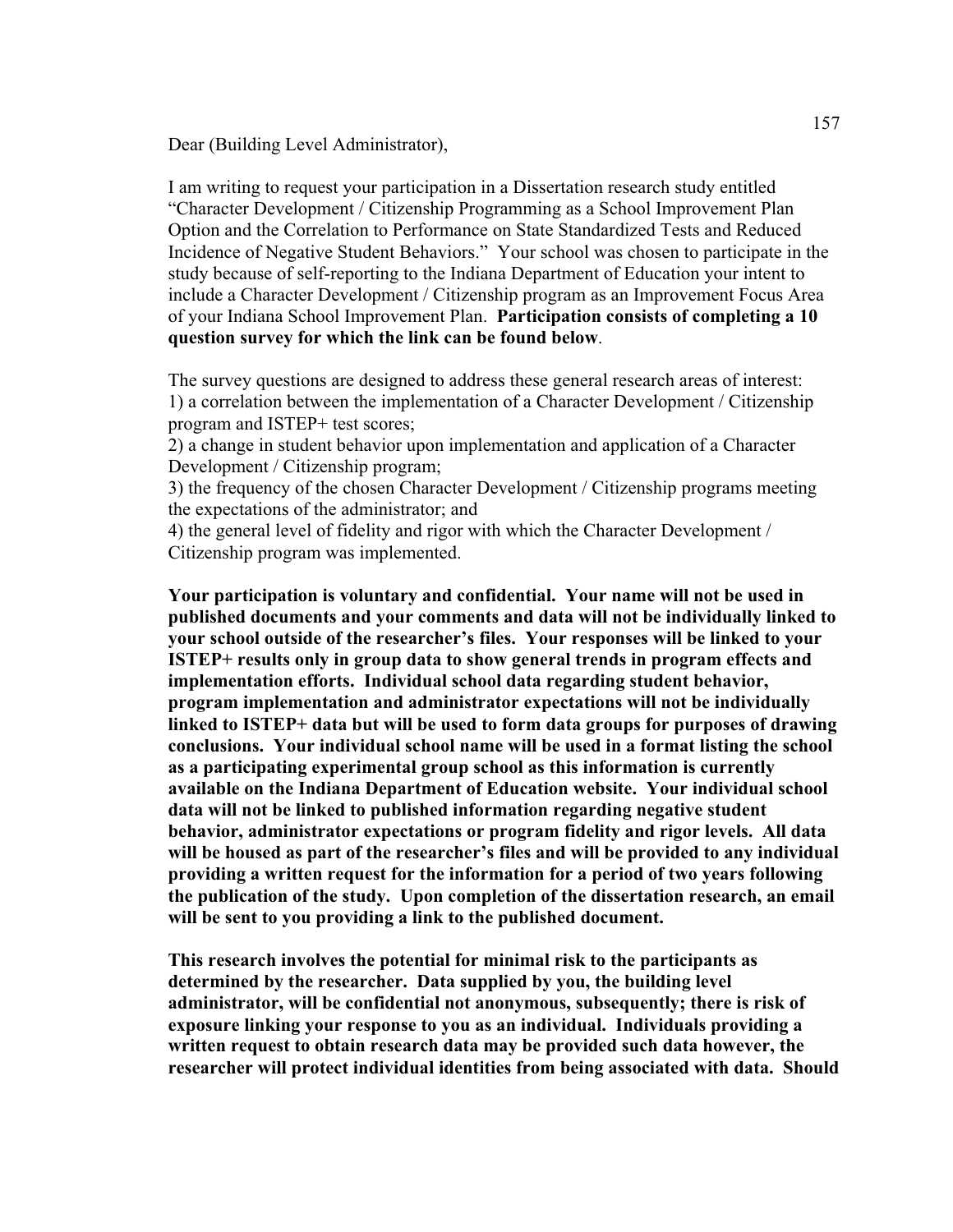**you as the participant find this potential for minimal risk unacceptable, please do not participate in the study survey.**

**As the building level administrator, person of authority over the requested information and the participant in this study, by participating in this study, you are giving permission for your responses to be utilized to formulate data. In lieu of a signed statement, by completing and submitting the online survey, you are agreeing to participate in the research study.** 

Your participation should take approximately 10 minutes and does not require any additional time, response or log on.

Please click on the following link to access this 10 question survey via Survey Monkey.

(link)

For questions about your rights as a research subject, please contact Office of Research Compliance, Sponsored Programs Office, Ball State University, Muncie, IN 47306, (765) 285-5070, irb@bsu.edu.

Thank you for your commitment to educating Indiana's children and your assistance in these research endeavors.

Sincerely, Diana Romito Doctoral Candidate Department of Educational Leadership Teachers College 918 Ball State University Muncie, IN 47306

Diana Romito 13446 W. Rovey Ave. Litchfield Park, AZ 85340

Dr. William Sharp Professor, Doctoral Committee Chair Department of Educational Leadership Teachers College 918 Ball State University Muncie, IN 47306 (765) 285-8488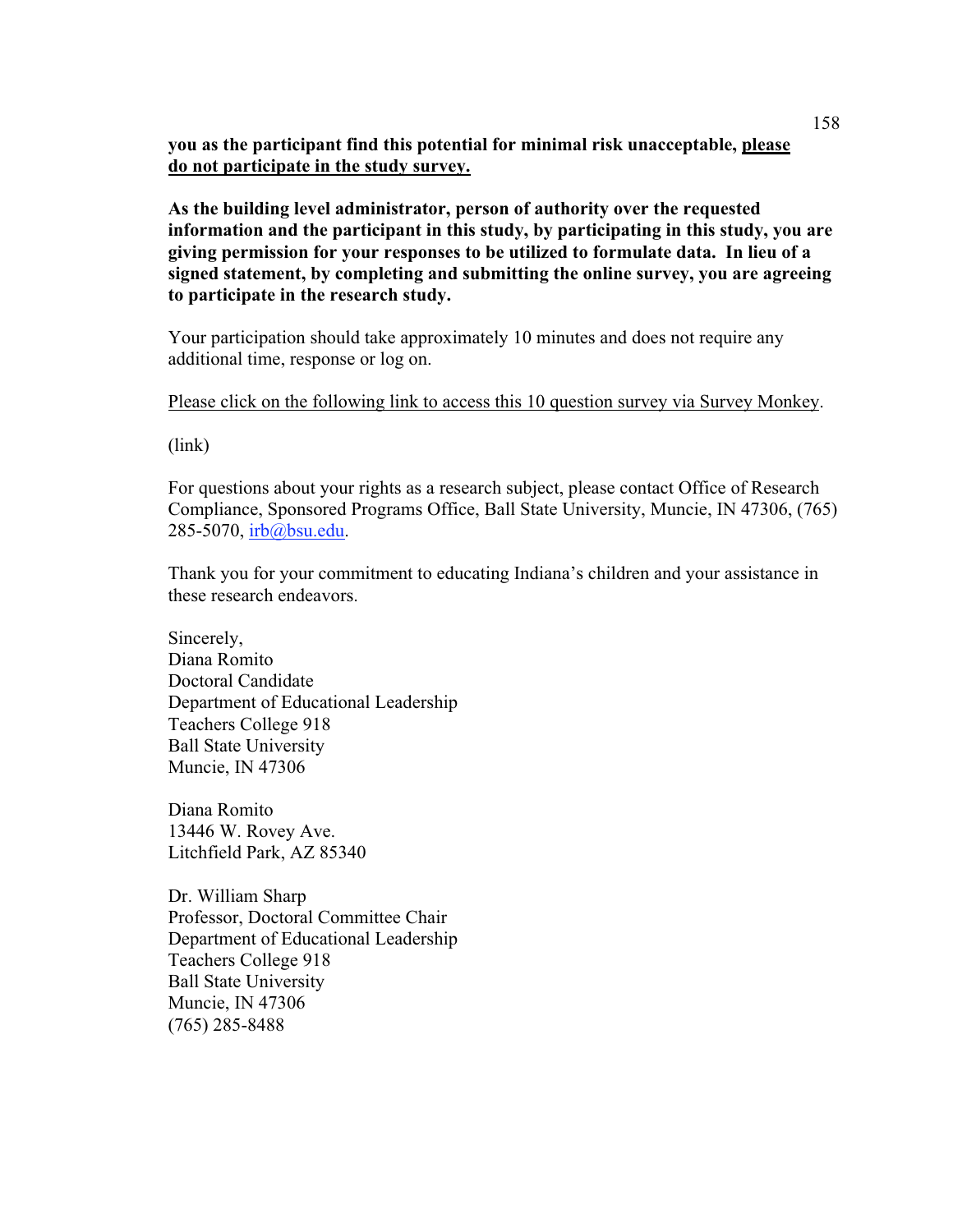APPENDIX C

# BUILDING LEVEL ADMINISTRATOR SURVEY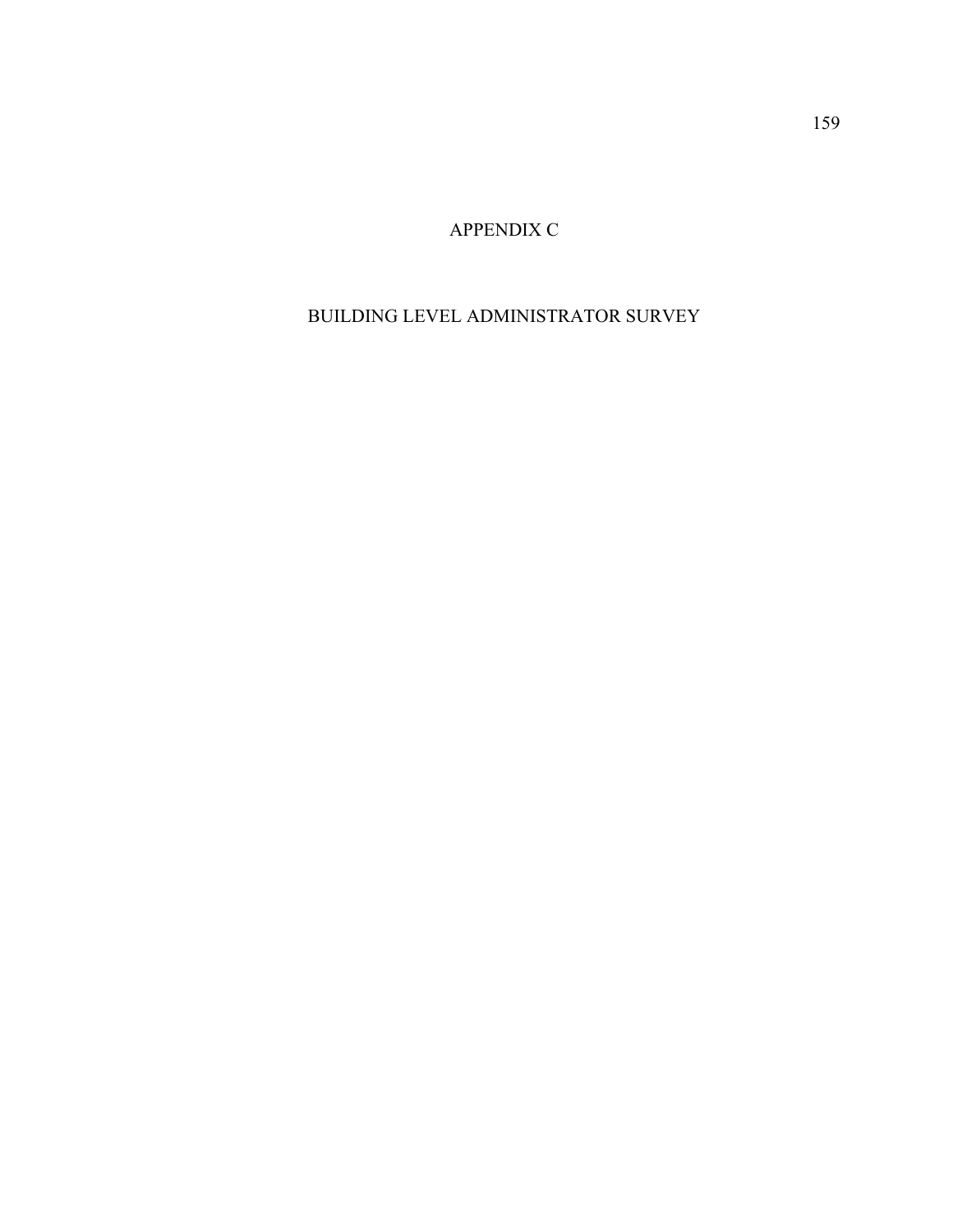Character Development / Citizenship survey for the Dissertation study entitled "Character Development / Citizenship Programming as a School Improvement Plan Option and the Correlation to Performance on State Standardized Tests and Reduced Incidence of Negative Student Behaviors."

- 1. Please list the **first** year that your school chose to include "Character Development / Citizenship" as an "Improvement Focus Area" on your Indiana School Improvement Plan.
- 2. Was there a reduction in the number of office referrals, suspensions, and /or expulsions for the year in which the Character Development / Citizenship program was implemented over previous years? (check that which applies)

| Yes | No |  |
|-----|----|--|
|     |    |  |

- 2a. If possible and if there was a reduction, please provide an approximate percentage or percentage range for the reduction in office referrals, suspensions, and /or expulsions during implementation year versus previous years.
- 3. Which specific areas, if any, did you hope to improve by implementing a Character Development / Citizenship program? (check all that apply)

 $\mathcal{L}_\mathcal{L}$  , and the state of the state of the state of the state of the state of the state of the state of the state of

| Academics / Test Scores                                                                                                                            | Behavior / Discipline   | <b>Both</b> | Neither |  |  |  |
|----------------------------------------------------------------------------------------------------------------------------------------------------|-------------------------|-------------|---------|--|--|--|
| Other:                                                                                                                                             |                         |             |         |  |  |  |
| 4. In which areas have you seen improvement since the implementation of the Character<br>Development / Citizenship program? (check all that apply) |                         |             |         |  |  |  |
| Academics / Test Scores                                                                                                                            | Behavior / Discipline   | <b>Both</b> | Neither |  |  |  |
| Other:                                                                                                                                             |                         |             |         |  |  |  |
| What kind of Character Development / Citizenship program did you implement? (check that<br>5.<br>which applies)                                    |                         |             |         |  |  |  |
| <b>Commercially Developed</b>                                                                                                                      | <b>Locally Produced</b> |             |         |  |  |  |
| Other:                                                                                                                                             |                         |             |         |  |  |  |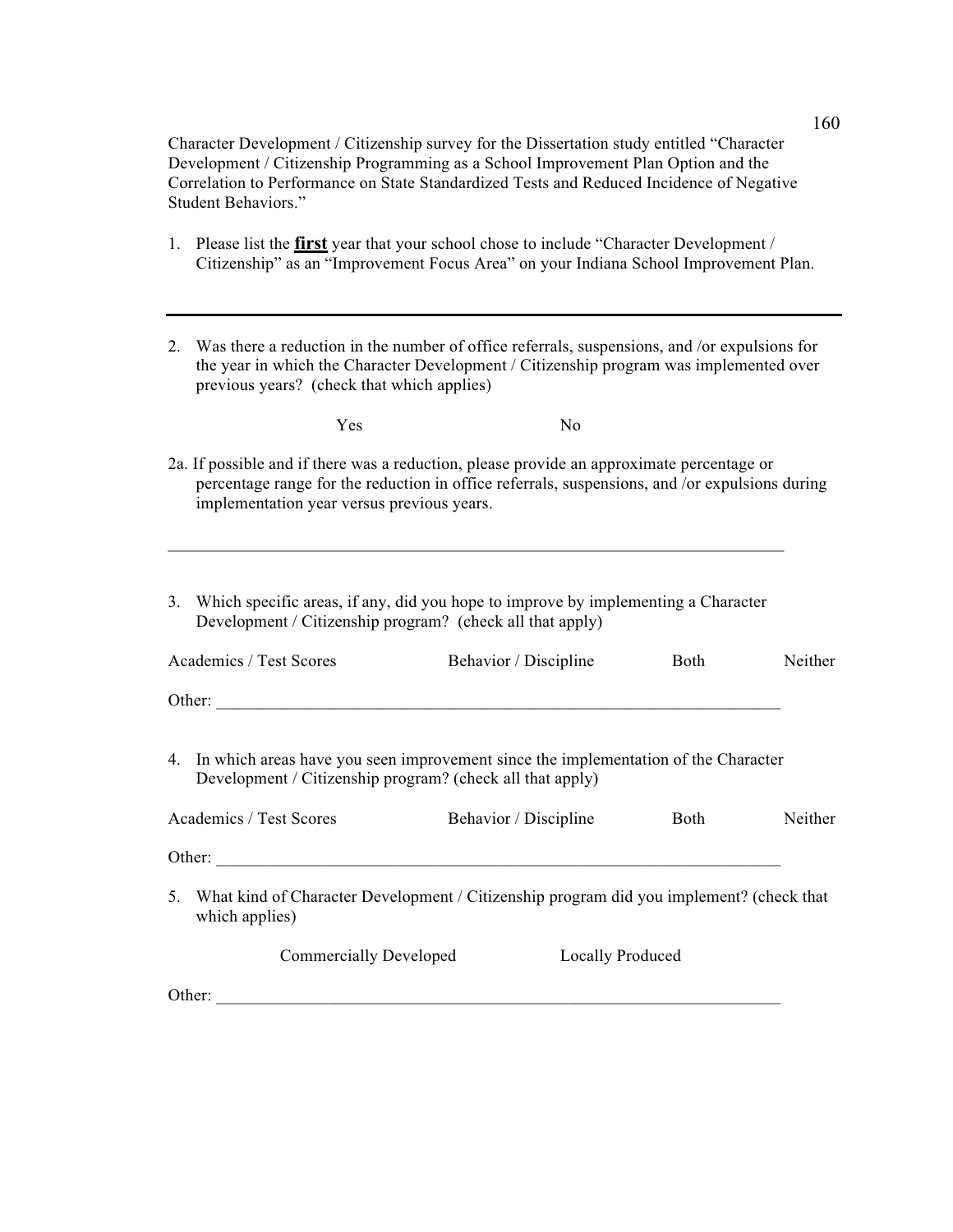6. Was the implementation of the Character Development / Citizenship program at all optional for teachers and staff? (check that which applies)

Yes No

7. How often were the Character Development / Citizenship materials / curricula to be used for instruction in an average week? (check that which applies)

1-2 times/wk  $3-4$  times/wk  $5$  times/wk = Daily

- 8. How many minutes per session was the average teacher expected to utilize the Character Development / Citizenship curriculum? (check that which applies)
	- $\leq$  15 minutes 15-30 minutes 31-45 minutes  $>$  46 minutes
- 9. What was the intended length of the Character Development / Citizenship curriculum? (check that which applies)

1 grading period 1 semester All year

10. Were all grade levels in your building expected to participate in the Character Development / Citizenship programming? (circle that which applies)

Yes No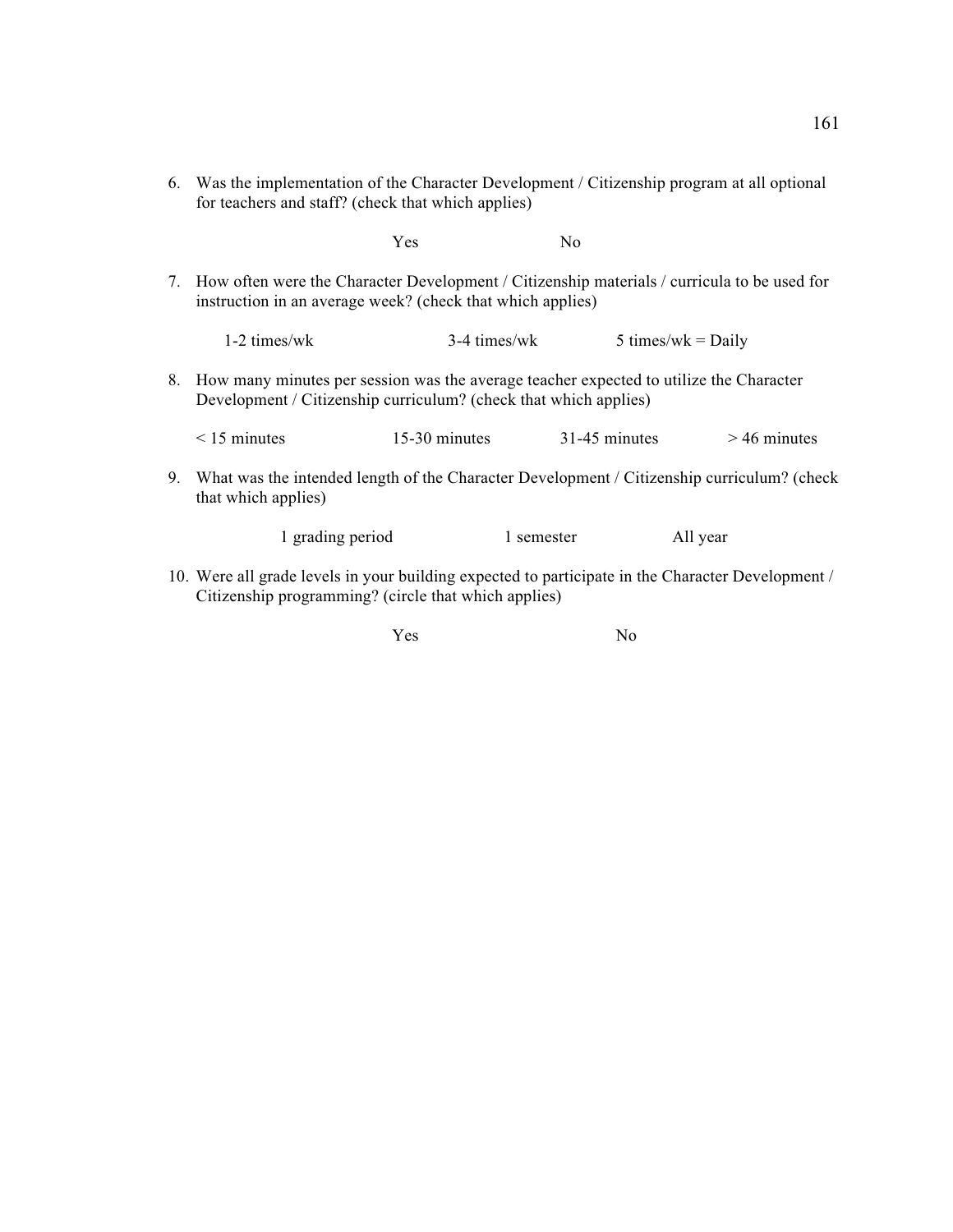## APPENDIX D

SCHOOL IMPROVEMENT PLAN IMPROVEMENT EFFORT CATEGORY PAGE AND LIST OF SCHOOLS IDENTIFIED BY THE INDIANA DEPARTMENT OF EDUCATION AS USING A CHARACTER DEVELOPMENT / CITIZENSHIP PROGRAM AS PART OF THEIR SCHOOL IMPROVEMENT PLAN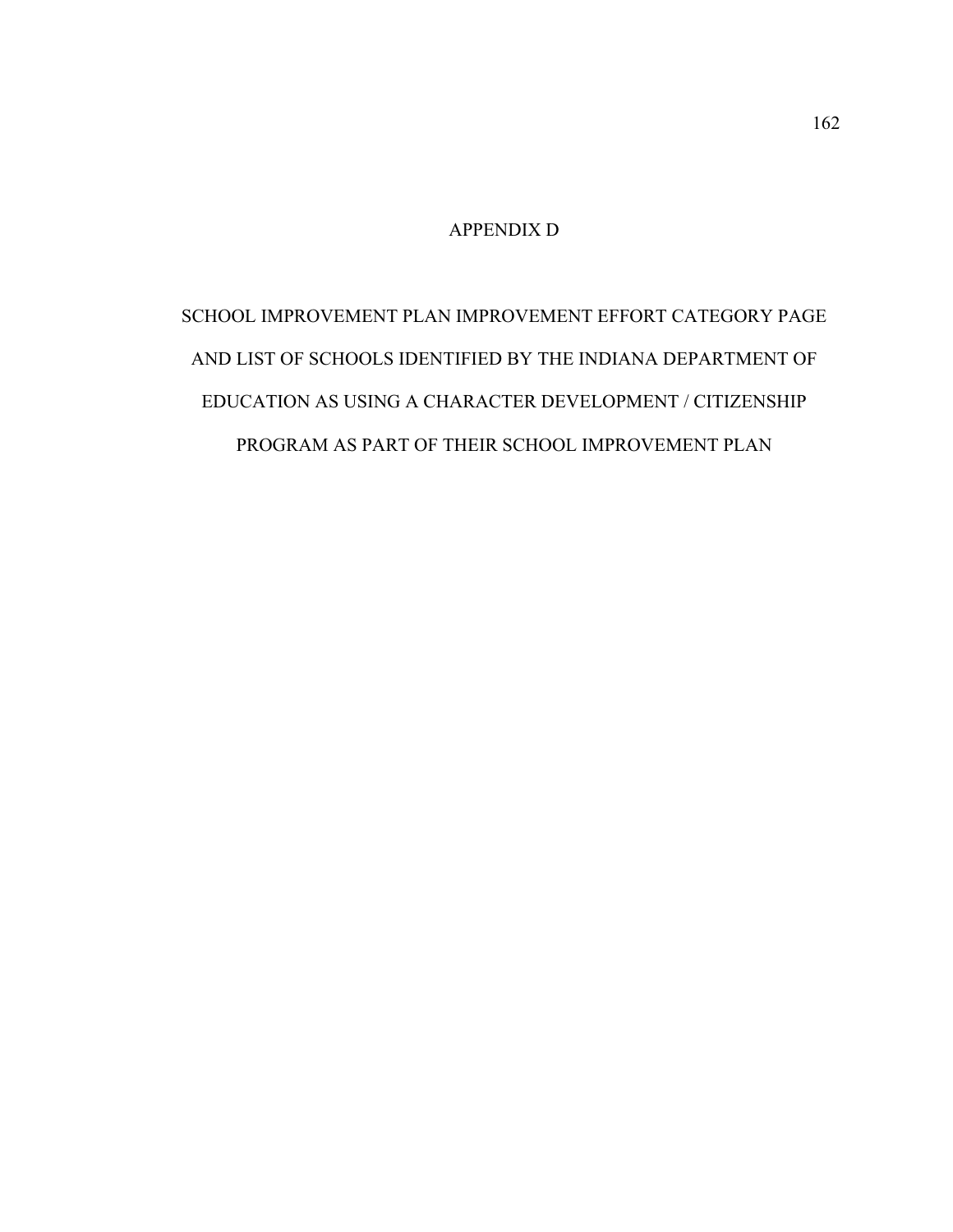IDOE Home > A.S.A.P. > School Improvement Plan

#### **School Improvement Plan**

An effective school improvement planning process allows Indiana schools to develop a strategic and continuous plan that focuses on quality education and high levels of student achievement. All Indiana public schools and those non-public schools that voluntarily seek accreditation are required to have a school improvement plan. The plan must be submitted to the department by June 30 of the school year prior to the year of implementation.

- What are the required components of an Indiana school improvement plan?
- . What other information might be included in a school improvement plan?
- Is there an optional format for the school improvement plan?
- What school improvement models are acceptable and will they be reviewed by the Indiana Department of Education?
- **More Information**
- Definition of Terms
- **Web Links**
	- o Public Law 221
		- o Strategic and Continuous School Improvement and Achievement Plan: Submittal Form

|  |  |  |  |  |  |  |  |  | Find a list of schools that are working on related improvement efforts. |  |
|--|--|--|--|--|--|--|--|--|-------------------------------------------------------------------------|--|
|--|--|--|--|--|--|--|--|--|-------------------------------------------------------------------------|--|

| <b>School Configuration</b>       | Public / Nonpublic |   | County                                       |  |  |
|-----------------------------------|--------------------|---|----------------------------------------------|--|--|
| ÷<br>Elementary only              | Public only        | ÷ | $\left  \frac{1}{2} \right $<br>All Counties |  |  |
| <b>Improvement Models</b>         |                    |   |                                              |  |  |
| Click to Select                   |                    |   | ٠                                            |  |  |
| <b>Improvement Focus Areas</b>    |                    |   |                                              |  |  |
| Character Development/Citizenship |                    |   | ٥                                            |  |  |
| <b>Improvement Strategies</b>     |                    |   |                                              |  |  |
| Click to Select                   |                    |   | ÷                                            |  |  |
|                                   | ∢∢<br>Submit       |   |                                              |  |  |

Items can be de-selected by selecting a blank line(the first line) from the drop-down lists.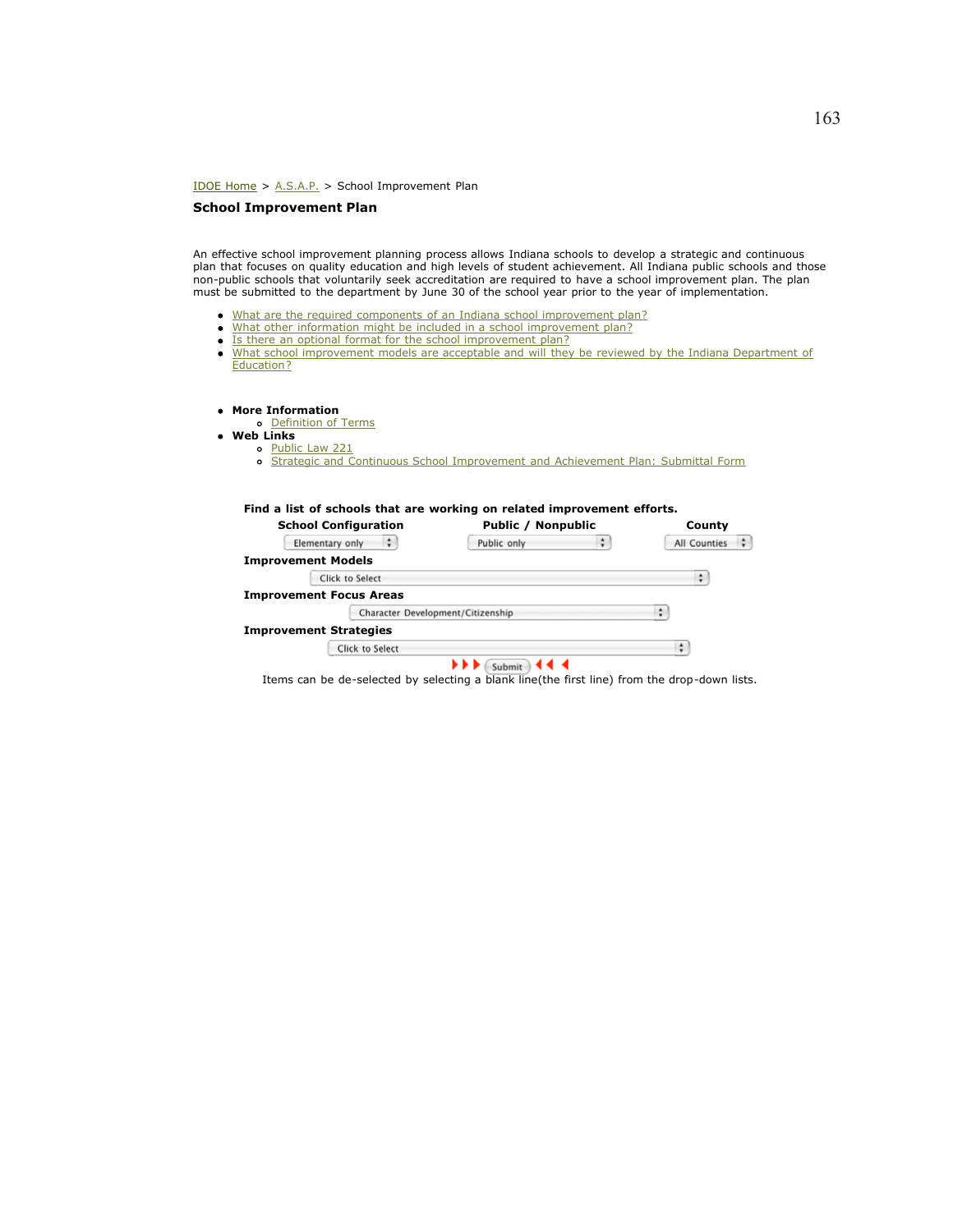Compare Schools



School Type: Elementary Schools<br>public Schools<br>School Improvement Focus: Character Development/Citizenship<br>... 54 Schools Queried ... Avg Percent Passing English/LA=76.10 Math=74.90

| Check boxes and click "SUBMIT" to include schools in comparison<br>Submit                  | <b>□ Select All Schools</b> |                             |                               |                  |
|--------------------------------------------------------------------------------------------|-----------------------------|-----------------------------|-------------------------------|------------------|
| M S D Southwest Allen County<br>Deer Ridge Elementary                                      | KG-05                       | 1515 Scott Rd               | Fort Wayne, IN 46814-9399     | (260) 431-0701   |
| <b>Fort Wayne Community Schools</b>                                                        |                             |                             |                               |                  |
| <b>Bloomingdale Elementary Sch</b>                                                         | PK-05                       | 1300 Orchard St             | Fort Wayne, IN 46808-2790     | (260) 467-6700   |
| Mabel K Holland Elem Sch                                                                   | PK-05                       | 7000 Red Haw Dr             | Fort Wayne, IN 46825-4899     | (260) 467-7075   |
| <b>Bartholomew Con School Corp</b><br>Southside Elementary School                          | PK-06                       | 1320 W 200 S                | Columbus, IN 47201-9115       | (812) 376-4423   |
| <b>Logansport Community Sch Corp</b>                                                       |                             |                             |                               |                  |
| <b>L</b> Fairview Elementary School                                                        | PK-05                       | 846 S Cicott St             | Logansport, IN 46947-4627     | (574) 722-5288   |
| Franklin Elementary School                                                                 | KG-05                       | 410 W Miami Ave             | Logansport, IN 46947-2534     | (574) 722-3200   |
| <b>Greater Clark County Schools</b>                                                        |                             |                             |                               |                  |
| <b>School</b> Bridgepoint Elementary School                                                | PK-05                       | 420 Ewing Ln                | Jeffersonville, IN 47130-4898 | $(812)$ 288-4858 |
| <b>D</b> Pleasant Ridge Elem School                                                        | KG-05                       | 1250 Monroe St              | Charlestown, IN 47111-1947    | (812) 256-7286   |
| <b>W E Wilson Elementary</b>                                                               | PK-05                       | 2915 Charlestown Pk         | Jeffersonville, IN 47130-9327 | (812) 288-4888   |
| <b>Delaware Community School Corp</b><br>Albany Elementary School                          |                             | KG-05 700 W State St        | Albany, IN 47320-1399         | (765) 789-6102   |
| <b>Yorktown Community Schools</b><br>Pleasant View Elementary School KG-02 9101 W River Rd |                             |                             | Yorktown, IN 47396-1399       | (765) 759-2800   |
| <b>Wa-Nee Community Schools</b>                                                            |                             |                             |                               |                  |
| Nappanee Elementary School                                                                 | KG-05                       | 755 E Van Buren St          | Nappanee, IN 46550-1499       | (574) 773-7421   |
| <b>Nakarusa Elementary School</b>                                                          | KG-05                       | 400 N Washington St Box 408 | Wakarusa, IN 46573-9549       | (574) 862-2000   |
| <b>Noodview Elementary School</b>                                                          | KG-05                       | 800 E Woodview Dr           | Nappanee, IN 46550-1190       | (574) 773-3117   |
| New Albany-Floyd Co Con Sch<br>Floyds Knobs Elementary School KG-05 4484 Scottsville Rd    |                             |                             | Floyds Knobs, IN 47119-0000   | (812) 923-8770   |
| South Gibson School Corp                                                                   |                             |                             |                               |                  |
| <b>Haubstadt Community School</b>                                                          | KG-08                       | 158 E 1025 S                | Haubstadt, IN 47639-0158      | (812) 768-6487   |
| Owensville Community School                                                                | KG-08                       | 6569 S SR 65                | Owensville, IN 47665-0158     | (812) 724-3705   |
| <b>Eastbrook Community Sch Corp</b><br>Upland Elementary School                            | PK-06                       | 694 S 2nd St                | Upland, IN 46989-             | (765) 998-2550   |
| <b>White River Valley Sch Dist</b><br>Worthington Elementary School                        | KG-06                       | 484 W Main St               | Worthington, IN 47471-1525    | (812) 875-3839   |
| <b>Westfield-Washington Schools</b><br>Oak Trace Elementary Sch                            | PK-04                       | 16504 Oak Ridge Rd          | Westfield, IN 46074-9317      | (317) 867-6400   |
| <b>Mt Vernon Community Sch Corp</b>                                                        |                             |                             |                               |                  |
| Fortville Elementary School                                                                | KG-04                       | 1806 W SR 234               | Fortville, IN 46040-9708      | (317) 485-3180   |
| Mt Comfort Elementary School                                                               | KG-04                       | 5694 W 300 N                | Greenfield, IN 46140-8310     | (317) 894-7667   |

Eastern Hancock Co Com Sch Corp

**Compare Schools Compare Schools Indiana Department of Education**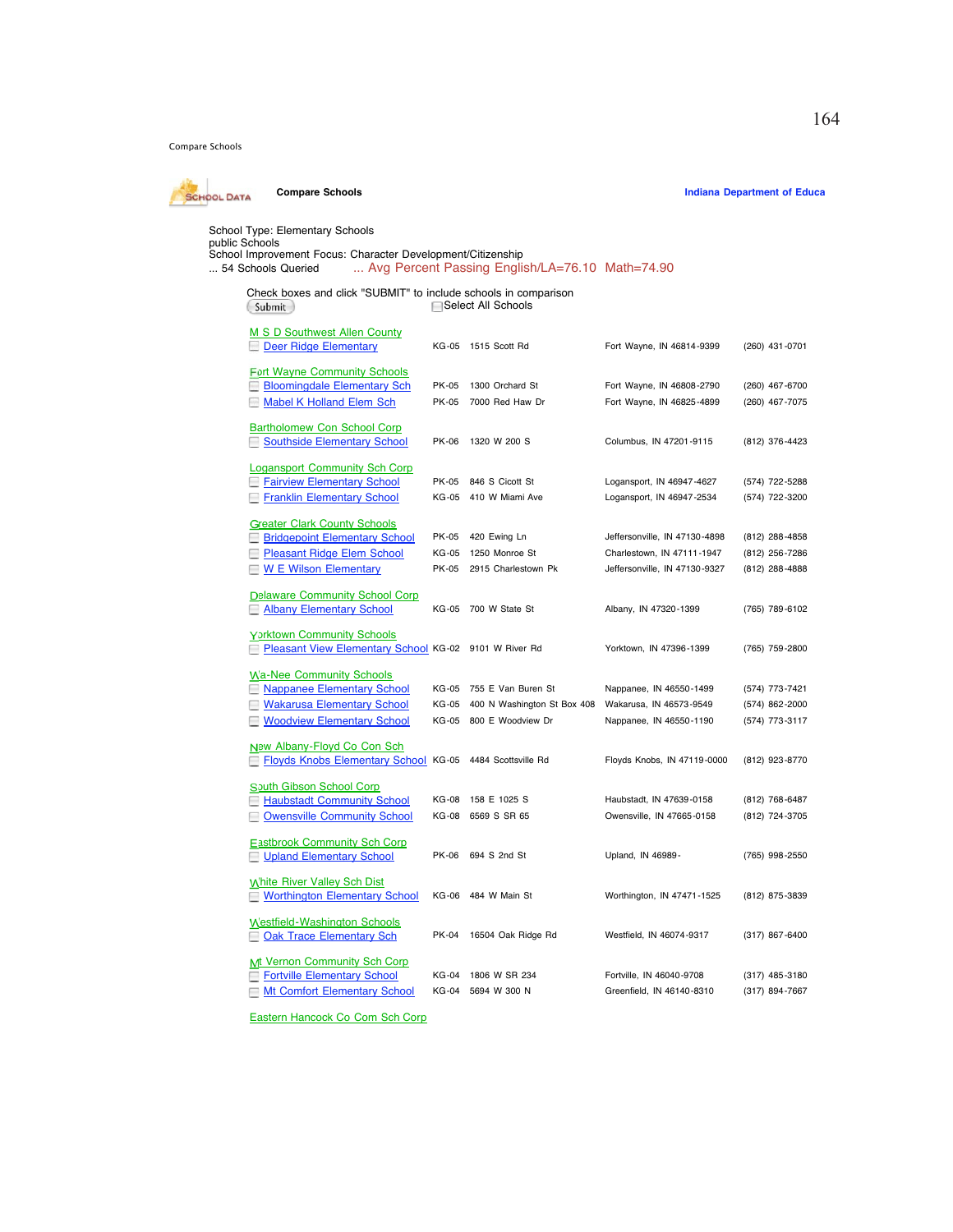#### Compare Schools

| Eastern Hancock Elem School                                                                                |       | KG-05 10450 E 250 N                               | Charlottesville, IN 46117-9725                             | (317) 936-5829                     |
|------------------------------------------------------------------------------------------------------------|-------|---------------------------------------------------|------------------------------------------------------------|------------------------------------|
| South Harrison Com Schools<br><b>South Central Elementary</b><br>ш                                         |       | KG-06 6595 E Hwy 11 SE                            | Elizabeth, IN 47117-9426                                   | (812) 969-2973                     |
| <b>North West Hendricks Schools</b><br><b>Pittsboro School</b>                                             |       | KG-05 206 N Meridian St                           | Pittsboro, IN 46167-0279                                   | (317) 994-2000                     |
| <b>Blue River Valley Schools</b><br><b>Blue River Valley Elem School</b><br>н                              |       | KG-06 Box 187                                     | Mount Summit, IN 47361-0187                                | (765) 836-4851                     |
| <b>Clark-Pleasant Com School Corp</b><br>Break-O-Day Elementary School 02-04<br>ш                          |       | 900 Sawmill Rd                                    | New Whiteland, IN 46184-1199                               | (317) 535-7536                     |
| <b>River Forest Community Sch Corp</b><br>John I Meister Elementary School KG-05 3300 Jay St               |       |                                                   | Hobart, IN 46342-1299                                      | (219) 962-1103                     |
| <b>Merrillville Community School</b><br>Henry P Fieler Elem Sch<br>Homer Iddings Elem Sch                  |       | KG-04 407 W 61st Ave<br>KG-04 7249 VanBuren St    | Merrillville, IN 46410-2515<br>Merrillville, IN 46410-3857 | $(219)$ 650-5301<br>(219) 650-5302 |
| <b>Crown Point Community Sch Corp</b><br>Dwight D Eisenhower Elem Sch<br><b>Winfield Elementary School</b> |       | KG-05 1450 S Main St<br>KG-02 13128 Montgomery St | Crown Point, IN 46307-8444<br>Crown Point, IN 46307-9259   | (219) 663-8800<br>(219) 663-2287   |
| School Town of Highland<br>Allen J Warren Elem Sch<br>-                                                    |       | KG-06 2901 100th St                               | Highland, IN 46322-3362                                    | $(219)$ 922-5660                   |
| Franklin Township Com Sch Corp<br><b>Acton Elementary School</b>                                           |       | KG-04 8010 S Acton Rd                             | Acton, IN 46259-1599                                       | (317) 862-6108                     |
| M S D Wayne Township<br><b>Chapel Glen Elementary School</b><br>н                                          |       | PK-06 701 Lansdowne Rd                            | Indianapolis, IN 46234-2299                                | (317) 243-5673                     |
| <b>School Town of Speedway</b><br>James A Allison Elem School 3                                            |       | KG-06 5240 W 22nd St                              | Speedway, IN 46224-5021                                    | (317) 244-9836                     |
| <b>Monroe County Com Sch Corp</b><br>Highland Park Elem Sch                                                |       | KG-06 900 Park Square Dr                          | Bloomington, IN 47403-1726                                 | (812) 825-7673                     |
| Mooresville Con School Corp<br><b>Waverly Elementary School</b>                                            | PK-06 | 8525 Waverly Rd                                   | Martinsville, IN 46151-8367                                | (317) 831-9218                     |
| <b>North Putnam Community Schools</b><br>Roachdale Elementary School                                       |       | PK-05 305 S Indiana                               | Roachdale, IN 46172-0309                                   | (765) 522-1732                     |
| <b>Cloverdale Community Schools</b><br><b>Cloverdale Elementary School</b>                                 | PK-04 | 311 E Logan                                       | Cloverdale, IN 46120-9803                                  | (765) 795-4339                     |
| <b>Rush County Schools</b><br>Arlington Elementary School                                                  |       | KG-06 Box 31                                      | Arlington, IN 46104-0031                                   | (765) 663-2416                     |
| <b>School City of Mishawaka</b><br><b>Battell Elementary School</b>                                        |       | KG-06 715 E Broadway                              | Mishawaka, IN 46545-6793                                   | (574) 254-3900                     |
| <b>South Bend Community Sch Corp</b><br>Madison Primary Center                                             |       | KG-04 832 N Lafayette Blvd                        | South Bend, IN 46601-1010                                  | (574) 283-8325                     |
| <b>Lafayette School Corporation</b><br><b>Amelia Earhart Elem Sch</b>                                      | KG-05 | 3280 S 9th St                                     | Lafayette, IN 47909-2989                                   | (765) 772-4740                     |
| <b>Vigo County School Corp</b><br><b>Lost Creek Elementary School</b>                                      | PK-05 | 6701 Wabash Ave                                   | Terre Haute, IN 47803-3998                                 | (812) 462-4456                     |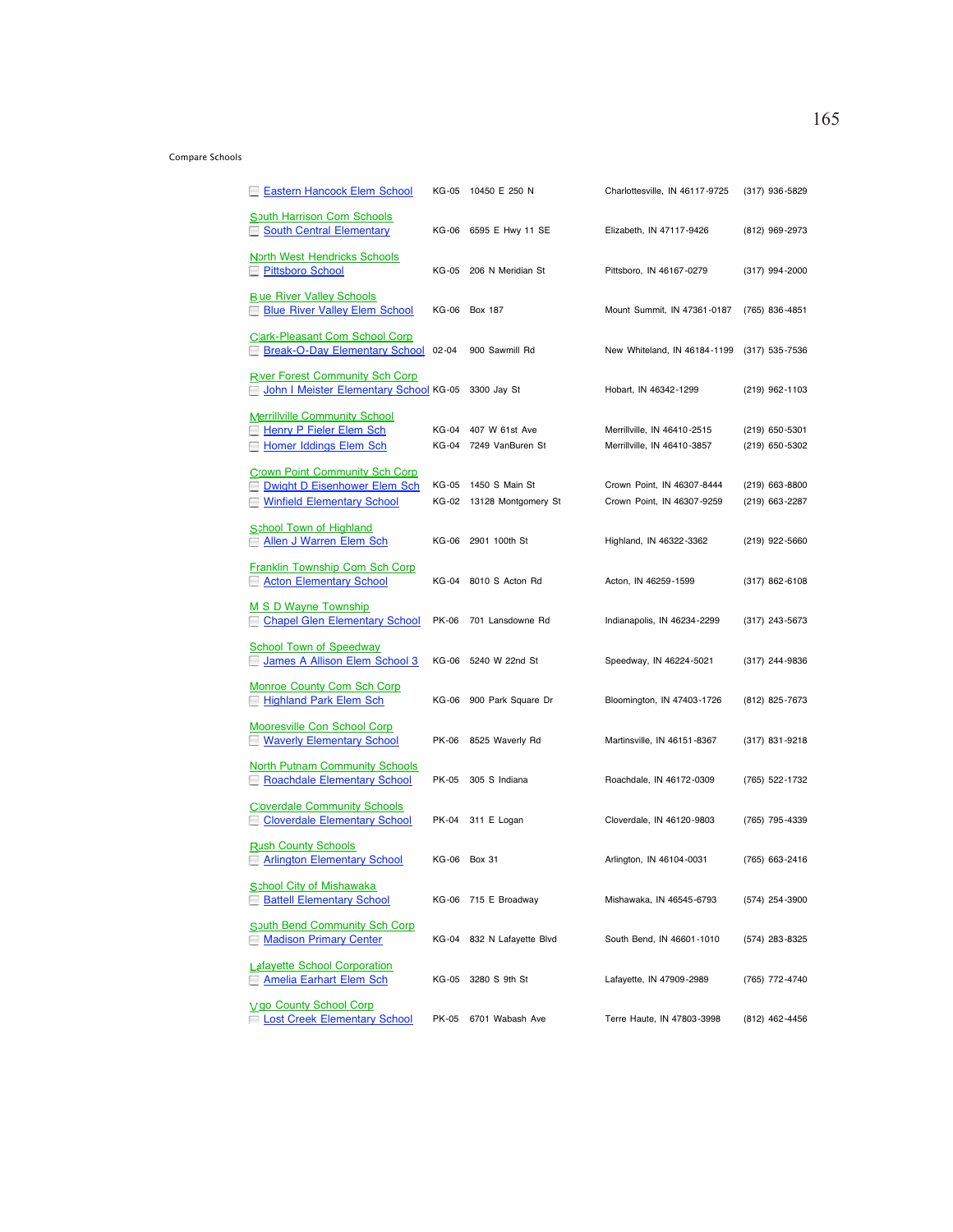#### Compare Schools

| <b>Riley Elementary School</b>                                                                      | PK-05          | PO Box 127 - 6050 S Canal              | Riley, IN 47871-0127                               | (812) 462-4449                   |
|-----------------------------------------------------------------------------------------------------|----------------|----------------------------------------|----------------------------------------------------|----------------------------------|
| <b>Manchester Community Schools</b><br>Manchester Intermediate School                               | $05 - 06$      | 20 W Woodring Rd                       | Laketon, IN 46943-0234                             | (260) 982-8685                   |
| <b>Richmond Community Schools</b><br><b>Crestdale Elementary School</b><br>Paul C Garrison Elem Sch | KG-06<br>KG-06 | 701 Crestdale Dr<br>4138 Niewoehner Rd | Richmond. IN 47374-1597<br>Richmond. IN 47374-9639 | (765) 973-3415<br>(765) 973-3431 |
| Northern Wells Com Schools<br><b>Lancaster Central School</b><br><b>Ossian Elementary</b>           | PK-05<br>PK-05 | 3240 E 300 N<br>213 S Jefferson        | Bluffton, IN 46714-9211<br>Ossian, IN 46777-0305   | (260) 565-3135<br>(260) 622-4179 |
| <b>Frontier School Corporation</b><br><b>Frontier Elementary</b>                                    |                | KG-06 811 S Railroad                   | Brookston. IN 47923-0156                           | (765) 563-3901                   |
| <b>Tri-County School Corp</b><br><b>Tri-County Primary School</b>                                   |                | KG-02 Box 95                           | Remington, IN 47977-0000                           | (219) 261-2214                   |
| <b>Whitley Co Cons Schools</b><br><b>Mary Raber Elementary School</b>                               | PK-05          | 700 E Jackson St                       | Columbia City, IN 46725-1999                       | (260) 244-5857                   |

Submit

Indiana Accountability System for Academic Progress ©2006 Indiana Department of Education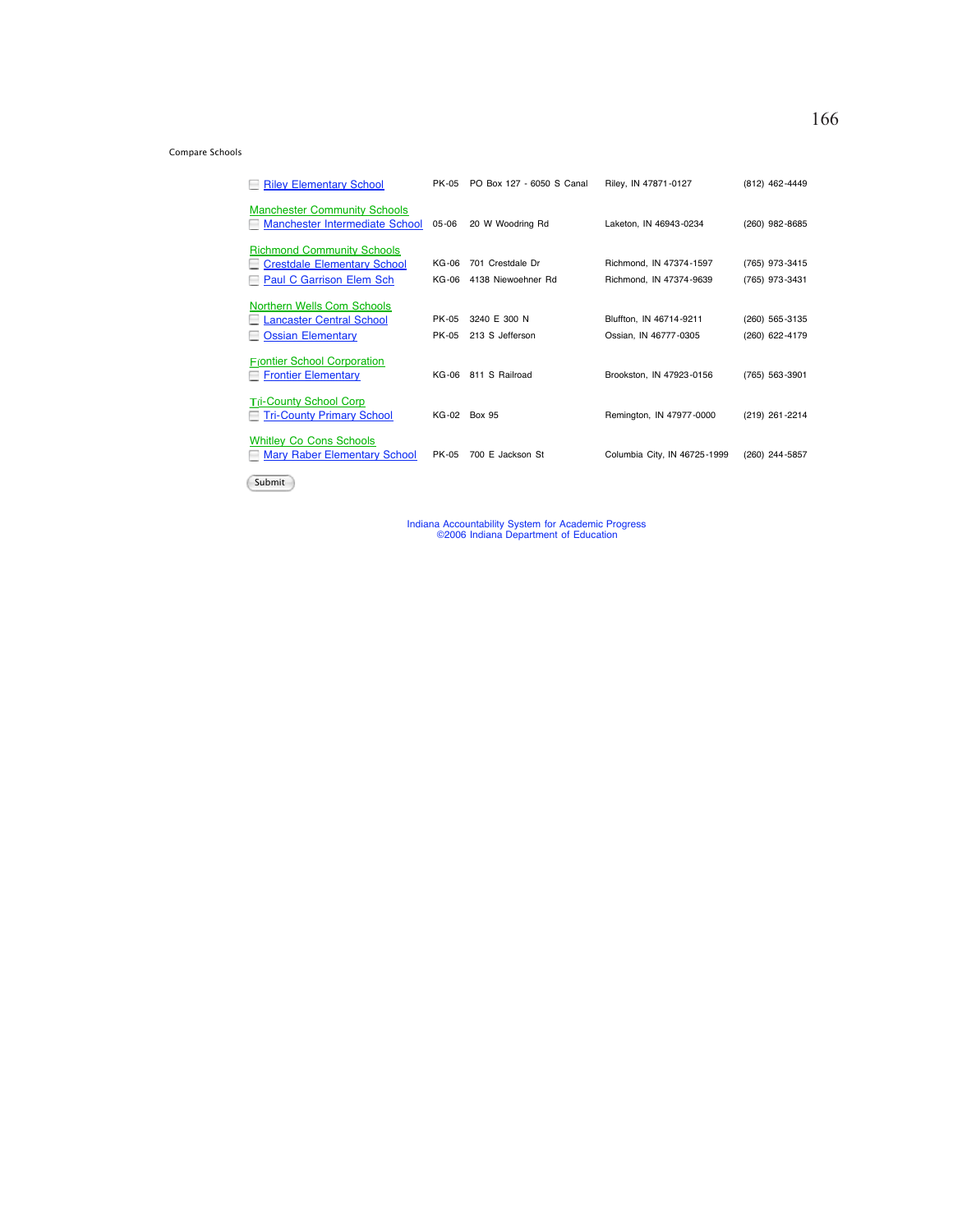## APPENDIX E

# SELECT PARTS OF A SCHOOL IMPROVEMENT PLAN WHICH INCLUDES IMPLEMENTATION OF A CHARACTER DEVELOPMENT / CITIZENSHIP PROGRAM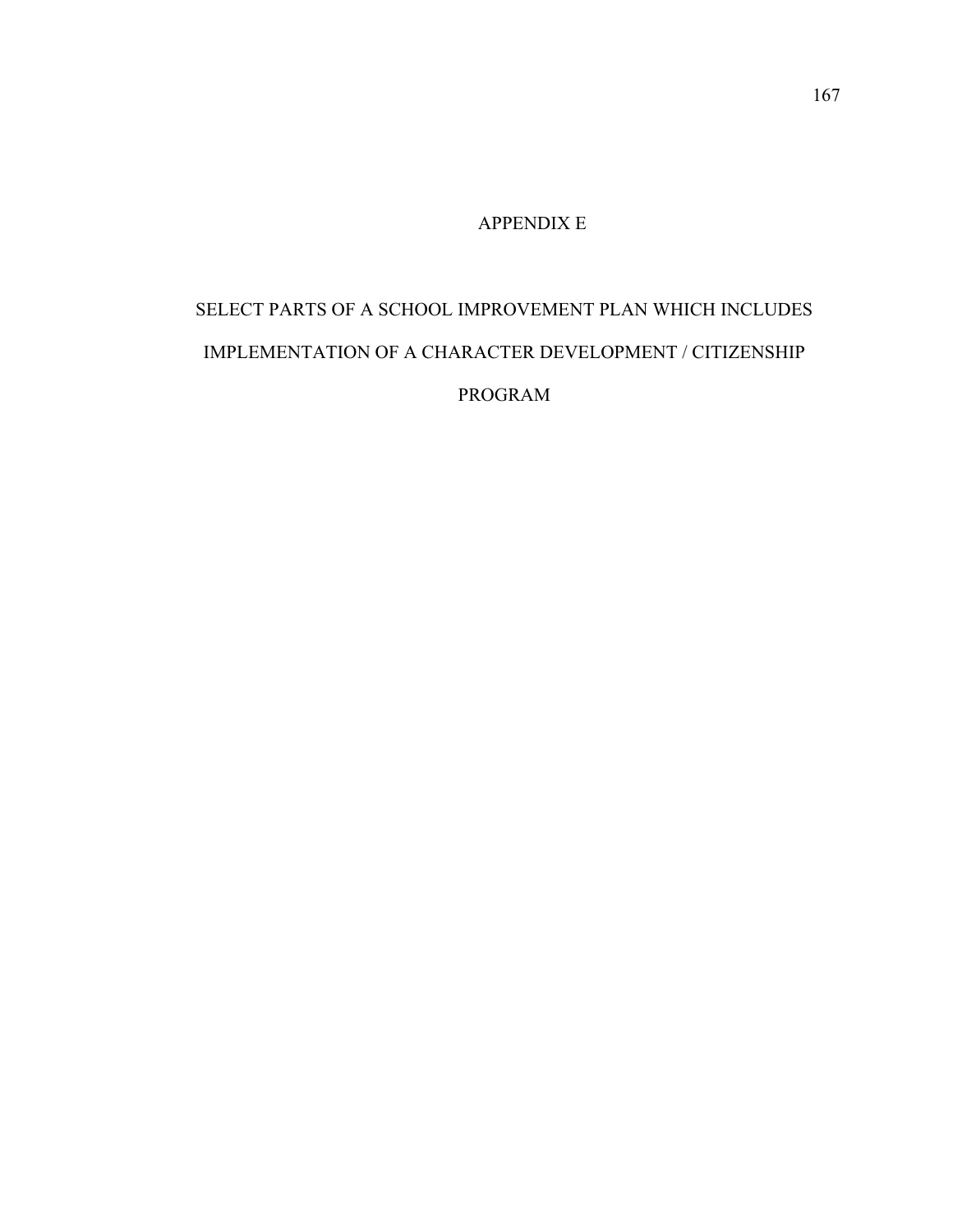School Improvement Team Meeting A Elementary Library October 6, 2008 5:15 pm

Present at the meeting:

I. Vision Statement

Our current vision statement is more a belief statement than a vision (Learning gives us power to shape the future.) We would like to create a vision from that belief (Our children use the power of learning to shape their futures.) We will ask for feedback from students and parents, "Does this reflect the vision you have for yourself/your child at A Elementary?"

II. Code of Student Attire

Feedback from students and parents will be sought for current beliefs about the Code of Student Attire with these choices: Satisfied with current Code, it needs to be less restrictive, or it needs to be more restrictive. In the latter two cases, provide examples.

III. Subcommittees working on October 14<sup>th</sup>.

A. The Math Team will be planning for the upcoming Math Night (October 24<sup>th)</sup> B. The Literacy Team will be brainstorming a list of ways teachers can provide Tier I in the classroom

C. The Climate Team will be brainstorming a list of ways we can intervene with students whose behavior gets in the way of learning for them and others.

D. The Technology Team will be brainstorming a list of ways we can use data for monitoring progress on TRI Tiers I and II as well as ways we can use technology to intervene with students.

> A Elementary NCA Team Meeting Minutes February 12, 2009 3:00 p.m. Library

Climate NCA Team recommendations: Identify trigger words that would help students this of Second Steps lessons when they face similar situations. Have a collaboration session at the end of the year to discuss pros, cons, successes and struggles.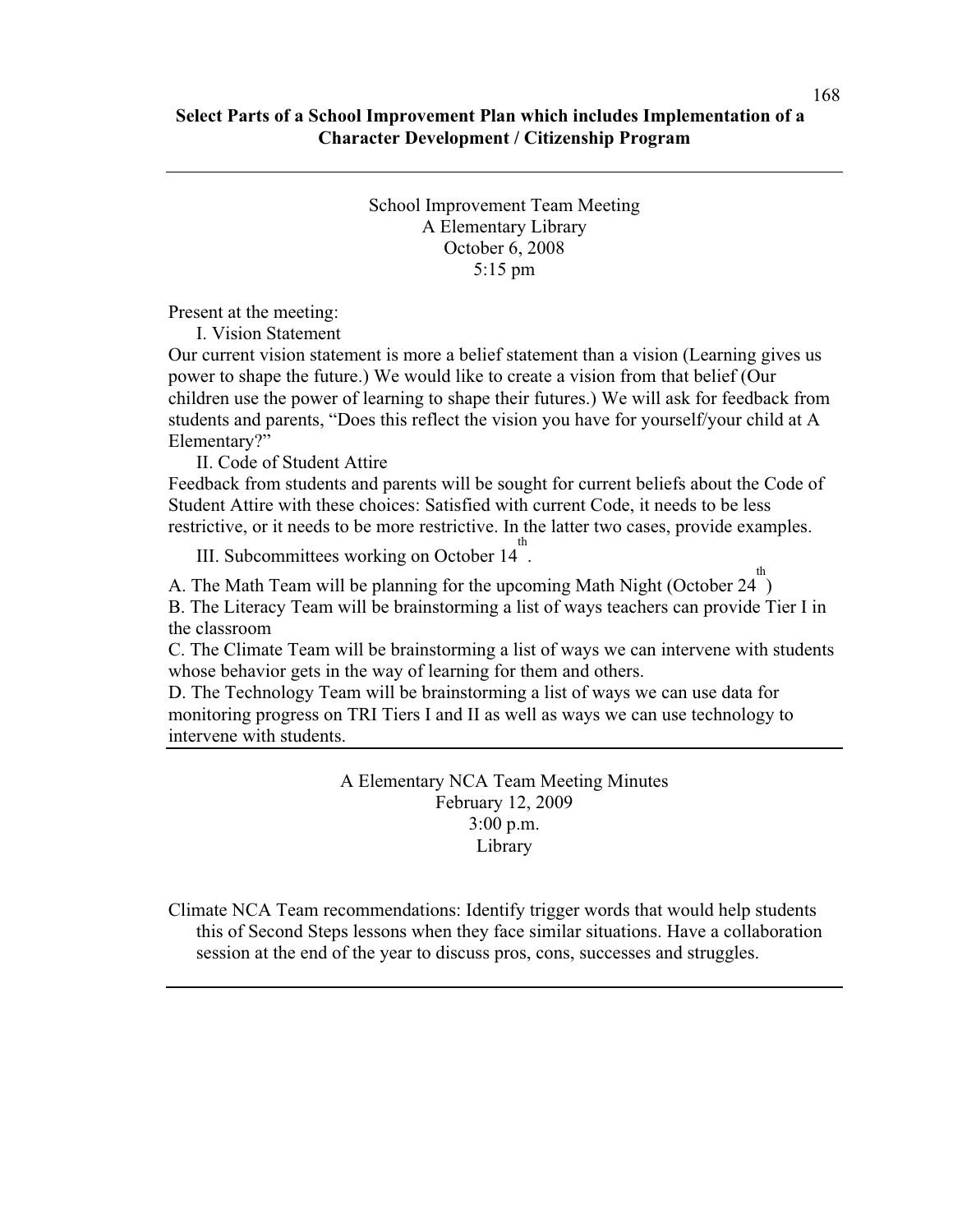## A Elementary Staff Meeting A Elementary Library May 12, 2009 2:00 pm

**A Elementary teachers** discussed adding three strategies to our NCA plan to include Positive Behavior Support, Response to Intervention and Curriculum Mapping. The NCA Team will meet on Thursday to place strategies in the professional development section of our plan, and add the necessary details.

> A Elementary NCA Meeting A Elementary Library May 14, 2009 4:00 pm

Discussed were additions to the plan for Response to Intervention, Positive Behavior Support and Curriculum Mapping initiatives, in addition to how A Elementary attracts high-quality, highly qualified teachers to this school.

District Schools Goals, Benchmarks and Measures:

Goal: Continuous Improvement in Quality is Evident for Every Individual, Every School and the District

Students will be socially prepared to move to their next academic level.

- a. All students will demonstrate personal responsibility with good attendance and behavior choices.
	- i. Percent of students with 95% or higher attendance rate
	- ii. Percent of students with no office referrals

b. All students will understand and use conflict resolution skills

i. Percent of students with no suspensions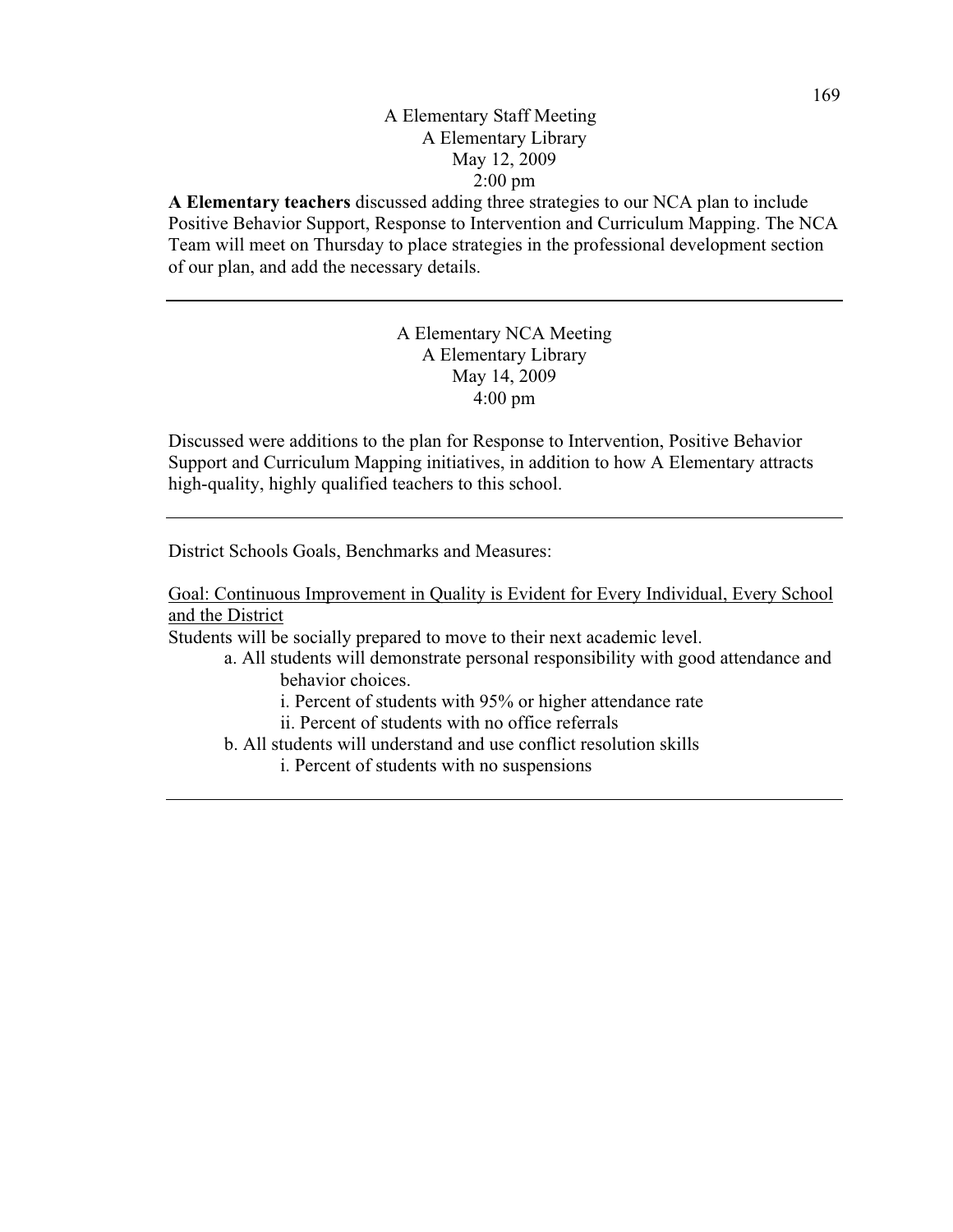School Programs:

- Response to Intervention
- Literacy Collaborative
- Family Literacy Education
- Positive Behavior Support A school wide initiative to model and teach what we expect from our students
- Project Wisdom A daily read aloud inspiration to support our Constitution
- Accelerated Reader
- Second Steps A Violence Prevention Curriculum
- Junior Achievement
- Easter Seals Disability Awareness
- BABES (Beginning Awareness Basic Education Studies)
- Peer Helpers
- Reading Is Fundamental Book Giveaway
- The Jacy House Good Touch/Bad Touch
- Core 40
- 21st Century Scholars
- Protecting Me/Protecting You

School Stakeholder Summary:

The 91 parent survey responses continued to reflect the greatest parent concern in:

- new report card
- student respect of one another

Our staff continues to address student respect concerns with our SHRRP constitution. Second Step: A Violence Prevention Program, referrals to and classroom instruction by our school counselor, and parent meetings with our RTI team for individual behavior plans.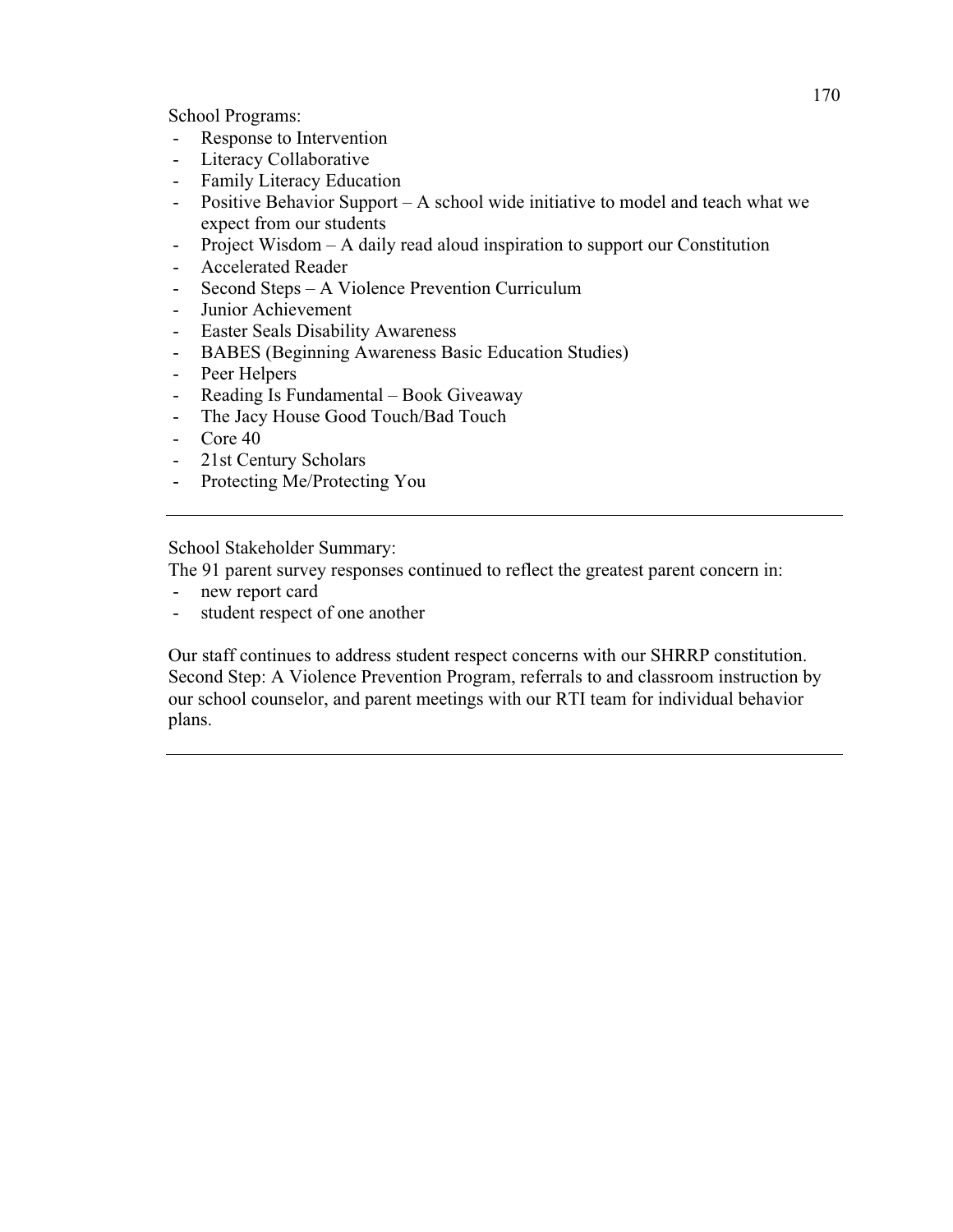Teaching and Learning Standard: The school provides research-based curriculum and instructional methods that facilitate achievement for all students.

Impact Statement: A school is successful in meeting this standard when it implements a curriculum based on clear and measureable expectations for student learning that provides opportunities for all students to acquire requisite knowledge, skills and attitudes. Teachers use proven instructional practices that actively engage students in the learning process. Teachers provide opportunities for students to apply their knowledge and skills to real world situations. Teachers give students feedback to improve their performance.

Focus Questions: Please respond to the following questions that focus on the processes that are in place to support the school's implementation of the practices outlined in the indicators rubric. Responses to these questions should support the school's selfassessment on the indicators rubric. Be thorough and concise in your answers focusing on quality and depth over quantity.

Question: In what ways does the school ensure the implementation of research-based instructional strategies, innovations, and activities that facilitate achievement for all students?

The following are practiced and evaluated for implementation conformity:

- Literacy Collaborative
- Everyday Math
- Second Steps
- GEI process
- PEC process
- Leveled Literacy Intervention
- Reading Recovery
- High Ability Learning
- FOSS Kits
- Positive Behavior Support

Question: How does the leadership ensure a safe and orderly environment for students and staff?

- High behavior expectations
- Enforced and reviewed school constitution
- Home school compact (identifies responsibilities of parent, student, teacher)
- Positive Behavior Support
- Office referrals
- Parent contacts, including home visit
- Dunn Counselor
- Second Step
- CPI training

PL221 Requirements: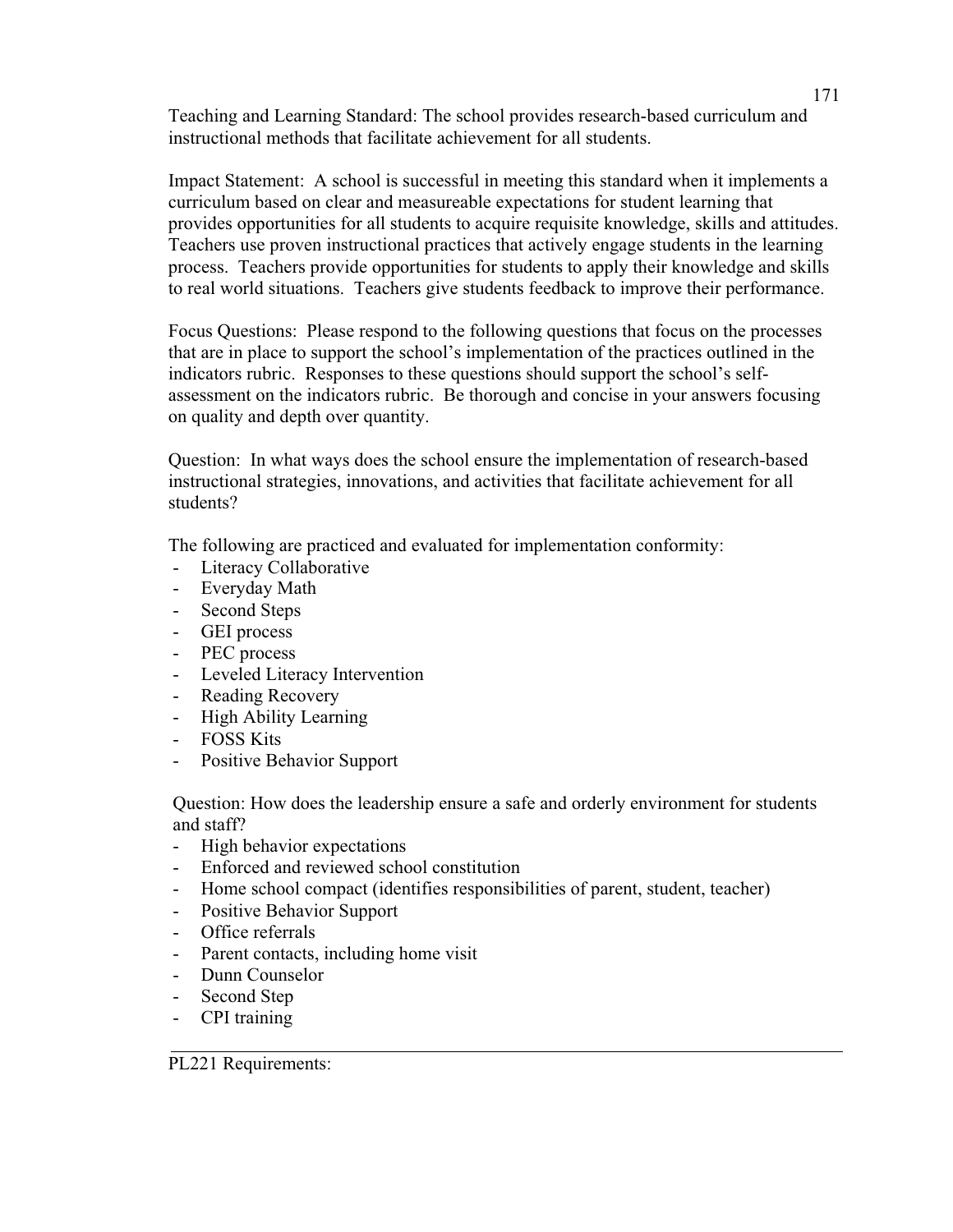Safe and Disciplined Learning Environment:

A Elementary's suspension rates have risen dramatically in the recent past. Our staff is currently implementing Positive Behavior Support and Second Step: A Violence Prevention Program and expect to see a reduction in suspensions for the current school year. Our suspensions for the 2007-08 school year showed a sizeable reduction from the prior three years.

Professional Development Plan A Elementary School

Goal 1: All Students will improve comprehension skills across the curriculum.

Annual Benchmark: Percent Passing Language Arts ISTEP

Interventions:

- Students will improve comprehension skills by thinking and responding to higher order questions.
- Students will improve comprehension skills by using vocabulary building techniques.
- Students will improve comprehension skills through writing in response to higher order thinking questions.
- Students will participate in Positive Behavior Support to increase time on task.
- Students will participate in Response to Intervention as indicated by frequent assessments.
- Student learning will be maximized by the consistency created by curriculum mapping.